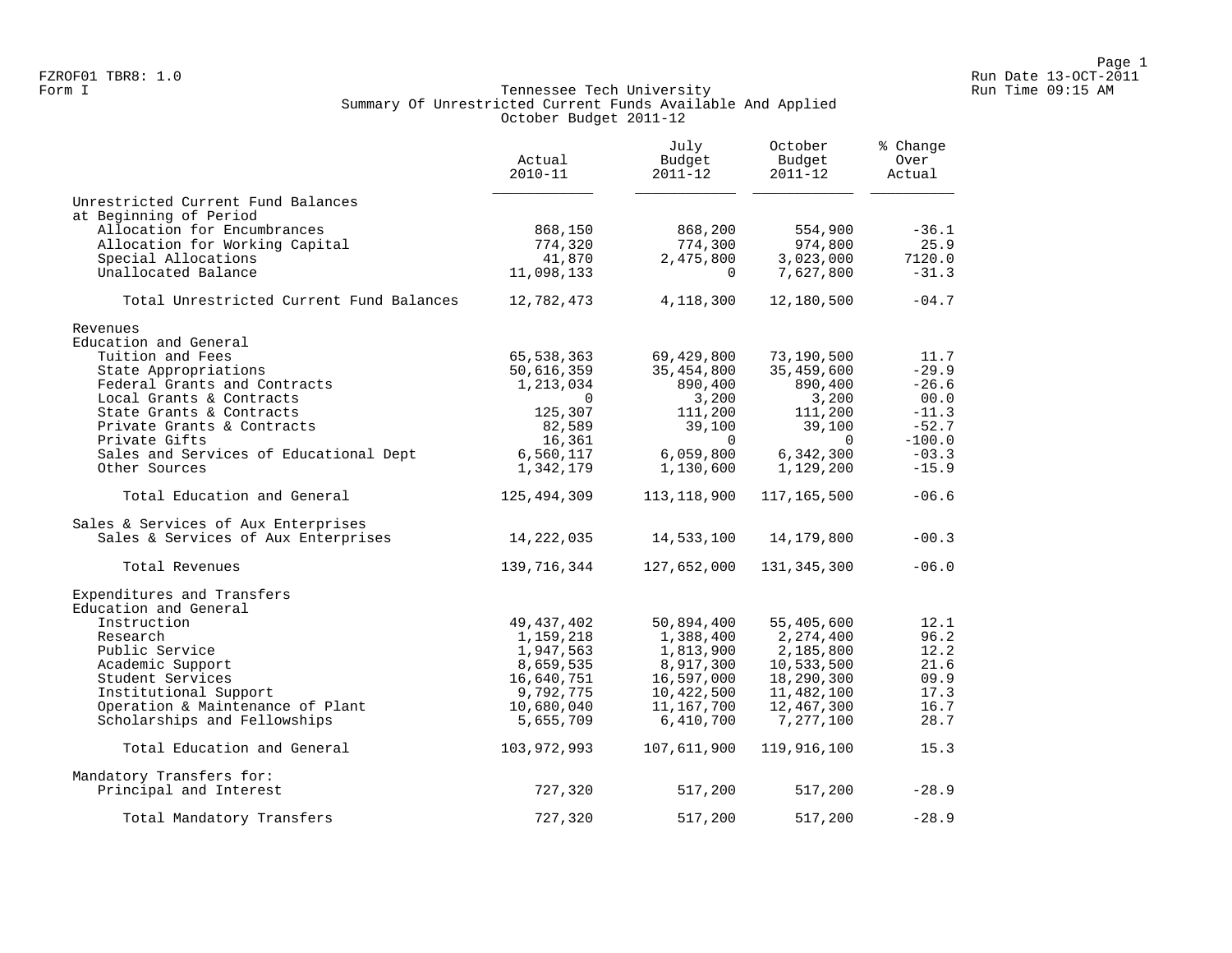# Form I Georgian Communication of the Secondary Run Time of the Secondary Run Time 09:15 AM Summary Of Unrestricted Current Funds Available And Applied October Budget 2011-12

|                                                                                                                                       | Actual<br>$2010 - 11$                        | July<br>Budget<br>$2011 - 12$               | October<br>Budget<br>$2011 - 12$            | % Change<br>Over<br>Actual          |
|---------------------------------------------------------------------------------------------------------------------------------------|----------------------------------------------|---------------------------------------------|---------------------------------------------|-------------------------------------|
| Non-Mandatory Transfers for:<br>Transfers to Unexpended Plant Fund<br>Transfers to Renewal & Replacements<br>Transfers to Other Funds | 14,970,894<br>6,072,825<br>352,225           | 304,800<br>1,947,900<br>561,800             | 1,860,200<br>1,933,900<br>568,300           | $-87.6$<br>$-68.2$<br>61.3          |
| Total Non-Mandatory Transfers                                                                                                         | 21,395,944                                   | 2,814,500                                   | 4,362,400                                   | $-79.6$                             |
| Total Education and General                                                                                                           | 126,096,257                                  | 110,943,600                                 | 124,795,700                                 | $-01.0$                             |
| Auxiliary Enterprises Expenditures<br>Auxiliary Enterprise Expenditures                                                               | 6,519,724                                    | 7,051,100                                   | 7,367,700                                   | 13.0                                |
| Total Auxiliary Expenditures                                                                                                          | 6,519,724                                    | 7,051,100                                   | 7,367,700                                   | 13.0                                |
| Mandatory Transfers for:<br>Principal and Interest                                                                                    | 1,859,022                                    | 2,617,400                                   | 2,797,700                                   | 50.5                                |
| Total Mandatory Transfers                                                                                                             | 1,859,022                                    | 2,617,400                                   | 2,797,700                                   | 50.5                                |
| Non-Mandatory Transfers for:<br>Transfers to Renewal & Replacements                                                                   | 5,843,289                                    | 4,864,600                                   | 4,014,400                                   | $-31.3$                             |
| Total Non-Mandatory Transfers                                                                                                         | 5,843,289                                    | 4,864,600                                   | 4,014,400                                   | $-31.3$                             |
| Total Auxiliary Enterprises                                                                                                           | 14, 222, 035                                 | 14,533,100                                  | 14,179,800                                  | $-00.3$                             |
| Total Expenditures And Transfers                                                                                                      | 140, 318, 292                                | 125,476,700                                 | 138,975,500                                 | $-01.0$                             |
| Other                                                                                                                                 |                                              |                                             |                                             | 00.0<br>00.0                        |
| Total Other                                                                                                                           | $\mathbf 0$                                  | $\mathbf 0$                                 | $\Omega$                                    | 00.0                                |
| Unrestricted Current Fund Balances<br>at End of Period                                                                                |                                              |                                             |                                             |                                     |
| Allocation for Encumbrances<br>Allocation for Working Capital<br>Special Allocations<br>Unallocated Balance                           | 554,947<br>974,828<br>3,022,984<br>7,627,766 | 868,200<br>774,300<br>4,651,100<br>$\Omega$ | 554,900<br>974,500<br>3,020,900<br>$\Omega$ | 00.0<br>00.0<br>$-00.1$<br>$-100.0$ |
| Total Unrestricted Current Fund Balances                                                                                              | 12,180,525                                   | 6,293,600                                   | 4,550,300                                   | $-62.6$                             |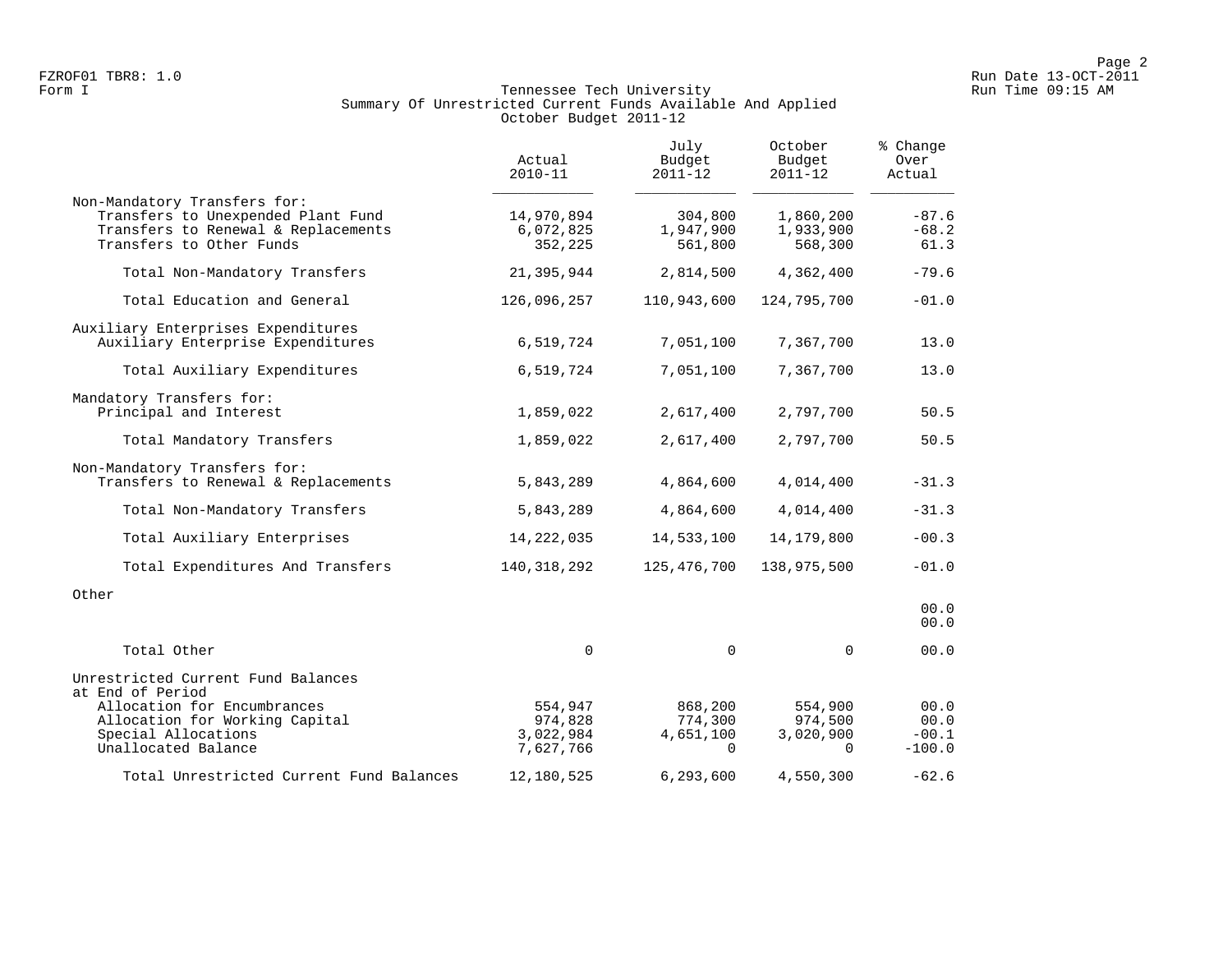## Form II Tennessee Tech University Run Time 09:10 AM Special Allocations October Budget 2011-12

|                                                 | Actual<br>$2010 - 11$ | July<br>Budget<br>$2011 - 12$ | October<br>Budget<br>$2011 - 12$ |
|-------------------------------------------------|-----------------------|-------------------------------|----------------------------------|
| At Beginning of Period                          |                       |                               |                                  |
| 2% to 5% Reserve                                | 4,900,000             | 7,251,660                     | 8,053,400                        |
| Allocation for Compensated Absences             | $-3,002,090$          | $-3,002,090$                  | $-3,034,160$                     |
| Allocation for Student Activity Fees            | 816,730               | 816,730                       | 901,106                          |
| Allocation for Technology Access Fees           | 317,920               | 317,920                       | 842,240                          |
| Allocation for Auxiliary Contingency            | 610,880               | 693,150                       | 711,102                          |
| Allocation for Specialized Academic Course Fees | 583,730               | 583,730                       | 568,556                          |
| Allocation for OPEB                             | $-4, 185, 300$        | $-4,185,300$                  | $-5,019,260$                     |
| Total                                           | 41,870                | 2,475,800                     | 3,022,984                        |
| At End of Period                                |                       |                               |                                  |
| 2% to 5% Reserve                                | 8,053,400             | 9,393,490                     | 8,053,400                        |
| Allocation for Compensated Absences             | $-3,034,160$          | $-3,002,090$                  | $-3,034,160$                     |
| Allocation for Student Activity Fees            | 901,106               | 816,730                       | 901,100                          |
| Allocation for Technology Access Fees           | 842,240               | 317,920                       | 842,230                          |
| Allocation for Auxiliary Contingency            | 711,102               | 726,660                       | 708,990                          |
| Allocation for Specialized Academic Course Fees | 568,556               | 583,730                       | 568,600                          |
| Allocation for OPEB                             | $-5.019.260$          | $-4.185.300$                  | $-5,019,260$                     |
| Total                                           | 3,022,984             | 4,651,140                     | 3,020,900                        |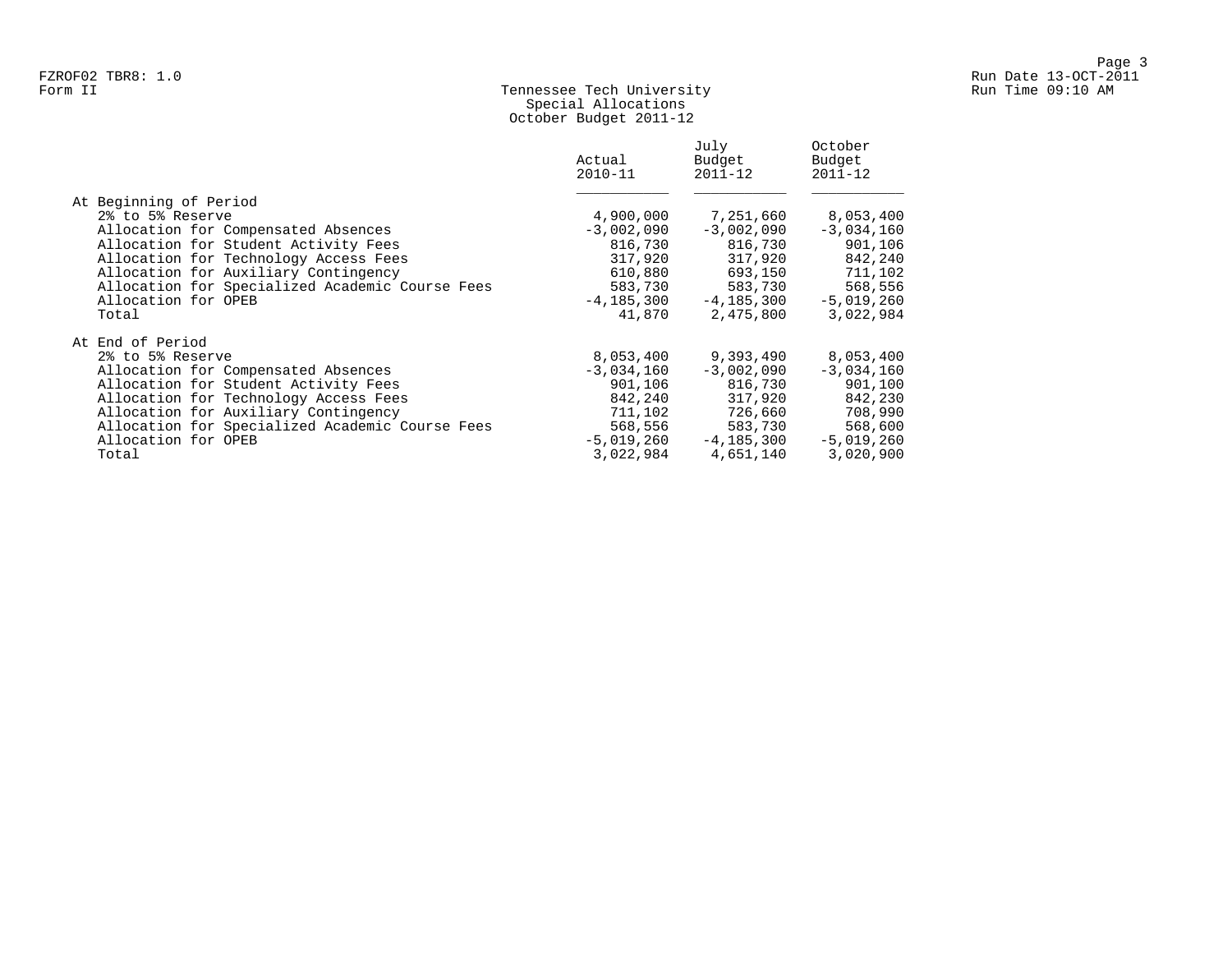FZROF03 TBR8: 1.0<br>Form III Run Date 13-OCT-2011 Run Date 13-OCT-2011<br>Form III Run Time 09:21 AM

#### Form III Tennessee Tech University Run Time 09:21 AM Unrestricted Educational And General Expenditures By Budget Category Actual 2010-11

| UNRESTRICTED EXPENDITURES<br>EDUCATION AND GENERAL | Professional<br>Salaries | Other<br>Salaries | Employee<br>Benefits | Travel       | Operating<br>Expense | Capital<br>Outlay | Total       | % OF<br>Total<br>E & G |
|----------------------------------------------------|--------------------------|-------------------|----------------------|--------------|----------------------|-------------------|-------------|------------------------|
| Instruction                                        | 29,564,151               | 2,445,974         | 10,487,299           | 359,243      | 6,316,189            | 264,546           | 49,437,402  | 47.55                  |
| Research                                           | 322,478                  | 93,827            | 201,533              | 131,897      | 409,483              | $\mathbf 0$       | 1,159,218   | 1.11                   |
| Public Service                                     | 435,170                  | 242,579           | 280,941              | 36,261       | 952,612              | 0                 | 1,947,563   | 1.87                   |
| Academic Support                                   | 4,328,243                | 1,568,342         | 2,404,089            | 144,401      | $-746, 408$          | 960,868           | 8,659,535   | 8.33                   |
| Student Services                                   | 3,867,561                | 1,734,478         | 2,391,095            | 1,136,576    | 7,499,441            | 11,600            | 16,640,751  | 16.00                  |
| Institutional Support                              | 4,185,993                | 1,747,671         | 2,572,462            | 80,249       | 1,182,441            | 23,959            | 9,792,775   | 9.42                   |
| Oper & Maint of Plant                              | 783,540                  | 2,538,455         | 1,813,428            | 8,273        | 5,536,344            | $\mathbf 0$       | 10,680,040  | 10.27                  |
| Scholarships & Fellow                              | $\mathbf 0$              | $\mathsf{O}$      | $\mathbf 0$          | $\mathbf{0}$ | 5,655,709            | $\mathsf{O}$      | 5,655,709   | 5.44                   |
| Total Educational and General                      | 43, 487, 136             | 10,371,326        | 20,150,847           | 1,896,900    | 26,805,811           | 1,260,973         | 103,972,993 |                        |
| Auxiliary Enterprises                              | 556,126                  | 1,648,841         | 865,676              | 15,231       | 3,433,850            | $\mathsf{O}$      | 6,519,724   |                        |
| Total Unrestricted                                 | 44,043,262               | 12,020,167        | 21,016,523           | 1,912,131    | 30,239,661           | 1,260,973         | 110,492,717 |                        |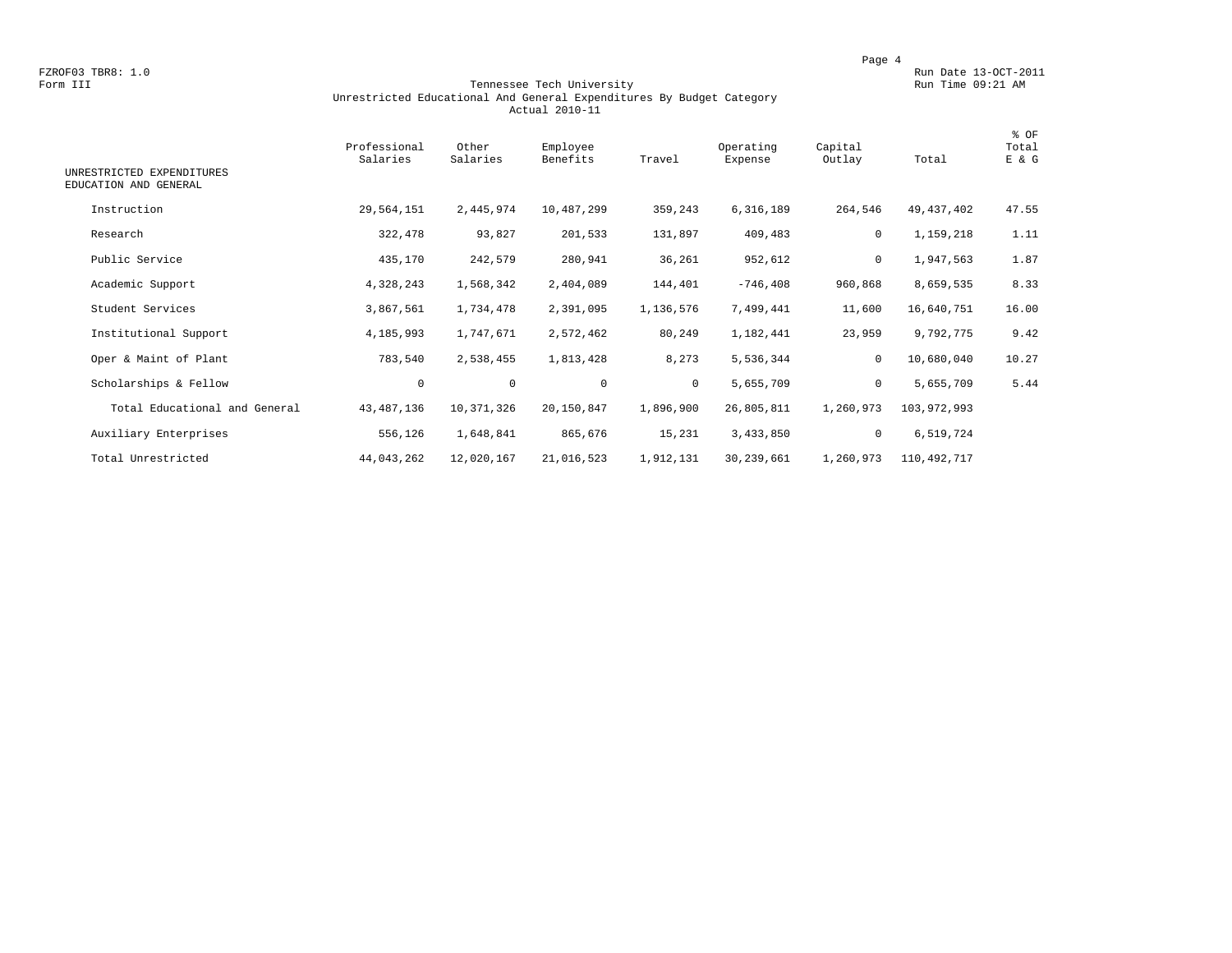FZROF03 TBR8: 1.0<br>Form III Run Date 13-OCT-2011 Run Date 13-OCT-2011<br>Run Time 09:21 AM

#### Form III Tennessee Tech University Run Time 09:21 AM Unrestricted Educational And General Expenditures By Budget Category Original 2011-12

| UNRESTRICTED EXPENDITURES<br>EDUCATION AND GENERAL | Professional<br>Salaries | Other<br>Salaries | Employee<br>Benefits | Travel       | Operating<br>Expense | Capital<br>Outlay | Total       | % OF<br>Total<br>E & G |
|----------------------------------------------------|--------------------------|-------------------|----------------------|--------------|----------------------|-------------------|-------------|------------------------|
| Instruction                                        | 30,892,900               | 2,160,900         | 10,301,300           | 170,000      | 7,263,800            | 105,500           | 50,894,400  | 47.29                  |
| Research                                           | 188,900                  | 57,100            | 138,800              | 900          | 1,002,700            | 0                 | 1,388,400   | 1.29                   |
| Public Service                                     | 458,800                  | 194,400           | 232,000              | 5,500        | 920,700              | 2,500             | 1,813,900   | 1.69                   |
| Academic Support                                   | 5,025,100                | 1,552,400         | 2,607,400            | 53,600       | $-1, 205, 000$       | 883,800           | 8,917,300   | 8.29                   |
| Student Services                                   | 3,988,000                | 1,478,400         | 2,439,900            | 811,800      | 7,878,900            | $\mathbf 0$       | 16,597,000  | 15.42                  |
| Institutional Support                              | 4,338,900                | 1,823,200         | 2,614,500            | 44,800       | 1,594,100            | 7,000             | 10,422,500  | 9.69                   |
| Oper & Maint of Plant                              | 768,700                  | 2,865,500         | 1,853,700            | 2,200        | 5,677,600            | $\mathbf 0$       | 11,167,700  | 10.38                  |
| Scholarships & Fellow                              | $\mathbf 0$              | $\mathbf 0$       | $\mathbf 0$          | $\mathbf{0}$ | 6,410,700            | $\mathbf 0$       | 6,410,700   | 5.96                   |
| Total Educational and General                      | 45,661,300               | 10,131,900        | 20,187,600           | 1,088,800    | 29,543,500           | 998,800           | 107,611,900 |                        |
| Auxiliary Enterprises                              | 594,900                  | 1,840,400         | 967,700              | 6,300        | 3,641,800            | 0                 | 7,051,100   |                        |
| Total Unrestricted                                 | 46,256,200               | 11,972,300        | 21, 155, 300         | 1,095,100    | 33,185,300           | 998,800           | 114,663,000 |                        |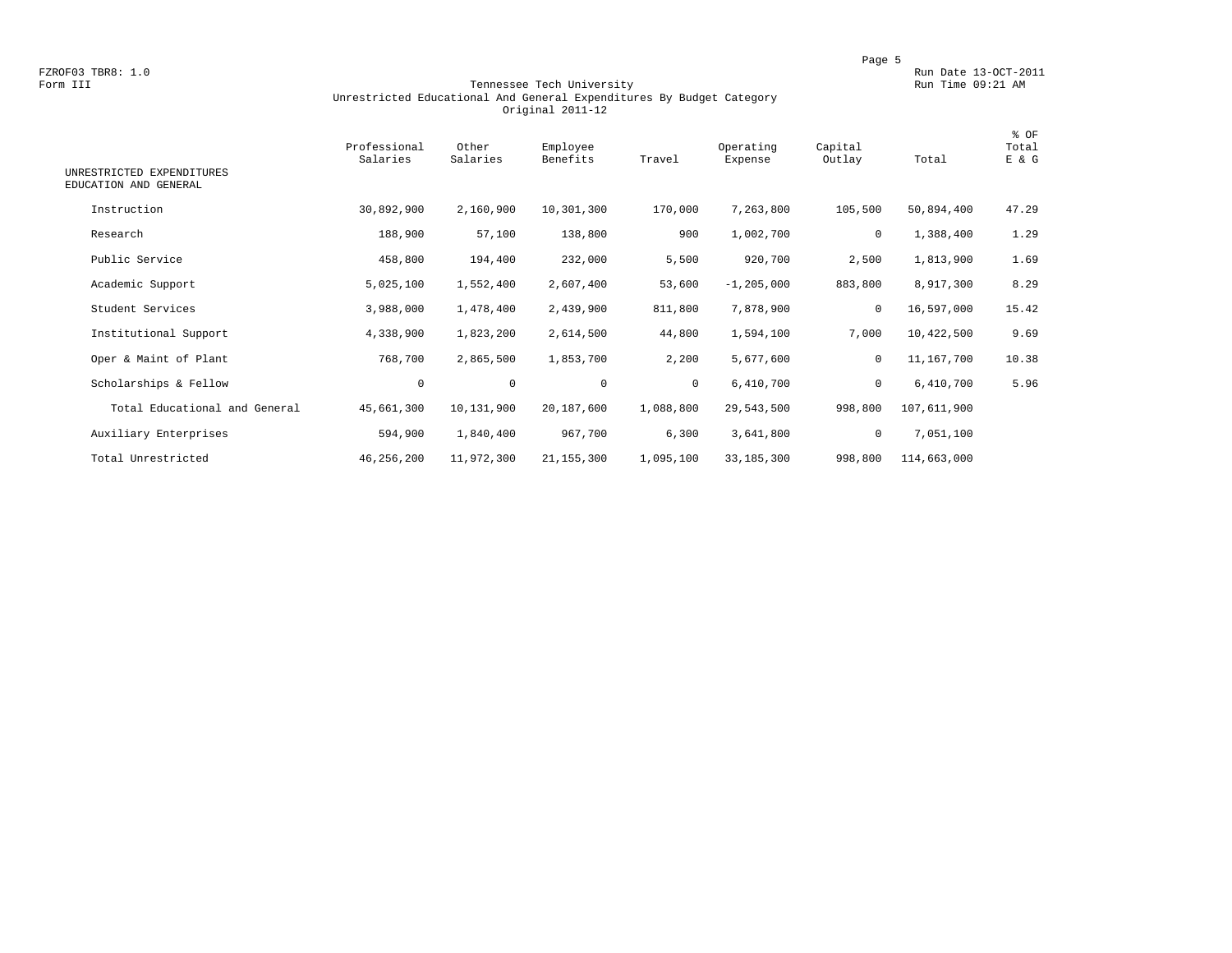FZROF03 TBR8: 1.0<br>Form III Run Date 13-OCT-2011 Run Date 13-OCT-2011<br>Form III Run Time 09:21 AM

#### Form III Tennessee Tech University Run Time 09:21 AM Unrestricted Educational And General Expenditures By Budget Category Revised 2011-12

| UNRESTRICTED EXPENDITURES<br>EDUCATION AND GENERAL | Professional<br>Salaries | Other<br>Salaries | Employee<br>Benefits | Travel       | Operating<br>Expense | Capital<br>Outlay | Total       | % OF<br>Total<br>E & G |
|----------------------------------------------------|--------------------------|-------------------|----------------------|--------------|----------------------|-------------------|-------------|------------------------|
| Instruction                                        | 32, 239, 500             | 2,316,100         | 10,924,100           | 207,200      | 9,520,400            | 198,300           | 55,405,600  | 46.20                  |
|                                                    |                          |                   |                      |              |                      |                   |             |                        |
| Research                                           | 307,900                  | 91,700            | 185,900              | 34,700       | 1,633,200            | 21,000            | 2,274,400   | 1.90                   |
| Public Service                                     | 496,700                  | 243,100           | 278,200              | 35,500       | 1,129,800            | 2,500             | 2,185,800   | 1.82                   |
| Academic Support                                   | 5,479,000                | 1,653,100         | 2,685,700            | 167,600      | $-391,300$           | 939,400           | 10,533,500  | 8.78                   |
| Student Services                                   | 4,340,000                | 1,655,100         | 2,565,700            | 925,300      | 8,804,200            | 0                 | 18,290,300  | 15.25                  |
| Institutional Support                              | 4,485,700                | 1,988,600         | 2,712,800            | 59,300       | 2,228,700            | 7,000             | 11,482,100  | 9.58                   |
| Oper & Maint of Plant                              | 791,900                  | 3,049,700         | 1,883,900            | 2,200        | 6,684,800            | 54,800            | 12,467,300  | 10.40                  |
| Scholarships & Fellow                              | $\mathbf 0$              | $\mathsf{O}$      | $\mathbf 0$          | $\mathbf{0}$ | 7,277,100            | 0                 | 7,277,100   | 6.07                   |
| Total Educational and General                      | 48,140,700               | 10,997,400        | 21,236,300           | 1,431,800    | 36,886,900           | 1,223,000         | 119,916,100 |                        |
| Auxiliary Enterprises                              | 620,700                  | 1,941,500         | 917,400              | 7,300        | 3,880,800            | 0                 | 7,367,700   |                        |
| Total Unrestricted                                 | 48,761,400               | 12,938,900        | 22, 153, 700         | 1,439,100    | 40,767,700           | 1,223,000         | 127,283,800 |                        |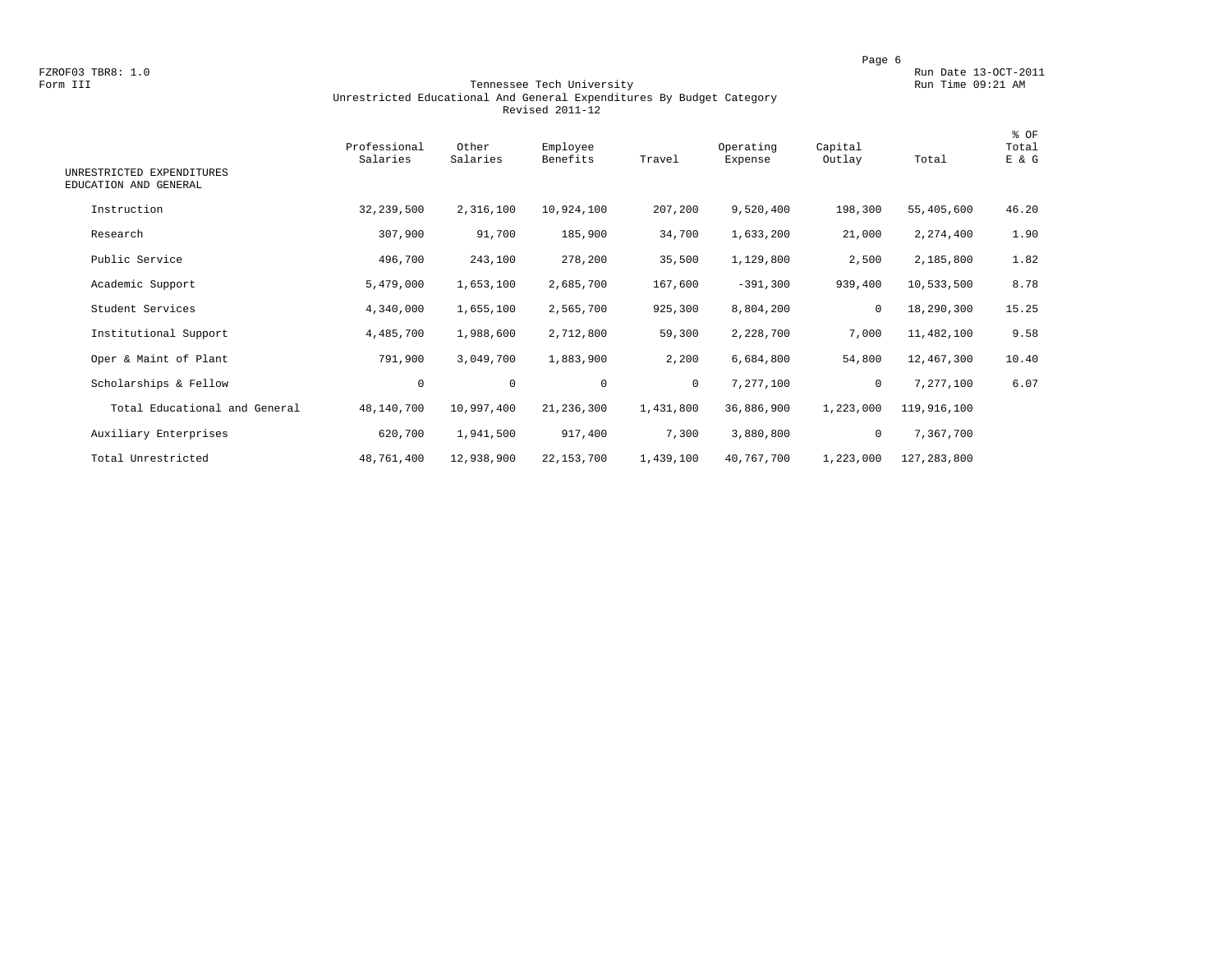#### Form IV Tennessee Tech University Run Time 09:26 AM Detail Of Transfers October Budget 2011-12

|                                     | Actual<br>$2010 - 11$ | July<br>$2011 - 12$ | October<br>$2011 - 12$ |
|-------------------------------------|-----------------------|---------------------|------------------------|
| Educational And General             |                       |                     |                        |
| Mandatory Transfers                 |                       |                     |                        |
| Retirement of Indebtedness:         |                       |                     |                        |
| ROI Fitness Center 1998D 912 Bds    | 209,320               | 0                   | 0                      |
| ROI Energy Performance Contract     | 314,650               | 314,650             | 314,650                |
| ROI Performance Contr Order 2       | 203,350               | 202,520             | 202,520                |
| Loan Fund Matching-NDSL             |                       |                     |                        |
| Renewals and Replacements:          |                       |                     |                        |
| Total E&G Mandatory Transfers       | 727,320               | 517,170             | 517,170                |
| Non-Mandatory Transfers To (From)   |                       |                     |                        |
| Unexpended Plant Funds:             |                       |                     |                        |
| Transf to Un Ex Plant Extra Maint   | 90,000                | 90,000              | 90,000                 |
| Trf to Un Ex Plnt Pennebaker Audito | 120,000               | 0                   | 0                      |
| Trf to Un Ex Plnt Prescott Property | 1,620,800             | 0                   | $\mathsf{O}$           |
| Trf to Un Ex Plt MOE Pennebaker 310 | 60,000                | $\mathbf 0$         | $\mathbf 0$            |
| Trf to Un Ex Plt MOE Kittrell Fume  | 60,000                | 0                   | $\mathbf 0$            |
| Trf to Un Ex Plt MOE Shipley Farm   | 78,500                | $\Omega$            | $\mathbf 0$            |
| Trf to Un Ex Plt MOE Henderson Updt | 1,182,000             | $\Omega$            | $\overline{0}$         |
| Transf to Un Ex Plant Parkg Paving  | 214,800               | 214,800             | 214,800                |
| Trf to Un Ex Plnt MOE Foster Ch Lab | 90,000                | $\Omega$            | 0                      |
| Trf to Un Ex Plt MOE Small Renovat  | 100,000               | 0                   | $\mathbf 0$            |
| Trf to Un Ex Plnt TJ Farr Classroom | 260,000               | 0                   | $\mathsf 0$            |
| Trf to Un Ex Plnt John Hall Classrm | 260,000               | $\Omega$            | $\mathsf{O}\xspace$    |
| Trf to Un Ex Plnt Prescott Rm 215   | 320,000               | 0                   | $\mathsf 0$            |
| Trf to Un Ex Plnt Regional Health   | 1,295,310             | $\Omega$            | $\mathsf 0$            |
| Trf to Un Ex Plnt ARRA Learng Comms | 508,790               | $\mathsf 0$         | $\mathsf{O}\xspace$    |
| Trf to Un Ex Plnt ARRA Central Cool | 68,811                | 0                   | $\mathsf 0$            |
| Trf to Un Ex Plnt ARRA IT Infrastr  | 6,441,883             | 0                   | $\overline{0}$         |
| Trf to Un Ex Plt Library Shades     | $\Omega$              | 0                   | 75,000                 |
| Trf to Un Ex Plt JH 1ST Floor       | 0                     | 0                   | 70,000                 |
| Trf to Un Ex Plt DH 2ND Floor       | $\mathbf 0$           | $\mathbf 0$         | 200,000                |
| Trf to Un Ex Plt Chem E Lab         | $\mathbf 0$           | $\mathbf 0$         | 40,000                 |
| Trf to Un Ex Plt Engr Learng Common | $\Omega$              | $\mathbf 0$         | 40,000                 |
| Trf to Un Ex Plt Advising Center UC | $\Omega$              | $\mathbf 0$         | 28,000                 |
| Trf to Un Ex Plt Var Acad Bldg      | 1,000,000             | $\mathbf 0$         | 1,045,370              |
| Transf to Un Ex Plant UC Blinds     | $\Omega$              | $\Omega$            | 57,040                 |
| Trf to Un Ex Plt West Prop Purchase | 1,200,000             | $\Omega$            | 0                      |
| Renewals and Replacements:          |                       |                     |                        |
| Transfers to RR Computer Ctr        | 357,000               | 300,000             | 300,000                |
| Transfers to RR Motor Pool          | 2,092                 | 0                   | 0                      |
| Transfers to RR Ag Pavilion         | 100                   | $\Omega$            | $\overline{0}$         |
| Transfers to RR MP Athletics        | 37,275                | 36,000              | 36,000                 |
| Transfers to RR MP Ext Educ         | 5,987                 | 1,000               | 1,000                  |
| Transfers to RR MP Arts n Sci       | 12,840                | 1,000               | 1,000                  |
| Transfers to RR MP Water Ctr        | 13,280                | 12,000              | 12,000                 |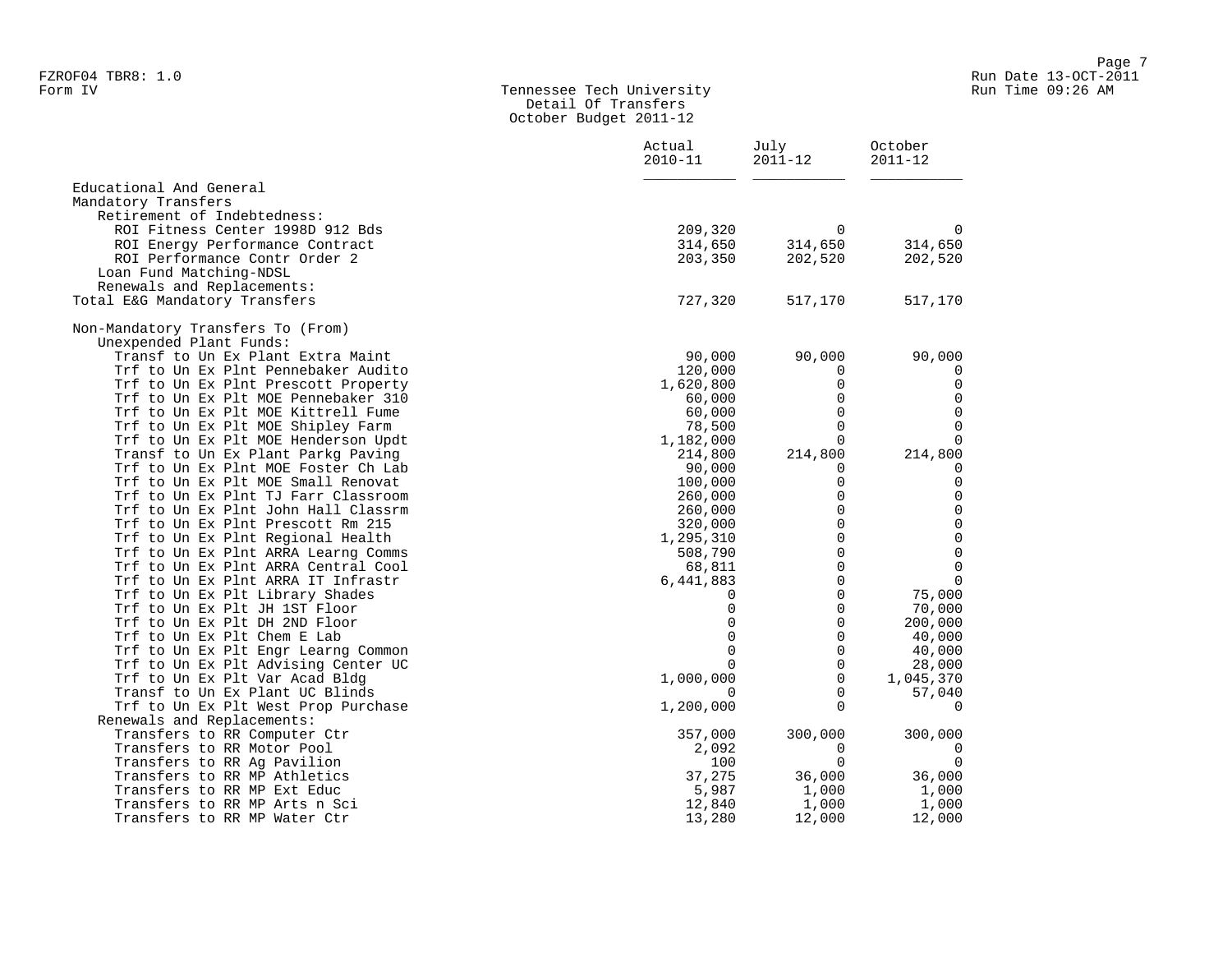# Form IV Tennessee Tech University Run Time 09:26 AM Detail Of Transfers October Budget 2011-12

|                                                              | Actual<br>$2010 - 11$ | July<br>$2011 - 12$ | October<br>$2011 - 12$ |
|--------------------------------------------------------------|-----------------------|---------------------|------------------------|
| Transfers to RR Reserves                                     | 4,469,221             | 1,000,000           | 1,000,000              |
| Transfers to RR Athletic Fund                                | 485,035               | 520,777             | 506,760                |
| Transfers to RR Shipley Farm                                 | 7,105                 | $\Omega$            | $\Omega$               |
| Transfers to RR Electronic Updates                           | 500,000               | $\mathbf 0$         | $\mathbf 0$            |
| Transfers to RR University Police                            | 33,200                | $\Omega$            | 0                      |
| Transfers to RR Craft Ctr E&G                                | 72,580                | $\Omega$            | $\mathbf 0$            |
| Transfers to RR Com Equipment Repl                           | 77,110                | 77,110              | 77,110                 |
| Other:                                                       |                       |                     |                        |
| Transfers to ROI Fitness Center                              | 42,407                | 251,850             | 254,770                |
| Transfers to ROI Univ Center                                 | 96,818                | 96,860              | 97,970                 |
| Transfers to ROI Eblen Center                                | 213,000               | 213,090             | 215,560                |
| Total E&G Non-Mandatory Transfers                            | 21,395,944            | 2,814,487           | 4,362,380              |
| Total Educational And General                                | 22,123,264            | 3,331,657           | 4,879,550              |
| Auxiliary Enterprises                                        |                       |                     |                        |
| Mandatory Transfers                                          |                       |                     |                        |
| Retirement of Indebtedness:                                  |                       |                     |                        |
| ROI Dorms 10TH Dixie 2002A 914 Bd                            | 130,939               | 131,430             | 132,470                |
| ROI Dorms 10TH Dixie 2004B 914 Bd                            | 393,043               | 401,190             | 429,320                |
| ROI Dorms 10TH Dixie 2005A 914 Bd                            | 35,772                | 37,200              | 42,970                 |
| ROI R H Rep 2007C 914 Bd                                     | 186,172               | 193,620             | 224,480                |
| ROI TV Apts Renovation P920                                  | 28,147                | 20,000              | 43,600                 |
| ROI New Dorm 2010 917                                        | 1,084,949             | 1,833,950           | 1,924,810              |
| Renewals and Replacements:                                   |                       |                     |                        |
| Total Auxiliary Mandatory Transfers                          | 1,859,022             | 2,617,390           | 2,797,650              |
| Non-Mandatory Transfers To (From)<br>Unexpended Plant Funds: |                       |                     |                        |
| Renewals and Replacements:                                   |                       |                     |                        |
| Transfers to RR Aptments                                     | $\Omega$              | 464,878             | 114,518                |
| Transfers to RR Bookstore                                    | 338,093               | 317,960             | 280,060                |
| Transfers to RR Cafeteria                                    | 1,271,380             | 1,258,170           | 1,287,490              |
| Transfers to RR Vending                                      | 90,651                | 80,860              | 73,420                 |
| Transfers to RR Post Office                                  | 99,288                | 81,860              | 62,040                 |
| Transfers to RR Fitness Center                               | 164,657               | 90,740              | 101,188                |
| Transfers to RR CC Housing                                   | 20,703                | 41,950              | 20,426                 |
| Transfers to RR CC Gallery                                   | $\mathbf 0$           | 1,956               | $\overline{0}$         |
| Transfers to RR CC Contr SR                                  | 1,022                 | 300                 | 300                    |
| Transfers to RR Housing                                      | 3,857,495             | 2,525,892           | 2,075,002              |
| Other:                                                       |                       |                     |                        |
| Total Auxiliary Non-Mandatory Transfers                      | 5,843,289             | 4,864,566           | 4,014,444              |
| Total Auxiliary Enterprises                                  | 7,702,311             | 7,481,956           | 6,812,094              |
| Total Transfers                                              | 29,825,575            | 10,813,613          | 11,691,644             |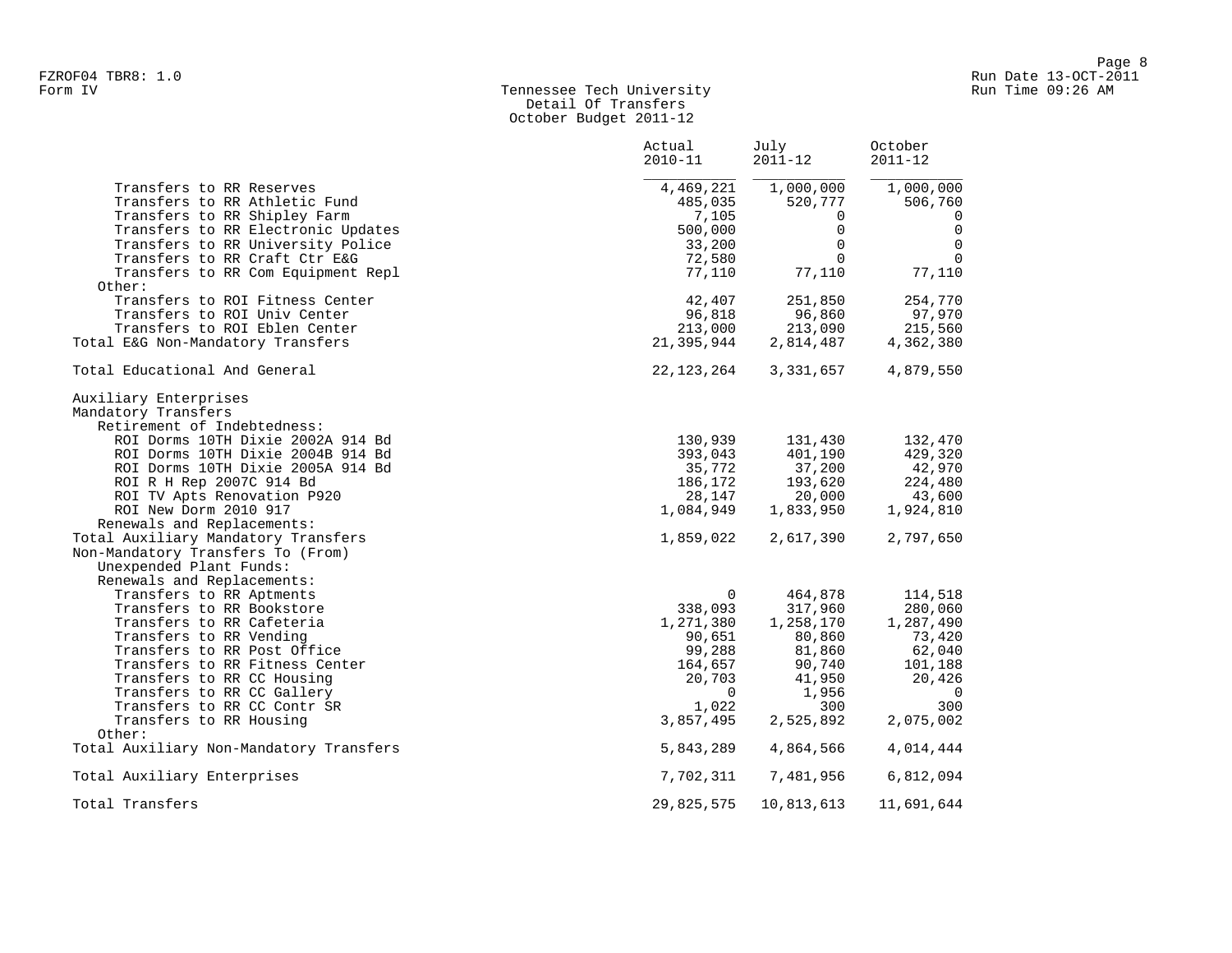Page 9 FZROF05 TBR8: 1.0 Run Date 13-OCT-2011

#### Form V Tennessee Tech University Run Time 09:30 AM Unrestricted Expenditures And Transfers By Major Functional Area And Account For Fiscal Year Actual 2010-11

|                             |              |              | Public    | Academic     | Student     | Inst.      | Operation &  | Scholar/    | Total          |              |               |
|-----------------------------|--------------|--------------|-----------|--------------|-------------|------------|--------------|-------------|----------------|--------------|---------------|
|                             | Instruction  | Research     | Service   | Support      | Services    | Support    | Maintenance  | Fellowships | $E$ & $G$      | Auxiliary    | Total         |
| Salaries                    |              |              |           |              |             |            |              |             |                |              |               |
| Administrative/Professional | 497,682      | 2,278        | 9,013     | 1,549,829    | 482,744     | 1,484,426  | 208,269      | $^{\circ}$  | 4,234,241      | 69,470       | 4,303,711     |
| Academic                    | 27, 971, 225 | 213,337      | 54,649    | 615,655      | 4,238       | 2,401      | 1,943        | $\Omega$    | 28,863,448     | $\mathbb O$  | 28,863,448    |
| Supporting                  | 1,901,061    | 64,638       | 134,154   | 1,391,977    | 1,394,572   | 1,705,591  | 2,515,907    | $\mathbf 0$ | 9,107,900      | 1,027,741    | 10, 135, 641  |
| Students                    | 544,913      | 29,189       | 108,425   | 176,365      | 339,906     | 42,080     | 22,548       | $\Omega$    | 1,263,426      | 621,100      | 1,884,526     |
| Professional                | 1,095,244    | 106,863      | 371,508   | 2,162,759    | 3,380,579   | 2,699,166  | 573,328      | $\Omega$    | 10,389,447     | 486,656      | 10,876,103    |
| Total Salaries              | 32,010,125   | 416,305      | 677,749   | 5,896,585    | 5,602,039   | 5,933,664  | 3,321,995    | $\Omega$    | 53,858,462     | 2,204,967    | 56,063,429    |
| Employee Benefits           |              |              |           |              |             |            |              |             |                |              |               |
| FICA                        | 2,105,094    | 27,607       | 42,502    | 404,456      | 366,726     | 406,048    | 225,371      | $\Omega$    | 3,577,804      | 115,523      | 3,693,327     |
| Retirement                  | 3,307,295    | 37,993       | 61,152    | 682,477      | 596,274     | 740,815    | 440,588      | $\mathbf 0$ | 5,866,594      | 211,223      | 6,077,817     |
| Insurance                   | 4,147,506    | 49,530       | 92,768    | 1,053,747    | 1,072,840   | 1,182,266  | 1,044,014    | $\mathbf 0$ | 8,642,671      | 454,206      | 9,096,877     |
| Unemployment Compensation   | 15,246       | $^{\circ}$   | $\Omega$  | 977          | 2,080       | 8,659      | 20,275       | $\Omega$    | 47,237         | 4,221        | 51,458        |
| Other                       | 912,158      | 86,403       | 84,519    | 262,432      | 353,175     | 234,674    | 83,180       | $\Omega$    | 2,016,541      | 80,503       | 2,097,044     |
| Total Benefits              | 10,487,299   | 201,533      | 280,941   | 2,404,089    | 2,391,095   | 2,572,462  | 1,813,428    | $\Omega$    | 20,150,847     | 865,676      | 21,016,523    |
| Total Personal Serv.        | 42, 497, 424 | 617,838      | 958,690   | 8,300,674    | 7,993,134   | 8,506,126  | 5, 135, 423  | 0           | 74,009,309     | 3,070,643    | 77,079,952    |
| Other                       |              |              |           |              |             |            |              |             |                |              |               |
| Travel                      | 359,243      | 131,897      | 36,261    | 144,401      | 1,136,576   | 80,249     | 8,273        | $\Omega$    | 1,896,900      | 15,231       | 1,912,131     |
| Printing, Duplicating, Film | 65,988       | 9,524        | 16,584    | 4.121        | 257,800     | $-301,746$ | 1,181        | $^{\circ}$  | 53,452         | 4,664        | 58,116        |
| Processing                  |              |              |           |              |             |            |              |             |                |              |               |
| Utilities & Fuel            | $\mathbf 0$  | $\mathbf 0$  | $\Omega$  | 19,239       | $\mathbf 0$ | $^{\circ}$ | 5,250,794    | $\Omega$    | 5,270,033      | $\circ$      | 5,270,033     |
| Communications & Shipping   | 128,460      | 5,679        | 13,330    | 72,242       | 161,845     | $-413.361$ | 12,931       | $^{\circ}$  | $-18,874$      | 474.769      | 455,895       |
| Cost                        |              |              |           |              |             |            |              |             |                |              |               |
| Maintenance/Repairs         | 88,520       | 28,243       | 34,450    | 108,802      | 35,008      | 47,109     | 692,705      | $\Omega$    | 1,034,837      | 98,784       | 1,133,621     |
| Professional/Admin.         | 985,229      | 29,932       | 295,087   | 773,499      | 826,159     | 732,068    | 283,352      | $\mathbf 0$ | 3,925,326      | 140,562      | 4,065,888     |
| Services                    |              |              |           |              |             |            |              |             |                |              |               |
| Supplies                    | 1,826,558    | 180,263      | 246,997   | 926,666      | 1,447,056   | 317,318    | 718,436      | $^{\circ}$  | 5,663,294      | 372,394      | 6,035,688     |
| Rental & Insurance          | 207,764      | 27,432       | 8,971     | 51,949       | 150,654     | 50,349     | 247,380      | $\mathbf 0$ | 744,499        | 188,393      | 932,892       |
| Motor Vehicle Operation     | $-482$       | 2,787        | $-2,650$  | 38,926       | 29,496      | 27,460     | 55,096       | $\Omega$    | 150,633        | 1,014        | 151,647       |
| Grants & Subsidies          | 80           | $\circ$      | $\Omega$  | 970          | $-120$      | 359        | $\mathbf{0}$ | $\Omega$    | 1,289          | 145          | 1,434         |
| Other Services & Expenses   | 29,027       | $\mathbf{0}$ | 36,831    | 77           | 71,056      | 685,381    | $-6,389$     | $\mathbf 0$ | 815,983        | $-2,954$     | 813,029       |
| Stores for Resale           | $\mathbf 0$  | $\mathbb O$  | $\Omega$  | $\mathbf{0}$ | $^{\circ}$  | $\circ$    | $^{\circ}$   | $\mathbf 0$ | $^{\circ}$     | 87,790       | 87,790        |
| Equipment                   | 264,546      | $\mathbf{0}$ | $\circ$   | 100,572      | 11,600      | 23,959     | $\mathbf{0}$ | $\Omega$    | 400,677        | $^{\circ}$   | 400,677       |
| Dept Revenue & Service      | 1,691,512    | 114,112      | 296,340   | $-2,754,618$ | 177,059     | $-16,856$  | $-1,720,828$ | $\Omega$    | $-2, 213, 279$ | 2,029,415    | $-183,864$    |
| Charges                     |              |              |           |              |             |            |              |             |                |              |               |
| Library Holdings & Bindings | $^{\circ}$   | $^{\circ}$   | $\circ$   | 860,296      | $^{\circ}$  | $^{\circ}$ | $^{\circ}$   | $^{\circ}$  | 860,296        | $\mathbf{0}$ | 860,296       |
| Scholarships                | 1,293,533    | 11,511       | 6,672     | 11,719       | 4,343,428   | 54,360     | 1,686        | 5,655,709   | 11,378,618     | 38,874       | 11, 417, 492  |
| Total Other                 | 6,939,978    | 541,380      | 988,873   | 358,861      | 8,647,617   | 1,286,649  | 5,544,617    | 5,655,709   | 29,963,684     | 3,449,081    | 33, 412, 765  |
| Total E & G                 | 49, 437, 402 | 1,159,218    | 1,947,563 | 8,659,535    | 16,640,751  | 9,792,775  | 10,680,040   | 5,655,709   | 103,972,993    | 6,519,724    | 110, 492, 717 |
| Transfers & Debt Serv.      | $\Omega$     | $\mathbf 0$  | $\Omega$  | $^{\circ}$   | $\Omega$    | $\Omega$   | $\Omega$     | $\Omega$    | 22, 123, 264   | 7,702,311    | 29,825,575    |
| Grand Total                 | 49, 437, 402 | 1,159,218    | 1,947,563 | 8,659,535    | 16,640,751  | 9,792,775  | 10,680,040   | 5,655,709   | 126,096,257    | 14, 222, 035 | 140, 318, 292 |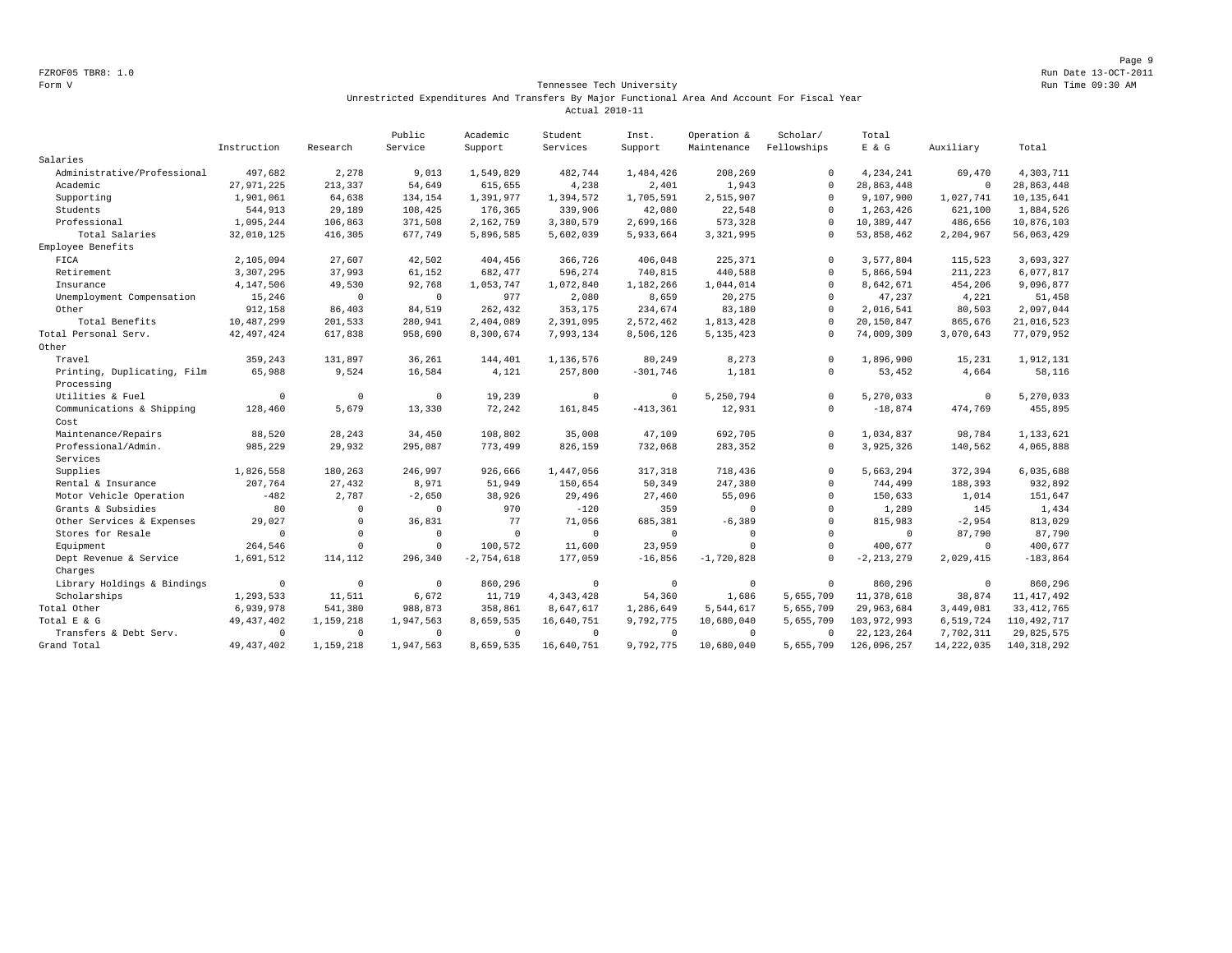#### Form V Tennessee Tech University Run Time 09:30 AM Unrestricted Expenditures And Transfers By Major Functional Area And Account For Fiscal Year Original 2011-12

|                             |              |            | Public     | Academic     | Student    | Inst.        | Operation &  | Scholar/    | Total          |            |               |
|-----------------------------|--------------|------------|------------|--------------|------------|--------------|--------------|-------------|----------------|------------|---------------|
|                             | Instruction  | Research   | Service    | Support      | Services   | Support      | Maintenance  | Fellowships | E & G          | Auxiliary  | Total         |
| Salaries                    |              |            |            |              |            |              |              |             |                |            |               |
| Administrative/Professional | 559,520      | $^{\circ}$ | $^{\circ}$ | 1,671,875    | 561,438    | 1,492,557    | 194,030      |             | 4,479,420      | 69,570     | 4,548,990     |
| Academic                    | 29,180,333   | 123,270    | 27,250     | 840,230      | $\Omega$   | 3,010        | $\Omega$     | $\Omega$    | 30, 174, 093   | 6,000      | 30,180,093    |
| Supporting                  | 1,853,592    | 56,730     | 149,574    | 1,449,191    | 1,350,601  | 1,777,810    | 2,846,709    | $\Omega$    | 9,484,207      | 1,206,840  | 10,691,047    |
| Students                    | 307,350      | 390        | 44,790     | 103,190      | 127,800    | 45,410       | 18,770       |             | 647,700        | 633,600    | 1,281,300     |
| Professional                | 1,153,060    | 65,630     | 431,552    | 2,513,044    | 3,426,596  | 2,843,355    | 574,620      |             | 11,007,857     | 519,290    | 11,527,147    |
| Total Salaries              | 33,053,855   | 246,020    | 653,166    | 6,577,530    | 5,466,435  | 6,162,142    | 3,634,129    |             | 55, 793, 277   | 2,435,300  | 58, 228, 577  |
| Employee Benefits           |              |            |            |              |            |              |              |             |                |            |               |
| FICA                        | 1,648,211    | 22, 211    | 37,125     | 417,182      | 390,388    | 418,320      | 296,584      | $\Omega$    | 3,230,021      | 154,827    | 3,384,848     |
| Retirement                  | 3,296,422    | 44,422     | 74,250     | 834,365      | 780,777    | 836,640      | 593,168      | $\Omega$    | 6,460,044      | 309,654    | 6,769,698     |
| Insurance                   | 4,532,581    | 61,081     | 102,093    | 1,147,252    | 1,073,568  | 1,150,380    | 815,606      | $\Omega$    | 8,882,561      | 425,775    | 9,308,336     |
| Unemployment Compensation   | 103,013      | 1,388      | 2,320      | 26,074       | 24,399     | 26,145       | 18,537       |             | 201,876        | 9,677      | 211,553       |
| Other                       | 721,092      | 9,717      | 16,242     | 182,517      | 170,795    | 183,015      | 129,756      | $\Omega$    | 1, 413, 134    | 67,737     | 1,480,871     |
| Total Benefits              | 10,301,319   | 138,819    | 232,030    | 2,607,390    | 2,439,927  | 2,614,500    | 1,853,651    |             | 20,187,636     | 967,670    | 21, 155, 306  |
| Total Personal Serv.        | 43, 355, 174 | 384,839    | 885,196    | 9,184,920    | 7,906,362  | 8,776,642    | 5,487,780    | $\Omega$    | 75,980,913     | 3,402,970  | 79, 383, 883  |
| Other                       |              |            |            |              |            |              |              |             |                |            |               |
| Travel                      | 170,020      | 940        | 5,520      | 53,600       | 811,780    | 44,770       | 2,230        | $\Omega$    | 1,088,860      | 6,250      | 1,095,110     |
| Operating Expense Budget    | 4,083,260    | 879,390    | 580,597    | 1,553,657    | 3,056,310  | 3,241,085    | 2,248,554    | $\Omega$    | 15,642,853     | 1,455,104  | 17,097,957    |
| Capital Expenditure Budget  | 105,500      | $\Omega$   | 2,500      | 883,780      | $\Omega$   | 6,970        | $\Omega$     |             | 998,750        | $^{\circ}$ | 998,750       |
| Utilities & Fuel            | $^{\circ}$   | $\Omega$   | $\Omega$   | $^{\circ}$   | $\Omega$   | $^{\circ}$   | 5,550,000    | $\Omega$    | 5,550,000      | $^{\circ}$ | 5,550,000     |
| Dept Revenue & Service      | 1,818,520    | 123,350    | 319,650    | $-2,773,910$ | 201,220    | $-1,732,990$ | $-2,120,940$ | $\Omega$    | $-4, 165, 100$ | 2,186,720  | $-1,978,380$  |
| Charges                     |              |            |            |              |            |              |              |             |                |            |               |
| Scholarships                | 1,362,000    | $^{\circ}$ | 20,410     | 15,210       | 4,621,370  | 86,010       | $^{\circ}$   | 6,410,720   | 12,515,720     | $^{\circ}$ | 12,515,720    |
| Total Other                 | 7,539,300    | 1,003,680  | 928,677    | $-267,663$   | 8,690,680  | 1,645,845    | 5,679,844    | 6,410,720   | 31,631,083     | 3,648,074  | 35, 279, 157  |
| Total E & G                 | 50,894,474   | 1,388,519  | 1,813,873  | 8,917,257    | 16,597,042 | 10,422,487   | 11,167,624   | 6,410,720   | 107,611,996    | 7,051,044  | 114,663,040   |
| Transfers & Debt Serv.      | $^{\circ}$   | $^{\circ}$ | $\Omega$   | $^{\circ}$   | $\Omega$   | $\Omega$     | $^{\circ}$   | $\Omega$    | 3, 331, 657    | 7,481,956  | 10,813,613    |
| Grand Total                 | 50,894,474   | 1,388,519  | 1,813,873  | 8,917,257    | 16,597,042 | 10,422,487   | 11, 167, 624 | 6,410,720   | 110,943,653    | 14,533,000 | 125, 476, 653 |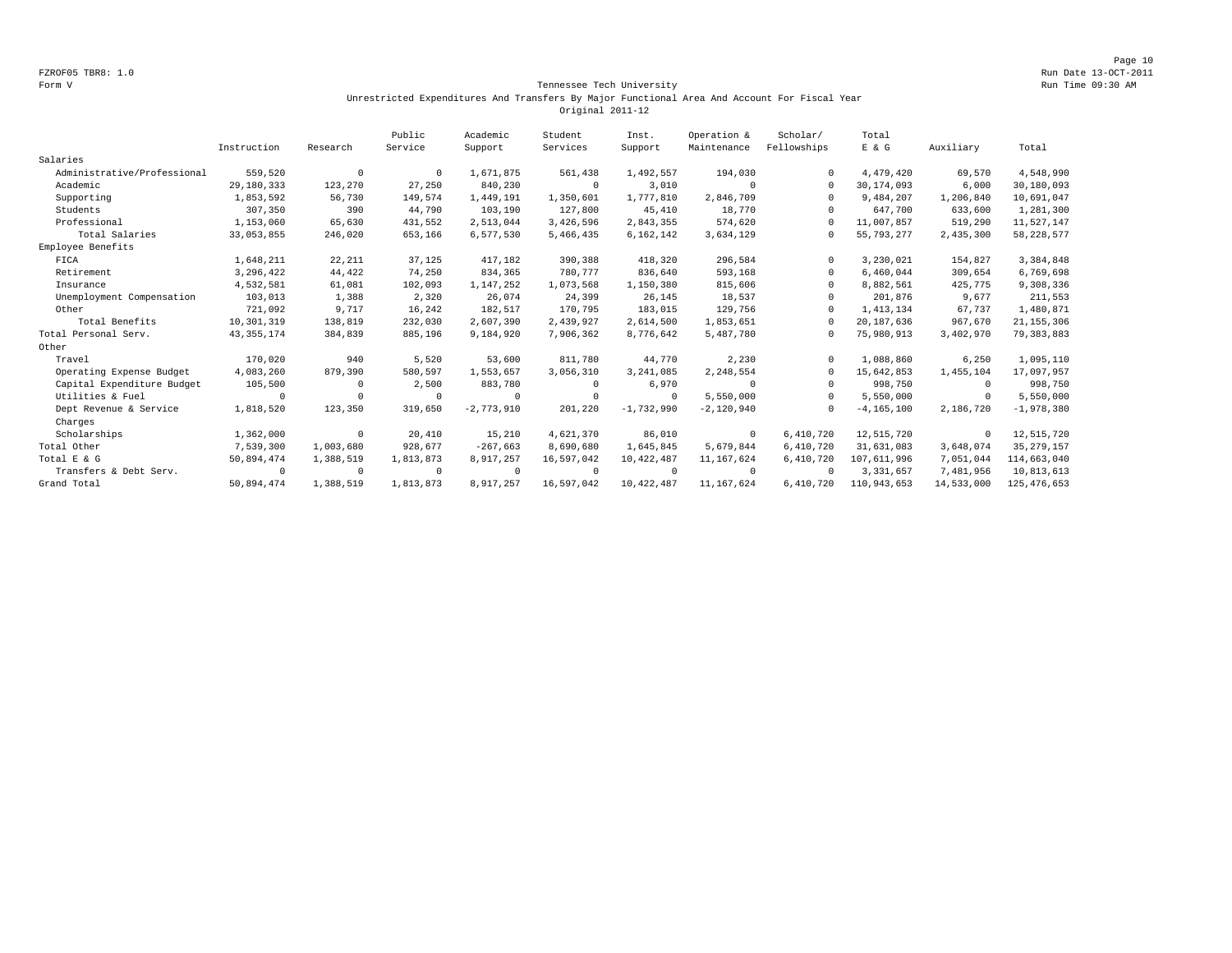Page 11 FZROF05 TBR8: 1.0 Run Date 13-OCT-2011

#### Form V Tennessee Tech University Run Time 09:30 AM Unrestricted Expenditures And Transfers By Major Functional Area And Account For Fiscal Year Revised 2011-12

|                             |              |            | Public     | Academic     | Student    | Inst.        | Operation &    | Scholar/    | Total          |              |               |
|-----------------------------|--------------|------------|------------|--------------|------------|--------------|----------------|-------------|----------------|--------------|---------------|
|                             | Instruction  | Research   | Service    | Support      | Services   | Support      | Maintenance    | Fellowships | E & G          | Auxiliary    | Total         |
| Salaries                    |              |            |            |              |            |              |                |             |                |              |               |
| Administrative/Professional | 31,638       | 6,110      | $^{\circ}$ | 1,355,696    | 255,948    | 1,592,419    | 105,920        | $\Omega$    | 3, 347, 731    | 600          | 3, 348, 331   |
| Academic                    | 30,540,487   | 224,980    | 15,250     | 905,980      | $\circ$    | 2,400        | $\Omega$       | $\cap$      | 31,689,097     | 6,000        | 31,695,097    |
| Supporting                  | 1,985,662    | 71,420     | 166,604    | 1,548,155    | 1,523,195  | 1,936,640    | 3,032,890      | $\Omega$    | 10,264,566     | 1,309,910    | 11,574,476    |
| Students                    | 330,470      | 20,290     | 76,490     | 104,990      | 131,940    | 51,910       | 16,770         | $\cap$      | 732,860        | 631,600      | 1,364,460     |
| Professional                | 1,667,410    | 76,768     | 481,490    | 3, 217, 278  | 4,084,026  | 2,890,869    | 685,980        | $\cap$      | 13, 103, 821   | 614,092      | 13,717,913    |
| Total Salaries              | 34, 555, 667 | 399,568    | 739,834    | 7,132,099    | 5,995,109  | 6,474,238    | 3,841,560      | $\Omega$    | 59,138,075     | 2,562,202    | 61,700,277    |
| Employee Benefits           |              |            |            |              |            |              |                |             |                |              |               |
| FICA                        | 1,747,862    | 29,742     | 44,504     | 429,709      | 410,515    | 434,043      | 301,426        | $\Omega$    | 3,397,801      | 146,779      | 3,544,580     |
| Retirement                  | 3,495,725    | 59,485     | 89,008     | 859,418      | 821,030    | 868,086      | 602,851        | $\Omega$    | 6,795,603      | 293,558      | 7,089,161     |
| Insurance                   | 4,806,622    | 81,792     | 122,386    | 1,181,699    | 1,128,916  | 1,193,619    | 828,920        | $\Omega$    | 9,343,954      | 403,643      | 9,747,597     |
| Unemployment Compensation   | 109,241      | 1,859      | 2,782      | 26,857       | 25,657     | 27,128       | 18,839         | $\cap$      | 212,363        | 9,174        | 221,537       |
| Other                       | 764,690      | 13,012     | 19,471     | 187,998      | 179,600    | 189,894      | 131,874        | $\Omega$    | 1,486,539      | 64,216       | 1,550,755     |
| Total Benefits              | 10,924,140   | 185,890    | 278,151    | 2,685,681    | 2,565,718  | 2,712,770    | 1,883,910      | $\Omega$    | 21, 236, 260   | 917,370      | 22, 153, 630  |
| Total Personal Serv.        | 45, 479, 807 | 585,458    | 1,017,985  | 9,817,780    | 8,560,827  | 9,187,008    | 5,725,470      | $\Omega$    | 80, 374, 335   | 3,479,572    | 83, 853, 907  |
| Other                       |              |            |            |              |            |              |                |             |                |              |               |
| Travel                      | 207,170      | 34,650     | 35,520     | 167.560      | 925,280    | 59,300       | 2,230          | $\Omega$    | 1,431,710      | 7.290        | 1,439,000     |
| Operating Expense Budget    | 5,827,930    | 1,483,150  | 750,197    | 2,692,987    | 3,580,300  | 3,897,415    | 3,310,444      | $\Omega$    | 21,542,423     | 1,599,904    | 23, 142, 327  |
| Capital Expenditure Budget  | 198,320      | 20,960     | 2,500      | 939,380      | $^{\circ}$ | 6,970        | 54,790         | $\Omega$    | 1,222,920      | $^{\circ}$   | 1,222,920     |
| Utilities & Fuel            | $\cap$       | $^{\circ}$ | $\cup$     | $^{\circ}$   | $^{\circ}$ | $\Omega$     | 5,550,000      | $\Omega$    | 5,550,000      | 0            | 5,550,000     |
| Dept Revenue & Service      | 2,033,130    | 137,910    | 357,380    | $-3,100,870$ | 230,930    | $-1,768,450$ | $-2, 175, 620$ | $\Omega$    | $-4, 285, 590$ | 2,280,930    | $-2,004,660$  |
| Charges                     |              |            |            |              |            |              |                |             |                |              |               |
| Scholarships                | 1,659,290    | 12,100     | 22,240     | 16,570       | 4,992,970  | 99,700       | $^{\circ}$     | 7,277,070   | 14,079,940     | $^{\circ}$   | 14,079,940    |
| Total Other                 | 9,925,840    | 1,688,770  | 1,167,837  | 715,627      | 9,729,480  | 2,294,935    | 6,741,844      | 7,277,070   | 39,541,403     | 3,888,124    | 43, 429, 527  |
| Total E & G                 | 55, 405, 647 | 2,274,228  | 2,185,822  | 10,533,407   | 18,290,307 | 11,481,943   | 12, 467, 314   | 7,277,070   | 119,915,738    | 7,367,696    | 127, 283, 434 |
| Transfers & Debt Serv.      | $\Omega$     | $^{\circ}$ | $\Omega$   | $^{\circ}$   | $\Omega$   | $\Omega$     | $^{\circ}$     | $\Omega$    | 4,879,550      | 6,812,094    | 11,691,644    |
| Grand Total                 | 55,405,647   | 2,274,228  | 2,185,822  | 10,533,407   | 18,290,307 | 11,481,943   | 12,467,314     | 7.277.070   | 124,795,288    | 14, 179, 790 | 138,975,078   |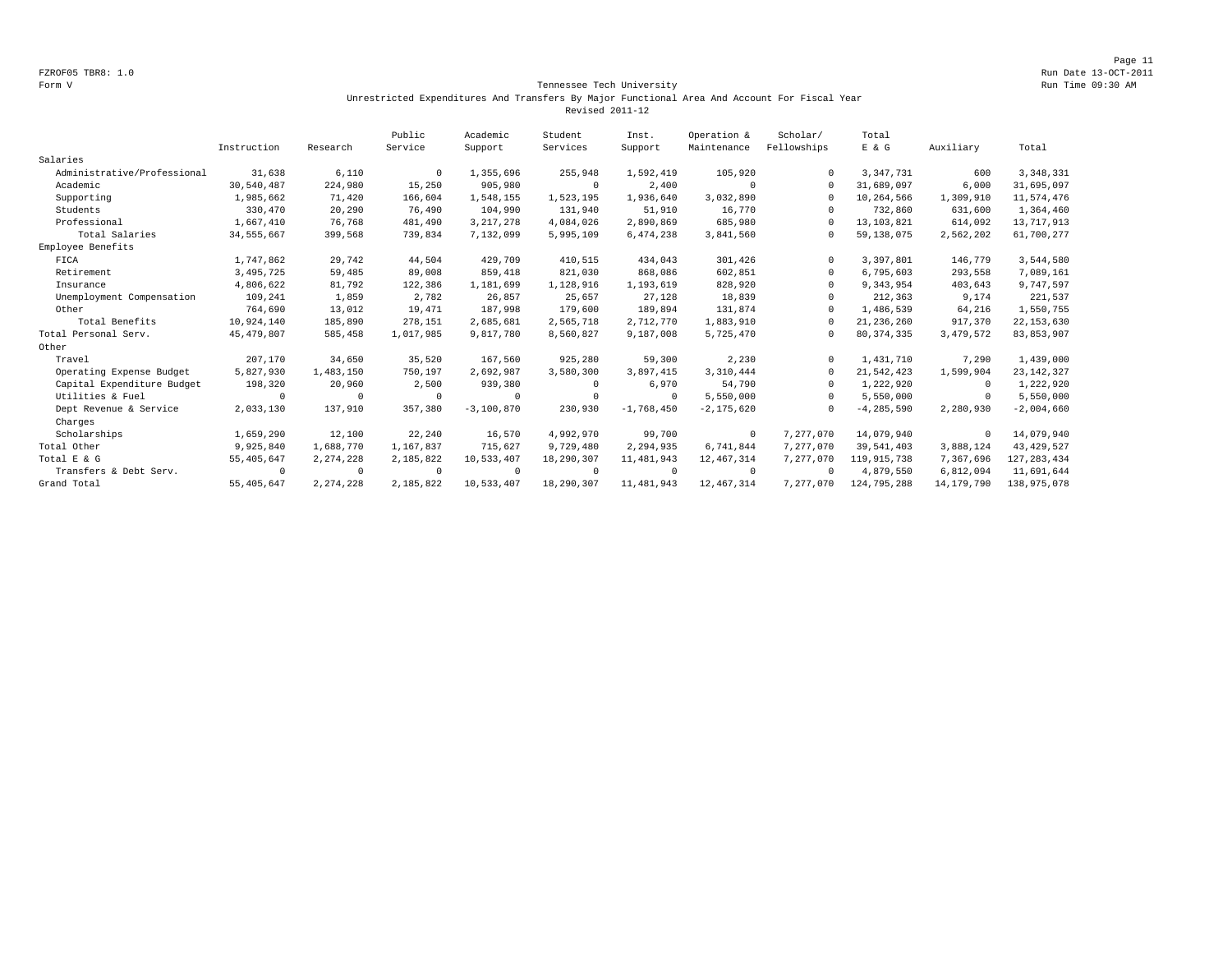| <b>OCTOBER</b><br>ACTUAL<br>JULY<br>$2010 - 11$<br>$2011 - 12$<br>$2011 - 12$<br>Education and General<br>Tuition and Fees<br>Mandatory Fees<br>5100 Maintenance Fees<br>51,349,865<br>56,898,500<br>54,193,400<br>5105 Out-Of-State Tuition<br>5,262,505<br>5,481,000<br>6,400,000<br>5110 Debt Service Fees<br>561,545<br>568,300<br>561,800<br>General Access<br>51152 Gen Access Schedule Change Reg Term<br>140,477<br>151,300<br>152,800<br>51153 Gen Access Schedule Change Sum Term<br>10,855<br>$\Omega$<br>51154 Gen Access UG Graduation Reg Term<br>75,266<br>81,000<br>82,000<br>51155 Gen Access UG Graduation Sum Term<br>5,800<br>$\Omega$<br>$\Omega$<br>2,276,202<br>2,275,700<br>2,297,800<br>5120 Technology Access Fee<br>5125 Student Activity Fee<br>1,717,057<br>2,579,500<br>2,623,500<br>150,600<br>5132 Sustainable Campus Fee<br>156,290<br>150,000<br>5133 International Fee<br>283,229<br>283,100<br>285,600<br>69,459,100<br>Total Mandatory Fees<br>61,839,091<br>65,756,800<br>Non-Mandatory Fees<br>5160 CEU Student Fees<br>140,048<br>134,000<br>127,000<br>212,200<br>222,200<br>5170 Application Fees<br>213,520<br>81,600<br>73,000<br>73,000<br>5175 Late Registration Fees<br>366,724<br>328,000<br>5150 Institution On-Line Course Fee<br>374,000<br>5155 RODP Fee<br>417,254<br>408,000<br>496,000<br>Specialized Academic Course Fee<br>147,500<br>159,500<br>51654 SACFee Nursing Regr Term<br>159,500<br>51655 SACFee Nursing Summ Term<br>1,937<br>0<br>0<br>$\Omega$<br>$\mathbf 0$<br>51656 SACFee Nursing Regr Term RODP<br>7,313<br>51657 SACFee Nursing Summ Term RODP<br>3,672<br>$\Omega$<br>$\Omega$<br>627,300<br>628,800<br>51652 SACFee Business Regr Term<br>578,239<br>51653 SACFee Business Summ Term<br>49,068<br>$\Omega$<br>585,000<br>583,500<br>51650 SACFee Engineering Regr Term<br>568,675<br>17,381<br>51651 SACFee Engineering Summ Term<br>$\Omega$<br>$\Omega$<br>51800 Laboratory Materials Fees<br>224,750<br>229,910<br>240,590<br>106,088<br>51801 Music Private Lesson Fees<br>106,000<br>107,800<br>51802 Craft Ctr Studio Fees Regr Term<br>87,832<br>98,840<br>95,600<br>51803 Craft Ctr Studio Fees Summer Term<br>2,063<br>$\Omega$<br>0<br>51804 Craft Ctr Workshop Fees<br>93,459<br>81,620<br>81,620<br>51808 Return Check Fines<br>3,850<br>4,000<br>4,000<br>51811 Deferred Payment Service Charge<br>89,250<br>73,150<br>85,250<br>12,175<br>51812 Deferred Payment Late Penalty<br>$\Omega$<br>$\Omega$<br>51813 Examination and Testing Fees<br>15,632<br>8,500<br>8,500<br>51814 Examination and Tesing Nursing<br>27,940<br>27,000<br>19,080 |                                       | Current Fund Revenues<br>October Budget 2011-12 |       |       |
|-------------------------------------------------------------------------------------------------------------------------------------------------------------------------------------------------------------------------------------------------------------------------------------------------------------------------------------------------------------------------------------------------------------------------------------------------------------------------------------------------------------------------------------------------------------------------------------------------------------------------------------------------------------------------------------------------------------------------------------------------------------------------------------------------------------------------------------------------------------------------------------------------------------------------------------------------------------------------------------------------------------------------------------------------------------------------------------------------------------------------------------------------------------------------------------------------------------------------------------------------------------------------------------------------------------------------------------------------------------------------------------------------------------------------------------------------------------------------------------------------------------------------------------------------------------------------------------------------------------------------------------------------------------------------------------------------------------------------------------------------------------------------------------------------------------------------------------------------------------------------------------------------------------------------------------------------------------------------------------------------------------------------------------------------------------------------------------------------------------------------------------------------------------------------------------------------------------------------------------------------------------------------------------------------------------------------------------------------------------------------------------------------------------------------------------------------------------------------------------------------------------------------------------------------------------------------------------------------------------------------------------------|---------------------------------------|-------------------------------------------------|-------|-------|
|                                                                                                                                                                                                                                                                                                                                                                                                                                                                                                                                                                                                                                                                                                                                                                                                                                                                                                                                                                                                                                                                                                                                                                                                                                                                                                                                                                                                                                                                                                                                                                                                                                                                                                                                                                                                                                                                                                                                                                                                                                                                                                                                                                                                                                                                                                                                                                                                                                                                                                                                                                                                                                           |                                       |                                                 |       |       |
|                                                                                                                                                                                                                                                                                                                                                                                                                                                                                                                                                                                                                                                                                                                                                                                                                                                                                                                                                                                                                                                                                                                                                                                                                                                                                                                                                                                                                                                                                                                                                                                                                                                                                                                                                                                                                                                                                                                                                                                                                                                                                                                                                                                                                                                                                                                                                                                                                                                                                                                                                                                                                                           |                                       |                                                 |       |       |
|                                                                                                                                                                                                                                                                                                                                                                                                                                                                                                                                                                                                                                                                                                                                                                                                                                                                                                                                                                                                                                                                                                                                                                                                                                                                                                                                                                                                                                                                                                                                                                                                                                                                                                                                                                                                                                                                                                                                                                                                                                                                                                                                                                                                                                                                                                                                                                                                                                                                                                                                                                                                                                           |                                       |                                                 |       |       |
|                                                                                                                                                                                                                                                                                                                                                                                                                                                                                                                                                                                                                                                                                                                                                                                                                                                                                                                                                                                                                                                                                                                                                                                                                                                                                                                                                                                                                                                                                                                                                                                                                                                                                                                                                                                                                                                                                                                                                                                                                                                                                                                                                                                                                                                                                                                                                                                                                                                                                                                                                                                                                                           |                                       |                                                 |       |       |
|                                                                                                                                                                                                                                                                                                                                                                                                                                                                                                                                                                                                                                                                                                                                                                                                                                                                                                                                                                                                                                                                                                                                                                                                                                                                                                                                                                                                                                                                                                                                                                                                                                                                                                                                                                                                                                                                                                                                                                                                                                                                                                                                                                                                                                                                                                                                                                                                                                                                                                                                                                                                                                           |                                       |                                                 |       |       |
|                                                                                                                                                                                                                                                                                                                                                                                                                                                                                                                                                                                                                                                                                                                                                                                                                                                                                                                                                                                                                                                                                                                                                                                                                                                                                                                                                                                                                                                                                                                                                                                                                                                                                                                                                                                                                                                                                                                                                                                                                                                                                                                                                                                                                                                                                                                                                                                                                                                                                                                                                                                                                                           |                                       |                                                 |       |       |
|                                                                                                                                                                                                                                                                                                                                                                                                                                                                                                                                                                                                                                                                                                                                                                                                                                                                                                                                                                                                                                                                                                                                                                                                                                                                                                                                                                                                                                                                                                                                                                                                                                                                                                                                                                                                                                                                                                                                                                                                                                                                                                                                                                                                                                                                                                                                                                                                                                                                                                                                                                                                                                           |                                       |                                                 |       |       |
|                                                                                                                                                                                                                                                                                                                                                                                                                                                                                                                                                                                                                                                                                                                                                                                                                                                                                                                                                                                                                                                                                                                                                                                                                                                                                                                                                                                                                                                                                                                                                                                                                                                                                                                                                                                                                                                                                                                                                                                                                                                                                                                                                                                                                                                                                                                                                                                                                                                                                                                                                                                                                                           |                                       |                                                 |       |       |
|                                                                                                                                                                                                                                                                                                                                                                                                                                                                                                                                                                                                                                                                                                                                                                                                                                                                                                                                                                                                                                                                                                                                                                                                                                                                                                                                                                                                                                                                                                                                                                                                                                                                                                                                                                                                                                                                                                                                                                                                                                                                                                                                                                                                                                                                                                                                                                                                                                                                                                                                                                                                                                           |                                       |                                                 |       |       |
|                                                                                                                                                                                                                                                                                                                                                                                                                                                                                                                                                                                                                                                                                                                                                                                                                                                                                                                                                                                                                                                                                                                                                                                                                                                                                                                                                                                                                                                                                                                                                                                                                                                                                                                                                                                                                                                                                                                                                                                                                                                                                                                                                                                                                                                                                                                                                                                                                                                                                                                                                                                                                                           |                                       |                                                 |       |       |
|                                                                                                                                                                                                                                                                                                                                                                                                                                                                                                                                                                                                                                                                                                                                                                                                                                                                                                                                                                                                                                                                                                                                                                                                                                                                                                                                                                                                                                                                                                                                                                                                                                                                                                                                                                                                                                                                                                                                                                                                                                                                                                                                                                                                                                                                                                                                                                                                                                                                                                                                                                                                                                           |                                       |                                                 |       |       |
|                                                                                                                                                                                                                                                                                                                                                                                                                                                                                                                                                                                                                                                                                                                                                                                                                                                                                                                                                                                                                                                                                                                                                                                                                                                                                                                                                                                                                                                                                                                                                                                                                                                                                                                                                                                                                                                                                                                                                                                                                                                                                                                                                                                                                                                                                                                                                                                                                                                                                                                                                                                                                                           |                                       |                                                 |       |       |
|                                                                                                                                                                                                                                                                                                                                                                                                                                                                                                                                                                                                                                                                                                                                                                                                                                                                                                                                                                                                                                                                                                                                                                                                                                                                                                                                                                                                                                                                                                                                                                                                                                                                                                                                                                                                                                                                                                                                                                                                                                                                                                                                                                                                                                                                                                                                                                                                                                                                                                                                                                                                                                           |                                       |                                                 |       |       |
|                                                                                                                                                                                                                                                                                                                                                                                                                                                                                                                                                                                                                                                                                                                                                                                                                                                                                                                                                                                                                                                                                                                                                                                                                                                                                                                                                                                                                                                                                                                                                                                                                                                                                                                                                                                                                                                                                                                                                                                                                                                                                                                                                                                                                                                                                                                                                                                                                                                                                                                                                                                                                                           |                                       |                                                 |       |       |
|                                                                                                                                                                                                                                                                                                                                                                                                                                                                                                                                                                                                                                                                                                                                                                                                                                                                                                                                                                                                                                                                                                                                                                                                                                                                                                                                                                                                                                                                                                                                                                                                                                                                                                                                                                                                                                                                                                                                                                                                                                                                                                                                                                                                                                                                                                                                                                                                                                                                                                                                                                                                                                           |                                       |                                                 |       |       |
|                                                                                                                                                                                                                                                                                                                                                                                                                                                                                                                                                                                                                                                                                                                                                                                                                                                                                                                                                                                                                                                                                                                                                                                                                                                                                                                                                                                                                                                                                                                                                                                                                                                                                                                                                                                                                                                                                                                                                                                                                                                                                                                                                                                                                                                                                                                                                                                                                                                                                                                                                                                                                                           |                                       |                                                 |       |       |
|                                                                                                                                                                                                                                                                                                                                                                                                                                                                                                                                                                                                                                                                                                                                                                                                                                                                                                                                                                                                                                                                                                                                                                                                                                                                                                                                                                                                                                                                                                                                                                                                                                                                                                                                                                                                                                                                                                                                                                                                                                                                                                                                                                                                                                                                                                                                                                                                                                                                                                                                                                                                                                           |                                       |                                                 |       |       |
|                                                                                                                                                                                                                                                                                                                                                                                                                                                                                                                                                                                                                                                                                                                                                                                                                                                                                                                                                                                                                                                                                                                                                                                                                                                                                                                                                                                                                                                                                                                                                                                                                                                                                                                                                                                                                                                                                                                                                                                                                                                                                                                                                                                                                                                                                                                                                                                                                                                                                                                                                                                                                                           |                                       |                                                 |       |       |
|                                                                                                                                                                                                                                                                                                                                                                                                                                                                                                                                                                                                                                                                                                                                                                                                                                                                                                                                                                                                                                                                                                                                                                                                                                                                                                                                                                                                                                                                                                                                                                                                                                                                                                                                                                                                                                                                                                                                                                                                                                                                                                                                                                                                                                                                                                                                                                                                                                                                                                                                                                                                                                           |                                       |                                                 |       |       |
|                                                                                                                                                                                                                                                                                                                                                                                                                                                                                                                                                                                                                                                                                                                                                                                                                                                                                                                                                                                                                                                                                                                                                                                                                                                                                                                                                                                                                                                                                                                                                                                                                                                                                                                                                                                                                                                                                                                                                                                                                                                                                                                                                                                                                                                                                                                                                                                                                                                                                                                                                                                                                                           |                                       |                                                 |       |       |
|                                                                                                                                                                                                                                                                                                                                                                                                                                                                                                                                                                                                                                                                                                                                                                                                                                                                                                                                                                                                                                                                                                                                                                                                                                                                                                                                                                                                                                                                                                                                                                                                                                                                                                                                                                                                                                                                                                                                                                                                                                                                                                                                                                                                                                                                                                                                                                                                                                                                                                                                                                                                                                           |                                       |                                                 |       |       |
|                                                                                                                                                                                                                                                                                                                                                                                                                                                                                                                                                                                                                                                                                                                                                                                                                                                                                                                                                                                                                                                                                                                                                                                                                                                                                                                                                                                                                                                                                                                                                                                                                                                                                                                                                                                                                                                                                                                                                                                                                                                                                                                                                                                                                                                                                                                                                                                                                                                                                                                                                                                                                                           |                                       |                                                 |       |       |
|                                                                                                                                                                                                                                                                                                                                                                                                                                                                                                                                                                                                                                                                                                                                                                                                                                                                                                                                                                                                                                                                                                                                                                                                                                                                                                                                                                                                                                                                                                                                                                                                                                                                                                                                                                                                                                                                                                                                                                                                                                                                                                                                                                                                                                                                                                                                                                                                                                                                                                                                                                                                                                           |                                       |                                                 |       |       |
|                                                                                                                                                                                                                                                                                                                                                                                                                                                                                                                                                                                                                                                                                                                                                                                                                                                                                                                                                                                                                                                                                                                                                                                                                                                                                                                                                                                                                                                                                                                                                                                                                                                                                                                                                                                                                                                                                                                                                                                                                                                                                                                                                                                                                                                                                                                                                                                                                                                                                                                                                                                                                                           |                                       |                                                 |       |       |
|                                                                                                                                                                                                                                                                                                                                                                                                                                                                                                                                                                                                                                                                                                                                                                                                                                                                                                                                                                                                                                                                                                                                                                                                                                                                                                                                                                                                                                                                                                                                                                                                                                                                                                                                                                                                                                                                                                                                                                                                                                                                                                                                                                                                                                                                                                                                                                                                                                                                                                                                                                                                                                           |                                       |                                                 |       |       |
|                                                                                                                                                                                                                                                                                                                                                                                                                                                                                                                                                                                                                                                                                                                                                                                                                                                                                                                                                                                                                                                                                                                                                                                                                                                                                                                                                                                                                                                                                                                                                                                                                                                                                                                                                                                                                                                                                                                                                                                                                                                                                                                                                                                                                                                                                                                                                                                                                                                                                                                                                                                                                                           |                                       |                                                 |       |       |
|                                                                                                                                                                                                                                                                                                                                                                                                                                                                                                                                                                                                                                                                                                                                                                                                                                                                                                                                                                                                                                                                                                                                                                                                                                                                                                                                                                                                                                                                                                                                                                                                                                                                                                                                                                                                                                                                                                                                                                                                                                                                                                                                                                                                                                                                                                                                                                                                                                                                                                                                                                                                                                           |                                       |                                                 |       |       |
|                                                                                                                                                                                                                                                                                                                                                                                                                                                                                                                                                                                                                                                                                                                                                                                                                                                                                                                                                                                                                                                                                                                                                                                                                                                                                                                                                                                                                                                                                                                                                                                                                                                                                                                                                                                                                                                                                                                                                                                                                                                                                                                                                                                                                                                                                                                                                                                                                                                                                                                                                                                                                                           |                                       |                                                 |       |       |
|                                                                                                                                                                                                                                                                                                                                                                                                                                                                                                                                                                                                                                                                                                                                                                                                                                                                                                                                                                                                                                                                                                                                                                                                                                                                                                                                                                                                                                                                                                                                                                                                                                                                                                                                                                                                                                                                                                                                                                                                                                                                                                                                                                                                                                                                                                                                                                                                                                                                                                                                                                                                                                           |                                       |                                                 |       |       |
|                                                                                                                                                                                                                                                                                                                                                                                                                                                                                                                                                                                                                                                                                                                                                                                                                                                                                                                                                                                                                                                                                                                                                                                                                                                                                                                                                                                                                                                                                                                                                                                                                                                                                                                                                                                                                                                                                                                                                                                                                                                                                                                                                                                                                                                                                                                                                                                                                                                                                                                                                                                                                                           |                                       |                                                 |       |       |
|                                                                                                                                                                                                                                                                                                                                                                                                                                                                                                                                                                                                                                                                                                                                                                                                                                                                                                                                                                                                                                                                                                                                                                                                                                                                                                                                                                                                                                                                                                                                                                                                                                                                                                                                                                                                                                                                                                                                                                                                                                                                                                                                                                                                                                                                                                                                                                                                                                                                                                                                                                                                                                           |                                       |                                                 |       |       |
|                                                                                                                                                                                                                                                                                                                                                                                                                                                                                                                                                                                                                                                                                                                                                                                                                                                                                                                                                                                                                                                                                                                                                                                                                                                                                                                                                                                                                                                                                                                                                                                                                                                                                                                                                                                                                                                                                                                                                                                                                                                                                                                                                                                                                                                                                                                                                                                                                                                                                                                                                                                                                                           |                                       |                                                 |       |       |
|                                                                                                                                                                                                                                                                                                                                                                                                                                                                                                                                                                                                                                                                                                                                                                                                                                                                                                                                                                                                                                                                                                                                                                                                                                                                                                                                                                                                                                                                                                                                                                                                                                                                                                                                                                                                                                                                                                                                                                                                                                                                                                                                                                                                                                                                                                                                                                                                                                                                                                                                                                                                                                           |                                       |                                                 |       |       |
|                                                                                                                                                                                                                                                                                                                                                                                                                                                                                                                                                                                                                                                                                                                                                                                                                                                                                                                                                                                                                                                                                                                                                                                                                                                                                                                                                                                                                                                                                                                                                                                                                                                                                                                                                                                                                                                                                                                                                                                                                                                                                                                                                                                                                                                                                                                                                                                                                                                                                                                                                                                                                                           |                                       |                                                 |       |       |
|                                                                                                                                                                                                                                                                                                                                                                                                                                                                                                                                                                                                                                                                                                                                                                                                                                                                                                                                                                                                                                                                                                                                                                                                                                                                                                                                                                                                                                                                                                                                                                                                                                                                                                                                                                                                                                                                                                                                                                                                                                                                                                                                                                                                                                                                                                                                                                                                                                                                                                                                                                                                                                           |                                       |                                                 |       |       |
|                                                                                                                                                                                                                                                                                                                                                                                                                                                                                                                                                                                                                                                                                                                                                                                                                                                                                                                                                                                                                                                                                                                                                                                                                                                                                                                                                                                                                                                                                                                                                                                                                                                                                                                                                                                                                                                                                                                                                                                                                                                                                                                                                                                                                                                                                                                                                                                                                                                                                                                                                                                                                                           |                                       |                                                 |       |       |
|                                                                                                                                                                                                                                                                                                                                                                                                                                                                                                                                                                                                                                                                                                                                                                                                                                                                                                                                                                                                                                                                                                                                                                                                                                                                                                                                                                                                                                                                                                                                                                                                                                                                                                                                                                                                                                                                                                                                                                                                                                                                                                                                                                                                                                                                                                                                                                                                                                                                                                                                                                                                                                           |                                       |                                                 |       |       |
|                                                                                                                                                                                                                                                                                                                                                                                                                                                                                                                                                                                                                                                                                                                                                                                                                                                                                                                                                                                                                                                                                                                                                                                                                                                                                                                                                                                                                                                                                                                                                                                                                                                                                                                                                                                                                                                                                                                                                                                                                                                                                                                                                                                                                                                                                                                                                                                                                                                                                                                                                                                                                                           |                                       |                                                 |       |       |
|                                                                                                                                                                                                                                                                                                                                                                                                                                                                                                                                                                                                                                                                                                                                                                                                                                                                                                                                                                                                                                                                                                                                                                                                                                                                                                                                                                                                                                                                                                                                                                                                                                                                                                                                                                                                                                                                                                                                                                                                                                                                                                                                                                                                                                                                                                                                                                                                                                                                                                                                                                                                                                           |                                       |                                                 |       |       |
|                                                                                                                                                                                                                                                                                                                                                                                                                                                                                                                                                                                                                                                                                                                                                                                                                                                                                                                                                                                                                                                                                                                                                                                                                                                                                                                                                                                                                                                                                                                                                                                                                                                                                                                                                                                                                                                                                                                                                                                                                                                                                                                                                                                                                                                                                                                                                                                                                                                                                                                                                                                                                                           |                                       |                                                 |       |       |
|                                                                                                                                                                                                                                                                                                                                                                                                                                                                                                                                                                                                                                                                                                                                                                                                                                                                                                                                                                                                                                                                                                                                                                                                                                                                                                                                                                                                                                                                                                                                                                                                                                                                                                                                                                                                                                                                                                                                                                                                                                                                                                                                                                                                                                                                                                                                                                                                                                                                                                                                                                                                                                           |                                       |                                                 |       |       |
|                                                                                                                                                                                                                                                                                                                                                                                                                                                                                                                                                                                                                                                                                                                                                                                                                                                                                                                                                                                                                                                                                                                                                                                                                                                                                                                                                                                                                                                                                                                                                                                                                                                                                                                                                                                                                                                                                                                                                                                                                                                                                                                                                                                                                                                                                                                                                                                                                                                                                                                                                                                                                                           |                                       |                                                 |       |       |
|                                                                                                                                                                                                                                                                                                                                                                                                                                                                                                                                                                                                                                                                                                                                                                                                                                                                                                                                                                                                                                                                                                                                                                                                                                                                                                                                                                                                                                                                                                                                                                                                                                                                                                                                                                                                                                                                                                                                                                                                                                                                                                                                                                                                                                                                                                                                                                                                                                                                                                                                                                                                                                           |                                       |                                                 |       |       |
|                                                                                                                                                                                                                                                                                                                                                                                                                                                                                                                                                                                                                                                                                                                                                                                                                                                                                                                                                                                                                                                                                                                                                                                                                                                                                                                                                                                                                                                                                                                                                                                                                                                                                                                                                                                                                                                                                                                                                                                                                                                                                                                                                                                                                                                                                                                                                                                                                                                                                                                                                                                                                                           | 51815 Examination and Testing COMPASS | 4,570                                           | 3,000 | 3,000 |
| 51816 Thesis Binding<br>1,777<br>5,100<br>2,000                                                                                                                                                                                                                                                                                                                                                                                                                                                                                                                                                                                                                                                                                                                                                                                                                                                                                                                                                                                                                                                                                                                                                                                                                                                                                                                                                                                                                                                                                                                                                                                                                                                                                                                                                                                                                                                                                                                                                                                                                                                                                                                                                                                                                                                                                                                                                                                                                                                                                                                                                                                           |                                       |                                                 |       |       |

Tennessee Tech University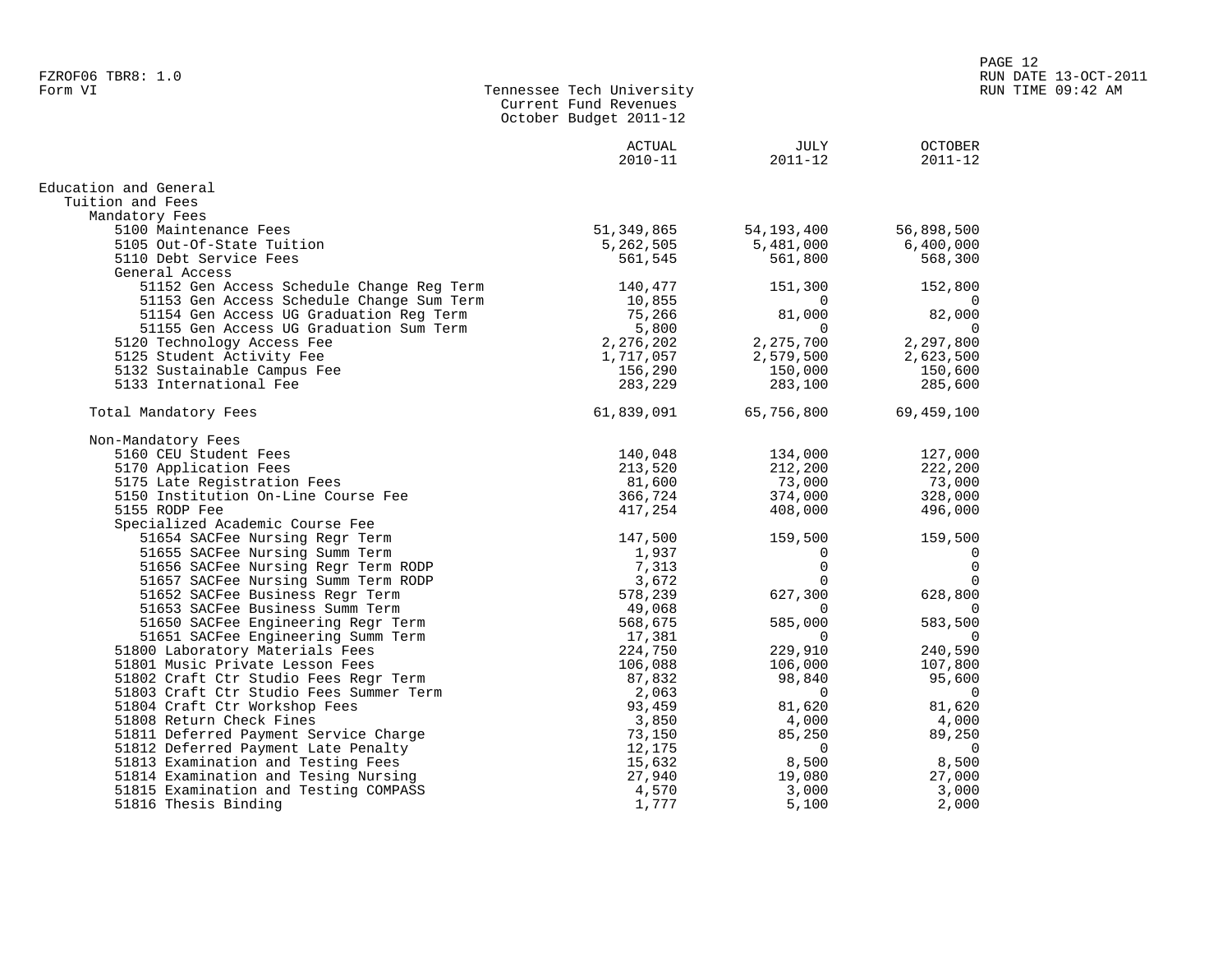| Form VI | Tennessee Tech University |  |
|---------|---------------------------|--|
|         | Current Fund Revenues     |  |
|         | October Budget 2011-12    |  |

|                                                           | <b>ACTUAL</b><br>$2010 - 11$ | JULY<br>$2011 - 12$ | <b>OCTOBER</b><br>$2011 - 12$ |
|-----------------------------------------------------------|------------------------------|---------------------|-------------------------------|
| 51817 Dissertation Microfilming                           | $\Omega$                     | 2,300               | $\mathbf 0$                   |
| 51818 Library Fines                                       | 8,012                        | 6,000               | 6,000                         |
| 51819 LRC Library Fines                                   | 2,728                        | 3,700               | 2,400                         |
| 51822 DMBA Module Fee                                     | 60,400                       | 61,350              | 66,350                        |
| 51823 Eagle Card Replacement Fees                         | 13,030                       | 11,900              | 11,900                        |
| 51825 Laboratory Materials Fees Summer                    | 7,607                        | 0                   | $\overline{\phantom{0}}$      |
| 51826 Alternative Del Fee Acad Yr Undrgrd                 | 198,488                      | 373,400             | 367,400                       |
| 51827 Alternative Del Fee Acad Yr Grad                    | 108,454                      | 0                   | 0                             |
| 51828 Alternative Del Fee Sum Undrgrd                     | 22,002                       | $\Omega$            | $\mathbf 0$                   |
| 51829 Alternative Del Fee Sum Grad                        | 31,378                       | $\Omega$            | $\overline{0}$                |
| 51900 Sales Tax Transmitted                               | $-1,324$                     | $\mathbf 0$         | $\overline{0}$                |
| 51807 Credit By Examination                               | 2,280                        | $\Omega$            | $\Omega$                      |
| Total Non-Mandatory Fees                                  | 3,699,272                    | 3,672,950           | 3,731,410                     |
| Total Tuition & Fees                                      | 65,538,363                   | 69,429,750          | 73,190,510                    |
| 52000 State Appropriations                                | 50,616,359                   | 35,454,800          | 35,459,600                    |
| 5300 Federal Grants and Contracts                         | 1,213,034                    | 890,370             | 890,370                       |
| 5400 State Grants & Contracts                             | 125,307                      | 111,200             | 111,200                       |
| 5500 Local Grants & Contracts                             | $\overline{0}$               | 3,200               | 3,200                         |
| 5600 Private Grants & Contracts                           | 82,589                       | 39,100              | 39,100                        |
| 5700 Private Gifts                                        | 16,361                       | $\mathbf 0$         | 0                             |
| Sales & Services of Educ. Depts.                          |                              |                     |                               |
| 5800 Athletics                                            | 5,040,771                    | 4,648,540           | 4,793,890                     |
| 58360 Cheerleader Clinic                                  | 247,410                      | 210,000             | 225,000                       |
| 58361 Extramurals                                         | 100                          | 820                 | 820                           |
| 58362 Band Camps                                          | 31,250<br>2,696              | 53,330<br>6,900     | 46,790<br>6,900               |
| 58365 Livestock Dairy Sheep<br>58366 Livestock Dairy Hogs | 26,273                       | 13,870              | 13,870                        |
| 58368 Career Services                                     | 49,025                       | 21,100              | 21,100                        |
| 58369 Pharmacy                                            | 59,930                       | 58,000              | 58,000                        |
| 58370 Infirmary Lab                                       | 21,530                       | 20,000              | 20,000                        |
| 58371 Health Services Faculty Staff                       | 1,520                        | $\Omega$            | $\overline{0}$                |
| 58374 Dramatics                                           | 6,129                        | 500                 | 500                           |
| 58375 Student Orientation SOAR Reg Fees                   | 186,981                      | 142,000             | 152,000                       |
| 58376 Student Orientation SOAR Hous Taxb                  | 22,950                       | 0                   | $\overline{0}$                |
| 58377 Career College Fair                                 | 5,400                        | 3,400               | 3,400                         |
| 58379 Sales Svcs Edu Depts Taxable                        | 71                           | 700                 | 700                           |
| 58380 Sales Svcs Edu Depts Nontaxable                     | 30,351                       | 4,540               | 4,540                         |
| 58381 Sales Tax Transmitted                               | $-617$                       | 0                   | $\overline{0}$                |
| 58382 Workshop Fees                                       | 26,728                       | 25,500              | 25,500                        |
| 58386 Replacement Diplomas                                | 900                          | 250                 | 250                           |
| 58364 Livestock Dairy Beef Cattle                         | 400,945                      | 275,050             | 381,900                       |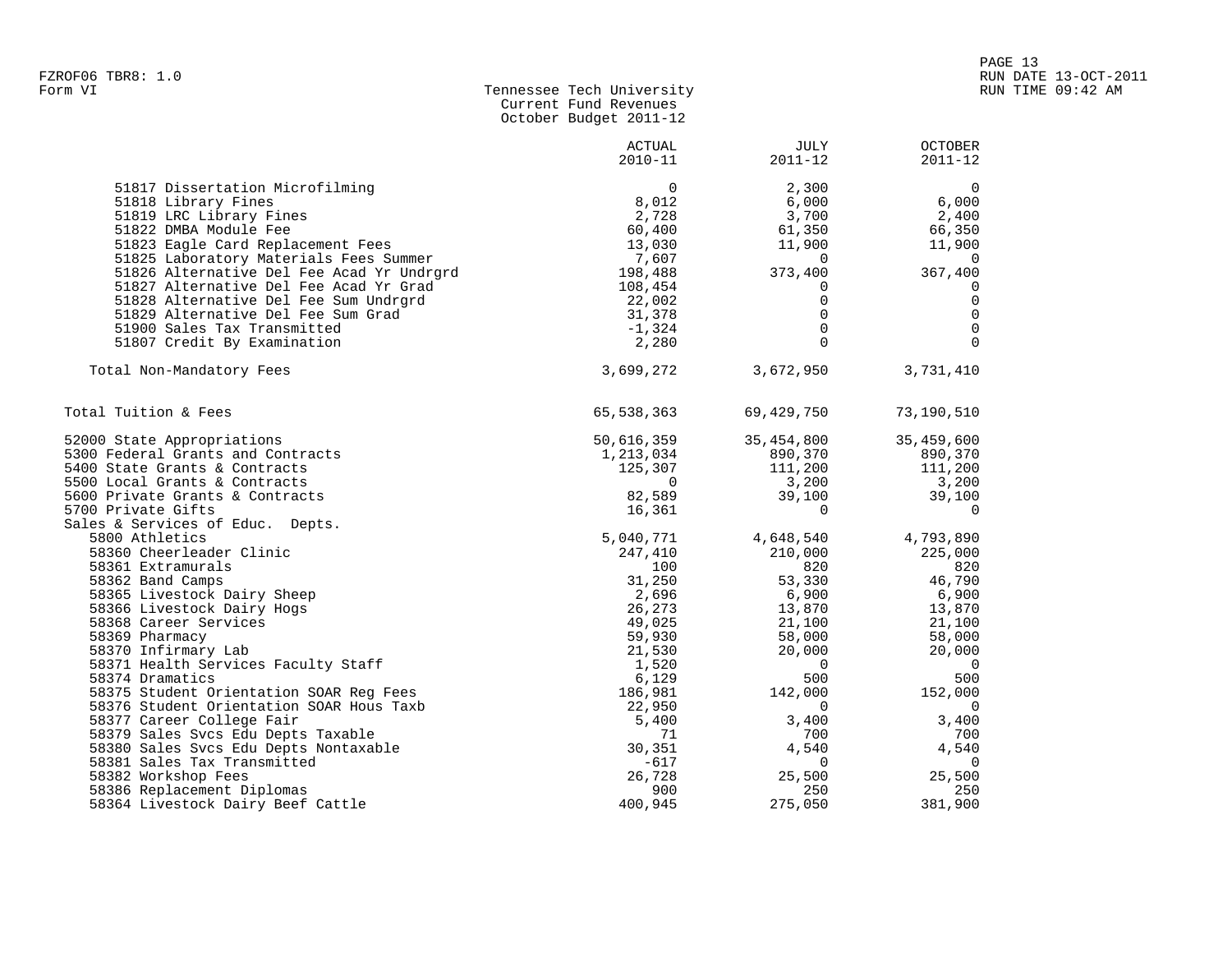| Form VI | Tennessee Tech University |
|---------|---------------------------|
|         | Current Fund Revenues     |
|         | October Budget 2011-12    |
|         |                           |

|                                           | <b>ACTUAL</b> | <b>JULY</b>    | <b>OCTOBER</b> |
|-------------------------------------------|---------------|----------------|----------------|
|                                           | $2010 - 11$   | $2011 - 12$    | $2011 - 12$    |
| 58387 Dairy Cattle                        | 2,443         | 430            | 430            |
| 58388 Showing Fitting Services            | 3,061         | 5,240          | 5,240          |
| 58389 Bull Development Center             | 20,680        | 6,000          | 6,000          |
| 58390 Donor Management                    | 360           | $\mathbf 0$    | $\overline{0}$ |
| 58391 Business Media Service Center       | 262,312       | 407,000        | 442,990        |
| 58400 Indirect Cost Recovery Unrestricted | 87,437        | 135,660        | 111,480        |
| 58398 Oakley Ag Ctr Student Rental        | 1,000         | 15,000         | 15,000         |
| 58396 Vegetables and Garden Products      | 15,853        | 6,000          | 6,000          |
| 58395 Federal Program Income              | 3,244         | 0              | $\Omega$       |
| 58397 Bull Sales                          | 3,384         | $\mathbf 0$    | $\Omega$       |
| Total Sales & Services of Educ. Depts.    | 6,560,117     | 6,059,830      | 6,342,300      |
| Other Sources                             |               |                |                |
| 58501 Parking Permits Taxable             | 43,650        | 45,100         | 43,500         |
| 58502 Parking Permits Non Taxable         | 1,906         | $\overline{0}$ | $\Omega$       |
| 58503 Campus Access Regular Term          | 470,035       | 506,200        | 511,200        |
| 58504 Campus Access Summer Term           | 36,253        | $\mathbf 0$    | $\overline{0}$ |
| 58505 Traffic Fines                       | 164,019       | 171,000        | 156,000        |
| 58506 Advertising Visions                 | 4,000         | 1,000          | 1,000          |
| 58507 Facilities Rental                   | 157,474       | 148,500        | 148,500        |
| 58508 ACT GED Testing                     | 1,623         | 70             | 70             |
| 58510 Agric Pavilion Concessions Taxable  | 46,544        | $\Omega$       | $\overline{0}$ |
| 58511 Agric Pavilion Student Resid Rent   | 4,980         | $\mathbf 0$    | $\Omega$       |
| 58512 Salvage Income                      | 42,489        | 15,000         | 15,000         |
| 58513 VA Report Fee                       | 1,929         | 1,300          | 1,300          |
| 58514 Over and Short General Nontaxable   | 34            | $\Omega$       | $\Omega$       |
| 58515 Over and Short General Taxable      | $-155$        | $\Omega$       | $\Omega$       |
| 58519 Miscellaneous Income Nontaxable     | 64,131        | 11,420         | 11,420         |
| 58520 Royalties Patents Copyrights        | 2,231         | $\mathbf 0$    | $\overline{0}$ |
| 58521 Other Sources Sales Tax Transmitted | $-8,010$      | $\Omega$       | $\Omega$       |
| 58522 Commissions on Other Sources        | 124,006       | 30,000         | 45,160         |
| 58805 Interest Income                     | 193,046       | 200,000        | 195,000        |
| 58830 Unrealized Gains and Losses         | $-15,577$     | 1,000          | 1,000          |
| 58526 PSC Metals Salvage                  | 7,571         | $\Omega$       | $\Omega$       |
| Total Other Sources                       | 1,342,179     | 1,130,590      | 1,129,150      |
| Total Educational & General               | 125,494,309   | 113,118,840    | 117,165,430    |
| Auxiliary Enterprises Revenues            |               |                |                |
| 310 Book & University Store               | 375,650       | 363,500        | 326,800        |
| 320 Food Services                         | 1,554,800     | 1,566,000      | 1,603,520      |
| 330 Housing                               | 10,733,763    | 11,039,900     | 10,719,900     |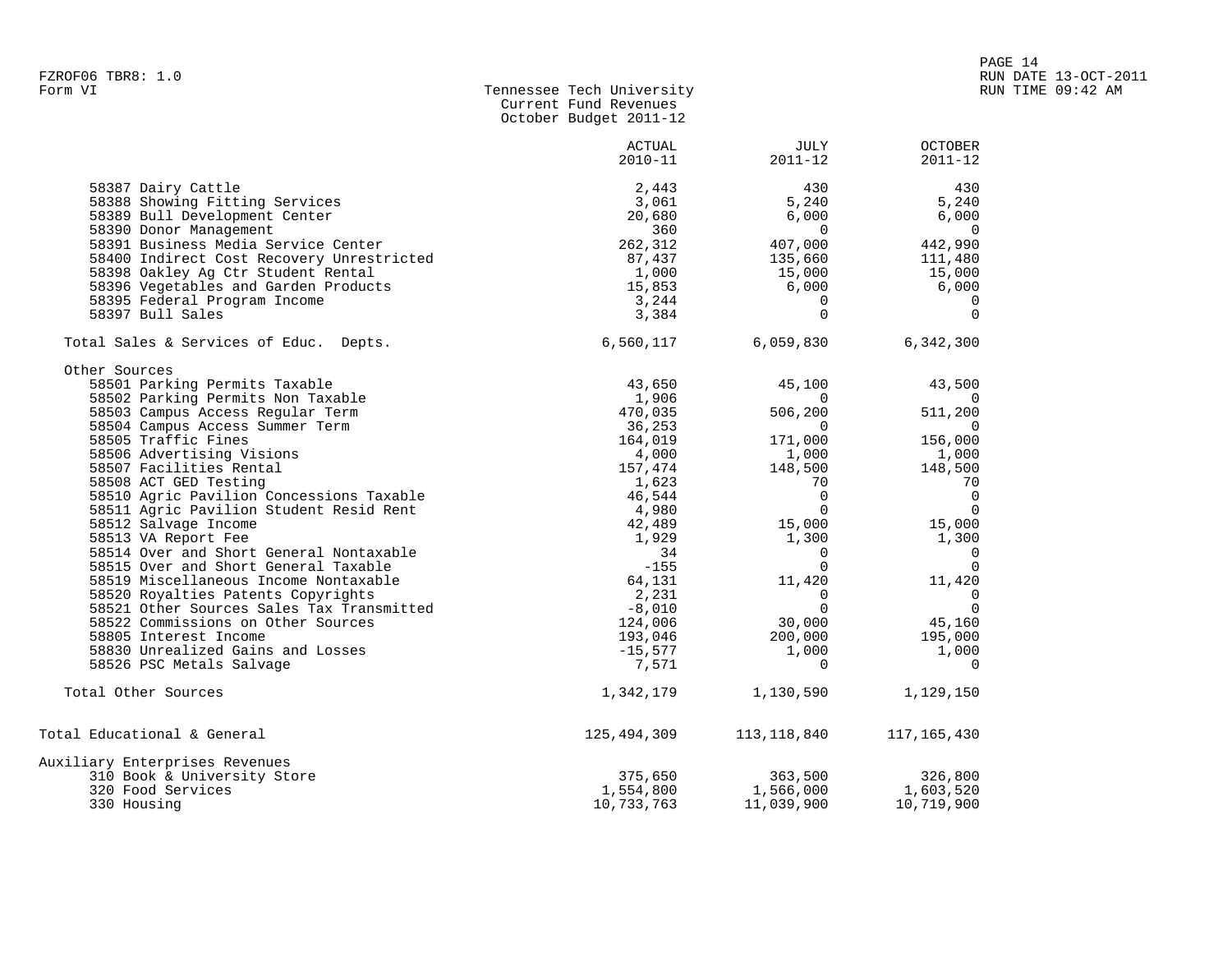| FZROF06 TBR8: 1.0<br>Form VI                                      | Tennessee Tech University<br>Current Fund Revenues<br>October Budget 2011-12 |                               | PAGE 15                       | RUN DATE 13-OCT-2011<br>RUN TIME 09:42 AM |
|-------------------------------------------------------------------|------------------------------------------------------------------------------|-------------------------------|-------------------------------|-------------------------------------------|
|                                                                   | ACTUAL<br>$2010 - 11$                                                        | JULY<br>$2011 - 12$           | OCTOBER<br>2011-12            |                                           |
| 370 Post Office<br>350 Wellness Facility<br>390 Other Auxiliaries | 328,571<br>976,742<br>252,509                                                | 317,880<br>959,700<br>286,120 | 317,880<br>966,300<br>245,390 |                                           |
| Total Auxiliary Revenues                                          | 14,222,035                                                                   | 14,533,100                    | 14,179,790                    |                                           |
| Total Revenues                                                    | 139,716,344                                                                  | 127,651,940                   | 131,345,220                   |                                           |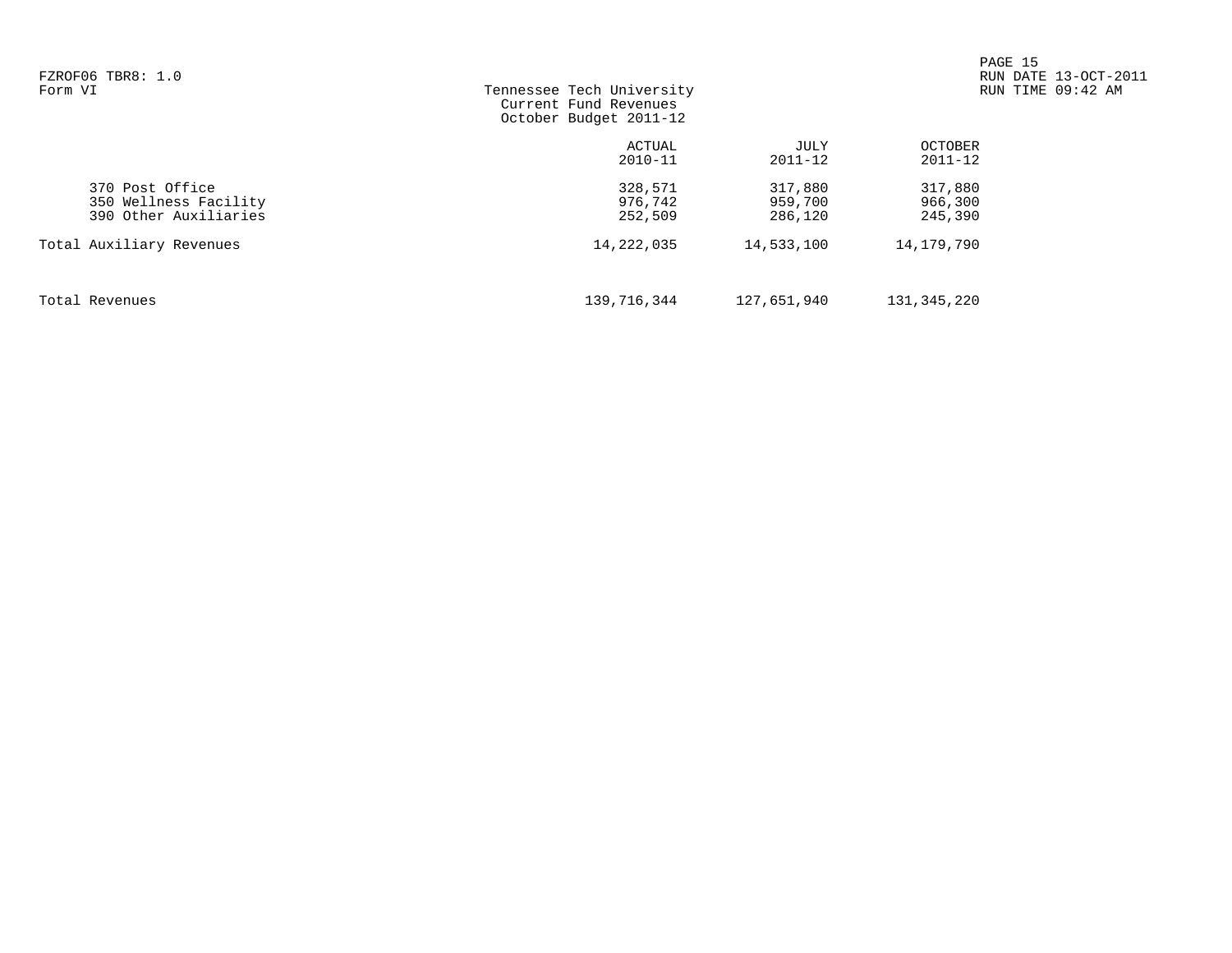|                                                                | Actual<br>$2010 - 11$ | July<br>$2011 - 12$   | October<br>$2011 - 12$ |
|----------------------------------------------------------------|-----------------------|-----------------------|------------------------|
| Education and General<br>Instruction (20)<br>Instruction (200) |                       |                       |                        |
| Summer School (120004)                                         |                       |                       |                        |
| Salaries - Academic<br>Salaries - Supporting                   | 1,353,705<br>2,395    | 1,509,620<br>$\Omega$ | 1,509,620              |
| Salaries - Students                                            | 16,158                | $\Omega$              |                        |
| Employee Benefits                                              | 244,482               | 281,720               | 281,720                |
| Operating Expenses                                             | 4,378                 | $\Omega$              | ∩                      |
| Total - Summer School (120004):                                | 1,621,118             | 1,791,340             | 1,791,340              |
| Other Faculty (120025)                                         |                       |                       |                        |
| Salaries - Administrative                                      | $\Omega$              | 51,460                | $-180$                 |
| Salaries - Academic                                            | 40,000                | 18,000                | 187,830                |
| Salaries - Supporting<br>Salaries - Professional               | $\Omega$<br>$\Omega$  | 33,010                | 33,010                 |
| Employee Benefits                                              | 9,531                 | 10,500<br>11,000      | 10,500<br>11,000       |
| Travel                                                         | 15,055                | 0                     | 0                      |
| Operating Expenses                                             | 2,704                 | $\Omega$              | $\Omega$               |
| Total - Other Faculty (120025):                                | 67,290                | 123,970               | 242,160                |
| SAF Student Success Fee (121000)                               |                       |                       |                        |
| Salaries - Academic                                            | 230,151               | 256,770               | 257,093                |
| Salaries - Supporting                                          | 14,442                | 37,660                | 39,250                 |
| Salaries - Students                                            | 50,722                | 48,500                | 48,500                 |
| Salaries - Professional                                        | $\Omega$              | 18,820                | 18,820                 |
| Employee Benefits<br>Travel                                    | 55,916                | 59,530                | 59,530                 |
| Operating Expenses                                             | 3,696<br>25,458       | 5,000<br>490,320      | 5,000<br>576,570       |
| Total - SAF Student Success Fee (121000):                      | 380,385               | 916,600               | 1,004,763              |
|                                                                |                       |                       |                        |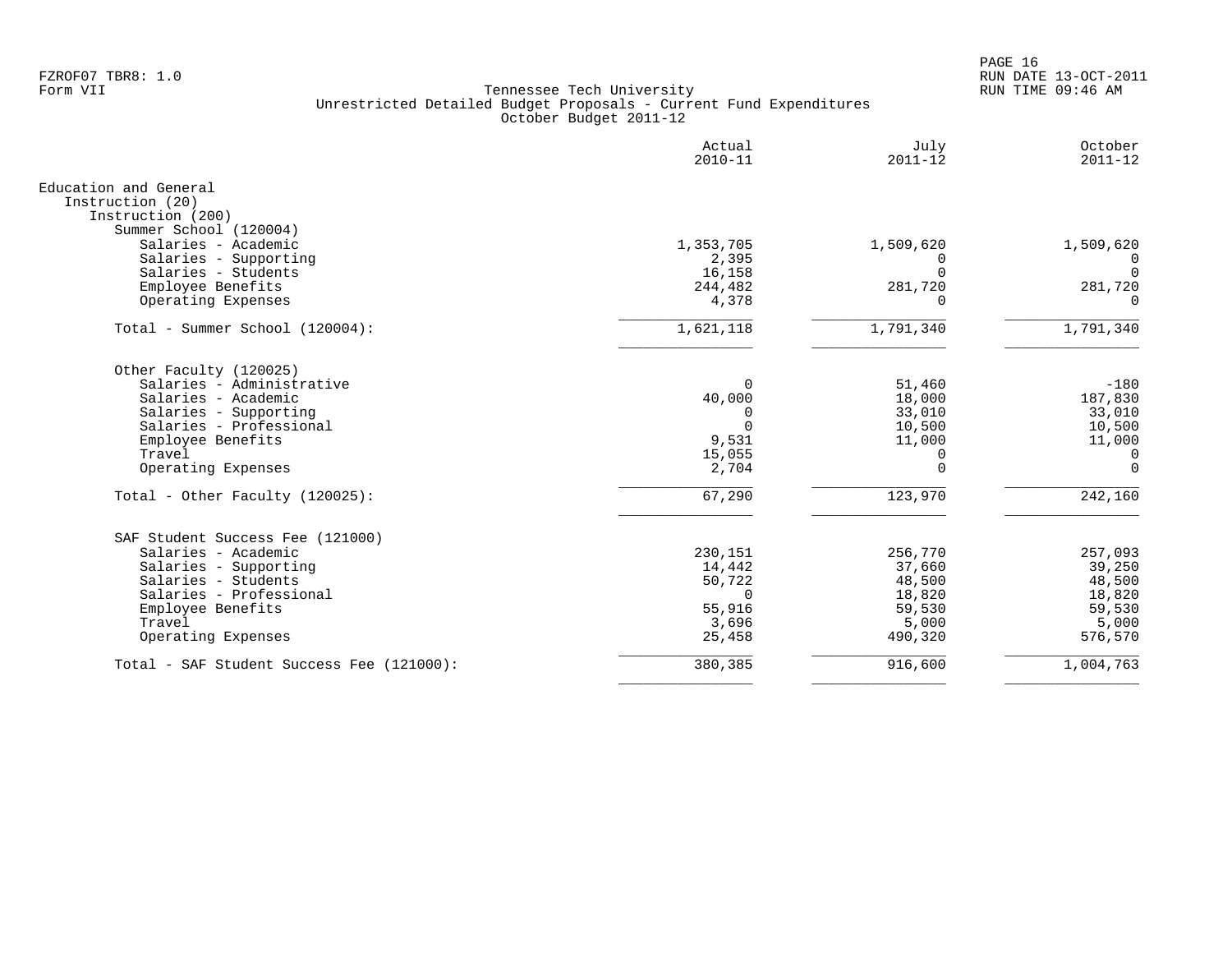PAGE 17 FZROF07 TBR8: 1.0 RUN DATE 13-OCT-2011

|                                                      | Actual<br>$2010 - 11$ | July<br>$2011 - 12$ | October<br>$2011 - 12$ |
|------------------------------------------------------|-----------------------|---------------------|------------------------|
| Instr TAF Equipment (121600)                         |                       |                     |                        |
| Operating Expenses                                   | 200,931               | 247,100             | 371,740                |
| Capital Outlay                                       | 53,600                | 5,500               | 5,500                  |
| Total - Instr TAF Equipment (121600):                | 254,531               | 252,600             | 377,240                |
| COOP Education (121801)                              |                       |                     |                        |
| Salaries - Professional                              | 51,940                | 52,040              | 54,530                 |
| Employee Benefits                                    | 11,852                | 18,030              | 18,030                 |
| Operating Expenses                                   | 1,551                 | 1,500               | 1,500                  |
| Total - COOP Education (121801):                     | 65,343                | 71,570              | 74,060                 |
| Honors Program (121900)                              |                       |                     |                        |
| Salaries - Academic                                  | 50,570                | 71,500              | 61,820                 |
| Salaries - Supporting                                | 24,335                | 19,180              | 21,180                 |
| Salaries - Students                                  | 8,071                 | 3,780               | 3,780                  |
| Salaries - Professional                              | 54,680                | 55,610              | 57,880                 |
| Employee Benefits                                    | 41,774                | 41,440              | 42,440                 |
| Travel                                               | 2,048                 | 2,340               | 2,340                  |
| Operating Expenses                                   | 22,225                | 2,710               | 12,600                 |
| Department Revenues                                  | $-200$                | 0                   | $\Omega$               |
| Total - Honors Program (121900):                     | 203,503               | 196,560             | 202,040                |
| Federal College Work Study Program (122001)          |                       |                     |                        |
| Salaries - Students                                  | 51,258                | 57,730              | 57,730                 |
| Total - Federal College Work Study Program (122001): | 51,258                | 57,730              | 57,730                 |
|                                                      |                       |                     |                        |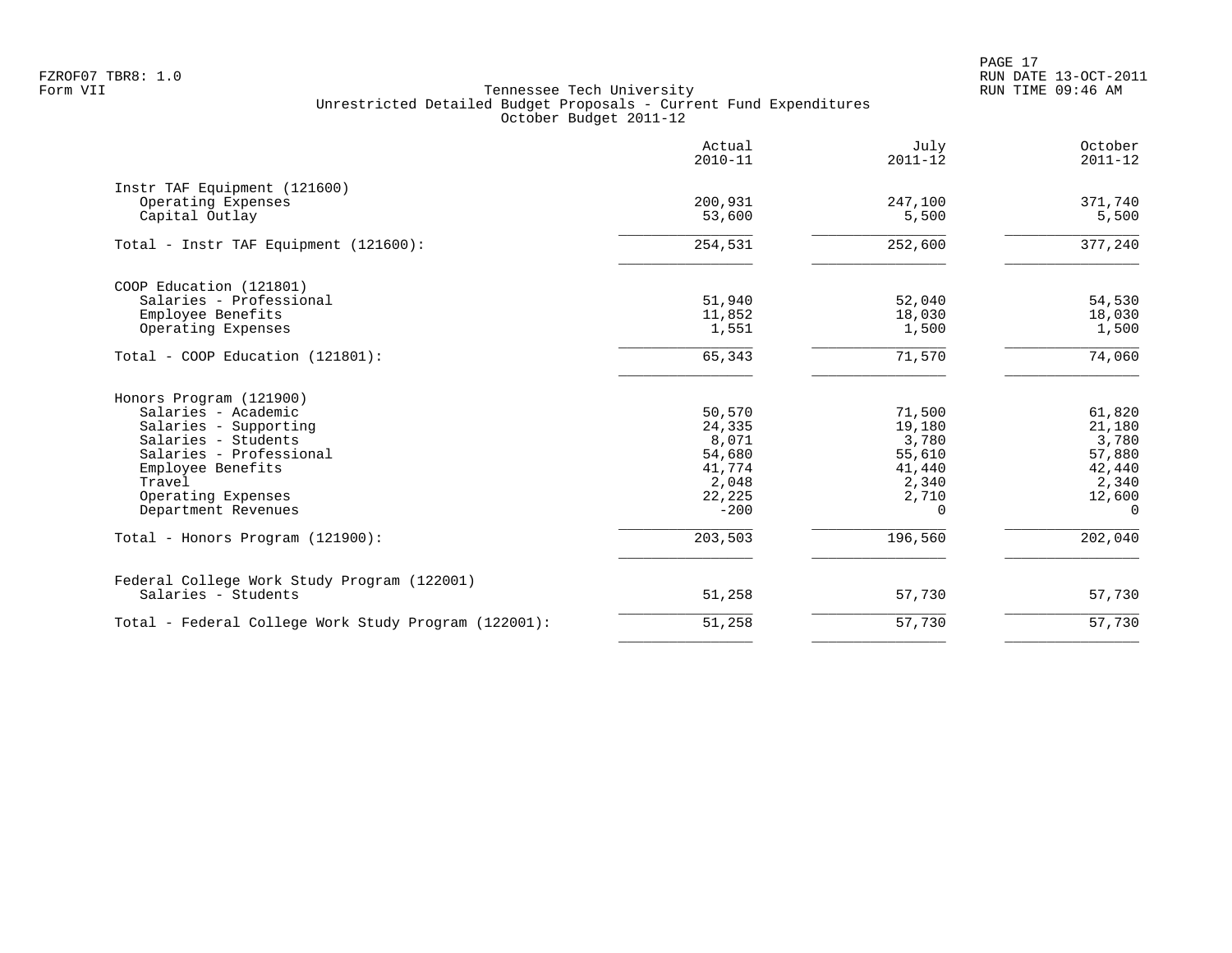PAGE 18 FZROF07 TBR8: 1.0 RUN DATE 13-OCT-2011

|                                                     | Actual<br>$2010 - 11$ | July<br>$2011 - 12$ | October<br>$2011 - 12$  |
|-----------------------------------------------------|-----------------------|---------------------|-------------------------|
| Military Science (125600)<br>Salaries - Supporting  | 29,250                | 29,350              | 31,160                  |
| Employee Benefits                                   | 20,711                | 20,550              | 21,550                  |
| Operating Expenses                                  | 5,153                 | 5,460               | 5,460                   |
| Total - Military Science (125600):                  | 55,114                | 55,360              | 58,170                  |
| Arts and Sci Grad Assist (130001)                   |                       |                     |                         |
| Operating Expenses                                  | 250,453               | 248,480             | 293,480                 |
| Total - Arts and Sci Grad Assist (130001):          | 250,453               | 248,480             | 293,480                 |
| Arts Science Stimulus Funding (130019)              |                       |                     |                         |
| Employee Benefits<br>Operating Expenses             | $-1,406$<br>5,400     | 0<br>$\Omega$       | 0<br>$\Omega$           |
| Total - Arts Science Stimulus Funding (130019):     | 3,994                 | $\Omega$            | $\Omega$                |
| Arts Science Instruct MOE Funding (130020)          |                       |                     |                         |
| Salaries - Academic                                 | 310,301               | 0                   | $\mathbf 0$<br>$\Omega$ |
| Employee Benefits                                   | 67,763                | $\Omega$            |                         |
| Total - Arts Science Instruct MOE Funding (130020): | 378,064               | $\Omega$            | $\Omega$                |
| Biology (131000)                                    |                       |                     |                         |
| Salaries - Academic                                 | 800,947               | 1,074,290           | 1,118,300               |
| Salaries - Supporting<br>Salaries - Students        | 41,201<br>51,051      | 44,480<br>21,500    | 48,180<br>21,500        |
| Salaries - Professional                             | 69,030                | 69,230              | 73,280                  |
| Employee Benefits                                   | 344,323               | 446,940             | 446,940                 |
| Travel                                              | 102                   | $\Omega$            | $\cap$                  |
| Operating Expenses                                  | 40,138                | 22,890              | 22,890                  |
| $Total - Biology (131000):$                         | 1,346,792             | 1,679,330           | 1,731,090               |
|                                                     |                       |                     |                         |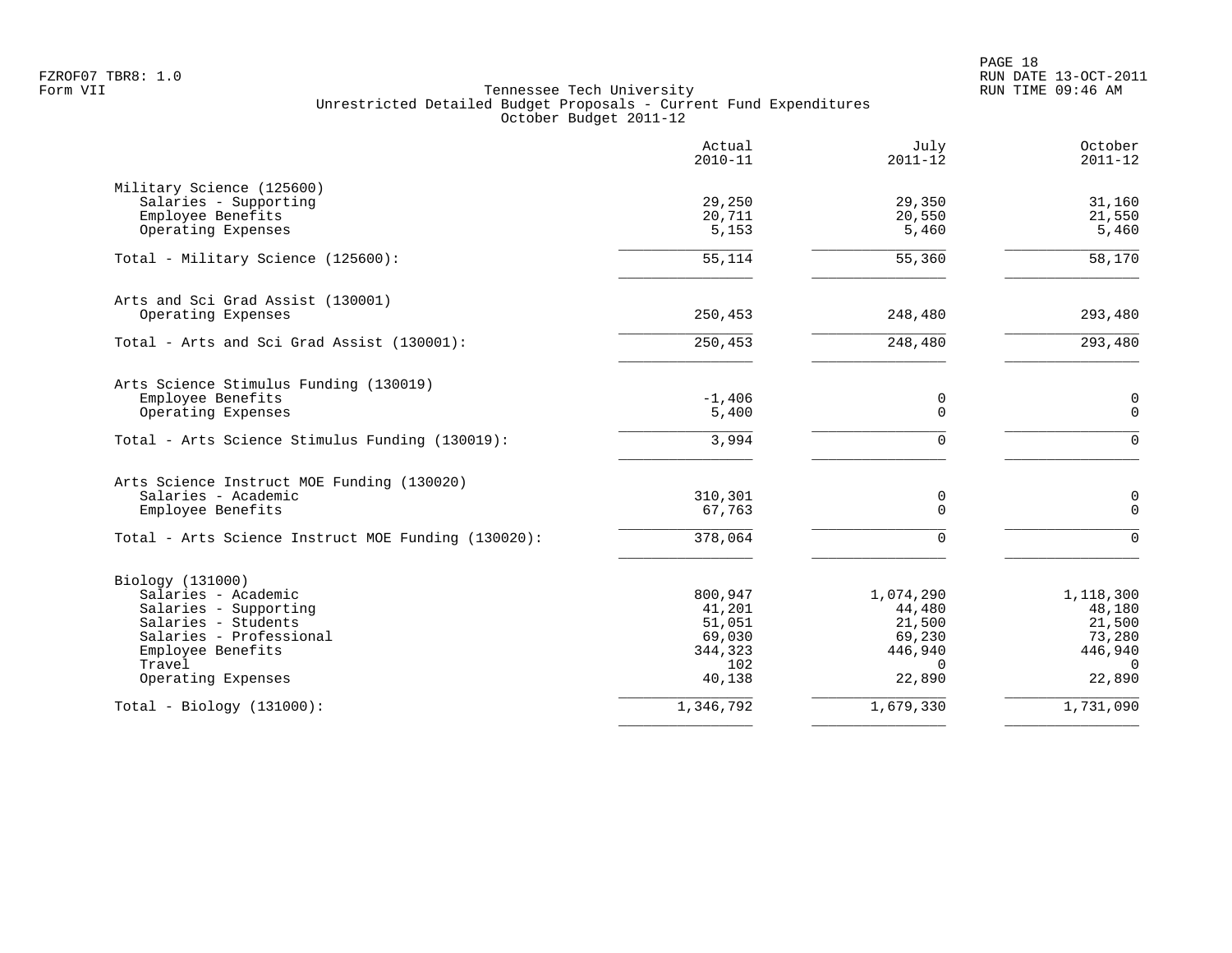PAGE 19 FZROF07 TBR8: 1.0 RUN DATE 13-OCT-2011

|                                                                                                                                                                                                                                    | Actual<br>$2010 - 11$                                                                        | July<br>$2011 - 12$                                                                               | October<br>$2011 - 12$                                                                         |
|------------------------------------------------------------------------------------------------------------------------------------------------------------------------------------------------------------------------------------|----------------------------------------------------------------------------------------------|---------------------------------------------------------------------------------------------------|------------------------------------------------------------------------------------------------|
| Biology Lab Fees (131001)<br>Travel<br>Operating Expenses<br>Capital Outlay                                                                                                                                                        | 8,800<br>53,643<br>5,911                                                                     | $\Omega$<br>70,700<br>$\Omega$                                                                    | $\overline{0}$<br>79,010<br>$\Omega$                                                           |
| Total - Biology Lab Fees (131001):                                                                                                                                                                                                 | 68, 354                                                                                      | 70,700                                                                                            | 79,010                                                                                         |
| Chemistry (131500)<br>Salaries - Academic<br>Salaries - Supporting<br>Salaries - Students<br>Salaries - Professional<br>Employee Benefits<br>Travel<br>Operating Expenses<br>Department Revenues<br>Total - Chemistry $(131500)$ : | 1,126,695<br>48,535<br>25,382<br>30,030<br>394,399<br>145<br>33,462<br>$-2,271$<br>1,656,377 | 1,147,370<br>57,650<br>12,800<br>34,990<br>374,760<br>$\Omega$<br>23,930<br>$\Omega$<br>1,651,500 | 1,325,050<br>61,400<br>12,800<br>37,020<br>395,260<br>2,000<br>34,530<br>$\Omega$<br>1,868,060 |
| Chemistry NMR Maint (131501)<br>Operating Expenses<br>Total - Chemistry NMR Maint (131501):                                                                                                                                        | 25,000<br>25,000                                                                             | 25,000<br>25,000                                                                                  | 25,000<br>25,000                                                                               |
| Chemistry Lab Fees (131502)<br>Operating Expenses                                                                                                                                                                                  | 45,100                                                                                       | 45,100                                                                                            | 47,100                                                                                         |
| Total - Chemistry Lab Fees (131502):                                                                                                                                                                                               | 45,100                                                                                       | 45,100                                                                                            | 47,100                                                                                         |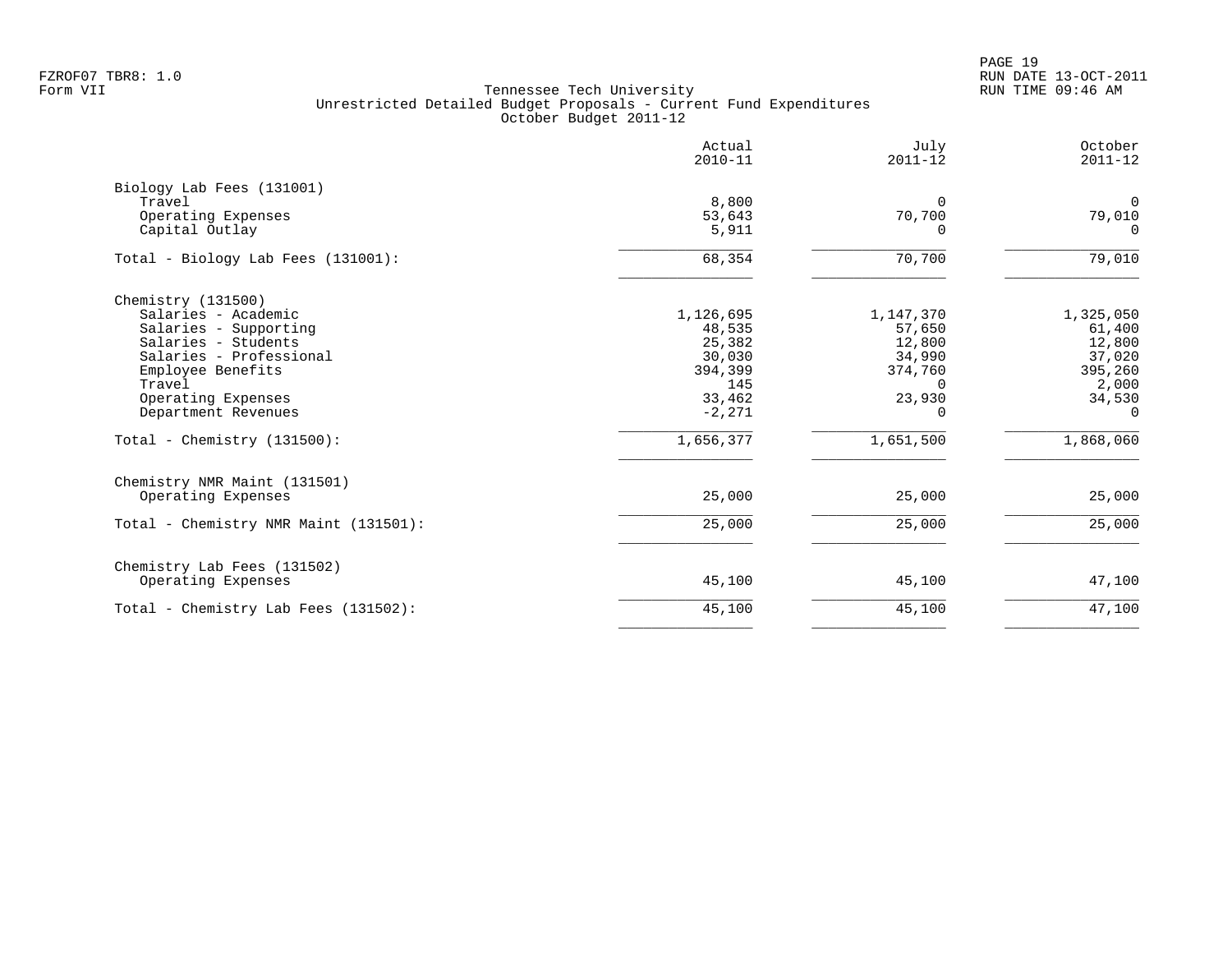|                                           | Actual<br>$2010 - 11$ | July<br>$2011 - 12$ | October<br>$2011 - 12$ |
|-------------------------------------------|-----------------------|---------------------|------------------------|
| Preprof Health Services (131503)          |                       |                     |                        |
| Salaries - Supporting                     | 9,639                 | 9,180               | 10,230                 |
| Employee Benefits                         | 2,721                 | 2,760               | 2,760                  |
| Travel                                    | $\Omega$              | 500                 | 500                    |
| Operating Expenses                        | 1,056                 | 860                 | 860                    |
| Total - Preprof Health Services (131503): | 13,416                | 13,300              | 14,350                 |
| Environmental Science (131504)            |                       |                     |                        |
| Salaries - Academic                       | 58,586                | 0                   | $\overline{0}$         |
| Salaries - Supporting                     | 8,617                 | $\Omega$            | $\mathsf{O}\xspace$    |
| Salaries - Students                       | 1,546                 | $\Omega$            | $\mathbf 0$            |
| Salaries - Professional                   | 26,625                | 74,000              | 74,000                 |
| Employee Benefits                         | 659                   | 600                 | 600                    |
| Travel                                    | 2,108                 | 500                 | 500                    |
| Operating Expenses                        | 4,180                 | 5,660               | 5,660                  |
| Total - Environmental Science (131504):   | 102,321               | 80,760              | 80,760                 |
| Computer Science (132000)                 |                       |                     |                        |
| Salaries - Academic                       | 665,805               | 616,460             | 690,730                |
| Salaries - Supporting                     | 25,340                | 25,440              | 27,190                 |
| Salaries - Students                       | 9,133                 | 6,000               | 6,000                  |
| Salaries - Professional                   | 44,920                | 45,020              | 47,320                 |
| Employee Benefits                         | 232,803               | 208,150             | 234,050                |
| Travel                                    | 2,074                 | $\Omega$            | 2,000                  |
| Operating Expenses                        | 36,310                | 15,830              | 15,000                 |
| Total - Computer Science (132000):        | 1,016,385             | 916,900             | 1,022,290              |
|                                           |                       |                     |                        |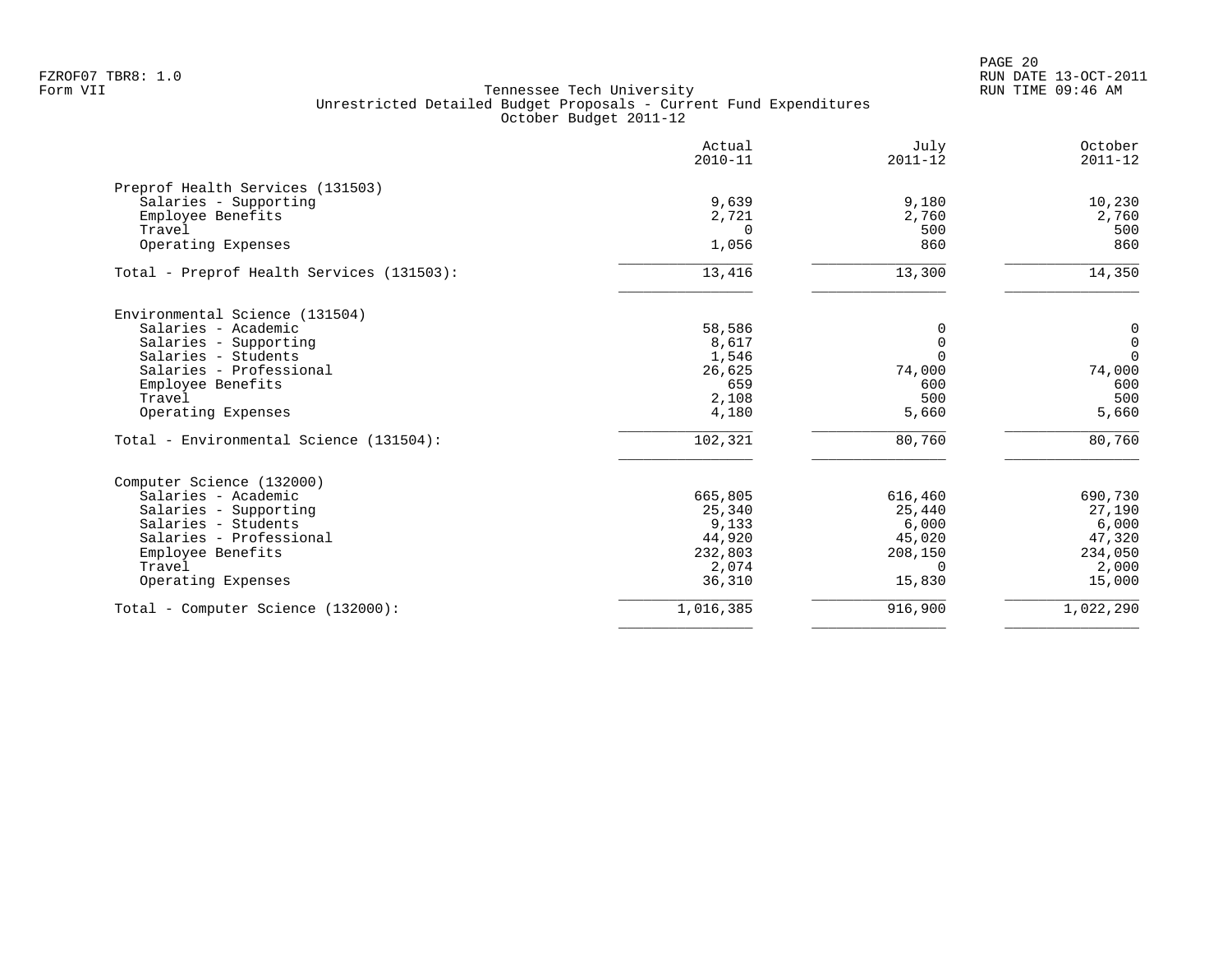|                                                             | Actual<br>$2010 - 11$ | July<br>$2011 - 12$ | October<br>$2011 - 12$ |
|-------------------------------------------------------------|-----------------------|---------------------|------------------------|
| Computer Science Grad Assist (132001)<br>Operating Expenses | 27,492                | 25,600              | 27,890                 |
| Total - Computer Science Grad Assist (132001):              | 27,492                | 25,600              | 27,890                 |
| Earth Sciences (132500)                                     |                       |                     |                        |
| Salaries - Academic                                         | 422,362               | 446,840             | 420,470                |
| Salaries - Supporting                                       | 21,800                | 21,900              | 23,690                 |
| Salaries - Students                                         | 7,170                 | 5,300               | 5,300                  |
| Employee Benefits                                           | 174,465               | 186,440             | 186,440                |
| Travel                                                      | 385                   | $\Omega$            | $\Omega$               |
| Operating Expenses                                          | 20,279                | 13,400              | 14,700                 |
| Total - Earth Sciences (132500):                            | 646,461               | 673,880             | 650,600                |
| Earth Sciences Lab Fees (132501)                            |                       |                     |                        |
| Travel                                                      | 4,931                 | $\Omega$            | $\mathbf 0$            |
| Operating Expenses                                          | 5,065                 | 10,300              | 9,500                  |
| Total - Earth Sciences Lab Fees (132501):                   | 9,996                 | 10,300              | 9,500                  |
| English and Communications (133000)                         |                       |                     |                        |
| Salaries - Academic                                         | 1,953,099             | 2,103,090           | 2,106,640              |
| Salaries - Supporting                                       | 42,220                | 42,420              | 45,920                 |
| Salaries - Students                                         | 1,820                 | $\Omega$            | 1,500                  |
| Employee Benefits                                           | 640,998               | 583,900             | 643,800                |
| Travel                                                      | 301                   | $\Omega$            | 500                    |
| Operating Expenses                                          | 47,025                | 32,670              | 30,670                 |
| Total - English and Communications (133000):                | 2,685,463             | 2,762,080           | 2,829,030              |
|                                                             |                       |                     |                        |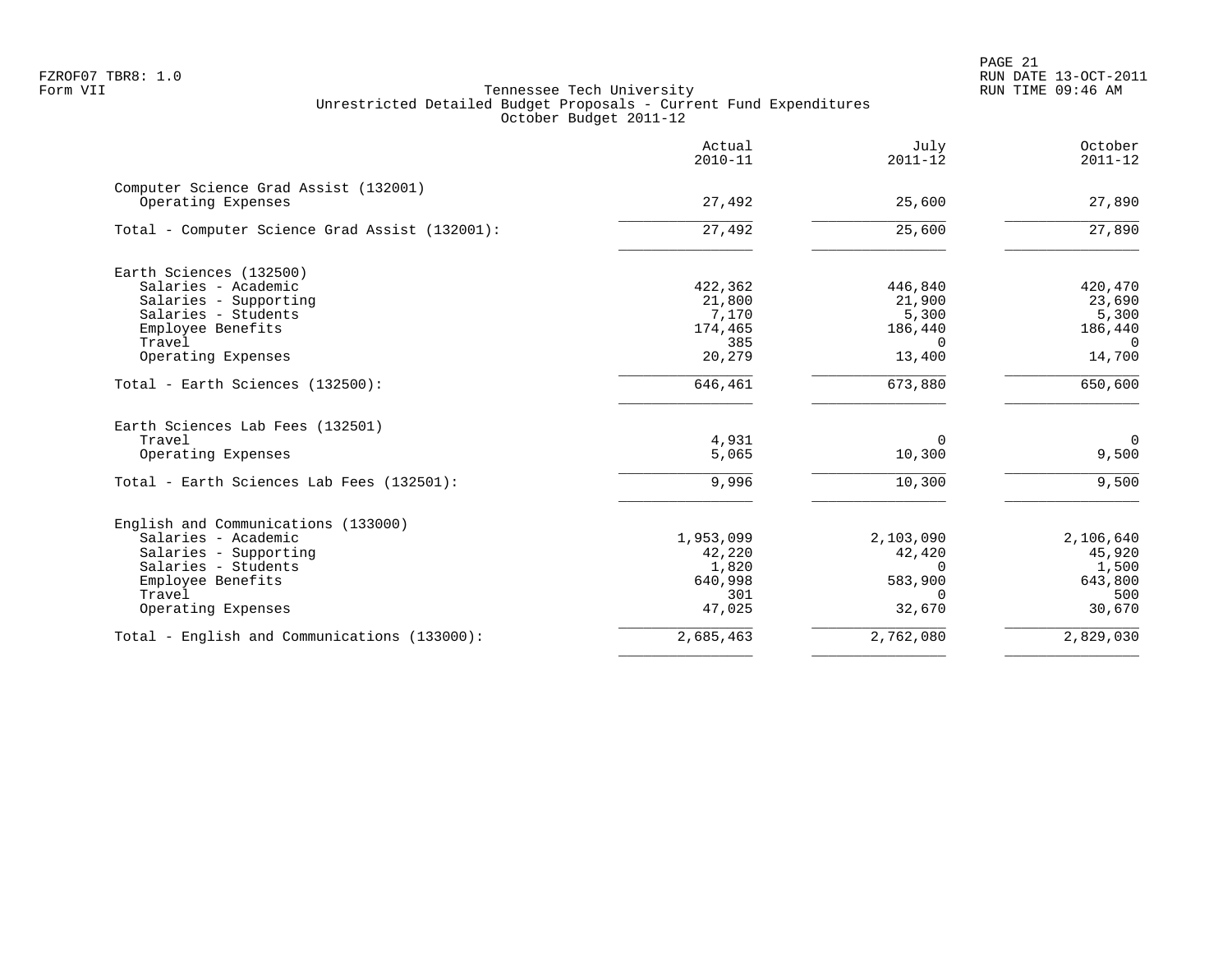|                                     | Actual<br>$2010 - 11$ | July<br>$2011 - 12$ | October<br>$2011 - 12$ |
|-------------------------------------|-----------------------|---------------------|------------------------|
| Speech (133001)<br>Travel           | 20,000                | 10,000              | 10,000                 |
| Total - Speech $(133001)$ :         | 20,000                | 10,000              | 10,000                 |
| Journalism (133003)                 |                       |                     |                        |
| Salaries - Supporting               | 23,260                | 23,360              | 25,110                 |
| Employee Benefits                   | 18,561                | 18,000              | 19,500                 |
| Operating Expenses                  | 960                   | 1,030               | 1,030                  |
| Total - Journalism $(133003)$ :     | 42,781                | 42,390              | 45,640                 |
| Theatre (133004)                    |                       |                     |                        |
| Travel                              | 221                   | 0                   | $\overline{0}$         |
| Operating Expenses                  | 5,172                 | 520                 | 520                    |
| Total - Theatre $(133004)$ :        | 5,393                 | 520                 | 520                    |
| Foreign Languages (133500)          |                       |                     |                        |
| Salaries - Academic                 | 404,997               | 405,680             | 431,420                |
| Salaries - Supporting               | 22,629                | 22,460              | 24,210                 |
| Salaries - Students                 | 2,042                 | 5,220               | 5,220                  |
| Employee Benefits                   | 133,101               | 121,230             | 133,730                |
| Operating Expenses                  | 16,674                | 8,000               | 8,000                  |
| Total - Foreign Languages (133500): | 579,443               | 562,590             | 602,580                |
|                                     |                       |                     |                        |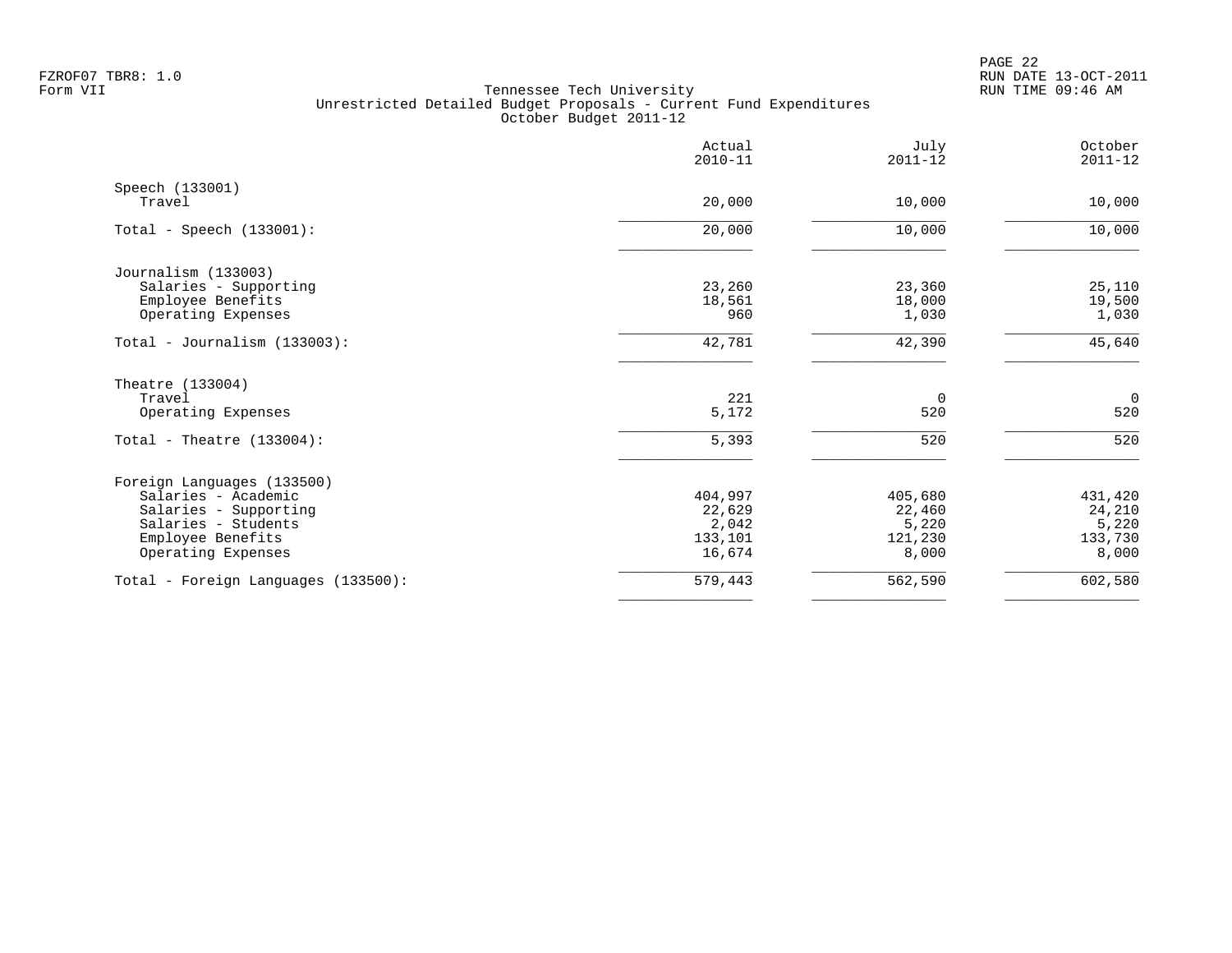PAGE 23 FZROF07 TBR8: 1.0 RUN DATE 13-OCT-2011

|                                                    | Actual<br>$2010 - 11$ | July<br>$2011 - 12$ | October<br>$2011 - 12$ |
|----------------------------------------------------|-----------------------|---------------------|------------------------|
| ESL TTU Instruction (133501)<br>Operating Expenses | 35,000                | 0                   | 0                      |
| Total - ESL TTU Instruction (133501):              | 35,000                | 0                   | $\Omega$               |
| History (134000)                                   |                       |                     |                        |
| Salaries - Academic                                | 694,824               | 710,912             | 743,948                |
| Salaries - Supporting                              | 21,812                | 21,910              | 22,660                 |
| Employee Benefits                                  | 260,342               | 233,570             | 261,770                |
| Travel                                             | 127                   | $\Omega$            | $\Omega$               |
| Operating Expenses                                 | 16,329                | 10,810              | 10,810                 |
| Total - History $(134000)$ :                       | 993,434               | 977,202             | 1,039,188              |
| Mathematics (134500)                               |                       |                     |                        |
| Salaries - Academic                                | 1,228,938             | 1,206,240           | 1,280,510              |
| Salaries - Supporting                              | 47,060                | 47,260              | 51,110                 |
| Salaries - Students                                | 4,370                 | 870                 | 870                    |
| Employee Benefits                                  | 405,103               | 447,660             | 447,660                |
| Travel                                             | 1,999                 | $\Omega$            | 4,000                  |
| Operating Expenses                                 | 54,364                | 22,880              | 22,190                 |
| Department Revenues                                | $-84$                 | $\Omega$            | $\Omega$               |
| Total - Mathematics (134500):                      | 1,741,750             | 1,724,910           | 1,806,340              |
| Math Grad Assist TIKI (134502)                     |                       |                     |                        |
| Operating Expenses                                 | 0                     | 0                   | 30,000                 |
| Total - Math Grad Assist TIKI (134502):            | $\Omega$              | $\mathbf 0$         | 30,000                 |
|                                                    |                       |                     |                        |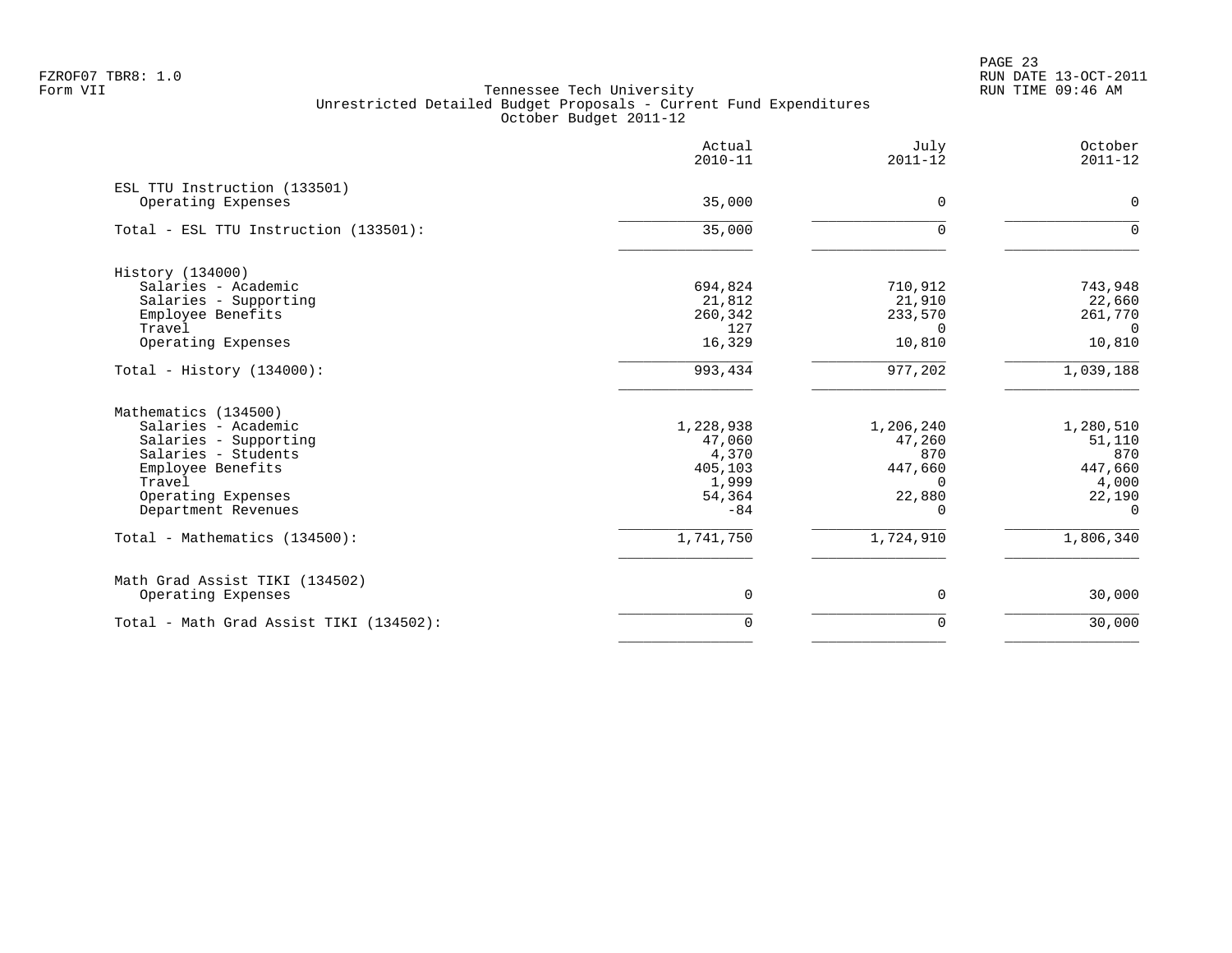|                                                   | Actual<br>$2010 - 11$ | July<br>$2011 - 12$ | October<br>$2011 - 12$ |
|---------------------------------------------------|-----------------------|---------------------|------------------------|
| Physics (135000)                                  |                       |                     |                        |
| Salaries - Academic                               | 473,872               | 494,200             | 521,080                |
| Salaries - Supporting                             | 62,190                | 62,180              | 67,400                 |
| Salaries - Students                               | 12,901                | 12,640              | 12,640                 |
| Employee Benefits                                 | 185,934               | 173,770             | 186,540                |
| Operating Expenses                                | 73,943                | 10,790              | 10,790                 |
| Total - Physics $(135000)$ :                      | 808,840               | 753,580             | 798,450                |
| Physics Lab Fees (135001)                         |                       |                     |                        |
| Operating Expenses                                | 14,201                | 14,400              | 15,400                 |
| Total - Physics Lab Fees (135001):                | 14,201                | 14,400              | 15,400                 |
| Sociology and Political Science (135500)          |                       |                     |                        |
| Salaries - Academic                               | 782,291               | 822,910             | 865,370                |
| Salaries - Supporting                             | 26,701                | 19,680              | 22,680                 |
| Employee Benefits                                 | 257,555               | 285,700             | 285,700                |
| Travel                                            | 600                   | $\Omega$            | $\Omega$               |
| Operating Expenses                                | 54,588                | 14,670              | 29,140                 |
| Total - Sociology and Political Science (135500): | 1,121,735             | 1,142,960           | 1,202,890              |
| Gen Curr Student Success (136000)                 |                       |                     |                        |
| Salaries - Supporting                             | 24,790                | 23,390              | 24,140                 |
| Salaries - Students                               | 710                   | 1,800               | 1,800                  |
| Salaries - Professional                           | 67,360                | 67,510              | 70,270                 |
| Employee Benefits                                 | 22,580                | 35,250              | 35,250                 |
| Operating Expenses                                | 8,154                 | 3,050               | 3,050                  |
| Total - Gen Curr Student Success (136000):        | 123,594               | 131,000             | 134,510                |
|                                                   |                       |                     |                        |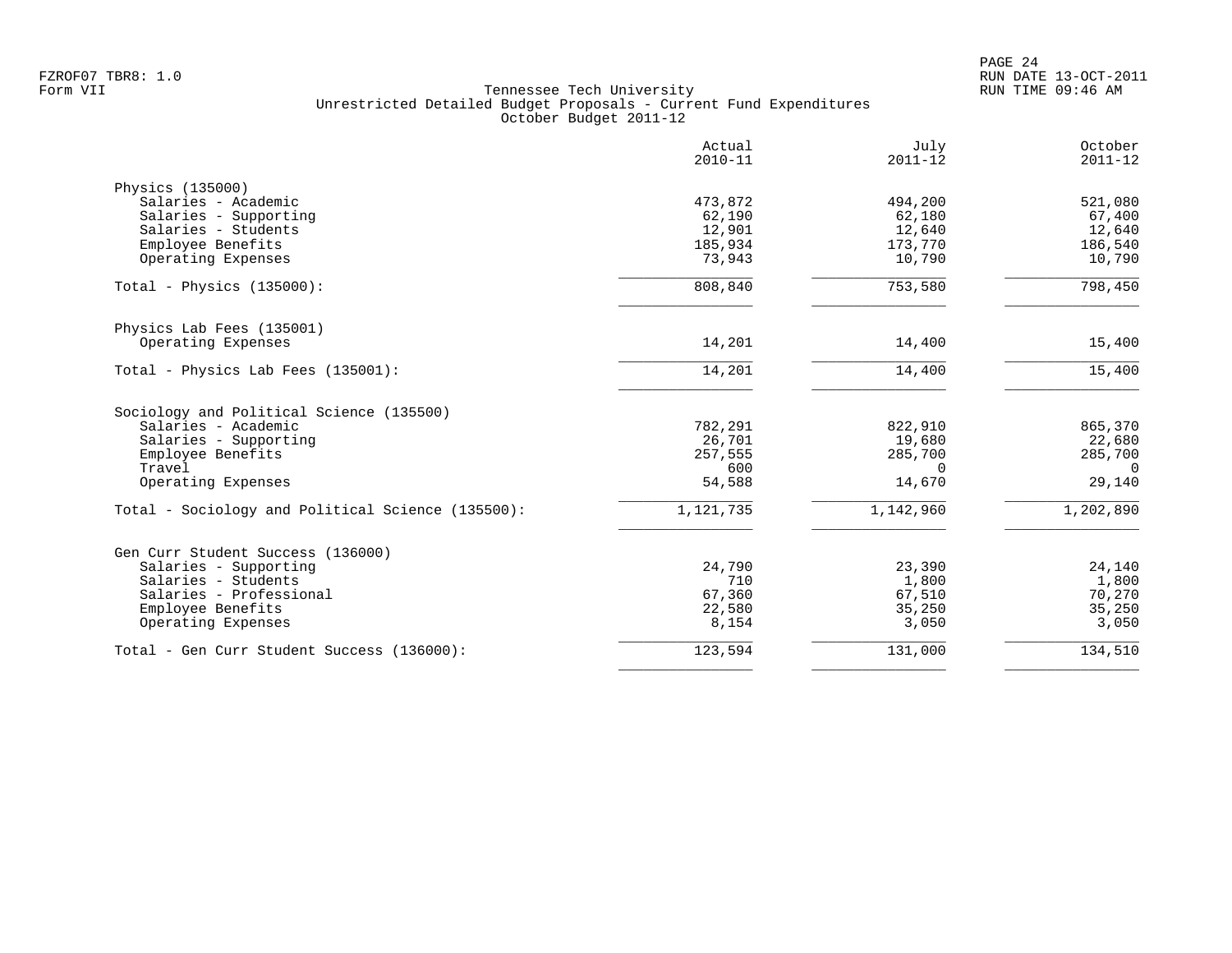|                                                                | Actual<br>$2010 - 11$ | July<br>$2011 - 12$ | October<br>$2011 - 12$ |
|----------------------------------------------------------------|-----------------------|---------------------|------------------------|
| Gen Curr Studt Succ Grad Assist (136001)<br>Operating Expenses | 7,729                 | 9,450               | 10,300                 |
| Total - Gen Curr Studt Succ Grad Assist (136001):              | 7,729                 | 9,450               | 10,300                 |
|                                                                |                       |                     |                        |
| SACF Engineering Spec Acad Crs Fees (137001)                   |                       |                     |                        |
| Salaries - Administrative                                      | 5,000                 | $\Omega$            | $\overline{0}$         |
| Salaries - Academic                                            | 158,407               | 90,000              | 90,000                 |
| Salaries - Students                                            | 70,868                | $\Omega$            | $\Omega$               |
| Salaries - Professional                                        | 29,535                | $\Omega$            | 30,420                 |
| Employee Benefits                                              | 38,335                | 23,530              | 25,030                 |
| Travel                                                         | 36,817                | $\Omega$            | $\Omega$               |
| Operating Expenses                                             | 201,221               | 471,470             | 855,680                |
| Capital Outlay                                                 | 145,607               | $\Omega$            | $\Omega$               |
| Total - SACF Engineering Spec Acad Crs Fees (137001):          | 685,790               | 585,000             | 1,001,130              |
| Engineering Stimulus Funding (137019)                          |                       |                     |                        |
| Salaries - Administrative                                      | 40,000                | 0                   | 0                      |
| Salaries - Academic                                            | 274,530               | 0                   | $\mathbf 0$            |
| Employee Benefits                                              | 91,167                | $\Omega$            | $\mathbf 0$            |
| Total - Engineering Stimulus Funding (137019):                 | 405,697               | $\Omega$            | $\Omega$               |
| Engineering MOE Funding (137020)                               |                       |                     |                        |
| Salaries - Academic                                            | 437,612               | 388,250             | 409,480                |
| Salaries - Supporting                                          | 7,930                 | $\Omega$            | $\Omega$               |
| Employee Benefits                                              | 120,942               | 113,000             | 113,000                |
| Total - Engineering MOE Funding (137020):                      | 566,484               | 501,250             | 522,480                |
|                                                                |                       |                     |                        |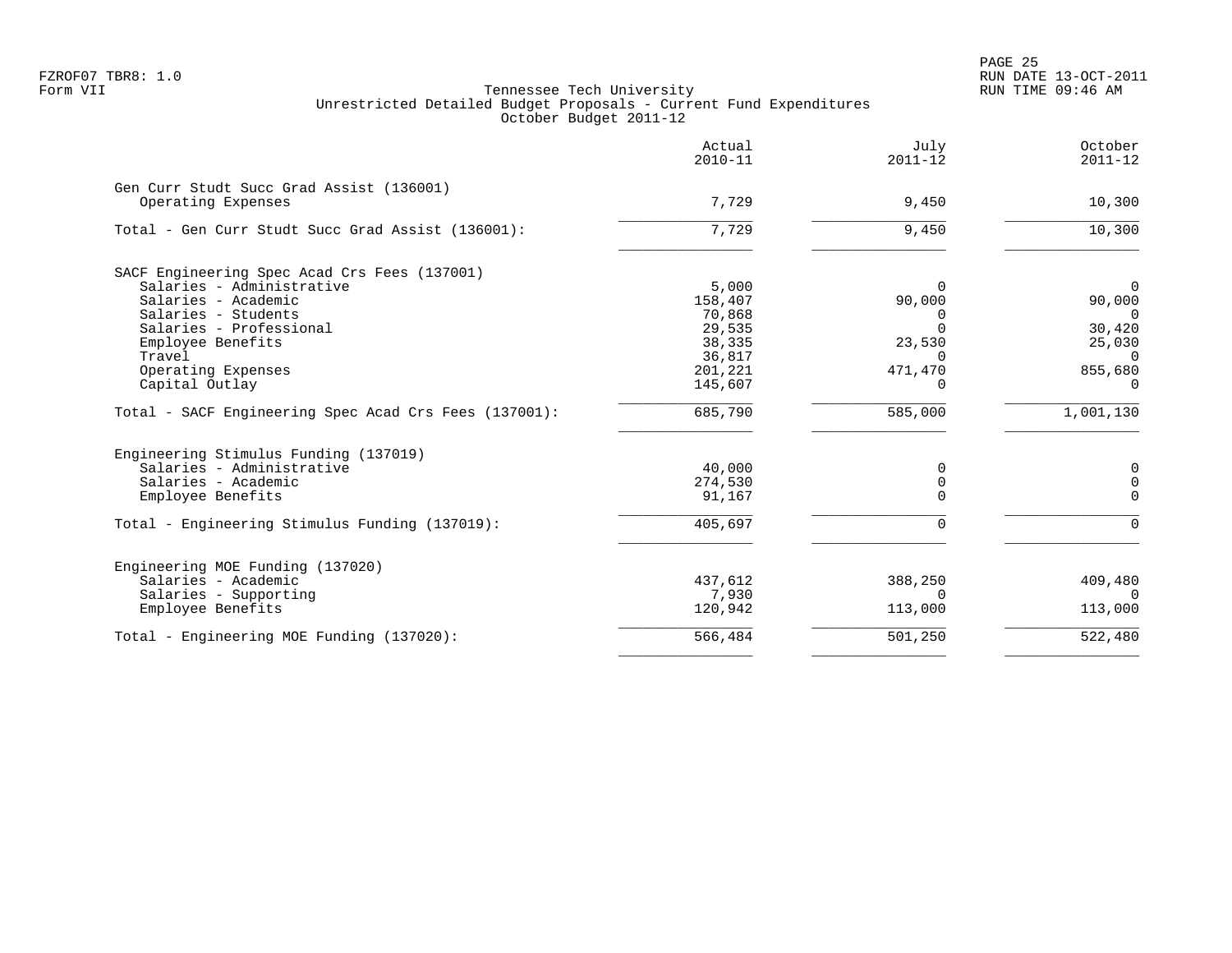|                                                | Actual<br>$2010 - 11$ | July<br>$2011 - 12$ | October<br>$2011 - 12$ |
|------------------------------------------------|-----------------------|---------------------|------------------------|
| Basic Engineering (137200)                     |                       |                     |                        |
| Salaries - Academic                            | 279,162               | 282,780             | 296,090                |
| Salaries - Supporting                          | 36,160                | 36,160              | 38,150                 |
| Salaries - Students<br>Employee Benefits       | 2,079<br>117,703      | $\Omega$<br>142,120 | $\Omega$<br>142,120    |
| Operating Expenses                             | 12,800                | 11,420              | 11,420                 |
|                                                |                       |                     |                        |
| Total - Basic Engineering (137200):            | 447,904               | 472,480             | 487,780                |
| Basic Engr Lab Fees (137203)                   |                       |                     |                        |
| Operating Expenses                             | 13,845                | 15,430              | 16,930                 |
| Total - Basic Engr Lab Fees (137203):          | 13,845                | 15,430              | 16,930                 |
| Chemical Engineering (137400)                  |                       |                     |                        |
| Salaries - Academic                            | 434,047               | 459,770             | 480,810                |
| Salaries - Supporting                          | 70,864                | 62,210              | 66,640                 |
| Employee Benefits                              | 149,991               | 167,910             | 167,910                |
| Travel                                         | 3,188                 | $\Omega$            | $\Omega$               |
| Operating Expenses                             | 34,954                | 9,700               | 18,000                 |
| Total - Chemical Engineering (137400):         | 693,044               | 699,590             | 733,360                |
| Chemical Engr Grad Assistant (137401)          |                       |                     |                        |
| Operating Expenses                             | 16,780                | 7,170               | 7,810                  |
| Total - Chemical Engr Grad Assistant (137401): | 16,780                | 7,170               | 7,810                  |
|                                                |                       |                     |                        |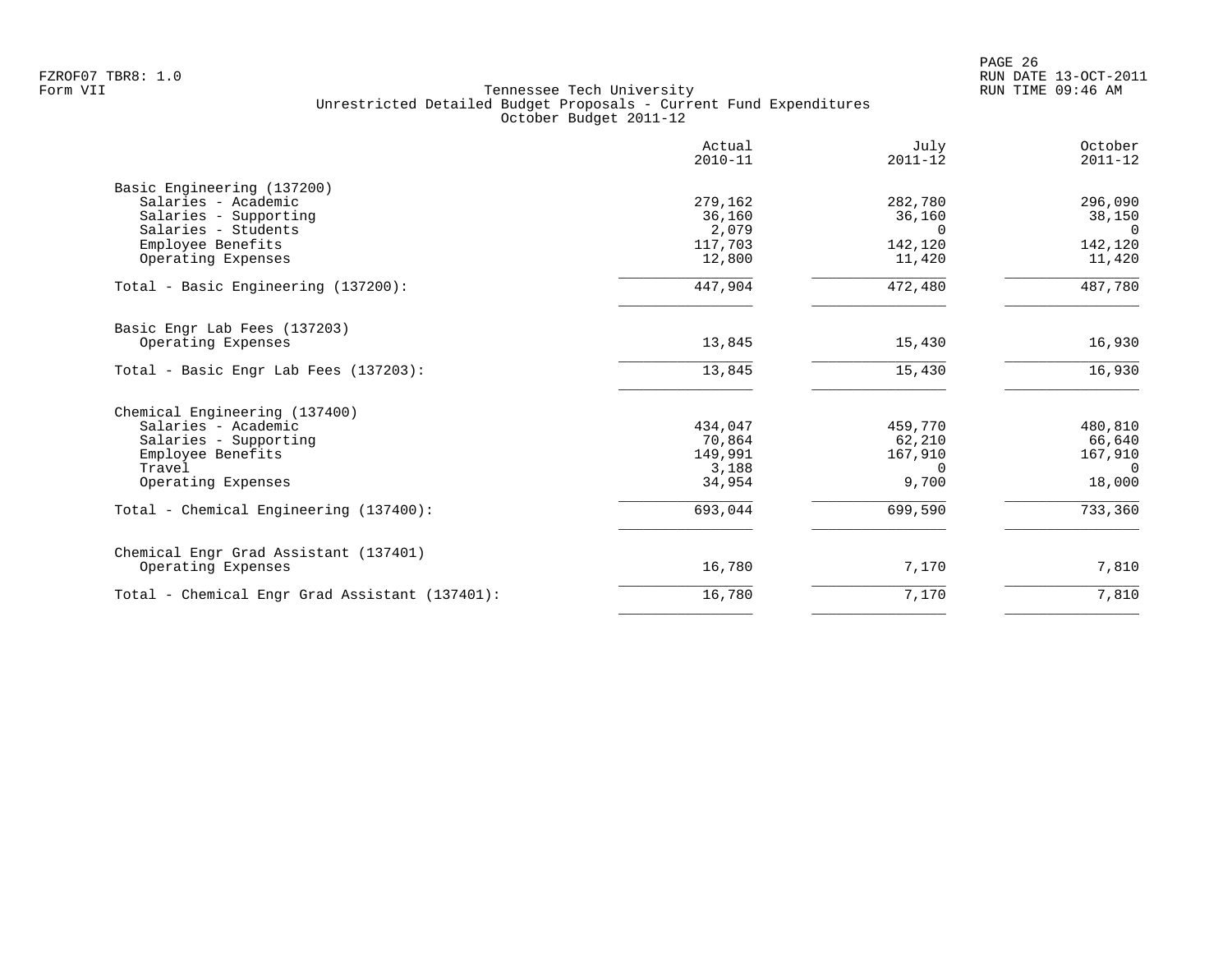PAGE 27 FZROF07 TBR8: 1.0 RUN DATE 13-OCT-2011

|                                                                                                                                                                          | Actual<br>$2010 - 11$                                     | July<br>$2011 - 12$                                       | October<br>$2011 - 12$                                           |
|--------------------------------------------------------------------------------------------------------------------------------------------------------------------------|-----------------------------------------------------------|-----------------------------------------------------------|------------------------------------------------------------------|
| Chemical Engr Lab Fees (137402)<br>Operating Expenses                                                                                                                    | 4,117                                                     | 4,120                                                     | 4,120                                                            |
| Total - Chemical Engr Lab Fees (137402):                                                                                                                                 | 4,117                                                     | 4,120                                                     | 4,120                                                            |
| Chem Engr Chall Grad Assit (137408)<br>Salaries - Professional<br>Operating Expenses                                                                                     | 2,400<br>1,221                                            | 0<br>$\Omega$                                             | $\Omega$<br>26,380                                               |
| Total - Chem Engr Chall Grad Assit (137408):                                                                                                                             | 3,621                                                     | $\Omega$                                                  | 26,380                                                           |
| Civil and Environmental Engineering (137600)<br>Salaries - Academic<br>Salaries - Supporting<br>Salaries - Students<br>Employee Benefits<br>Travel<br>Operating Expenses | 995,016<br>86,757<br>10,591<br>313,399<br>9,411<br>55,216 | 1,134,140<br>88,820<br>O<br>359,340<br>$\Omega$<br>18,550 | 1,189,420<br>94,340<br>$\Omega$<br>359,340<br>$\Omega$<br>24,950 |
| Total - Civil and Environmental Engineering (137600):                                                                                                                    | 1,470,390                                                 | 1,600,850                                                 | 1,668,050                                                        |
| Civil and Envir Grad Assistant (137601)<br>Operating Expenses                                                                                                            | 34,706                                                    | 21,520                                                    | 23,450                                                           |
| Total - Civil and Envir Grad Assistant (137601):                                                                                                                         | 34,706                                                    | 21,520                                                    | 23,450                                                           |
|                                                                                                                                                                          |                                                           |                                                           |                                                                  |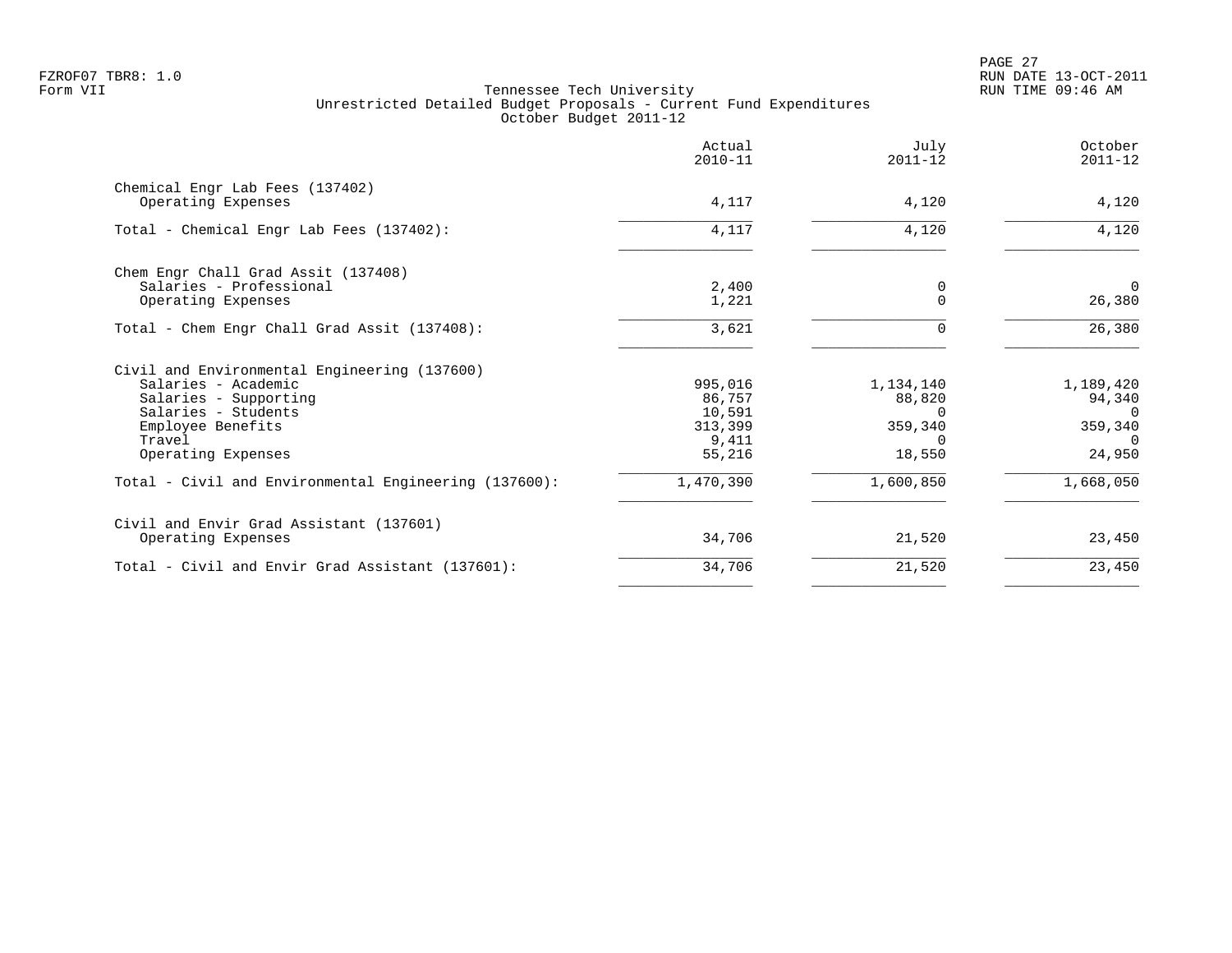PAGE 28 FZROF07 TBR8: 1.0 RUN DATE 13-OCT-2011

|                                                   | Actual<br>$2010 - 11$ | July<br>$2011 - 12$ | October<br>$2011 - 12$ |
|---------------------------------------------------|-----------------------|---------------------|------------------------|
| Civil and Envir Lab Fees (137602)<br>Travel       | 19                    | $\Omega$            | $\mathbf 0$            |
| Operating Expenses                                | 5,451                 | 5,470               | 5,470                  |
| Total - Civil and Envir Lab Fees (137602):        | 5,470                 | 5,470               | 5,470                  |
| Elect and Comptr Engr Office (137800)             |                       |                     |                        |
| Salaries - Academic                               | 880,687               | 1,219,260           | 1,263,140              |
| Salaries - Supporting                             | 84,591                | 89,110              | 95,870                 |
| Salaries - Students<br>Salaries - Professional    | 200<br>49,630         | $\Omega$<br>49,730  | $\Omega$<br>52,180     |
| Employee Benefits                                 | 356,760               | 489,420             | 489,420                |
| Travel                                            | 614                   | 990                 | 990                    |
| Operating Expenses                                | 69,248                | 19,250              | 19,250                 |
| Capital Outlay                                    | $\Omega$              | $\Omega$            | 27,870                 |
| Total - Elect and Comptr Engr Office (137800):    | 1,441,730             | 1,867,760           | 1,948,720              |
| Elect and Comp Engr Grad Assist (137801)          |                       |                     |                        |
| Operating Expenses                                | 58,220                | 28,690              | 31,260                 |
| Total - Elect and Comp Engr Grad Assist (137801): | 58,220                | 28,690              | 31,260                 |
| Elect and Comp Lab Fees (137802)                  |                       |                     |                        |
| Operating Expenses                                | 9,272                 | 9,320               | 8,520                  |
| Total - Elect and Comp Lab Fees (137802):         | 9,272                 | 9,320               | 8,520                  |
|                                                   |                       |                     |                        |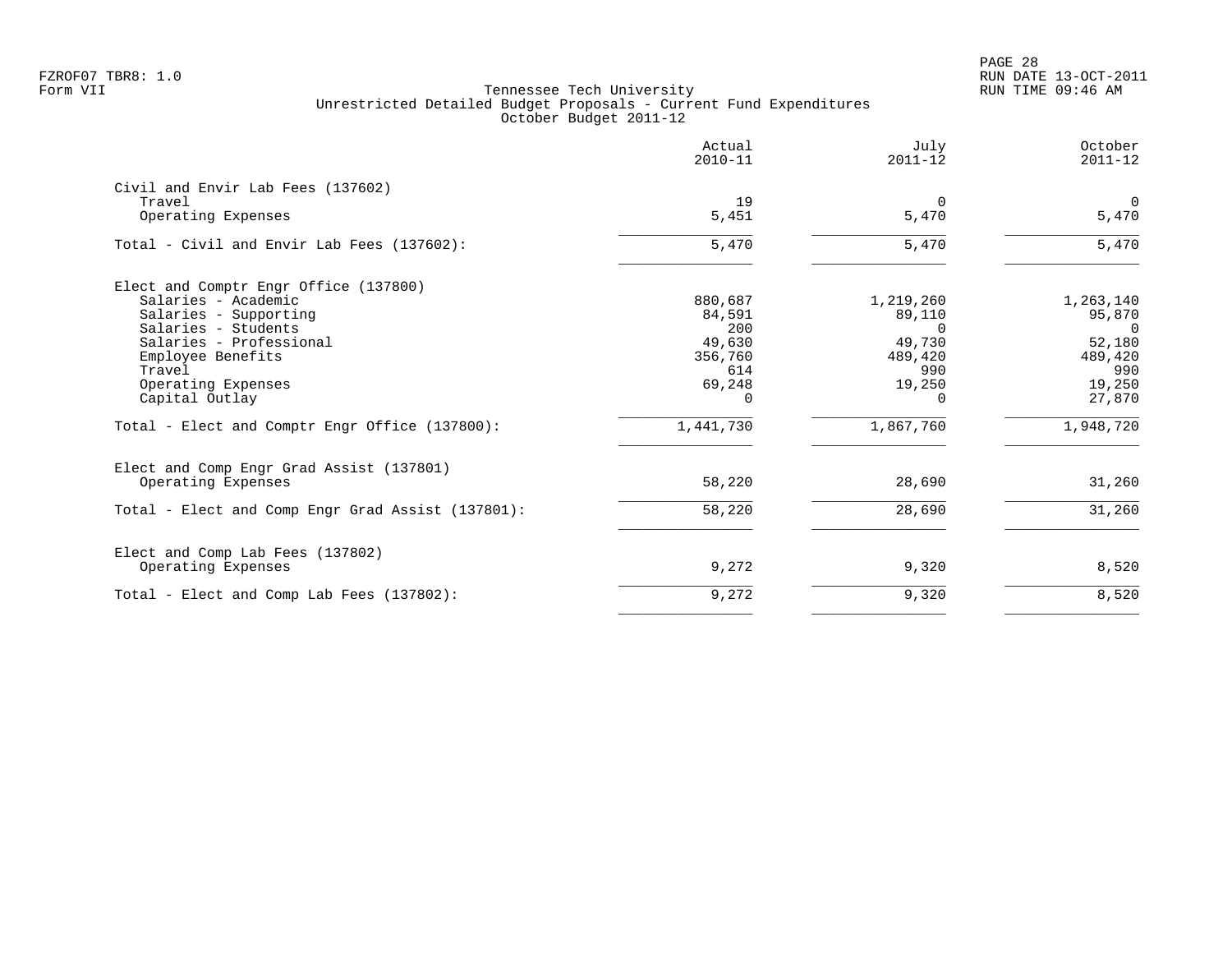|                                                      | Actual<br>$2010 - 11$ | July<br>$2011 - 12$ | October<br>$2011 - 12$ |
|------------------------------------------------------|-----------------------|---------------------|------------------------|
| Industrial and Systems Engineering (138000)          |                       |                     |                        |
| Salaries - Academic                                  | 850                   | $\Omega$            | 0                      |
| Salaries - Supporting                                | 8,999                 | 0                   | $\mathbf 0$            |
| Employee Benefits                                    | 2,913                 | $\Omega$            | $\Omega$               |
| Total - Industrial and Systems Engineering (138000): | 12,762                | 0                   | $\Omega$               |
| Indust and Syst Engr Lab Fees (138002)               |                       |                     |                        |
| Operating Expenses                                   | 849                   | $\Omega$            | 0                      |
| Total - Indust and Syst Engr Lab Fees (138002):      | 849                   | $\Omega$            | $\Omega$               |
| Manufacturing and Ind Technology (138200)            |                       |                     |                        |
| Salaries - Academic                                  | 366,167               | 360,340             | 376,520                |
| Salaries - Supporting                                | 66,300                | 66,500              | 70,350                 |
| Employee Benefits                                    | 148,625               | 136,120             | 149,250                |
| Travel                                               | 166                   | $\Omega$            | $\Omega$               |
| Operating Expenses                                   | 10,309                | 11,050              | 11,050                 |
| Total - Manufacturing and Ind Technology (138200):   | 591,567               | 574,010             | 607,170                |
| Manuf and Ind Tech Lab Fees (138202)                 |                       |                     |                        |
| Operating Expenses                                   | 8,608                 | 8,300               | 8,300                  |
| Total - Manuf and Ind Tech Lab Fees (138202):        | 8,608                 | 8,300               | 8,300                  |
|                                                      |                       |                     |                        |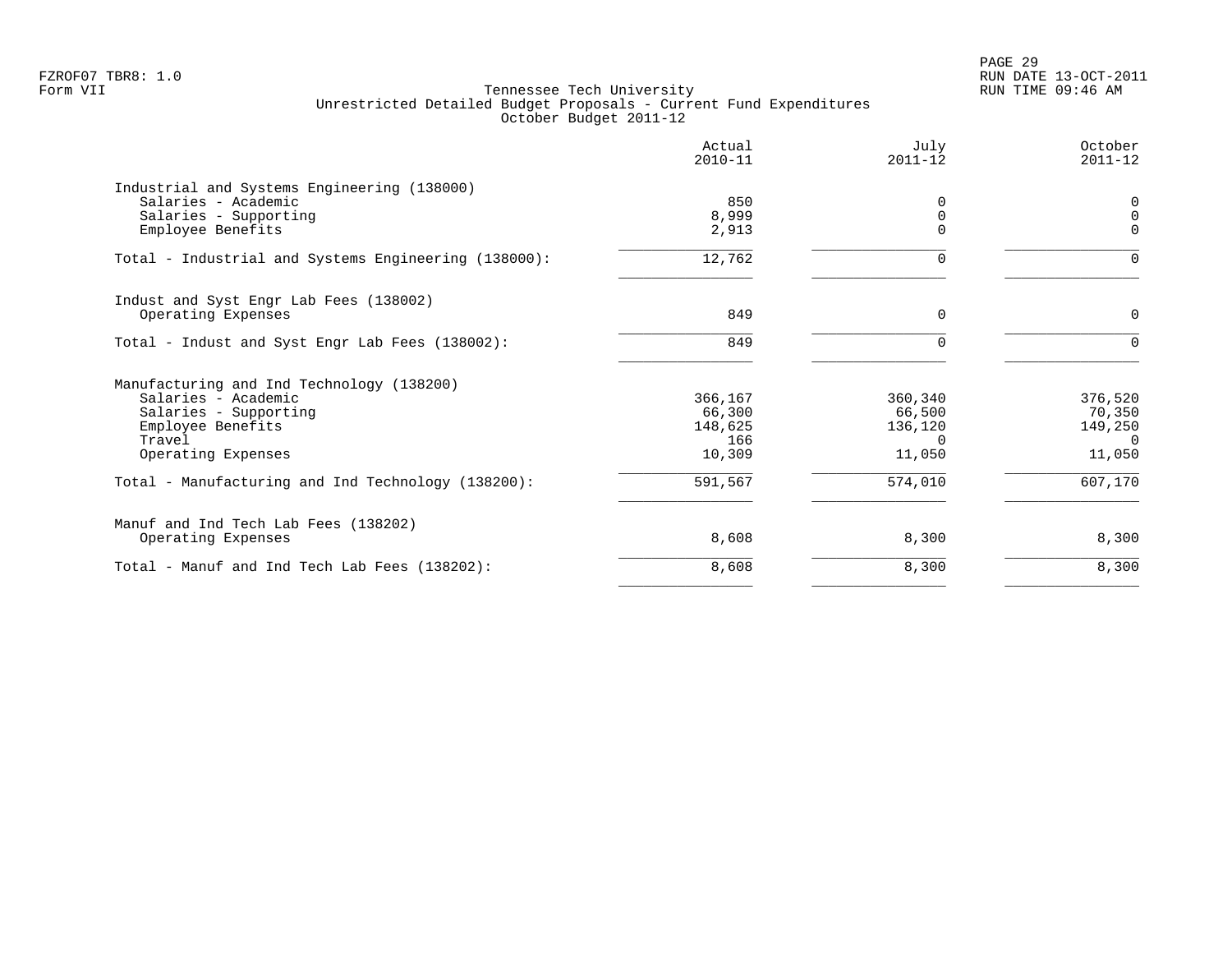|                                                              | Actual<br>$2010 - 11$ | July<br>$2011 - 12$ | October<br>$2011 - 12$ |
|--------------------------------------------------------------|-----------------------|---------------------|------------------------|
| Mechanical Engineering (138400)<br>Salaries - Administrative | 156                   | $\Omega$            | $\mathbf 0$            |
| Salaries - Academic                                          | 1,463,788             | 1,479,490           | 1,572,050              |
| Salaries - Supporting                                        | 91,100                | 91,100              | 98,370                 |
| Salaries - Professional                                      | 84,570                | 84,970              | 89,480                 |
| Employee Benefits                                            | 510,911               | 531,740             | 531,740                |
| Travel                                                       | 3,572                 | $\Omega$            | $\Omega$               |
| Operating Expenses                                           | 43,801                | 24,540              | 24,540                 |
| Capital Outlay                                               | $\Omega$              | $\cap$              | 55,500                 |
| Total - Mechanical Engineering (138400):                     | 2,197,898             | 2, 211, 840         | 2,371,680              |
| Mech Engr Grad Assistant (138401)                            |                       |                     |                        |
| Operating Expenses                                           | 43,086                | 28,690              | 31,260                 |
| Total - Mech Engr Grad Assistant (138401):                   | 43,086                | 28,690              | 31,260                 |
| Mech Engr Lab Fees (138402)                                  |                       |                     |                        |
| Operating Expenses                                           | 4,858                 | 6,320               | 6,320                  |
| Total - Mech Engr Lab Fees (138402):                         | 4,858                 | 6,320               | 6,320                  |
| The Institute of Komputing Int TIKI (139501)                 |                       |                     |                        |
| Salaries - Students                                          | 8,145                 | 0                   | 2,000                  |
| Employee Benefits                                            | 128                   | $\mathbf 0$         | 400                    |
| Operating Expenses                                           | 0                     | $\Omega$            | 49,330                 |
| Total - The Institute of Komputing Int TIKI (139501):        | 8,273                 | 0                   | 51,730                 |
|                                                              |                       |                     |                        |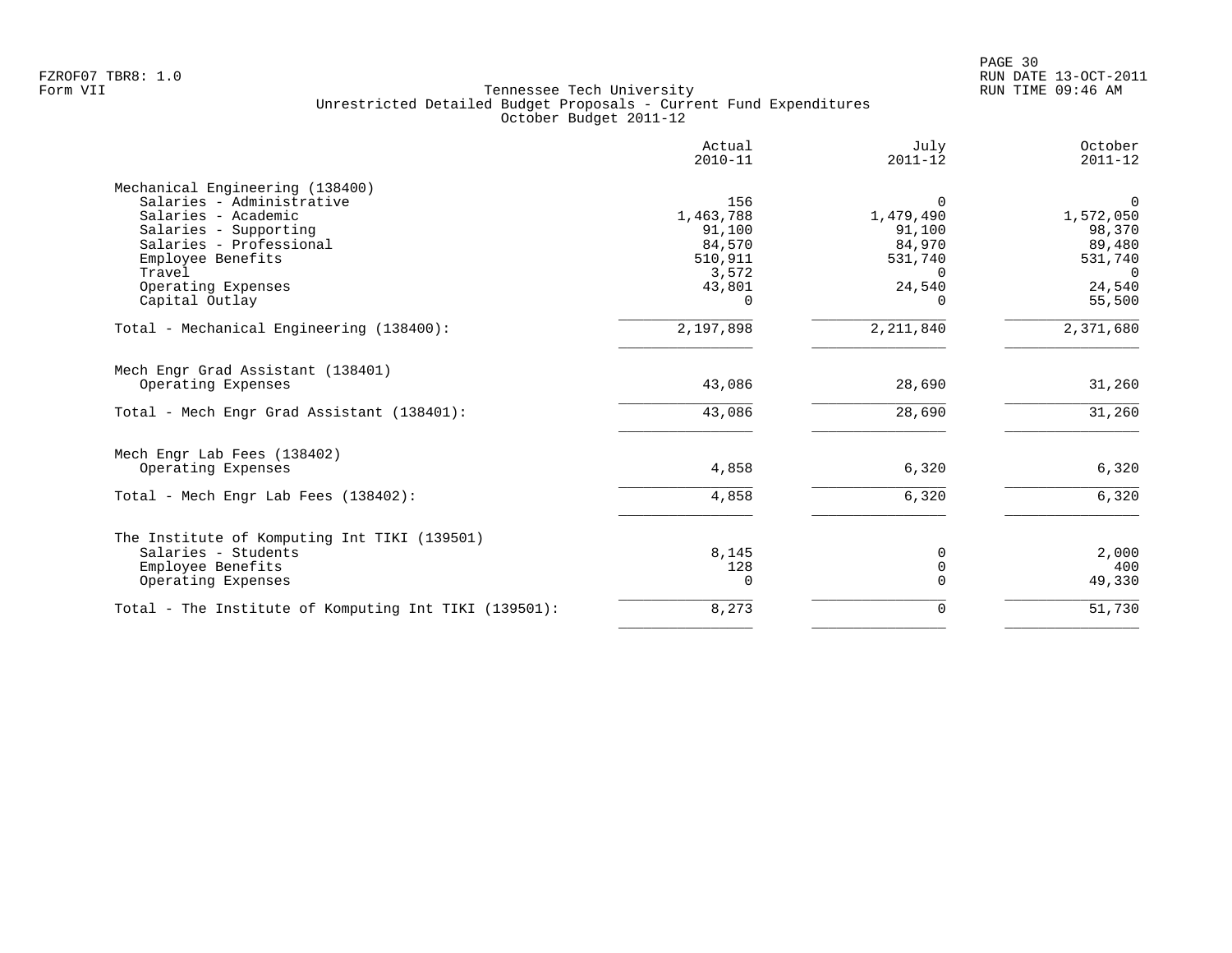|                                                      | Actual<br>$2010 - 11$ | July<br>$2011 - 12$ | October<br>$2011 - 12$ |
|------------------------------------------------------|-----------------------|---------------------|------------------------|
| SACF Business Spec Acad Course Fee (140002)          |                       |                     |                        |
| Salaries - Administrative                            | 5,004                 | 5,000               | 5,188                  |
| Salaries - Academic                                  | 30,981                | 2,300               | 3,300                  |
| Salaries - Supporting                                | 8,031                 |                     | 2,490                  |
| Salaries - Students                                  | 11,249                |                     | 9,800                  |
| Employee Benefits                                    | 8,028                 | 7,190               | 8,390                  |
| Travel                                               | 26,229                | 25,000              | 25,000                 |
| Operating Expenses                                   | 67,290                | 153,310             | 325,490                |
| Total - SACF Business Spec Acad Course Fee (140002): | 156,812               | 192,800             | 379,658                |
| Business Admin Stimulus Funding (140019)             |                       |                     |                        |
| Employee Benefits                                    | $-988$                | $\mathbf 0$         | $\mathbf 0$            |
| Total - Business Admin Stimulus Funding (140019):    | $-988$                | $\Omega$            | $\Omega$               |
| SACF-Owens Instruction (140021)                      |                       |                     |                        |
| Operating Expenses                                   | 986                   | 0                   | 0                      |
| Total - SACF-Owens Instruction (140021):             | 986                   | $\mathbf 0$         | $\Omega$               |
| Business Instruct MOE Funding (140022)               |                       |                     |                        |
| Salaries - Academic                                  | 284,240               | 0                   | 0                      |
| Employee Benefits                                    | 75,533                | $\Omega$            | $\Omega$               |
| Total - Business Instruct MOE Funding (140022):      | 359,773               | $\Omega$            | $\Omega$               |
|                                                      |                       |                     |                        |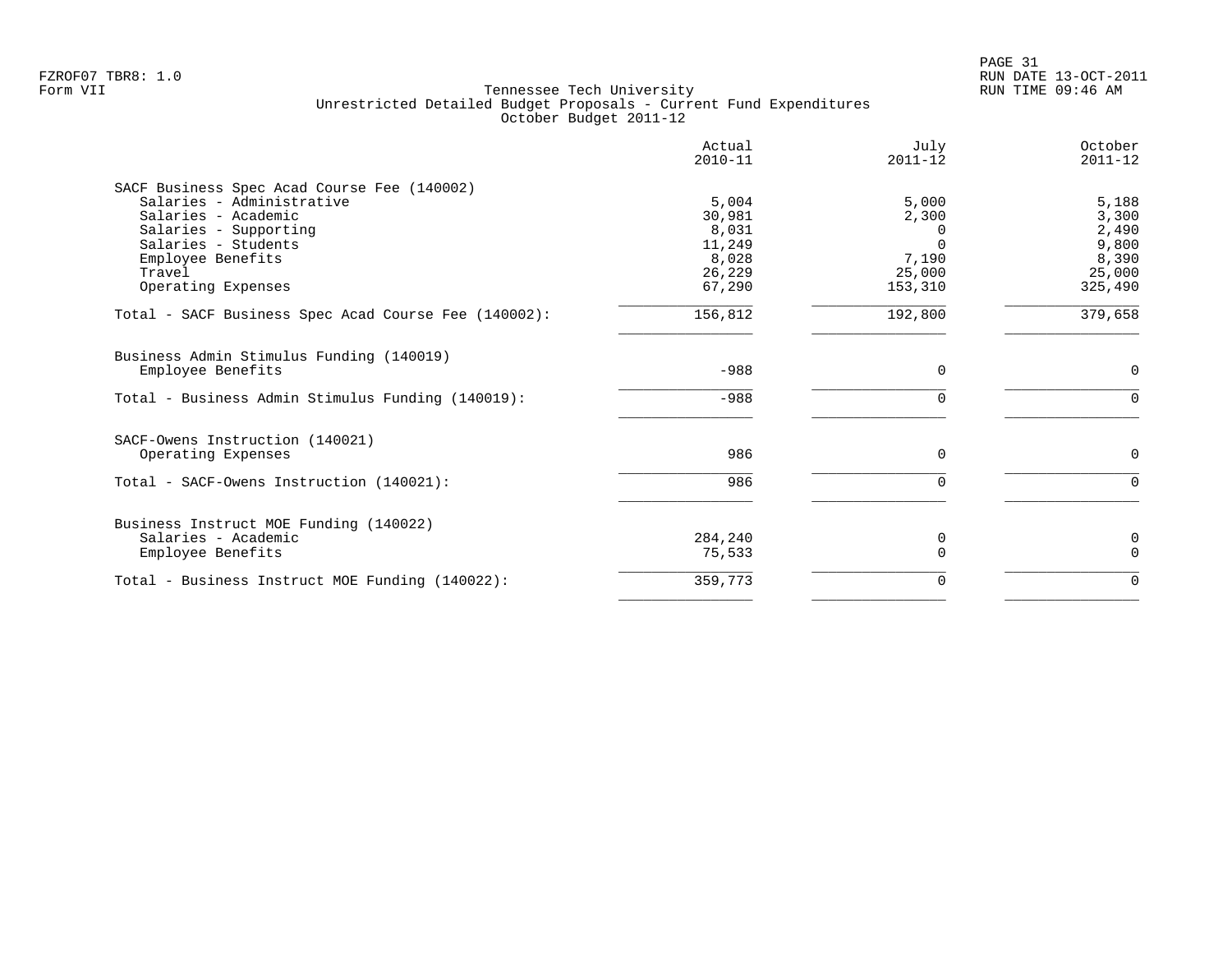|                                                 | Actual<br>$2010 - 11$ | July<br>$2011 - 12$ | October<br>$2011 - 12$ |
|-------------------------------------------------|-----------------------|---------------------|------------------------|
| Accounting and Bus Law (141500)                 |                       |                     |                        |
| Salaries - Academic                             | 523,587               | 770,170             | 742,946                |
| Salaries - Supporting                           | 19,480                | 19,580              | 25,970                 |
| Salaries - Students                             | 1,095                 | 930                 | 930                    |
| Employee Benefits                               | 176,129               | 222,100             | 222,100                |
| Operating Expenses                              |                       | $\Omega$            | $\Omega$               |
| Total - Accounting and Bus Law (141500):        | 720,298               | 1,012,780           | 991,946                |
| SACF Accounting and Bus Law (141501)            |                       |                     |                        |
| Salaries - Academic                             | 66,163                | 66,160              | 67,234                 |
| Employee Benefits                               | 18,694                | 9,230               | 9,230                  |
| Travel                                          | 7,739                 | $\Omega$            | $\Omega$               |
| Operating Expenses                              | 11,291                | 6,430               | 6,430                  |
| Total - SACF Accounting and Bus Law (141501):   | 103,887               | 81,820              | 82,894                 |
| MBA Studies (142000)                            |                       |                     |                        |
| Salaries - Administrative                       | $\Omega$              | 5,000               | 10,000                 |
| Salaries - Supporting                           | 17,855                | 17,955              | 19,410                 |
| Salaries - Students                             | 4,695                 | 0                   | $\overline{0}$         |
| Salaries - Professional                         | 48,130                | 52,910              | 52,910                 |
| Employee Benefits                               | 7,480                 | 7,610               | 7,610                  |
| Total - MBA Studies (142000):                   | 78,160                | 83,475              | 89,930                 |
|                                                 |                       |                     |                        |
| SACF MBA Studies (142001)<br>Operating Expenses | 5,100                 | 5,550               | 5,550                  |
|                                                 |                       |                     |                        |
| Total - SACF MBA Studies (142001):              | 5,100                 | 5,550               | 5,550                  |
|                                                 |                       |                     |                        |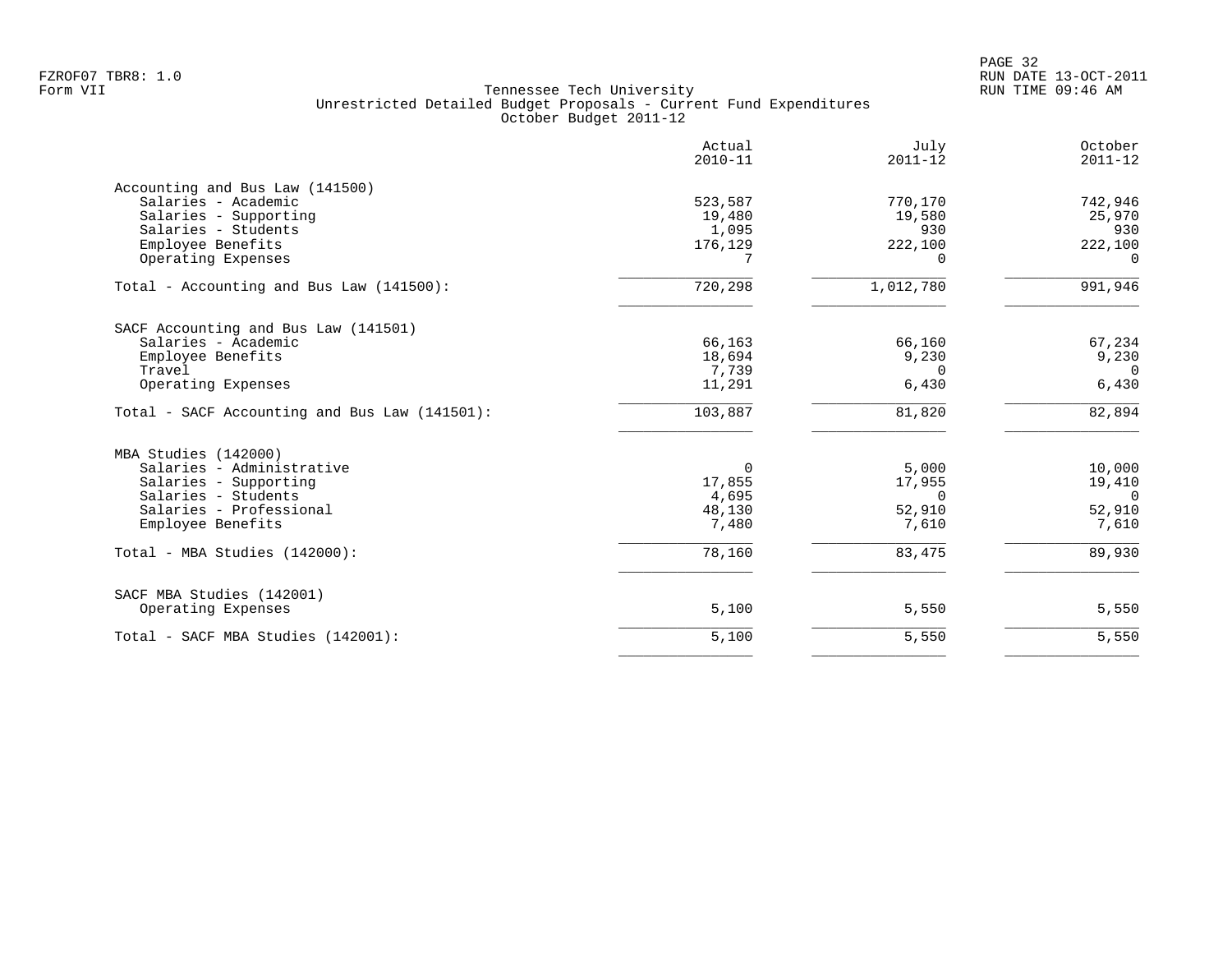PAGE 33 FZROF07 TBR8: 1.0 RUN DATE 13-OCT-2011

| Actual<br>$2010 - 11$ | July<br>$2011 - 12$ | October<br>$2011 - 12$      |
|-----------------------|---------------------|-----------------------------|
|                       |                     |                             |
| 15,155                | 15,155              | 15,610                      |
| 6,236                 | 17,570              | 17,570                      |
|                       |                     | $\Omega$                    |
| 21,398                | 32,725              | 33,180                      |
|                       |                     |                             |
| 109,584               | 98,840              | 107,690                     |
| 109,584               | 98,840              | 107,690                     |
|                       |                     |                             |
| 866,238               | 855,488             | 923,800                     |
| 31,220                | 31,320              | 33,180                      |
| 259,599               | 335,040             | 335,040                     |
| 1,157,057             | 1,221,848           | 1,292,020                   |
|                       |                     |                             |
| 109,129               | 108,530             | 134,060                     |
| 25,752                |                     | 29,300                      |
|                       |                     | 4,200                       |
|                       |                     | 6,810                       |
| 159,021               | 144,640             | 174,370                     |
|                       | 15,315<br>8,825     | 29,300<br>$\Omega$<br>6,810 |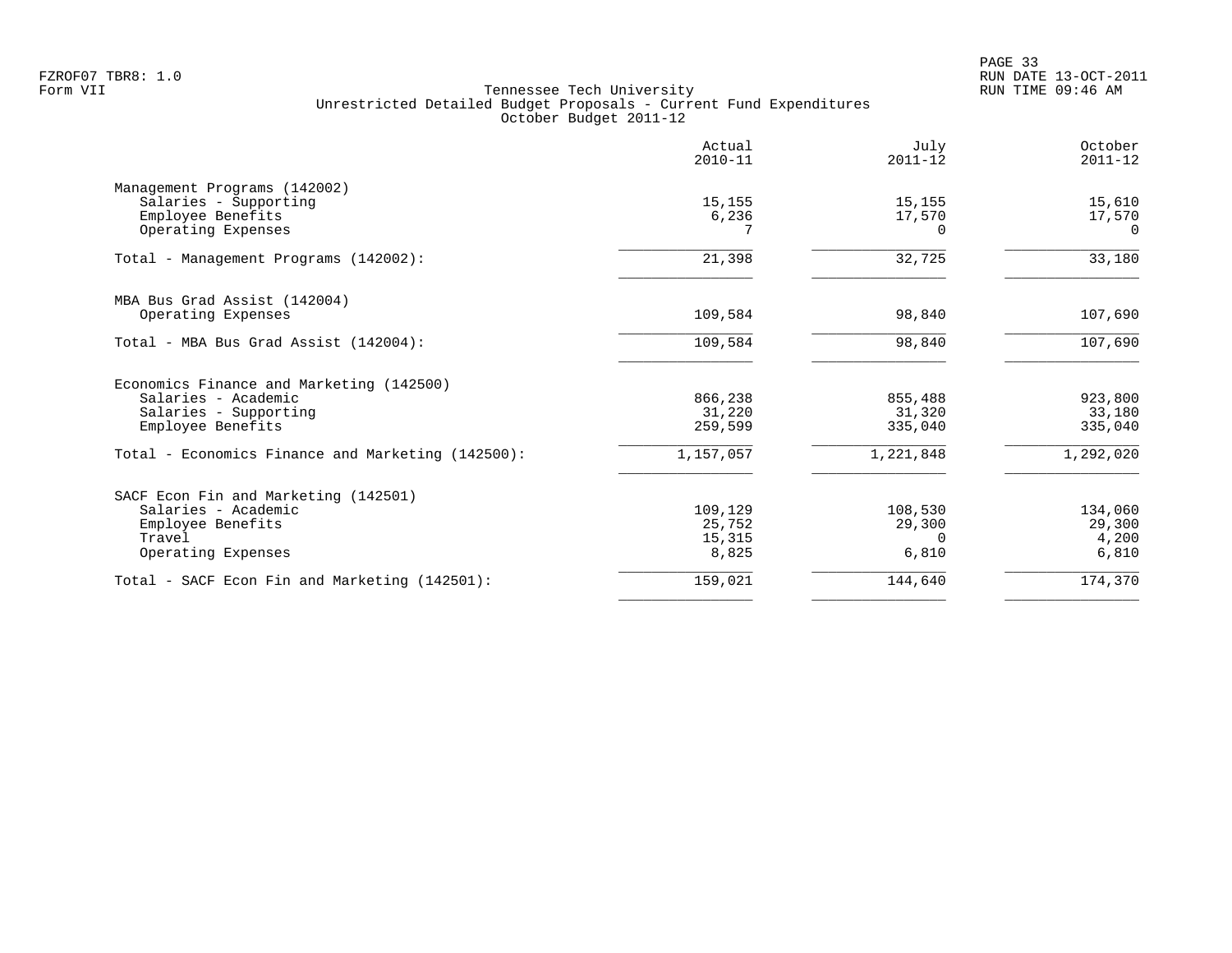| Actual<br>$2010 - 11$ | July<br>$2011 - 12$                                                                              | October<br>$2011 - 12$                                                                        |
|-----------------------|--------------------------------------------------------------------------------------------------|-----------------------------------------------------------------------------------------------|
|                       |                                                                                                  |                                                                                               |
| 65,061                | 64,110                                                                                           | 67,970                                                                                        |
|                       |                                                                                                  | 54,890                                                                                        |
|                       |                                                                                                  | 52,030                                                                                        |
| 2                     | $\Omega$                                                                                         | $\Omega$                                                                                      |
| 160,761               | 168,500                                                                                          | 174,890                                                                                       |
|                       |                                                                                                  |                                                                                               |
|                       |                                                                                                  | 19,340                                                                                        |
|                       | $\Omega$                                                                                         | $\Omega$                                                                                      |
| 5,486                 | 2,970                                                                                            | 2,970                                                                                         |
| 25,965                | 21,260                                                                                           | 22,310                                                                                        |
|                       |                                                                                                  |                                                                                               |
|                       |                                                                                                  | 1,084,598                                                                                     |
|                       |                                                                                                  | 24,390                                                                                        |
|                       |                                                                                                  | 307,830                                                                                       |
| 11                    | $\Omega$                                                                                         | $\Omega$                                                                                      |
| 1,175,878             | 1,367,023                                                                                        | 1,416,818                                                                                     |
|                       |                                                                                                  |                                                                                               |
|                       |                                                                                                  | 149,988                                                                                       |
|                       |                                                                                                  | 15,830                                                                                        |
|                       |                                                                                                  | 2,500                                                                                         |
| 7,489                 | 7,490                                                                                            | 7,490                                                                                         |
| 131,667               | 168,563                                                                                          | 175,808                                                                                       |
|                       | 52,260<br>43,438<br>18,466<br>2,013<br>894,052<br>22,618<br>259,197<br>90,503<br>25,720<br>7,955 | 52,360<br>52,030<br>18,290<br>1,036,553<br>22,640<br>307,830<br>148,543<br>12,530<br>$\Omega$ |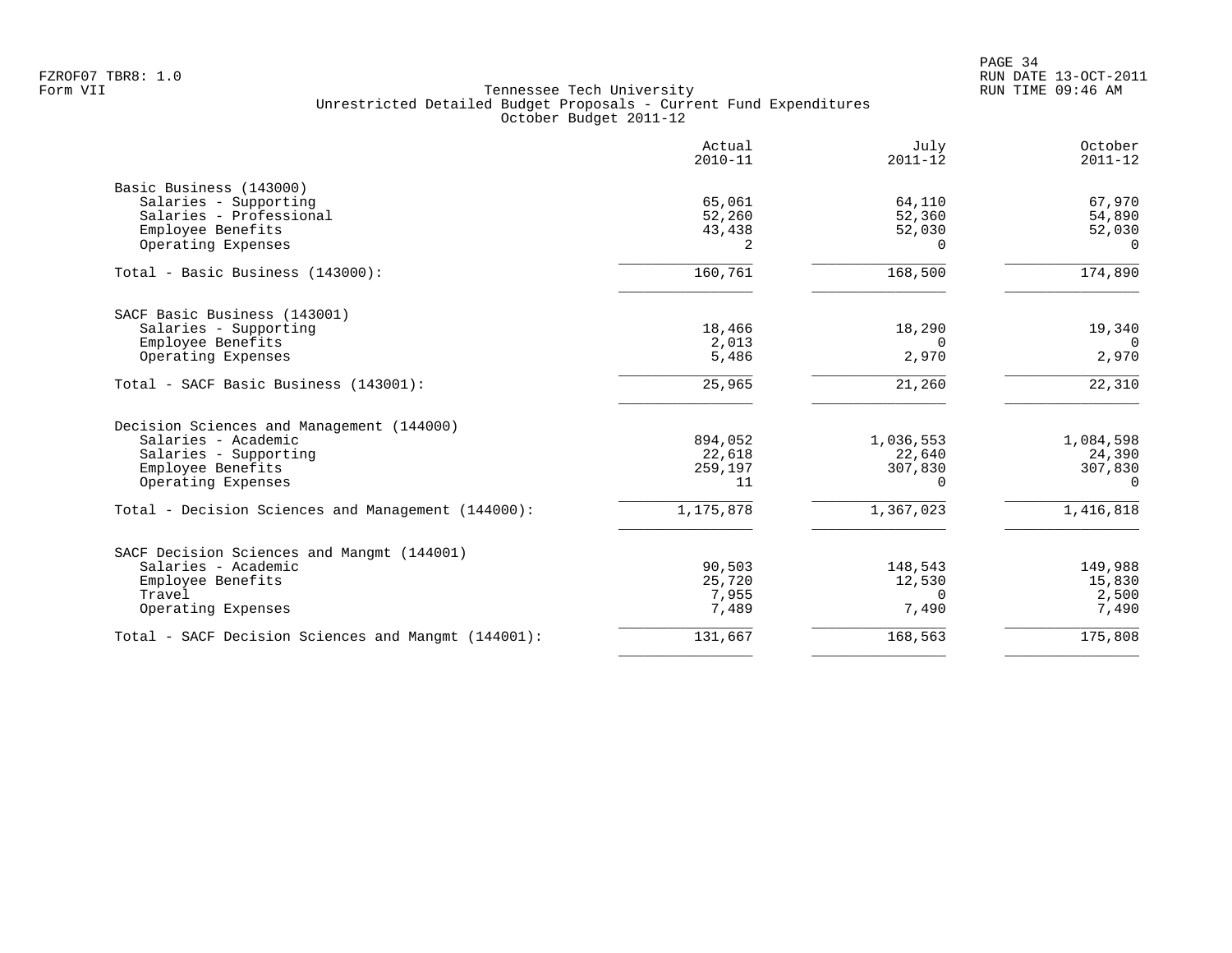|                                                   | Actual<br>$2010 - 11$ | July<br>$2011 - 12$ | October<br>$2011 - 12$ |
|---------------------------------------------------|-----------------------|---------------------|------------------------|
| World Cultures (144003)                           |                       |                     |                        |
| Operating Expenses                                | 950                   | 950                 | 950                    |
| Total - World Cultures (144003):                  | 950                   | 950                 | 950                    |
| Fleetquard Cummins Computer Ctr (145000)          |                       |                     |                        |
| Salaries - Professional                           | 2,400                 | 2,400               | 2,400                  |
| Employee Benefits                                 | 636                   | 750                 | 750                    |
| Operating Expenses                                | 3,373                 | 3,420               | 3,420                  |
| Total - Fleetguard Cummins Computer Ctr (145000): | 6,409                 | 6,570               | 6,570                  |
| External Relations (146000)                       |                       |                     |                        |
| Salaries - Supporting                             | 20,760                | 20,860              | 23,130                 |
| Employee Benefits                                 | 9,984                 | 32,780              | 32,780                 |
| Total - External Relations (146000):              | 30,744                | 53,640              | 55,910                 |
| SACF External Relations (146001)                  |                       |                     |                        |
| Operating Expenses                                | 138                   | 0                   | $\mathbf 0$            |
| Total - SACF External Relations (146001):         | 138                   | $\Omega$            | $\Omega$               |
| Governors Schools (148000)                        |                       |                     |                        |
| Salaries - Academic                               | 21,484                | $\Omega$            | 13,000                 |
| Salaries - Supporting                             | 4,000                 | $\mathbf 0$         | $\overline{0}$         |
| Employee Benefits                                 | 3,246                 | $\mathbf 0$         | 3,000                  |
| Operating Expenses                                | 465                   | $\Omega$            | 5,870                  |
| Total - Governors Schools (148000):               | 29,195                | 0                   | 21,870                 |
|                                                   |                       |                     |                        |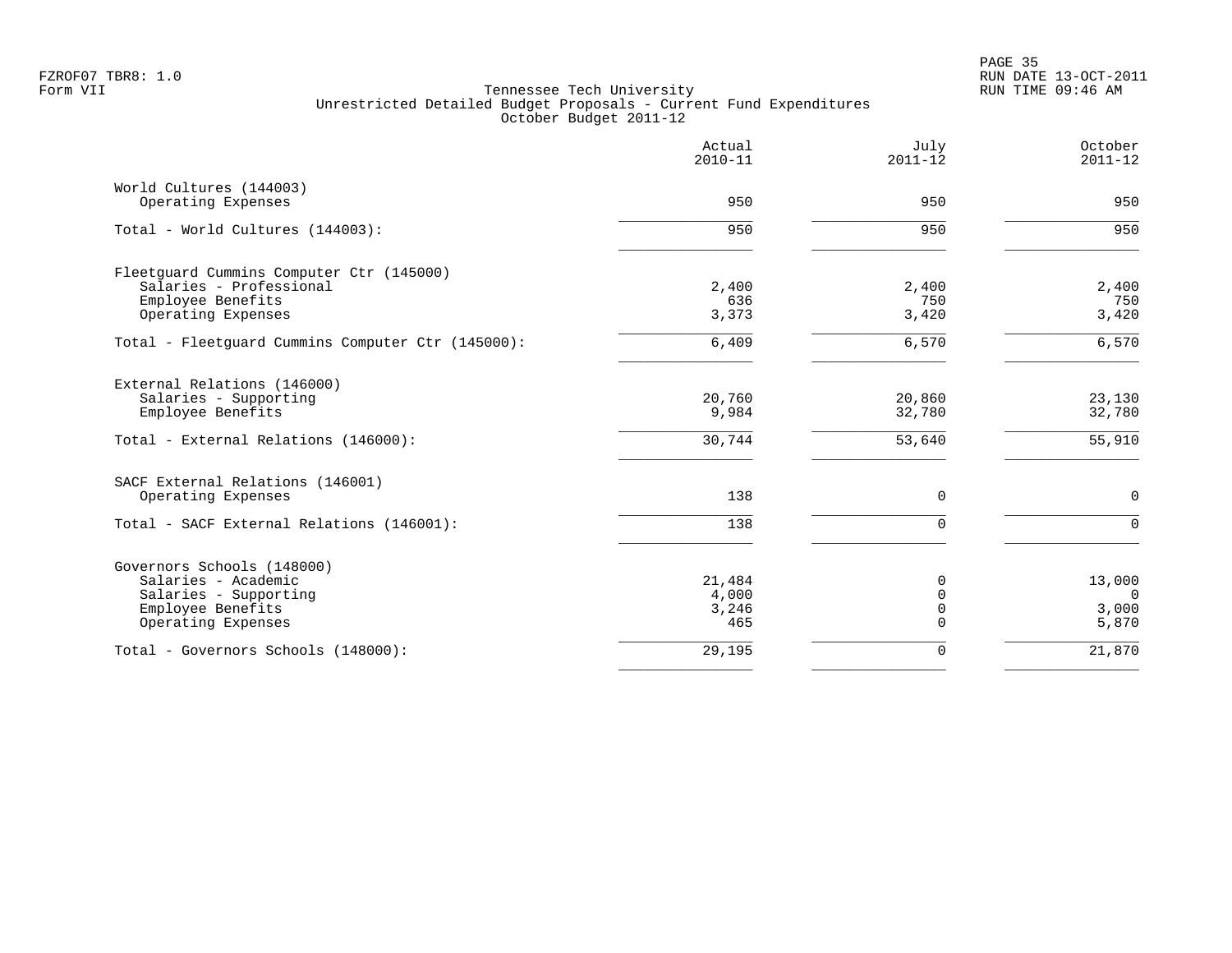|                                                                                                                                                               | Actual<br>$2010 - 11$                                   | July<br>$2011 - 12$                                      | October<br>$2011 - 12$                                   |
|---------------------------------------------------------------------------------------------------------------------------------------------------------------|---------------------------------------------------------|----------------------------------------------------------|----------------------------------------------------------|
| Education Grad Assistant (150001)<br>Operating Expenses                                                                                                       | 267,291                                                 | 242,950                                                  | 264,690                                                  |
| Total - Education Grad Assistant (150001):                                                                                                                    | 267,291                                                 | 242,950                                                  | 264,690                                                  |
| Educ TIKI Grad Assistant (150002)<br>Salaries - Professional<br>Operating Expenses                                                                            | 1,125<br>3,366                                          | 0<br>$\Omega$                                            | $\mathbf 0$<br>25,510                                    |
| Total - Educ TIKI Grad Assistant (150002):                                                                                                                    | 4,491                                                   | $\Omega$                                                 | 25,510                                                   |
| Education Stimulus Funding (150019)<br>Employee Benefits                                                                                                      | $-453$                                                  | $\mathbf 0$                                              | $\mathbf 0$                                              |
| Total - Education Stimulus Funding (150019):                                                                                                                  | $-453$                                                  | $\Omega$                                                 | $\Omega$                                                 |
| Education MOE Funding (150020)<br>Salaries - Academic<br>Employee Benefits<br>Total - Education MOE Funding (150020):                                         | 188,901<br>51,817<br>240,718                            | 0<br>$\Omega$<br>$\Omega$                                | 0<br>$\Omega$<br>$\Omega$                                |
| Learning Support Program (151000)<br>Salaries - Academic<br>Salaries - Supporting<br>Salaries - Students<br>Employee Benefits<br>Travel<br>Operating Expenses | 289,800<br>23,741<br>12,100<br>125,873<br>296<br>11,161 | 294,630<br>24,070<br>7,820<br>123,090<br>1,420<br>11,630 | 312,390<br>27,470<br>7,820<br>126,390<br>1,420<br>11,630 |
| Total - Learning Support Program (151000):                                                                                                                    | 462,971                                                 | 462,660                                                  | 487,120                                                  |
|                                                                                                                                                               |                                                         |                                                          |                                                          |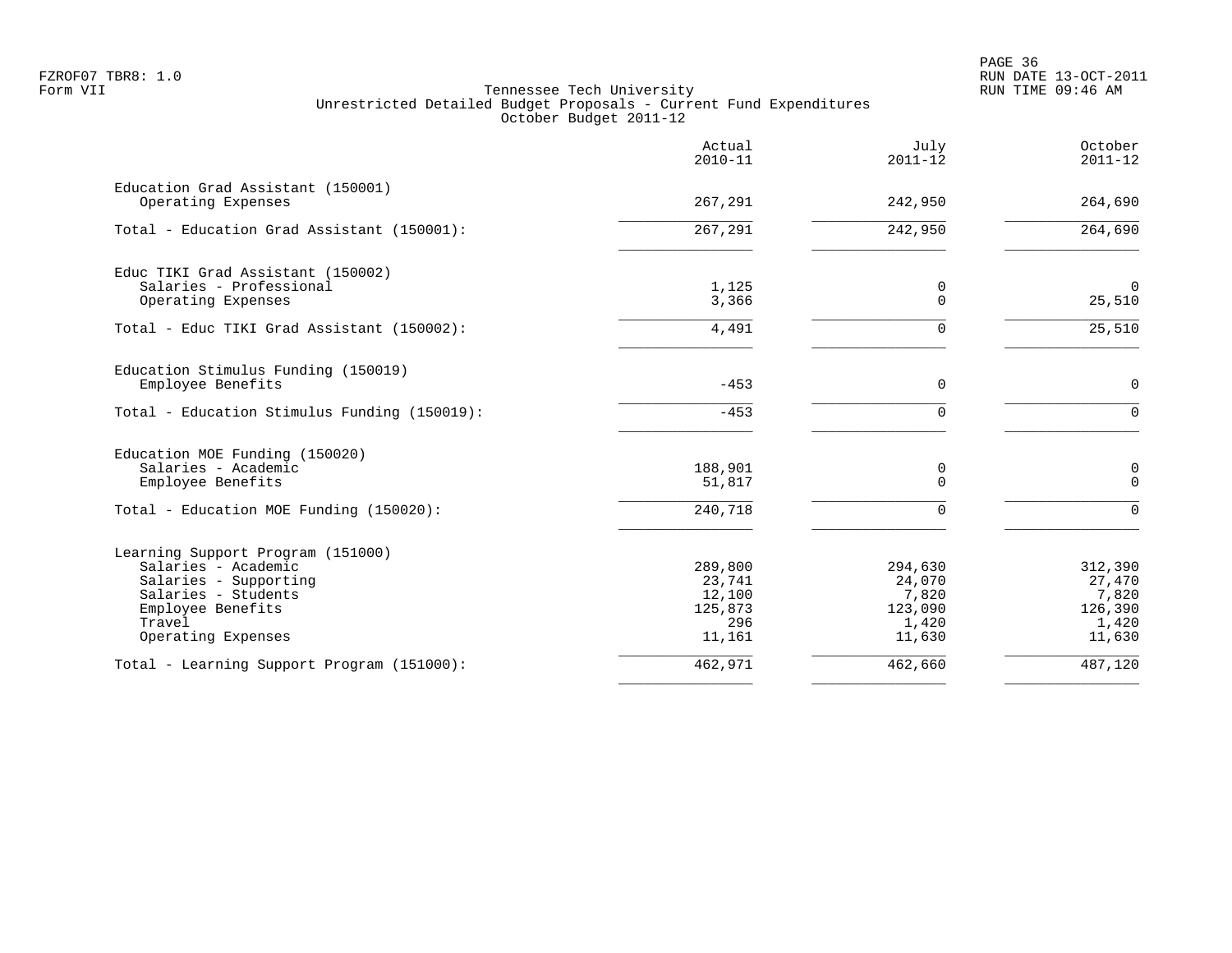| Actual<br>$2010 - 11$ | July<br>$2011 - 12$                                                                             | October<br>$2011 - 12$                                                    |
|-----------------------|-------------------------------------------------------------------------------------------------|---------------------------------------------------------------------------|
|                       |                                                                                                 |                                                                           |
| 105,530               | 107,030                                                                                         | 1,500                                                                     |
| 44,625                | 45,970                                                                                          | 48,240                                                                    |
| 12,000                | 43,000                                                                                          | 149,530                                                                   |
|                       | 60,410                                                                                          | 62,910                                                                    |
| 1,518                 | 12,580                                                                                          | 2,580                                                                     |
| 225,483               | 268,990                                                                                         | 264,760                                                                   |
|                       |                                                                                                 |                                                                           |
|                       |                                                                                                 | 15,490                                                                    |
|                       |                                                                                                 | 84,000                                                                    |
|                       |                                                                                                 | 6,300                                                                     |
| 3,384                 | 4,120                                                                                           | 4,120                                                                     |
| 85,691                | 109,910                                                                                         | 109,910                                                                   |
|                       |                                                                                                 |                                                                           |
| 45,843                | 76,540                                                                                          | 83,390                                                                    |
| 45,843                | 76,540                                                                                          | 83,390                                                                    |
|                       |                                                                                                 |                                                                           |
|                       |                                                                                                 | 839,794                                                                   |
|                       |                                                                                                 | 45,940                                                                    |
|                       |                                                                                                 | 4,860                                                                     |
|                       |                                                                                                 | 249,300                                                                   |
|                       | $\Omega$                                                                                        | 10,000                                                                    |
|                       |                                                                                                 | 34,140                                                                    |
| $-150$                | $\Omega$                                                                                        | $\Omega$                                                                  |
| 1,115,231             | 1,092,004                                                                                       | 1,184,034                                                                 |
|                       | 61,810<br>7,054<br>74,000<br>1,253<br>763,448<br>37,761<br>13,560<br>247,813<br>4,301<br>48,498 | 15,490<br>84,000<br>6,300<br>797,084<br>40,080<br>860<br>244,200<br>9,780 |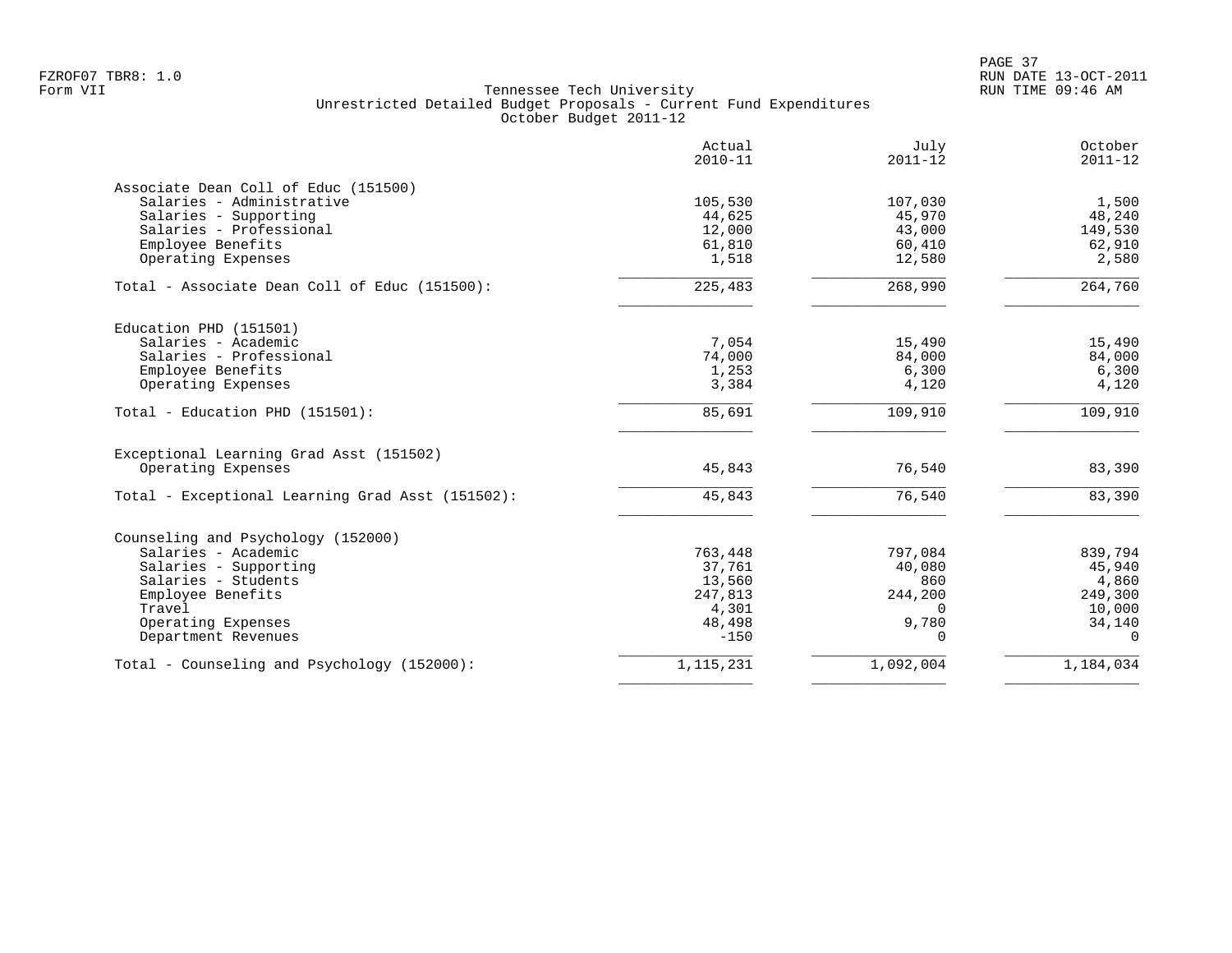|                                                   | Actual<br>$2010 - 11$ | July<br>$2011 - 12$ | October<br>$2011 - 12$ |
|---------------------------------------------------|-----------------------|---------------------|------------------------|
| Restricted Counseling and Psych (152003)          |                       |                     |                        |
| Operating Expenses                                | 1,428                 | $\mathbf 0$         | $\Omega$               |
| Total - Restricted Counseling and Psych (152003): | 1,428                 | $\Omega$            | $\Omega$               |
| Department of Teacher Education (152500)          |                       |                     |                        |
| Salaries - Academic                               | 97,763                | 117,110             | 123,260                |
| Salaries - Supporting                             | 39,873                | 41,710              | 47,950                 |
| Salaries - Students                               | 1,580                 | 1,000               | 1,000                  |
| Salaries - Professional                           | 7,000                 | $\Omega$            | 7,500                  |
| Employee Benefits                                 | 62,222                | 67,510              | 67,510                 |
| Travel                                            | 41,221                | 22,650              | 22,150                 |
| Operating Expenses                                | 30,583                | 40,290              | 39,890                 |
| Total - Department of Teacher Education (152500): | 280,242               | 290,270             | 309,260                |
| Match Dept of Teacher Educ (152515)               |                       |                     |                        |
| Salaries - Academic                               | 5,090                 | 0                   | $\mathbf 0$            |
| Employee Benefits                                 | 2,201                 | 0                   | $\Omega$               |
| Operating Expenses                                | 500                   | $\Omega$            | $\Omega$               |
| Total - Match Dept of Teacher Educ (152515):      | 7,791                 | $\Omega$            | $\Omega$               |
| Curriculum and Instr Office (153000)              |                       |                     |                        |
| Salaries - Academic                               | 1,585,098             | 1,993,910           | 2,055,618              |
| Salaries - Supporting                             | 193,468               | 79,720              | 89,000                 |
| Salaries - Students                               | 3,512                 | $\Omega$            | $\Omega$               |
| Employee Benefits                                 | 540,087               | 582,900             | 582,900                |
| Travel                                            | 3,339                 | 490                 | 2,490                  |
| Operating Expenses                                | 39,621                | 50,080              | 158,340                |
| Total - Curriculum and Instr Office (153000):     | 2,365,125             | 2,707,100           | 2,888,348              |
|                                                   |                       |                     |                        |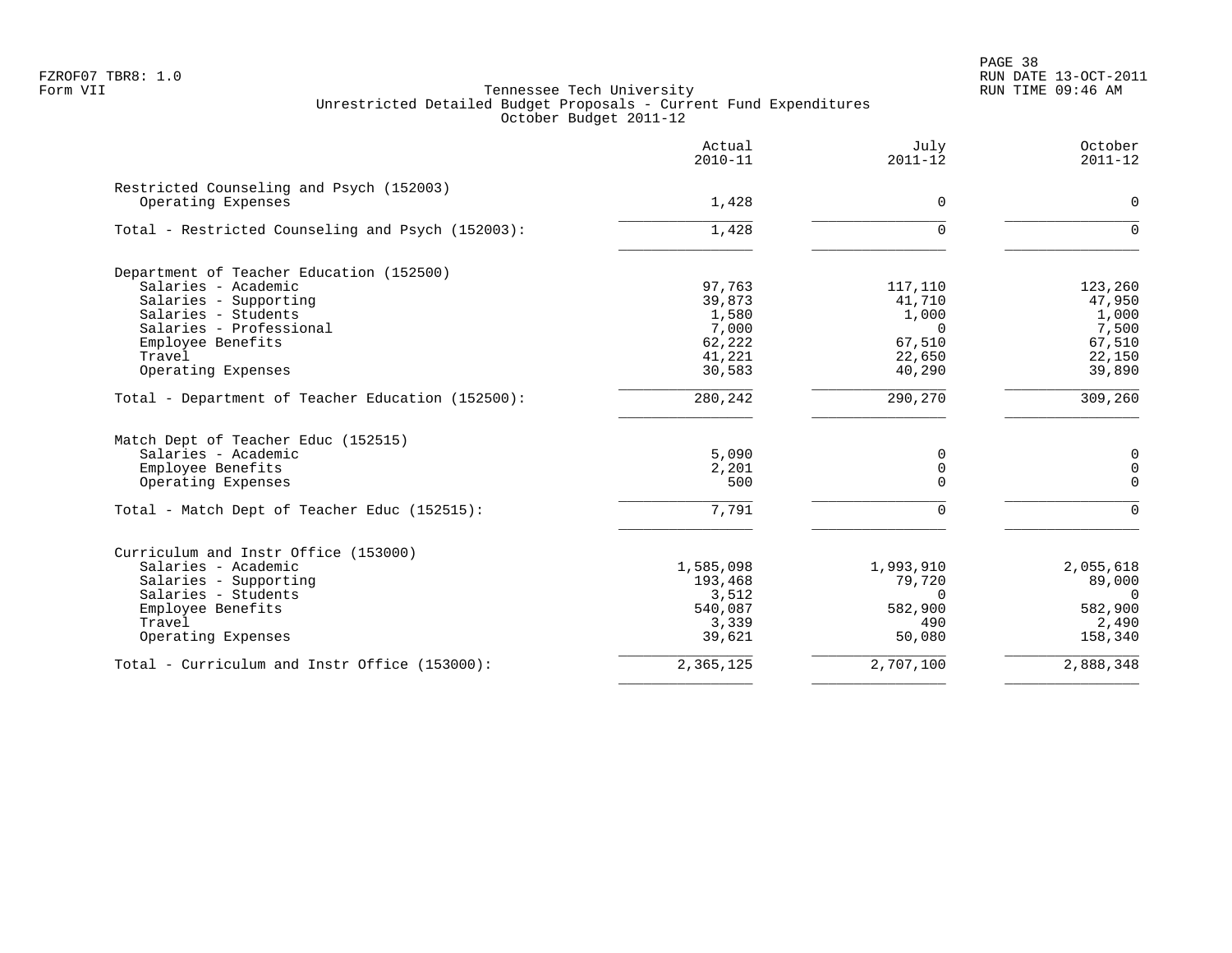|                                                   | Actual<br>$2010 - 11$ | July<br>$2011 - 12$ | October<br>$2011 - 12$ |
|---------------------------------------------------|-----------------------|---------------------|------------------------|
| Matching Curriculum Instruction (153005)          |                       |                     |                        |
| Salaries - Administrative                         | 1,752                 | 0                   | $\overline{0}$         |
| Salaries - Academic                               | 22,969                | 0                   | $\overline{0}$         |
| Salaries - Supporting                             | 478                   |                     | $\Omega$               |
| Salaries - Students                               | 4,000                 |                     | 3,320                  |
| Employee Benefits                                 | 5,496                 |                     | $\Omega$               |
| Travel                                            | 3,369                 | 0                   | 1,000                  |
| Operating Expenses                                | 13,463                | $\Omega$            | 3,750                  |
| Total - Matching Curriculum Instruction (153005): | 51,527                | 0                   | 8,070                  |
| Two Plus Two Tullahoma (153050)                   |                       |                     |                        |
| Salaries - Academic                               | 92,250                | 96,680              | 101,620                |
| Employee Benefits                                 | 46,055                | 42,420              | 47,520                 |
|                                                   |                       |                     |                        |
| Total - Two Plus Two Tullahoma (153050):          | 138,305               | 139,100             | 149,140                |
| Two Plus Two Crossville (153051)                  |                       |                     |                        |
| Salaries - Academic                               | 93,040                | 97,640              | 103,880                |
| Salaries - Supporting                             | 9,170                 | 9,170               | 10,220                 |
| Employee Benefits                                 | 40,807                | 43,390              | 43,390                 |
| Total - Two Plus Two Crossville (153051):         | 143,017               | 150,200             | 157,490                |
| Two Plus Two Oak Ridge (153052)                   |                       |                     |                        |
| Salaries - Academic                               | 155,130               | 156,930             | 168,260                |
| Salaries - Supporting                             | 9,170                 | 9,170               | 10,220                 |
| Employee Benefits                                 | 72,614                | 69,940              | 73,040                 |
| Total - Two Plus Two Oak Ridge $(153052)$ :       | 236,914               | 236,040             | 251,520                |
|                                                   |                       |                     |                        |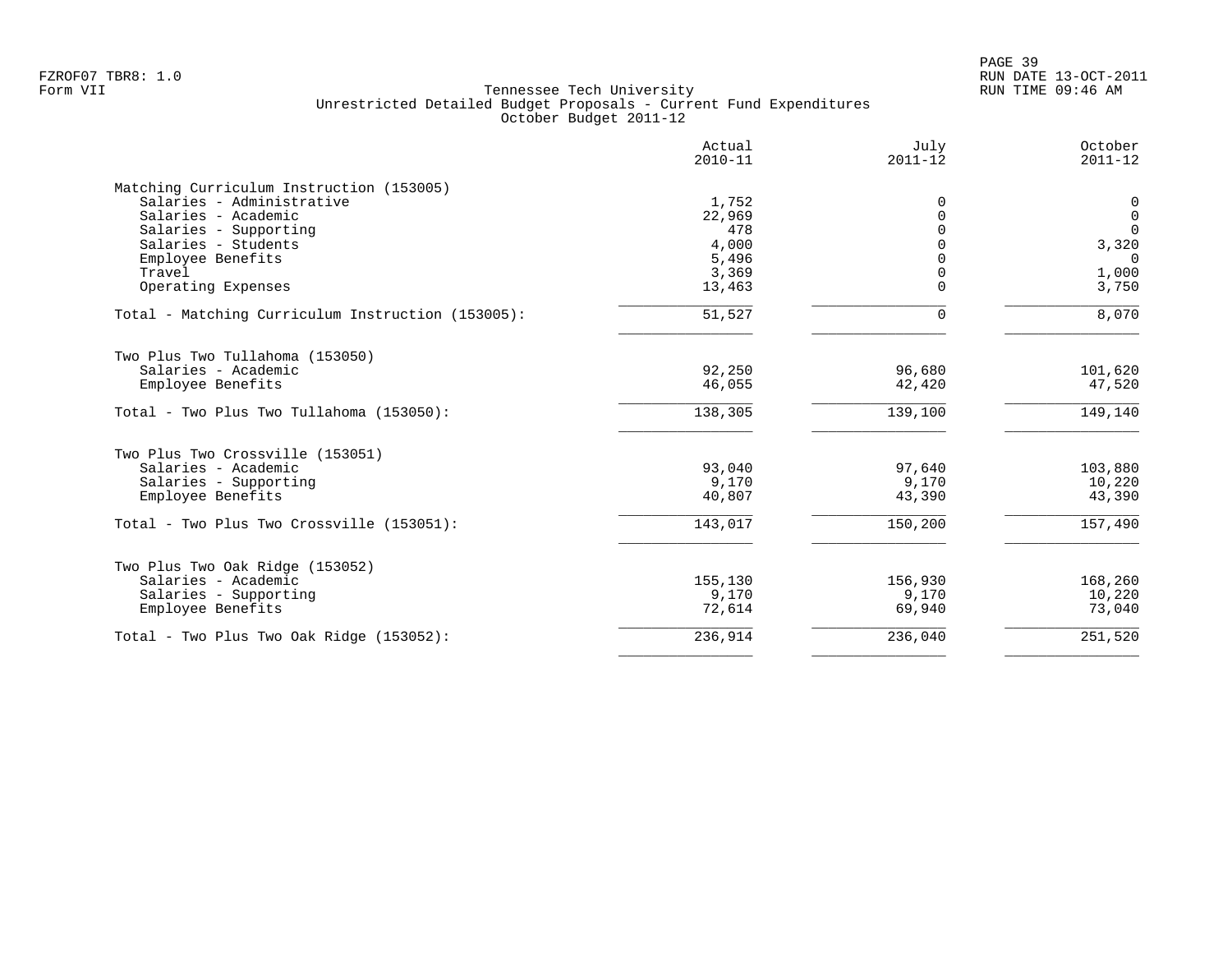|                                                  | Actual<br>$2010 - 11$ | July<br>$2011 - 12$ | October<br>$2011 - 12$ |
|--------------------------------------------------|-----------------------|---------------------|------------------------|
| Two Plus Two Pellissippi (153053)                |                       |                     |                        |
| Salaries - Academic                              | 195,800               | 199,550             | 208,630                |
| Salaries - Supporting                            | 1,992                 | 8,730               | 9,610                  |
| Employee Benefits                                | 70,588                | 61,910              | 71,510                 |
| Total - Two Plus Two Pellissippi (153053):       | 268,380               | 270,190             | 289,750                |
| Two Plus Two Chattanooga (153054)                |                       |                     |                        |
| Salaries - Academic                              | 120,850               | 129,450             | 136,060                |
| Salaries - Supporting                            | 9,170                 | 9,170               | 10,220                 |
| Employee Benefits                                | 56,091                | 49,730              | 57,530                 |
| Total - Two Plus Two Chattanooga (153054):       | 186,111               | 188,350             | 203,810                |
| Two Plus Two Motlow (153055)                     |                       |                     |                        |
| Salaries - Academic                              | 102,470               | 102,670             | 108,640                |
| Salaries - Supporting                            | 9,170                 | 9,170               | 10,220                 |
| Employee Benefits                                | 53,770                | 48,770              | 54,270                 |
| Total - Two Plus Two Motlow $(153055)$ :         | 165,410               | 160,610             | 173,130                |
| Two Plus Two Roane St Harriman (153056)          |                       |                     |                        |
| Salaries - Academic                              | 93,563                | 95,900              | 104,340                |
| Employee Benefits                                | 43,831                | 38,970              | 44,270                 |
| Total - Two Plus Two Roane St Harriman (153056): | 137,394               | 134,870             | 148,610                |
|                                                  |                       |                     |                        |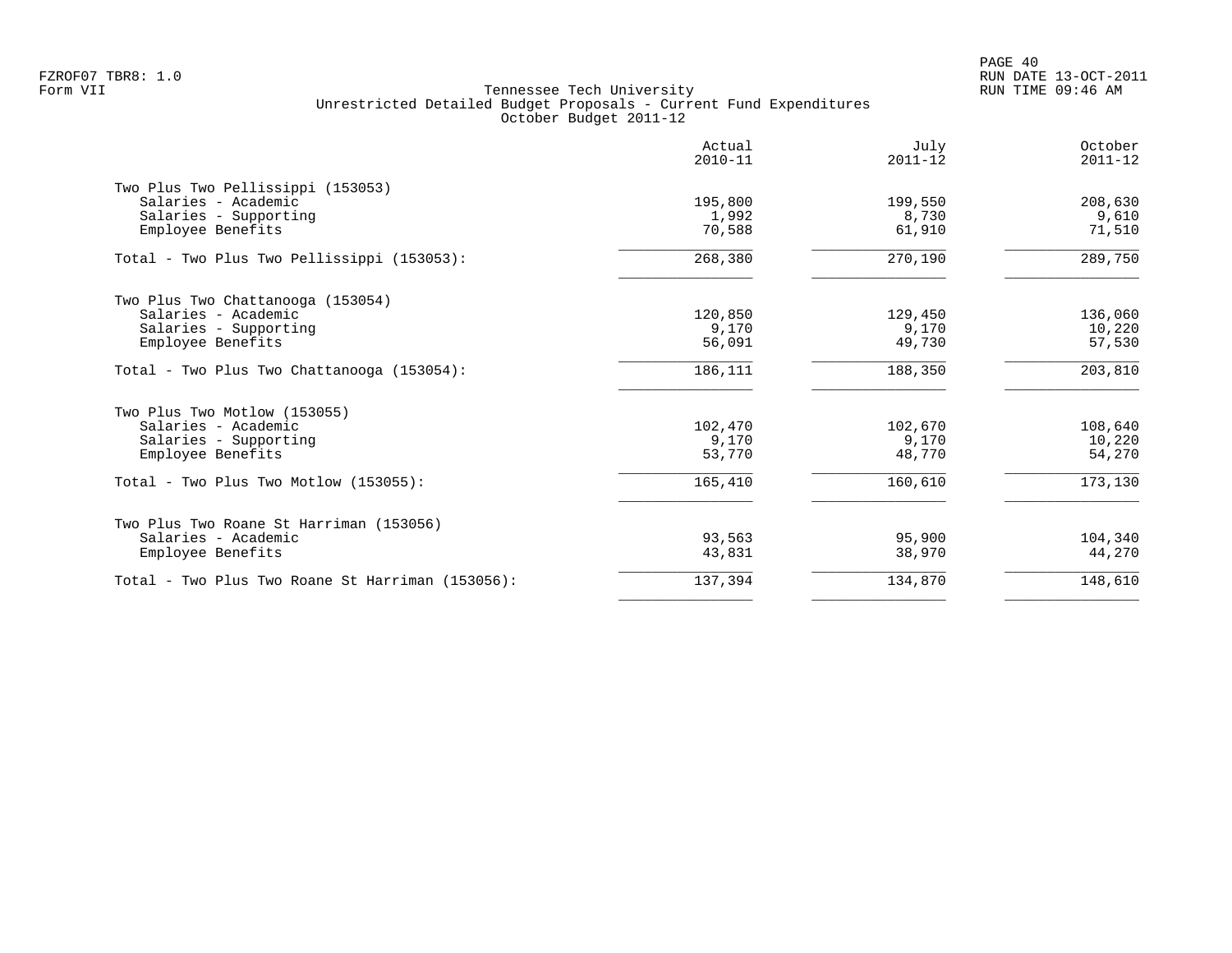PAGE 41 FZROF07 TBR8: 1.0 RUN DATE 13-OCT-2011

|                                                                                                                                                                                                                                                                            | Actual<br>$2010 - 11$                                                                    | July<br>$2011 - 12$                                                                       | October<br>$2011 - 12$                                                                 |
|----------------------------------------------------------------------------------------------------------------------------------------------------------------------------------------------------------------------------------------------------------------------------|------------------------------------------------------------------------------------------|-------------------------------------------------------------------------------------------|----------------------------------------------------------------------------------------|
| Two Plus Two Scott Co (153059)<br>Salaries - Academic<br>Employee Benefits                                                                                                                                                                                                 | 42,300<br>8,119                                                                          | 45,400<br>31,470                                                                          | 47,660<br>31,470                                                                       |
| Total - Two Plus Two Scott Co (153059):                                                                                                                                                                                                                                    | 50,419                                                                                   | 76,870                                                                                    | 79,130                                                                                 |
| Exercise Sci Physical Ed Wellness (154000)<br>Salaries - Academic<br>Salaries - Supporting<br>Salaries - Students<br>Salaries - Professional<br>Employee Benefits<br>Travel<br>Operating Expenses<br>Capital Outlay<br>Total - Exercise Sci Physical Ed Wellness (154000): | 566,666<br>42,202<br>$\Omega$<br>22,900<br>228,698<br>549<br>22,944<br>23,524<br>907,483 | 525,771<br>50,332<br>100<br>5,800<br>210,590<br>$\Omega$<br>25,490<br>$\Omega$<br>818,083 | 547,624<br>52,552<br>100<br>5,800<br>229,690<br>1,500<br>38,830<br>$\Omega$<br>876,096 |
| EXPW Special Courses (154001)<br>Employee Benefits                                                                                                                                                                                                                         | 0                                                                                        | 30                                                                                        | 30                                                                                     |
| Total - EXPW Special Courses (154001):                                                                                                                                                                                                                                     | $\Omega$                                                                                 | 30                                                                                        | 30                                                                                     |
| EXPW Special Courses Transf In (154002)<br>Salaries - Students<br>Employee Benefits<br>Operating Expenses<br>Department Revenues                                                                                                                                           | 2,860<br>19<br>$-50$<br>$-2,810$                                                         | $\Omega$<br>$\Omega$<br>$\Omega$<br>$\Omega$                                              | $\mathbf 0$<br>$\mathbf 0$<br>$\Omega$<br>$\mathbf 0$                                  |
| Total - EXPW Special Courses Transf In (154002):                                                                                                                                                                                                                           | 19                                                                                       | $\mathbf 0$                                                                               | $\mathbf 0$                                                                            |
|                                                                                                                                                                                                                                                                            |                                                                                          |                                                                                           |                                                                                        |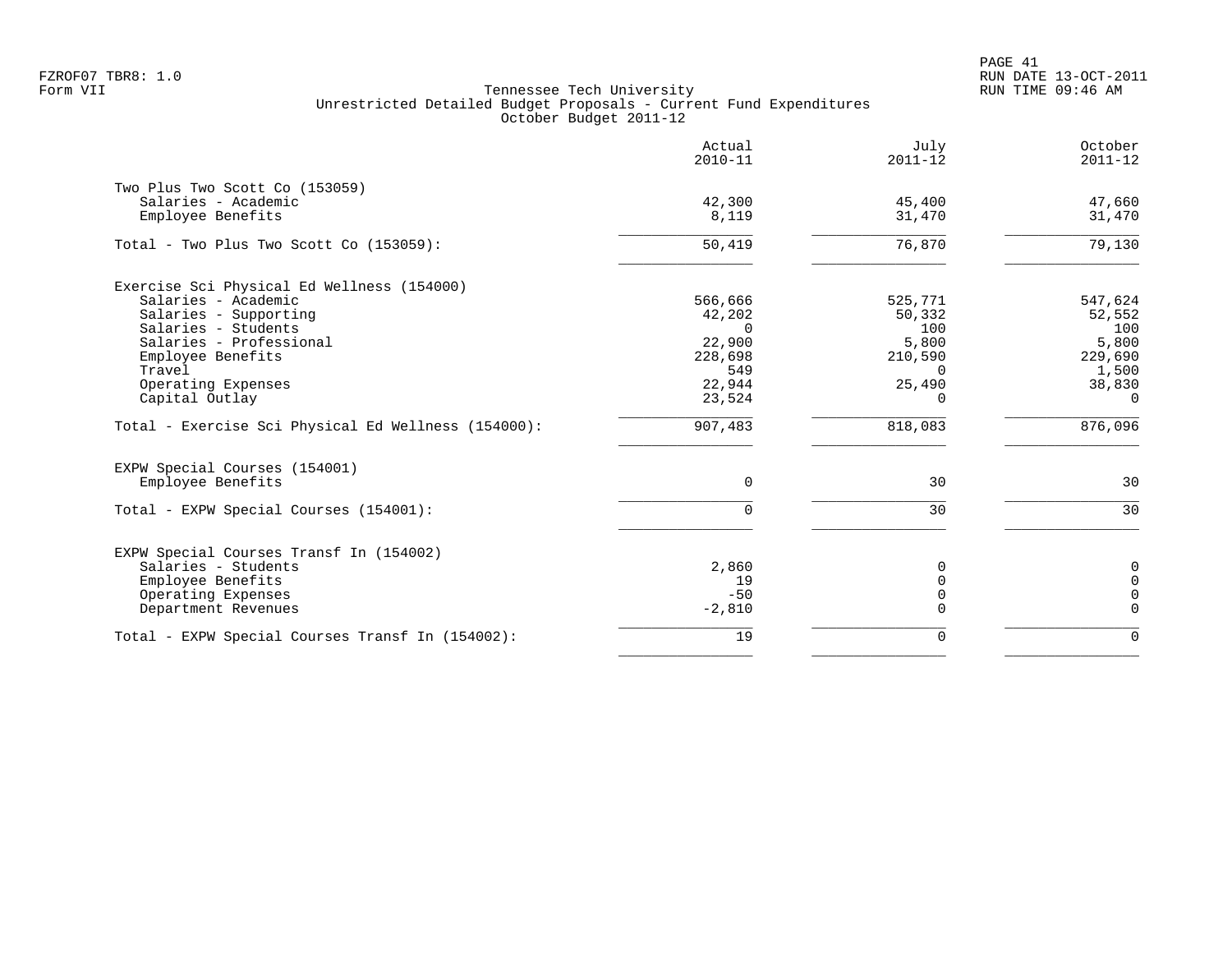|                                            | Actual<br>$2010 - 11$ | July<br>$2011 - 12$ | October<br>$2011 - 12$ |
|--------------------------------------------|-----------------------|---------------------|------------------------|
| Music and Art (155000)                     |                       |                     |                        |
| Salaries - Academic                        | 1,567,430             | 1,566,370           | 1,661,120              |
| Salaries - Supporting                      | 83,082                | 79,530              | 86,220                 |
| Salaries - Students                        | 1,840                 | 1,000               | 1,000                  |
| Employee Benefits                          | 592,998               | 588,000             | 594,000                |
| Travel                                     | 8,918                 | $\Omega$            | 2,000                  |
| Operating Expenses                         | 60,424                | 70,560              | 72,360                 |
| Department Revenues                        | $-1, 175$             |                     | $\Omega$               |
| Total - Music and Art $(155000)$ :         | 2, 313, 517           | 2,305,460           | 2,416,700              |
| Music Scholarships (155005)                |                       |                     |                        |
| Operating Expenses                         | 336,054               | 338,440             | 368,760                |
| Total - Music Scholarships (155005):       | 336,054               | 338,440             | 368,760                |
| Craft Center Instruction (155500)          |                       |                     |                        |
| Salaries - Administrative                  | 76,750                | 76,850              | 2,100                  |
| Salaries - Academic                        | 289,660               | 285,960             | 310,600                |
| Salaries - Supporting                      | 16,380                | 7,200               | 12,600                 |
| Salaries - Professional                    | $\Omega$              | $\Omega$            | 77,990                 |
| Employee Benefits                          | 132,427               | 131,890             | 133,390                |
| Travel                                     | $-519$                | $\Omega$            | $\Omega$               |
| Operating Expenses                         | 64,565                | 61,850              | 61,850                 |
| Total - Craft Center Instruction (155500): | 579,263               | 563,750             | 598,530                |
|                                            |                       |                     |                        |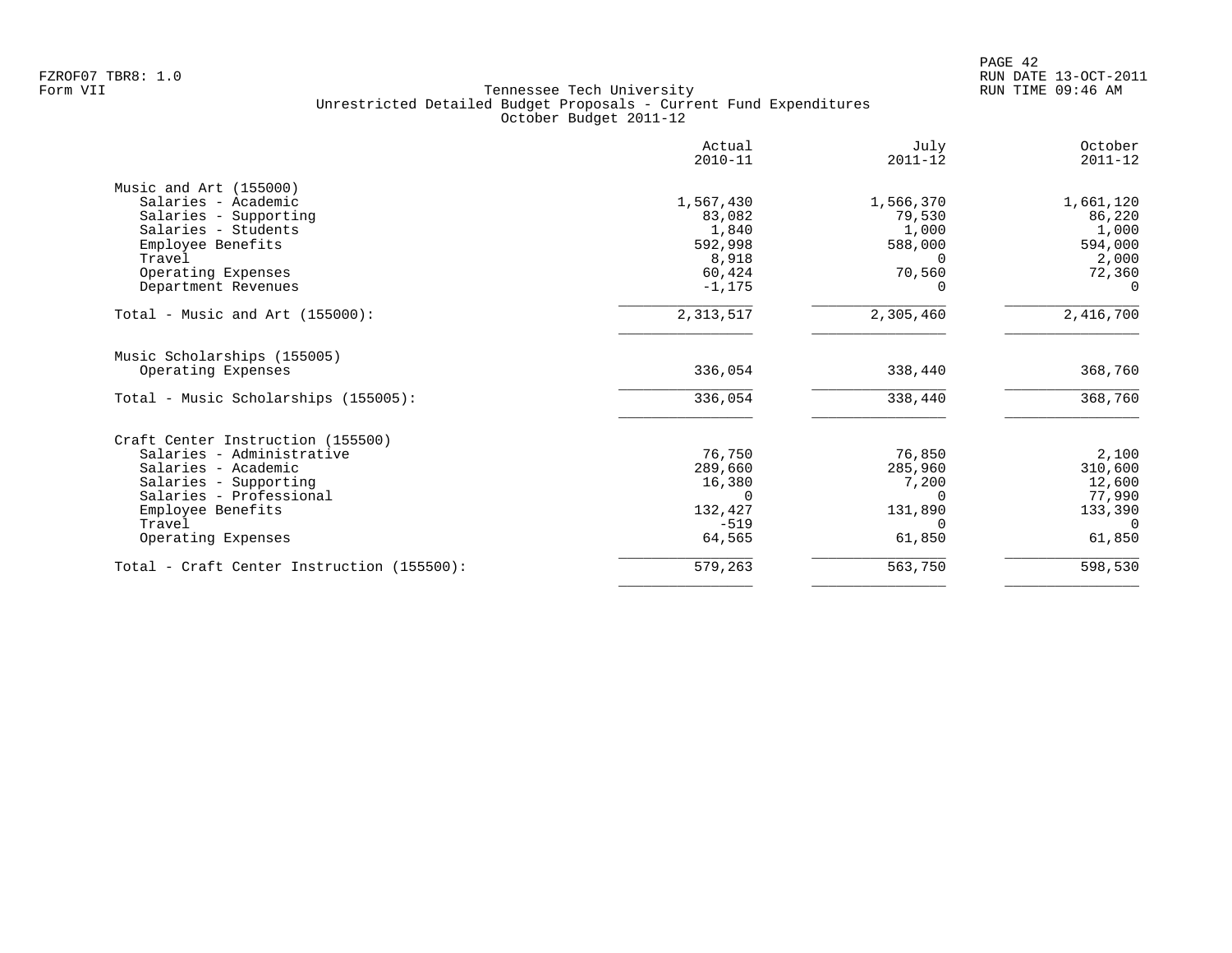PAGE 43 FZROF07 TBR8: 1.0 RUN DATE 13-OCT-2011

| Actual<br>$2010 - 11$ | July<br>$2011 - 12$                                                      | October<br>$2011 - 12$                                          |
|-----------------------|--------------------------------------------------------------------------|-----------------------------------------------------------------|
|                       |                                                                          |                                                                 |
| 0                     | 5,000                                                                    | 5,000                                                           |
| $\Omega$              | 9,000                                                                    | 9,000                                                           |
| $\Omega$              | 14,000                                                                   | 14,000                                                          |
|                       |                                                                          |                                                                 |
|                       | 0                                                                        | 0                                                               |
|                       |                                                                          | $\mathbf 0$                                                     |
| 957,781               | $\Omega$                                                                 | $\Omega$                                                        |
|                       |                                                                          |                                                                 |
| 2,317                 | $\Omega$                                                                 | 0                                                               |
| 2,317                 | $\cap$                                                                   | $\Omega$                                                        |
|                       |                                                                          |                                                                 |
| 100,000               | 100,000                                                                  | 0                                                               |
| 314,713               | 513,112                                                                  | 535,013                                                         |
|                       |                                                                          | 24,460                                                          |
|                       |                                                                          | 20                                                              |
|                       |                                                                          | 103,000                                                         |
|                       |                                                                          | 224,370                                                         |
|                       |                                                                          | 500                                                             |
| $-330$                | $\Omega$                                                                 | 3,900<br>$\Omega$                                               |
| 600,226               | 850,512                                                                  | 891,263                                                         |
|                       | 731,384<br>226,397<br>22,621<br>0<br>6,956<br>150,083<br>$-121$<br>6,304 | $\Omega$<br>22,710<br>20<br>$\Omega$<br>209,370<br>500<br>4,800 |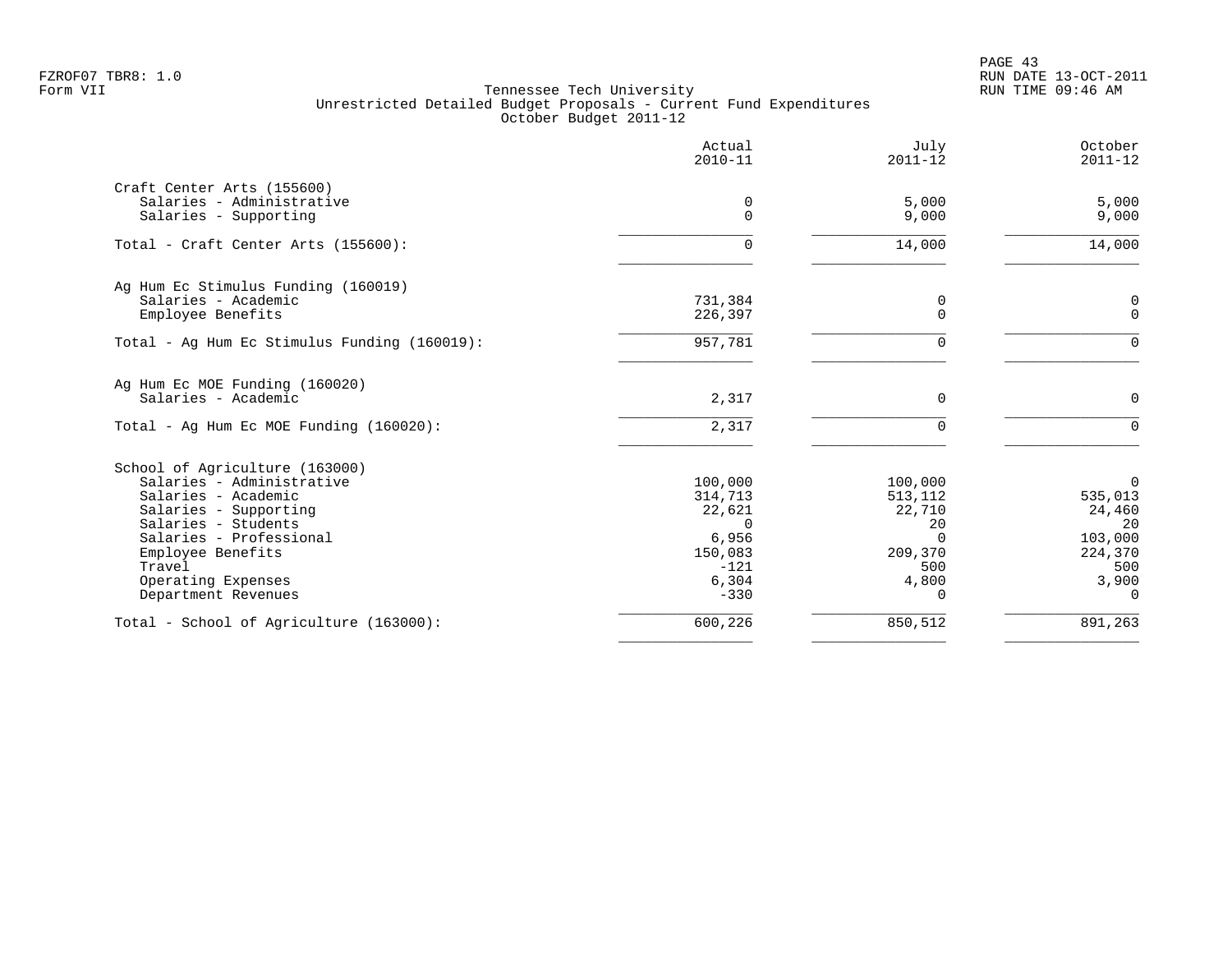PAGE 44 FZROF07 TBR8: 1.0 RUN DATE 13-OCT-2011

|                                           | Actual<br>$2010 - 11$ | July<br>$2011 - 12$     | October<br>$2011 - 12$ |
|-------------------------------------------|-----------------------|-------------------------|------------------------|
| Lab Fee Agriculture (163001)              |                       |                         |                        |
| Travel<br>Operating Expenses              | 1,262<br>8,854        | $\Omega$<br>10,150      | $\mathbf 0$<br>11,650  |
| Total - Lab Fee Agriculture (163001):     | 10,116                | 10,150                  | 11,650                 |
| School of Human Ecology (165000)          |                       |                         |                        |
| Salaries - Administrative                 | 77,240                | 77,340                  | 2,900                  |
| Salaries - Academic                       | 270,344               | 383,540                 | 405,470                |
| Salaries - Supporting                     | 21,000                | 21,260                  | 24,200                 |
| Salaries - Professional                   | $\cap$                | <sup>n</sup>            | 78,060                 |
| Employee Benefits<br>Travel               | 148,384<br>$\Omega$   | 168,660<br><sup>n</sup> | 184,660<br>2,000       |
| Operating Expenses                        | 8,560                 | 3,280                   | 3,280                  |
| Department Revenues                       | $-119$                | $\Omega$                | $\Omega$               |
| Total - School of Human Ecology (165000): | 525,409               | 654,080                 | 700,570                |
| Lab Fee Human Ecology (165001)            |                       |                         |                        |
| Operating Expenses                        | 4,180                 | 4,200                   | 4,200                  |
| Total - Lab Fee Human Ecology (165001):   | 4,180                 | 4,200                   | 4,200                  |
| Lab Fee Nursing (166000)                  |                       |                         |                        |
| Travel                                    | 1,423                 | $\Omega$                | $\overline{0}$         |
| Operating Expenses                        | 14,645                | 26,100                  | 26,100                 |
| Capital Outlay                            | $\Omega$              | $\Omega$                | 9,450                  |
| Total - Lab Fee Nursing (166000):         | 16,068                | 26,100                  | 35,550                 |
|                                           |                       |                         |                        |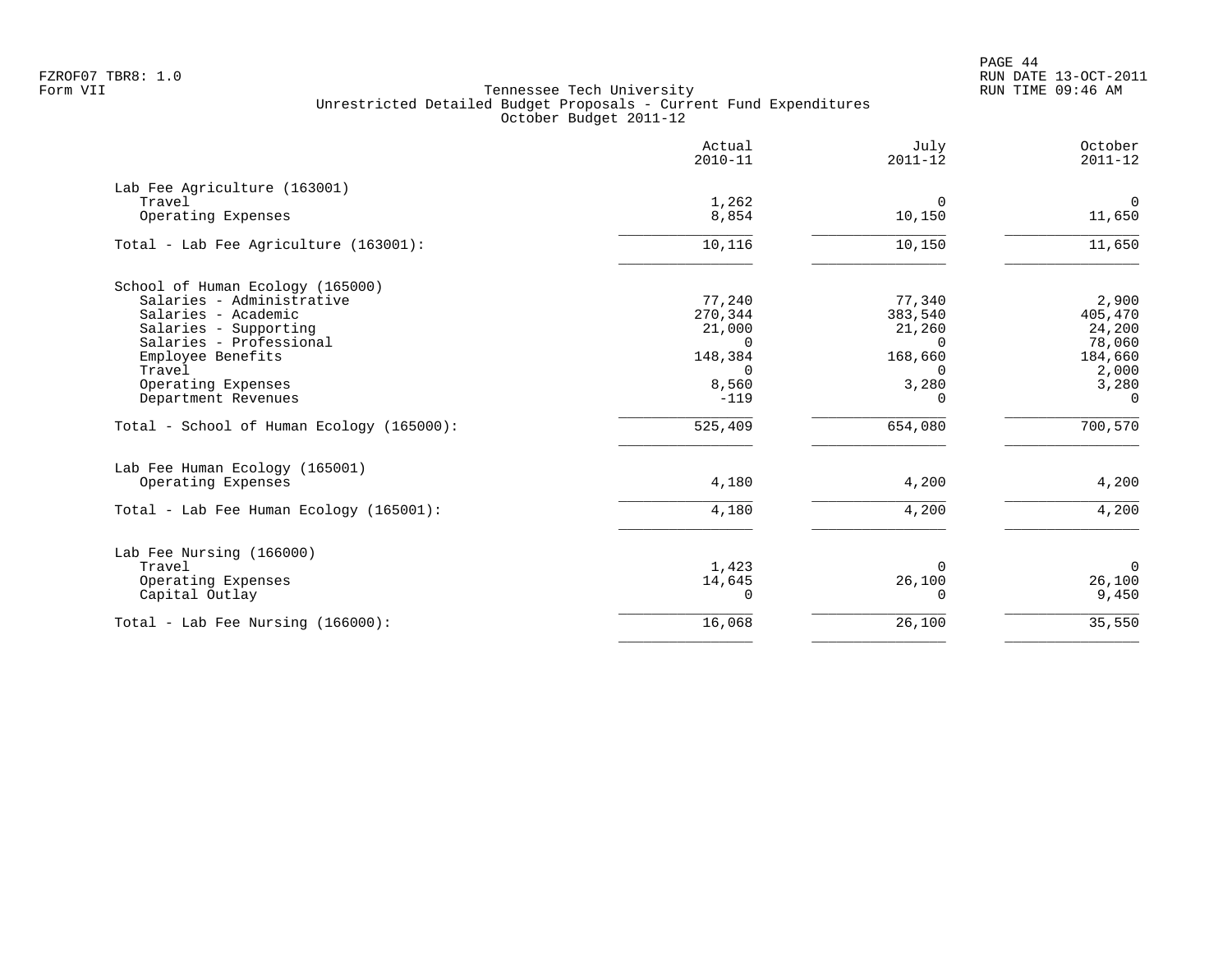|                                            | Actual<br>$2010 - 11$ | July<br>$2011 - 12$ | October<br>$2011 - 12$ |
|--------------------------------------------|-----------------------|---------------------|------------------------|
| Nursing Instruction (166001)               |                       |                     |                        |
| Salaries - Administrative                  | 86,250                | 119,160             | $\Omega$               |
| Salaries - Academic                        | 241,668               | 756,150             | 826,921                |
| Salaries - Supporting                      | 35,471                | 41,310              | 45,820                 |
| Salaries - Professional                    | 66,213                | 33,910              | 158,470                |
| Employee Benefits                          | 155,333               | 253,140             | 353,140                |
| Travel                                     | 23,695                | 4,690               | 8,190                  |
| Operating Expenses                         | 34,765                | 18,160              | 17,490                 |
| Department Revenues                        | $-5,047$              |                     |                        |
| Total - Nursing Instruction (166001):      | 638,348               | 1,226,520           | 1,410,031              |
| Nursing Exam and Testing (166002)          |                       |                     |                        |
| Salaries - Academic                        | 5,530                 |                     | $\overline{0}$         |
| Employee Benefits                          | 423                   |                     | 500                    |
| Operating Expenses                         | 15,288                | 19,080              | 30,130                 |
| Total - Nursing Exam and Testing (166002): | 21,241                | 19,080              | 30,630                 |
| SACF Nursing (166003)                      |                       |                     |                        |
| Salaries - Academic                        | 143,750               | 132,500             | 136,480                |
| Employee Benefits                          | 35,393                | 27,000              | 23,020                 |
| Travel                                     | 1,140                 |                     | $\Omega$               |
| Operating Expenses                         | 5,676                 |                     | $\Omega$               |
| Total - SACF Nursing (166003):             | 185,959               | 159,500             | 159,500                |
|                                            |                       |                     |                        |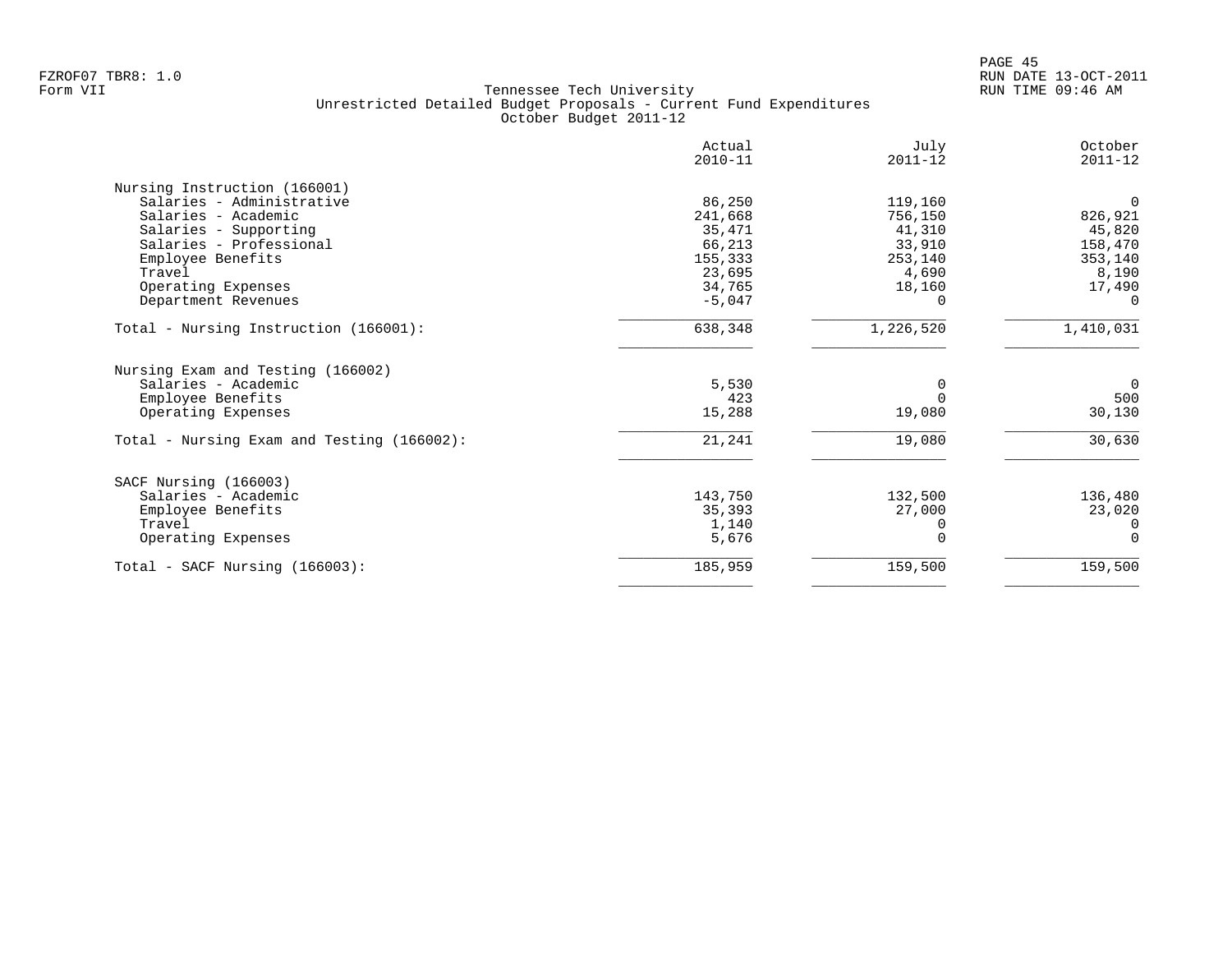PAGE 46 FZROF07 TBR8: 1.0 RUN DATE 13-OCT-2011

| Actual<br>$2010 - 11$ | July<br>$2011 - 12$                                                          | October<br>$2011 - 12$                                                                  |
|-----------------------|------------------------------------------------------------------------------|-----------------------------------------------------------------------------------------|
|                       |                                                                              |                                                                                         |
|                       |                                                                              | 0                                                                                       |
| $\Omega$              | 75,000                                                                       | $\Omega$                                                                                |
|                       |                                                                              |                                                                                         |
| 72,000                | 49,910                                                                       | 49,910                                                                                  |
| 46,353                | 136,690                                                                      | 283,080                                                                                 |
| 118,353               | 186,600                                                                      | 332,990                                                                                 |
|                       |                                                                              |                                                                                         |
|                       |                                                                              | 287,070                                                                                 |
|                       |                                                                              | 35,000                                                                                  |
| 0                     |                                                                              | 650                                                                                     |
|                       |                                                                              | 960                                                                                     |
|                       |                                                                              | 15,110                                                                                  |
|                       |                                                                              | 48,450                                                                                  |
|                       |                                                                              | 55,130<br>$\Omega$                                                                      |
|                       |                                                                              |                                                                                         |
| 422,876               | 442,370                                                                      | 442,370                                                                                 |
|                       |                                                                              |                                                                                         |
| 22,900                | 22,440                                                                       | 22,440                                                                                  |
| 4,487                 | 5,010                                                                        | 5,010                                                                                   |
| 27,387                | 27,450                                                                       | 27,450                                                                                  |
|                       | $\Omega$<br>254,008<br>35,904<br>∩<br>9,870<br>51,939<br>72,359<br>$-1, 204$ | 75,000<br>287,070<br>35,000<br>650<br>960<br>15,110<br>48,450<br>55,130<br><sup>n</sup> |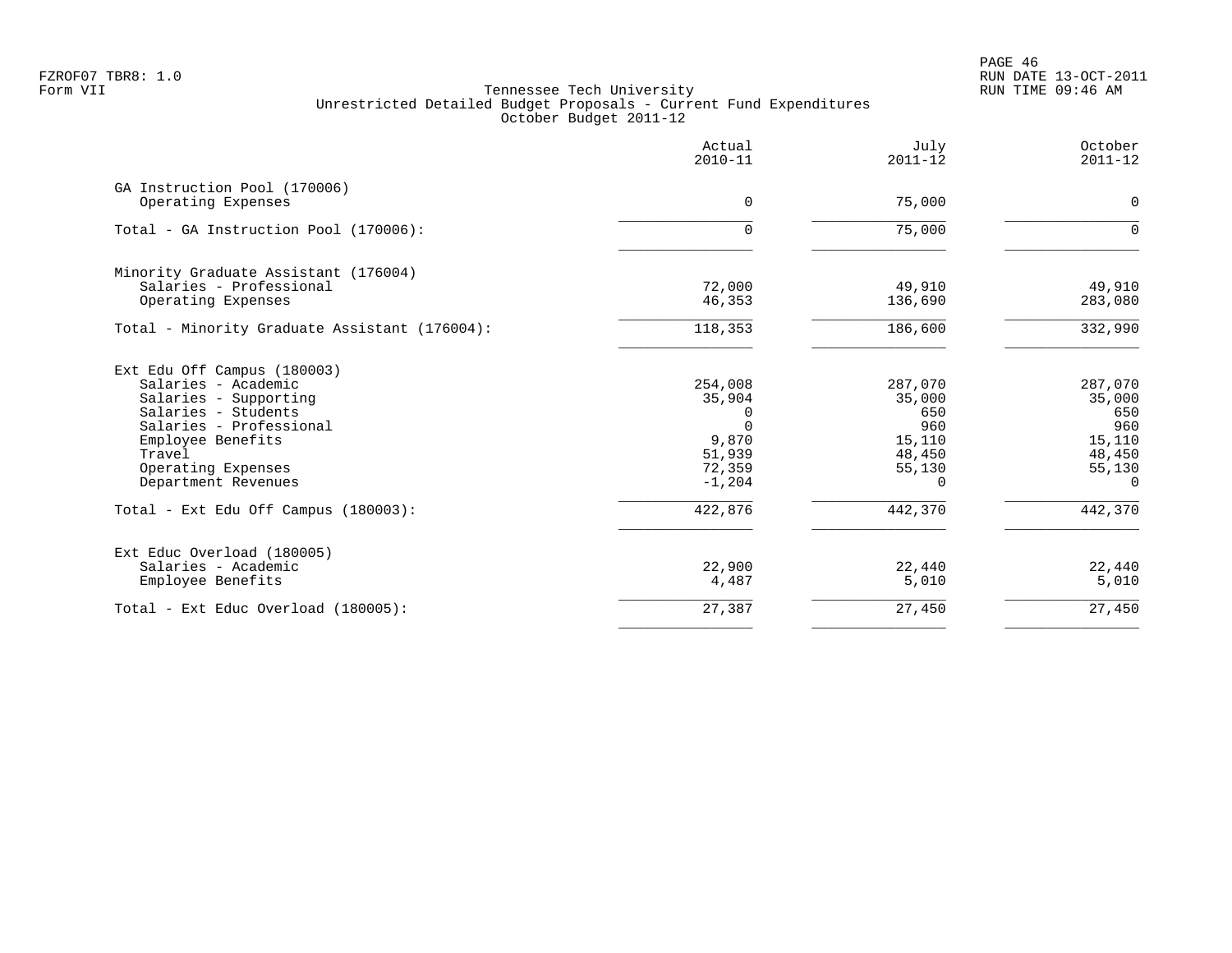PAGE 47 FZROF07 TBR8: 1.0 RUN DATE 13-OCT-2011

|                                                  | Actual<br>$2010 - 11$ | July<br>$2011 - 12$ | October<br>$2011 - 12$ |
|--------------------------------------------------|-----------------------|---------------------|------------------------|
| Ext Programs Stimulus Funding (180019)           |                       |                     |                        |
| Salaries - Academic                              | 55,501                | 0                   | $\mathbf 0$            |
| Employee Benefits                                | 23,283                | $\mathbf 0$         | $\mathbf 0$            |
| Total - Ext Programs Stimulus Funding (180019):  | 78,784                | $\Omega$            | $\Omega$               |
| Distance MBA (180500)                            |                       |                     |                        |
| Salaries - Academic                              | 260,832               | 107,500             | 288,190                |
| Salaries - Students                              | 6,440                 | $\Omega$            | 2,500                  |
| Salaries - Professional                          | 73,731                | 77,090              | 78,317                 |
| Employee Benefits                                | 72,142                | 95,290              | 95,290                 |
| Travel                                           | 4,870                 | $\Omega$            | 450                    |
| Operating Expenses                               | 84,917                | 116,800             | 113,850                |
| Total - Distance MBA (180500):                   | 502,932               | 396,680             | 578,597                |
| Distance MBA Modules (180501)                    |                       |                     |                        |
| Salaries - Academic                              | 8,400                 | 15,750              | 15,750                 |
| Salaries - Professional                          | 4,682                 | 4,680               | 4,823                  |
| Employee Benefits                                | 3,012                 | 8,030               | 8,030                  |
| Travel                                           | 300                   | $\overline{0}$      | $\overline{0}$         |
| Operating Expenses                               | 13,148                | 32,890              | 37,750                 |
| Total - Distance MBA Modules (180501):           | 29,542                | 61,350              | 66,353                 |
| Non Credit Ext Educ Instuction (181001)          |                       |                     |                        |
| Salaries - Academic                              | 29,979                | 9,110               | 9,110                  |
| Salaries - Supporting                            | 27,600                | 27,700              | 29,460                 |
| Salaries - Professional                          | 45,470                | 45,570              | 47,900                 |
| Employee Benefits                                | 34,991                | 34,760              | 35,760                 |
| Travel                                           | 1,540                 | 600                 | 600                    |
| Operating Expenses                               | 16,293                | 39,990              | 39,990                 |
| Total - Non Credit Ext Educ Instuction (181001): | 155,873               | 157,730             | 162,820                |
|                                                  |                       |                     |                        |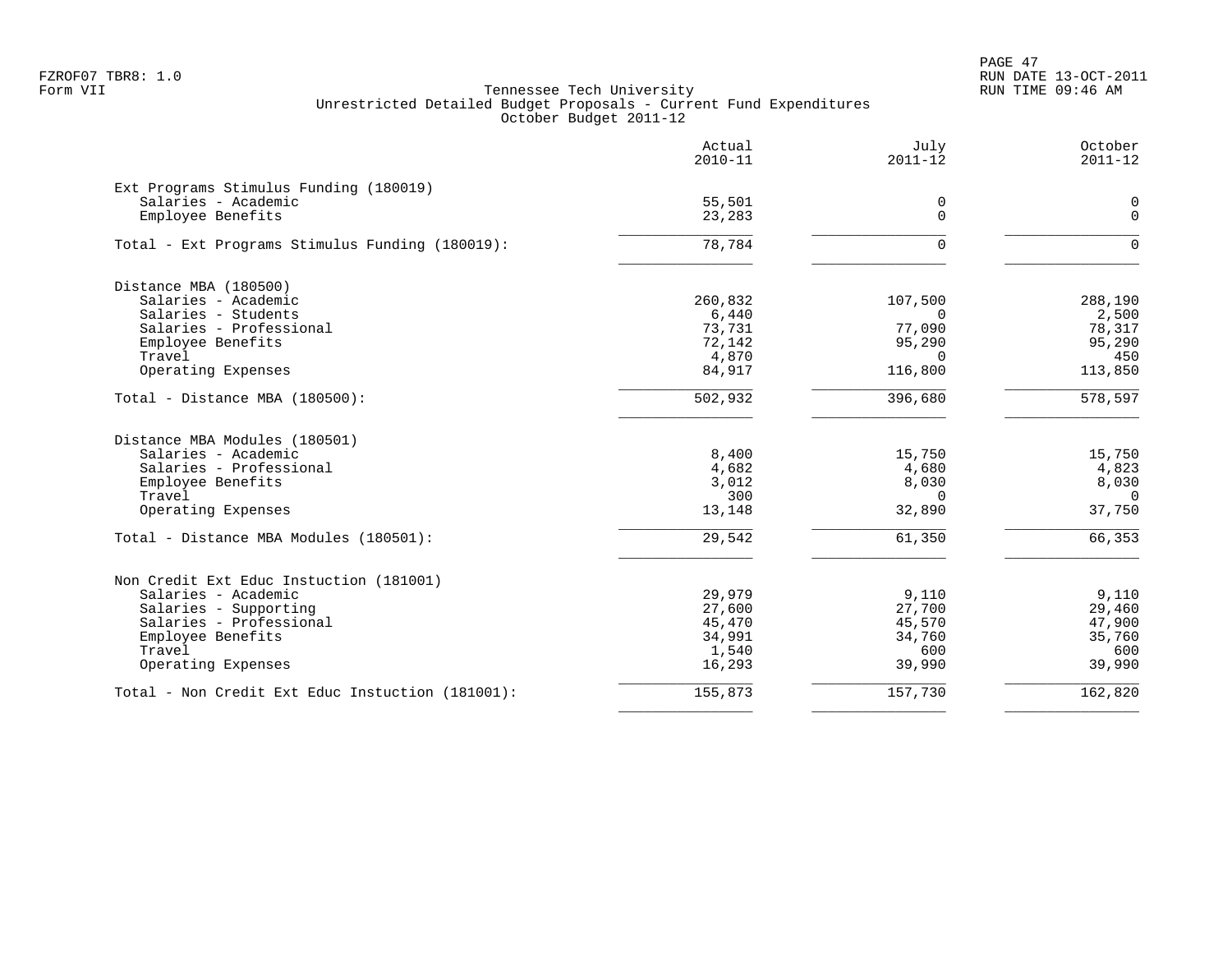|                                                       | Actual<br>$2010 - 11$ | July<br>$2011 - 12$ | October<br>$2011 - 12$ |
|-------------------------------------------------------|-----------------------|---------------------|------------------------|
| Non Credit Ext Ed (181002)                            |                       |                     |                        |
| Salaries - Academic                                   | 24,800                | 22,000              | 22,000                 |
| Salaries - Supporting                                 | 1,251                 | 1,700               | 1,700                  |
| Salaries - Professional                               | 27,310                | 27,310              | 28,130                 |
| Employee Benefits                                     | 10,878                | 30,610              | 30,610                 |
| Travel                                                | 0                     | 200                 | 200                    |
| Operating Expenses                                    | 4,468                 | 3,980               | 3,980                  |
| Total - Non Credit Ext Ed (181002):                   | 68,707                | 85,800              | 86,620                 |
| Governor Sch fr Emerging Technology (183000)          |                       |                     |                        |
| Salaries - Academic                                   | 29,630                | 0                   | $\mathbf 0$            |
| Salaries - Professional                               | 3,447                 | $\Omega$            | $\mathbf 0$            |
| Employee Benefits                                     | 6,728                 | 2,100               | 2,100                  |
| Operating Expenses                                    | 1,312                 | 0                   | $\Omega$               |
| Total - Governor Sch fr Emerging Technology (183000): | 41,117                | 2,100               | 2,100                  |
| Two Plus Two Eled Crossville (184000)                 |                       |                     |                        |
| Salaries - Academic                                   | 6,600                 | 6,250               | 6,250                  |
| Employee Benefits                                     | 170                   | 210                 | 210                    |
| Travel                                                | 3,008                 | 2,940               | 2,940                  |
| Operating Expenses                                    | 6,606                 | 6,540               | 6,540                  |
| Total - Two Plus Two Eled Crossville (184000):        | 16,384                | 15,940              | 15,940                 |
| Two Plus Two Eled Oak Ridge (184001)                  |                       |                     |                        |
| Salaries - Academic                                   | 3,000                 | 12,150              | 12,150                 |
| Salaries - Supporting                                 | 9,861                 | 7,050               | 7,050                  |
| Employee Benefits                                     | 484                   | 590                 | 590                    |
| Travel                                                | 6,226                 | 8,720               | 8,720                  |
| Operating Expenses                                    | 5,831                 | 10,910              | 10,910                 |
| Total - Two Plus Two Eled Oak Ridge (184001):         | 25,402                | 39,420              | 39,420                 |
|                                                       |                       |                     |                        |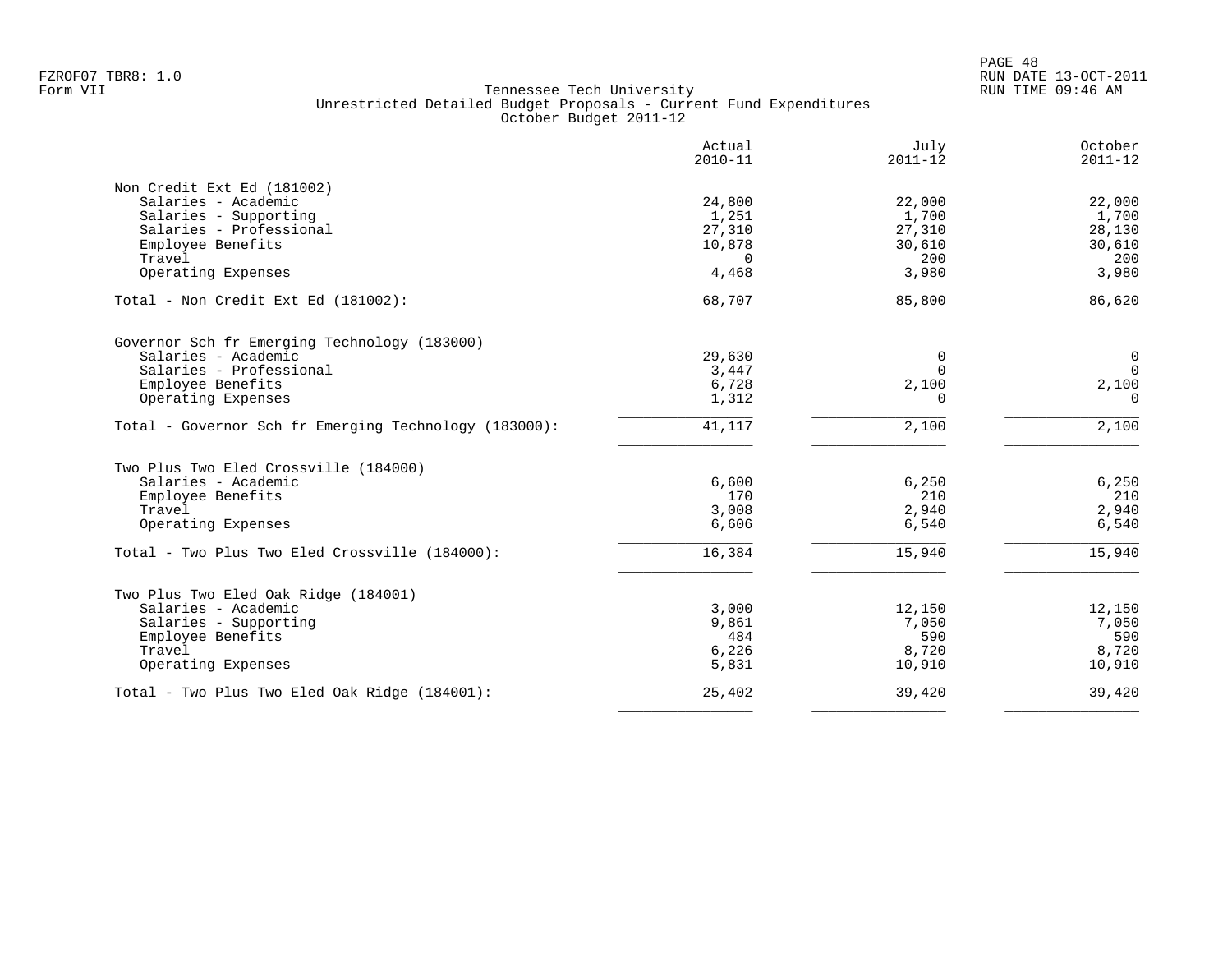|                                                  | Actual<br>$2010 - 11$ | July<br>$2011 - 12$ | October<br>$2011 - 12$ |
|--------------------------------------------------|-----------------------|---------------------|------------------------|
| Two Plus Two Eled Pellissippii (184002)          |                       |                     |                        |
| Salaries - Academic                              | 7,800                 | 13,110              | 13,110                 |
| Salaries - Supporting                            | 9,934                 | 8,130               | 8,130                  |
| Employee Benefits                                | 629                   | 1,020               | 1,020                  |
| Travel                                           | 5,476                 | 11,640              | 11,640                 |
| Operating Expenses                               | 21,268                | 19,470              | 19,470                 |
| Total - Two Plus Two Eled Pellissippii (184002): | 45,107                | 53,370              | 53,370                 |
| Two Plus Two Eled Chattanooga (184003)           |                       |                     |                        |
| Salaries - Academic                              | 8,400                 | 2,520               | 2,520                  |
| Employee Benefits                                | 234                   | 350                 | 350                    |
| Travel                                           | 4,852                 | 4,980               | 4,980                  |
| Operating Expenses                               | 14,352                | 14,740              | 14,740                 |
| Total - Two Plus Two Eled Chattanooga (184003):  | 27,838                | 22,590              | 22,590                 |
| Two Plus Two Eled Motlow (184004)                |                       |                     |                        |
| Salaries - Academic                              | 7,800                 | 8,910               | 8,910                  |
| Employee Benefits                                | 113                   | 1,040               | 1,040                  |
| Travel                                           | 5,061                 | 5,380               | 5,380                  |
| Operating Expenses                               | 10,182                | 13,150              | 13,150                 |
| Total - Two Plus Two Eled Motlow (184004):       | 23,156                | 28,480              | 28,480                 |
| Two Plus Two Eled Tullahoma (184005)             |                       |                     |                        |
| Salaries - Academic                              | 8,400                 | 3,530               | 3,530                  |
| Employee Benefits                                | 234                   | 300                 | 300                    |
| Travel                                           | 4,539                 | 4,200               | 4,200                  |
| Operating Expenses                               | 12,061                | 8,250               | 8,250                  |
|                                                  | 25,234                | 16,280              | 16,280                 |
| Total - Two Plus Two Eled Tullahoma (184005):    |                       |                     |                        |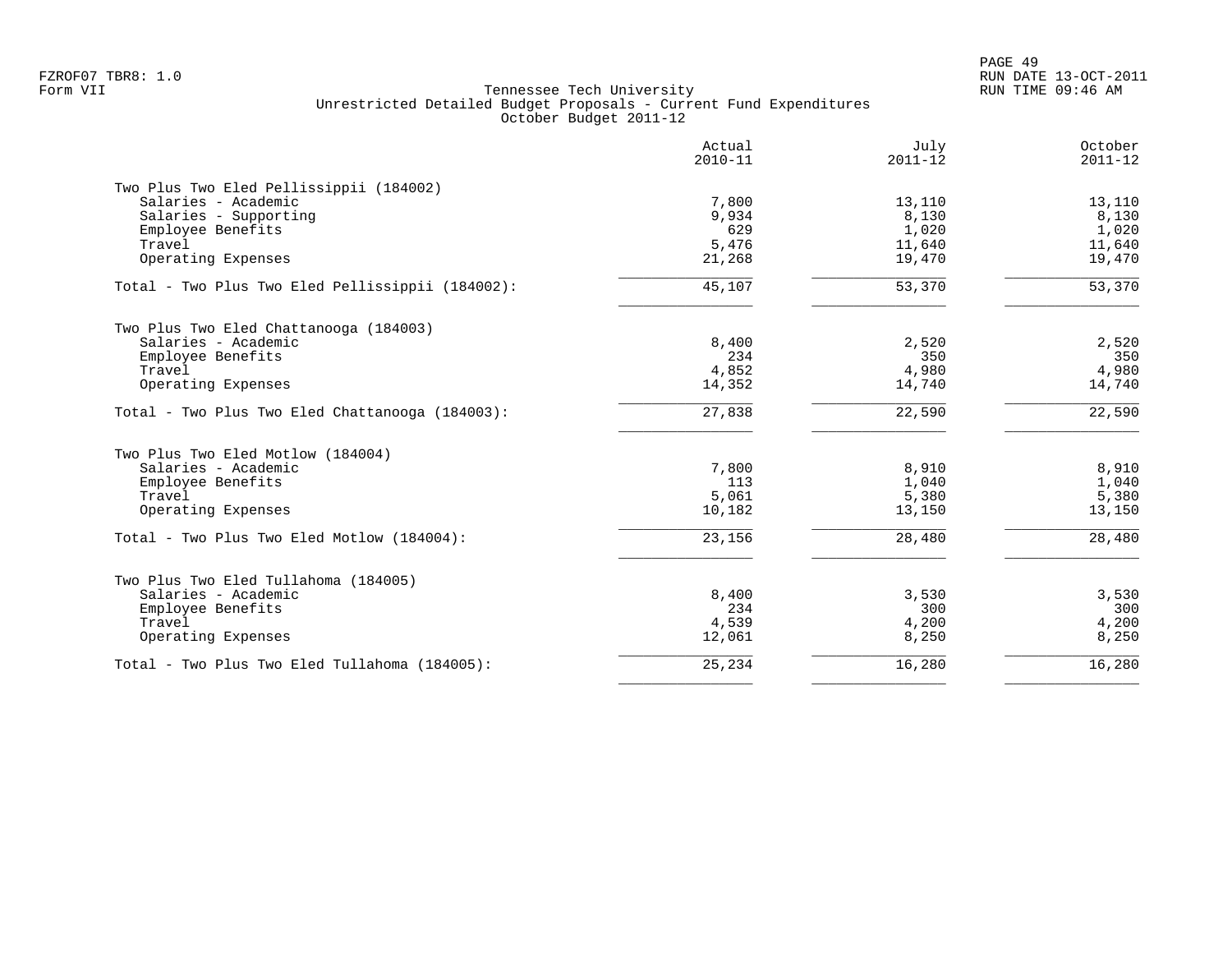PAGE 50 FZROF07 TBR8: 1.0 RUN DATE 13-OCT-2011

|                                                      | Actual<br>$2010 - 11$ | July<br>$2011 - 12$ | October<br>$2011 - 12$ |
|------------------------------------------------------|-----------------------|---------------------|------------------------|
| Two Plus Two Eled RS Harriman (184006)               |                       |                     |                        |
| Salaries - Academic                                  | 3,000                 | 6,050               | 6,050                  |
| Employee Benefits                                    | 118                   | 1,000               | 1,000                  |
| Travel<br>Operating Expenses                         | 1,935<br>3,541        | 4,500<br>8,840      | 4,500<br>8,840         |
| Total - Two Plus Two Eled RS Harriman (184006):      | 8,594                 | 20,390              | 20,390                 |
| Two Plus Two Eled Scott Co (184007)                  |                       |                     |                        |
| Salaries - Academic                                  | 0                     | 6,710               | 6,710                  |
| Salaries - Supporting                                | 14,723                | $\Omega$            | $\Omega$               |
| Employee Benefits                                    | 1,126                 | 1,200               | 1,200                  |
| Travel                                               | 2,477                 | $\Omega$            | $\mathbf 0$            |
| Operating Expenses                                   | 4,179                 | $\Omega$            | $\mathbf 0$            |
| Total - Two Plus Two Eled Scott Co (184007):         | 22,505                | 7,910               | 7,910                  |
| Interdisciplinary Studies Instruct (185000)          |                       |                     |                        |
| Salaries - Academic                                  | 8,583                 | 43,920              | 44,920                 |
| Employee Benefits                                    | 3,553                 | $\Omega$            | 5,000                  |
| Total - Interdisciplinary Studies Instruct (185000): | 12,136                | 43,920              | 49,920                 |
| RODP Instruction (185002)                            |                       |                     |                        |
| Salaries - Academic                                  | 468,418               | 495,990             | 496,990                |
| Salaries - Supporting                                | 30,851                | 33,230              | 35,020                 |
| Salaries - Professional                              | 64,900                | 64,500              | 67,120                 |
| Employee Benefits                                    | 130,117               | 123,830             | 131,330                |
| Travel                                               | 4,530                 | 4,330               | 4,330                  |
| Operating Expenses                                   | 19,039                | 16,980              | 16,980                 |
| Total - RODP Instruction (185002):                   | 717,855               | 738,860             | 751,770                |
|                                                      |                       |                     |                        |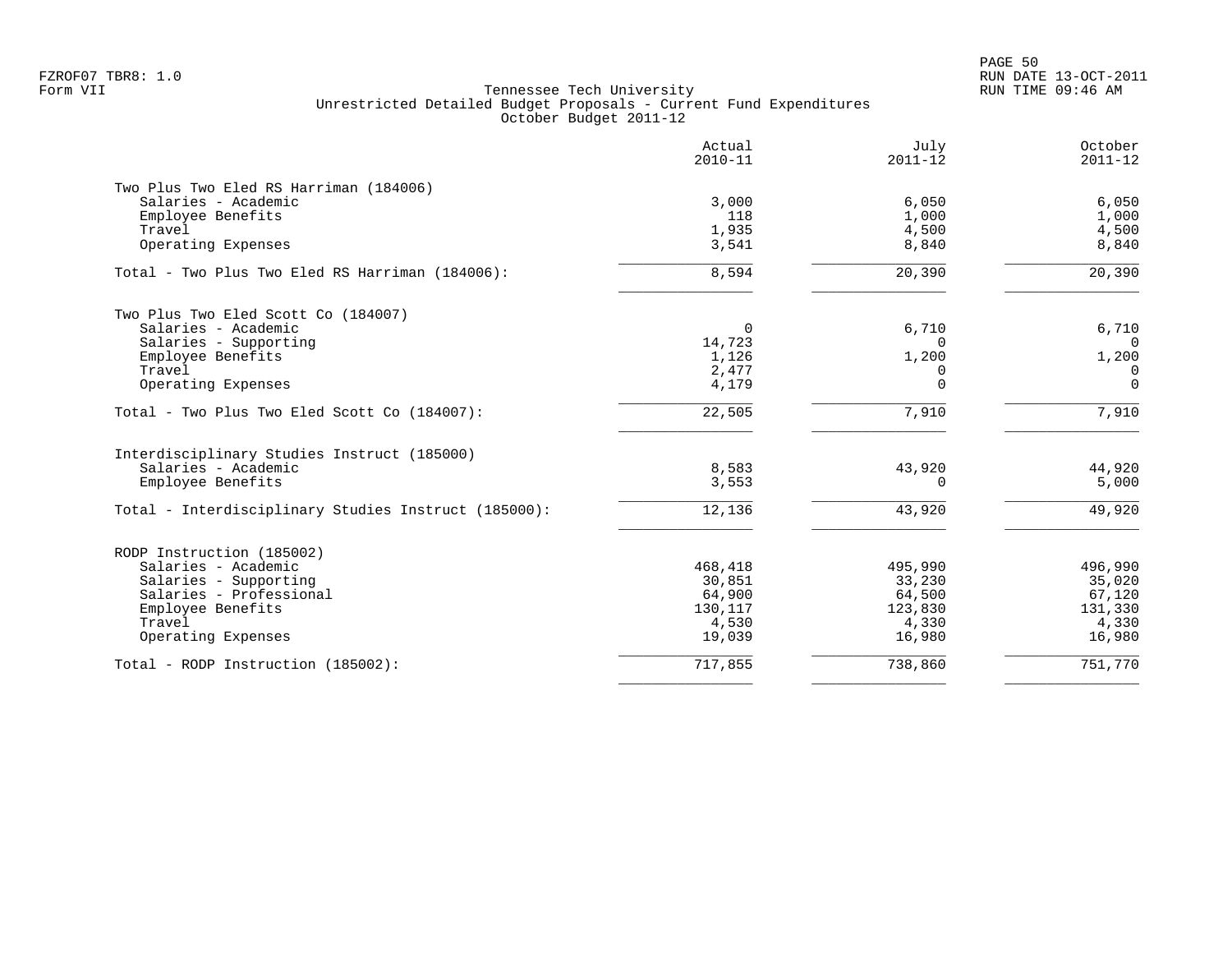|                                                    | Actual<br>$2010 - 11$ | July<br>$2011 - 12$ | October<br>$2011 - 12$ |
|----------------------------------------------------|-----------------------|---------------------|------------------------|
| Environmental Studies (185005)                     |                       |                     |                        |
| Salaries - Administrative                          | 0                     | 5,000               | 5,000                  |
| Salaries - Supporting                              | $\Omega$              | 5,000               | 5,000                  |
| Total - Environmental Studies (185005):            | $\Omega$              | 10,000              | 10,000                 |
| Interdiscip Studies Campus Instr (185007)          |                       |                     |                        |
| Salaries - Academic                                | 400                   | $\Omega$            | $\overline{0}$         |
| Employee Benefits                                  | 164                   | 9,830               | 9,830                  |
| Total - Interdiscip Studies Campus Instr (185007): | 564                   | 9,830               | 9,830                  |
| TAF Technology Access Fee (190006)                 |                       |                     |                        |
| Salaries - Students                                | 147,765               | 118,830             | 118,830                |
| Salaries - Professional                            | $\Omega$              | 33,430              | $\Omega$               |
| Employee Benefits                                  | 1,958                 | 15,310              | 15,310                 |
| Operating Expenses                                 | 1,373,379             | 1,626,920           | 2,350,640              |
| Capital Outlay                                     | 35,904                | 100,000             | 100,000                |
| Total - TAF Technology Access Fee (190006):        | 1,559,006             | 1,894,490           | 2,584,780              |
| Craft Center Instuct Transfer (200007)             |                       |                     |                        |
| Operating Expenses                                 | $-359,600$            | $-359,600$          | $-359,600$             |
| Total - Craft Center Instuct Transfer (200007):    | $-359,600$            | $-359,600$          | $-359,600$             |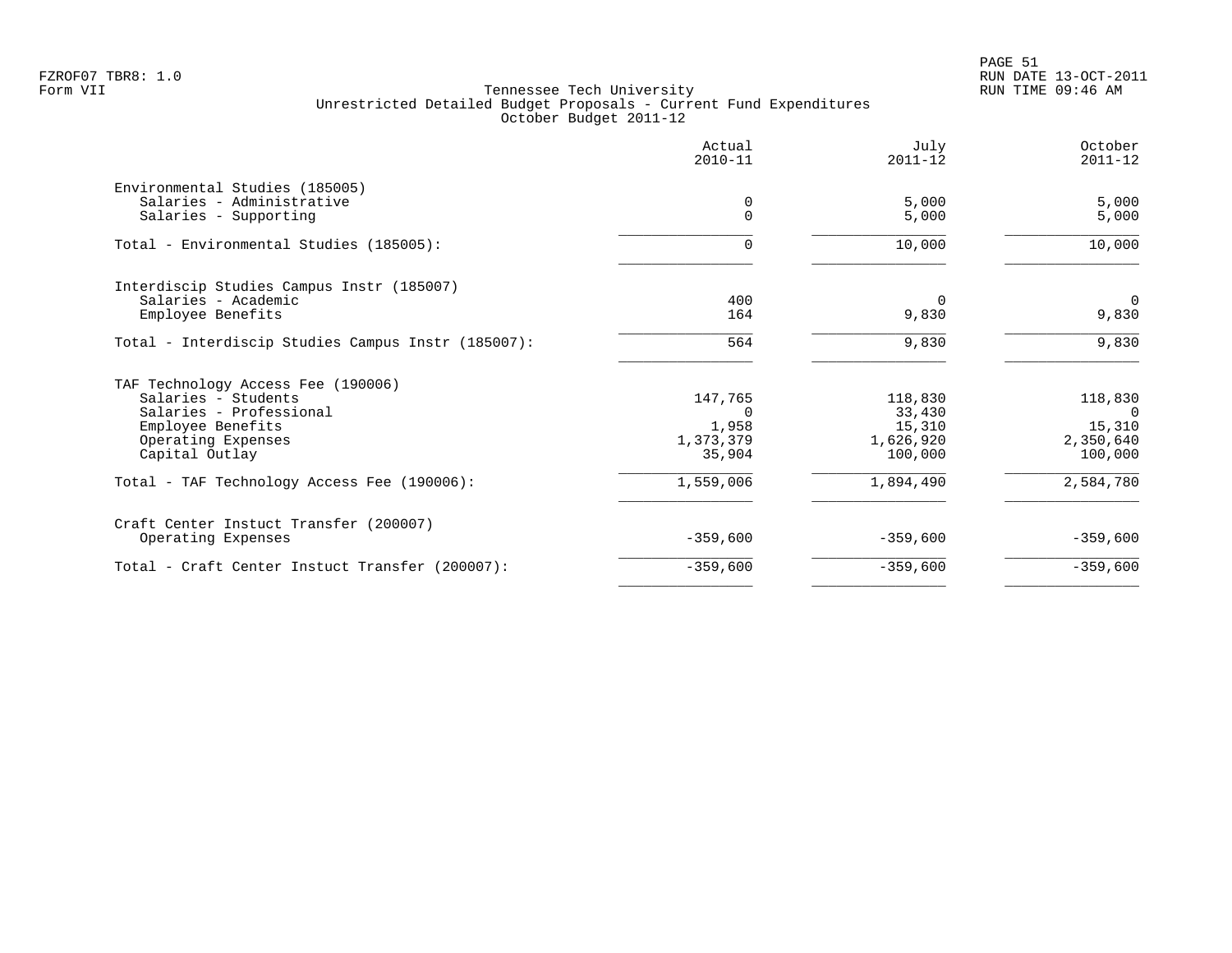PAGE 52 FZROF07 TBR8: 1.0 RUN DATE 13-OCT-2011

|                                                                                                                                                                             | Actual<br>$2010 - 11$                                               | July<br>$2011 - 12$                                         | October<br>$2011 - 12$                                       |
|-----------------------------------------------------------------------------------------------------------------------------------------------------------------------------|---------------------------------------------------------------------|-------------------------------------------------------------|--------------------------------------------------------------|
| TBR Spouse Dependent Discount (700000)<br>Employee Benefits                                                                                                                 | 186,974                                                             | 197,800                                                     | 197,800                                                      |
| Total - TBR Spouse Dependent Discount (700000):                                                                                                                             | 186,974                                                             | 197,800                                                     | 197,800                                                      |
| TBR Employ Remission PC191 (700001)<br>Employee Benefits                                                                                                                    | 51,988                                                              | 62,600                                                      | 62,600                                                       |
| Total - TBR Employ Remission PC191 (700001):                                                                                                                                | 51,988                                                              | 62,600                                                      | 62,600                                                       |
| E and G Data Processing Allocation (700003)<br>Department Revenues                                                                                                          | 1,682,322                                                           | 1,818,520                                                   | 2,033,130                                                    |
| Total - E and G Data Processing Allocation (700003):                                                                                                                        | 1,682,322                                                           | 1,818,520                                                   | 2,033,130                                                    |
| E and G Claims Adjustment (700004)<br>Operating Expenses                                                                                                                    | 132,875                                                             | 164,440                                                     | 164,440                                                      |
| Total - E and G Claims Adjustment $(700004)$ :                                                                                                                              | 132,875                                                             | 164,440                                                     | 164,440                                                      |
| E and G Support (700005)<br>Salaries - Administrative<br>Salaries - Academic<br>Salaries - Supporting<br>Salaries - Professional<br>Employee Benefits<br>Operating Expenses | 0<br>$\mathbf 0$<br>$\mathbf 0$<br>$\Omega$<br>488,159<br>$-17,834$ | 7,680<br>410,020<br>27,510<br>12,810<br>87,500<br>$-86,170$ | 130<br>113,800<br>10,980<br>$\Omega$<br>309,600<br>$-79,590$ |
| Total - E and G Support $(700005)$ :                                                                                                                                        | 470,325                                                             | 459,350                                                     | 354,920                                                      |
|                                                                                                                                                                             |                                                                     |                                                             |                                                              |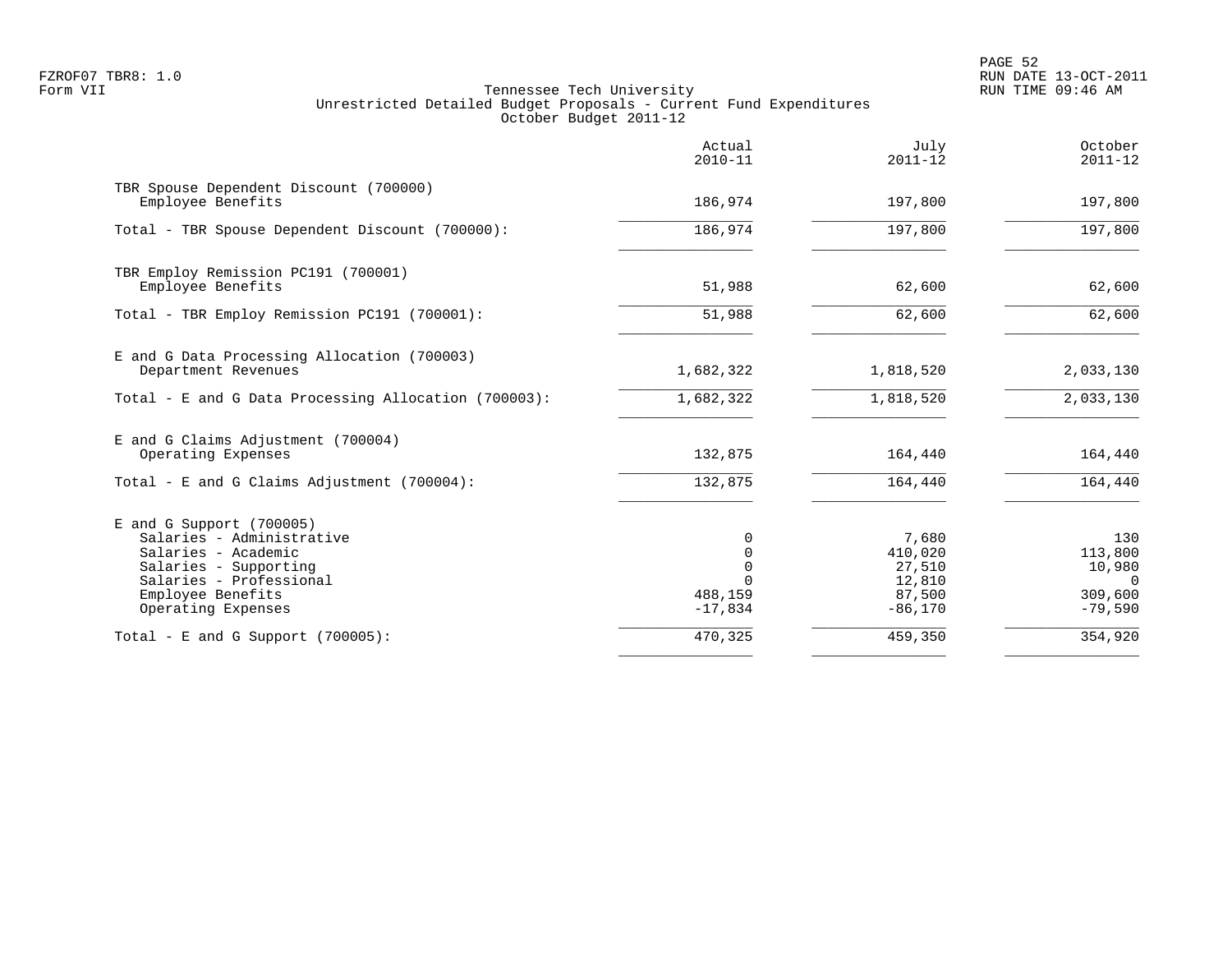PAGE 53 FZROF07 TBR8: 1.0 RUN DATE 13-OCT-2011

|                                                                                                                                   | Actual<br>$2010 - 11$ | July<br>$2011 - 12$         | October<br>$2011 - 12$      |
|-----------------------------------------------------------------------------------------------------------------------------------|-----------------------|-----------------------------|-----------------------------|
| Pool Reclass (700007)<br>Salaries - Supporting                                                                                    | 0                     | 10,000                      | 10,000                      |
| Total - Pool Reclass (700007):                                                                                                    | $\Omega$              | 10,000                      | 10,000                      |
| Pool Degree Adj (700008)<br>Salaries - Academic                                                                                   | 0                     | 5,000                       | 5,000                       |
| Total - Pool Degree Adj (700008):                                                                                                 | 0                     | 5,000                       | 5,000                       |
| E and G Other Salary Pool (700009)<br>Salaries - Academic<br>Salaries - Supporting<br>Total - E and G Other Salary Pool (700009): | 0<br>$\Omega$<br>0    | 110,800<br>5,650<br>116,450 | 110,800<br>5,650<br>116,450 |
| Post Office Allocation (700045)<br>Operating Expenses<br>Department Revenues                                                      | 0<br>22,580           | 22,940<br>$\Omega$          | 22,580<br>$\Omega$          |
| Total - Post Office Allocation (700045):                                                                                          | 22,580                | 22,940                      | 22,580                      |
| TQI TBR System Charge (700063)<br>Operating Expenses                                                                              | 117,400               | 117,400                     | 117,400                     |
| Total - TQI TBR System Charge (700063):                                                                                           | 117,400               | 117,400                     | 117,400                     |
|                                                                                                                                   |                       |                             |                             |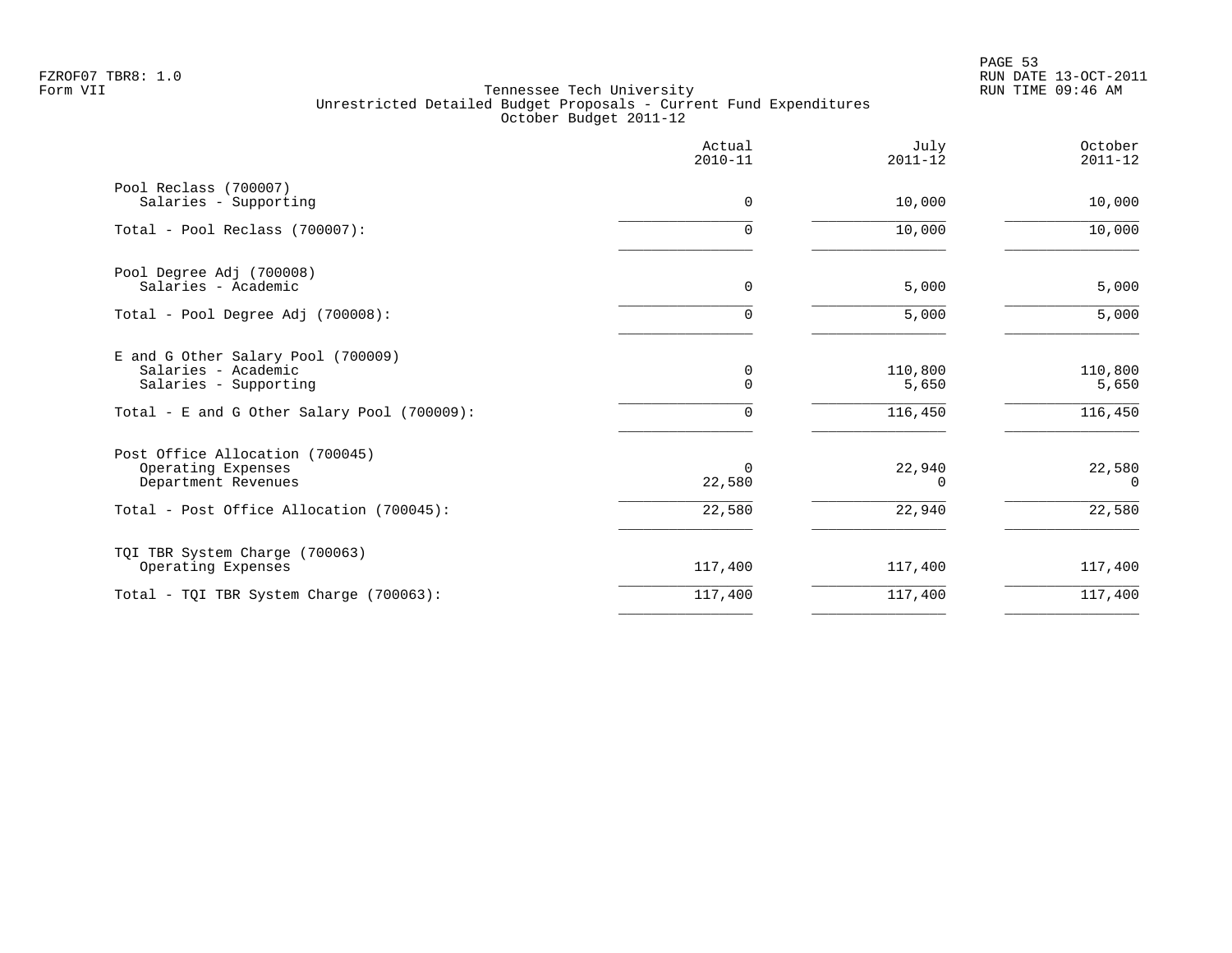PAGE 54

# FZROF07 TBR8: 1.0 RUN DATE 13-OCT-2011 Tennessee Tech University Unrestricted Detailed Budget Proposals - Current Fund Expenditures October Budget 2011-12

|                               | Actual<br>$2010 - 11$ | July<br>$2011 - 12$ | October<br>$2011 - 12$ |
|-------------------------------|-----------------------|---------------------|------------------------|
| Total - Instruction $(200)$ : |                       |                     |                        |
| Salaries - Administrative     | 497,682               | 559,520             | 31,638                 |
| Salaries - Academic           | 27,971,225            | 29,180,333          | 30,540,487             |
| Salaries - Supporting         | 1,901,061             | 1,853,592           | 1,985,662              |
| Salaries - Students           | 544,913               | 307,350             | 330,470                |
| Salaries - Professional       | 1,095,244             | 1,153,060           | 1,667,410              |
| Employee Benefits             | 10,487,299            | 10,301,320          | 10,924,140             |
| Travel                        | 359,243               | 170,020             | 207,170                |
| Operating Expenses            | 4,624,677             | 5,445,260           | 7,487,220              |
| Capital Outlay                | 264,546               | 105,500             | 198,320                |
| Department Revenues           | 1,691,512             | 1,818,520           | 2,033,130              |
| Total                         | 49, 437, 402          | 50,894,475          | 55,405,647             |
| Total - Instruction (20):     |                       |                     |                        |
|                               |                       |                     |                        |
| Salaries - Administrative     | 497,682               | 559,520             | 31,638                 |
| Salaries - Academic           | 27,971,225            | 29,180,333          | 30,540,487             |
| Salaries - Supporting         | 1,901,061             | 1,853,592           | 1,985,662              |
| Salaries - Students           | 544,913               | 307,350             | 330,470                |
| Salaries - Professional       | 1,095,244             | 1,153,060           | 1,667,410              |
| Employee Benefits             | 10,487,299            | 10,301,320          | 10,924,140             |
| Travel                        | 359,243               | 170,020             | 207,170                |
| Operating Expense             | 4,624,677             | 5,445,260           | 7,487,220              |
| Capital Outlay                | 264,546               | 105,500             | 198,320                |
| Department Revenues           | 1,691,512             | 1,818,520           | 2,033,130              |
| Total                         | 49, 437, 402          | 50,894,475          | 55,405,647             |
|                               |                       |                     |                        |

 Research (25) Research (250)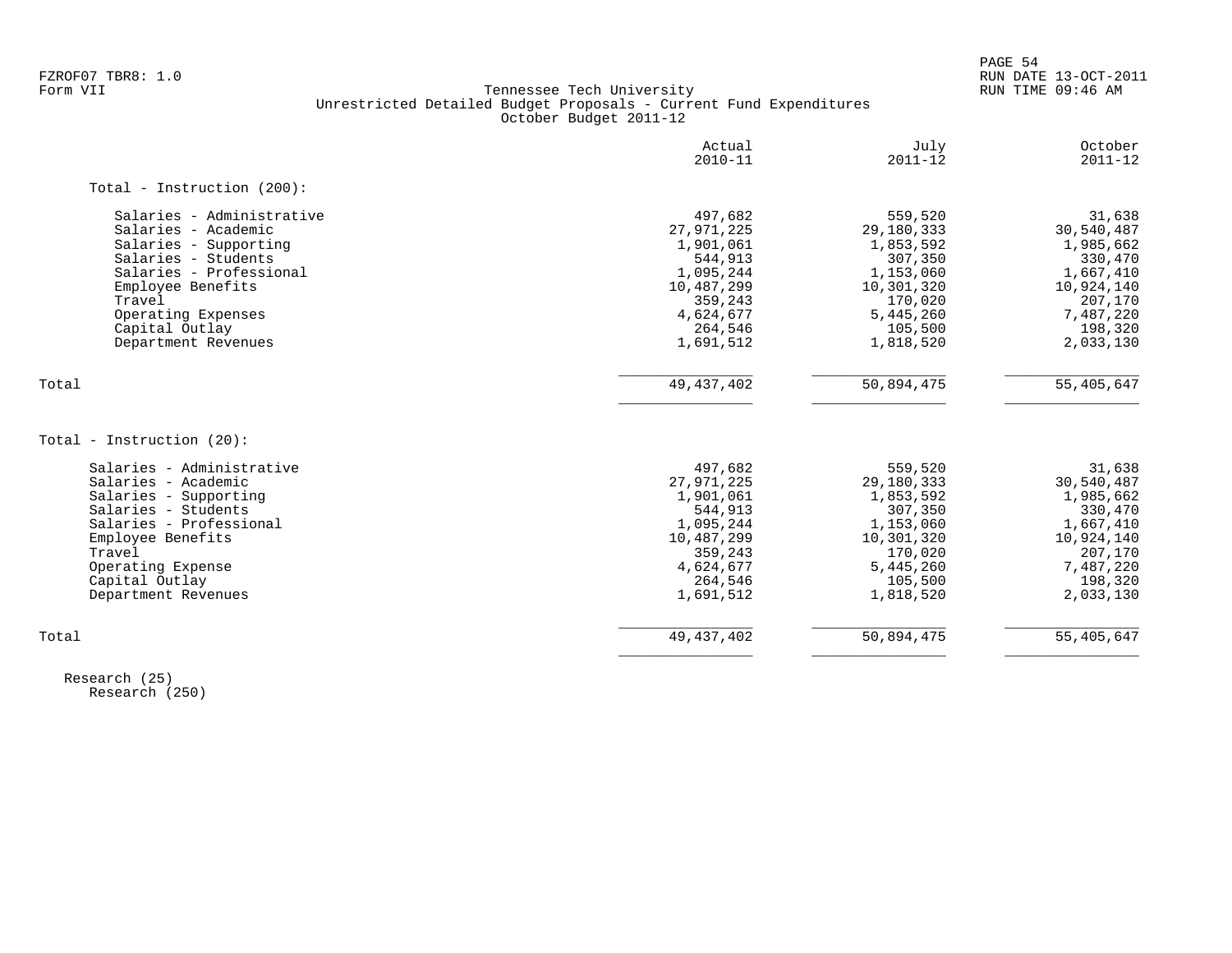en and the state of the state of the state of the state of the state of the state of the state of the state of the state of the state of the state of the state of the state of the state of the state of the state of the sta FZROF07 TBR8: 1.0 RUN DATE 13-OCT-2011

|                                                      | Actual<br>$2010 - 11$ | July<br>$2011 - 12$ | October<br>$2011 - 12$ |
|------------------------------------------------------|-----------------------|---------------------|------------------------|
| Distinguished Faculty Fellowships (120024)           |                       |                     |                        |
| Salaries - Academic                                  | 5,000                 | 7,500               | 7,500                  |
| Employee Benefits                                    | 965                   | 5,300               | 5,300                  |
| Travel                                               | 458                   | $\Omega$            | $\Omega$               |
| Operating Expenses                                   | 1,633                 | 12,500              | 15,050                 |
| Total - Distinguished Faculty Fellowships (120024):  | 8,056                 | 25,300              | 27,850                 |
| QEP Operating (121702)                               |                       |                     |                        |
| Salaries - Academic                                  | 8,169                 | $\Omega$            | 16,100                 |
| Employee Benefits                                    | 2,217                 | 7,200               | 7,200                  |
| Travel                                               | 2,617                 | $\Omega$            | 3,500                  |
| Operating Expenses                                   | 21,522                | $\overline{0}$      | 62,280                 |
| Total - OEP Operating (121702):                      | 34,525                | 7,200               | 89,080                 |
| Federal College Work Study Program (122001)          |                       |                     |                        |
| Salaries - Students                                  | 401                   | 390                 | 390                    |
| Total - Federal College Work Study Program (122001): | 401                   | 390                 | 390                    |
| Upper Cumberland Hum Sci (130008)                    |                       |                     |                        |
| Travel                                               | 0                     | 470                 | 470                    |
| Operating Expenses                                   | 1,417                 | 970                 | 970                    |
| Total - Upper Cumberland Hum Sci (130008):           | 1,417                 | 1,440               | 1,440                  |
|                                                      |                       |                     |                        |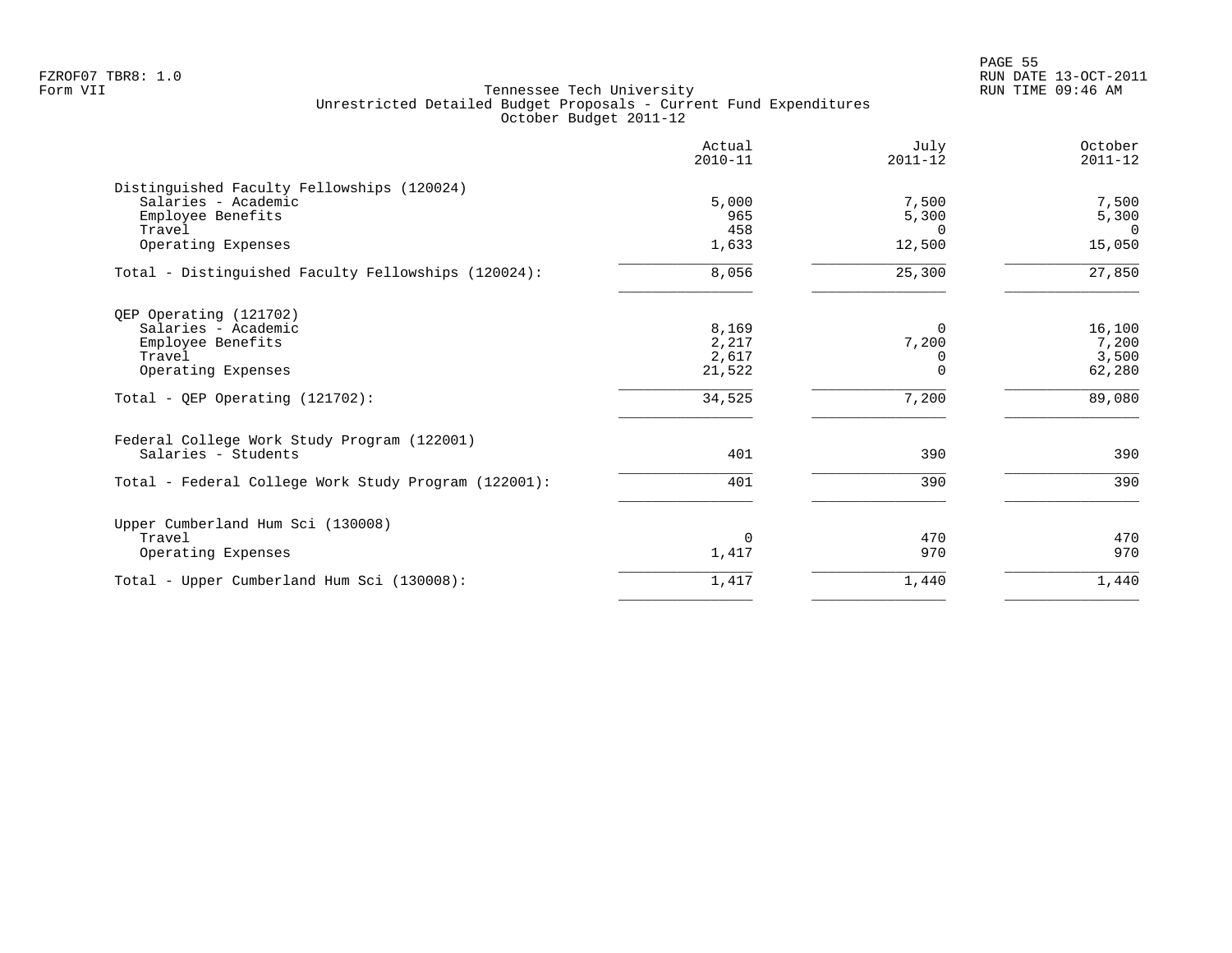|                                                                                                                  | Actual<br>$2010 - 11$           | July<br>$2011 - 12$       | October<br>$2011 - 12$                        |
|------------------------------------------------------------------------------------------------------------------|---------------------------------|---------------------------|-----------------------------------------------|
| Upper Cumb Hum Soc Sci Institute (130009)<br>Operating Expenses                                                  | 340                             | $\mathbf 0$               | 190                                           |
| Total - Upper Cumb Hum Soc Sci Institute (130009):                                                               | 340                             | $\Omega$                  | 190                                           |
| Research Arts and Science (130014)<br>Travel                                                                     | 2,000                           | 0                         | 2,000                                         |
| Total - Research Arts and Science (130014):                                                                      | 2,000                           | $\Omega$                  | 2,000                                         |
| IC Faculty Upper Cumb Hum Sci Inst (130021)<br>Operating Expenses                                                | $\Omega$                        | $\Omega$                  | 130                                           |
| Total - IC Faculty Upper Cumb Hum Sci Inst (130021):                                                             | 0                               | $\Omega$                  | 130                                           |
| Indirect Cost Arts and Science (130029)<br>Salaries - Students<br>Travel<br>Operating Expenses<br>Capital Outlay | 725<br>666<br>9,108<br>$\Omega$ | $\Omega$<br>0<br>$\Omega$ | $\mathbf 0$<br>$\mathbf 0$<br>32,040<br>7,060 |
| Total - Indirect Cost Arts and Science (130029):                                                                 | 10,499                          | $\Omega$                  | 39,100                                        |
| Match Biology (131005)<br>Salaries - Academic<br>Employee Benefits                                               | 2,283<br>889                    | 0<br>$\Omega$             | 0<br>$\mathbf 0$                              |
| Total - Match Biology (131005):                                                                                  | 3,172                           | $\Omega$                  | $\Omega$                                      |
|                                                                                                                  |                                 |                           |                                               |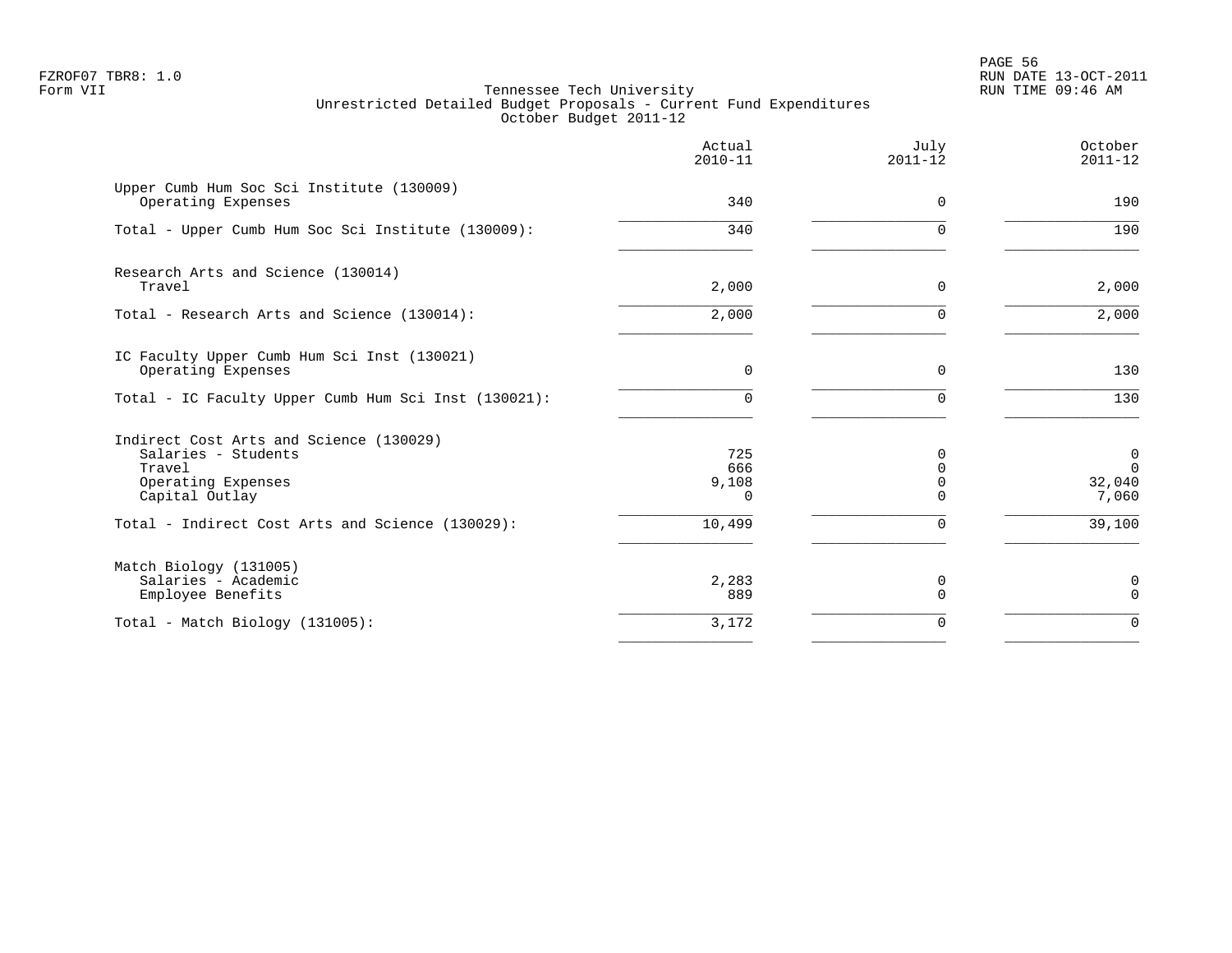PAGE 57 FZROF07 TBR8: 1.0 RUN DATE 13-OCT-2011

|                                            | Actual<br>$2010 - 11$ | July<br>$2011 - 12$ | October<br>$2011 - 12$ |
|--------------------------------------------|-----------------------|---------------------|------------------------|
| IC Faculty Biology (131011)                |                       |                     |                        |
| Salaries - Academic                        | 4,195                 | 0                   | 8,190                  |
| Salaries - Professional                    | $\cap$                | $\Omega$            | 480                    |
| Employee Benefits                          | 744                   | $\Omega$            | $\Omega$               |
| Travel                                     | 25                    | $\Omega$            | $\Omega$               |
| Operating Expenses                         | 2,282                 | $\Omega$            | 5,120                  |
| Total - IC Faculty Biology (131011):       | 7,246                 | $\Omega$            | 13,790                 |
| Biology Faculty Research (131014)          |                       |                     |                        |
| Salaries - Students                        | 3,817                 | 0                   | $\mathbb O$            |
| Employee Benefits                          | 134                   | $\mathbf 0$         | $\mathbf 0$            |
| Travel                                     | 3,401                 | $\mathbf 0$         | $\mathbf 0$            |
| Operating Expenses                         | 277                   | $\Omega$            | 2,280                  |
| Total - Biology Faculty Research (131014): | 7,629                 | $\Omega$            | 2,280                  |
| IC Faculty Fisheries (131021)              |                       |                     |                        |
| Travel                                     | 131                   | 0                   | $\overline{0}$         |
| Operating Expenses                         | 4,348                 | $\Omega$            | 12,270                 |
| Total - IC Faculty Fisheries (131021):     | 4,479                 | $\Omega$            | 12,270                 |
| Indirect Cost Biology (131029)             |                       |                     |                        |
| Salaries - Supporting                      | 2,873                 | $\Omega$            | $\boldsymbol{0}$       |
| Salaries - Students                        | 1,932                 | $\Omega$            | $\mathsf 0$            |
| Employee Benefits                          | 220                   | $\Omega$            | $\overline{0}$         |
| Travel                                     | 2,551                 | $\Omega$            | $\Omega$               |
| Operating Expenses                         | 10,677                | $\Omega$            | 18,480                 |
| Total - Indirect Cost Biology (131029):    | 18,253                | 0                   | 18,480                 |
|                                            |                       |                     |                        |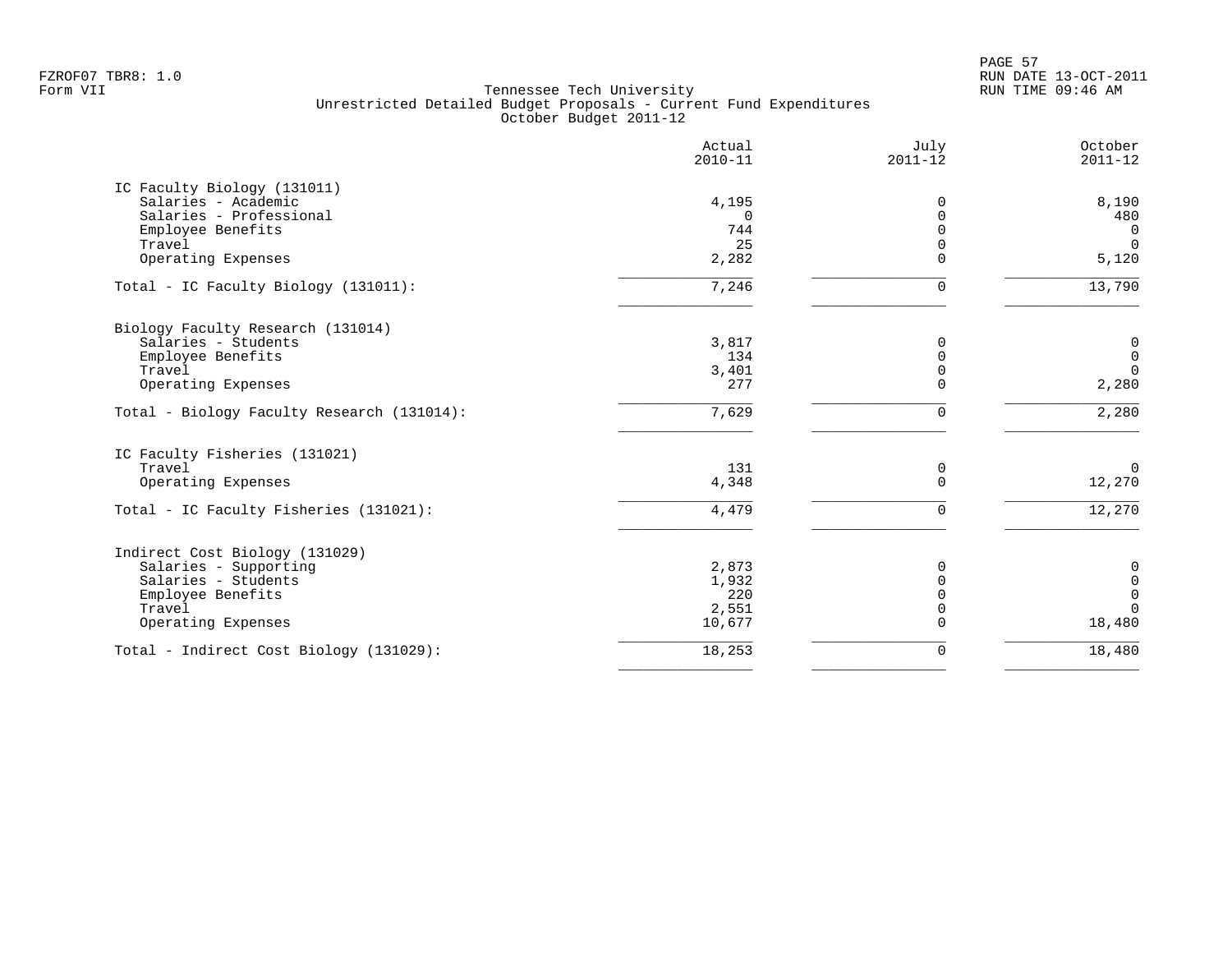PAGE 58 FZROF07 TBR8: 1.0 RUN DATE 13-OCT-2011

|                                                        | Actual<br>$2010 - 11$ | July<br>$2011 - 12$ | October<br>$2011 - 12$ |
|--------------------------------------------------------|-----------------------|---------------------|------------------------|
| Indirect Cost Fisheries (131039)<br>Operating Expenses | 7,717                 | $\Omega$            | 8,840                  |
| Total - Indirect Cost Fisheries (131039):              | 7,717                 | $\Omega$            | 8,840                  |
| IC Faculty Chemistry (131511)                          |                       |                     |                        |
| Salaries - Academic                                    | $\Omega$              | 0                   | 2,520                  |
| Travel                                                 | 540                   | $\mathbf 0$         | $\Omega$               |
| Operating Expenses                                     | $\Omega$              | $\Omega$            | 1,270                  |
| Total - IC Faculty Chemistry (131511):                 | 540                   | $\Omega$            | 3,790                  |
| Faculty Research Chemistry (131514)                    |                       |                     |                        |
| Salaries - Students                                    | 580                   | 0                   | 8,500                  |
| Travel                                                 | $\Omega$              | 0                   | 3,400                  |
| Operating Expenses                                     | 984                   | $\Omega$            | 14,290                 |
| Total - Faculty Research Chemistry (131514):           | 1,564                 | $\Omega$            | 26,190                 |
| Indirect Cost Chemistry (131529)                       |                       |                     |                        |
| Operating Expenses                                     | 3,899                 | $\Omega$            | 2,040                  |
| Total - Indirect Cost Chemistry (131529):              | 3,899                 | $\Omega$            | 2,040                  |
| Faculty Research Computer Sci (132004)                 |                       |                     |                        |
| Salaries - Students                                    | 5,403                 | 0                   | 2,800                  |
| Employee Benefits                                      | 15                    | $\mathbf 0$         | $\Omega$               |
| Travel                                                 | 4,226                 | $\Omega$            | 2,520                  |
| Total - Faculty Research Computer Sci (132004):        | 9,644                 | 0                   | 5,320                  |
|                                                        |                       |                     |                        |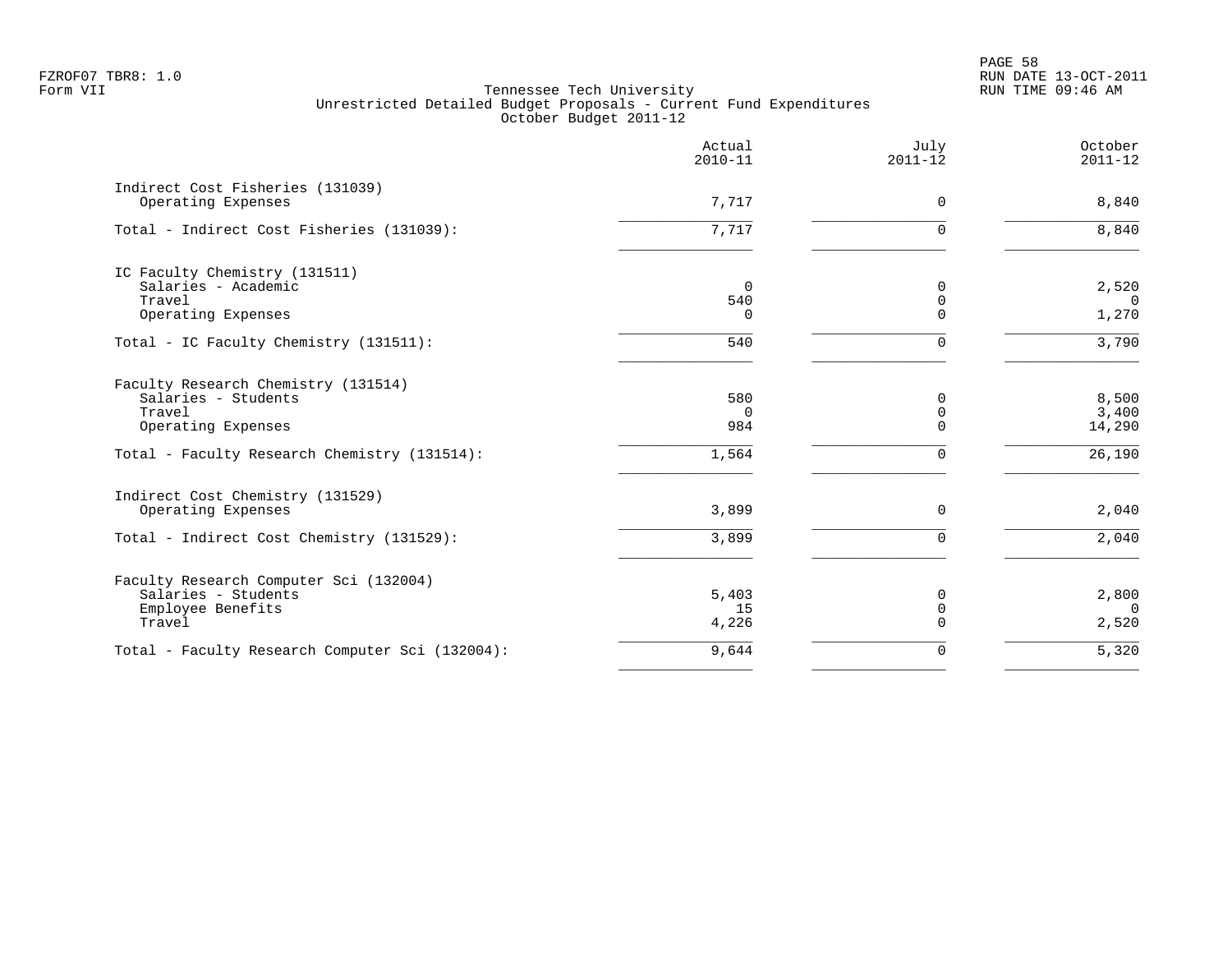|                                                                                                                             | Actual<br>$2010 - 11$       | July<br>$2011 - 12$          | October<br>$2011 - 12$           |
|-----------------------------------------------------------------------------------------------------------------------------|-----------------------------|------------------------------|----------------------------------|
| Match Computer Science (132005)<br>Salaries - Academic<br>Employee Benefits                                                 | 34,036<br>15,511            | 50,000<br>0                  | 50,000<br>10,450                 |
| Total - Match Computer Science (132005):                                                                                    | 49,547                      | 50,000                       | 60,450                           |
| IC Faculty Computer Sci (132011)<br>Salaries - Academic<br>Travel<br>Operating Expenses                                     | $\mathbf 0$<br>318<br>3,350 | 0<br>$\mathbf 0$<br>$\Omega$ | 3,750<br>0<br>$\Omega$           |
| Total - IC Faculty Computer Sci (132011):                                                                                   | 3,668                       | $\Omega$                     | 3,750                            |
| Indirect Cost Computer Science (132029)<br>Travel<br>Operating Expenses<br>Total - Indirect Cost Computer Science (132029): | 2,969<br>8,960<br>11,929    | 0<br>$\mathbf 0$<br>$\Omega$ | 4,000<br>2,280<br>6,280          |
| Faculty Research Earth Science (132504)<br>Travel<br>Operating Expenses<br>Total - Faculty Research Earth Science (132504): | 348<br>6,057<br>6,405       | 0<br>$\Omega$<br>$\Omega$    | $\overline{0}$<br>3,600<br>3,600 |
| Match Earth Science (132505)<br>Salaries - Academic<br>Employee Benefits                                                    | 2,024<br>838                | 0<br>$\Omega$                | 0<br>$\mathbf 0$                 |
| Total - Match Earth Science (132505):                                                                                       | 2,862                       | 0                            | $\Omega$                         |
|                                                                                                                             |                             |                              |                                  |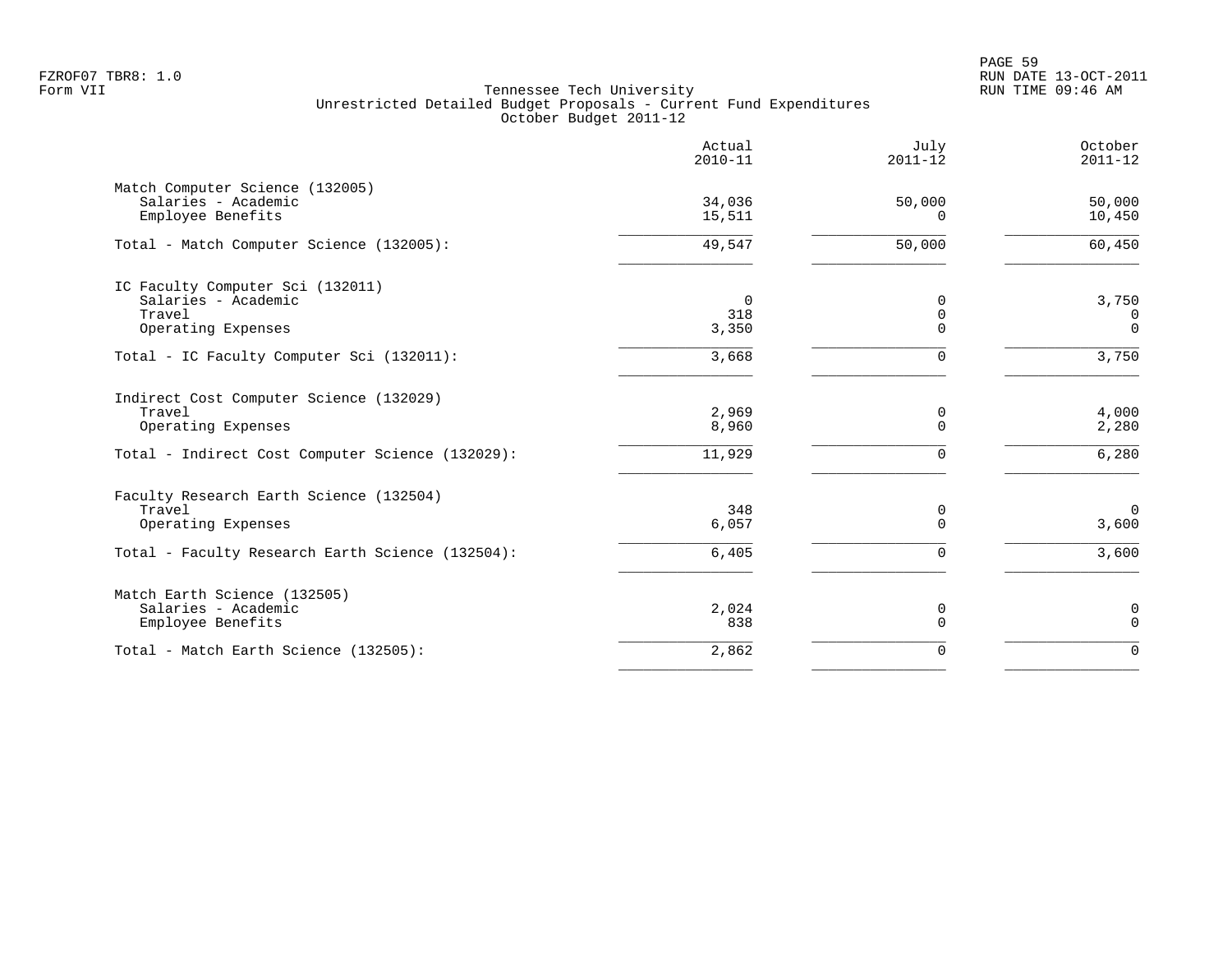PAGE 60 FZROF07 TBR8: 1.0 RUN DATE 13-OCT-2011

|                                                                                | Actual<br>$2010 - 11$ | July<br>$2011 - 12$ | October<br>$2011 - 12$ |
|--------------------------------------------------------------------------------|-----------------------|---------------------|------------------------|
| IC Faculty Earth Science (132511)<br>Salaries - Academic<br>Operating Expenses | $\cap$                |                     | 130<br>2,470           |
| Total - IC Faculty Earth Science (132511):                                     |                       |                     | 2,600                  |
| Indirect Cost Earth Sciences (132529)<br>Operating Expenses                    | $\Omega$              | $\Omega$            | 7,130                  |
| Total - Indirect Cost Earth Sciences (132529):                                 |                       |                     | 7,130                  |
| IC Faculty English and Communicatns (133011)<br>Salaries - Academic            | $\Omega$              | $\Omega$            | 120                    |
| Total - IC Faculty English and Communicatns (133011):                          |                       |                     | 120                    |
| Faculty Research English (133014)<br>Travel                                    | $\Omega$              | $\Omega$            | 500                    |
| Total - Faculty Research English (133014):                                     | 0                     | $\Omega$            | 500                    |
| Indirect Cost English Communicat (133029)<br>Operating Expenses                | 0                     |                     | 310                    |
| Total - Indirect Cost English Communicat (133029):                             | 0                     | O                   | 310                    |
|                                                                                |                       |                     |                        |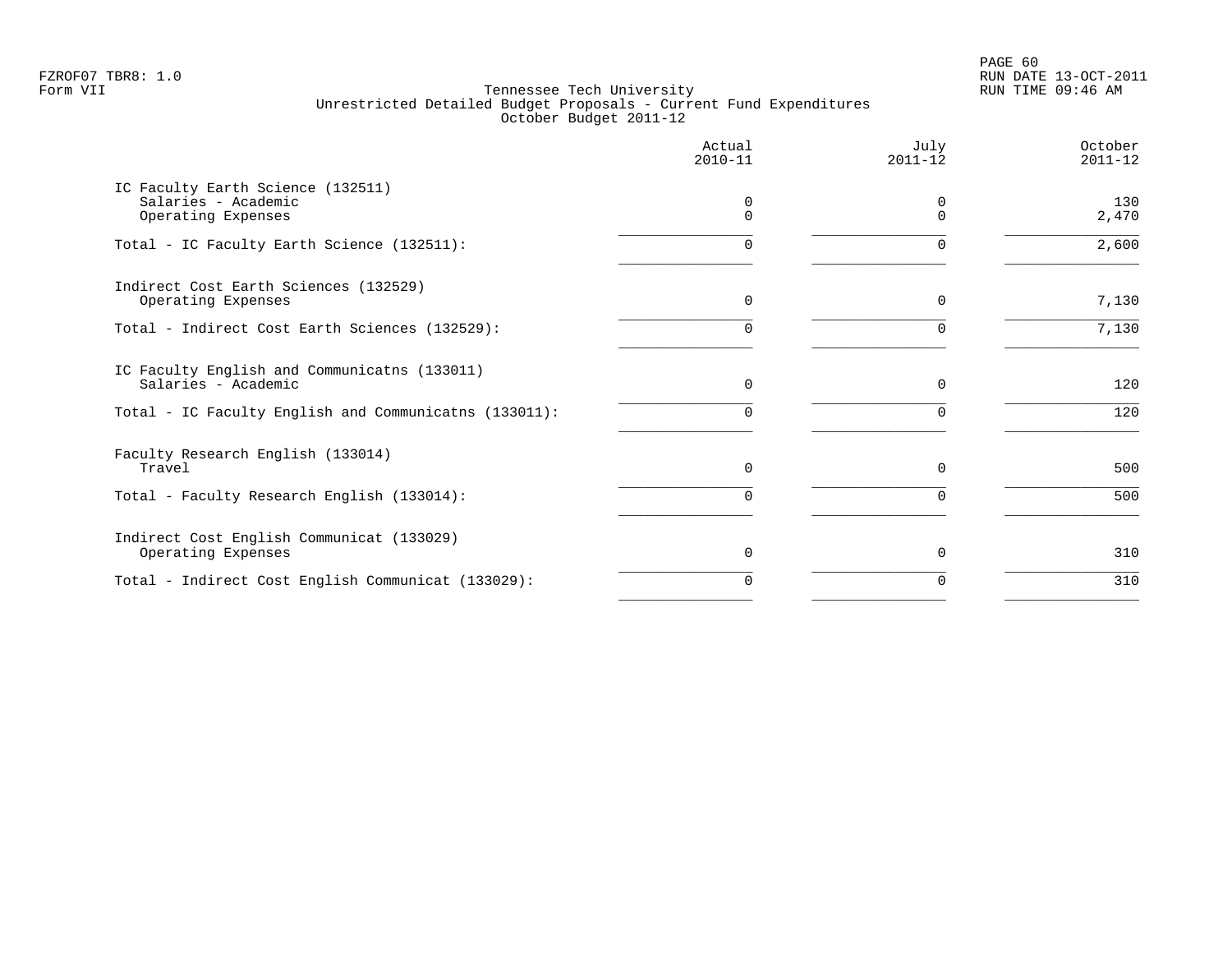PAGE 61 FZROF07 TBR8: 1.0 RUN DATE 13-OCT-2011

|                                                                                        | Actual<br>$2010 - 11$       | July<br>$2011 - 12$       | October<br>$2011 - 12$   |
|----------------------------------------------------------------------------------------|-----------------------------|---------------------------|--------------------------|
| Faculty Research Foreign Lang (133514)<br>Travel                                       | 500                         | 0                         | 690                      |
| Total - Faculty Research Foreign Lang (133514):                                        | 500                         | $\Omega$                  | 690                      |
| Indirect Cost History (134029)<br>Operating Expenses                                   | $\mathbf 0$                 | 0                         | 260                      |
| Total - Indirect Cost History (134029):                                                | $\Omega$                    | $\Omega$                  | 260                      |
| IC Faculty Mathematics (134511)<br>Salaries - Academic<br>Travel<br>Operating Expenses | $\Omega$<br>720<br>$\Omega$ | 0<br>$\Omega$<br>$\Omega$ | 7,520<br>$\Omega$<br>330 |
| Total - IC Faculty Mathematics (134511):                                               | 720                         | 0                         | 7,850                    |
| Faculty Research Mathematics (134514)<br>Travel<br>Operating Expenses                  | 500<br>$\Omega$             | 0<br>$\Omega$             | 1,500<br>500             |
| Total - Faculty Research Mathematics (134514):                                         | 500                         | $\Omega$                  | 2,000                    |
| Indirect Cost Mathematics (134529)<br>Operating Expenses                               | 4,200                       | 0                         | 5,680                    |
| Total - Indirect Cost Mathematics (134529):                                            | 4,200                       | 0                         | 5,680                    |
|                                                                                        |                             |                           |                          |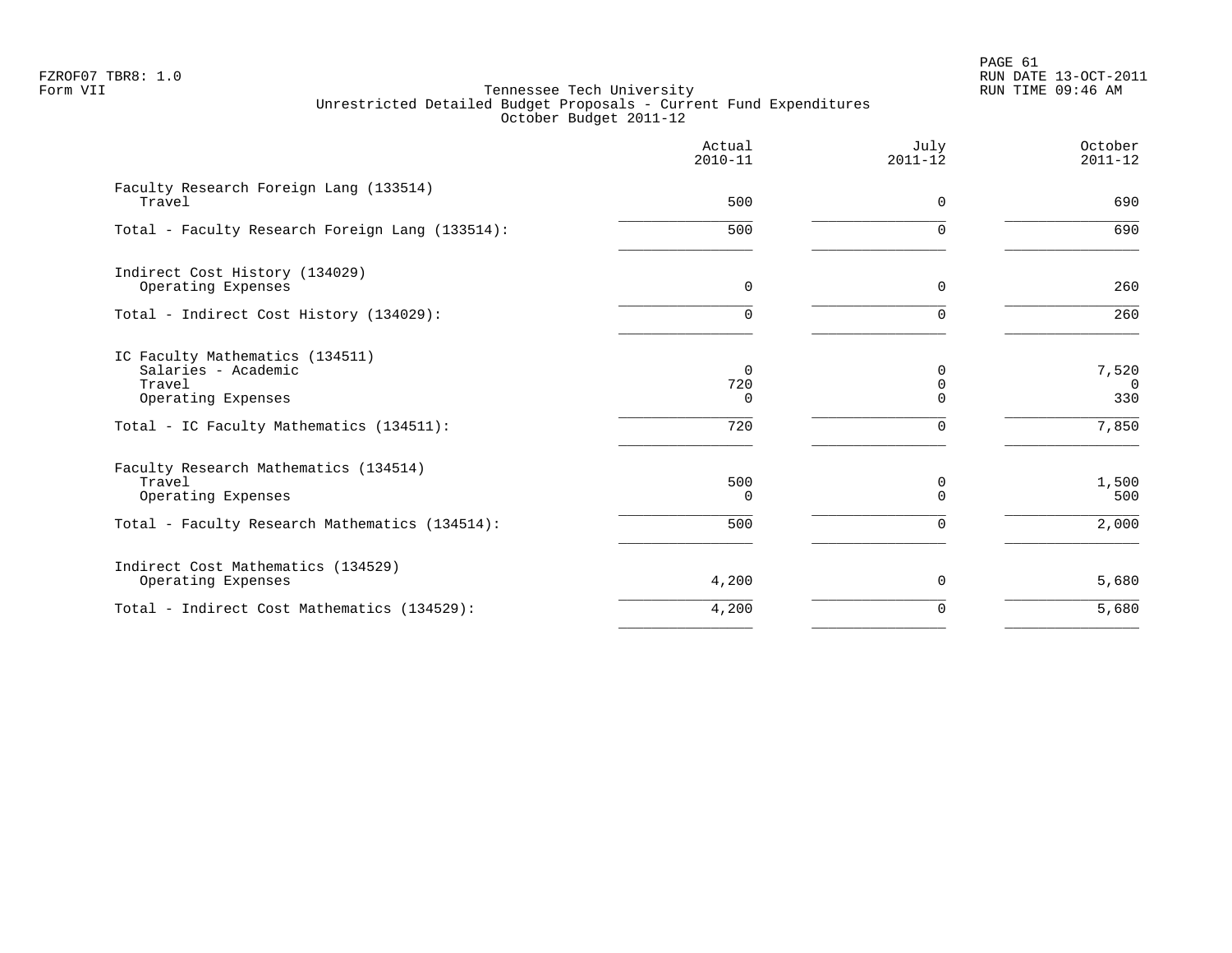PAGE 62 FZROF07 TBR8: 1.0 RUN DATE 13-OCT-2011

|                                                    | Actual<br>$2010 - 11$ | July<br>$2011 - 12$     | October<br>$2011 - 12$ |
|----------------------------------------------------|-----------------------|-------------------------|------------------------|
| IC Faculty Physics (135011)<br>Salaries - Academic | 0                     | 0                       | 1,970                  |
| Travel<br>Operating Expenses                       | 3,265<br>$\Omega$     | $\mathbf 0$<br>$\Omega$ | $\Omega$<br>3,520      |
| Total - IC Faculty Physics (135011):               | 3,265                 | $\Omega$                | 5,490                  |
| Indirect Cost Physics (135029)                     |                       |                         |                        |
| Travel<br>Operating Expenses                       | 1,537<br>3,981        | 0<br>$\mathbf 0$        | $\mathbf 0$<br>8,330   |
| Total - Indirect Cost Physics (135029):            | 5,518                 | $\Omega$                | 8,330                  |
| IC Faculty Sociology and Pol Sci (135511)          |                       |                         |                        |
| Salaries - Academic<br>Operating Expenses          | $\overline{0}$<br>993 | 0<br>$\Omega$           | 3,010<br>790           |
| Total - IC Faculty Sociology and Pol Sci (135511): | 993                   | $\Omega$                | 3,800                  |
| Indirect Cost Soc and Pol Sci (135529)             |                       |                         |                        |
| Operating Expenses                                 | 3,028                 | $\Omega$                | 3,570                  |
| Total - Indirect Cost Soc and Pol Sci (135529):    | 3,028                 | $\Omega$                | 3,570                  |
| Research College of Engineering (137004)<br>Travel | 2,699                 | 0                       | 2,500                  |
|                                                    |                       |                         | 2,500                  |
| Total - Research College of Engineering (137004):  | 2,699                 | 0                       |                        |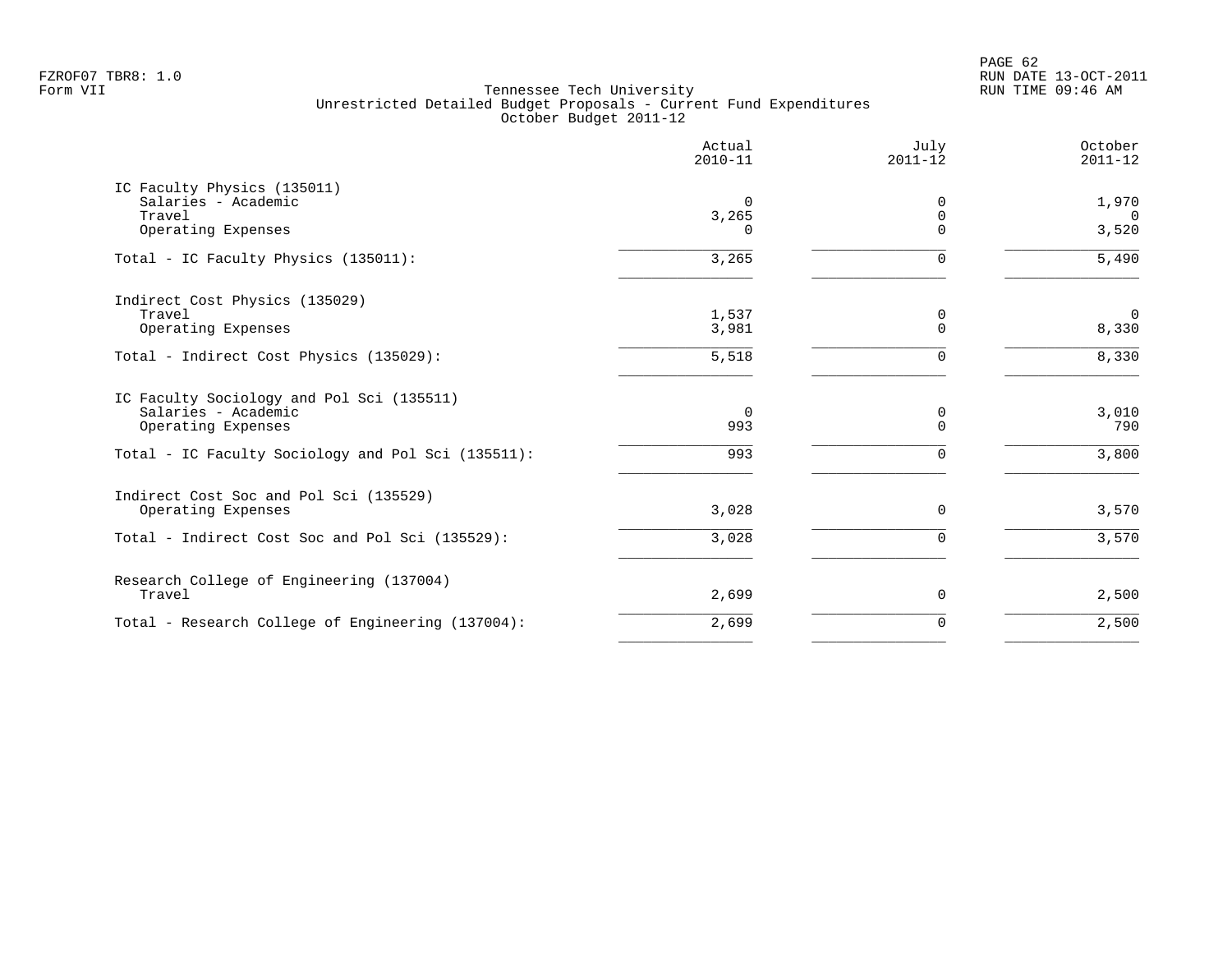|                                                                                                                                                | Actual<br>$2010 - 11$           | July<br>$2011 - 12$                      | October<br>$2011 - 12$               |
|------------------------------------------------------------------------------------------------------------------------------------------------|---------------------------------|------------------------------------------|--------------------------------------|
| Match Dean Engineering (137005)<br>Salaries - Professional<br>Employee Benefits                                                                | 112<br>39                       | 0<br>$\Omega$                            | 0<br>$\mathbf 0$                     |
| Total - Match Dean Engineering (137005):                                                                                                       | 151                             | $\Omega$                                 | $\Omega$                             |
| Indirect Cost Coll of Engineering (137029)<br>Travel<br>Operating Expenses                                                                     | 4,626<br>604                    | 0<br>$\Omega$                            | $\Omega$<br>216,540                  |
| Total - Indirect Cost Coll of Engineering (137029):                                                                                            | 5,230                           | 0                                        | 216,540                              |
| IC Faculty Basic Engineering (137211)<br>Salaries - Academic<br>Travel<br>Operating Expenses<br>Total - IC Faculty Basic Engineering (137211): | 0<br>1,343<br>$\Omega$<br>1,343 | $\Omega$<br>$\mathbf 0$<br>$\Omega$<br>0 | 2,240<br>$\Omega$<br>8,900<br>11,140 |
| Indirect Cost Basic Engineering (137229)<br>Operating Expenses<br>Total - Indirect Cost Basic Engineering (137229):                            | 8,327<br>8,327                  | 0<br>$\Omega$                            | 8,440<br>8,440                       |
| Faculty Research Chem Engineering (137404)<br>Travel<br>Operating Expenses                                                                     | 0<br>0                          | 0<br>$\Omega$                            | 4,500<br>500                         |
| Total - Faculty Research Chem Engineering (137404):                                                                                            | $\mathbf 0$                     | 0                                        | 5,000                                |
|                                                                                                                                                |                                 |                                          |                                      |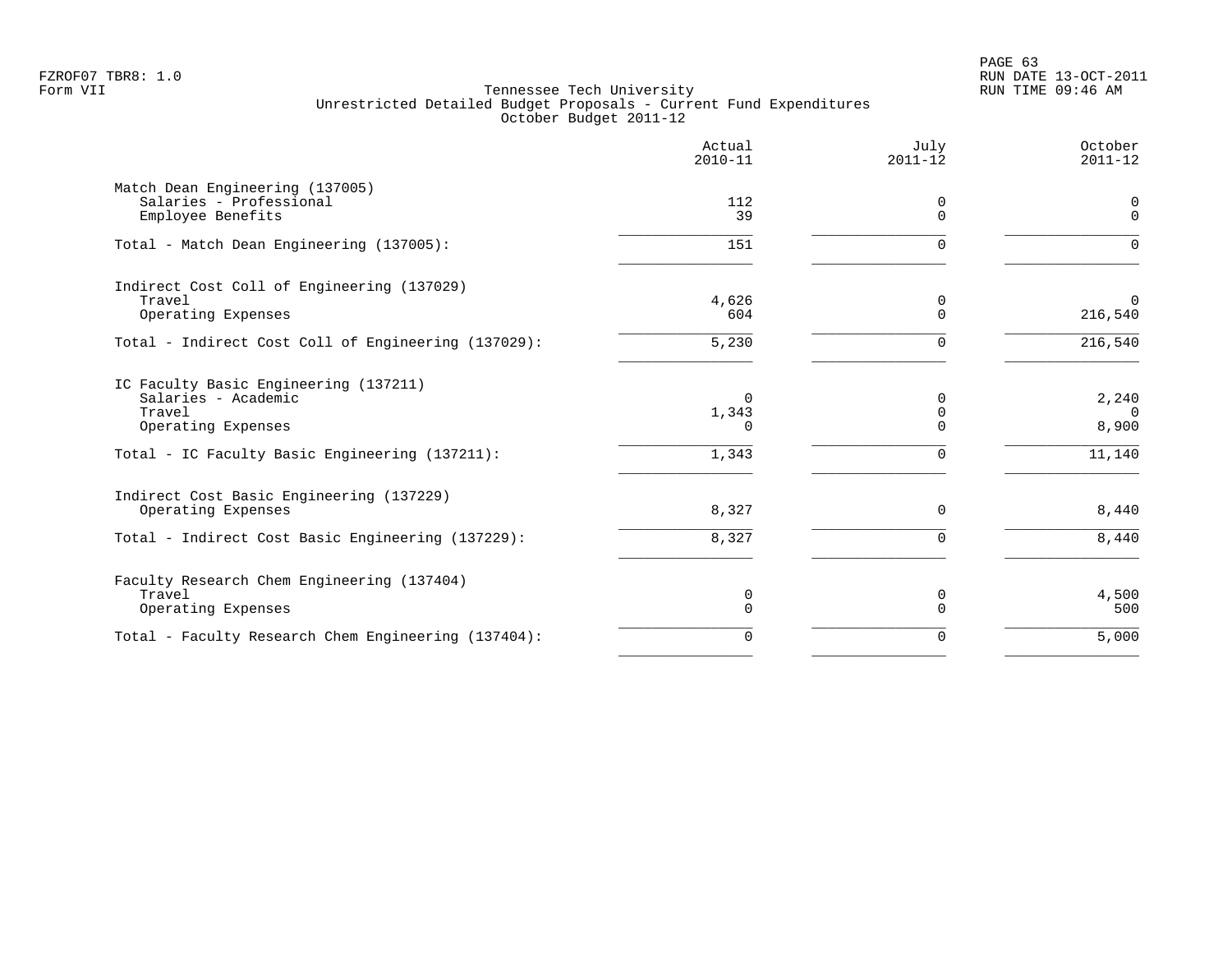PAGE 64 FZROF07 TBR8: 1.0 RUN DATE 13-OCT-2011

|                                                      | Actual<br>$2010 - 11$ | July<br>$2011 - 12$ | October<br>$2011 - 12$ |
|------------------------------------------------------|-----------------------|---------------------|------------------------|
| IC Faculty Chemical Engineering (137411)             |                       |                     |                        |
| Salaries - Academic                                  | $\Omega$              | $\Omega$            | 1,510                  |
| Travel                                               | 3,594                 | $\Omega$            | $\Omega$               |
| Operating Expenses                                   | 187                   | ∩                   | 1,930                  |
| Total - IC Faculty Chemical Engineering (137411):    | 3,781                 | $\Omega$            | 3,440                  |
| Indirect Cost Chemical Engineering (137429)          |                       |                     |                        |
| Salaries - Supporting                                | 3,561                 | 0                   | $\mathbf 0$            |
| Employee Benefits                                    | 273                   | $\Omega$            | $\mathbf 0$            |
| Travel                                               | 7,706                 | $\Omega$            | $\Omega$               |
| Operating Expenses                                   | 1,803                 | $\Omega$            | 12,600                 |
| Total - Indirect Cost Chemical Engineering (137429): | 13,343                | 0                   | 12,600                 |
| Match Civil and Envir Engrg (137605)                 |                       |                     |                        |
| Salaries - Academic                                  | 3,868                 | $\Omega$            | 0                      |
| Salaries - Supporting                                | 399                   | 0                   | $\mathsf{O}$           |
| Employee Benefits                                    | 1,096                 | $\Omega$            | $\mathbf 0$            |
| Total - Match Civil and Envir Engrg (137605):        | $\overline{5,363}$    | 0                   | $\mathbf 0$            |
| IC Faculty Civil and Envir Engr (137611)             |                       |                     |                        |
| Salaries - Academic                                  | $\Omega$              | 0                   | 7,250                  |
| Salaries - Students                                  | 1,560                 | $\Omega$            | $\overline{0}$         |
| Employee Benefits                                    | 64                    | $\Omega$            | $\mathbf{0}$           |
| Travel                                               | 2,656                 | $\Omega$            | $\Omega$               |
| Operating Expenses                                   | 502                   | 0                   | 8,380                  |
| Total - IC Faculty Civil and Envir Engr (137611):    | 4,782                 | 0                   | 15,630                 |
|                                                      |                       |                     |                        |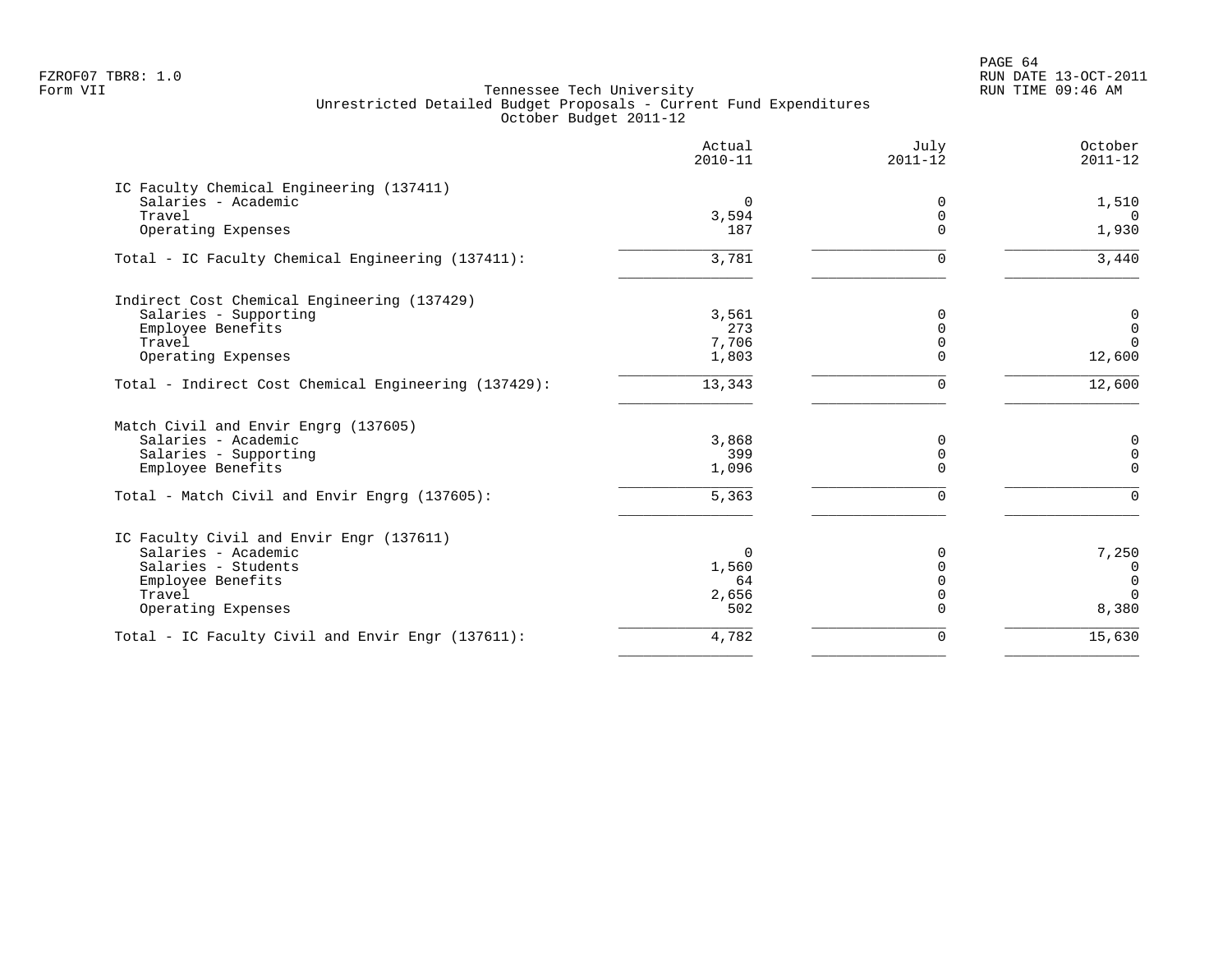| Actual<br>$2010 - 11$       | July<br>$2011 - 12$ | October<br>$2011 - 12$                   |
|-----------------------------|---------------------|------------------------------------------|
| 706<br>42<br>2,487<br>3,500 |                     | 0<br>$\overline{0}$<br>$\Omega$<br>4,510 |
| 6,735                       |                     | 4,510                                    |
| 1,433<br><sup>n</sup>       | 0                   | $\Omega$<br>44,420                       |
| 1,433                       |                     | 44,420                                   |
| 1,346<br>3,948<br>5,294     | 0                   | $\mathbf 0$<br>$\Omega$                  |
| 2,232<br>747                | 0                   | 0<br>$\Omega$                            |
| 2,979                       | 0                   | $\Omega$                                 |
|                             |                     |                                          |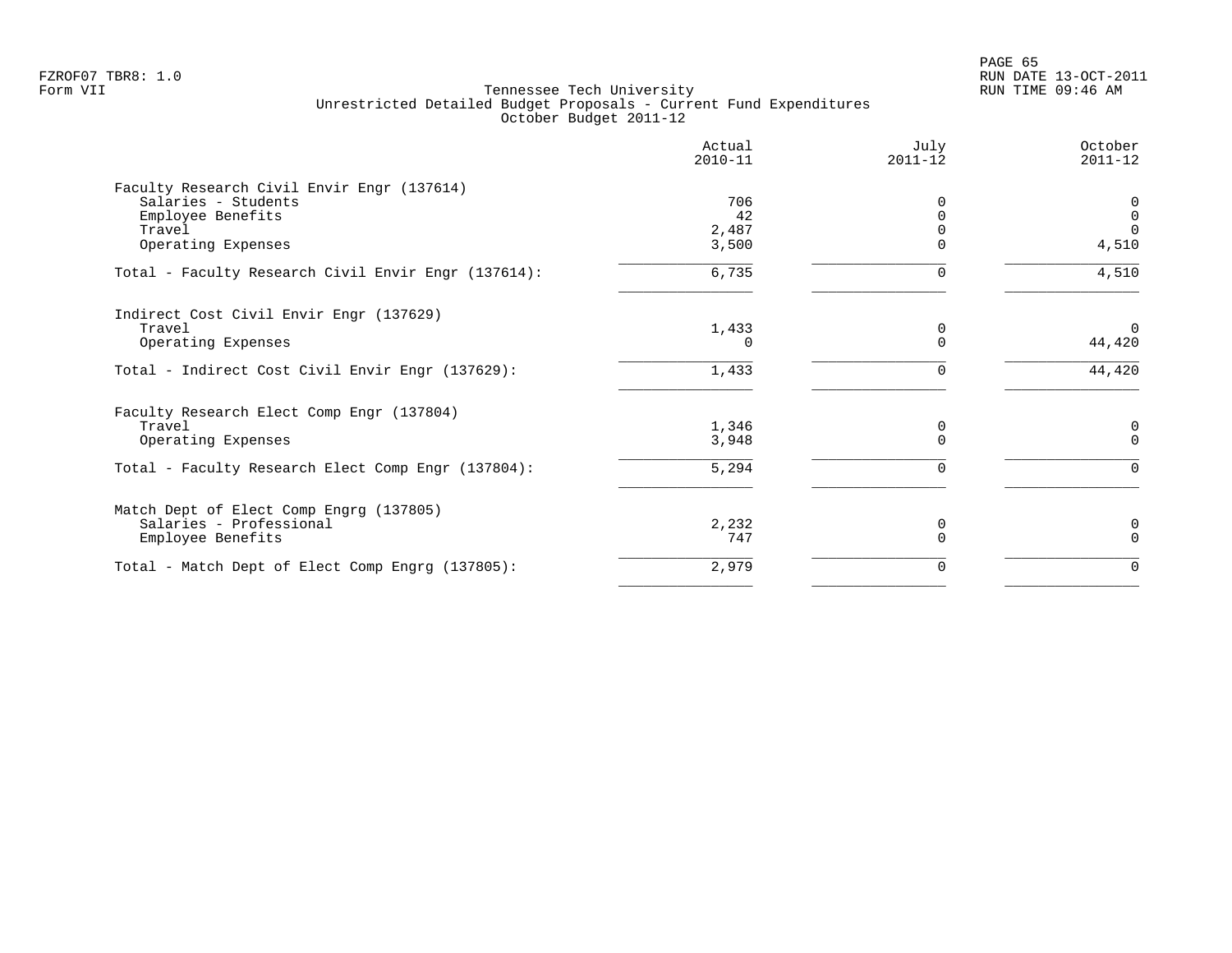PAGE 66 FZROF07 TBR8: 1.0 RUN DATE 13-OCT-2011

|                                                       | Actual<br>$2010 - 11$ | July<br>$2011 - 12$ | October<br>$2011 - 12$ |
|-------------------------------------------------------|-----------------------|---------------------|------------------------|
| IC Faculty Elect and Comp Engr (137811)               |                       |                     |                        |
| Salaries - Academic                                   | 9,479                 | 0                   | 9,340                  |
| Employee Benefits<br>Travel                           | 717<br>6,700          |                     | 0<br>$\Omega$          |
| Operating Expenses                                    | 1,360                 |                     | 27,200                 |
| Total - IC Faculty Elect and Comp Engr (137811):      | 18,256                | $\Omega$            | 36,540                 |
| Indirect Cost Elect Comp Engr (137829)                |                       |                     |                        |
| Salaries - Academic                                   | $\Omega$              |                     | 460                    |
| Travel                                                | 13,678                | $\Omega$            | $\Omega$               |
| Operating Expenses                                    | 12,766                |                     | 61,460                 |
| Total - Indirect Cost Elect Comp Engr (137829):       | 26,444                | 0                   | 61,920                 |
| Faculty Research Manuf Ind Tech (138204)              |                       |                     |                        |
| Salaries - Students                                   | 0                     |                     | 500                    |
| Travel                                                | $\Omega$              |                     | 2,500                  |
| Operating Expenses                                    | 1,090                 |                     | 500                    |
| Capital Outlay                                        |                       |                     | 6,500                  |
| Total - Faculty Research Manuf Ind Tech (138204):     | 1,090                 | $\Omega$            | 10,000                 |
| Matching Manufacturing & Indus Tech (138205)          |                       |                     |                        |
| Salaries - Academic                                   | 768                   | 0                   | 0                      |
| Employee Benefits                                     | 144                   | $\Omega$            | $\Omega$               |
| Total - Matching Manufacturing & Indus Tech (138205): | 912                   | $\Omega$            | $\Omega$               |
|                                                       |                       |                     |                        |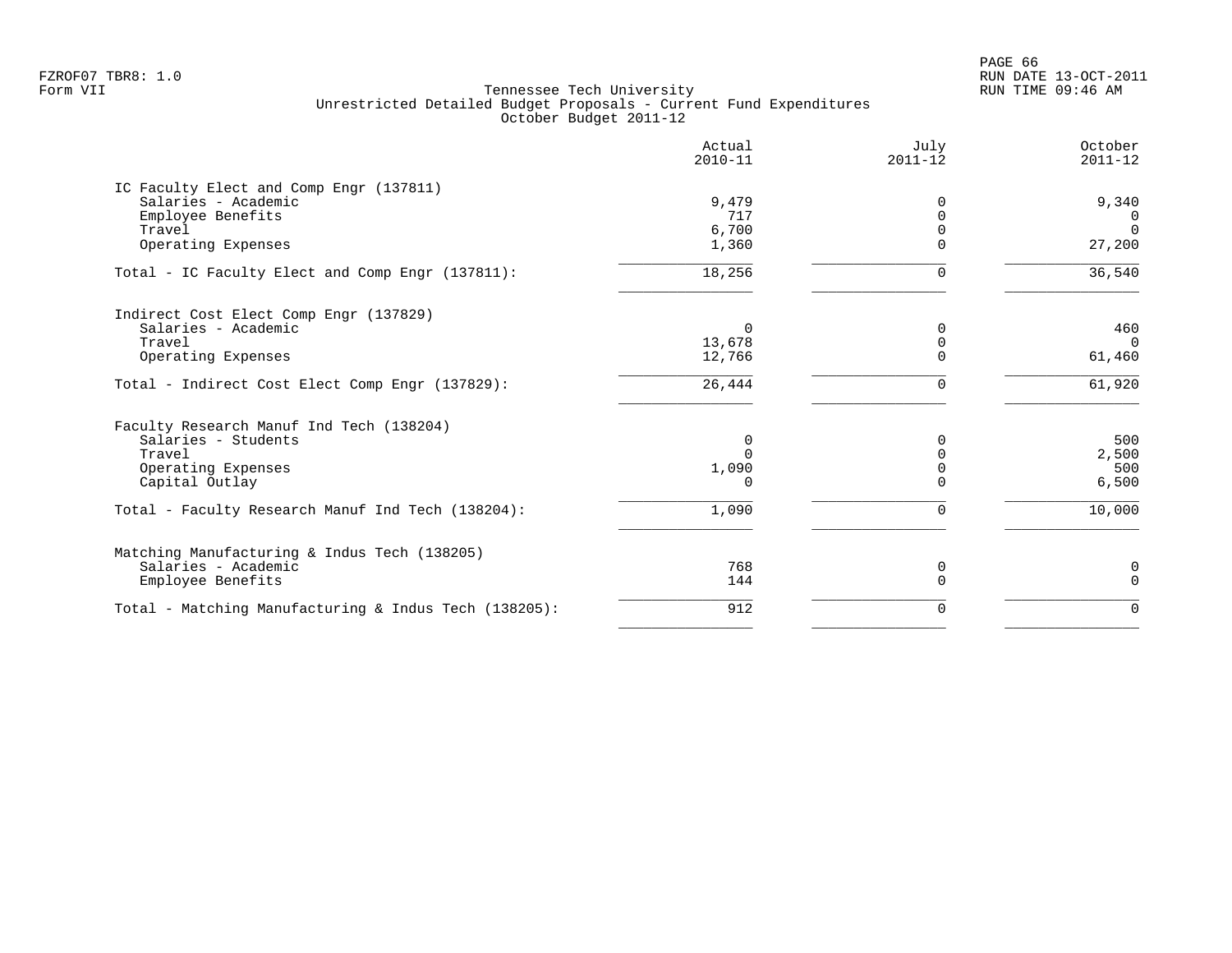PAGE 67 FZROF07 TBR8: 1.0 RUN DATE 13-OCT-2011

|                                                                                                                                     | Actual<br>$2010 - 11$           | July<br>$2011 - 12$                              | October<br>$2011 - 12$               |
|-------------------------------------------------------------------------------------------------------------------------------------|---------------------------------|--------------------------------------------------|--------------------------------------|
| IC Faculty Manuf and Ind Tech (138211)<br>Salaries - Academic<br>Operating Expenses                                                 | 0<br>$\Omega$                   | 0<br>$\Omega$                                    | 2,650<br>4,770                       |
| Total - IC Faculty Manuf and Ind Tech (138211):                                                                                     | 0                               | $\Omega$                                         | 7,420                                |
| Indirect Cost Manuf Indust Tech (138229)<br>Operating Expenses                                                                      | 0                               | $\mathbf 0$                                      | 8,920                                |
| Total - Indirect Cost Manuf Indust Tech (138229):                                                                                   | 0                               | $\Omega$                                         | 8,920                                |
| Match Mechanical Engineering (138405)<br>Salaries - Academic<br>Employee Benefits<br>Total - Match Mechanical Engineering (138405): | 5,095<br>1,188<br>6,283         | 0<br>$\Omega$<br>$\Omega$                        | 0<br>$\Omega$<br>$\Omega$            |
| IC Faculty Mechanical Engineering (138411)<br>Salaries - Academic<br>Salaries - Professional<br>Travel<br>Operating Expenses        | $\Omega$<br>400<br>3,897<br>534 | <sup>0</sup><br>$\Omega$<br>$\Omega$<br>$\Omega$ | 7,220<br>1,990<br>$\Omega$<br>29,810 |
| Total - IC Faculty Mechanical Engineering (138411):                                                                                 | 4,831                           | $\Omega$                                         | 39,020                               |
| Faculty Research Mechanical Engrg (138414)<br>Salaries - Students<br>Operating Expenses                                             | 0<br>$\Omega$                   | 0<br>$\Omega$                                    | 2,000<br>750                         |
| Total - Faculty Research Mechanical Engrg (138414):                                                                                 | $\Omega$                        | $\Omega$                                         | 2,750                                |
|                                                                                                                                     |                                 |                                                  |                                      |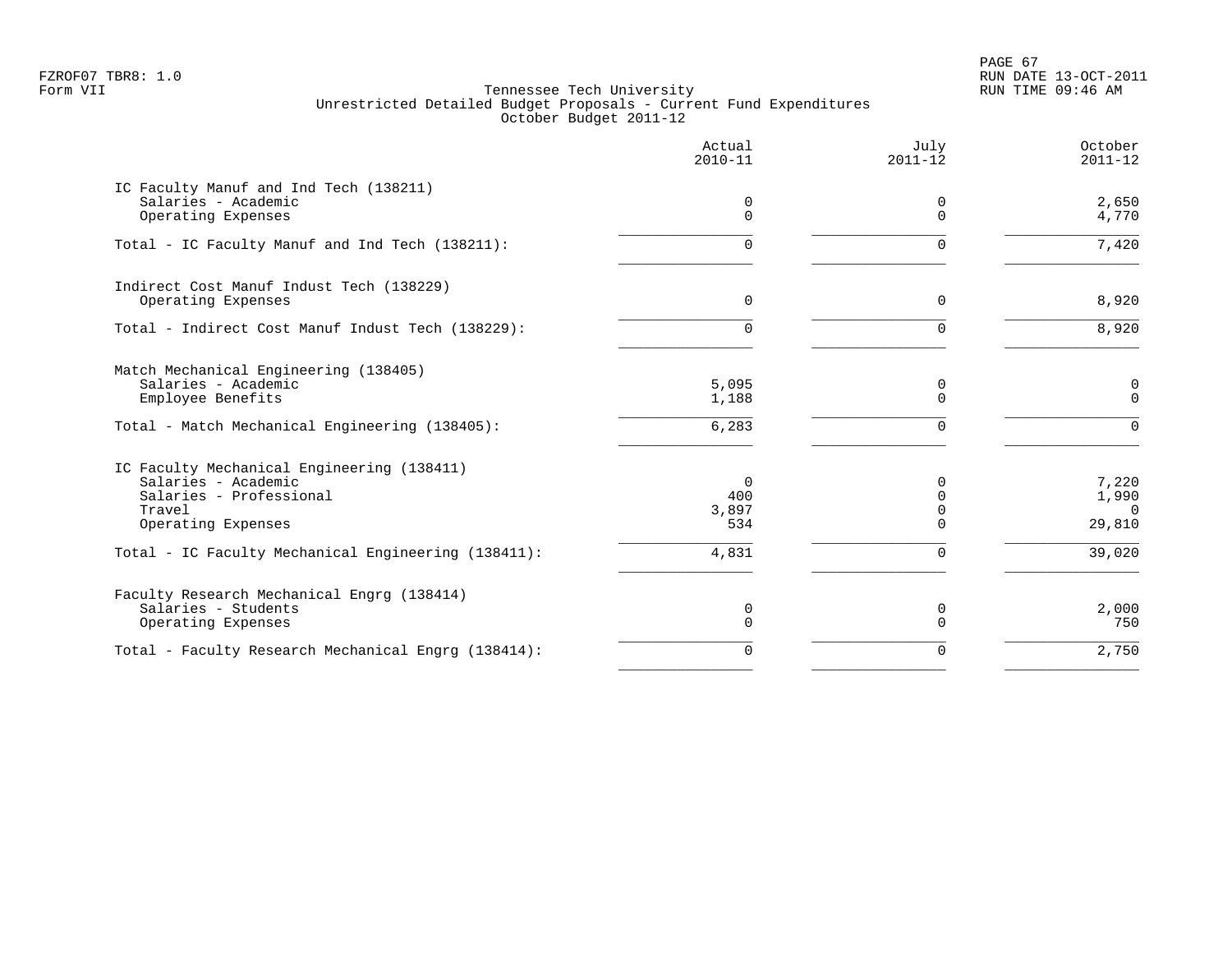|                                                      | Actual<br>$2010 - 11$ | July<br>$2011 - 12$ | October<br>$2011 - 12$ |
|------------------------------------------------------|-----------------------|---------------------|------------------------|
| Indirect Cost Mech Engr (138429)                     |                       |                     |                        |
| Salaries - Students                                  | 1,488                 | $\Omega$            | 0                      |
| Employee Benefits                                    | 114                   | $\Omega$            | $\Omega$               |
| Travel                                               | 3,390                 | $\Omega$            | $\Omega$               |
| Operating Expenses                                   | 33,349                | $\Omega$            | 22,410                 |
| Total - Indirect Cost Mech Engr (138429):            | 38,341                | $\Omega$            | 22,410                 |
| IC Faculty Manufacturing Center (139011)             |                       |                     |                        |
| Salaries - Academic                                  | 0                     | $\Omega$            | 4,970                  |
| Salaries - Professional                              | $\Omega$              |                     | 3,100                  |
| Travel                                               | 3,063                 | $\Omega$            | $\Omega$               |
| Operating Expenses                                   | 5,323                 | $\Omega$            | 65,860                 |
| Total - IC Faculty Manufacturing Center (139011):    | 8,386                 |                     | 73,930                 |
| Indirect Cost Manuf Res Center (139029)              |                       |                     |                        |
| Travel                                               | 3,991                 | $\Omega$            | $\overline{0}$         |
| Operating Expenses                                   | 28,509                | 52,020              | 52,020                 |
| Total - Indirect Cost Manuf Res Center (139029):     | 32,500                | 52,020              | 52,020                 |
| IC Faculty Energy Sys Research Ctr (139211)          |                       |                     |                        |
| Salaries - Academic                                  | 4,610                 | $\Omega$            | 5,580                  |
| Employee Benefits                                    | 353                   | $\Omega$            | $\overline{0}$         |
| Travel                                               | 6,027                 | $\Omega$            | $\Omega$               |
| Operating Expenses                                   | 7                     | $\Omega$            | 3,630                  |
| Total - IC Faculty Energy Sys Research Ctr (139211): | 10,997                | 0                   | 9,210                  |
|                                                      |                       |                     |                        |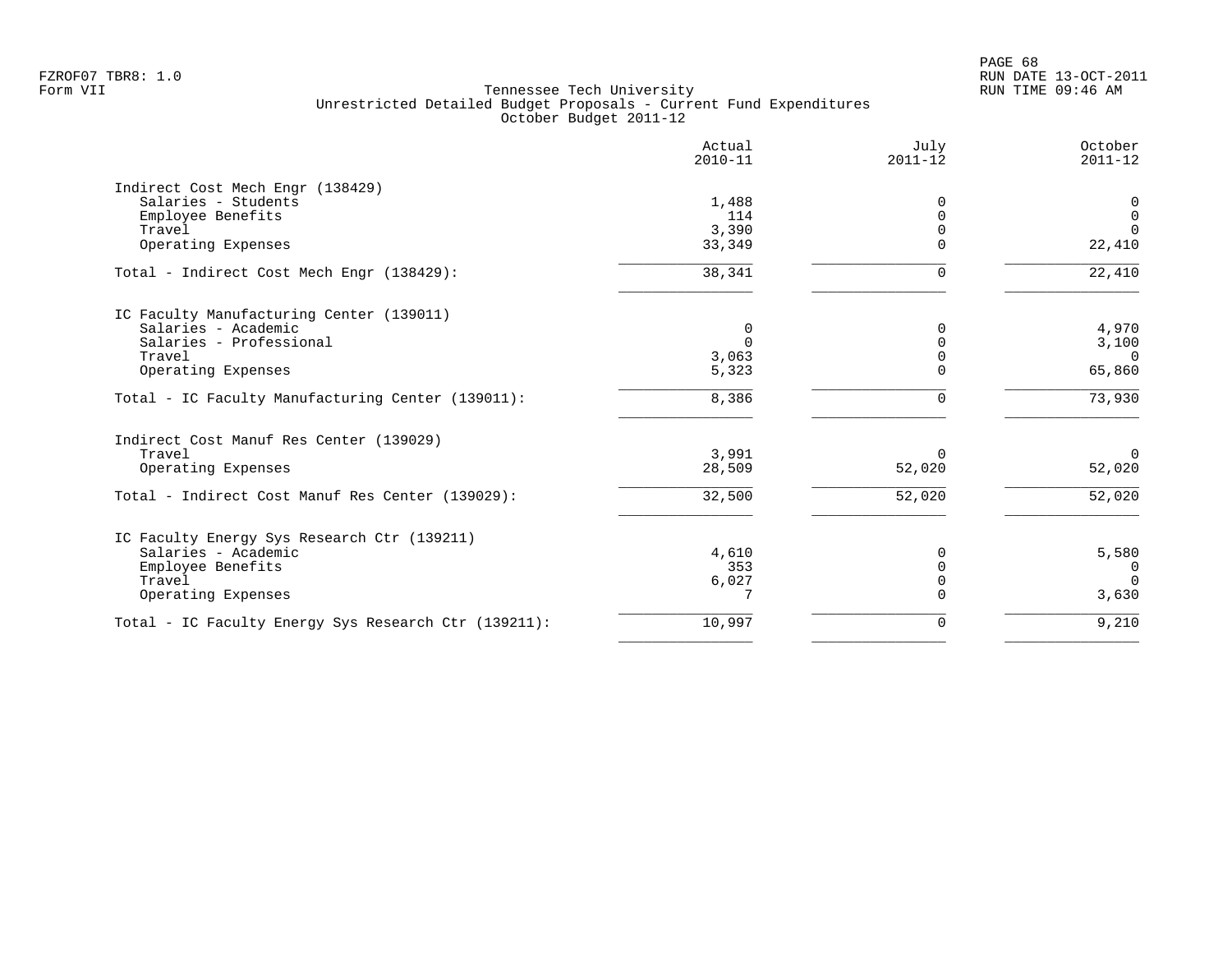|                                                                  | Actual<br>$2010 - 11$ | July<br>$2011 - 12$ | October<br>$2011 - 12$ |
|------------------------------------------------------------------|-----------------------|---------------------|------------------------|
| Indirect Cost Energy Syst Res Ctr (139229)<br>Operating Expenses | 12,916                | 19,750              | 20,290                 |
| Total - Indirect Cost Energy Syst Res Ctr (139229):              | 12,916                | 19,750              | 20,290                 |
|                                                                  |                       |                     |                        |
| IC Faculty Water Center (139411)                                 |                       |                     |                        |
| Salaries - Academic                                              | 2,337                 |                     | 1,030                  |
| Salaries - Professional                                          | $\Omega$              |                     | 980                    |
| Employee Benefits                                                | 412                   |                     | $\overline{0}$         |
| Operating Expenses                                               | 3,173                 |                     | 2,530                  |
| Total - IC Faculty Water Center (139411):                        | 5,922                 |                     | 4,540                  |
| Indirect Cost Water Res Center (139429)                          |                       |                     |                        |
| Salaries - Supporting                                            | 1,289                 | 0                   | $\overline{0}$         |
| Employee Benefits                                                | 44                    | $\Omega$            | $\Omega$               |
| Operating Expenses                                               | 7,960                 | 15,720              | 16,090                 |
| Total - Indirect Cost Water Res Center (139429):                 | 9,293                 | 15,720              | 16,090                 |
| Indirect Cost Dean Coll of Bus (140029)                          |                       |                     |                        |
| Salaries - Students                                              | 2,295                 | 0                   | $\overline{0}$         |
| Employee Benefits                                                | 175                   | 0                   | $\Omega$               |
| Operating Expenses                                               | 3,882                 |                     | 2,800                  |
| Total - Indirect Cost Dean Coll of Bus (140029):                 | 6,352                 | 0                   | 2,800                  |
|                                                                  |                       |                     |                        |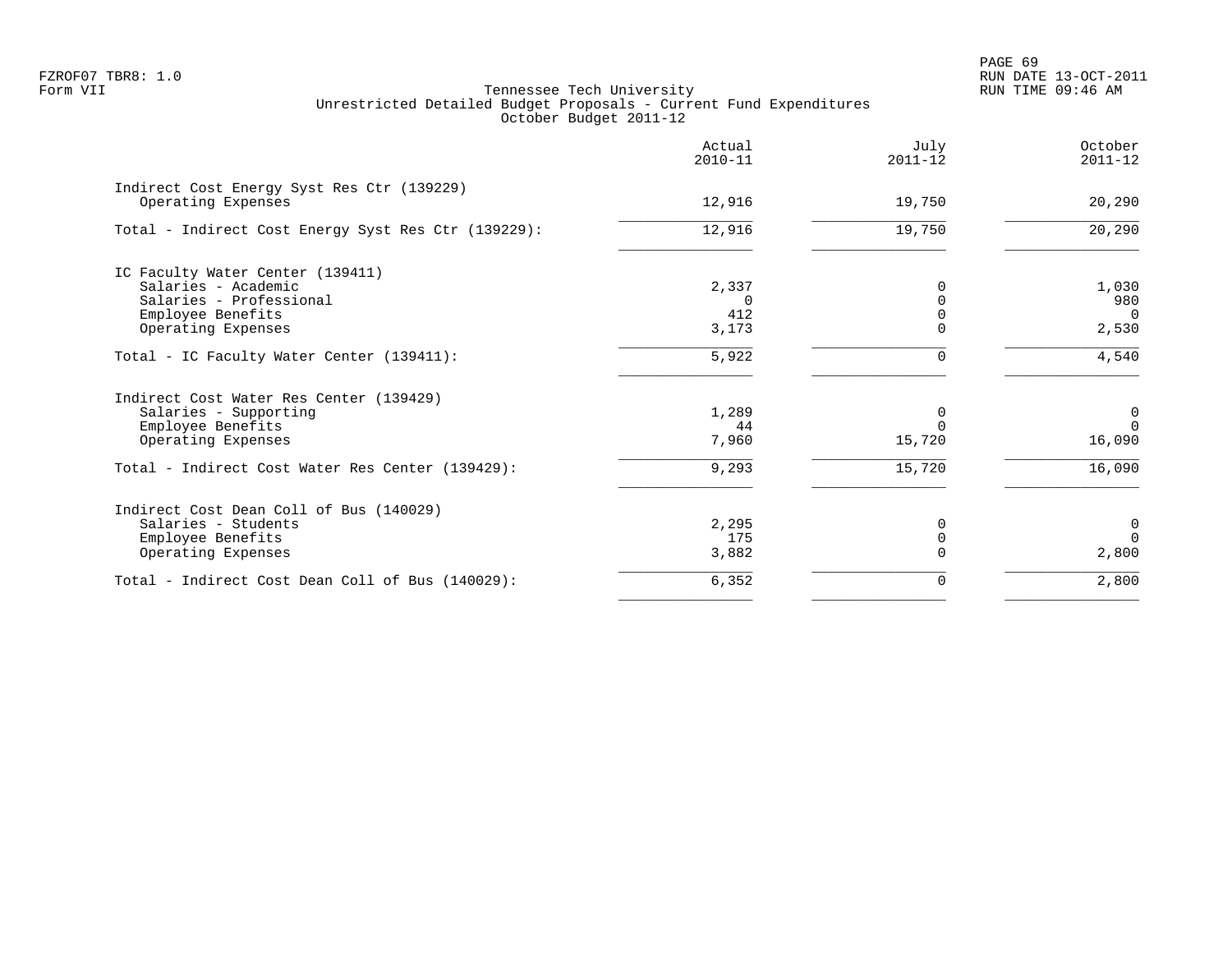PAGE 70 FZROF07 TBR8: 1.0 RUN DATE 13-OCT-2011

|                                                     | Actual<br>$2010 - 11$ | July<br>$2011 - 12$ | October<br>$2011 - 12$ |
|-----------------------------------------------------|-----------------------|---------------------|------------------------|
| IC Faculty Econ Finance Marketing (142511)          |                       |                     |                        |
| Salaries - Students                                 | 905                   |                     | $\overline{0}$         |
| Salaries - Professional                             |                       |                     | 2,700                  |
| Operating Expenses                                  | 2,571                 |                     | 3,460                  |
| Total - IC Faculty Econ Finance Marketing (142511): | 3,476                 | $\Omega$            | 6,160                  |
| Indirect Cost Econ and Finance (142529)             |                       |                     |                        |
| Operating Expenses                                  | $\Omega$              | $\Omega$            | 10,970                 |
| Total - Indirect Cost Econ and Finance (142529):    | $\Omega$              |                     | 10,970                 |
| Indirect Cost Dec Sci and Mgnt (144029)             |                       |                     |                        |
| Salaries - Academic                                 | $\Omega$              |                     | 40                     |
| Salaries - Students                                 | 2,300                 |                     | $\Omega$               |
| Operating Expenses                                  | 119                   |                     | 4,720                  |
| Total - Indirect Cost Dec Sci and Mgnt (144029):    | 2,419                 |                     | 4,760                  |
| SBDC Match (147005)                                 |                       |                     |                        |
| Salaries - Professional                             | 4,140                 |                     | $\mathbf 0$            |
| Employee Benefits                                   | 1,535                 |                     | $\Omega$               |
| Travel                                              |                       |                     | 500                    |
| Operating Expenses                                  |                       |                     | 500                    |
| Total - SBDC Match $(147005)$ :                     | 5,675                 | 0                   | 1,000                  |
|                                                     |                       |                     |                        |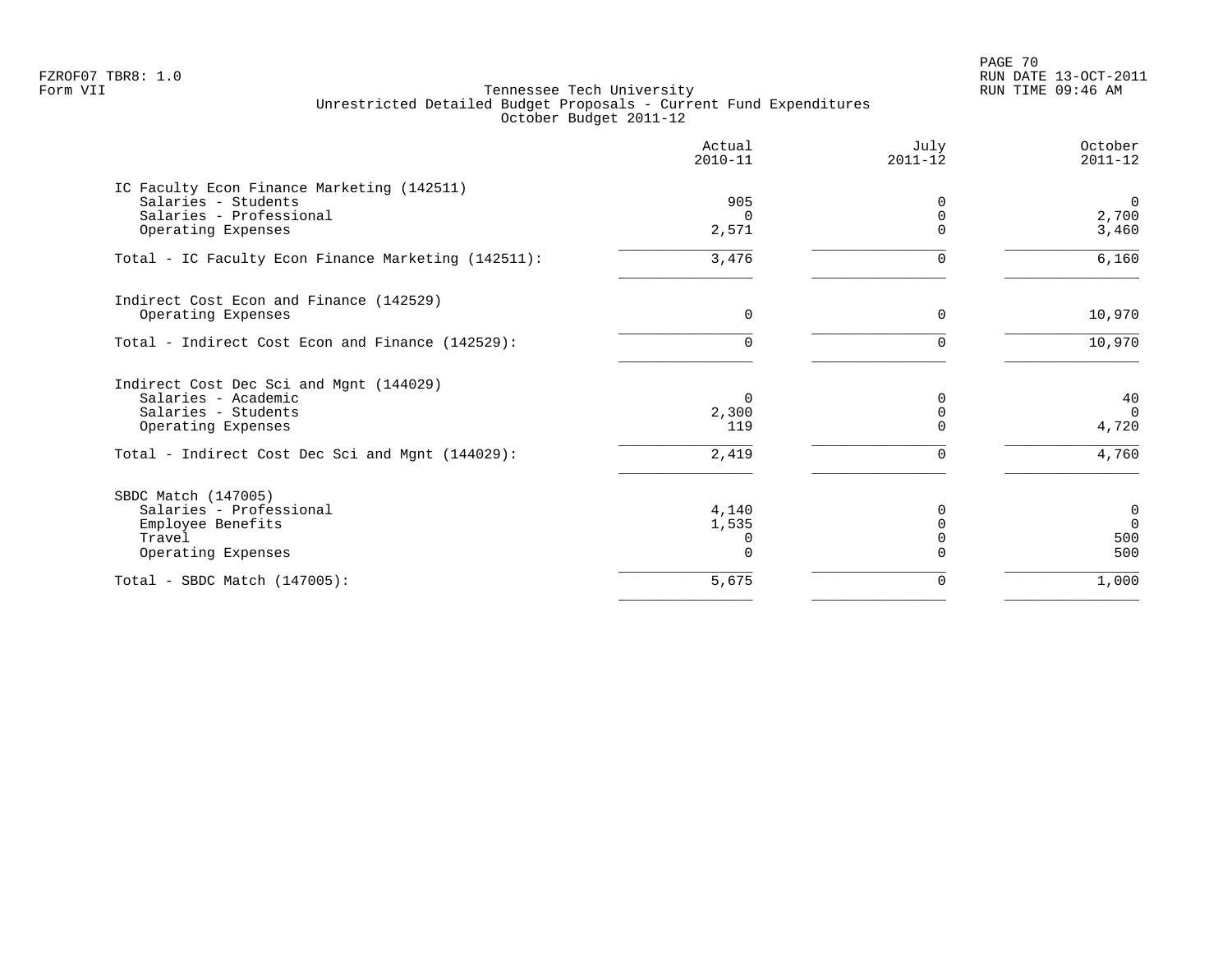PAGE 71 FZROF07 TBR8: 1.0 RUN DATE 13-OCT-2011

|                                                                 | Actual<br>$2010 - 11$ | July<br>$2011 - 12$  | October<br>$2011 - 12$ |
|-----------------------------------------------------------------|-----------------------|----------------------|------------------------|
| Indirect Cost College of Educ (150029)<br>Salaries - Supporting | 0                     | $\Omega$             | 8,150                  |
| Travel<br>Operating Expenses                                    | 374<br>9,656          | $\Omega$<br>$\Omega$ | $\Omega$<br>8,520      |
| Total - Indirect Cost College of Educ (150029):                 | 10,030                | $\Omega$             | 16,670                 |
| Research Education (151504)                                     |                       |                      |                        |
| Travel<br>Operating Expenses                                    | 2,306<br>0            | 0<br>$\Omega$        | 2,500<br>190           |
| Total - Research Education (151504):                            | 2,306                 | $\Omega$             | 2,690                  |
| Indirect Cost Assoc Dean Educ (151529)<br>Operating Expenses    | 97                    | $\Omega$             | 6,330                  |
| Total - Indirect Cost Assoc Dean Educ (151529):                 | 97                    | $\Omega$             | 6,330                  |
| Counseling and Psychology (152000)                              |                       |                      |                        |
| Employee Benefits                                               | $\Omega$              | 200                  | 200                    |
| Total - Counseling and Psychology (152000):                     | 0                     | 200                  | 200                    |
| Match Counseling Psychology (152005)                            |                       |                      |                        |
| Salaries - Academic<br>Employee Benefits                        | 8,938<br>2,332        | 0<br>$\mathbf 0$     | 0<br>$\mathbf 0$       |
| Total - Match Counseling Psychology (152005):                   | 11,270                | $\mathbf 0$          | $\Omega$               |
|                                                                 |                       |                      |                        |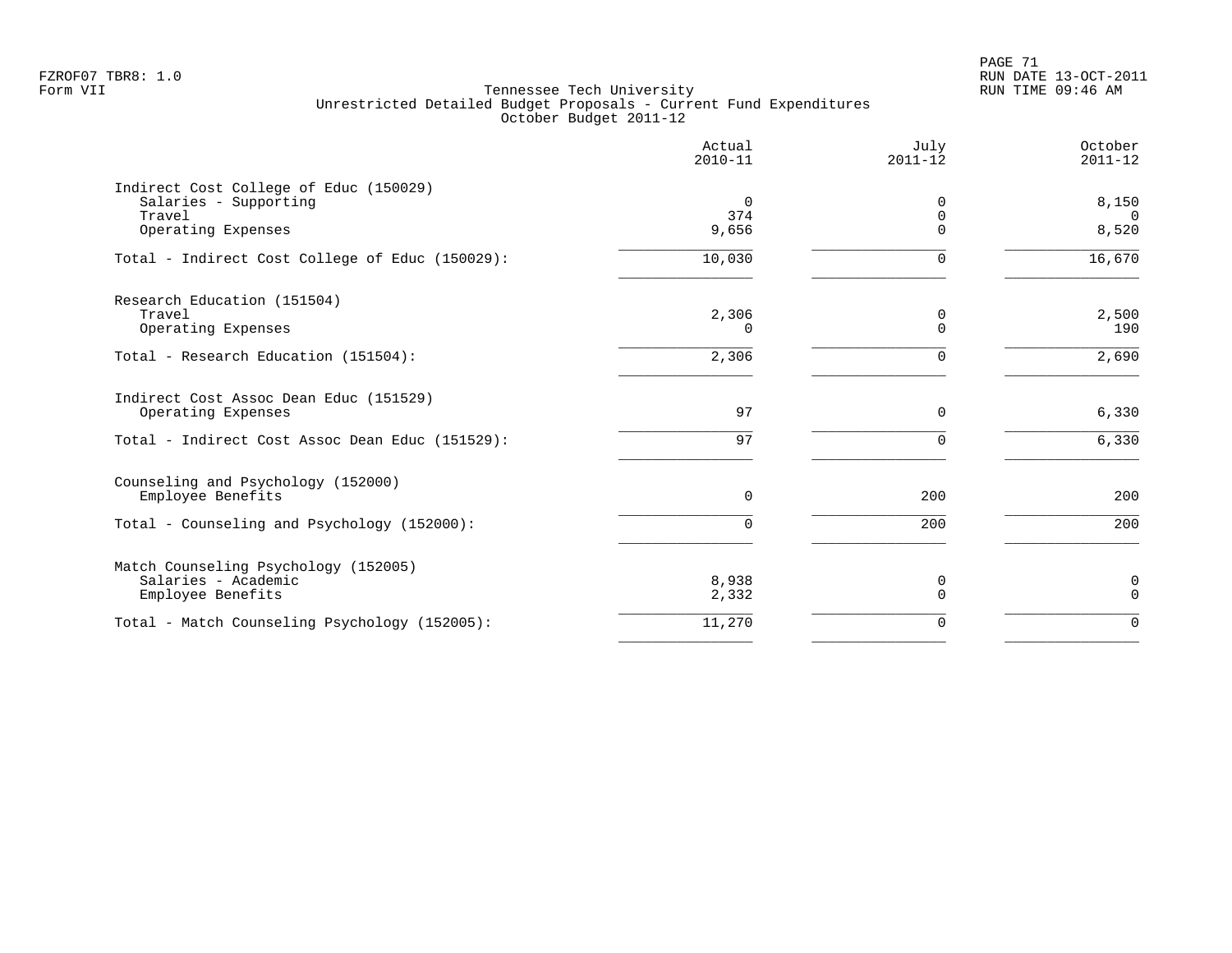PAGE 72 FZROF07 TBR8: 1.0 RUN DATE 13-OCT-2011

|                                                                                       | Actual<br>$2010 - 11$ | July<br>$2011 - 12$ | October<br>$2011 - 12$  |
|---------------------------------------------------------------------------------------|-----------------------|---------------------|-------------------------|
| IC Faculty Counseling and Psych (152011)<br>Salaries - Academic<br>Operating Expenses | $\Omega$<br>1,775     | 0                   | 3,010<br>$\Omega$       |
|                                                                                       |                       |                     |                         |
| Total - IC Faculty Counseling and Psych (152011):                                     | 1,775                 | U                   | 3,010                   |
| Faculty Research Counsel and Psych (152014)                                           |                       |                     |                         |
| Operating Expenses                                                                    | 4,992                 | $\Omega$            | 0                       |
| Total - Faculty Research Counsel and Psych (152014):                                  | 4,992                 | U                   | $\Omega$                |
| Indirect Cost Counsel and Psychol (152029)                                            |                       |                     |                         |
| Operating Expenses                                                                    | 3,360                 | $\Omega$            | 3,570                   |
| Total - Indirect Cost Counsel and Psychol (152029):                                   | 3,360                 | $\Omega$            | 3,570                   |
| Faculty Research Curr Instruct (153004)                                               |                       |                     |                         |
| Salaries - Supporting                                                                 | 462                   |                     | 700                     |
| Salaries - Students                                                                   | $\Omega$              |                     | 1,350                   |
| Employee Benefits<br>Travel                                                           | 112<br>1,866          |                     | $\overline{0}$<br>2,100 |
| Operating Expenses                                                                    | 2,560                 |                     | 3,450                   |
| Capital Outlay                                                                        |                       |                     | 7,400                   |
| Total - Faculty Research Curr Instruct (153004):                                      | 5,000                 | 0                   | 15,000                  |
|                                                                                       |                       |                     |                         |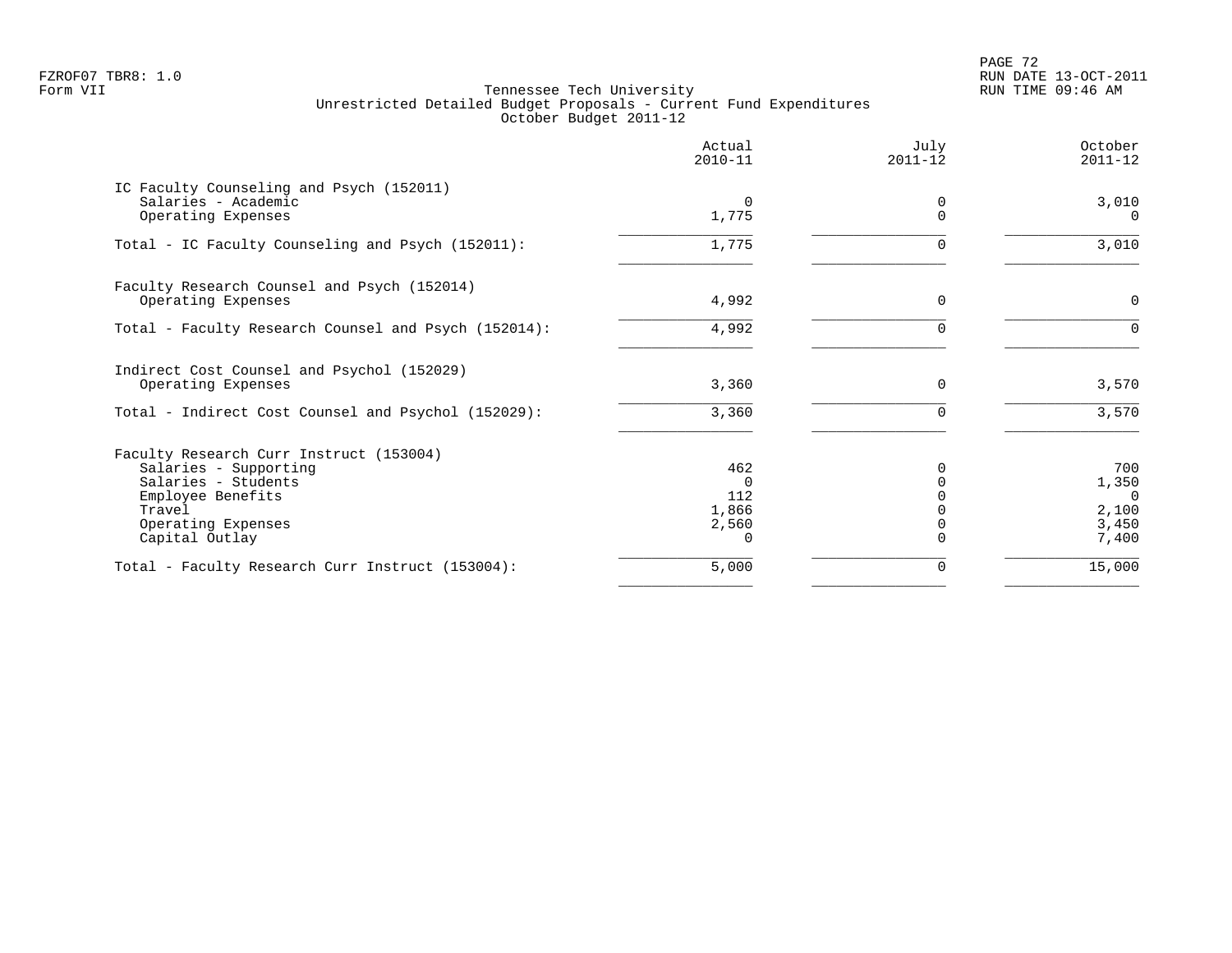PAGE 73 FZROF07 TBR8: 1.0 RUN DATE 13-OCT-2011

|                                                                 | Actual<br>$2010 - 11$ | July<br>$2011 - 12$     | October<br>$2011 - 12$ |
|-----------------------------------------------------------------|-----------------------|-------------------------|------------------------|
| IC Faculty Curr and Instruction (153011)<br>Salaries - Academic | $\overline{0}$        |                         |                        |
| Travel                                                          | 885                   | 0<br>$\Omega$           | 10,980<br>$\Omega$     |
| Operating Expenses                                              | 1,256                 | $\Omega$                | 8,100                  |
| Total - IC Faculty Curr and Instruction (153011):               | 2,141                 | $\Omega$                | 19,080                 |
| Indirect Cost Curr and Instruct (153029)                        |                       |                         |                        |
| Travel<br>Operating Expenses                                    | 21,621<br>11,240      | 0<br>$\Omega$           | $-1,000$<br>16,910     |
| Total - Indirect Cost Curr and Instruct (153029):               | 32,861                | $\Omega$                | 15,910                 |
| IC Faculty Child Dev Lab (153411)                               |                       |                         |                        |
| Operating Expenses                                              | $\Omega$              | 0                       | 490                    |
| Total - IC Faculty Child Dev Lab (153411):                      | 0                     | $\Omega$                | 490                    |
| Child Dev Lab Indirect Costs (153429)                           |                       |                         |                        |
| Operating Expenses                                              | $\Omega$              | $\Omega$                | 510                    |
| Total - Child Dev Lab Indirect Costs (153429):                  | <sup>n</sup>          | $\Omega$                | 510                    |
| Faculty Research Music Art (155014)                             |                       |                         |                        |
| Salaries - Supporting                                           | 0                     | <sup>0</sup>            | 100                    |
| Salaries - Students<br>Travel                                   | $\Omega$<br>1,439     | $\Omega$<br>$\mathbf 0$ | 650<br>2,000           |
| Operating Expenses                                              | 7,851                 | $\Omega$                | 13,370                 |
| Total - Faculty Research Music Art (155014):                    | 9,290                 | 0                       | 16,120                 |
|                                                                 |                       |                         |                        |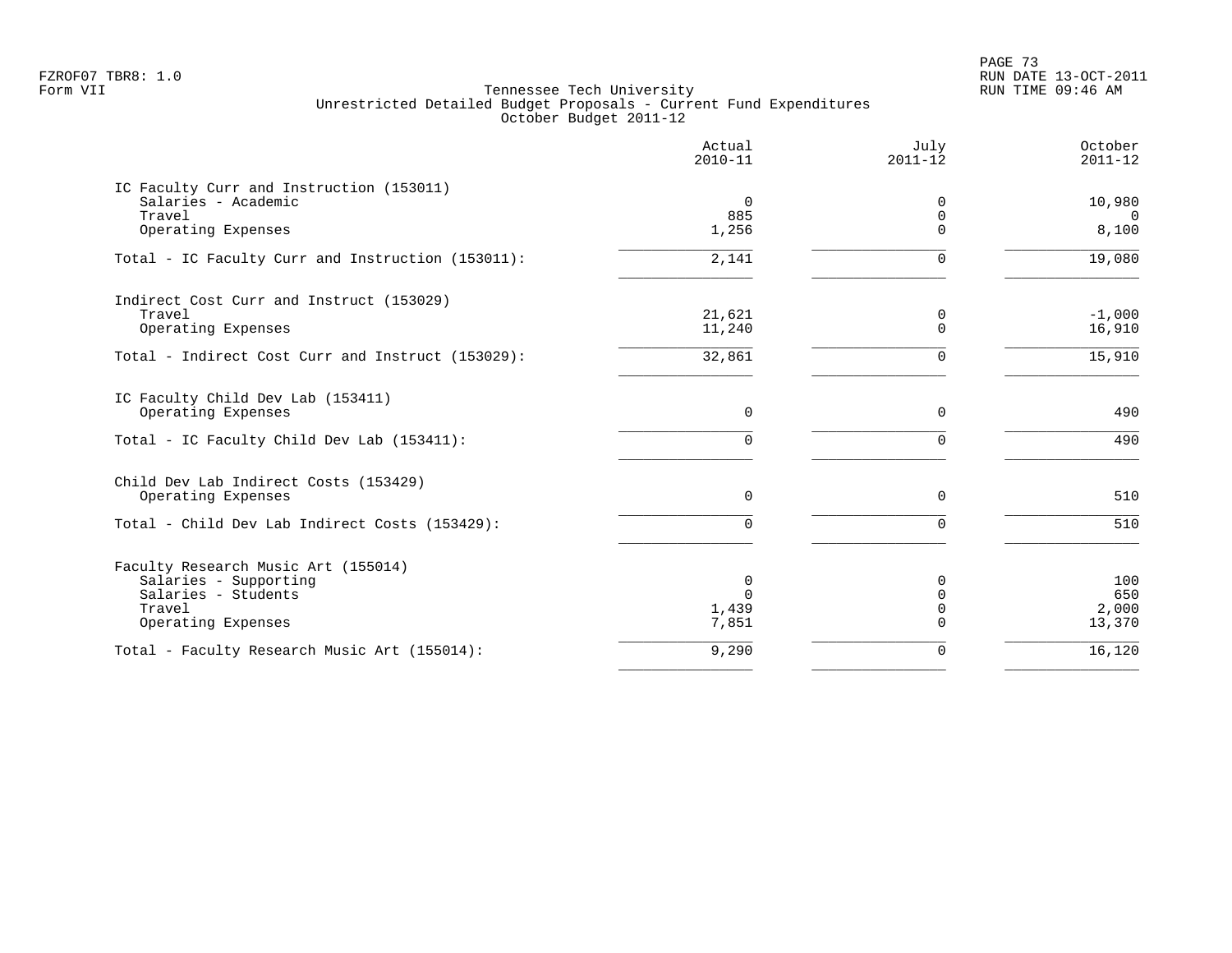|                                                    | Actual<br>$2010 - 11$ | July<br>$2011 - 12$     | October<br>$2011 - 12$ |
|----------------------------------------------------|-----------------------|-------------------------|------------------------|
| Match STEM (156005)                                |                       |                         |                        |
| Salaries - Administrative<br>Salaries - Supporting | 2,278<br>520          | 0<br>0                  | 0<br>$\mathbf 0$       |
| Employee Benefits                                  | 939                   | $\Omega$                | $\Omega$               |
| Total - Match STEM (156005):                       | 3,737                 | 0                       | $\mathbf 0$            |
| Indirect Costs STEM Center (156009)                |                       |                         |                        |
| Operating Expenses                                 | 1,875                 | 0                       | 870                    |
| Total - Indirect Costs STEM Center (156009):       | 1,875                 | 0                       | 870                    |
| Horticulture Rest Staff (160001)                   |                       |                         |                        |
| Salaries - Academic                                | 76,055                | 62,180                  | 63,180                 |
| Salaries - Supporting                              | 29,696                | 29,790                  | 31,610                 |
| Salaries - Professional                            | 49,290                | 49,390                  | 51,850                 |
| Employee Benefits<br>Travel                        | 50,343<br>240         | 49,060<br>470           | 50,560<br>470          |
| Operating Expenses                                 | 8,639                 | 6,900                   | 6,900                  |
| Total - Horticulture Rest Staff (160001):          | 214,263               | 197,790                 | 204,570                |
| Faculty Research Ag and Hum Sci (160014)           |                       |                         |                        |
| Salaries - Supporting                              | $\Omega$              | 0                       | 250                    |
| Salaries - Students                                | 6,187                 | $\mathbf 0$             | 4,100                  |
| Employee Benefits                                  | 104                   | $\Omega$                | $\overline{0}$         |
| Travel<br>Operating Expenses                       | 740<br>7,003          | $\mathbf 0$<br>$\Omega$ | $\Omega$<br>1,150      |
|                                                    |                       |                         |                        |
| Total - Faculty Research Ag and Hum Sci (160014):  | 14,034                | 0                       | 5,500                  |
|                                                    |                       |                         |                        |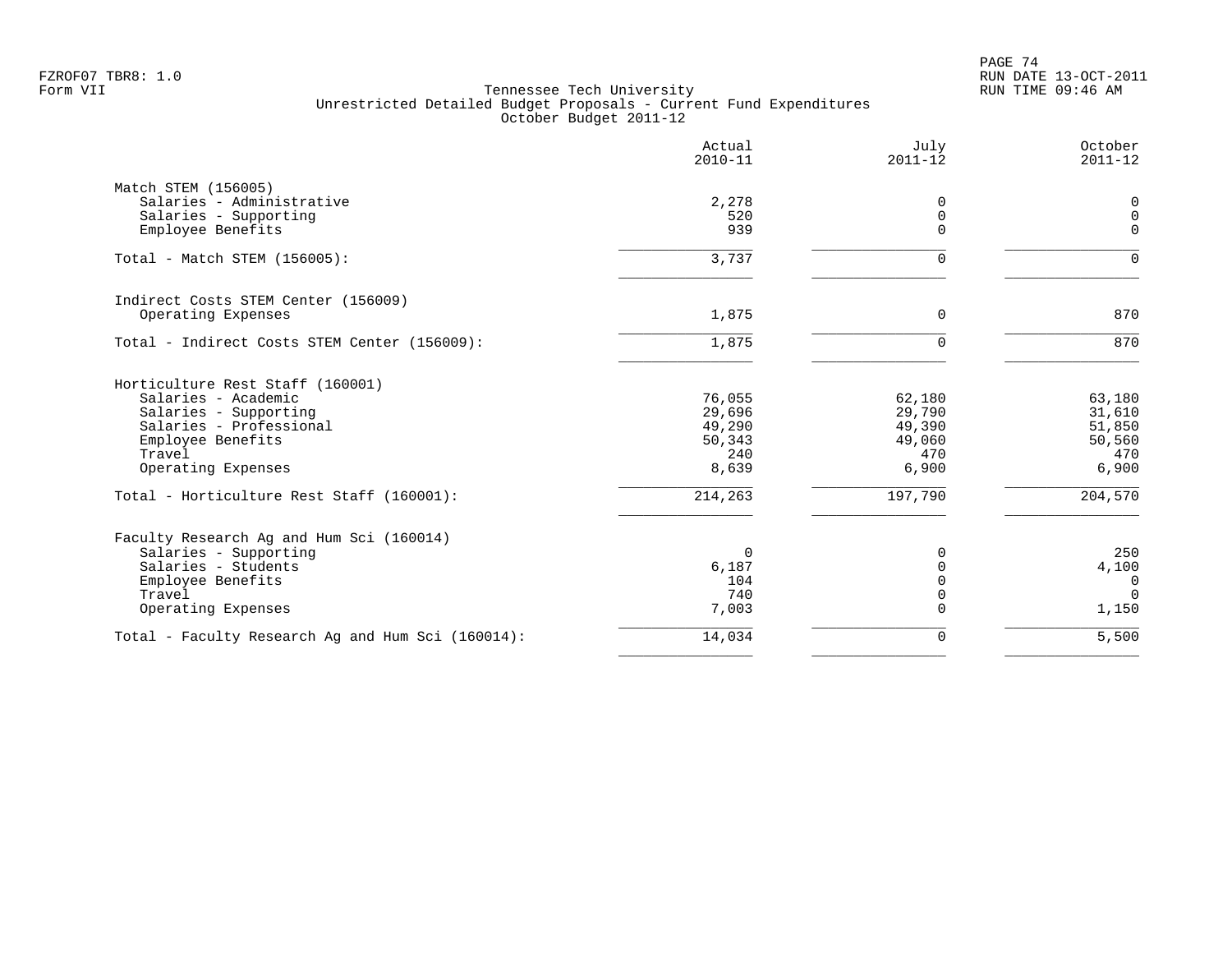en and the set of the set of the set of the set of the set of the set of the set of the set of the set of the set of the set of the set of the set of the set of the set of the set of the set of the set of the set of the se FZROF07 TBR8: 1.0 RUN DATE 13-OCT-2011

|                                                    | Actual<br>$2010 - 11$ | July<br>$2011 - 12$ | October<br>$2011 - 12$   |
|----------------------------------------------------|-----------------------|---------------------|--------------------------|
| Indirect Cost Coll of Ag Hum Sci (160029)          |                       |                     |                          |
| Travel<br>Operating Expenses                       | 311<br>5,851          | 0<br>$\mathbf 0$    | $\overline{0}$<br>21,850 |
| Total - Indirect Cost Coll of Ag Hum Sci (160029): | 6,162                 | $\Omega$            | 21,850                   |
| Dept Match Agriculture (163005)                    |                       |                     |                          |
| Salaries - Academic                                | 389                   | 0                   | $\mathbf 0$              |
| Employee Benefits                                  | 92                    | $\Omega$            | $\mathbf 0$              |
| Total - Dept Match Agriculture (163005):           | 481                   | $\Omega$            | $\Omega$                 |
| IC Faculty School of Gen Ag (163011)               |                       |                     |                          |
| Salaries - Administrative                          | 0                     | 0                   | 400                      |
| Salaries - Academic                                | $\Omega$              | $\Omega$            | 870                      |
| Travel                                             | 710                   |                     | $\Omega$                 |
| Operating Expenses                                 | 978                   | $\Omega$            | 510                      |
| Total - IC Faculty School of Gen Ag (163011):      | 1,688                 | $\Omega$            | 1,780                    |
| Faculty Research Agriculture (163014)              |                       |                     |                          |
| Travel                                             | 300                   | 0                   | 0                        |
| Operating Expenses                                 | 4,700                 | $\Omega$            | $\Omega$                 |
| Total - Faculty Research Agriculture (163014):     | 5,000                 | 0                   | $\Omega$                 |
|                                                    |                       |                     |                          |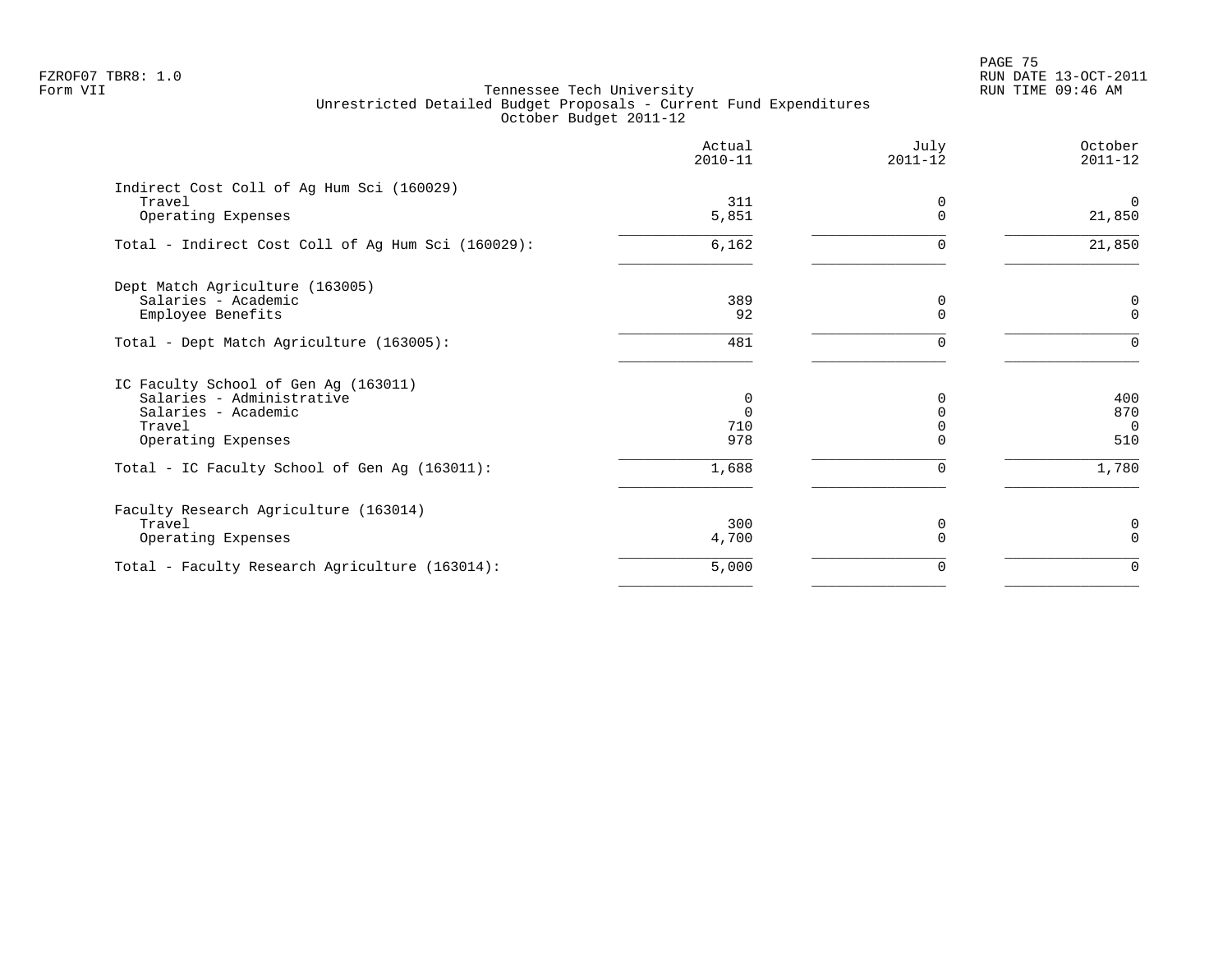en and the set of the set of the set of the set of the set of the set of the set of the set of the set of the set of the set of the set of the set of the set of the set of the set of the set of the set of the set of the se FZROF07 TBR8: 1.0 RUN DATE 13-OCT-2011

|                                               | Actual<br>$2010 - 11$ | July<br>$2011 - 12$ | October<br>$2011 - 12$ |
|-----------------------------------------------|-----------------------|---------------------|------------------------|
| Indirect Cost Gen Aq (163029)                 |                       |                     |                        |
| Salaries - Students                           | 890                   | 0                   | $\mathbf 0$            |
| Travel                                        | 20                    | 0                   | $\Omega$               |
| Operating Expenses                            | 5,301                 | $\Omega$            | 8,310                  |
| Total - Indirect Cost Gen Aq (163029):        | 6,211                 | 0                   | 8,310                  |
| IC Faculty Human Ecology (165011)             |                       |                     |                        |
| Salaries - Administrative                     | 0                     | $\Omega$            | 5,710                  |
| Salaries - Academic                           | $\Omega$              | $\Omega$            | 2,040                  |
| Travel                                        | 3,871                 | $\Omega$            | $\overline{0}$         |
| Operating Expenses                            | 693                   | $\Omega$            | 5,470                  |
| Total - IC Faculty Human Ecology (165011):    | 4,564                 | 0                   | 13,220                 |
| Indirect Cost Human Ecology (165029)          |                       |                     |                        |
| Salaries - Academic                           | 10,850                | $\Omega$            | $\mathbf 0$            |
| Employee Benefits                             | 1,093                 | $\Omega$            | $\mathbf 0$            |
| Travel                                        | 214                   | $\mathbf 0$         | $\Omega$               |
| Operating Expenses                            | 8,268                 | $\Omega$            | 29,330                 |
| Total - Indirect Cost Human Ecology (165029): | 20,425                | $\mathbf 0$         | $\overline{29,330}$    |
| Research Admin (170001)                       |                       |                     |                        |
| Salaries - Professional                       | 50,689                | 15,210              | 15,668                 |
| Employee Benefits                             | 4,969                 | $\Omega$            | 2,000                  |
| Travel                                        | 1,592                 | $\mathbf 0$         | $\Omega$               |
| Operating Expenses                            | 47,289                | $\Omega$            | 48,880                 |
| Total - Research Admin (170001):              | 104,539               | 15,210              | 66,548                 |
|                                               |                       |                     |                        |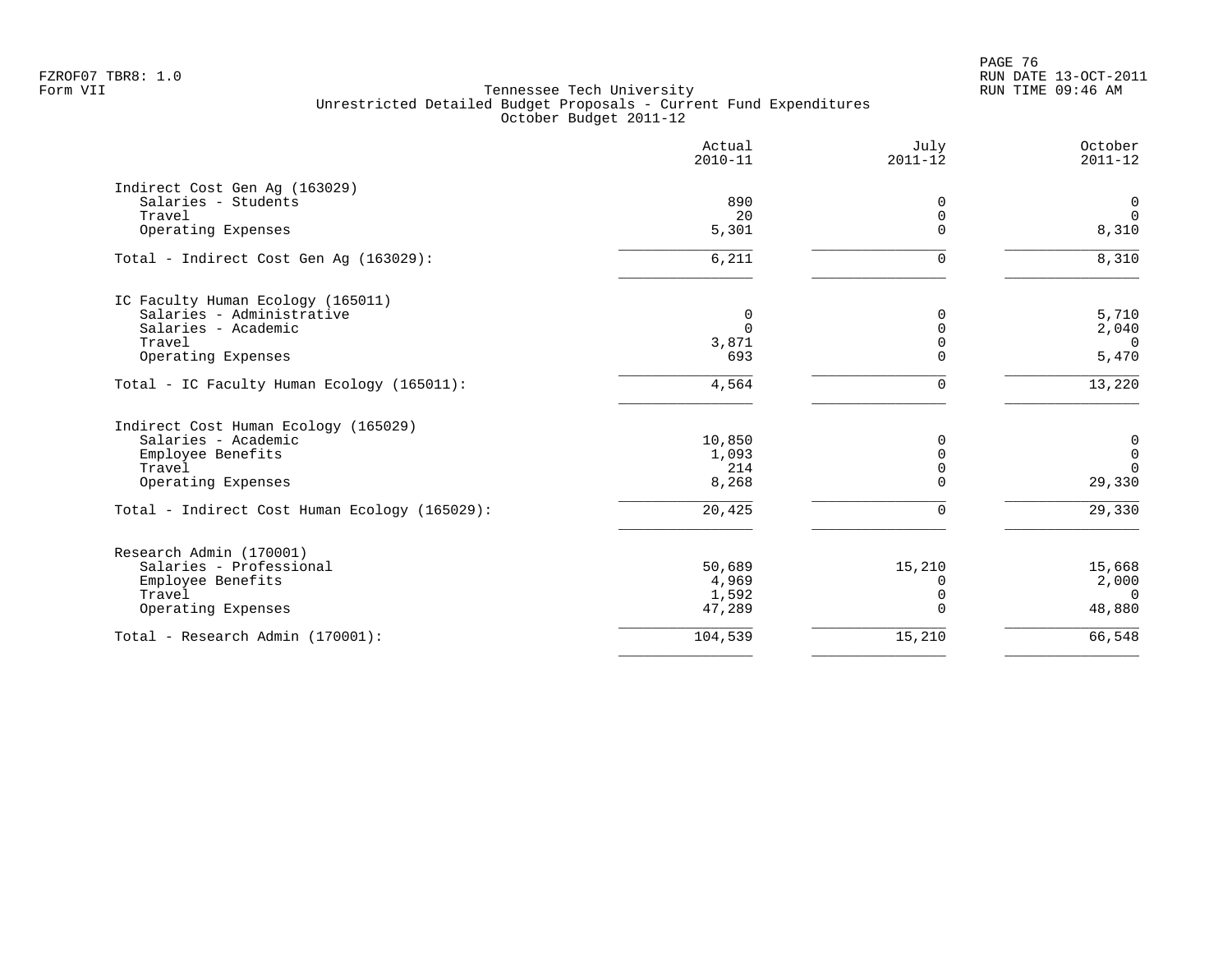|                                                                                                         | Actual<br>$2010 - 11$ | July<br>$2011 - 12$ | October<br>$2011 - 12$          |
|---------------------------------------------------------------------------------------------------------|-----------------------|---------------------|---------------------------------|
| Research Leave (170002)<br>Employee Benefits                                                            | $\Omega$              | 15,010              | 15,010                          |
| Total - Research Leave (170002):                                                                        | $\cap$                | 15,010              | 15,010                          |
| Royalties Patents Copyrights (170005)<br>Salaries - Academic<br>Employee Benefits<br>Operating Expenses | 1,218<br>218<br>1,039 | O<br>O<br>O         | 0<br>$\mathbf 0$<br>$\mathbf 0$ |
| Total - Royalties Patents Copyrights (170005):                                                          | 2,475                 | $\Omega$            | $\Omega$                        |
| IC Faculty Office of Research (170011)<br>Operating Expenses                                            | $\Omega$              | $\Omega$            | 1,680                           |
| Total - IC Faculty Office of Research (170011):                                                         | $\Omega$              |                     | 1,680                           |
| TTU Matching (171000)<br>Operating Expenses                                                             | $\Omega$              | $\Omega$            | 260                             |
| Total - TTU Matching (171000):                                                                          | $\cap$                | $\Omega$            | 260                             |
| Indirect Cost Pool 20 Percent (172000)<br>Operating Expenses                                            | $\Omega$              | 321,090             | 22,530                          |
| Total - Indirect Cost Pool 20 Percent (172000):                                                         | $\Omega$              | 321,090             | 22,530                          |
|                                                                                                         |                       |                     |                                 |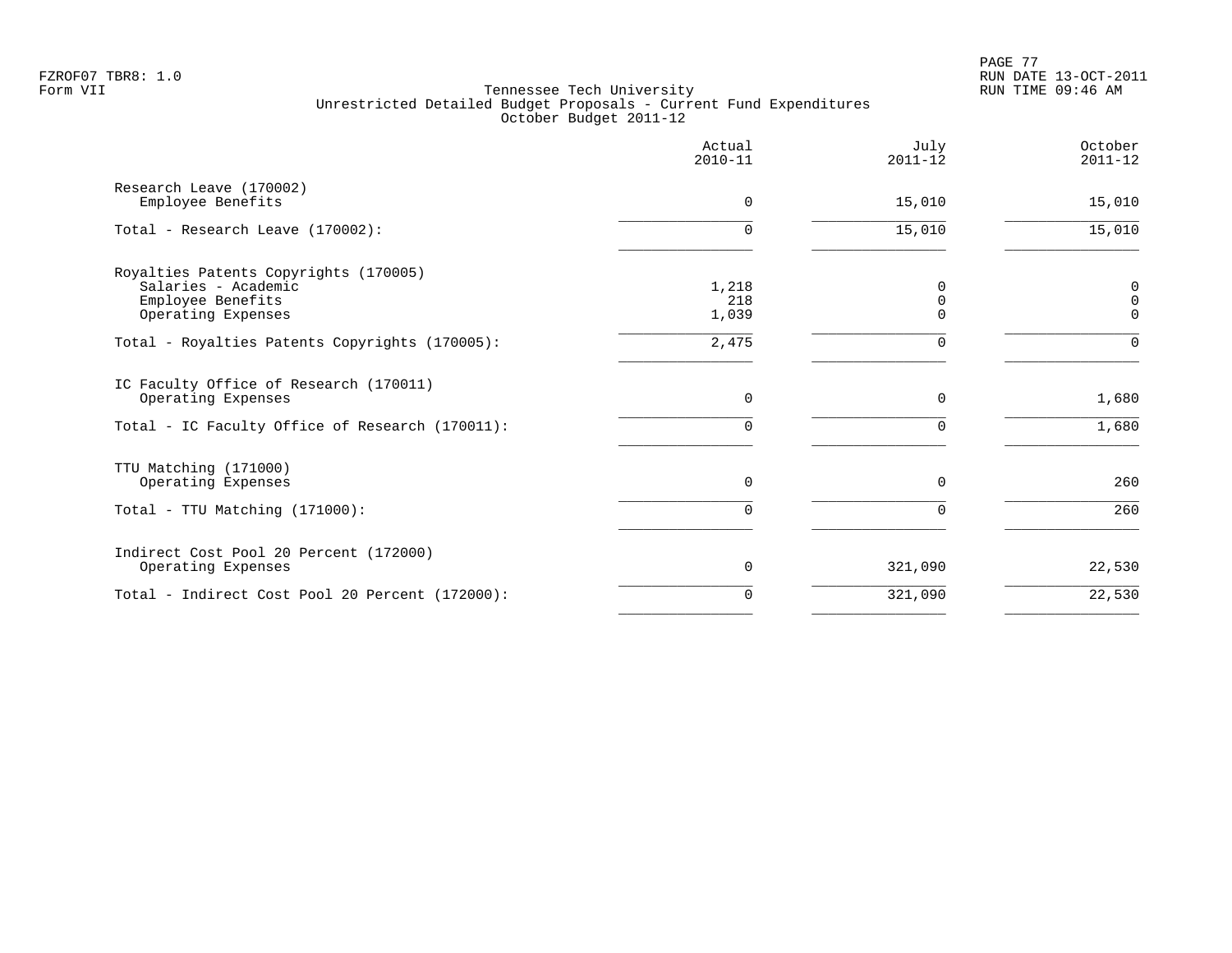PAGE 78 FZROF07 TBR8: 1.0 RUN DATE 13-OCT-2011

| Actual<br>$2010 - 11$        | July<br>$2011 - 12$         | October<br>$2011 - 12$      |
|------------------------------|-----------------------------|-----------------------------|
| $\Omega$                     | 161,000                     | 27,120                      |
| $\Omega$                     | 161,000                     | 27,120                      |
| 25,838<br>19,362<br>$\Omega$ | 26,090<br>15,700<br>293,500 | 29,920<br>19,700<br>400,160 |
| 45,200                       | 335,290                     | 449,780                     |
| 34,023<br>9,336<br>43,359    | $\Omega$<br>340<br>340      | $\Omega$<br>9,840<br>9,840  |
| 29                           | $\Omega$                    | 3,260                       |
|                              |                             | 3,260                       |
| 39,042                       | 29,290                      | 39,990                      |
| 39,042                       | 29,290                      | 39,990                      |
|                              | 29                          | $\Omega$                    |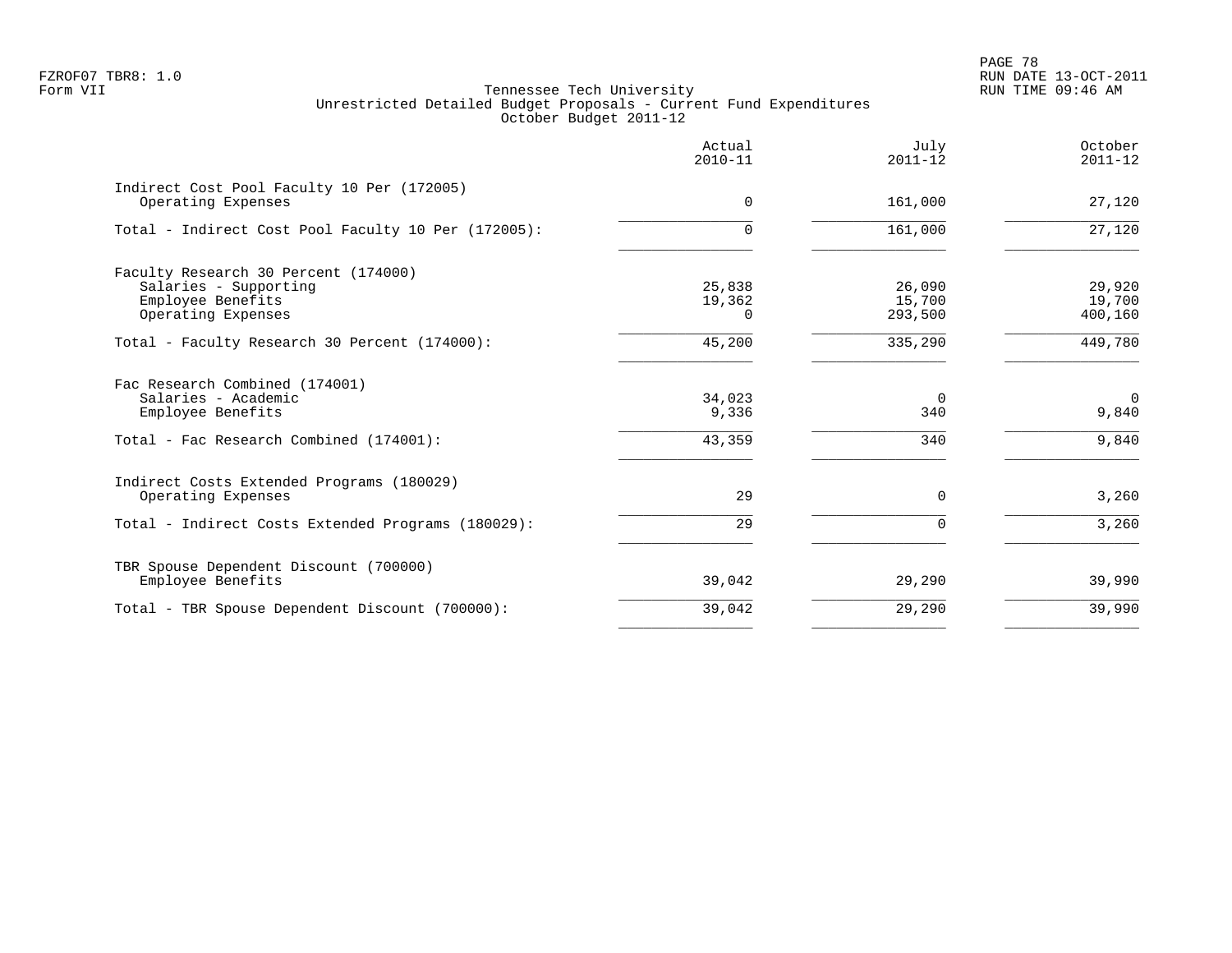PAGE 79 FZROF07 TBR8: 1.0 RUN DATE 13-OCT-2011

|                                                                                                                                                | Actual<br>$2010 - 11$                         | July<br>$2011 - 12$                    | October<br>$2011 - 12$                               |
|------------------------------------------------------------------------------------------------------------------------------------------------|-----------------------------------------------|----------------------------------------|------------------------------------------------------|
| TBR Employ Remission PC191 (700001)<br>Employee Benefits                                                                                       | 22,501                                        | 16,020                                 | 23,120                                               |
| Total - TBR Employ Remission PC191 (700001):                                                                                                   | 22,501                                        | 16,020                                 | 23,120                                               |
| E and G Data Processing Allocation (700003)<br>Department Revenues                                                                             | 114,112                                       | 123,350                                | 137,910                                              |
| Total - E and G Data Processing Allocation (700003):                                                                                           | 114,112                                       | 123,350                                | 137,910                                              |
| E and G Claims Adjustment (700004)<br>Operating Expenses                                                                                       | 22,474                                        | 23,000                                 | 23,000                                               |
| Total - E and G Claims Adjustment $(700004)$ :                                                                                                 | 22,474                                        | 23,000                                 | 23,000                                               |
| E and G Support (700005)<br>Salaries - Academic<br>Salaries - Supporting<br>Salaries - Professional<br>Employee Benefits<br>Operating Expenses | 0<br>$\mathbf 0$<br>$\cap$<br>22,614<br>3,542 | 1,790<br>850<br>1,030<br>700<br>65,240 | $\overline{0}$<br>690<br>$\Omega$<br>2,520<br>65,900 |
| Total - E and G Support $(700005)$ :                                                                                                           | 26,156                                        | 69,610                                 | 69,110                                               |
| E and G Salary Increase Pool (700010)<br>Salaries - Academic                                                                                   | 0                                             | 1,800                                  | 1,800                                                |
| Total - E and G Salary Increase Pool (700010):                                                                                                 | $\Omega$                                      | 1,800                                  | 1,800                                                |
|                                                                                                                                                |                                               |                                        |                                                      |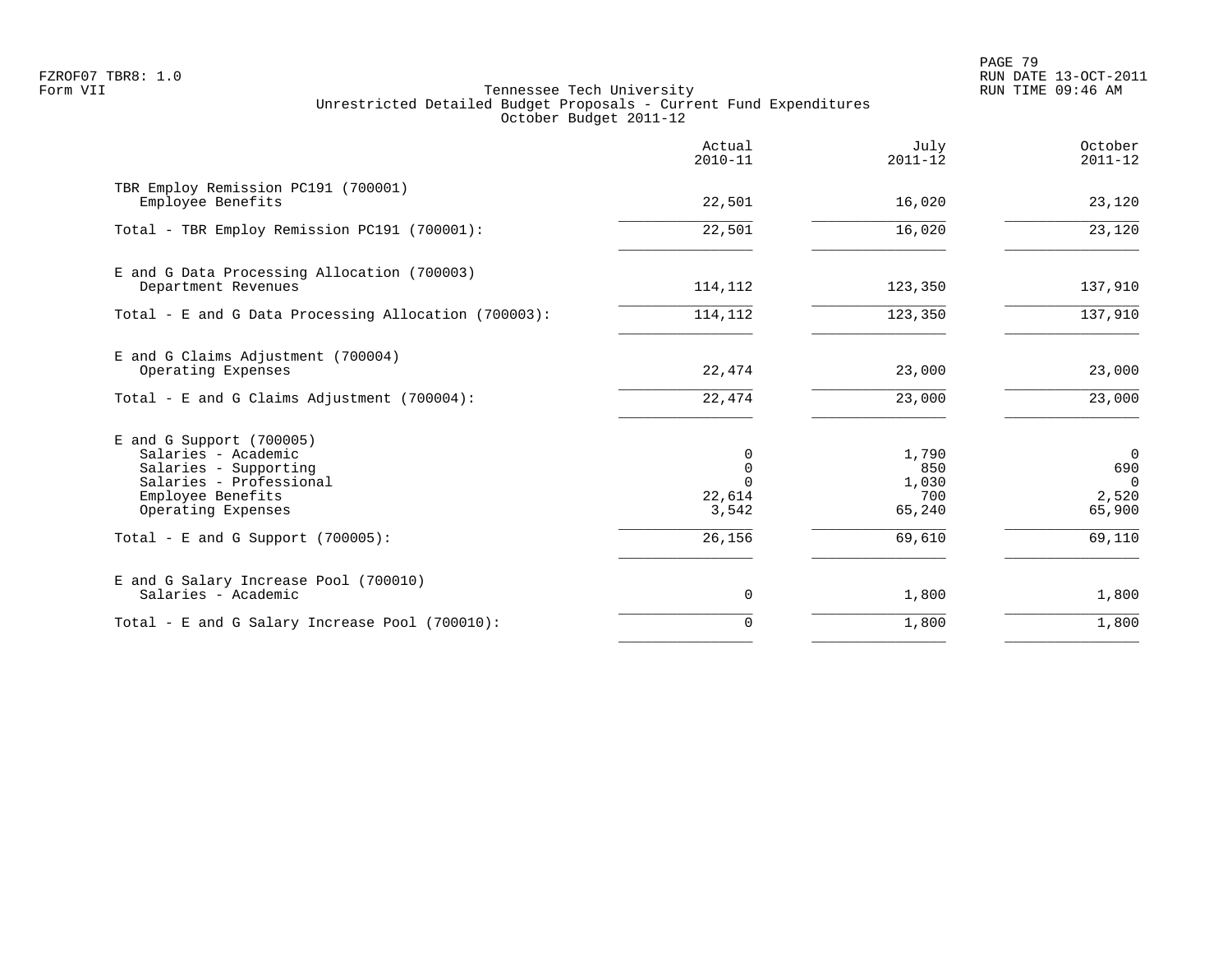PAGE 80 FZROF07 TBR8: 1.0 RUN DATE 13-OCT-2011

# Form VII Tennessee Tech University RUN TIME 09:46 AM Unrestricted Detailed Budget Proposals - Current Fund Expenditures October Budget 2011-12

|                                                                                                                                                                                                                           | Actual<br>$2010 - 11$                                                                                   | July<br>$2011 - 12$                                                                                   | October<br>$2011 - 12$                                                                                |
|---------------------------------------------------------------------------------------------------------------------------------------------------------------------------------------------------------------------------|---------------------------------------------------------------------------------------------------------|-------------------------------------------------------------------------------------------------------|-------------------------------------------------------------------------------------------------------|
| Horticulure Rest Staff Alloc (700050)<br>Operating Expenses                                                                                                                                                               | $-92,300$                                                                                               | $-92,300$                                                                                             | $-92,300$                                                                                             |
| Total - Horticulure Rest Staff Alloc (700050):                                                                                                                                                                            | $-92,300$                                                                                               | $-92,300$                                                                                             | $-92,300$                                                                                             |
| Total - Research $(250)$ :                                                                                                                                                                                                |                                                                                                         |                                                                                                       |                                                                                                       |
| Salaries - Administrative<br>Salaries - Academic<br>Salaries - Supporting<br>Salaries - Students<br>Salaries - Professional<br>Employee Benefits<br>Travel<br>Operating Expenses<br>Capital Outlay<br>Department Revenues | 2,278<br>213,337<br>64,638<br>29,189<br>106,863<br>201,533<br>131,897<br>295,371<br>$\Omega$<br>114,112 | $\Omega$<br>123,270<br>56,730<br>390<br>65,630<br>138,820<br>940<br>879,390<br>$\Omega$<br>123,350    | 6,110<br>224,980<br>71,420<br>20,290<br>76,768<br>185,890<br>34,650<br>1,495,250<br>20,960<br>137,910 |
| Total                                                                                                                                                                                                                     | 1,159,218                                                                                               | 1,388,520                                                                                             | 2, 274, 228                                                                                           |
| Total - Research $(25)$ :                                                                                                                                                                                                 |                                                                                                         |                                                                                                       |                                                                                                       |
| Salaries - Administrative<br>Salaries - Academic<br>Salaries - Supporting<br>Salaries - Students<br>Salaries - Professional<br>Employee Benefits<br>Travel<br>Operating Expense<br>Capital Outlay<br>Department Revenues  | 2,278<br>213,337<br>64,638<br>29,189<br>106,863<br>201,533<br>131,897<br>295,371<br>$\Omega$<br>114,112 | $\mathbf 0$<br>123,270<br>56,730<br>390<br>65,630<br>138,820<br>940<br>879,390<br>$\Omega$<br>123,350 | 6,110<br>224,980<br>71,420<br>20,290<br>76,768<br>185,890<br>34,650<br>1,495,250<br>20,960<br>137,910 |
| Total                                                                                                                                                                                                                     | 1,159,218                                                                                               | 1,388,520                                                                                             | 2, 274, 228                                                                                           |

 Public Service (30) Public Service (300)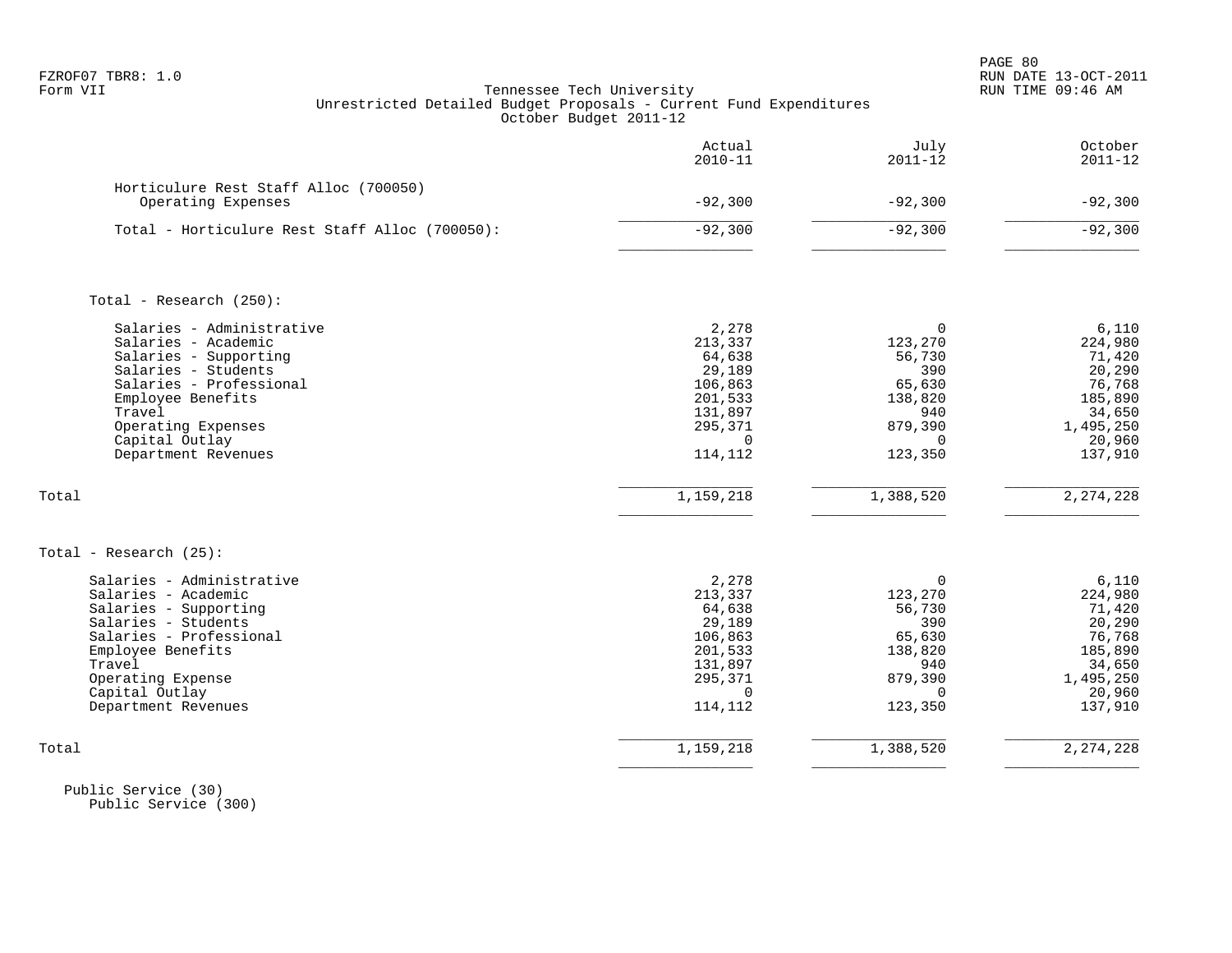|                                                      | Actual<br>$2010 - 11$ | July<br>$2011 - 12$ | October<br>$2011 - 12$ |
|------------------------------------------------------|-----------------------|---------------------|------------------------|
| Craft Center Workshops (121762)                      |                       |                     |                        |
| Salaries - Academic                                  | 18,848                | 750                 | 750                    |
| Salaries - Supporting                                | 3,787                 | 8,250               | 15,750                 |
| Salaries - Students                                  | 1,531                 | 4,000               | 4,000                  |
| Salaries - Professional                              | 2,458                 | $\Omega$            | $\Omega$               |
| Employee Benefits                                    | 1,609                 | 13,530              | 13,530                 |
| Travel                                               | 147                   | 600                 | 600                    |
| Operating Expenses                                   | 45,721                | 45,240              | 45,240                 |
| Total - Craft Center Workshops (121762):             | 74,101                | 72,370              | 79,870                 |
| Craft Center Workshops Transf In (121763)            |                       |                     |                        |
| Operating Expenses                                   | $-74,100$             | $-79,000$           | $-79,000$              |
| Total - Craft Center Workshops Transf In (121763):   | $-74,100$             | $-79,000$           | $-79,000$              |
| Craft Center Exhibitions (121769)                    |                       |                     |                        |
| Salaries - Supporting                                | 1,535                 | 1,000               | 1,000                  |
| Employee Benefits                                    | 346                   | 760                 | 760                    |
| Travel                                               | $\Omega$              | 100                 | 100                    |
| Operating Expenses                                   | 2,722                 | 180                 | 2,180                  |
| Total - Craft Center Exhibitions (121769):           | 4,603                 | 2,040               | 4,040                  |
| Federal College Work Study Program (122001)          |                       |                     |                        |
| Salaries - Students                                  | 18,573                | 2,360               | 2,360                  |
| Total - Federal College Work Study Program (122001): | 18,573                | 2,360               | 2,360                  |
|                                                      |                       |                     |                        |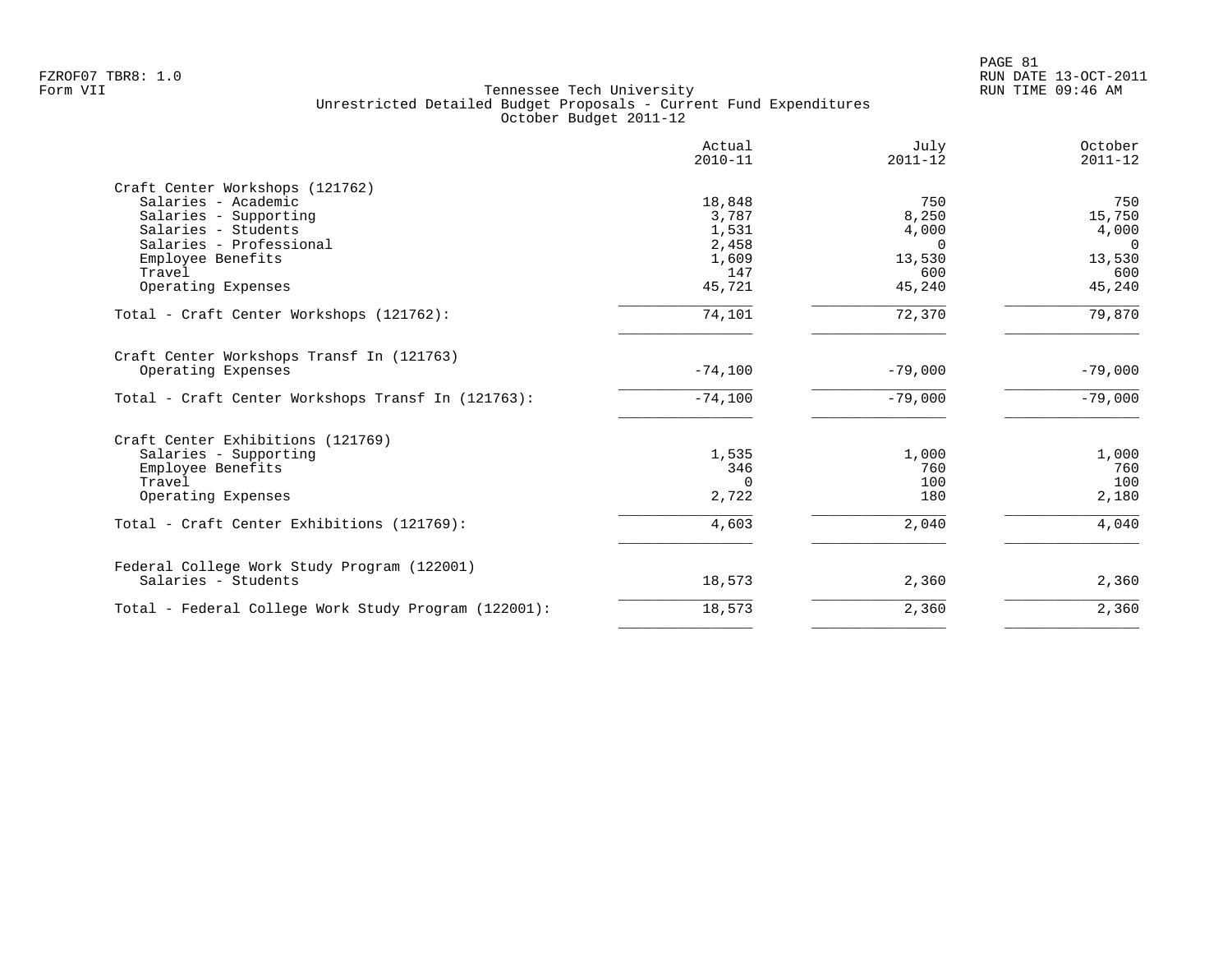|                                                 | Actual<br>$2010 - 11$ | July<br>$2011 - 12$ | October<br>$2011 - 12$ |
|-------------------------------------------------|-----------------------|---------------------|------------------------|
| WTTU Tech Radio (127904)<br>Salaries - Students | 10,560                | 5,880               | 5,880                  |
| Salaries - Professional                         |                       | 1,800               | 1,800                  |
| Employee Benefits                               | 127                   | 5,830               | 5,830                  |
| Operating Expenses                              | 19,849                | 5,080               | 5,080                  |
| Total - WTTU Tech Radio (127904):               | 30,536                | 18,590              | 18,590                 |
| Cheerleader Clinic (129006)                     |                       |                     |                        |
| Salaries - Supporting                           | 29,038                | 35,744              | 38,184                 |
| Salaries - Students                             | 18,330                | 28,650              | 28,650                 |
| Salaries - Professional                         | 8,274                 | 11,634              | 11,882                 |
| Employee Benefits                               | 21,154                | 23,220              | 23,220                 |
| Travel                                          |                       | 2,000               | 2,000                  |
| Operating Expenses                              | 170,614               | 106,352             | 118,562                |
| Capital Outlay                                  | $\Omega$              | 2,500               | 2,500                  |
| Total - Cheerleader Clinic (129006):            | 247,410               | 210,100             | 224,998                |
| Science Fair (130005)                           |                       |                     |                        |
| Salaries - Academic                             | 3,419                 | 0                   | $\Omega$               |
| Employee Benefits                               | 1,185                 |                     | 2,600                  |
| Travel                                          | 3,260                 |                     | $\Omega$               |
| Operating Expenses                              | 4,120                 |                     | $\Omega$               |
| Total - Science Fair (130005):                  | 11,984                | 0                   | 2,600                  |
|                                                 |                       |                     |                        |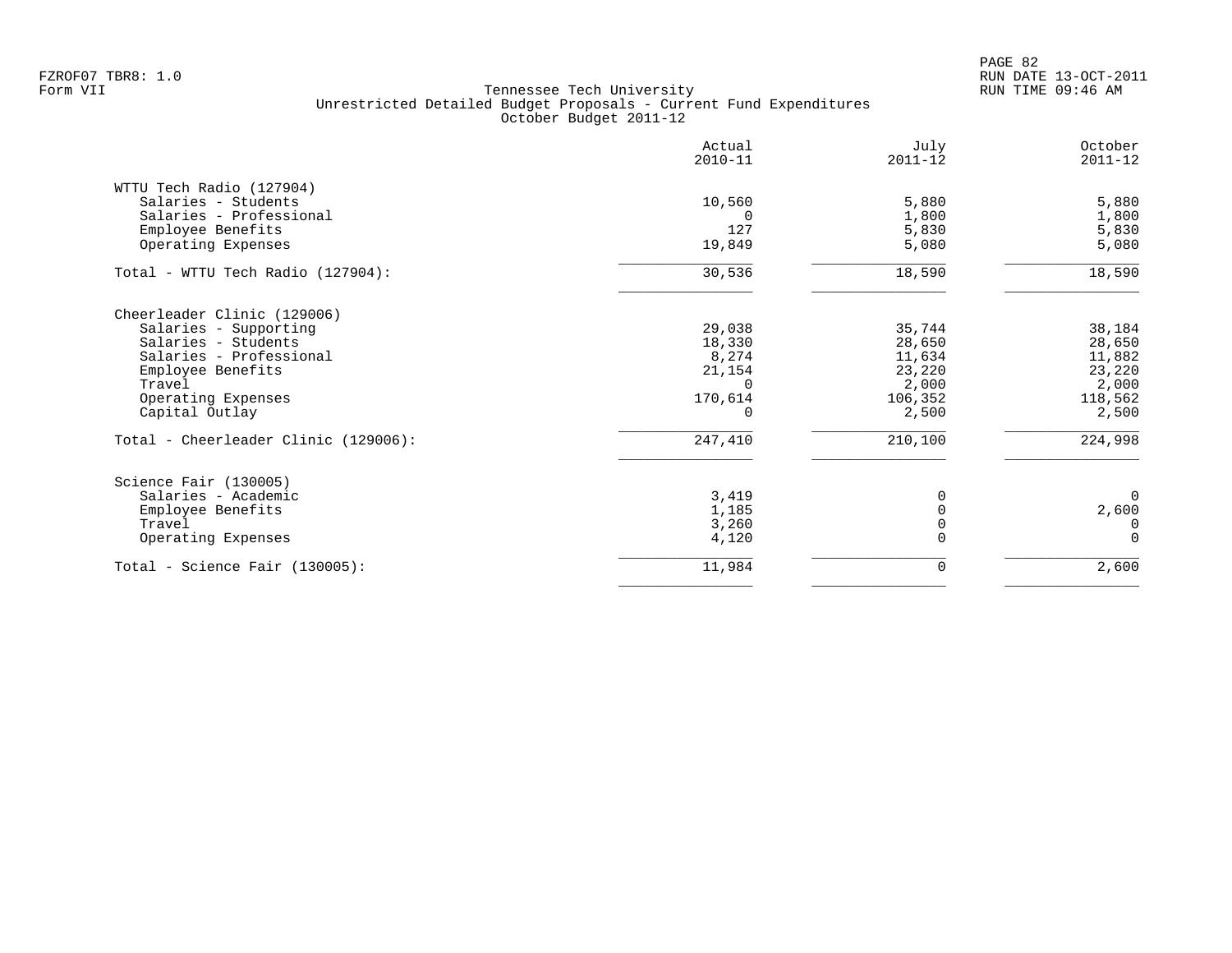| 31,020  |                                                                                                                  |                                                                                                             |
|---------|------------------------------------------------------------------------------------------------------------------|-------------------------------------------------------------------------------------------------------------|
|         |                                                                                                                  |                                                                                                             |
|         | 31,120                                                                                                           | 32,980                                                                                                      |
|         | 18,650                                                                                                           | 19,650                                                                                                      |
| 49,910  | 49,770                                                                                                           | 52,630                                                                                                      |
|         |                                                                                                                  |                                                                                                             |
| 7,009   | 0                                                                                                                | 0                                                                                                           |
|         |                                                                                                                  | $\Omega$                                                                                                    |
| 8,681   | $\Omega$                                                                                                         | $\Omega$                                                                                                    |
|         |                                                                                                                  |                                                                                                             |
| 2,103   | $\mathbf 0$                                                                                                      | 3,000                                                                                                       |
|         | $\Omega$                                                                                                         | $\overline{0}$                                                                                              |
|         |                                                                                                                  | $\overline{0}$                                                                                              |
|         |                                                                                                                  | $\mathbf 0$                                                                                                 |
|         |                                                                                                                  | 500                                                                                                         |
| 9,492   | $\mathbf 0$                                                                                                      | $\Omega$<br>2,400                                                                                           |
| 20,658  | $\mathbf 0$                                                                                                      | 5,900                                                                                                       |
|         |                                                                                                                  |                                                                                                             |
|         |                                                                                                                  | $\mathbf 0$                                                                                                 |
|         |                                                                                                                  | $\Omega$                                                                                                    |
|         |                                                                                                                  | 23,000                                                                                                      |
|         |                                                                                                                  | 165,960                                                                                                     |
|         |                                                                                                                  | 28,000                                                                                                      |
| 21,351  | $\Omega$                                                                                                         | 30,000                                                                                                      |
| 213,721 | 211,660                                                                                                          | 201,800                                                                                                     |
| 425,891 | 407,000                                                                                                          | 448,760                                                                                                     |
|         | 18,890<br>1,672<br>1,093<br>4,415<br>2,500<br>946<br>109<br>$\overline{0}$<br>541<br>17,219<br>137,535<br>35,524 | $\mathbf 0$<br>$\Omega$<br>$\Omega$<br>$\Omega$<br>$\Omega$<br>20,000<br>0<br>$\Omega$<br>159,340<br>16,000 |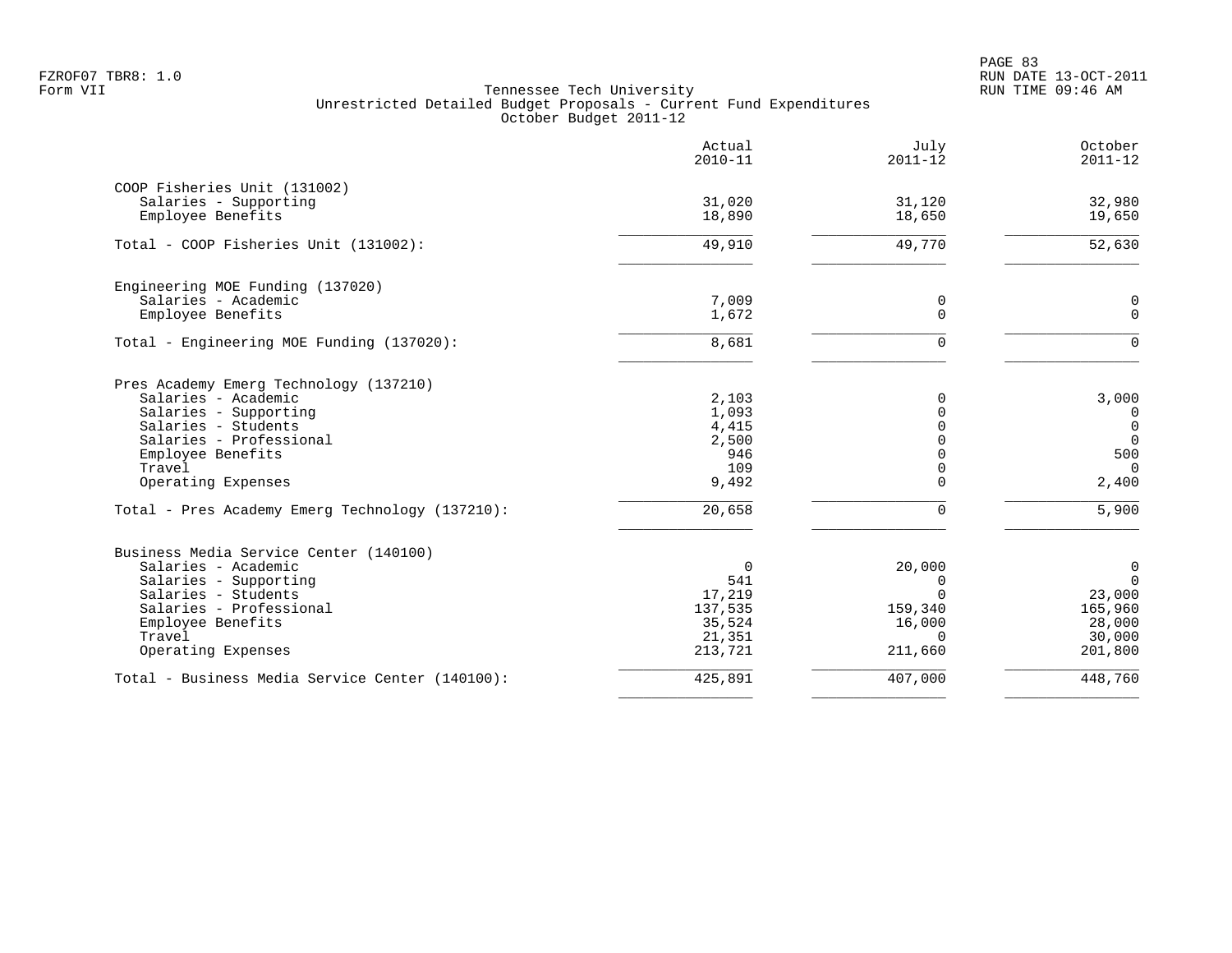PAGE 84 FZROF07 TBR8: 1.0 RUN DATE 13-OCT-2011

|                                                                                                                           | Actual<br>$2010 - 11$              | July<br>$2011 - 12$                           | October<br>$2011 - 12$                        |
|---------------------------------------------------------------------------------------------------------------------------|------------------------------------|-----------------------------------------------|-----------------------------------------------|
| Match Business Media Service Center (140105)<br>Salaries - Professional<br>Employee Benefits                              | 22,332<br>6,785                    | 0<br>$\Omega$                                 | 0<br>$\Omega$                                 |
| Total - Match Business Media Service Center (140105):                                                                     | 29,117                             | $\Omega$                                      | $\Omega$                                      |
| SACF SBDC (147001)<br>Salaries - Professional<br>Employee Benefits                                                        | 14,238<br>3,326                    | 6,118<br>850                                  | 6,118<br>850                                  |
| Total - SACF SBDC (147001):                                                                                               | 17,564                             | 6,968                                         | 6,968                                         |
| Matching Curriculum Instruction (153005)<br>Employee Benefits<br>Total - Matching Curriculum Instruction (153005):        | 0<br>0                             | $\mathbf 0$<br>$\Omega$                       | 12,650<br>12,650                              |
| Band Camps and Clinics (155002)<br>Travel<br>Operating Expenses                                                           | 281<br>29,704                      | $\Omega$<br>33,330                            | $\overline{0}$<br>30,060                      |
| Total - Band Camps and Clinics (155002):                                                                                  | 29,985                             | 33,330                                        | 30,060                                        |
| Southeast Chamber Music (155007)<br>Salaries - Academic<br>Salaries - Students<br>Employee Benefits<br>Operating Expenses | 13,418<br>3,344<br>2,130<br>17,073 | $\Omega$<br>$\mathbf 0$<br>$\Omega$<br>20,000 | $\mathbf 0$<br>$\mathbf 0$<br>2,000<br>20,000 |
| Total - Southeast Chamber Music (155007):                                                                                 | 35,965                             | 20,000                                        | 22,000                                        |
|                                                                                                                           |                                    |                                               |                                               |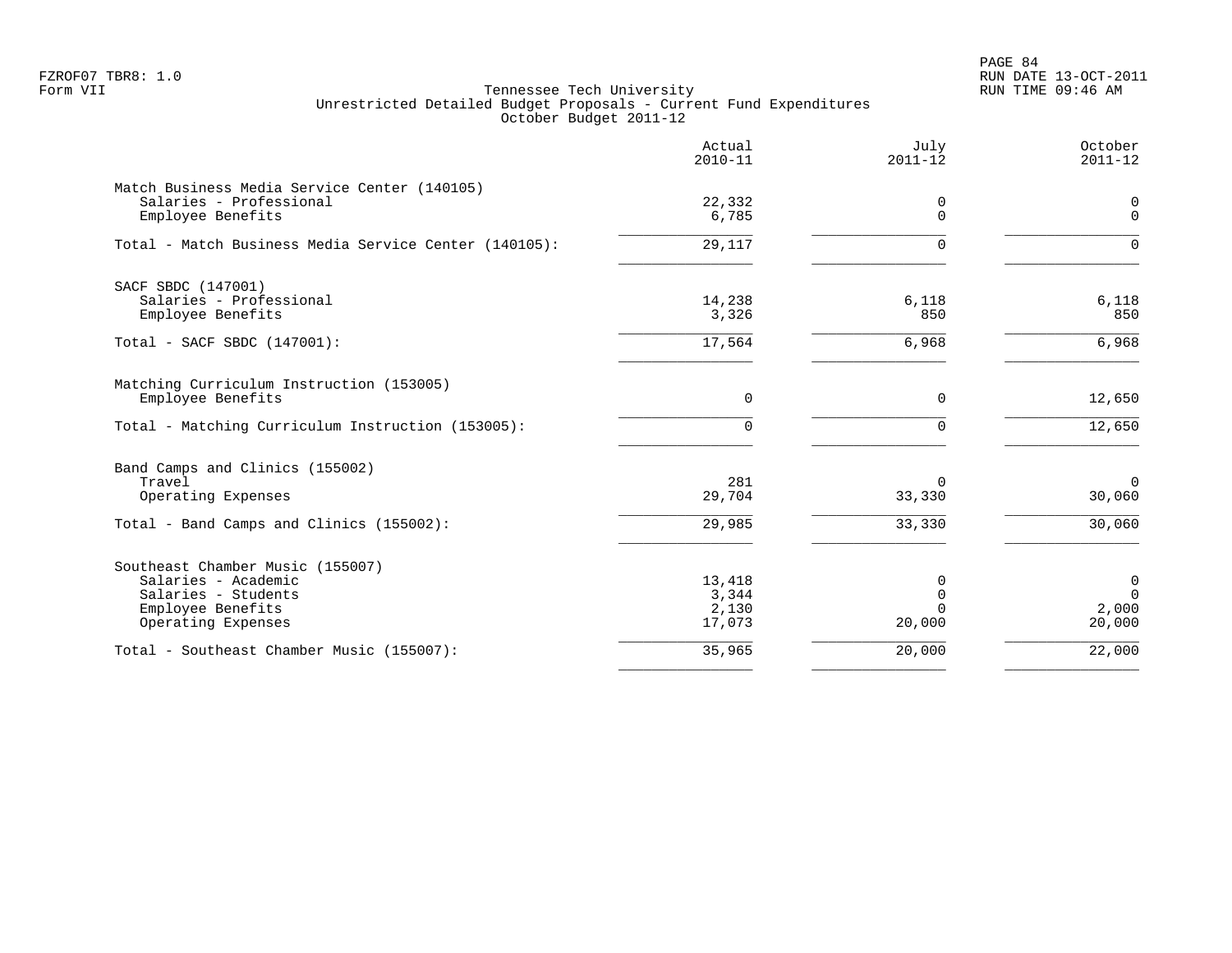|                                           | Actual<br>$2010 - 11$ | July<br>$2011 - 12$ | October<br>$2011 - 12$ |
|-------------------------------------------|-----------------------|---------------------|------------------------|
| Rural Education Program (156000)          |                       |                     |                        |
| Employee Benefits                         | $\mathbf 0$           | 26,890              | 26,890                 |
| Operating Expenses                        | 52                    | 1,670               | 1,670                  |
| Total - Rural Education Program (156000): | $\overline{52}$       | 28,560              | 28,560                 |
| STEM Operating (156002)                   |                       |                     |                        |
| Salaries - Supporting                     | 35,580                | 39,830              | 44,540                 |
| Salaries - Students                       | 8,189                 | 400                 | 9,100                  |
| Salaries - Professional                   | 124,613               | 162,270             | 206,760                |
| Employee Benefits                         | 58,038                | 53,000              | 59,600                 |
| Travel                                    | 7,452                 | 2,820               | 2,820                  |
| Operating Expenses                        | 90,960                | 79,240              | 193,270                |
| Total - STEM Operating (156002):          | 324,832               | 337,560             | $\overline{516,090}$   |
| STEM Graduate Assistant (156003)          |                       |                     |                        |
| Operating Expenses                        | 6,672                 | 20,410              | 22,240                 |
| Total - STEM Graduate Assistant (156003): | 6,672                 | 20,410              | 22,240                 |
| STEM Workshops (156004)                   |                       |                     |                        |
| Salaries - Academic                       | 3,845                 | 6,500               | 6,500                  |
| Salaries - Students                       | $\mathbf 0$           | 500                 | 500                    |
| Salaries - Professional                   | 568                   | 0                   | $\Omega$               |
| Employee Benefits                         | 677                   | 1,600               | 1,600                  |
| Operating Expenses                        | 7,273                 | 11,400              | 11,400                 |
| Department Revenues                       | $-294$                | 0                   | $\Omega$               |
| Total - STEM Workshops (156004):          | 12,069                | 20,000              | 20,000                 |
|                                           |                       |                     |                        |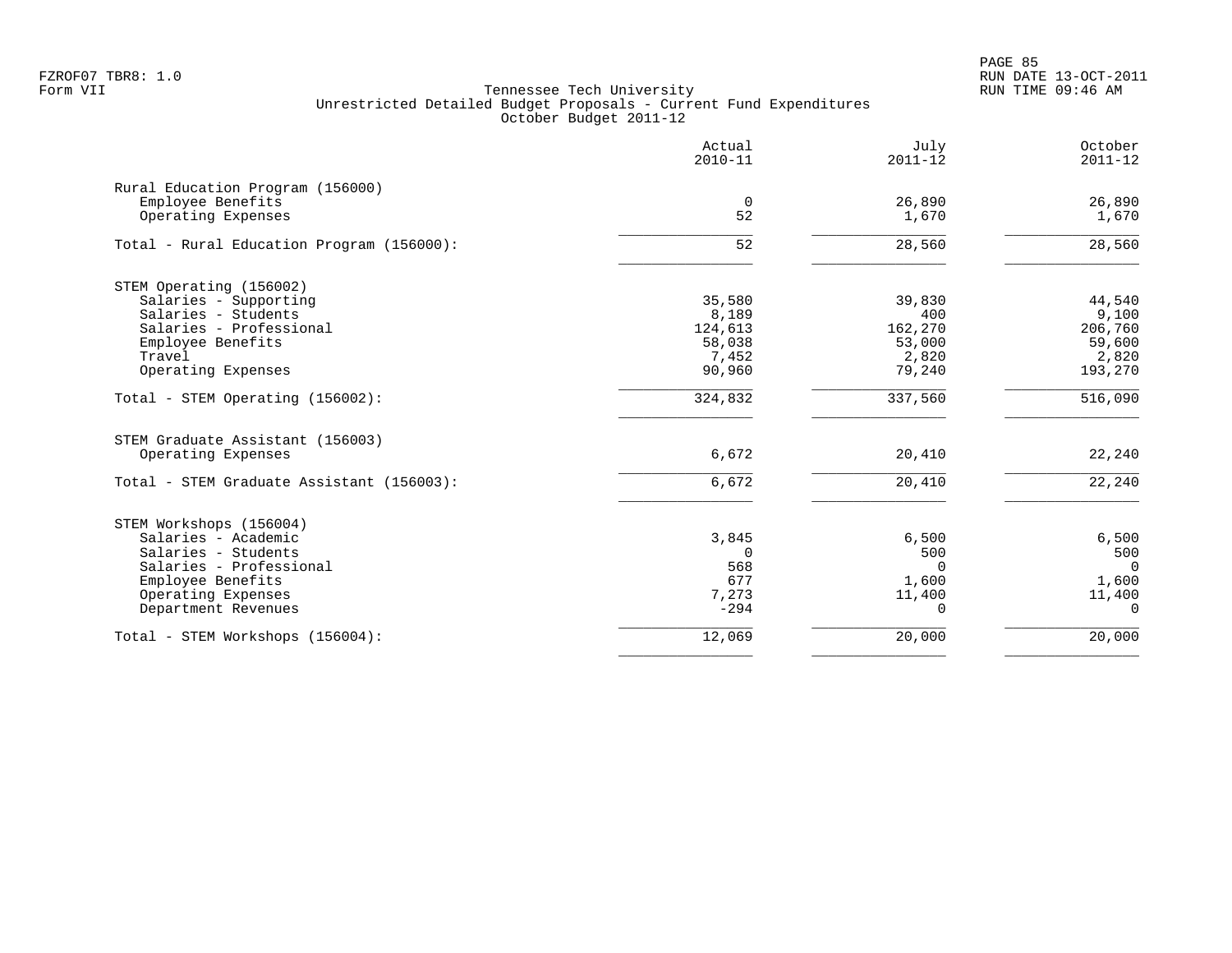|                                                         | Actual<br>$2010 - 11$ | July<br>$2011 - 12$ | October<br>$2011 - 12$ |
|---------------------------------------------------------|-----------------------|---------------------|------------------------|
| Ag Pavilion Operating (161000)<br>Salaries - Supporting | 31,560                | 31,660              | 33,520                 |
| Salaries - Students                                     | 26,264                | 3,000               | 3,000                  |
| Salaries - Professional                                 | 46,820                | 46,920              | 49,300                 |
| Employee Benefits                                       | 40,479                | 39,660              | 42,460                 |
| Travel                                                  | 26                    | $\Omega$            | $\Omega$               |
| Operating Expenses                                      | 95,885                | 69,590              | 69,590                 |
| Total - Ag Pavilion Operating (161000):                 | 241,034               | 190,830             | 197,870                |
| M and R Ag Pavilion (161001)                            |                       |                     |                        |
| Operating Expenses                                      | 30                    | $\mathbf 0$         | $\mathbf 0$            |
| Total - M and R Aq Pavilion $(161001)$ :                | 30                    | $\mathbf 0$         | $\Omega$               |
| Dept Match Agriculture (163005)                         |                       |                     |                        |
| Operating Expenses                                      | 210                   | 0                   | $\mathbf 0$            |
| Total - Dept Match Agriculture (163005):                | 210                   | $\mathbf 0$         | $\Omega$               |
| Extended Education (180001)                             |                       |                     |                        |
| Operating Expenses                                      | 618                   | 0                   | $\mathbf 0$            |
| Total - Extended Education (180001):                    | 618                   | $\mathbf 0$         | $\Omega$               |
| Extended Education ITV (180002)                         |                       |                     |                        |
| Operating Expenses                                      | 1,544                 | 0                   | $\mathbf 0$            |
| Total - Extended Education ITV (180002):                | 1,544                 | $\mathbf 0$         | $\Omega$               |
|                                                         |                       |                     |                        |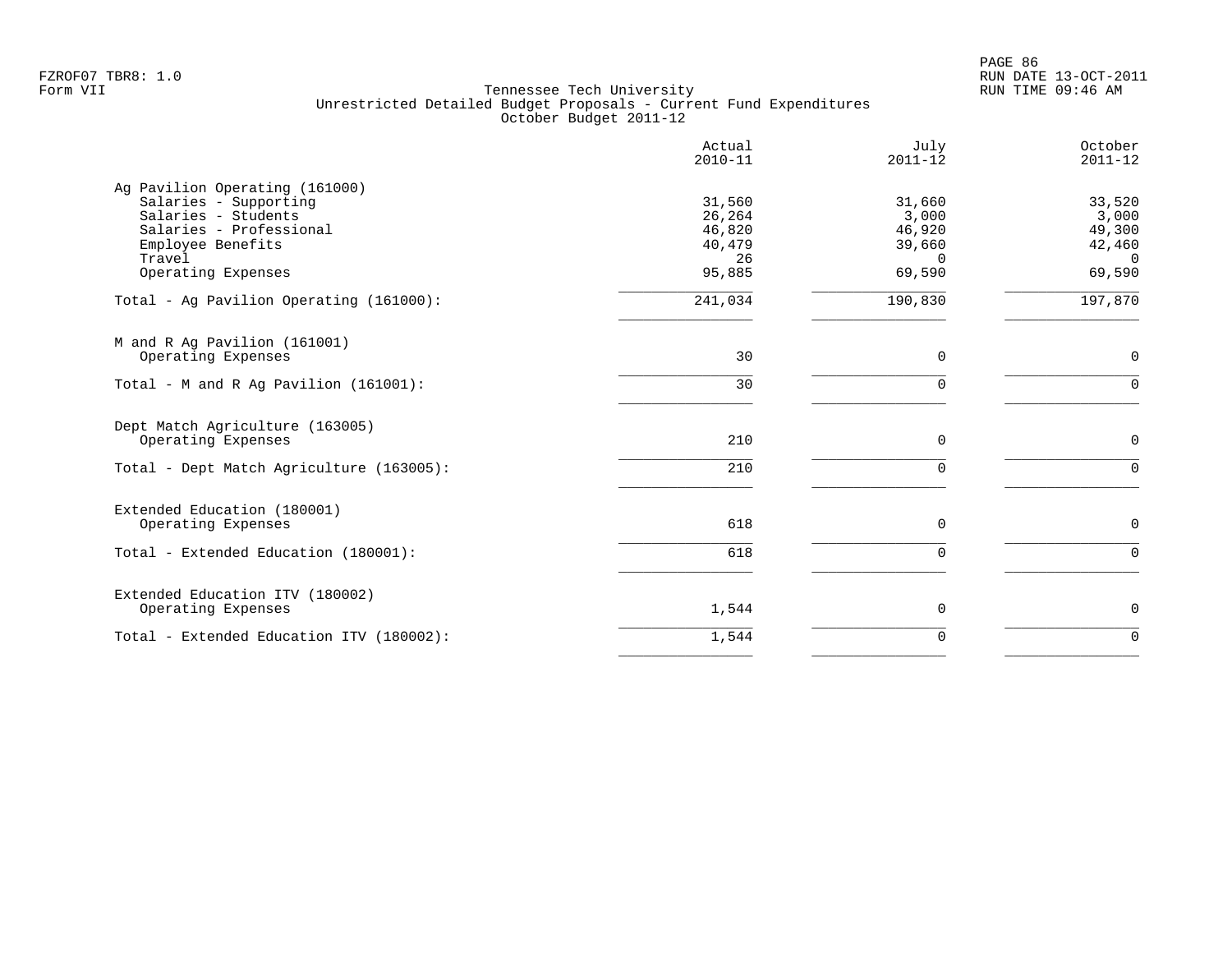|                                                   | Actual<br>$2010 - 11$ | July<br>$2011 - 12$     | October<br>$2011 - 12$     |
|---------------------------------------------------|-----------------------|-------------------------|----------------------------|
| Ext Prog Vehicles (180007)                        |                       |                         |                            |
| Travel<br>Operating Expenses                      | 96<br>2,609           | $\Omega$<br>2,000       | $\overline{0}$<br>2,000    |
| Total - Ext Prog Vehicles (180007):               | 2,705                 | 2,000                   | 2,000                      |
| Ext Prog Vehicles Transfer In (180008)            |                       |                         |                            |
| Travel<br>Operating Expenses                      | $-104$<br>$-8,587$    | $\Omega$<br>$-2,000$    | $\overline{0}$<br>$-2,000$ |
| Total - Ext Prog Vehicles Transfer In (180008):   | $-8,691$              | $-2,000$                | $-2,000$                   |
| Match Ext Progs Reg Dev (180015)                  |                       |                         |                            |
| Salaries - Administrative                         | 9,013                 |                         | 0                          |
| Salaries - Professional<br>Employee Benefits      | 12,170<br>6,559       | $\mathbf 0$<br>$\Omega$ | 0<br>$\Omega$              |
| Total - Match Ext Progs Reg Dev (180015):         | 27,742                | 0                       | $\Omega$                   |
| Regional Economic Dev Institute (180200)          |                       |                         |                            |
| Salaries - Academic                               | 6,007                 | $\Omega$                | 5,000                      |
| Salaries - Professional                           | $\Omega$              | $\Omega$                | 1,000                      |
| Employee Benefits                                 | 1,546                 | 2,000                   | 3,600<br>$\Omega$          |
| Travel<br>Operating Expenses                      | 3,270<br>5,165        | 0<br>$\Omega$           | 51,410                     |
| Total - Regional Economic Dev Institute (180200): | 15,988                | 2,000                   | 61,010                     |
|                                                   |                       |                         |                            |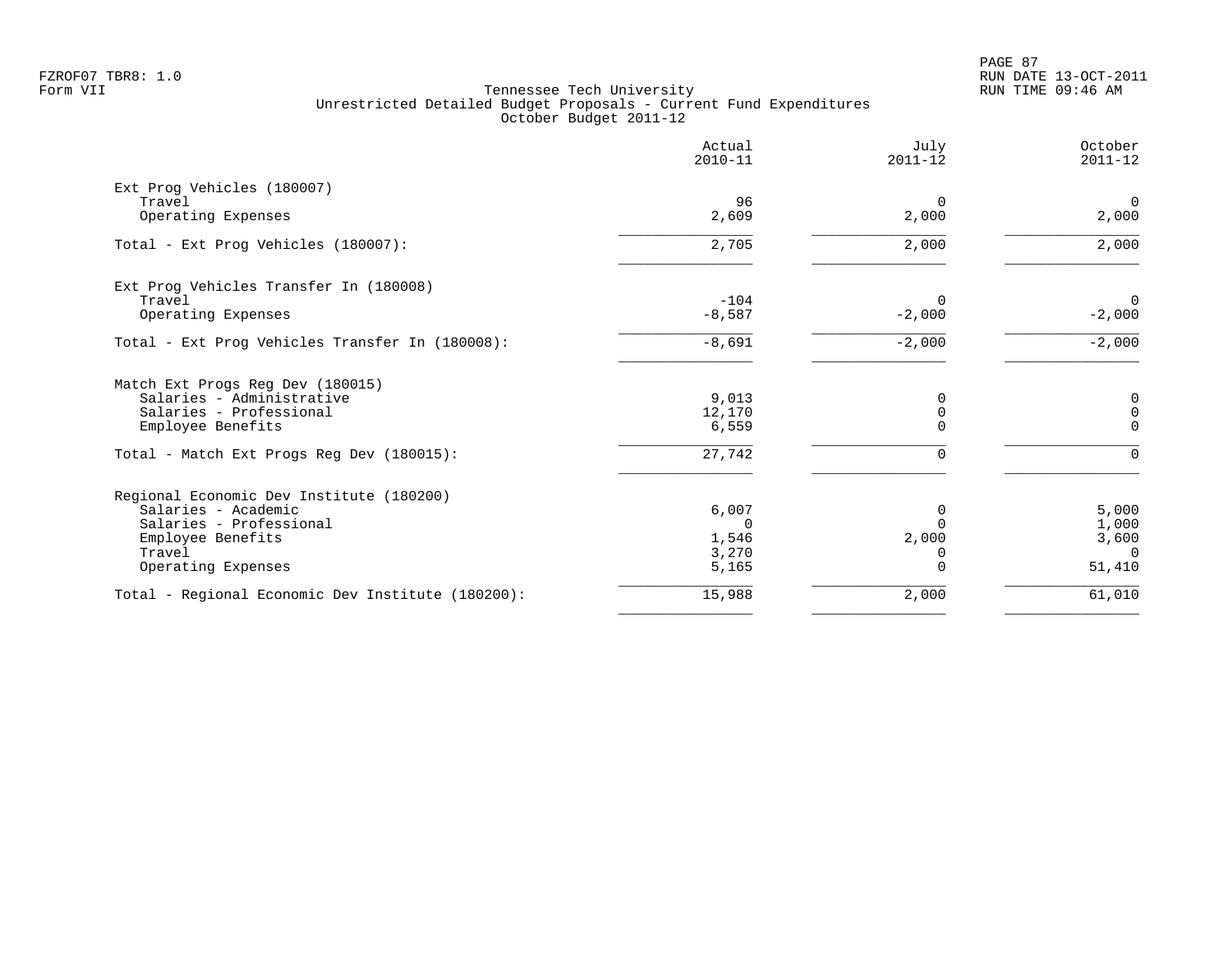|                                                                    | Actual<br>$2010 - 11$ | Julv<br>$2011 - 12$  | October<br>$2011 - 12$  |
|--------------------------------------------------------------------|-----------------------|----------------------|-------------------------|
| Ext Educ NC Seminars (181004)<br>Travel<br>Operating Expenses      | 373<br>897            | $\mathbf 0$<br>1,800 | $\overline{0}$<br>1,800 |
| Total - Ext Educ NC Seminars (181004):                             | 1,270                 | 1,800                | 1,800                   |
|                                                                    |                       |                      |                         |
| TBR Spouse Dependent Discount (700000)<br>Employee Benefits        | 15,374                | 16,800               | 16,800                  |
| Total - TBR Spouse Dependent Discount (700000):                    | 15,374                | 16,800               | 16,800                  |
| TBR Employ Remission PC191 (700001)<br>Employee Benefits           | 7,140                 | 11,840               | 11,840                  |
| Total - TBR Employ Remission PC191 (700001):                       | 7,140                 | 11,840               | 11,840                  |
| E and G Data Processing Allocation (700003)<br>Department Revenues | 295,714               | 319,650              | 357,380                 |
| Total - E and G Data Processing Allocation (700003):               | 295,714               | 319,650              | 357,380                 |
| E and G Claims Adjustment (700004)<br>Operating Expenses           | 7,493                 | 11,090               | 11,090                  |
| Total - E and G Claims Adjustment $(700004)$ :                     | 7,493                 | 11,090               | 11,090                  |
|                                                                    |                       |                      |                         |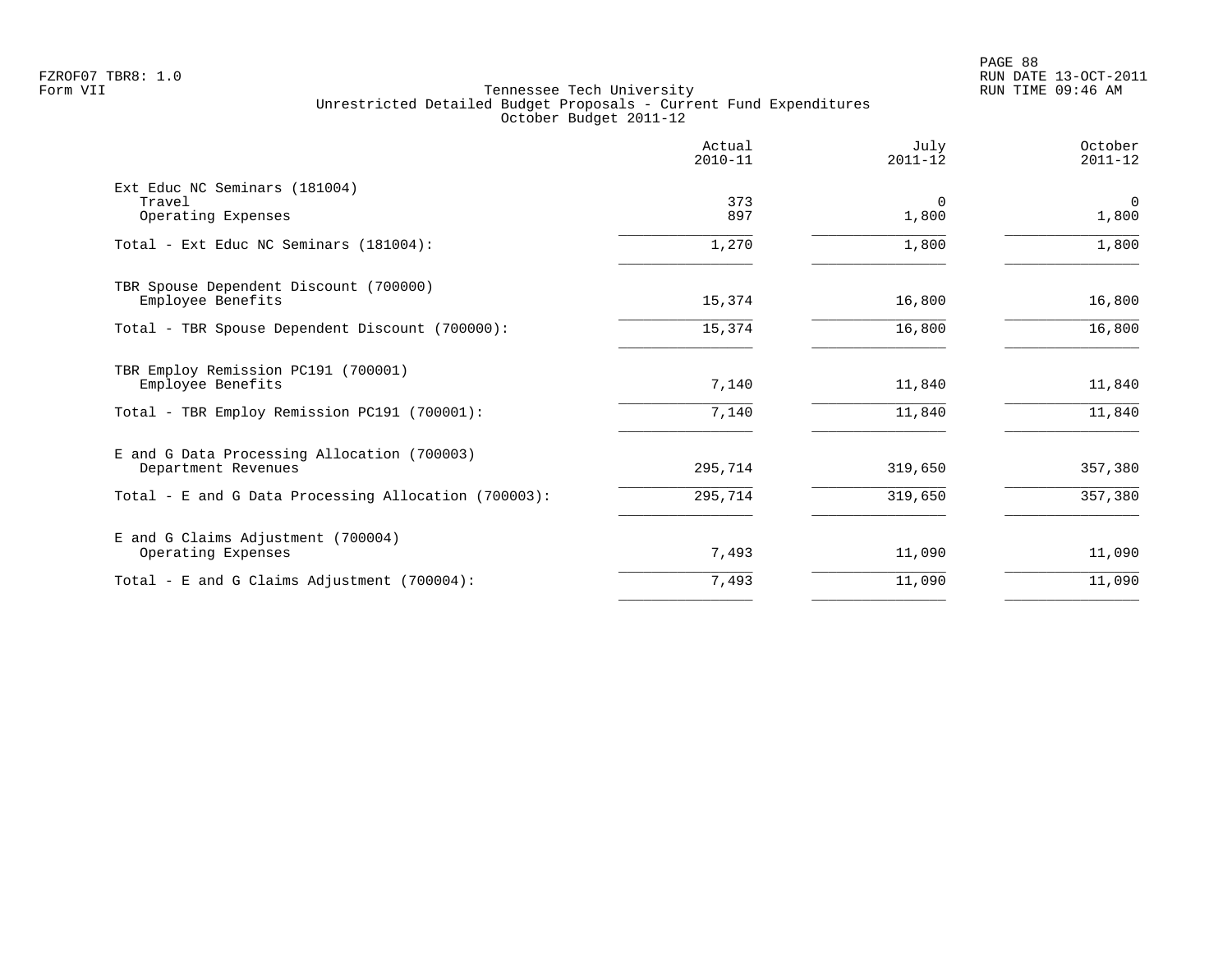PAGE 89 FZROF07 TBR8: 1.0 RUN DATE 13-OCT-2011

# Form VII Tennessee Tech University RUN TIME 09:46 AM Unrestricted Detailed Budget Proposals - Current Fund Expenditures October Budget 2011-12

|                                                     | Actual<br>$2010 - 11$ | July<br>$2011 - 12$ | October<br>$2011 - 12$ |
|-----------------------------------------------------|-----------------------|---------------------|------------------------|
| $E$ and G Support (700005)<br>Salaries - Supporting | $\mathbf 0$           | 1,970               | 630                    |
| Salaries - Professional                             | $\Omega$              | 5,070               | 270                    |
| Employee Benefits                                   | 57,434                | 1,400               | 5,770                  |
| Operating Expenses                                  | 6,535                 | 62,155              | 62,755                 |
| Total - E and G Support $(700005)$ :                | 63,969                | 70,595              | 69,425                 |
| E and G Salary Increase Pool (700010)               |                       |                     |                        |
| Salaries - Professional                             | 0                     | 38,400              | 38,400                 |
| Total - E and G Salary Increase Pool (700010):      | $\mathbf 0$           | 38,400              | 38,400                 |
| Post Office Allocation (700045)                     |                       |                     |                        |
| Operating Expenses                                  | $\overline{0}$        | 810                 | 890                    |
| Department Revenues                                 | 920                   | 0                   | $\mathbf 0$            |
| Total - Post Office Allocation (700045):            | 920                   | 810                 | 890                    |
| Total - Public Service (300):                       |                       |                     |                        |
| Salaries - Administrative                           | 9,013                 | $\mathbf 0$         | $\mathbf 0$            |
| Salaries - Academic                                 | 54,649                | 27,250              | 15,250                 |
| Salaries - Supporting                               | 134,154               | 149,574             | 166,604                |
| Salaries - Students                                 | 108,425               | 44,790              | 76,490                 |
| Salaries - Professional                             | 371,508               | 431,552             | 481,490                |
| Employee Benefits                                   | 280,941               | 232,030             | 278,150                |
| Travel<br>Operating Expenses                        | 36,261<br>656,272     | 5,520               | 35,520                 |
| Capital Outlay                                      | $\Omega$              | 601,007<br>2,500    | 772,437<br>2,500       |
| Department Revenues                                 | 296,340               | 319,650             | 357,380                |
| Total                                               | 1,947,563             | 1,813,873           | 2,185,821              |

 $\overline{\phantom{a}}$  , and the contract of the contract of the contract of the contract of the contract of the contract of the contract of the contract of the contract of the contract of the contract of the contract of the contrac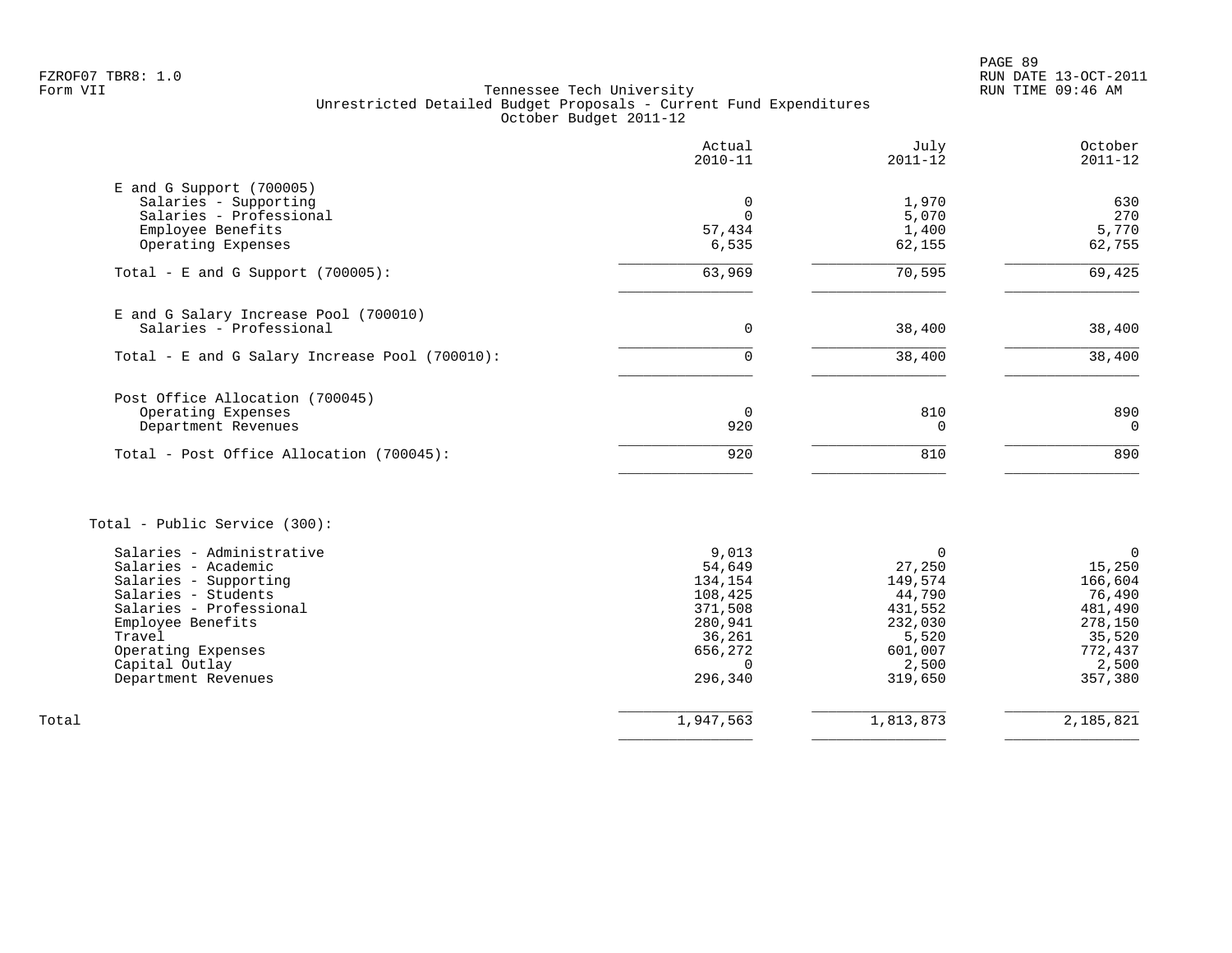PAGE 90 FZROF07 TBR8: 1.0 RUN DATE 13-OCT-2011

|                                                                                                                                                                                                                          | Actual<br>$2010 - 11$                                                                                   | July<br>$2011 - 12$                                                                                      | October<br>$2011 - 12$                                                                                    |
|--------------------------------------------------------------------------------------------------------------------------------------------------------------------------------------------------------------------------|---------------------------------------------------------------------------------------------------------|----------------------------------------------------------------------------------------------------------|-----------------------------------------------------------------------------------------------------------|
| Total - Public Service (30):                                                                                                                                                                                             |                                                                                                         |                                                                                                          |                                                                                                           |
| Salaries - Administrative<br>Salaries - Academic<br>Salaries - Supporting<br>Salaries - Students<br>Salaries - Professional<br>Employee Benefits<br>Travel<br>Operating Expense<br>Capital Outlay<br>Department Revenues | 9,013<br>54,649<br>134,154<br>108,425<br>371,508<br>280,941<br>36,261<br>656,272<br>$\Omega$<br>296,340 | $\mathbf 0$<br>27,250<br>149,574<br>44,790<br>431,552<br>232,030<br>5,520<br>601,007<br>2,500<br>319,650 | $\mathbf 0$<br>15,250<br>166,604<br>76,490<br>481,490<br>278,150<br>35,520<br>772,437<br>2,500<br>357,380 |
| Total                                                                                                                                                                                                                    | 1,947,563                                                                                               | 1,813,873                                                                                                | 2,185,821                                                                                                 |
| Academic Support (35)<br>Academic Support (350)<br>Testing and Surveys (120006)<br>Salaries - Academic<br>Employee Benefits<br>Travel<br>Operating Expenses                                                              | 2,254<br>436<br>1,178<br>34,417                                                                         | $\Omega$<br>$\Omega$<br>$\Omega$<br>32,400                                                               | 0<br>$\mathbf 0$<br>$\Omega$<br>32,400                                                                    |
| Total - Testing and Surveys (120006):                                                                                                                                                                                    | 38,285                                                                                                  | 32,400                                                                                                   | 32,400                                                                                                    |
| Self Study Accred Fee (120007)<br>Employee Benefits<br>Travel<br>Operating Expenses                                                                                                                                      | $\mathbf 0$<br>1,338<br>38,124                                                                          | 3,400<br>1,100<br>45,000                                                                                 | 3,400<br>4,120<br>41,980                                                                                  |
| Total - Self Study Accred Fee (120007):                                                                                                                                                                                  | 39,462                                                                                                  | 49,500                                                                                                   | 49,500                                                                                                    |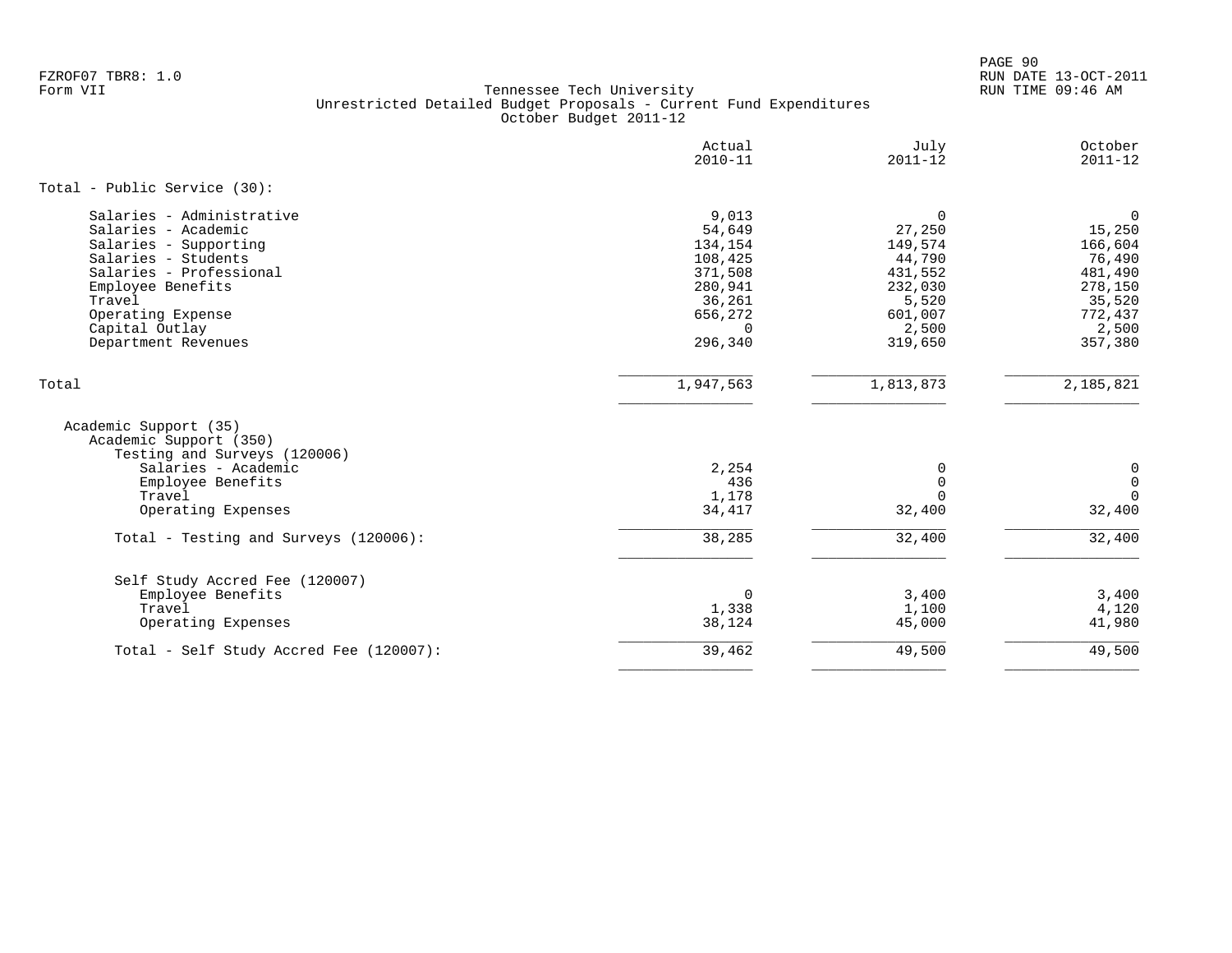|                                                                                                                                         | Actual<br>$2010 - 11$                       | July<br>$2011 - 12$                         | October<br>$2011 - 12$                     |
|-----------------------------------------------------------------------------------------------------------------------------------------|---------------------------------------------|---------------------------------------------|--------------------------------------------|
| Faculty Recruitment (120008)<br>Travel<br>Operating Expenses                                                                            | 38,499<br>6,845                             | 12,620<br>6,440                             | 12,620<br>1,440                            |
| Total - Faculty Recruitment (120008):                                                                                                   | 45,344                                      | 19,060                                      | 14,060                                     |
| Faculty Moving (120009)<br>Travel                                                                                                       | 11,746                                      | 4,620                                       | 53,770                                     |
| Total - Faculty Moving (120009):                                                                                                        | 11,746                                      | 4,620                                       | 53,770                                     |
| Academic Affairs Discretion (120010)<br>Salaries - Academic<br>Salaries - Students<br>Employee Benefits<br>Travel<br>Operating Expenses | 27,500<br>1,791<br>6,823<br>1,627<br>41,391 | 0<br>$\Omega$<br>3,500<br>$\Omega$<br>3,000 | 0<br>$\Omega$<br>3,500<br>7,600<br>488,940 |
| Total - Academic Affairs Discretion (120010):                                                                                           | 79,132                                      | 6,500                                       | 500,040                                    |
| Faculty Development (120011)<br>Employee Benefits<br>Travel<br>Operating Expenses                                                       | $\Omega$<br>19,889<br>1,977                 | 1,000<br>1,900<br>$\Omega$                  | 1,000<br>29,900<br>5,000                   |
| Total - Faculty Development (120011):                                                                                                   | 21,866                                      | 2,900                                       | 35,900                                     |
|                                                                                                                                         |                                             |                                             |                                            |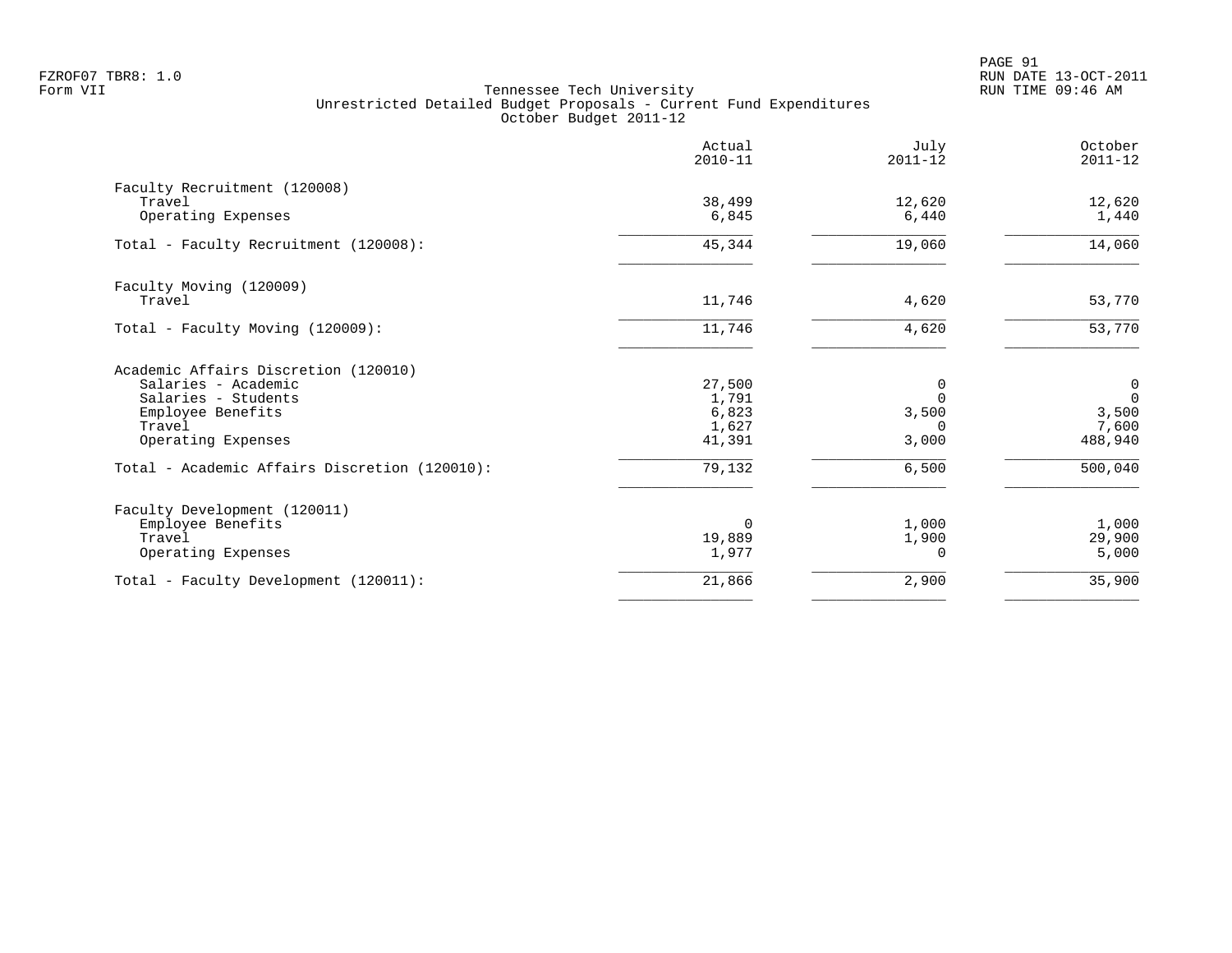PAGE 92 FZROF07 TBR8: 1.0 RUN DATE 13-OCT-2011

|                                                   | Actual<br>$2010 - 11$ | July<br>$2011 - 12$ | October<br>$2011 - 12$ |
|---------------------------------------------------|-----------------------|---------------------|------------------------|
| Non Instr Faculty Assignment (120012)             |                       |                     |                        |
| Salaries - Academic<br>Employee Benefits          | 0<br>$\Omega$         | 44,000<br>12,750    | 44,000<br>12,750       |
| Total - Non Instr Faculty Assignment (120012):    | $\Omega$              | 56,750              | 56,750                 |
| Faculty Grant In Aid (120013)                     |                       |                     |                        |
| Salaries - Academic                               | 0                     | 13,000              | $\mathsf{O}$           |
| Total - Faculty Grant In Aid (120013):            | $\Omega$              | 13,000              | $\Omega$               |
| Faculty Award (120016)                            |                       |                     |                        |
| Operating Expenses                                | 8,040                 | 7,740               | 7,740                  |
| Total - Faculty Award (120016):                   | 8,040                 | 7,740               | 7,740                  |
| Faculty Evaluations (120017)                      |                       |                     |                        |
| Salaries - Students<br>Employee Benefits          | 1,000<br>$\mathbf 0$  | $\Omega$<br>1,750   | $\mathsf{O}$<br>1,750  |
| Operating Expenses                                | 22,023                | 15,220              | 15,220                 |
| Total - Faculty Evaluations (120017):             | 23,023                | 16,970              | 16,970                 |
| Office of Assoc VP Acad Affairs (121700)          |                       |                     |                        |
| Salaries - Administrative                         | 123,000               | 123,000             | 126,740                |
| Salaries - Supporting                             | 40,457                | 40,380              | 42,685                 |
| Salaries - Professional                           | 18,161                | 61,478              | 64,497                 |
| Employee Benefits<br>Travel                       | 55,365<br>3,513       | 70,010<br>1,920     | 70,010<br>1,920        |
| Operating Expenses                                | 11,668                | 2,950               | 2,950                  |
| Total - Office of Assoc VP Acad Affairs (121700): | 252,164               | 299,738             | 308,802                |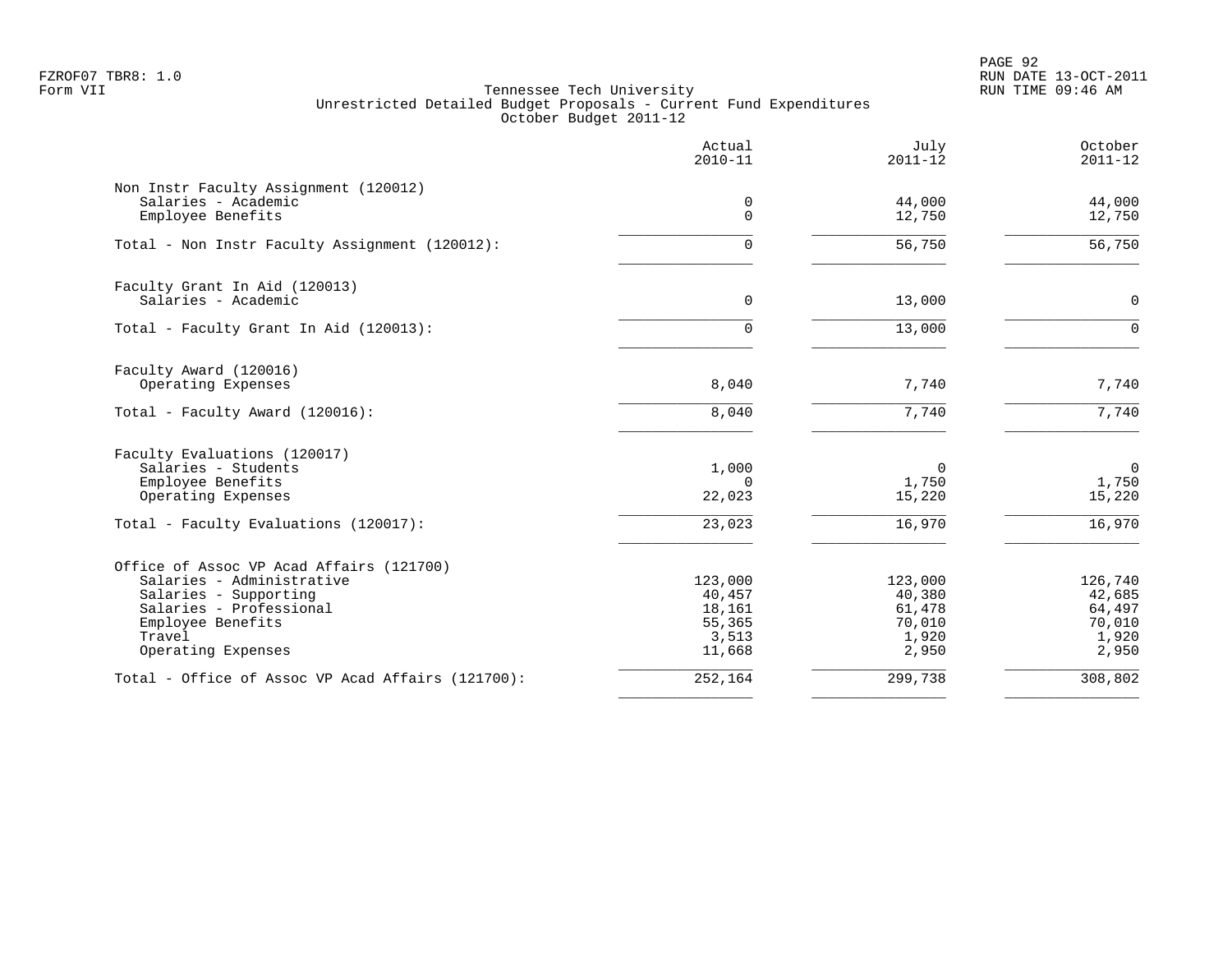|                                                                    | Actual<br>$2010 - 11$ | July<br>$2011 - 12$ | October<br>$2011 - 12$ |
|--------------------------------------------------------------------|-----------------------|---------------------|------------------------|
| Planning (121701)                                                  |                       |                     |                        |
| Operating Expenses                                                 | 4,874                 | $\Omega$            | $\mathbf 0$            |
| Total - Planning $(121701)$ :                                      | 4,874                 |                     | $\Omega$               |
| Craft Center Admin (121760)                                        |                       |                     |                        |
| Salaries - Supporting                                              | 33,462                | 25,180              | 26,930                 |
| Salaries - Students                                                | 6,697                 | 10,870              | 10,870                 |
| Salaries - Professional                                            | 75,477                | 75,586              | 78,812                 |
| Employee Benefits                                                  | 45,870                | 48,490              | 48,490                 |
| Travel                                                             | 532                   | 200                 | 700                    |
| Operating Expenses                                                 | 29,475                | 33,600              | 32,100                 |
| Total - Craft Center Admin (121760):                               | 191,513               | 193,926             | 197,902                |
| Federal College Work Study Program (122001)<br>Salaries - Students | 34,785                | 36,980              | 36,980                 |
|                                                                    |                       |                     |                        |
| Total - Federal College Work Study Program (122001):               | 34,785                | 36,980              | 36,980                 |
| Student Exchance Program (123703)                                  |                       |                     |                        |
| Operating Expenses                                                 | $-5,820$              | $\mathbf 0$         | $\mathbf 0$            |
| Total - Student Exchance Program (123703):                         | $-5,820$              | $\Omega$            | $\Omega$               |
| Exchange BA ENG Course Fee (123704)                                |                       |                     |                        |
| Operating Expenses                                                 | 4,659                 | 2,500               | 2,500                  |
| Total - Exchange BA ENG Course Fee (123704):                       | 4,659                 | 2,500               | 2,500                  |
|                                                                    |                       |                     |                        |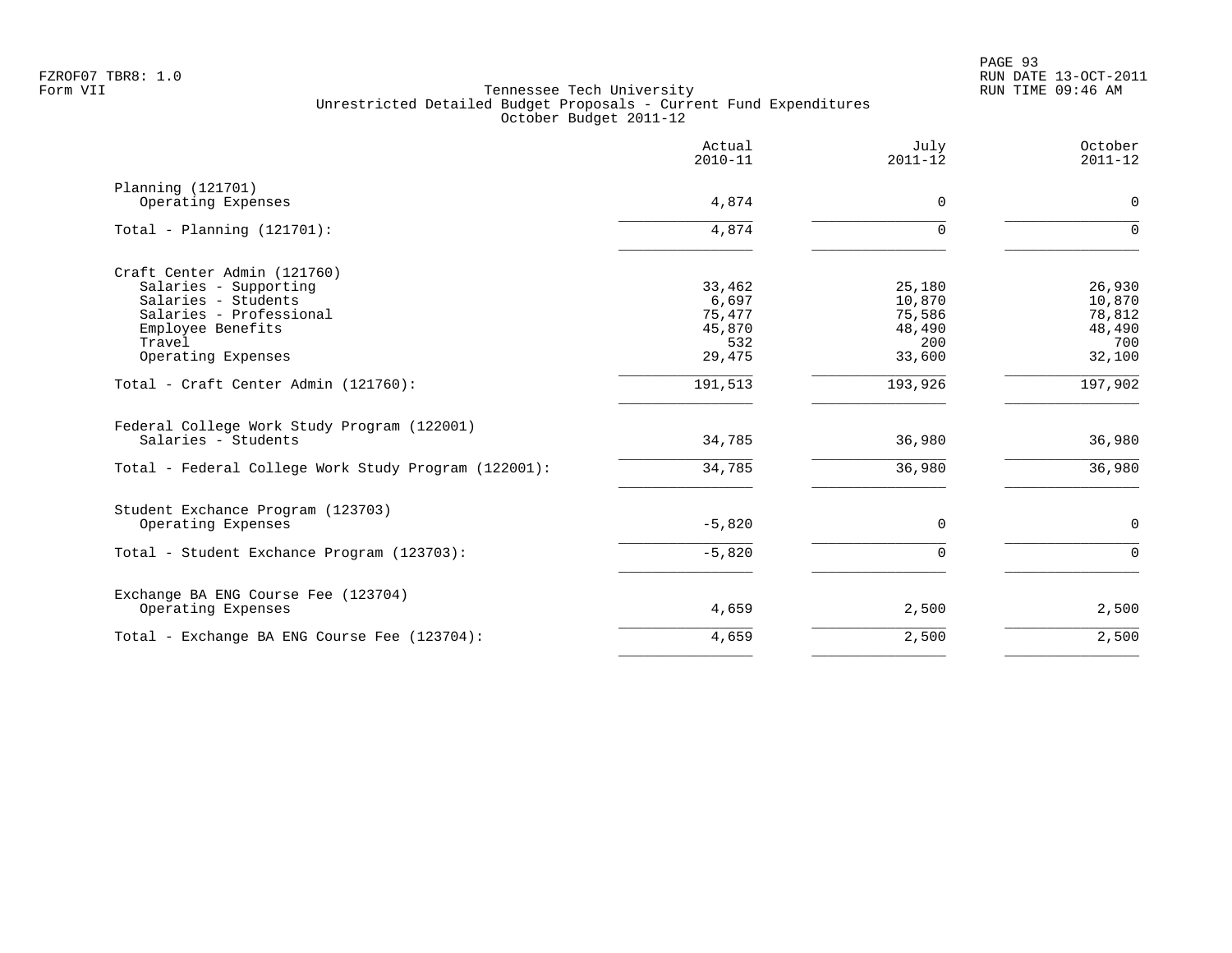|                                                                                                                                                                                                                                                                   | Actual<br>$2010 - 11$                                                                                      | July<br>$2011 - 12$                                                                                       | October<br>$2011 - 12$                                                                            |
|-------------------------------------------------------------------------------------------------------------------------------------------------------------------------------------------------------------------------------------------------------------------|------------------------------------------------------------------------------------------------------------|-----------------------------------------------------------------------------------------------------------|---------------------------------------------------------------------------------------------------|
| Library Administration (124000)<br>Salaries - Administrative<br>Salaries - Supporting<br>Employee Benefits<br>Travel                                                                                                                                              | 120,000<br>32,560<br>55,170<br>658                                                                         | 120,000<br>32,660<br>55,080<br>1,660                                                                      | 123,600<br>34,560<br>56,080<br>1,660                                                              |
| Total - Library Administration (124000):                                                                                                                                                                                                                          | 208,388                                                                                                    | 209,400                                                                                                   | 215,900                                                                                           |
| Library Operating (124001)<br>Salaries - Academic<br>Salaries - Supporting<br>Salaries - Students<br>Salaries - Professional<br>Employee Benefits<br>Travel<br>Operating Expenses<br>Capital Outlay<br>Department Revenues<br>Total - Library Operating (124001): | 555,831<br>342,181<br>60,116<br>50,098<br>411,750<br>4,147<br>142,875<br>15,098<br>$-66, 552$<br>1,515,544 | 723,500<br>377,841<br>35,000<br>39,230<br>480,540<br>4,850<br>87,530<br>$\Omega$<br>$\Omega$<br>1,748,491 | 740,310<br>405,700<br>35,000<br>91,910<br>480,540<br>4,850<br>188,270<br>47,420<br>0<br>1,994,000 |
| Library Binding (124002)<br>Capital Outlay                                                                                                                                                                                                                        | 6,781                                                                                                      | 30,000                                                                                                    | 20,000                                                                                            |
| Total - Library Binding (124002):                                                                                                                                                                                                                                 | 6,781                                                                                                      | 30,000                                                                                                    | 20,000                                                                                            |
| Library Microfilms (124003)<br>Capital Outlay                                                                                                                                                                                                                     | 18,923                                                                                                     | 15,000                                                                                                    | 25,000                                                                                            |
| Total - Library Microfilms (124003):                                                                                                                                                                                                                              | 18,923                                                                                                     | 15,000                                                                                                    | 25,000                                                                                            |
|                                                                                                                                                                                                                                                                   |                                                                                                            |                                                                                                           |                                                                                                   |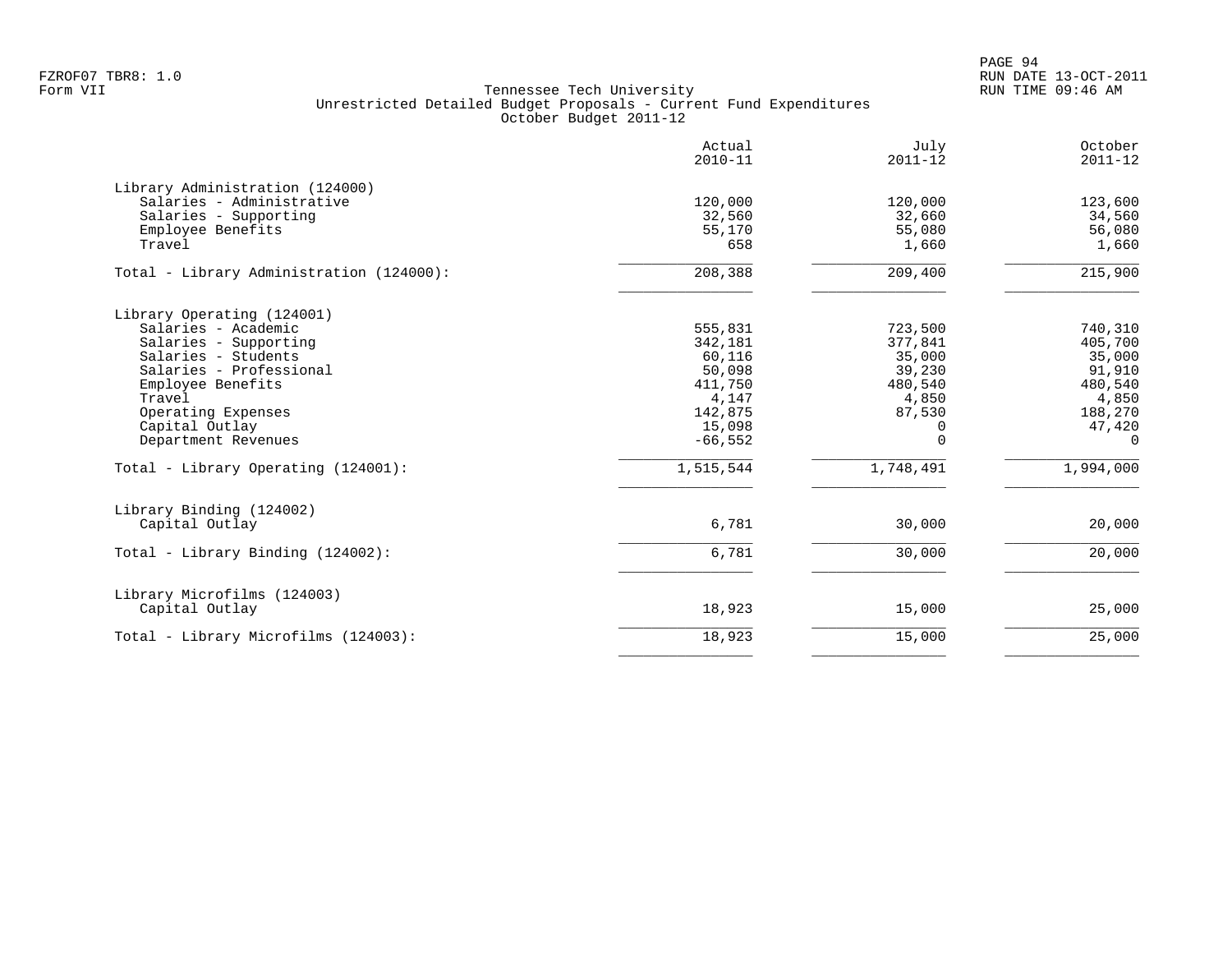| 10,721<br>10,721 | 10,300<br>10,300                                               | 10,300                                              |
|------------------|----------------------------------------------------------------|-----------------------------------------------------|
|                  |                                                                |                                                     |
|                  |                                                                |                                                     |
|                  |                                                                | 10,300                                              |
|                  |                                                                |                                                     |
|                  | 0                                                              | $\mathbf 0$                                         |
|                  |                                                                | $-300$                                              |
| $-49$            | $-300$                                                         | $-300$                                              |
|                  |                                                                |                                                     |
|                  |                                                                | $-10,000$                                           |
| $-6, 383$        | $-10,000$                                                      | $-10,000$                                           |
|                  |                                                                |                                                     |
| 35,539           | 20,000                                                         | 211,200                                             |
| 834,592          | 825,360                                                        | 825,360                                             |
| 870,131          | 845,360                                                        | 1,036,560                                           |
|                  |                                                                |                                                     |
| 210,897          | 237,230                                                        | 154,950                                             |
| 63,040           | 63,140                                                         | 66,930                                              |
|                  |                                                                | 90,960                                              |
|                  |                                                                | 125,760<br>9,870                                    |
| 26,988           | 9,740                                                          | 20,640                                              |
| 412,783          | 436,910                                                        | 469,110                                             |
|                  | $-49$<br>$\Omega$<br>$-6, 383$<br>$\Omega$<br>97,153<br>14,705 | $-300$<br>$-10,000$<br>$\Omega$<br>125,760<br>1,040 |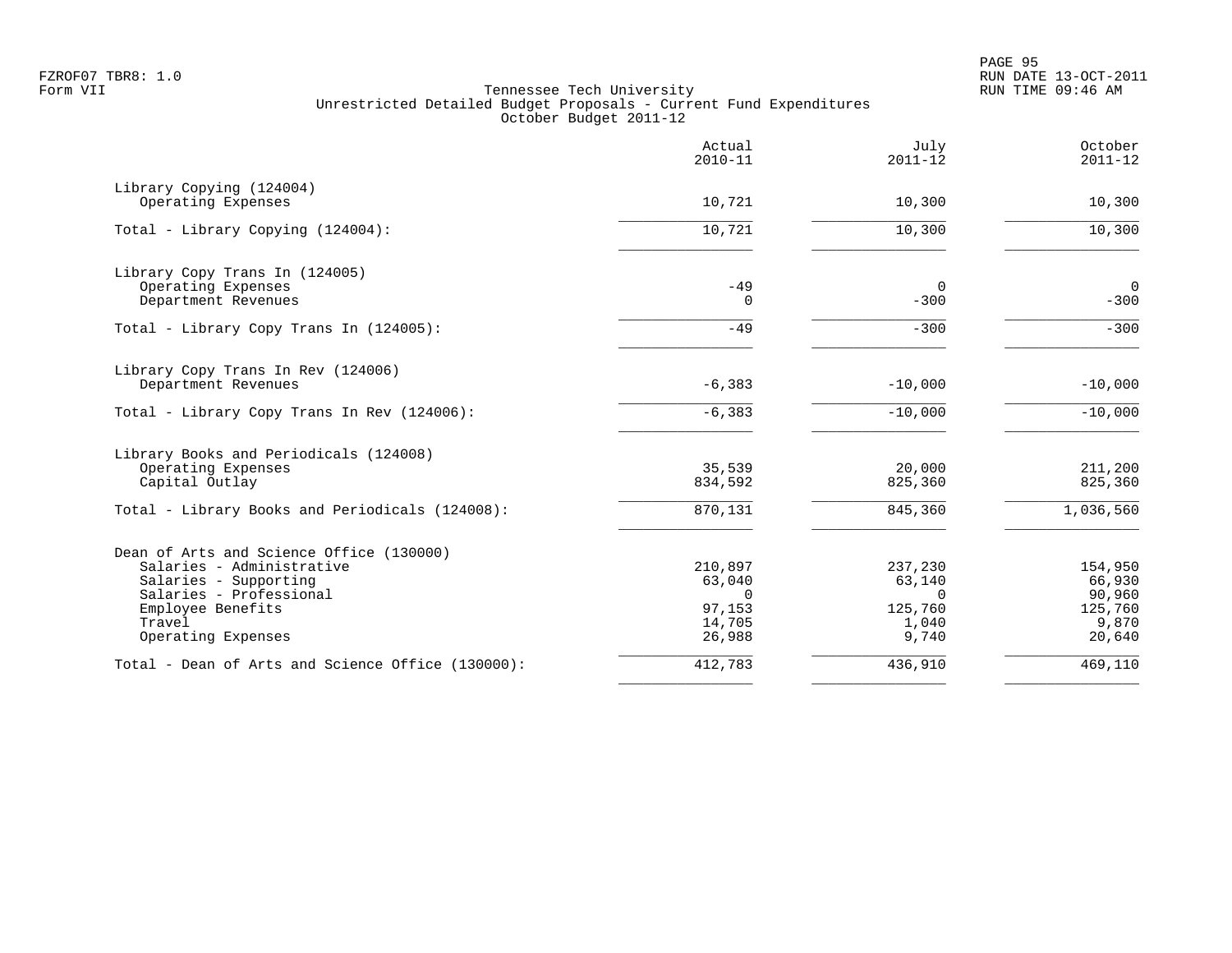PAGE 96 FZROF07 TBR8: 1.0 RUN DATE 13-OCT-2011

|                                                    | Actual<br>$2010 - 11$ | July<br>$2011 - 12$ | October<br>$2011 - 12$ |
|----------------------------------------------------|-----------------------|---------------------|------------------------|
| Arts and Sci Vehicles (131003)                     |                       |                     |                        |
| Travel                                             | 23                    | $\mathbf 0$         | $\overline{0}$         |
| Operating Expenses                                 | 5,828                 | 3,860               | 3,860                  |
| Total - Arts and Sci Vehicles (131003):            | 5,851                 | 3,860               | 3,860                  |
| Arts and Sci Vehicles Revenue (131004)             |                       |                     |                        |
| Travel                                             | $-19,022$             | $\mathbf 0$         | $\mathbf 0$            |
| Department Revenues                                | 0                     | $-9,860$            | $-9,860$               |
| Total - Arts and Sci Vehicles Revenue (131004):    | $-19,022$             | $-9,860$            | $-9,860$               |
| Dean of Engineering Admin Office (137000)          |                       |                     |                        |
| Salaries - Administrative                          | 310,165               | 403,270             | 211,500                |
| Salaries - Academic                                | 6,450                 | $\Omega$<br>100     | $\Omega$<br>100        |
| Salaries - Supporting<br>Salaries - Students       | 10,107<br>2,330       | $\Omega$            | $\overline{0}$         |
| Salaries - Professional                            | 129,950               | 168,360             | 428,890                |
| Employee Benefits                                  | 140,524               | 194,920             | 194,920                |
| Travel                                             | 2,001                 | 0                   | $\overline{0}$         |
| Operating Expenses                                 | 135,438               | 12,825              | 20,645                 |
| Capital Outlay                                     | 75,308                | 0                   | 8,180                  |
| Total - Dean of Engineering Admin Office (137000): | 812,273               | 779,475             | 864,235                |
| Water Ctr Vehicle (139401)                         |                       |                     |                        |
| Salaries - Supporting                              | 521                   | 0                   | $\mathbf 0$            |
| Salaries - Students                                | 40                    | $\mathbf 0$         | $\mathbf 0$            |
| Employee Benefits                                  | 274                   | $\Omega$            | $\mathsf{O}$           |
| Travel                                             | 179                   | $\Omega$            | $\mathbf 0$            |
| Operating Expenses                                 | 9,807                 | 13,000              | 13,000                 |
| Total - Water Ctr Vehicle (139401):                | 10,821                | 13,000              | 13,000                 |
|                                                    |                       |                     |                        |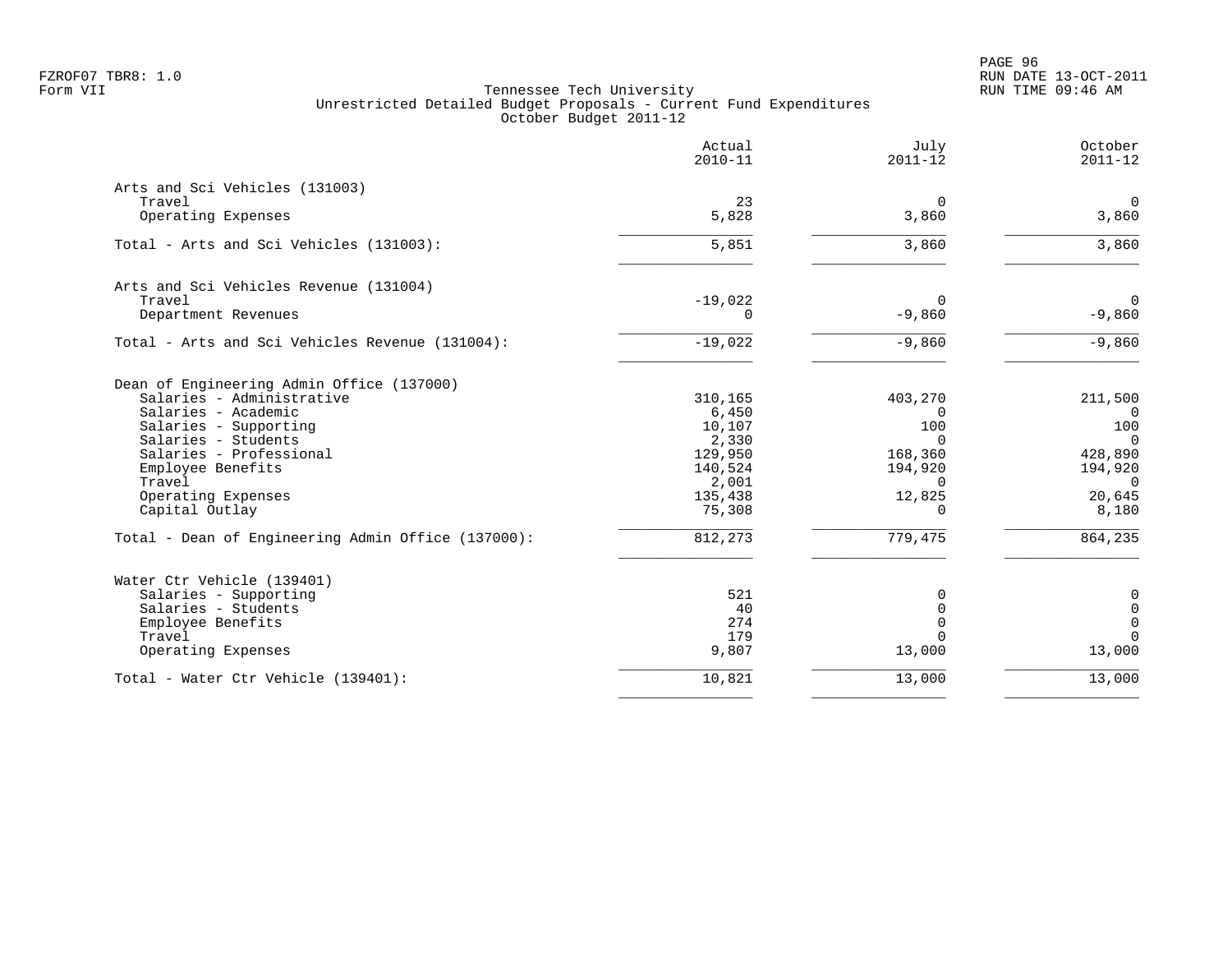PAGE 97 FZROF07 TBR8: 1.0 RUN DATE 13-OCT-2011

|                                                                                                                                                                                                                                    | Actual<br>$2010 - 11$                                          | July<br>$2011 - 12$                                                 | October<br>$2011 - 12$                                                       |
|------------------------------------------------------------------------------------------------------------------------------------------------------------------------------------------------------------------------------------|----------------------------------------------------------------|---------------------------------------------------------------------|------------------------------------------------------------------------------|
| Water Ctr Vehicle Transfer In (139402)<br>Travel<br>Operating Expenses                                                                                                                                                             | $-24,102$                                                      | $\Omega$<br>$-25,000$                                               | $\overline{0}$<br>$-25,000$                                                  |
| Total - Water Ctr Vehicle Transfer In (139402):                                                                                                                                                                                    | $-24,102$                                                      | $-25,000$                                                           | $-25,000$                                                                    |
| Dean College Of Business (140000)<br>Salaries - Administrative<br>Salaries - Academic<br>Salaries - Supporting<br>Salaries - Professional<br>Employee Benefits<br>Operating Expenses<br>Total - Dean College Of Business (140000): | 147,000<br>0<br>65,639<br>81,190<br>96,533<br>2,300<br>392,662 | 147,300<br>11,980<br>62,050<br>74,690<br>94,660<br>3,390<br>394,070 | 157,892<br>71,510<br>65,750<br>77,860<br>97,860<br>$\overline{0}$<br>470,872 |
| SACF Business Administration (140001)<br>Travel<br>Operating Expenses                                                                                                                                                              | 24<br>11,352                                                   | $\Omega$<br>6,550                                                   | $\overline{0}$<br>6,550                                                      |
| Total - SACF Business Administration (140001):                                                                                                                                                                                     | 11,376                                                         | 6,550                                                               | 6,550                                                                        |
| Business Admin Vehicles (140004)<br>Operating Expenses                                                                                                                                                                             | 750                                                            | $\mathbf 0$                                                         | 0                                                                            |
| Total - Business Admin Vehicles (140004):                                                                                                                                                                                          | 750                                                            | $\Omega$                                                            | $\mathbf 0$                                                                  |
|                                                                                                                                                                                                                                    |                                                                |                                                                     |                                                                              |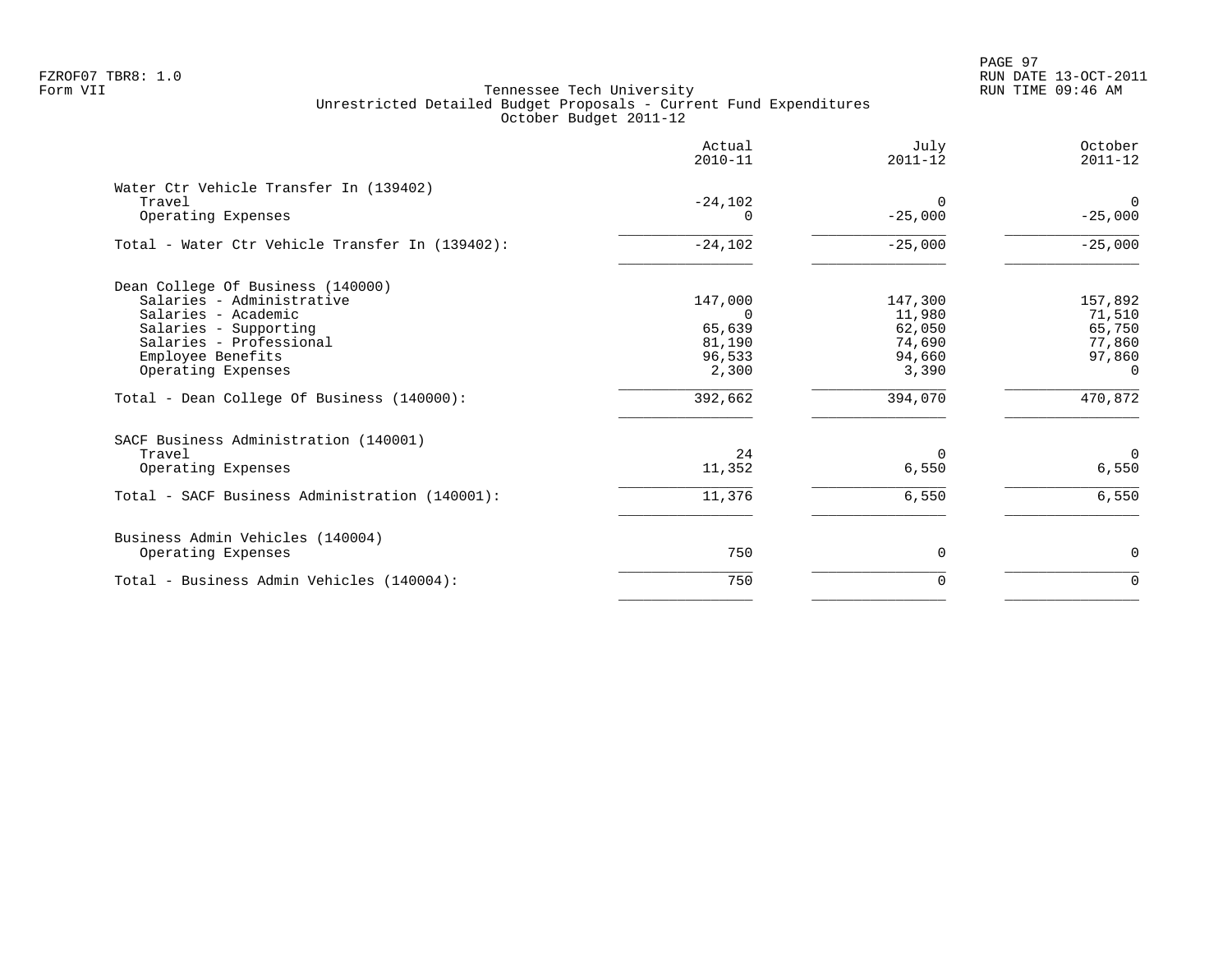# PAGE 98 FZROF07 TBR8: 1.0 RUN DATE 13-OCT-2011

|                                                                               | Actual<br>$2010 - 11$ | July<br>$2011 - 12$  | October<br>$2011 - 12$  |
|-------------------------------------------------------------------------------|-----------------------|----------------------|-------------------------|
| Business Admin Vehicle Revenue (140005)<br>Travel                             | $-29$                 | $\Omega$             | $\Omega$                |
| Total - Business Admin Vehicle Revenue (140005):                              | $-29$                 | $\Omega$             | $\Omega$                |
| Business Copying (140006)<br>Operating Expenses                               | 4,095                 | 4,220                | 4,220                   |
| Total - Business Copying (140006):                                            | 4,095                 | 4,220                | 4,220                   |
| Bus Copying Transfer In (140007)<br>Operating Expenses<br>Department Revenues | $-4,520$<br>0         | $\Omega$<br>$-4,220$ | $\mathbf 0$<br>$-4,220$ |
| Total - Bus Copying Transfer In (140007):                                     | $-4,520$              | $-4,220$             | $-4,220$                |
| Bus Technology Support (140009)<br>Salaries - Students                        | 240                   | $\mathbf 0$          | 0                       |
| Total - Bus Technology Support (140009):                                      | 240                   | $\Omega$             | $\Omega$                |
| Bus Tech Support Transfer In (140010)<br>Department Revenues                  | $-220$                | 0                    | 0                       |
| Total - Bus Tech Support Transfer In (140010):                                | $-220$                | 0                    | $\mathbf 0$             |
|                                                                               |                       |                      |                         |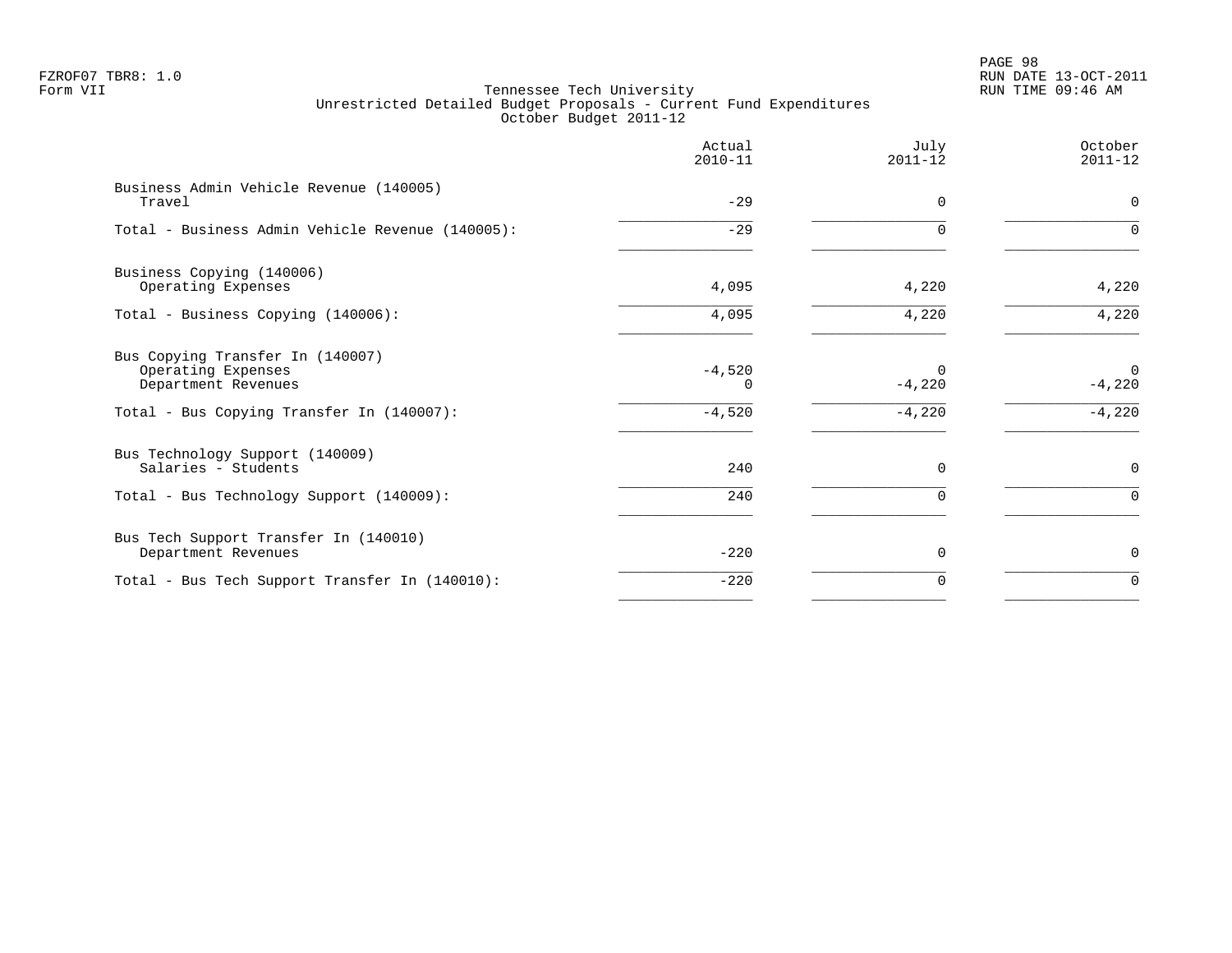|                                                       | Actual<br>$2010 - 11$ | July<br>$2011 - 12$ | October<br>$2011 - 12$ |
|-------------------------------------------------------|-----------------------|---------------------|------------------------|
| Dean of College of Education Office (150000)          |                       |                     |                        |
| Salaries - Administrative                             | 220,853               | 187,260             | 124,600                |
| Salaries - Academic                                   | 6,911                 | $\Omega$            | $\Omega$               |
| Salaries - Supporting                                 | 62,140                | 52,480              | 56,370                 |
| Salaries - Students                                   | $\Omega$              | 780                 | 780                    |
| Salaries - Professional                               | 44,800                | 40,400              | 114,150                |
| Employee Benefits                                     | 105,287               | 104,430             | 105,930                |
| Travel                                                | 27,925                | 9,090               | 21,090                 |
| Operating Expenses                                    | 139,424               | 27,050              | 202,700                |
| Capital Outlay                                        | 10,166                | $\Omega$            | $\Omega$               |
| Total - Dean of College of Education Office (150000): | 617,506               | 421,490             | 625,620                |
| Eled Two Plus Two Advising (153058)                   |                       |                     |                        |
| Salaries - Supporting                                 | 43,560                | 43,760              | 48,460                 |
| Salaries - Students                                   | 4,026                 | $\Omega$            | 1,000                  |
| Salaries - Professional                               | 60,815                | 67,070              | 69,070                 |
| Employee Benefits                                     | 39,738                | 42,370              | 42,370                 |
| Operating Expenses                                    | 5,373                 | 5,140               | 4,140                  |
| Total - Eled Two Plus Two Advising (153058):          | 153,512               | 158,340             | 165,040                |
| Child Development Lab (153400)                        |                       |                     |                        |
| Salaries - Supporting                                 | 108,069               | 100,890             | 112,940                |
| Salaries - Students                                   | 41,794                | 6,000               | 6,000                  |
| Salaries - Professional                               | 104,790               | 111,720             | 120,600                |
| Employee Benefits                                     | 108,195               | 108,040             | 96,390                 |
| Travel                                                | 666                   | 760                 | 760                    |
| Operating Expenses                                    | 16,097                | 8,120               | 8,120                  |
| Department Revenues                                   | $-211,345$            | $-154,010$          | $-154,010$             |
| Total - Child Development Lab (153400):               | 168,266               | 181,520             | 190,800                |
|                                                       |                       |                     |                        |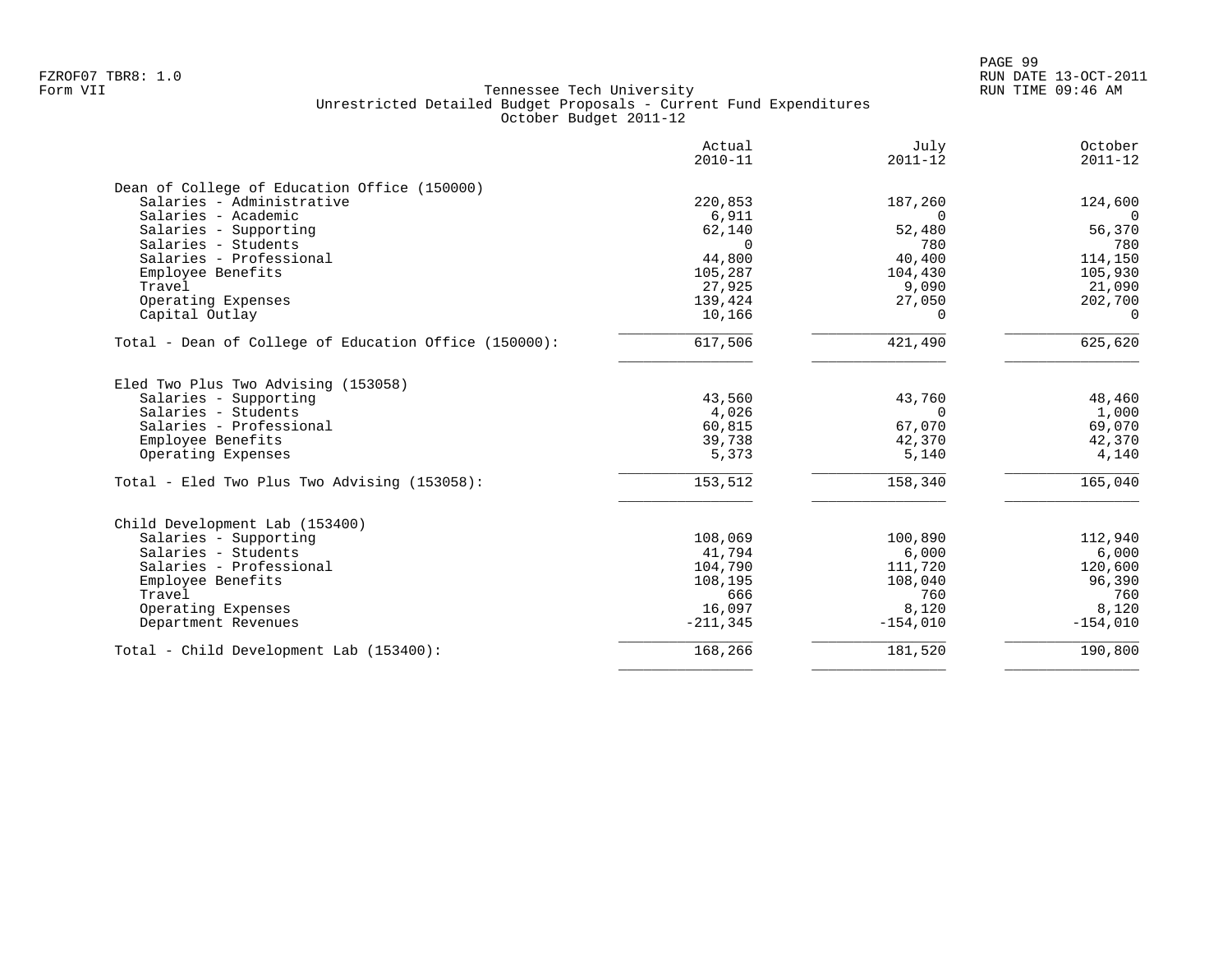PAGE 100 FZROF07 TBR8: 1.0 RUN DATE 13-OCT-2011

|                                                                                                                                                                                                                 | Actual<br>$2010 - 11$                                                      | July<br>$2011 - 12$                                                               | October<br>$2011 - 12$                                                       |
|-----------------------------------------------------------------------------------------------------------------------------------------------------------------------------------------------------------------|----------------------------------------------------------------------------|-----------------------------------------------------------------------------------|------------------------------------------------------------------------------|
| UC Joan Derryberry Art Gallery (155003)<br>Operating Expenses                                                                                                                                                   | 2,926                                                                      | 1,810                                                                             | 1,810                                                                        |
| Total - UC Joan Derryberry Art Gallery (155003):                                                                                                                                                                | 2,926                                                                      | 1,810                                                                             | 1,810                                                                        |
| Learning Resource Center (157000)<br>Salaries - Academic<br>Salaries - Supporting<br>Salaries - Students<br>Salaries - Professional<br>Employee Benefits<br>Travel<br>Operating Expenses<br>Department Revenues | 4,997<br>20,580<br>$\Omega$<br>50,540<br>42,049<br>507<br>19,576<br>$-179$ | 6,000<br>20,680<br>$\Omega$<br>50,240<br>41,900<br>$\Omega$<br>18,760<br>$\Omega$ | 6,000<br>23,680<br>800<br>52,490<br>42,900<br>$\Omega$<br>17,960<br>$\Omega$ |
| Total - Learning Resource Center (157000):                                                                                                                                                                      | 138,070                                                                    | 137,580                                                                           | 143,830                                                                      |
| Education Media Grad Assist (157001)<br>Operating Expenses                                                                                                                                                      | 12,880                                                                     | 15,210                                                                            | 16,570                                                                       |
| Total - Education Media Grad Assist (157001):                                                                                                                                                                   | 12,880                                                                     | 15,210                                                                            | 16,570                                                                       |
| Ag and Human Sciences Admin (160000)<br>Salaries - Administrative<br>Salaries - Supporting<br>Employee Benefits<br>Travel<br>Operating Expenses<br>Department Revenues                                          | 119,801<br>32,420<br>54,660<br>8,017<br>$-405$<br>$-15$                    | 120,400<br>32,520<br>57,640<br>$\Omega$<br>20<br>$\Omega$                         | 134,709<br>34,440<br>60,640<br>$\Omega$<br>20<br>$\Omega$                    |
| Total - Ag and Human Sciences Admin (160000):                                                                                                                                                                   | 214,478                                                                    | 210,580                                                                           | 229,809                                                                      |
|                                                                                                                                                                                                                 |                                                                            |                                                                                   |                                                                              |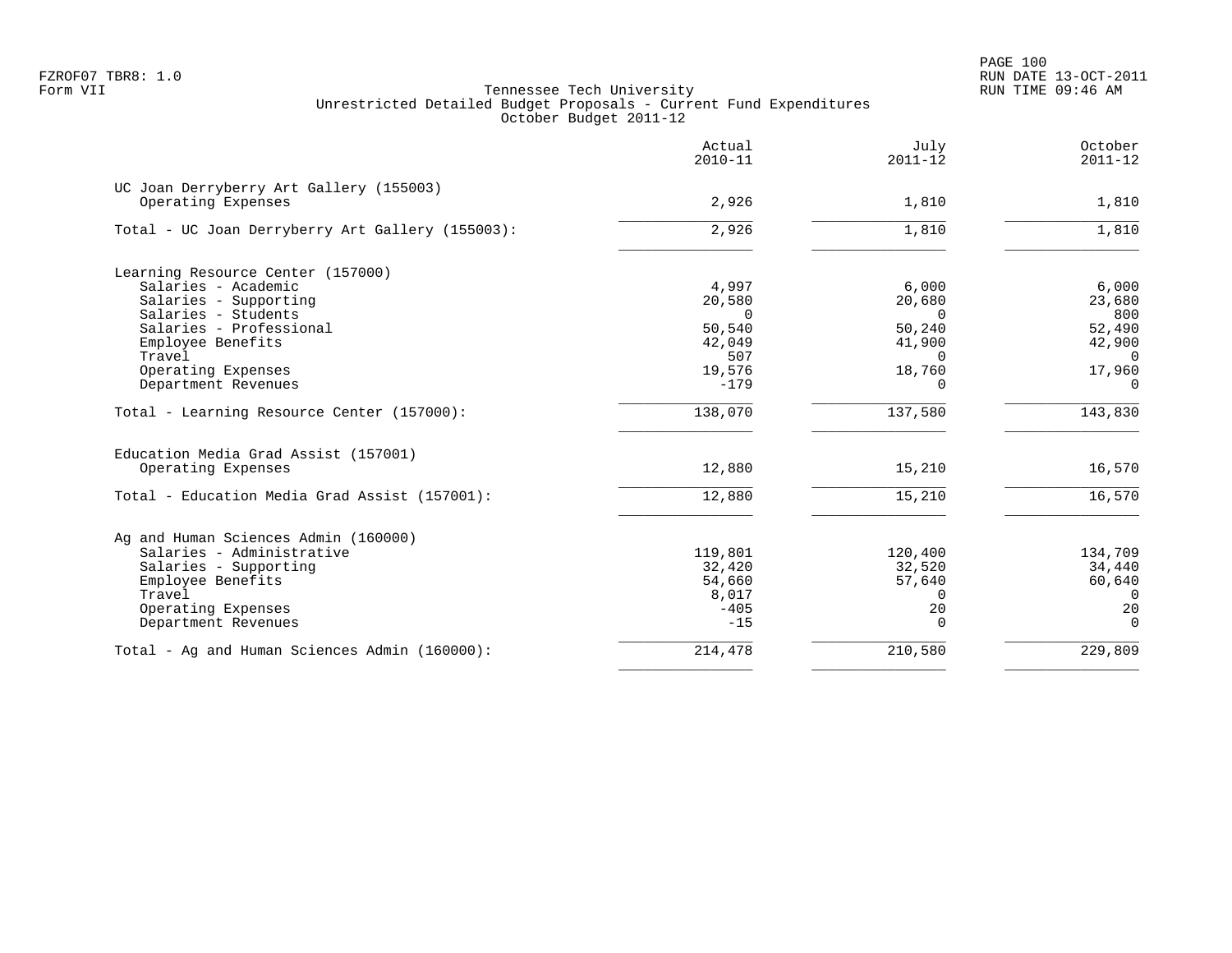|                                                | Actual<br>$2010 - 11$ | July<br>$2011 - 12$ | October<br>$2011 - 12$ |
|------------------------------------------------|-----------------------|---------------------|------------------------|
| Farm Administration (162000)                   |                       |                     |                        |
| Salaries - Professional                        | 95,363                | 92,590              | 97,254                 |
| Employee Benefits                              | 45,439                | 60,650              | 60,650                 |
| Travel                                         | $\Omega$              | 140                 | $\Omega$               |
| Operating Expenses                             | 54                    | $\Omega$            | $\mathbf 0$            |
| Total - Farm Administration (162000):          | 140,856               | 153,380             | 157,904                |
| Livestock and Dairy (162001)                   |                       |                     |                        |
| Salaries - Students                            | 8,883                 | 2,090               | 2,090                  |
| Employee Benefits                              | 12                    | 300                 | 300                    |
| Travel                                         | 696                   | $\Omega$            | $\Omega$               |
| Operating Expenses                             | 124,474               | 74,610              | 74,610                 |
| Total - Livestock and Dairy (162001):          | 134,065               | 77,000              | 77,000                 |
| Oakley Sustainable Aq Center (162006)          |                       |                     |                        |
| Salaries - Supporting                          | 42,231                | 41,600              | 43,100                 |
| Salaries - Students                            | 8,498                 | $\Omega$            | $\mathbf 0$            |
| Salaries - Professional                        | 109,527               | 112,400             | 116,673                |
| Employee Benefits                              | 55,420                | 52,800              | 52,800                 |
| Operating Expenses                             | 248,842               | 44,350              | 147,350                |
| Department Revenues                            | $-1$                  | $\Omega$            | $\Omega$               |
| Total - Oakley Sustainable Aq Center (162006): | 464,517               | 251,150             | 359,923                |
| Waters Organic Farm (162007)                   |                       |                     |                        |
| Salaries - Supporting                          | 1,545                 | 0                   | $\mathbf 0$            |
| Salaries - Students                            | 193                   | $\mathbf 0$         | $\mathbf 0$            |
| Employee Benefits                              | 133                   | $\Omega$            | $\Omega$               |
| Operating Expenses                             | 828                   | 6,000               | 6,000                  |
| Total - Waters Organic Farm (162007):          | 2,699                 | 6,000               | 6,000                  |
|                                                |                       |                     |                        |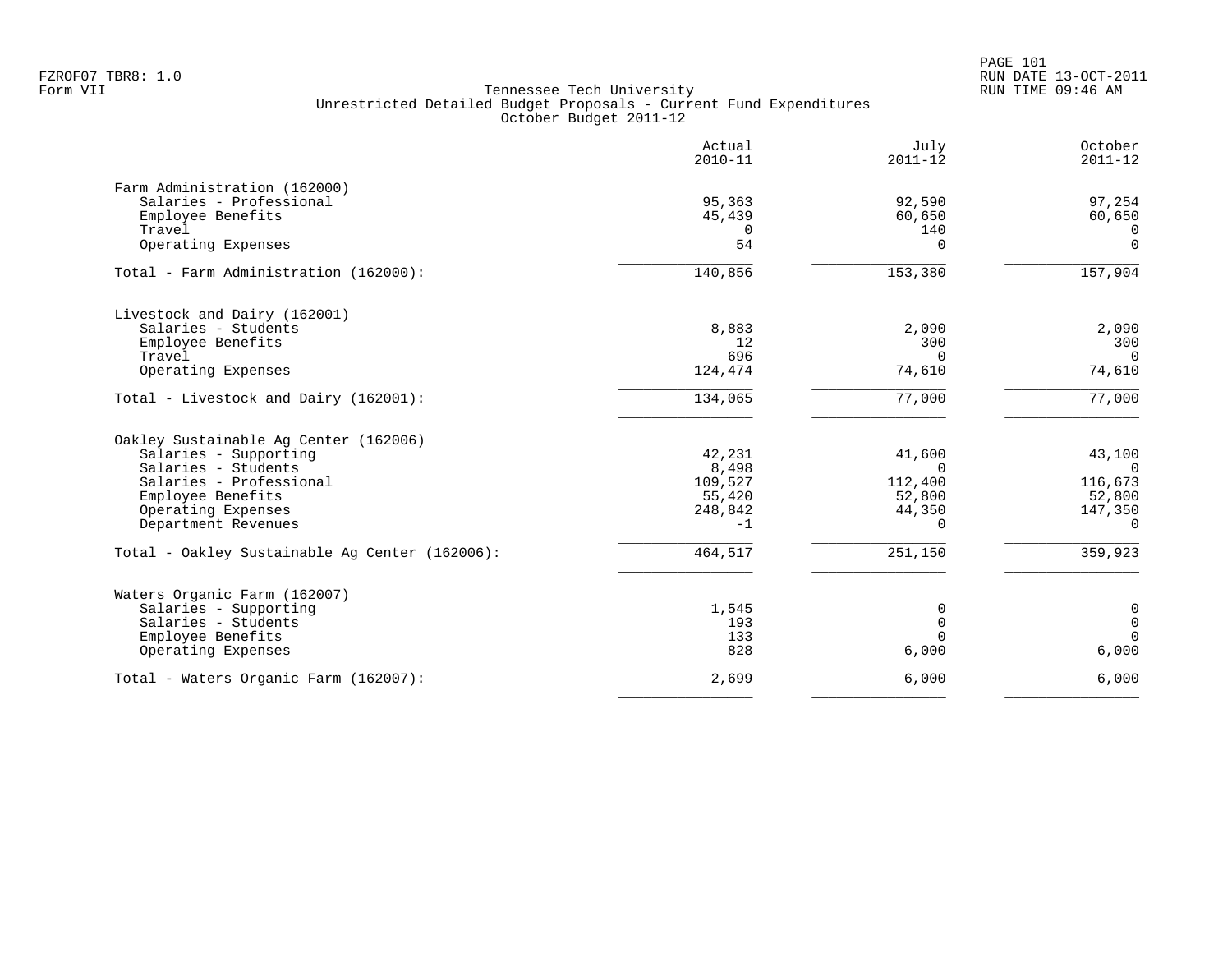PAGE 102 FZROF07 TBR8: 1.0 RUN DATE 13-OCT-2011

|                                           | Actual<br>$2010 - 11$ | July<br>$2011 - 12$ | October<br>$2011 - 12$ |
|-------------------------------------------|-----------------------|---------------------|------------------------|
| Agriculture Vehicles (163002)             |                       |                     |                        |
| Operating Expenses<br>Department Revenues | 290<br>$-334$         | 0<br>$\Omega$       | 0<br>$\mathbf{0}$      |
| Total - Agriculture Vehicles (163002):    | $-44$                 | $\Omega$            | 0                      |
| Office of Research (170000)               |                       |                     |                        |
| Salaries - Administrative                 | 144,400               | 144,500             | 149,810                |
| Salaries - Professional                   | 153,541               | 153,100             | 165,222                |
| Employee Benefits                         | 110,476               | 112,780             | 112,780                |
| Travel                                    | 1,547                 | 2,000               | 2,000                  |
| Operating Expenses                        | 6,273                 | 5,000               | 5,690                  |
| Total - Office of Research (170000):      | 416,237               | 417,380             | 435,502                |
| Graduate Studies Admin (176000)           |                       |                     |                        |
| Salaries - Supporting                     | 71,740                | 76,930              | 84,080                 |
| Employee Benefits                         | 54,762                | 74,730              | 74,730                 |
| Travel                                    | 552                   | 1,000               | 1,000                  |
| Operating Expenses                        | 13,933                | 12,860              | 13,590                 |
| Total - Graduate Studies Admin (176000):  | 140,987               | 165,520             | 173,400                |
| Thesis Binding (176005)                   |                       |                     |                        |
| Operating Expenses                        | 1,273                 | 0                   | 2,910                  |
| Total - Thesis Binding $(176005)$ :       | 1,273                 | $\mathbf 0$         | 2,910                  |
|                                           |                       |                     |                        |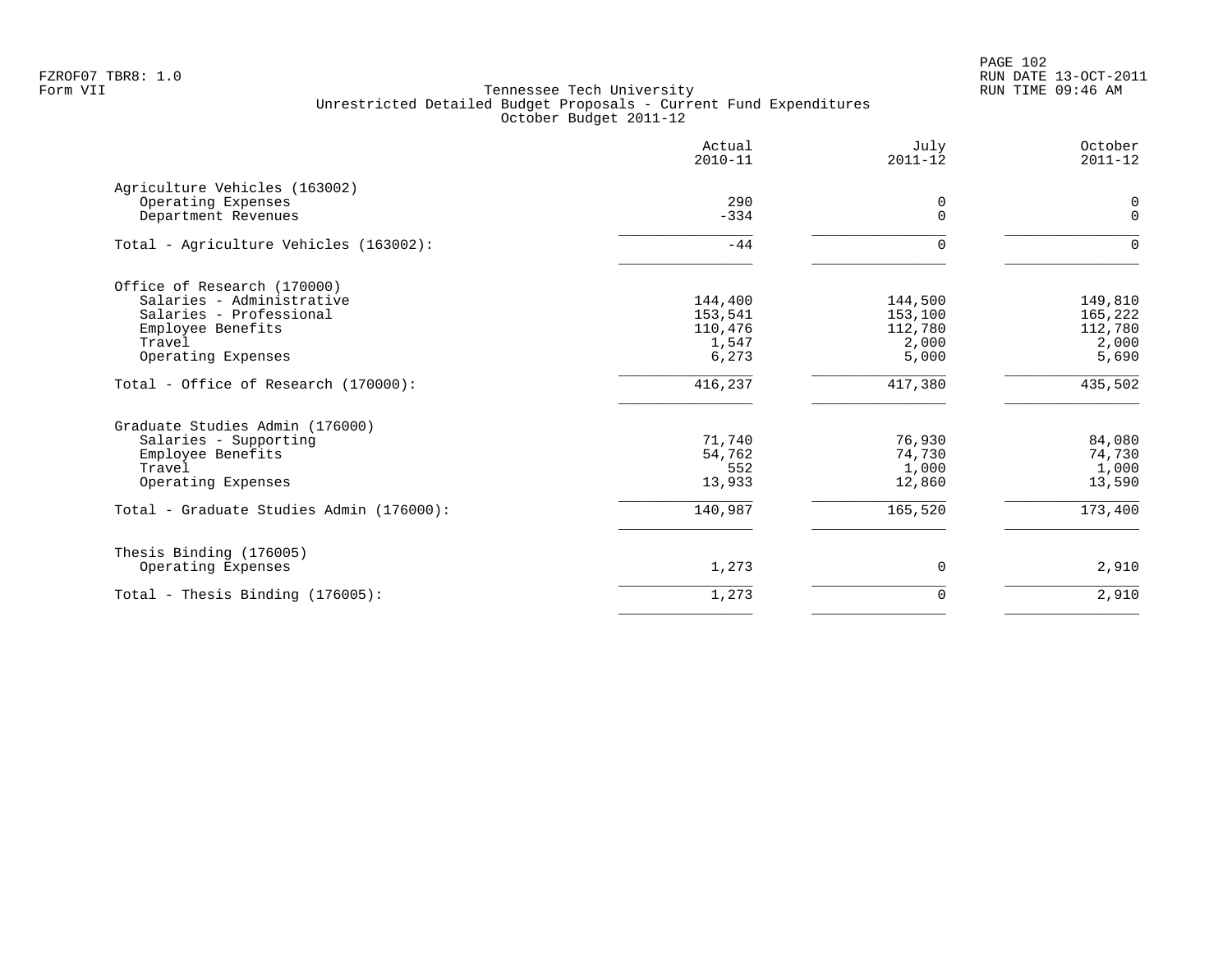|                                                | Actual<br>$2010 - 11$ | July<br>$2011 - 12$ | October<br>$2011 - 12$ |
|------------------------------------------------|-----------------------|---------------------|------------------------|
| Visions 5000 (180006)                          |                       |                     |                        |
| Operating Expenses                             | 1,185                 | 30                  | 30                     |
| Total - Visions 5000 (180006):                 | 1,185                 | 30                  | 30                     |
| Extended Education (180012)                    |                       |                     |                        |
| Salaries - Administrative                      | 45,063                | 54,075              | 55,695                 |
| Salaries - Academic                            | 9,212                 | 10,000              | 10,000                 |
| Salaries - Supporting                          | 116,540               | 106,980             | 112,540                |
| Salaries - Students                            | 5,168                 | 8,000               | 8,000                  |
| Salaries - Professional                        | 234,753               | 257,940             | 269,760                |
| Employee Benefits                              | 142,603               | 134,860             | 143,660                |
| Travel                                         | 14,561                | 700                 | 700                    |
| Operating Expenses                             | 26,165                | 112,390             | 32,390                 |
| Total - Extended Education (180012):           | 594,065               | 684,945             | 632,745                |
| Information Technology Admin (190000)          |                       |                     |                        |
| Salaries - Administrative                      | 108,650               | 108,750             | 112,980                |
| Salaries - Supporting                          | 268,870               | 290,920             | 316,360                |
| Salaries - Students                            | 804                   | 2,290               | 2,290                  |
| Salaries - Professional                        | 783,424               | 985,450             | 1,135,410              |
| Employee Benefits                              | 428,569               | 535,490             | 535,490                |
| Travel                                         | 31,694                | 5,000               | 10,000                 |
| Operating Expenses                             | 830,469               | 644,560             | 788,500                |
| Department Revenues                            | 89,879                | 175,000             | 175,000                |
| Total - Information Technology Admin (190000): | 2,542,359             | 2,747,460           | 3,076,030              |
|                                                |                       |                     |                        |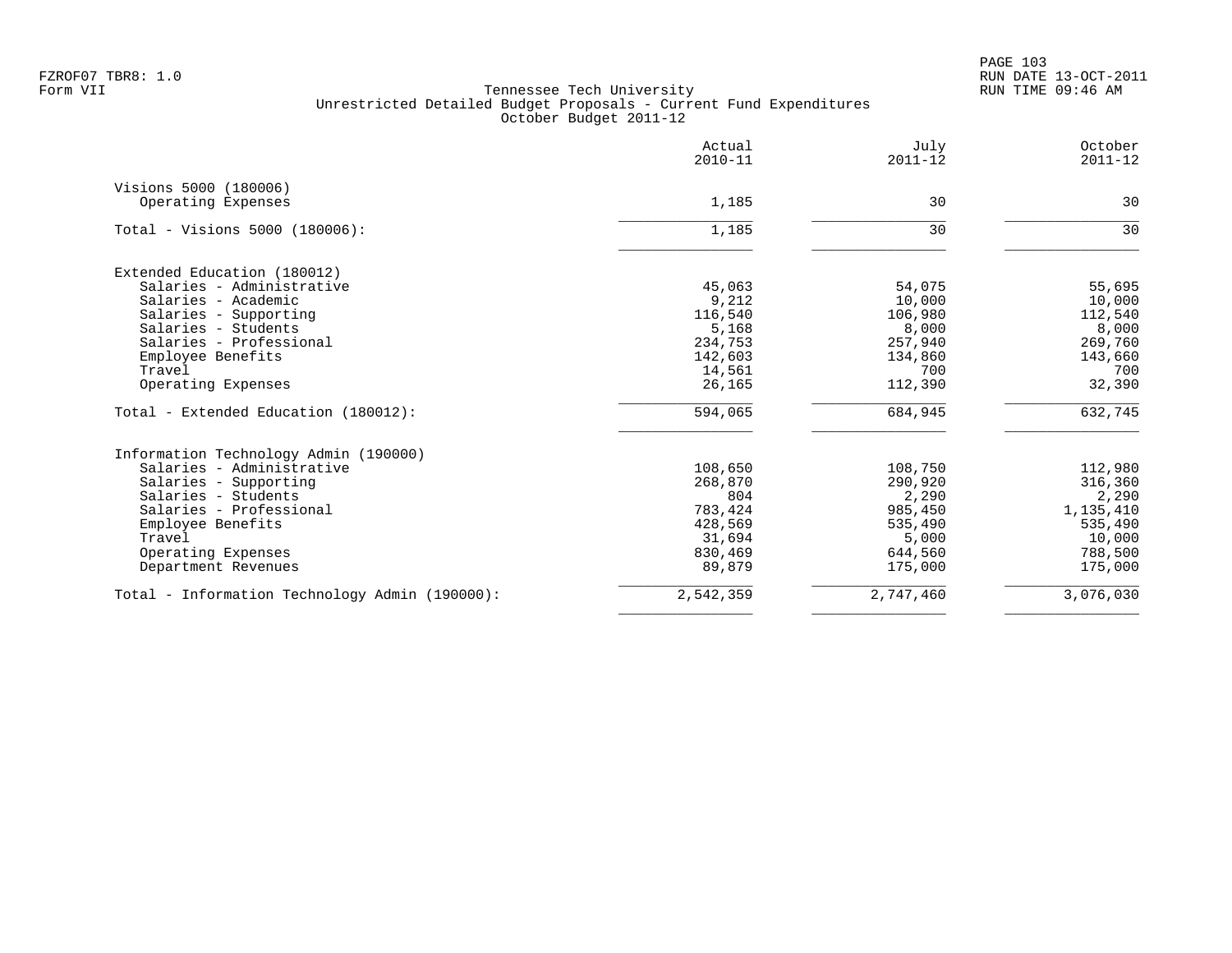PAGE 104 FZROF07 TBR8: 1.0 RUN DATE 13-OCT-2011

|                                                                                                                                                                               | Actual<br>$2010 - 11$                                                 | July<br>$2011 - 12$                                              | October<br>$2011 - 12$                                           |
|-------------------------------------------------------------------------------------------------------------------------------------------------------------------------------|-----------------------------------------------------------------------|------------------------------------------------------------------|------------------------------------------------------------------|
| PC Maintenance (190004)<br>Operating Expenses<br>Department Revenues                                                                                                          | 34,067<br>$-525$                                                      | 37,020<br>$\Omega$                                               | 37,020<br>$\Omega$                                               |
| Total - PC Maintenance (190004):                                                                                                                                              | 33,542                                                                | 37,020                                                           | 37,020                                                           |
| Technology Institute (190005)<br>Salaries - Academic<br>Salaries - Students<br>Salaries - Professional<br>Employee Benefits<br>Travel<br>Operating Expenses<br>Capital Outlay | 2,500<br>$\Omega$<br>119,390<br>54,468<br>1,330<br>69,947<br>$\Omega$ | 5,000<br>1,180<br>121,170<br>50,230<br>5,000<br>29,870<br>13,420 | 5,000<br>1,180<br>130,630<br>55,930<br>5,000<br>32,210<br>13,420 |
| Total - Technology Institute (190005):                                                                                                                                        | 247,635                                                               | 225,870                                                          | 243,370                                                          |
| TAF Acad Support Tech Access Fee (190007)<br>Salaries - Supporting<br>Salaries - Professional<br>Employee Benefits                                                            | 36,315<br>50,940<br>41,990                                            | 36,370<br>51,040<br>41,200                                       | 40,470<br>94,850<br>42,700                                       |
| Total - TAF Acad Support Tech Access Fee (190007):                                                                                                                            | 129,245                                                               | 128,610                                                          | 178,020                                                          |
| TBR Spouse Dependent Discount (700000)<br>Employee Benefits                                                                                                                   | 70,331                                                                | 52,910                                                           | 71,910                                                           |
| Total - TBR Spouse Dependent Discount (700000):                                                                                                                               | 70,331                                                                | 52,910                                                           | 71,910                                                           |
|                                                                                                                                                                               |                                                                       |                                                                  |                                                                  |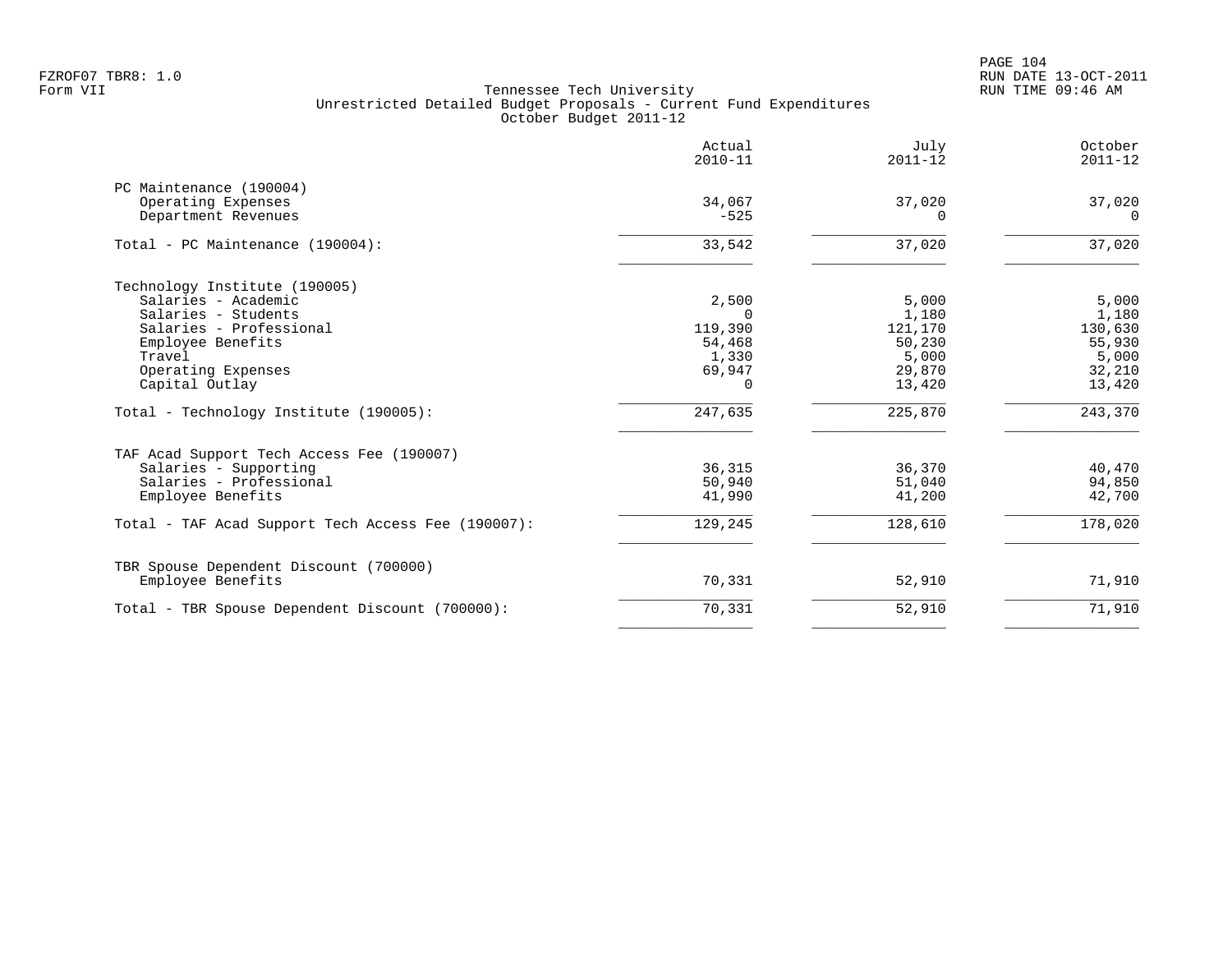PAGE 105 FZROF07 TBR8: 1.0 RUN DATE 13-OCT-2011

|                                                                                                                                                                               | Actual<br>$2010 - 11$                                         | July<br>$2011 - 12$                                       | October<br>$2011 - 12$                                  |
|-------------------------------------------------------------------------------------------------------------------------------------------------------------------------------|---------------------------------------------------------------|-----------------------------------------------------------|---------------------------------------------------------|
| TBR Employ Remission PC191 (700001)<br>Employee Benefits                                                                                                                      | 26,848                                                        | 26,000                                                    | 27,000                                                  |
| Total - TBR Employ Remission PC191 (700001):                                                                                                                                  | 26,848                                                        | 26,000                                                    | 27,000                                                  |
| E and G Data Processing Allocation (700003)<br>Department Revenues                                                                                                            | 12,880                                                        | 13,920                                                    | 15,570                                                  |
| Total - E and G Data Processing Allocation (700003):                                                                                                                          | 12,880                                                        | 13,920                                                    | 15,570                                                  |
| E and G Claims Adjustment (700004)<br>Operating Expenses                                                                                                                      | 25,027                                                        | 33,050                                                    | 33,050                                                  |
| Total - E and G Claims Adjustment $(700004)$ :                                                                                                                                | 25,027                                                        | 33,050                                                    | 33,050                                                  |
| $E$ and G Support (700005)<br>Salaries - Administrative<br>Salaries - Academic<br>Salaries - Supporting<br>Salaries - Professional<br>Employee Benefits<br>Operating Expenses | 0<br>$\Omega$<br>$\Omega$<br>$\Omega$<br>113,211<br>$-28,885$ | 26,090<br>26,750<br>24,040<br>38,200<br>19,200<br>293,722 | 3,220<br>29,160<br>12,390<br>5,860<br>63,440<br>296,632 |
| Total - E and G Support $(700005)$ :                                                                                                                                          | 84,326                                                        | 428,002                                                   | 410,702                                                 |
| E and G Other Salary Pool (700009)<br>Salaries - Supporting<br>Salaries - Professional                                                                                        | 0<br>0                                                        | 20,670<br>12,380                                          | 20,670<br>12,380                                        |
| Total - E and G Other Salary Pool (700009):                                                                                                                                   | $\Omega$                                                      | 33,050                                                    | 33,050                                                  |
|                                                                                                                                                                               |                                                               |                                                           |                                                         |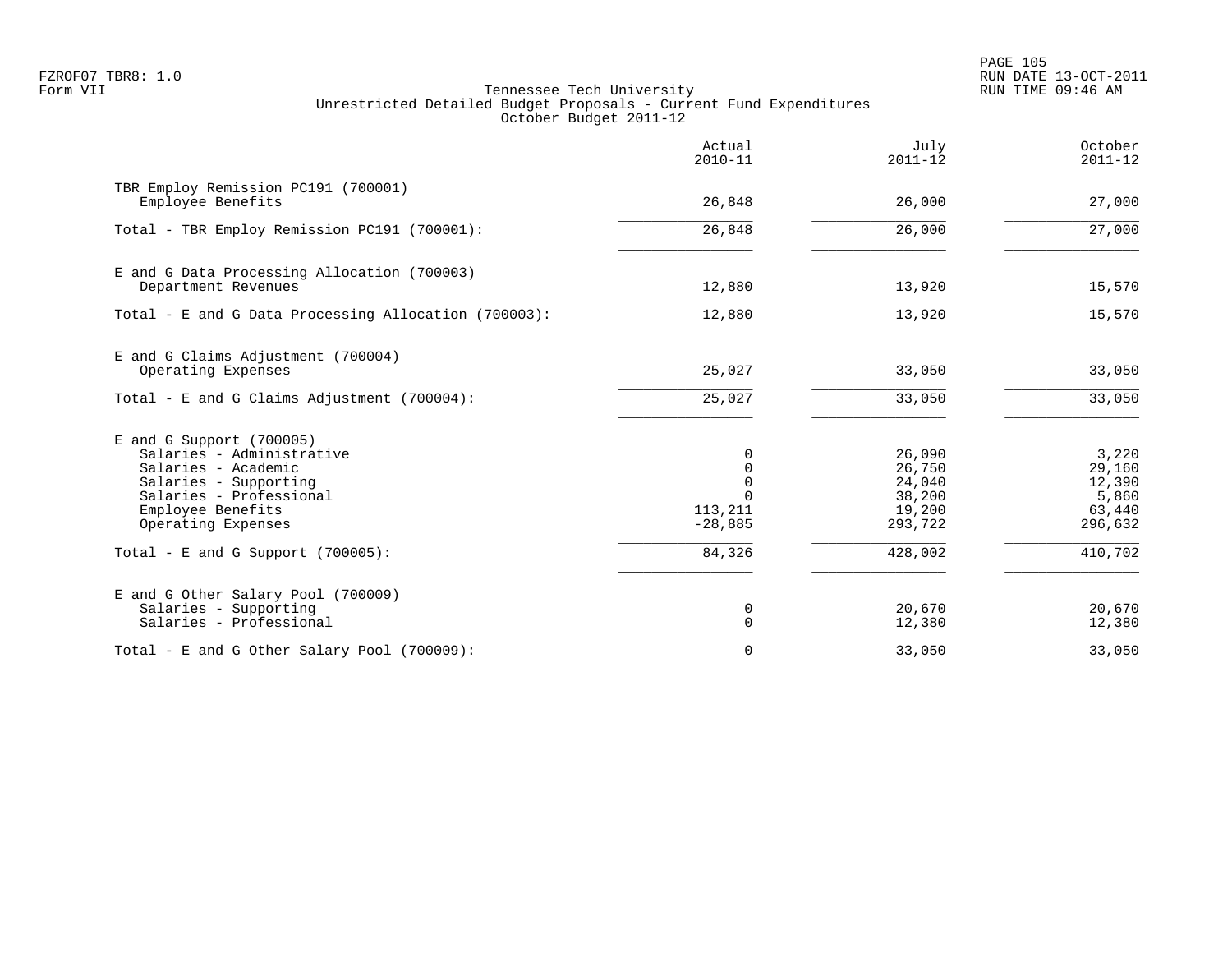| $C$ C Admin Trans (700014)<br>Operating Expenses<br>$-120, 400$<br>$-100,000$<br>$-120,400$<br>$-100,000$<br>Total - C C Admin Trans $(700014)$ :<br>Post Office Allocation (700045)<br>4,030<br>Operating Expenses<br>0<br>4,080<br>Department Revenues<br>0<br>4,080<br>Total - Post Office Allocation (700045):<br>4,030<br>Computing Alloc to Other Function (700051)<br>Department Revenues<br>$-2,575,903$<br>$-2,784,440$<br>$-2,575,903$<br>$-2,784,440$<br>Total - Computing Alloc to Other Function (700051):<br>Total - Academic Support (350):<br>Salaries - Administrative<br>1,549,829<br>1,671,875<br>Salaries - Academic<br>615,655<br>840,230<br>Salaries - Supporting<br>1,391,977<br>1,449,191<br>Salaries - Students<br>176,365<br>103,190<br>Salaries - Professional<br>2,162,759<br>2,513,044<br>Employee Benefits<br>2,404,089<br>2,607,390<br>Travel<br>144,401<br>53,600<br>2,008,210<br>1,568,867<br>Operating Expenses<br>960,868<br>Capital Outlay<br>883,780<br>$-2,754,618$<br>$-2,773,910$<br>Department Revenues | October<br>$2011 - 12$                                                                                                      | July<br>$2011 - 12$ | Actual<br>$2010 - 11$ |  |
|--------------------------------------------------------------------------------------------------------------------------------------------------------------------------------------------------------------------------------------------------------------------------------------------------------------------------------------------------------------------------------------------------------------------------------------------------------------------------------------------------------------------------------------------------------------------------------------------------------------------------------------------------------------------------------------------------------------------------------------------------------------------------------------------------------------------------------------------------------------------------------------------------------------------------------------------------------------------------------------------------------------------------------------------------|-----------------------------------------------------------------------------------------------------------------------------|---------------------|-----------------------|--|
|                                                                                                                                                                                                                                                                                                                                                                                                                                                                                                                                                                                                                                                                                                                                                                                                                                                                                                                                                                                                                                                  | $-100,000$                                                                                                                  |                     |                       |  |
|                                                                                                                                                                                                                                                                                                                                                                                                                                                                                                                                                                                                                                                                                                                                                                                                                                                                                                                                                                                                                                                  | $-100,000$                                                                                                                  |                     |                       |  |
|                                                                                                                                                                                                                                                                                                                                                                                                                                                                                                                                                                                                                                                                                                                                                                                                                                                                                                                                                                                                                                                  | 4,300<br>$\Omega$                                                                                                           |                     |                       |  |
|                                                                                                                                                                                                                                                                                                                                                                                                                                                                                                                                                                                                                                                                                                                                                                                                                                                                                                                                                                                                                                                  | 4,300                                                                                                                       |                     |                       |  |
|                                                                                                                                                                                                                                                                                                                                                                                                                                                                                                                                                                                                                                                                                                                                                                                                                                                                                                                                                                                                                                                  | $-3, 113, 050$                                                                                                              |                     |                       |  |
|                                                                                                                                                                                                                                                                                                                                                                                                                                                                                                                                                                                                                                                                                                                                                                                                                                                                                                                                                                                                                                                  | $-3, 113, 050$                                                                                                              |                     |                       |  |
|                                                                                                                                                                                                                                                                                                                                                                                                                                                                                                                                                                                                                                                                                                                                                                                                                                                                                                                                                                                                                                                  |                                                                                                                             |                     |                       |  |
|                                                                                                                                                                                                                                                                                                                                                                                                                                                                                                                                                                                                                                                                                                                                                                                                                                                                                                                                                                                                                                                  | 1,355,696<br>905,980<br>1,548,155<br>104,990<br>3, 217, 278<br>2,685,680<br>167,560<br>2,709,557<br>939,380<br>$-3,100,870$ |                     |                       |  |
| 8,917,257<br>8,659,535<br>Total                                                                                                                                                                                                                                                                                                                                                                                                                                                                                                                                                                                                                                                                                                                                                                                                                                                                                                                                                                                                                  | 10,533,406                                                                                                                  |                     |                       |  |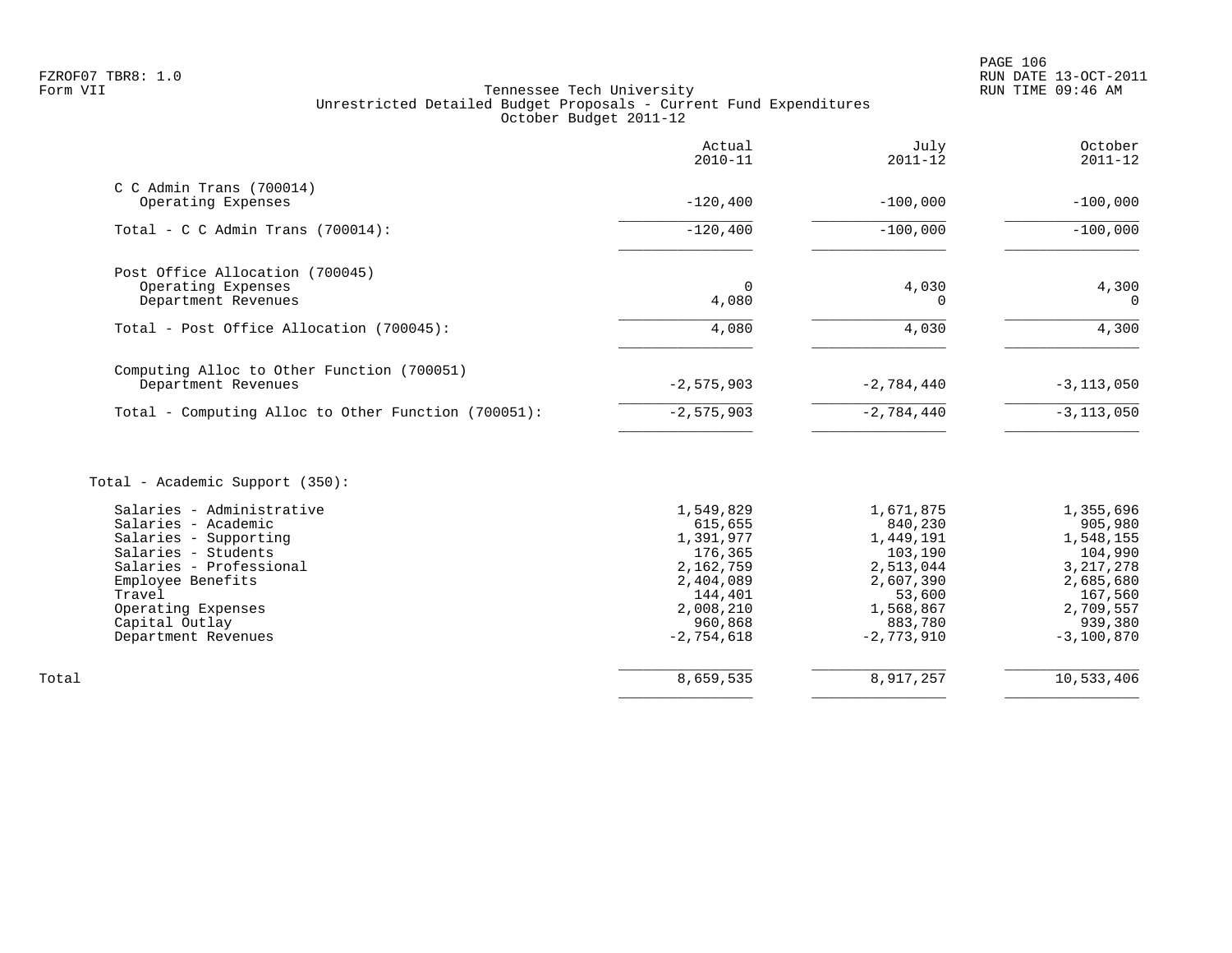PAGE 107 FZROF07 TBR8: 1.0 RUN DATE 13-OCT-2011

|                                                                                 | Actual<br>$2010 - 11$ | July<br>$2011 - 12$ | October<br>$2011 - 12$ |
|---------------------------------------------------------------------------------|-----------------------|---------------------|------------------------|
| Total - Academic Support (35):                                                  |                       |                     |                        |
| Salaries - Administrative                                                       | 1,549,829             | 1,671,875           | 1,355,696              |
| Salaries - Academic                                                             | 615,655               | 840,230             | 905,980                |
| Salaries - Supporting                                                           | 1,391,977             | 1,449,191           | 1,548,155              |
| Salaries - Students                                                             | 176,365               | 103,190             | 104,990                |
| Salaries - Professional                                                         | 2,162,759             | 2,513,044           | 3, 217, 278            |
| Employee Benefits                                                               | 2,404,089             | 2,607,390           | 2,685,680              |
| Travel                                                                          | 144,401               | 53,600              | 167,560                |
| Operating Expense                                                               | 2,008,210             | 1,568,867           | 2,709,557              |
| Capital Outlay                                                                  | 960,868               | 883,780             | 939,380                |
| Department Revenues                                                             | $-2,754,618$          | $-2,773,910$        | $-3,100,870$           |
| Total                                                                           | 8,659,535             | 8,917,257           | 10,533,406             |
| Student Services (40)<br>Student Services (400)<br>Seminars and Forums (110013) |                       |                     |                        |
| Operating Expenses                                                              | 25,869                | 33,480              | 33,480                 |
| Total - Seminars and Forums (110013):                                           | 25,869                | 33,480              | 33,480                 |
| NCAA Certification and Compliance (110015)                                      |                       |                     |                        |
| Salaries - Professional                                                         | 93,428                | 93,528              | 98,352                 |
| Employee Benefits                                                               | 30,689                | 31,820              | 31,820                 |
| Travel                                                                          | 4,691                 | 280                 | 280                    |
| Operating Expenses                                                              | 670                   | 1,280               | 1,280                  |
| Total - NCAA Certification and Compliance (110015):                             | 129,478               | 126,908             | 131,732                |
|                                                                                 |                       |                     |                        |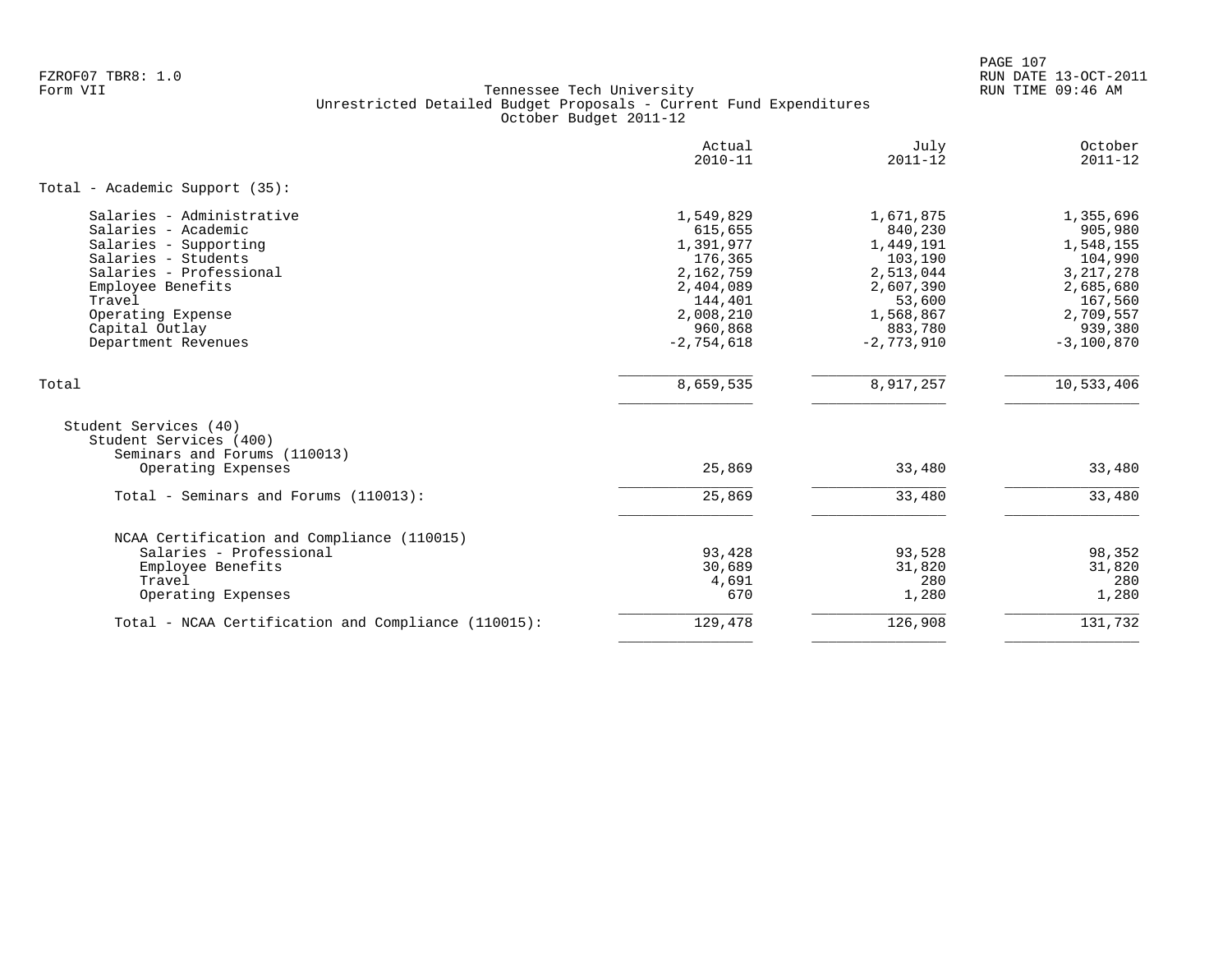|                                               | Actual<br>$2010 - 11$ | July<br>$2011 - 12$ | October<br>$2011 - 12$ |
|-----------------------------------------------|-----------------------|---------------------|------------------------|
| Scholarship Manager (120003)                  |                       |                     |                        |
| Salaries - Supporting                         | 16,628                | 19,580              | 22,580                 |
| Salaries - Professional                       | 37,620                | 37,920              | 41,980                 |
| Employee Benefits                             | 23,450                | 23,160              | 24,160                 |
| Travel                                        | $\Omega$              | 800                 | 800                    |
| Operating Expenses                            | 4,312                 | 1,260               | 1,260                  |
| Total - Scholarship Manager (120003):         | 82,010                | 82,720              | 90,780                 |
| Womens Center (121500)                        |                       |                     |                        |
| Salaries - Supporting                         | 17,760                | 17,860              | 20,620                 |
| Salaries - Professional                       |                       | 9,310               | 9,310                  |
| Employee Benefits                             | 9,715                 | 9,220               | 10,720                 |
| Travel                                        | 75                    | 0                   | 0                      |
| Operating Expenses                            | 1,470                 | 1,600               | 1,600                  |
| Total - Womens Center (121500):               | 29,020                | 37,990              | 42,250                 |
| SAF Internaltional Educ Fee (121704)          |                       |                     |                        |
| Salaries - Supporting                         | 2,045                 | 0                   | $\mathbf 0$            |
| Salaries - Students                           | 3,906                 |                     | $\mathbf 0$            |
| Salaries - Professional                       | 65,919                | 74,940              | 1,400                  |
| Employee Benefits                             | 28,721                | 18,310              | 29,810                 |
| Travel                                        | 256,989               | 172,230             | 172,230                |
| Operating Expenses                            | 28,530                | 17,620              | 83,600                 |
| Total - SAF Internaltional Educ Fee (121704): | 386,110               | 283,100             | 287,040                |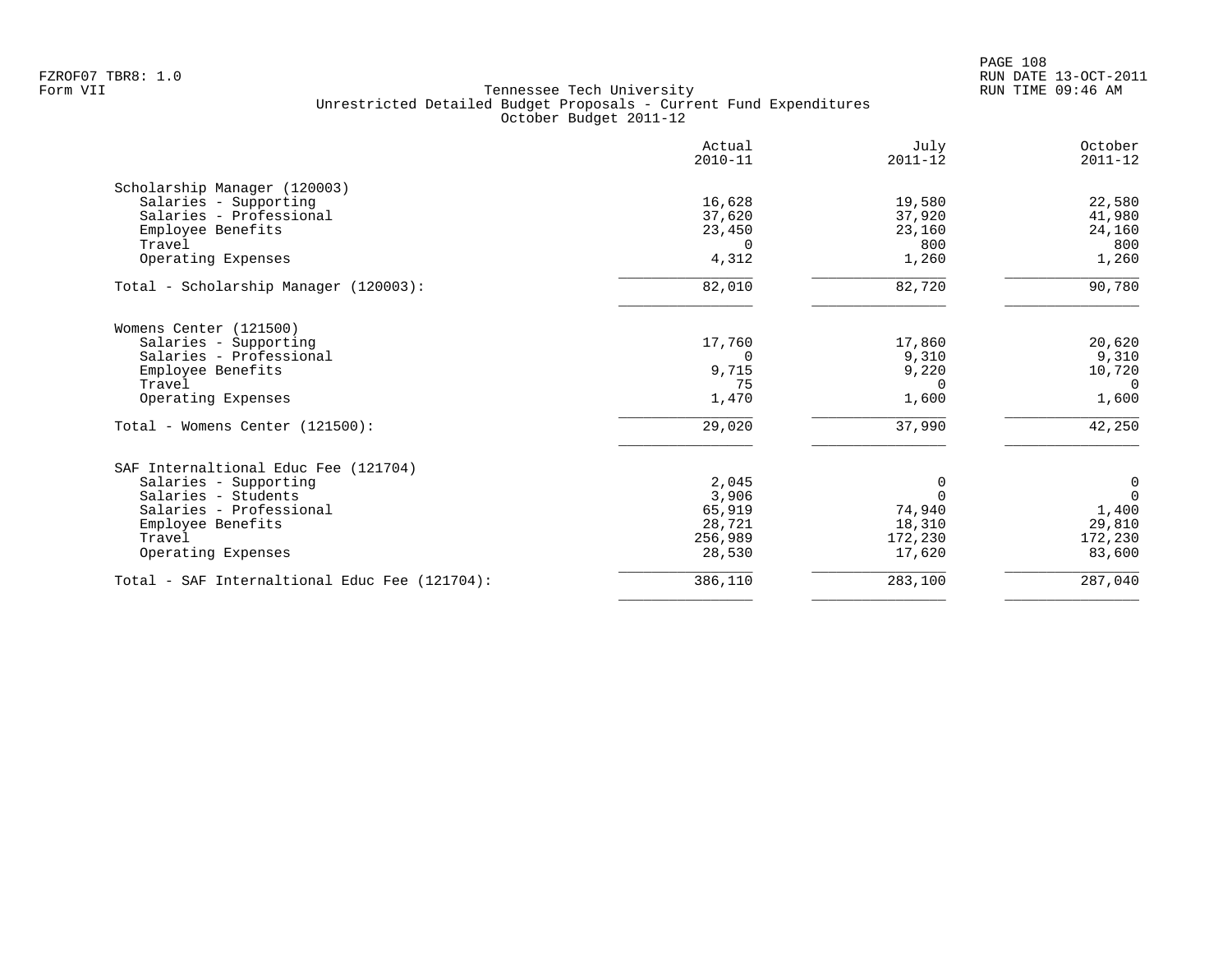|                                                | Actual<br>$2010 - 11$ | July<br>$2011 - 12$ | October<br>$2011 - 12$ |
|------------------------------------------------|-----------------------|---------------------|------------------------|
| Craft Center Promo and Dev (121761)            |                       |                     |                        |
| Salaries - Professional                        | 41,799                | 40,500              | 42,700                 |
| Employee Benefits                              | 13,059                | 14,350              | 14,350                 |
| Travel                                         | 573                   | 500                 | 500                    |
| Operating Expenses                             | 17,890                | 27,720              | 22,600                 |
| Total - Craft Center Promo and Dev (121761):   | 73,321                | 83,070              | 80,150                 |
| Career Services (121800)                       |                       |                     |                        |
| Salaries - Administrative                      | 66,760                | 66,860              | 1,300                  |
| Salaries - Supporting                          | 26,434                | 26,710              | 28,460                 |
| Salaries - Students                            | 395                   | $\Omega$            | $\Omega$               |
| Salaries - Professional                        | 50,990                | 51,090              | 122,080                |
| Employee Benefits                              | 51,175                | 50,830              | 51,830                 |
| Travel                                         | 7,848                 | 1,000               | 1,000                  |
| Operating Expenses                             | 20,201                | 1,140               | 2,880                  |
| Department Revenues                            | $-550$                | $\Omega$            | $\Omega$               |
| Total - Career Services (121800):              | 223,253               | 197,630             | 207,550                |
| Student Financial Aid Office (122000)          |                       |                     |                        |
| Salaries - Administrative                      | 72,650                | 72,750              | 600                    |
| Salaries - Supporting                          | 180,710               | 180,680             | 218,000                |
| Salaries - Students                            | 10,670                | $\Omega$            | $\Omega$               |
| Salaries - Professional                        | 123,940               | 125,480             | 246,610                |
| Employee Benefits                              | 193,023               | 187,950             | 193,950                |
| Travel                                         | 3,785                 | 2,190               | 2,190                  |
| Operating Expenses                             | 18,129                | 27,200              | 27,200                 |
| Total - Student Financial Aid Office (122000): | 602,907               | 596,250             | 688,550                |
|                                                |                       |                     |                        |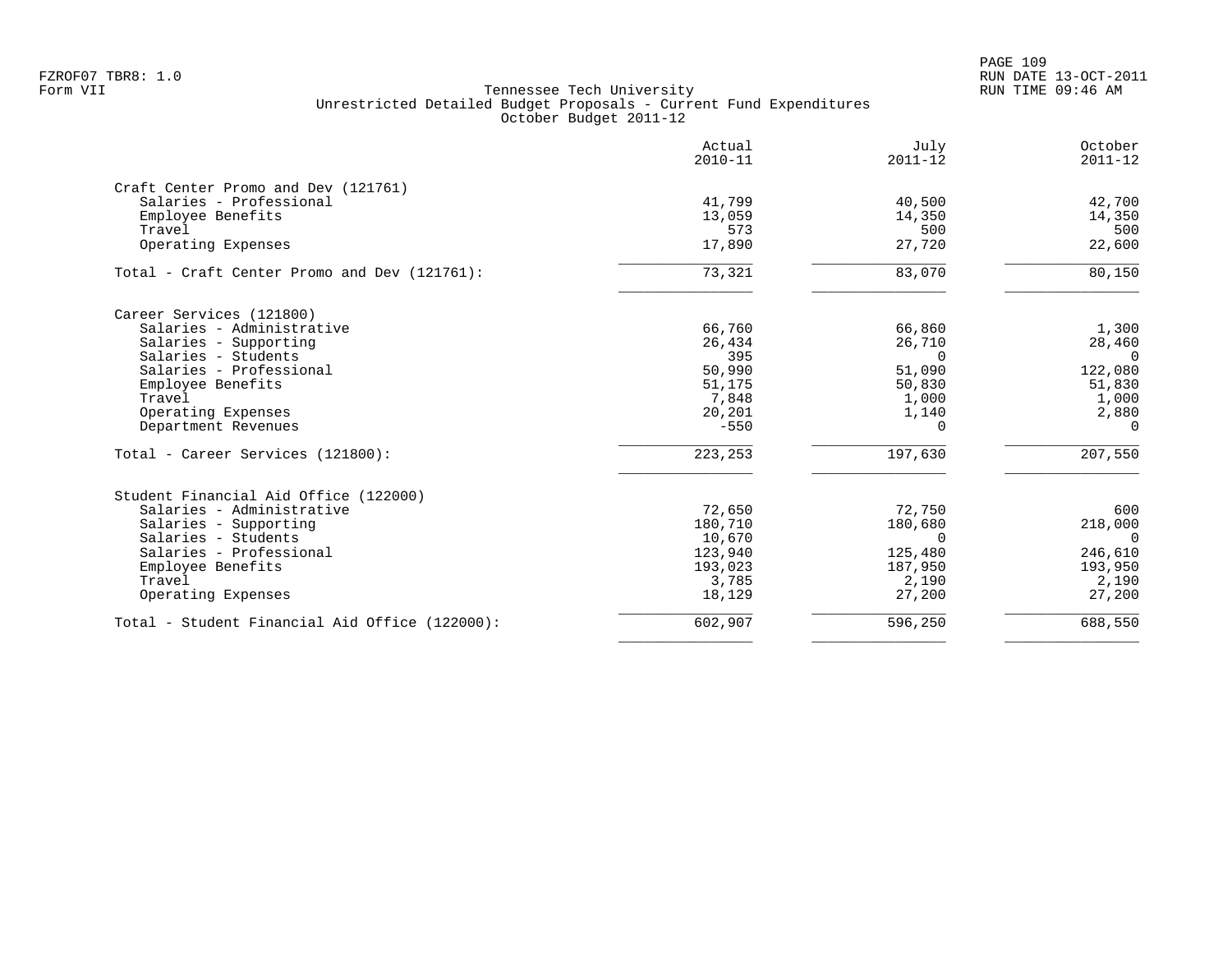PAGE 110 FZROF07 TBR8: 1.0 RUN DATE 13-OCT-2011

|                                                                    | Actual<br>$2010 - 11$ | July<br>$2011 - 12$ | October<br>$2011 - 12$ |
|--------------------------------------------------------------------|-----------------------|---------------------|------------------------|
| Federal College Work Study Program (122001)<br>Salaries - Students | 23,839                | 28,490              | 28,490                 |
| Total - Federal College Work Study Program (122001):               | 23,839                | 28,490              | 28,490                 |
| Student Fin Aid Grad Asst (122017)                                 |                       |                     |                        |
| Operating Expenses                                                 | 4,500                 | 7,340               | 8,000                  |
| Total - Student Fin Aid Grad Asst (122017):                        | 4,500                 | 7,340               | 8,000                  |
| Admissions Office (123000)                                         |                       |                     |                        |
| Salaries - Supporting                                              | 182,406               | 179,830             | 168,640                |
| Salaries - Professional                                            | 531,485               | 532,370             | 565,854                |
| Employee Benefits<br>Travel                                        | 294,330<br>21,254     | 277,360<br>20,000   | 277,360<br>20,000      |
| Operating Expenses                                                 | 13,799                | 18,440              | 18,440                 |
| Total - Admissions Office (123000):                                | 1,043,274             | 1,028,000           | 1,050,294              |
| Admiss Counsel Athlet Tickets (123001)                             |                       |                     |                        |
| Operating Expenses                                                 | 10,440                | 10,440              | 10,440                 |
| Total - Admiss Counsel Athlet Tickets (123001):                    | 10,440                | 10,440              | 10,440                 |
| Enrollment Management Comm (123002)                                |                       |                     |                        |
| Salaries - Administrative                                          | 76,980                | 77,080              | 89,690                 |
| Salaries - Supporting                                              | 25,322                | 62,150              | 93,450                 |
| Salaries - Professional                                            | 89,550                | 50,900              | 54,340                 |
| Employee Benefits                                                  | 63,052                | 62,810              | 64,310                 |
| Travel<br>Operating Expenses                                       | 9,892<br>77,868       | 2,700<br>32,030     | 7,700<br>62,990        |
| Department Revenues                                                | $-5$                  | $\Omega$            | $\Omega$               |
| Total - Enrollment Management Comm (123002):                       | 342,659               | 287,670             | 372,480                |
|                                                                    |                       |                     |                        |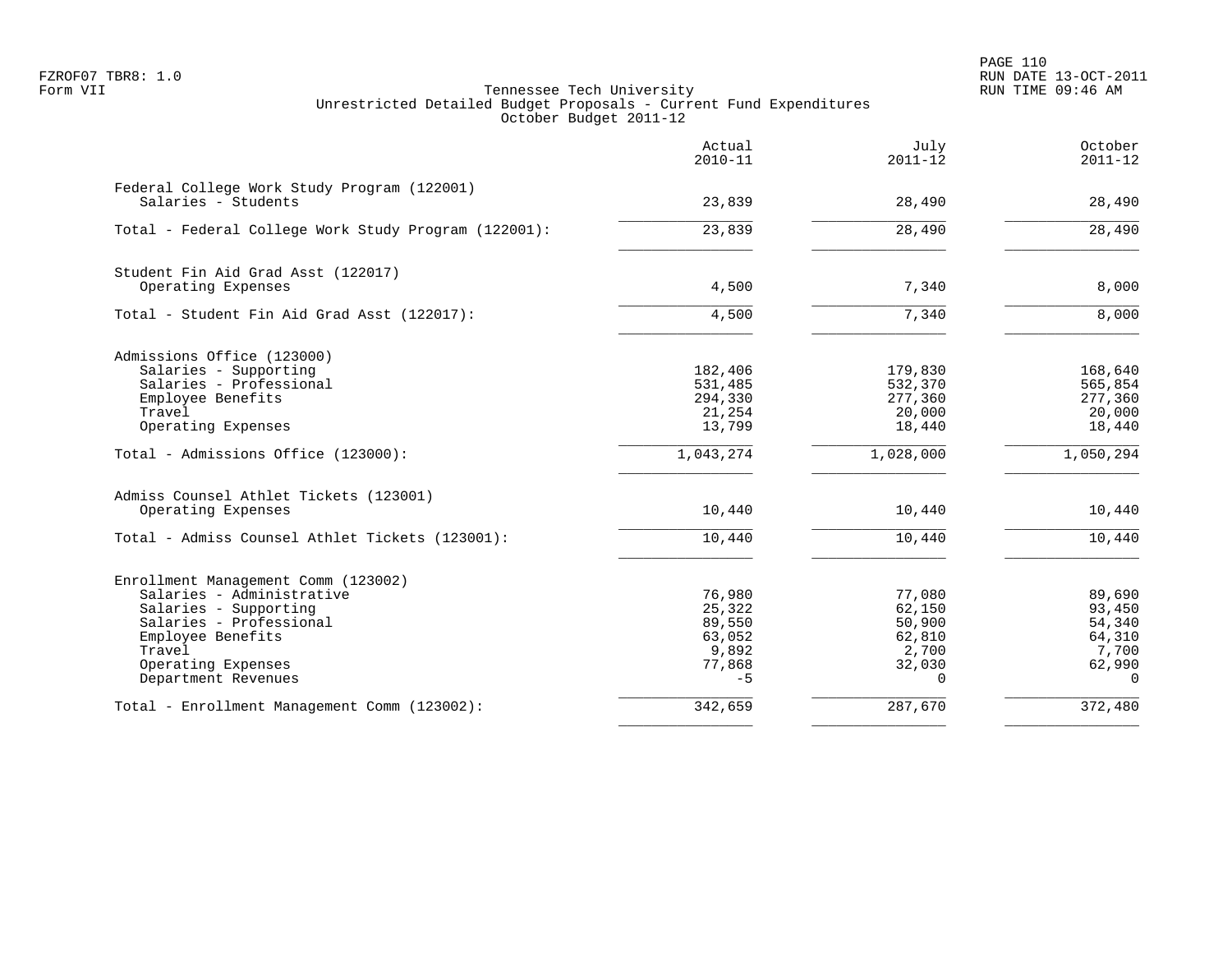| 37,014<br>37,014<br>5,904<br>5,904 | 30,000<br>30,000<br>8,580       | 30,000                                    |
|------------------------------------|---------------------------------|-------------------------------------------|
|                                    |                                 | 30,000                                    |
|                                    |                                 | 9,350                                     |
|                                    |                                 |                                           |
|                                    | 8,580                           | 9,350                                     |
| 4,531                              | 3,400                           | 3,400                                     |
|                                    |                                 | 3,400                                     |
| 3,979                              | 8,000                           | 8,000                                     |
| 3,979                              | 8,000                           | 8,000                                     |
| 1,134<br>22,055<br>632<br>86,579   | 0<br>27,200<br>17,230<br>87,285 | $\mathbf 0$<br>27,200<br>17,230<br>87,285 |
| 110,400                            | 131,715                         | 131,715                                   |
|                                    | 4,531                           | 3,400                                     |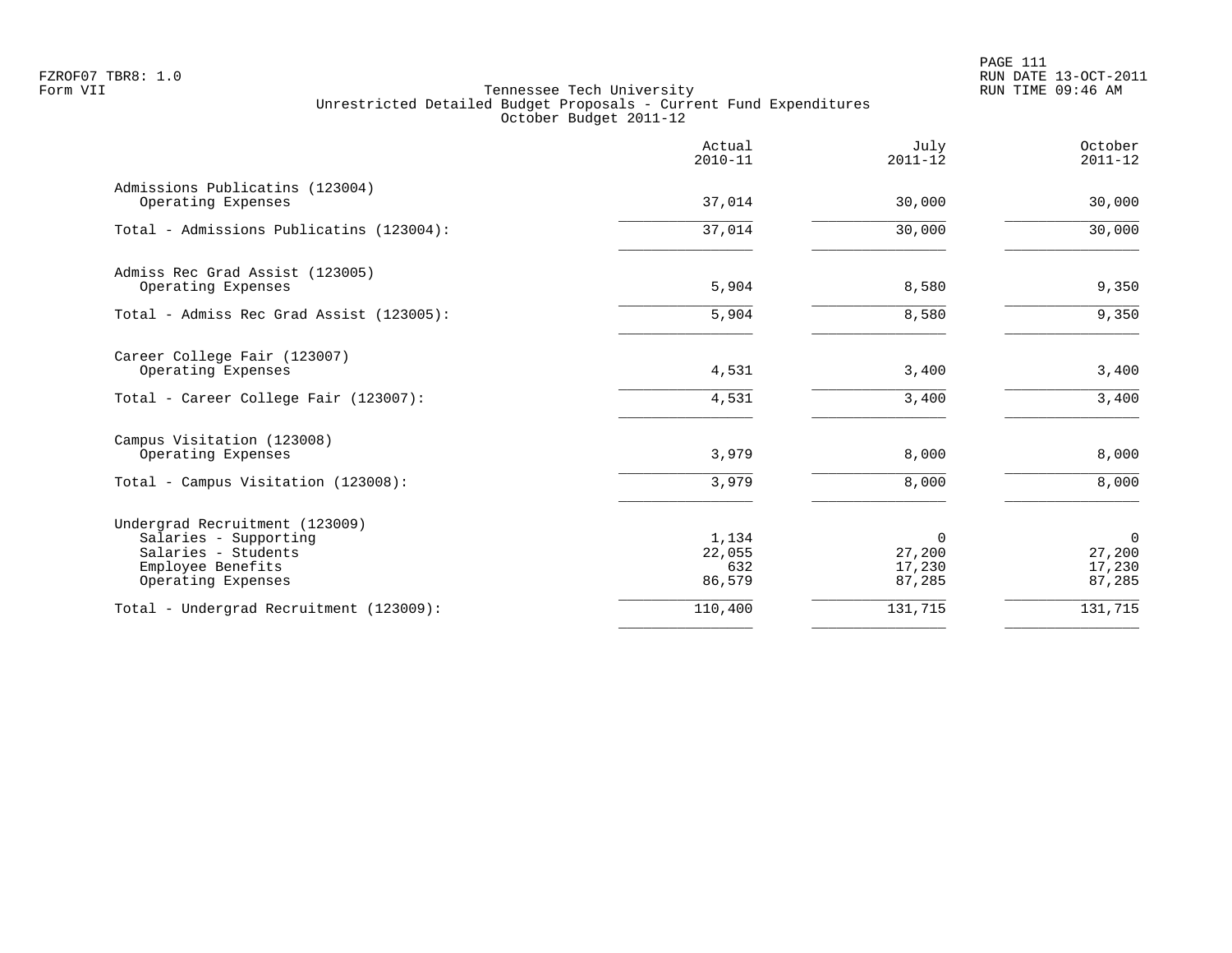|                                                | Actual<br>$2010 - 11$ | July<br>$2011 - 12$ | October<br>$2011 - 12$ |
|------------------------------------------------|-----------------------|---------------------|------------------------|
| Record Office (123500)                         |                       |                     |                        |
| Salaries - Supporting                          | 293,116               | 294,600             | 317,150                |
| Salaries - Students                            | 1,362                 | 0                   | 900                    |
| Salaries - Professional                        | 122,605               | 150,510             | 162,800                |
| Employee Benefits                              | 229,913               | 219,250             | 230,750                |
| Travel                                         | 2,690                 |                     | 2,000                  |
| Operating Expenses                             | 29,877                | 26,280              | 24,280                 |
| Department Revenues                            | $-4$                  | 0                   | $\Omega$               |
| Total - Record Office $(123500)$ :             | 679,559               | 690,640             | 737,880                |
| Records Publication (123502)                   |                       |                     |                        |
| Operating Expenses                             | $\Omega$              | 700                 | 700                    |
| Total - Records Publication (123502):          | $\Omega$              | 700                 | 700                    |
| Intern Student Affairs Admin (123700)          |                       |                     |                        |
| Salaries - Administrative                      | 46,520                | 46,620              | 700                    |
| Salaries - Supporting                          | 23,040                | 23,140              | 44,440                 |
| Salaries - Students                            | 6,293                 | 860                 | 860                    |
| Salaries - Professional                        | $\Omega$              | 0                   | 126,220                |
| Employee Benefits                              | 31,922                | 33,050              | 33,050                 |
| Travel                                         | 8,675                 | $\Omega$            | $\Omega$               |
| Operating Expenses                             | 1,630                 | 8,040               | 8,040<br>$\cap$        |
| Department Revenues                            | $-30$                 |                     |                        |
| Total - Intern Student Affairs Admin (123700): | 118,050               | 111,710             | 213,310                |
|                                                |                       |                     |                        |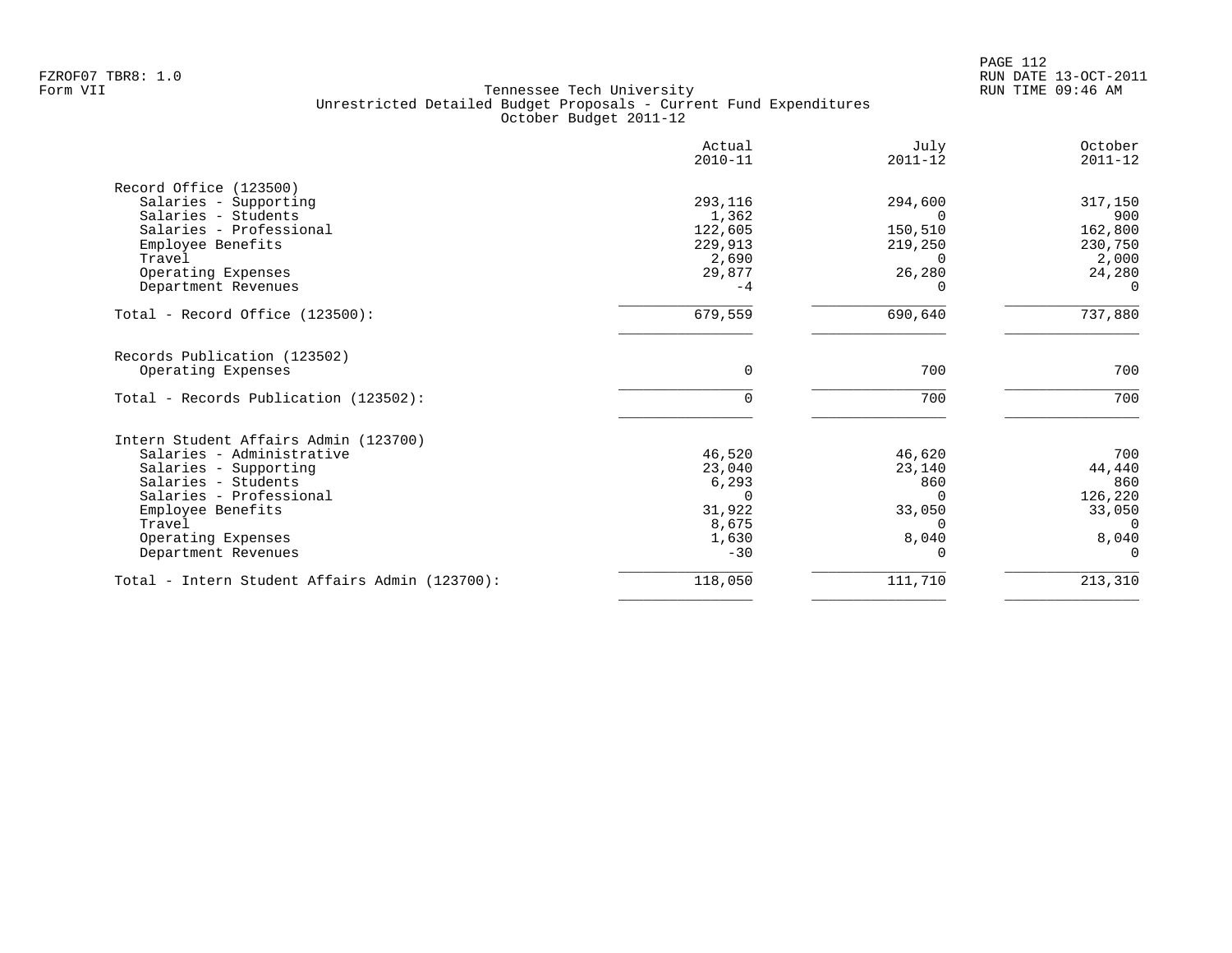PAGE 113 FZROF07 TBR8: 1.0 RUN DATE 13-OCT-2011

|                                                    | Actual<br>$2010 - 11$ | July<br>$2011 - 12$ | October<br>$2011 - 12$ |
|----------------------------------------------------|-----------------------|---------------------|------------------------|
| Intern Student Registration Fees (123702)          |                       |                     |                        |
| Salaries - Professional                            | 2,000                 |                     | 0                      |
| Travel                                             | 13                    | $\Omega$            | $\Omega$               |
| Operating Expenses<br>Department Revenues          | 20,154<br>$-24,360$   | 10,490<br>$-10,490$ | 10,660<br>$-10,490$    |
|                                                    |                       |                     |                        |
| Total - Intern Student Registration Fees (123702): | $-2,193$              | ∩                   | 170                    |
| Airport Transportation Fee (123706)                |                       |                     |                        |
| Travel                                             | 3,491                 | 0                   | 0                      |
| Department Revenues                                | $-4,560$              | $\Omega$            | $\Omega$               |
| Total - Airport Transportation Fee (123706):       | $-1,069$              | $\Omega$            | $\Omega$               |
| FLS International ESL (123711)                     |                       |                     |                        |
| Salaries - Supporting                              | 0                     | $\Omega$            | 10,210                 |
| Salaries - Students                                |                       |                     | 2,260                  |
| Operating Expenses                                 | 54,288                | 30,000              | 32,690                 |
| Total - FLS International ESL (123711):            | 54,288                | 30,000              | 45,160                 |
| International Student SOAR (123712)                |                       |                     |                        |
| Operating Expenses                                 | $\Omega$              | $\Omega$            | 10,000                 |
| Total - International Student SOAR (123712):       | 0                     | 0                   | 10,000                 |
|                                                    |                       |                     |                        |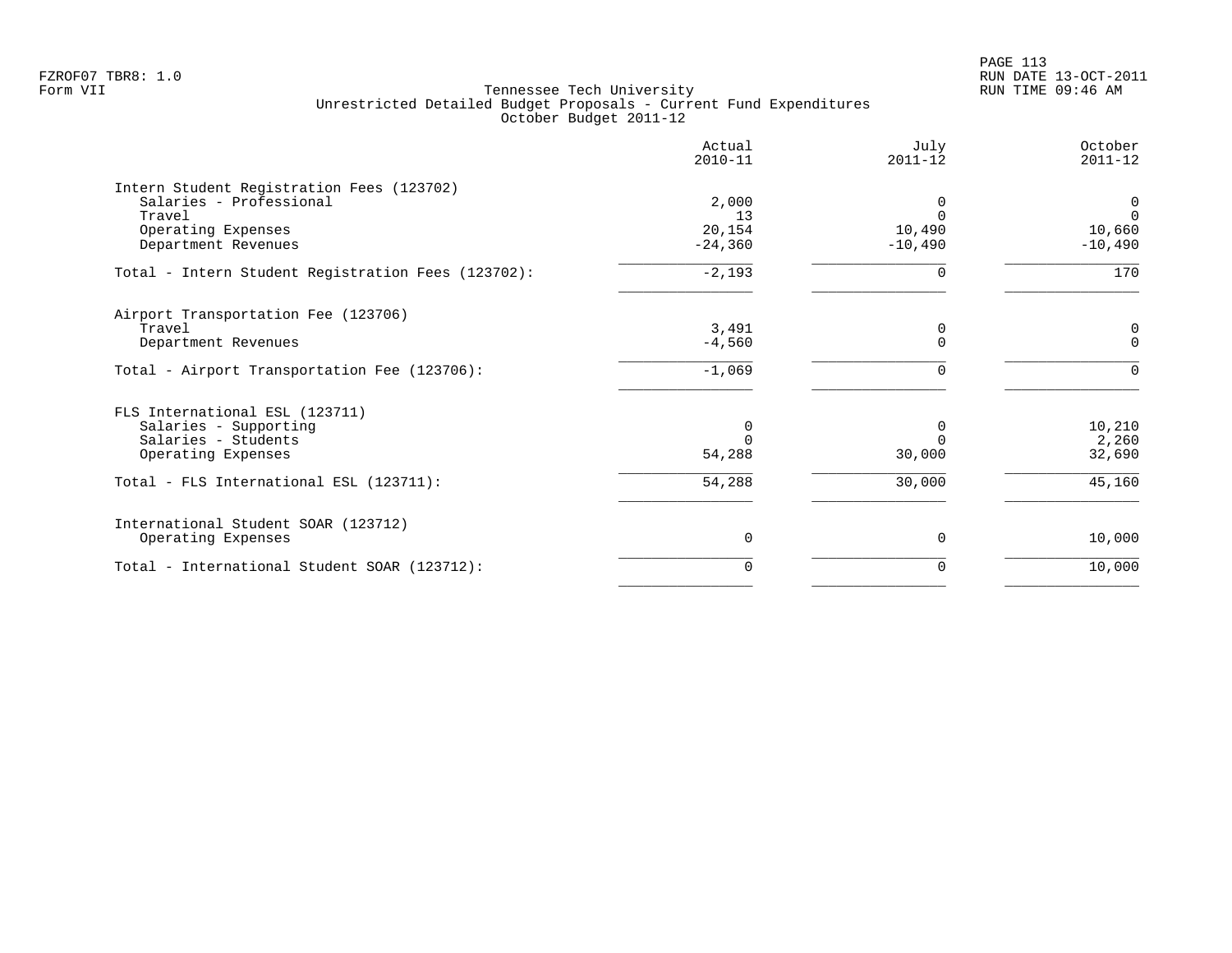|                                                    | Actual<br>$2010 - 11$ | July<br>$2011 - 12$ | October<br>$2011 - 12$ |
|----------------------------------------------------|-----------------------|---------------------|------------------------|
| Student Svc Publications (127003)                  |                       |                     |                        |
| Salaries - Supporting                              | 711                   | 0                   | $\mathbf 0$            |
| Employee Benefits                                  | 54                    | $\Omega$            | $\Omega$               |
| Operating Expenses                                 | 7,422                 | 7,500               | 7,500                  |
| Total - Student Svc Publications (127003):         | 8,187                 | 7,500               | 7,500                  |
| Student Government Association (127005)            |                       |                     |                        |
| Salaries - Students                                | 4,500                 | 3,520               | 4,500                  |
| Travel                                             | 663                   | 140                 | 140                    |
| Operating Expenses                                 | 1,895                 | 3,550               | 2,570                  |
| Total - Student Government Association (127005):   | 7,058                 | 7,210               | 7,210                  |
| Student Gov Assoc CDS (127006)                     |                       |                     |                        |
| Salaries - Students                                | 350                   | 0                   | 0                      |
| Travel                                             | 3,614                 | $\Omega$            | $\Omega$               |
| Operating Expenses                                 | 5,909                 | 10,000              | 10,000                 |
| Total - Student Gov Assoc CDS (127006):            | 9,873                 | 10,000              | 10,000                 |
| SAF General Educ Student Affairs (127007)          |                       |                     |                        |
| Salaries - Supporting                              | 17,760                | 17,860              | 20,620                 |
| Employee Benefits                                  | 14,590                | 13,840              | 14,840                 |
| Operating Expenses                                 | 912                   | 8,500               | 15,250                 |
| Total - SAF General Educ Student Affairs (127007): | 33,262                | 40,200              | 50,710                 |
|                                                    |                       |                     |                        |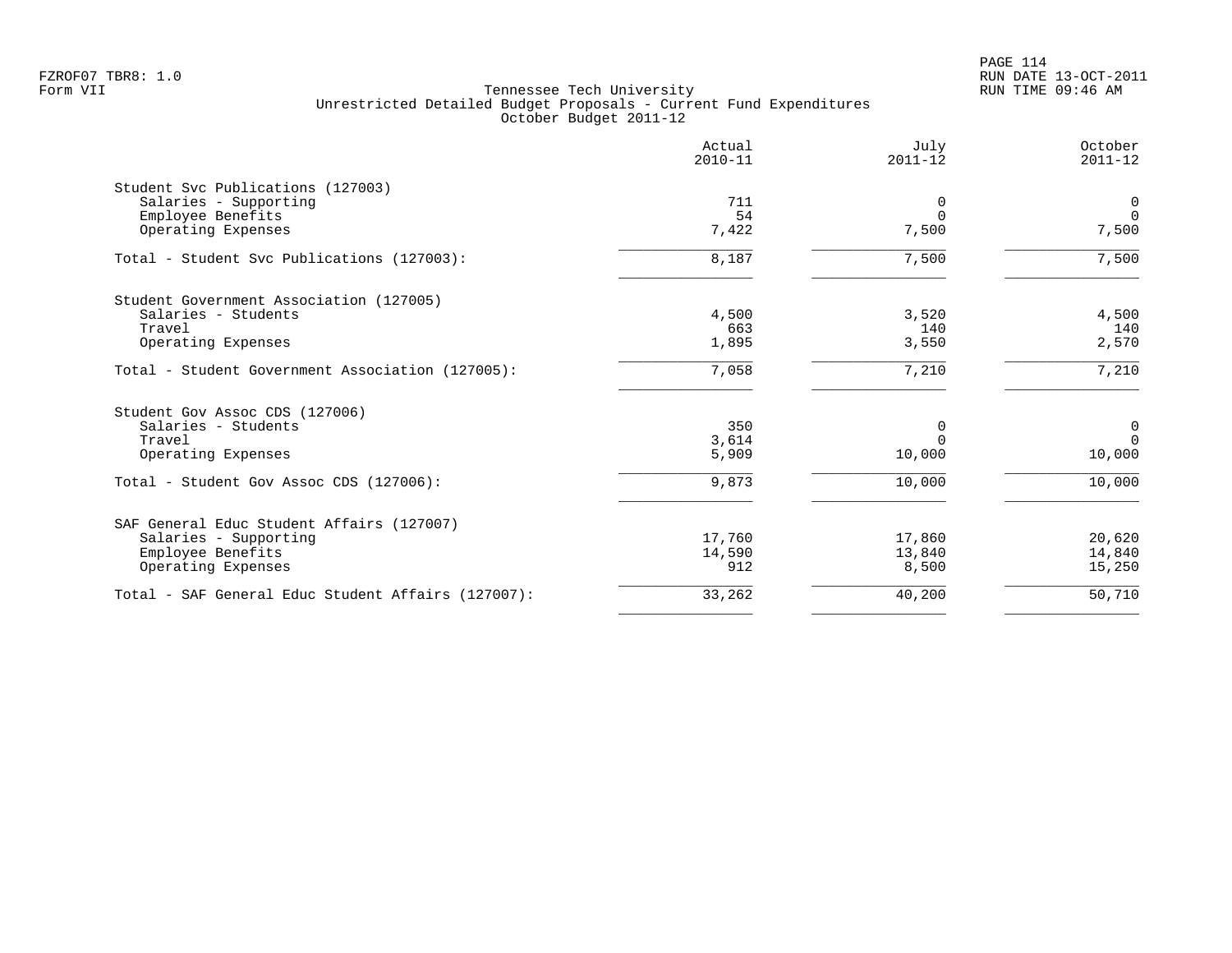PAGE 115 FZROF07 TBR8: 1.0 RUN DATE 13-OCT-2011

|                                              | Actual<br>$2010 - 11$ | July<br>$2011 - 12$ | October<br>$2011 - 12$ |
|----------------------------------------------|-----------------------|---------------------|------------------------|
| SAF University Programming (127008)          |                       |                     |                        |
| Salaries - Supporting                        | $\overline{0}$        | 0                   | 220                    |
| Salaries - Students                          | 590                   | O                   | $\Omega$               |
| Salaries - Professional<br>Employee Benefits | 11,600<br>$\Omega$    | 120                 | 9,600<br>120           |
| Operating Expenses                           | 86,086                | 101,180             | 168,040                |
| Total - SAF University Programming (127008): | 98,276                | 101,300             | 177,980                |
| Counseling Center (127200)                   |                       |                     |                        |
| Salaries - Administrative                    | 8,409                 | 40,050              | 0                      |
| Salaries - Supporting                        | 25,140                | 25,240              | 26,990                 |
| Salaries - Students                          | 1,650                 | $\Omega$            | $\Omega$               |
| Salaries - Professional                      | 100,129               | 144,390             | 188,845                |
| Employee Benefits                            | 58,515                | 82,560              | 82,560                 |
| Travel                                       | 2,519                 | $\Omega$            | $\Omega$               |
| Operating Expenses                           | 38,568                | 16,650              | 40,710                 |
| Total - Counseling Center (127200):          | 234,930               | 308,890             | 339,105                |
| Dean of Students (127300)                    |                       |                     |                        |
| Salaries - Administrative                    | 85,020                | 85,020              | 88,480                 |
| Salaries - Supporting                        | 16,287                | 16,330              | 17,749                 |
| Employee Benefits                            | 37,587                | 50,760              | 50,760                 |
| Travel                                       | 75                    | 0                   | $\Omega$               |
| Operating Expenses                           | 4,302                 | 2,380               | 2,380                  |
| Total - Dean of Students (127300):           | 143,271               | 154,490             | 159,369                |
|                                              |                       |                     |                        |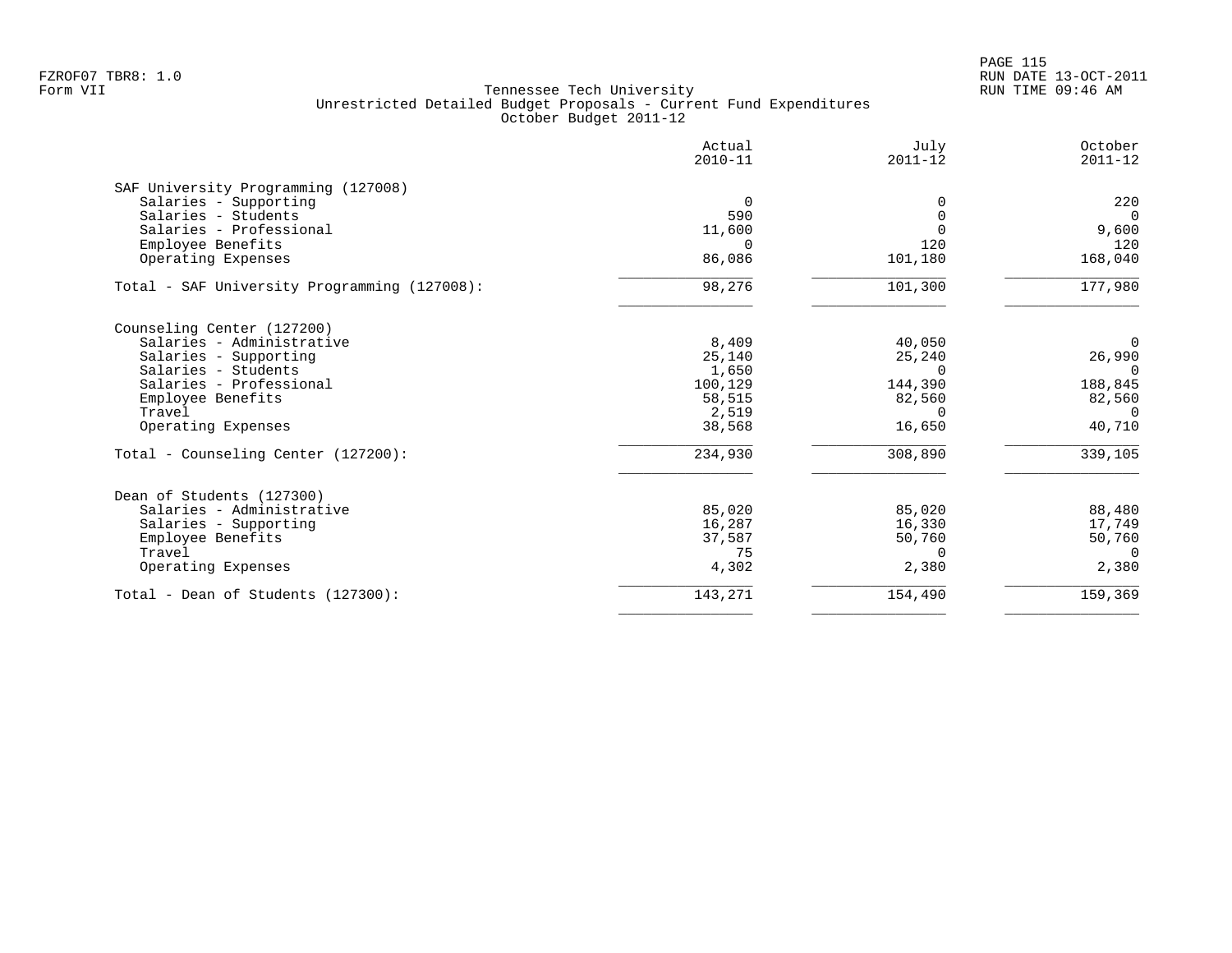PAGE 116 FZROF07 TBR8: 1.0 RUN DATE 13-OCT-2011

|                                                     | Actual<br>$2010 - 11$ | July<br>$2011 - 12$ | October<br>$2011 - 12$ |
|-----------------------------------------------------|-----------------------|---------------------|------------------------|
| Student Development (127301)<br>Operating Expenses  | 3,989                 | 3,990               | 3,990                  |
|                                                     |                       |                     |                        |
| Total - Student Development (127301):               | 3,989                 | 3,990               | 3,990                  |
| Student Affairs Orient CDS (127302)                 |                       |                     |                        |
| Operating Expenses                                  | 14,993                | 15,000              | 15,000                 |
| Total - Student Affairs Orient CDS (127302):        | 14,993                | 15,000              | 15,000                 |
| SAF Student Orientation (127303)                    |                       |                     |                        |
| Salaries - Supporting                               | 14,277                | 14,040              | 14,461                 |
| Salaries - Students<br>Salaries - Professional      | 18,424                | $\Omega$<br>40,810  | $\Omega$               |
| Employee Benefits                                   | 39,118<br>20,928      | 16,820              | 43,020<br>21,920       |
| Travel                                              | 32                    | $\Omega$            | $\Omega$               |
| Operating Expenses                                  | 87,924                | 130,730             | 192,210                |
| Total - SAF Student Orientation (127303):           | 180,703               | 202,400             | 271,611                |
| Student Orient Advis Registration (127304)          |                       |                     |                        |
| Salaries - Students                                 | 44,783                | 0                   | $\Omega$               |
| Employee Benefits                                   | 2,443                 |                     | 2,000                  |
| Operating Expenses                                  | 135,631               | 142,000             | 167,070                |
| Total - Student Orient Advis Registration (127304): | 182,857               | 142,000             | 169,070                |
|                                                     |                       |                     |                        |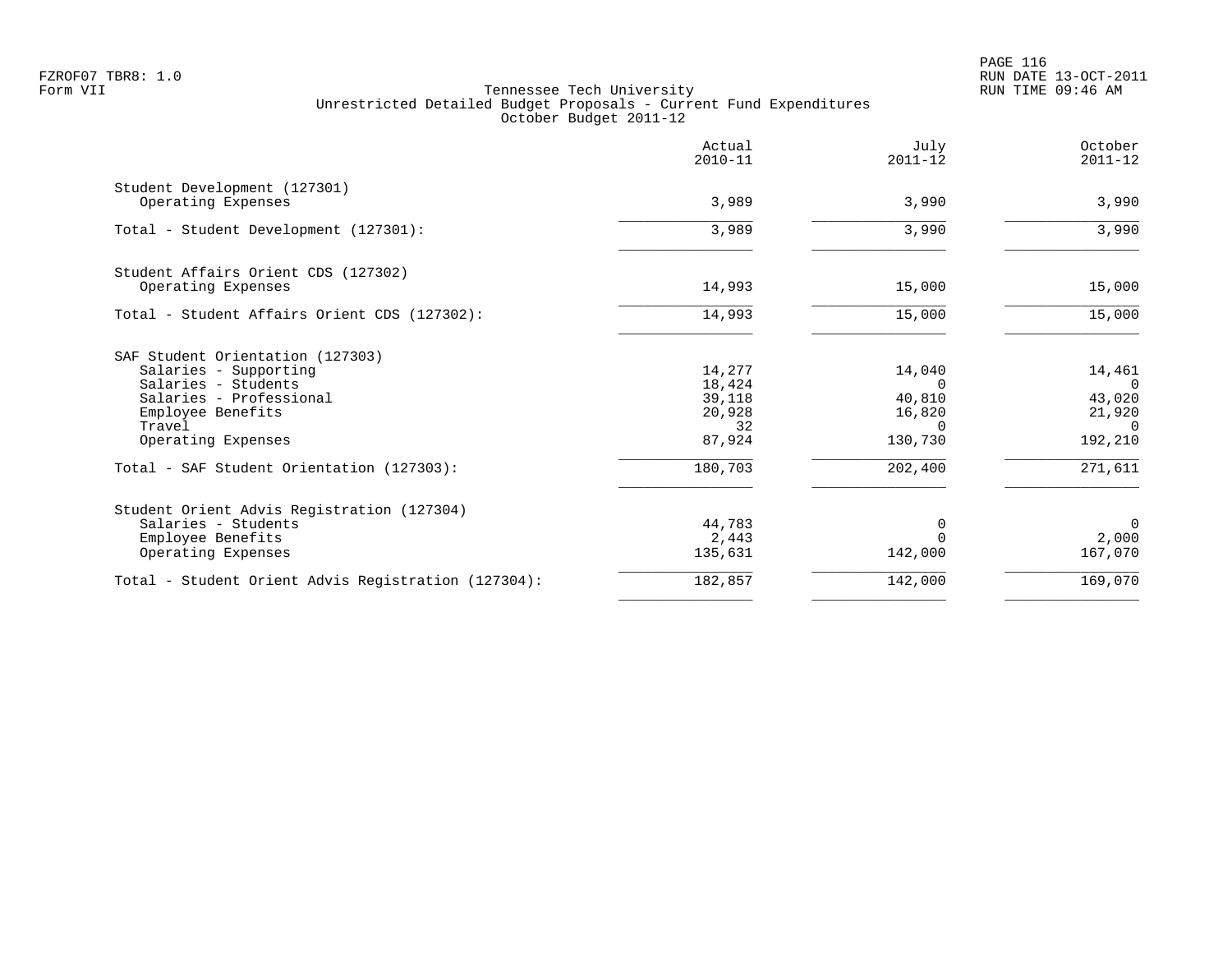|                                       | Actual<br>$2010 - 11$ | July<br>$2011 - 12$ | October<br>$2011 - 12$ |
|---------------------------------------|-----------------------|---------------------|------------------------|
| Disability Services (127400)          |                       |                     |                        |
| Salaries - Supporting                 | 47,837                | 48,000              | 51,640                 |
| Salaries - Students                   | 656                   | $\Omega$            | $\Omega$               |
| Salaries - Professional               | 56,653                | 76,590              | 83,480                 |
| Employee Benefits                     | 57,082                | 104,890             | 104,890                |
| Travel                                | 1,071                 | <sup>n</sup>        | 3,000                  |
| Operating Expenses                    | 29,515                | 16,880              | 16,320                 |
| Department Revenues                   | $-108$                | $\Omega$            | $\Omega$               |
| Total - Disability Services (127400): | 192,706               | 246,360             | 259,330                |
| ADA Student Affairs (127401)          |                       |                     |                        |
| Salaries - Students                   | 1,852                 | $\Omega$            | $\overline{0}$         |
| Salaries - Professional               | 0                     | 4,500               | 4,500                  |
| Employee Benefits                     |                       | 1,300               | 1,300                  |
| Operating Expenses                    | 43,024                | $\Omega$            | $\Omega$               |
| Total - ADA Student Affairs (127401): | 44,876                | 5,800               | 5,800                  |
| Health Services (127500)              |                       |                     |                        |
| Salaries - Supporting                 | 86,169                | 76,930              | 86,100                 |
| Salaries - Professional               | 84,348                | 53,523              | 57,945                 |
| Employee Benefits                     | 114,366               | 84,580              | 84,580                 |
| Travel                                | 696                   | ∩                   | $\cap$                 |
| Operating Expenses                    | 40,059                | 10,835              | 11,515                 |
| Total - Health Services (127500):     | 325,638               | 225,868             | 240,140                |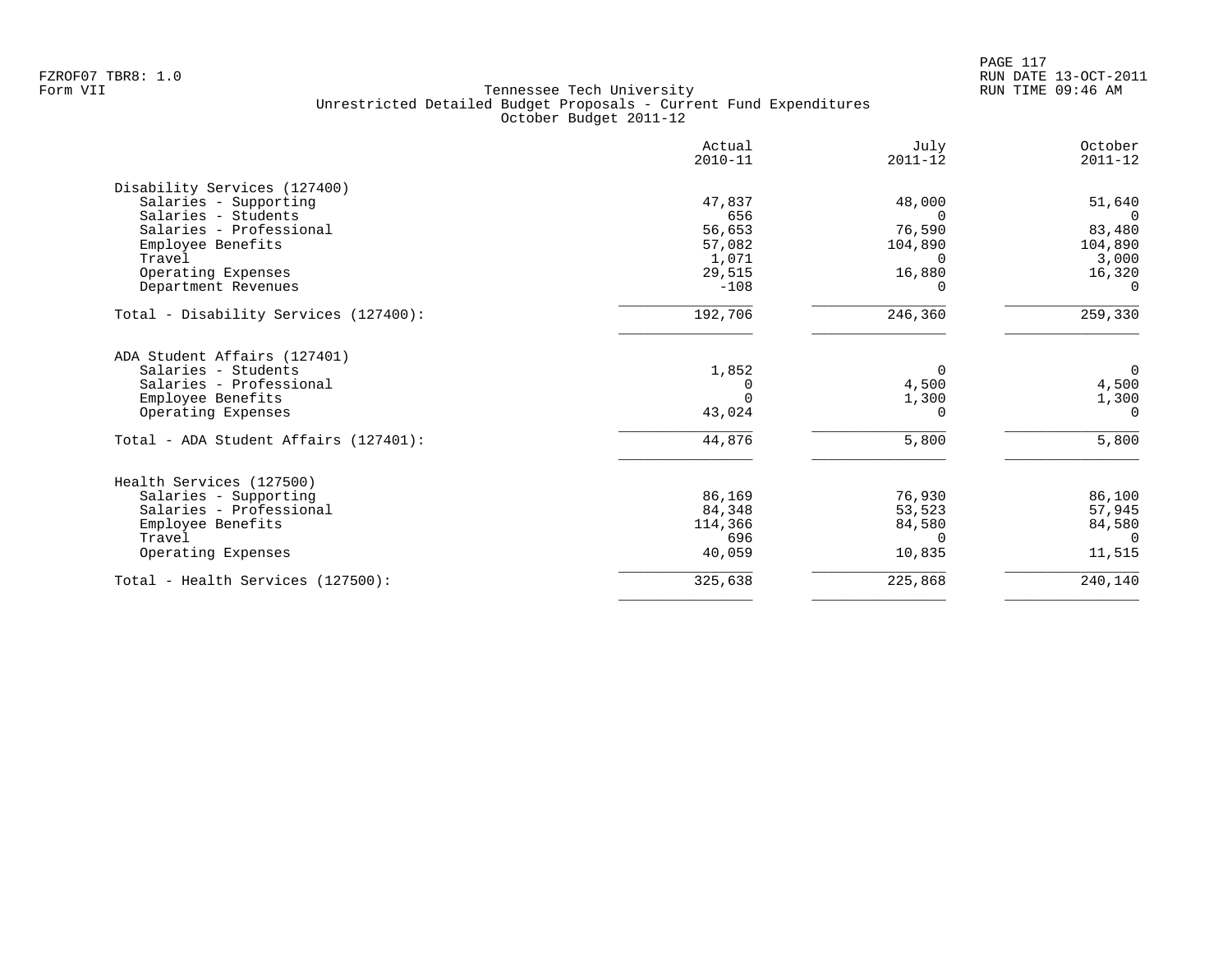PAGE 118 FZROF07 TBR8: 1.0 RUN DATE 13-OCT-2011

|                                              | Actual<br>$2010 - 11$ | July<br>$2011 - 12$ | October<br>$2011 - 12$ |
|----------------------------------------------|-----------------------|---------------------|------------------------|
| Pharmacy (127501)                            |                       |                     |                        |
| Salaries - Supporting                        | 16,040                | 14,970              | 15,990                 |
| Employee Benefits                            | 1,523                 | 1,800               | 1,800                  |
| Operating Expenses                           | 43,139                | 44,240              | 44,240                 |
| Total - Pharmacy (127501):                   | 60,702                | 61,010              | 62,030                 |
| Health Services Laboratory (127502)          |                       |                     |                        |
| Operating Expenses                           | 12,479                | 20,000              | 20,000                 |
| Total - Health Services Laboratory (127502): | 12,479                | 20,000              | 20,000                 |
| SAF Health Services (127504)                 |                       |                     |                        |
| Salaries - Administrative                    | 2,337                 | 40,050              | $\overline{0}$         |
| Salaries - Supporting                        | 34,019                | 38,850              | 63,610                 |
| Salaries - Professional                      | 114,174               | 148,640             | 226,335                |
| Employee Benefits                            | 14,134                | 119,070             | 119,070                |
| Operating Expenses                           | 5,437                 | 253,390             | 304,960                |
| Total - SAF Health Services (127504):        | 170,101               | 600,000             | 713,975                |
| Student Activities Admin (127600)            |                       |                     |                        |
| Salaries - Administrative                    | 56,230                | 56,330              | 1,100                  |
| Salaries - Supporting                        | 30,040                | 30,120              | 31,950                 |
| Salaries - Students                          | 1,098                 | $\Omega$            | $\overline{0}$         |
| Salaries - Professional                      | 33,970                | 34,170              | 94,060                 |
| Employee Benefits                            | 57,975                | 58,940              | 58,940                 |
| Operating Expenses                           | 6,084                 | 4,580               | 4,580                  |
| Total - Student Activities Admin (127600):   | 185,397               | 184,140             | 190,630                |
|                                              |                       |                     |                        |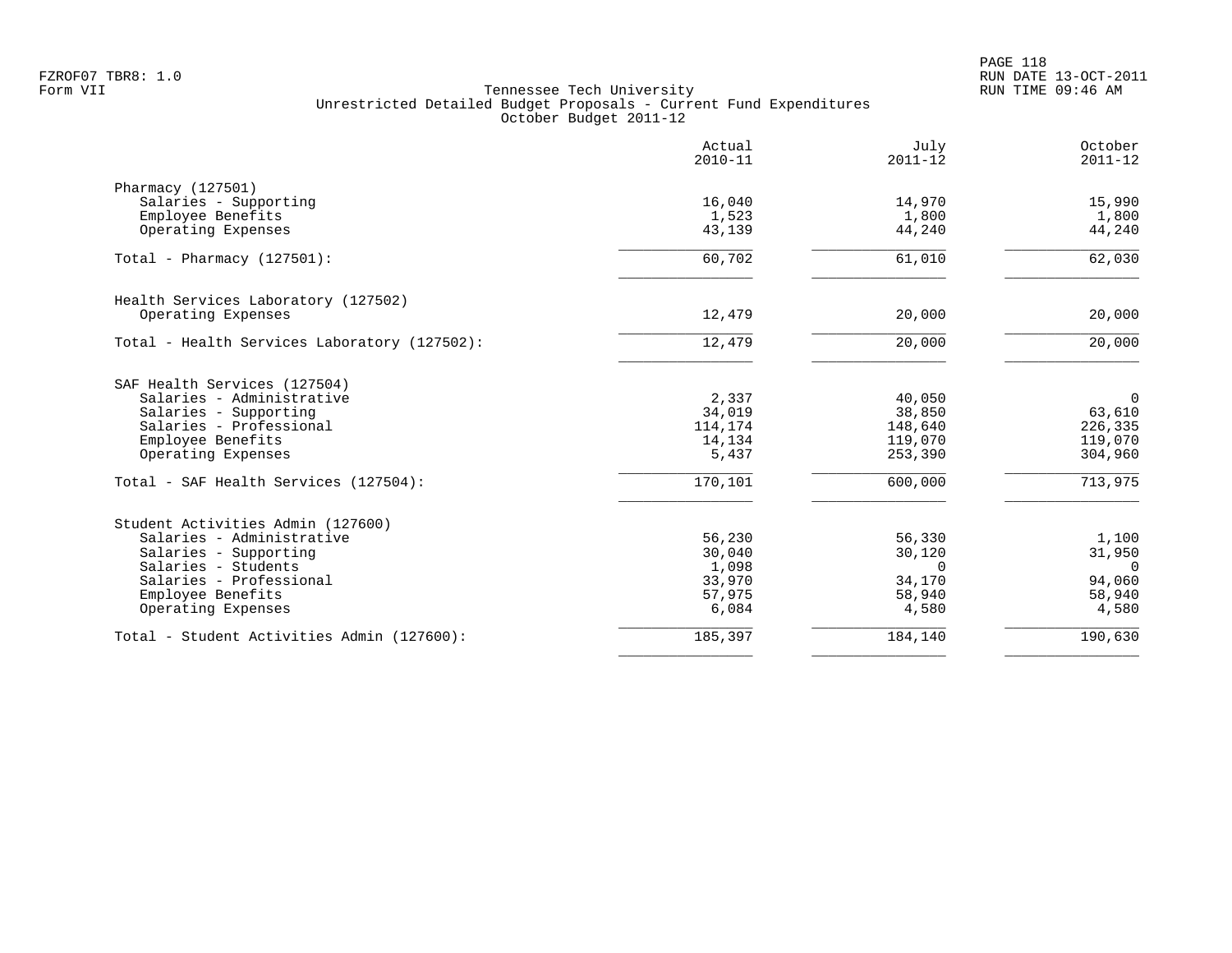|                                            | Actual<br>$2010 - 11$ | July<br>$2011 - 12$ | October<br>$2011 - 12$ |
|--------------------------------------------|-----------------------|---------------------|------------------------|
| Social Development UPC (127602)            |                       |                     |                        |
| Salaries - Students                        | 2,298                 | $\overline{0}$      | $\mathbf 0$            |
| Employee Benefits                          | 52                    | 310                 | 310                    |
| Operating Expenses                         | 4,958                 | 6,270               | 6,270                  |
| Total - Social Development UPC (127602):   | 7,308                 | 6,580               | 6,580                  |
| Student Act Grad Assist (127603)           |                       |                     |                        |
| Operating Expenses                         | $\mathbf 0$           | 50                  | 50                     |
| Total - Student Act Grad Assist (127603):  | 0                     | 50                  | 50                     |
| Minority Student Affairs (127700)          |                       |                     |                        |
| Salaries - Students                        | 405                   | $\Omega$            | $\overline{0}$         |
| Salaries - Professional                    | 77,053                | 88,600              | 91,760                 |
| Employee Benefits                          | 29,191                | 36,000              | 36,000                 |
| Travel                                     | 791                   | $\Omega$            | $\Omega$               |
| Operating Expenses                         | 14,215                | 5,120               | 5,120                  |
| Department Revenues                        | $-2,525$              | 0                   | $\Omega$               |
| Total - Minority Student Affairs (127700): | 119,130               | 129,720             | 132,880                |
| Eagle Card Office (127800)                 |                       |                     |                        |
| Salaries - Supporting                      | 28,559                | 27,400              | 29,160                 |
| Salaries - Students                        | 6,447                 | $\Omega$            | $\Omega$               |
| Salaries - Professional                    | 44,906                | 35,625              | 36,410                 |
| Employee Benefits                          | 32,637                | 31,500              | 34,100                 |
| Operating Expenses                         | 27,579                | 39,660              | 41,240                 |
| Total - Eagle Card Office $(127800)$ :     | 140,128               | 134,185             | 140,910                |
|                                            |                       |                     |                        |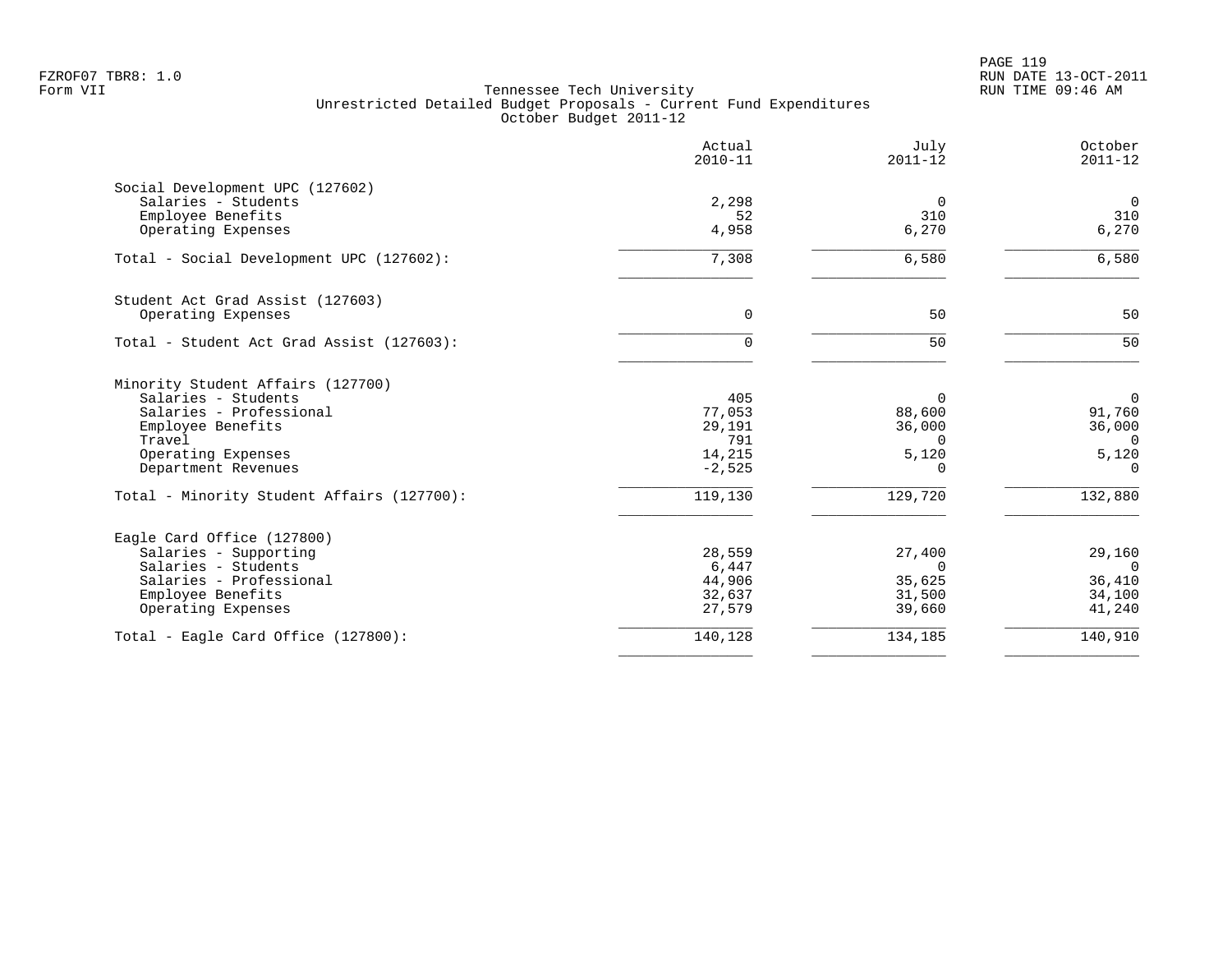|                                    | Actual<br>$2010 - 11$ | July<br>$2011 - 12$ | October<br>$2011 - 12$ |
|------------------------------------|-----------------------|---------------------|------------------------|
| The Eagle (127900)                 |                       |                     |                        |
| Salaries - Students                | 7,840                 | 7,840               | 7,840                  |
| Employee Benefits                  | 9                     | 5,370               | 5,370                  |
| Travel                             | $\Omega$              | 400                 | 400                    |
| Operating Expenses                 | 2,133                 | 7,170               | 7,170                  |
| Total - The Eagle $(127900)$ :     | 9,982                 | 20,780              | 20,780                 |
| Tenn Tech Oracle (127902)          |                       |                     |                        |
| Salaries - Students                | 9,595                 | 11,990              | 11,990                 |
| Employee Benefits                  | 23                    | 6,300               | 6,300                  |
| Operating Expenses                 | 16,425                | 8,810               | 8,810                  |
| Total - Tenn Tech Oracle (127902): | 26,043                | 27,100              | $\overline{27,100}$    |
| Oracle Revenue (127903)            |                       |                     |                        |
| Department Revenues                | $-11,996$             | $-10,000$           | $-10,000$              |
| Total - Oracle Revenue (127903):   | $-11,996$             | $-10,000$           | $-10,000$              |
| SAF Intramurals (129001)           |                       |                     |                        |
| Salaries - Supporting              | 21,157                | 19,580              | 22,580                 |
| Salaries - Students                | 45,515                | 45,520              | 45,520                 |
| Salaries - Professional            | 45,480                | 41,480              | 42,480                 |
| Employee Benefits                  | 23,587                | 12,630              | 19,330                 |
| Travel                             | 5,318                 | 3,000               | 3,000                  |
| Operating Expenses                 | 73,705                | 80,190              | 140,930                |
| Total - SAF Intramurals (129001):  | 214,762               | 202,400             | 273,840                |
|                                    |                       |                     |                        |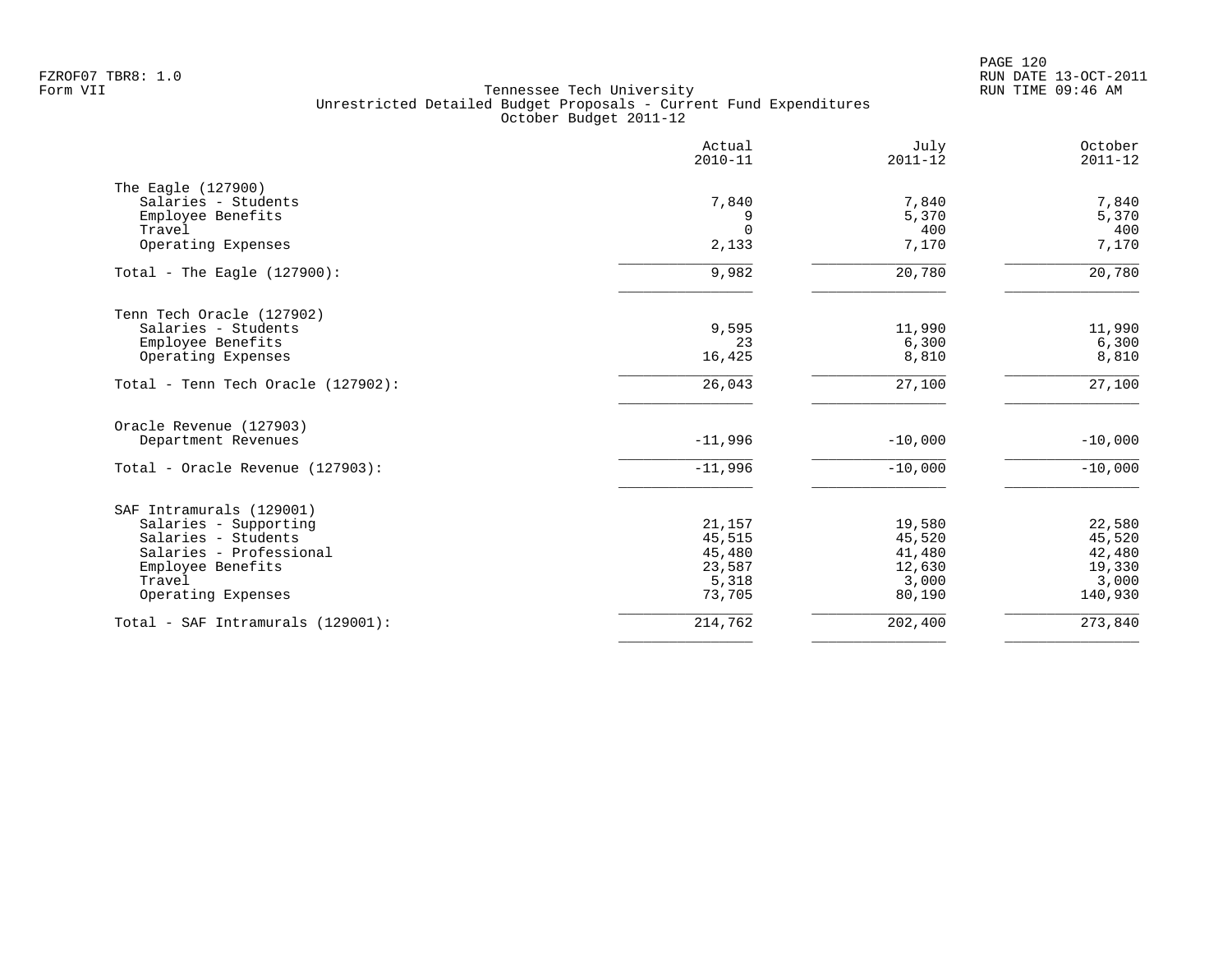|                                                    | Actual<br>$2010 - 11$ | July<br>$2011 - 12$ | October<br>$2011 - 12$  |
|----------------------------------------------------|-----------------------|---------------------|-------------------------|
| Extramurals (129002)                               |                       |                     |                         |
| Operating Expenses                                 | $\Omega$              | 820                 | 820                     |
| Total - Extramurals (129002):                      | $\Omega$              | 820                 | 820                     |
| Cheerleaders (129003)                              |                       |                     |                         |
| Salaries - Supporting                              | 6,285                 | 6,116               | 6,536                   |
| Employee Benefits<br>Travel                        | 3,998<br>991          | 4,170<br>1,000      | 4,170<br>1,000          |
| Operating Expenses                                 | 226                   | 2,350               | 2,350                   |
| Total - Cheerleaders (129003):                     | 11,500                | 13,636              | 14,056                  |
| Cheerleaders Housing Sch (129004)                  |                       |                     |                         |
| Operating Expenses                                 | 11,400                | 22,380              | 24,390                  |
| Total - Cheerleaders Housing Sch (129004):         | 11,400                | 22,380              | 24,390                  |
| Dance Team (129007)                                |                       |                     |                         |
| Travel                                             | 4,865                 | $\Omega$            | 3,500                   |
| Operating Expenses                                 | 463                   | 6,000               | 2,500                   |
| Total - Dance Team $(129007)$ :                    | 5,328                 | 6,000               | 6,000                   |
| SAF General Education Acad Affrs (130002)          |                       |                     |                         |
| Salaries - Academic                                | 2,853                 | 0                   | $\mathbf 0$             |
| Salaries - Supporting<br>Salaries - Students       | 25,880                | 0<br>$\Omega$       | $\mathbf 0$<br>$\Omega$ |
| Salaries - Professional                            | 5,868<br>70,069       | 69,870              | 74,307                  |
| Employee Benefits                                  | 24,567                | 34,410              | 34,410                  |
| Travel                                             | 292                   | $\Omega$            | $\cap$                  |
| Operating Expenses                                 | 340,178               | 299,920             | 391,800                 |
| Total - SAF General Education Acad Affrs (130002): | 469,707               | 404,200             | 500,517                 |
|                                                    |                       |                     |                         |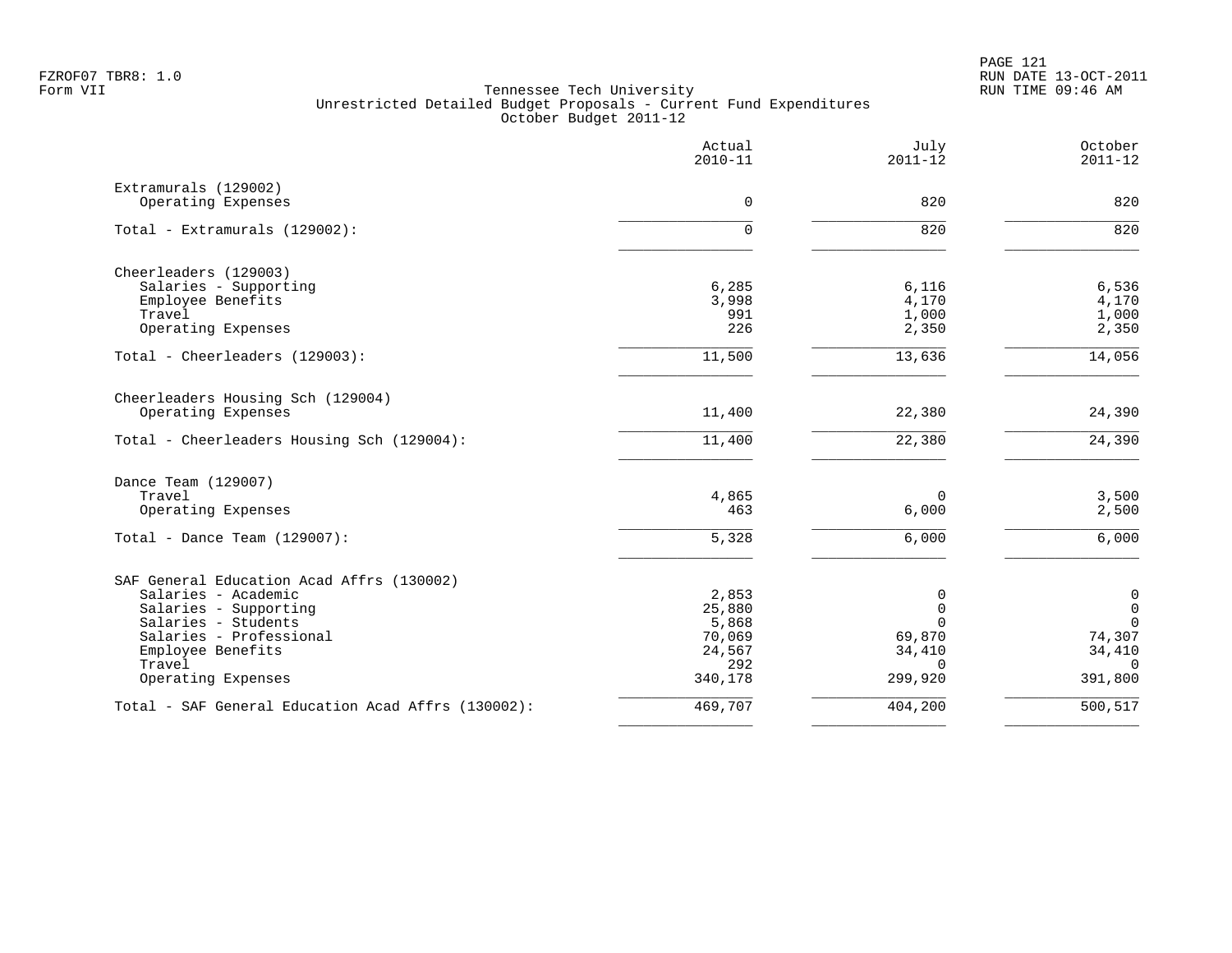| Actual<br>$2010 - 11$ | July<br>$2011 - 12$                           | October<br>$2011 - 12$          |
|-----------------------|-----------------------------------------------|---------------------------------|
|                       |                                               |                                 |
|                       | <sup>0</sup>                                  | 0                               |
|                       |                                               | 0                               |
|                       |                                               | $\mathbf 0$<br>$\Omega$         |
|                       |                                               | 33,650                          |
| $-994$                | ∩                                             | $\Omega$                        |
| 32,928                | 8,650                                         | 33,650                          |
|                       |                                               |                                 |
| 120,900               | 130,490                                       | 142,180                         |
| 120,900               | 130,490                                       | 142,180                         |
|                       |                                               |                                 |
| 0                     | 10,000                                        | 10,000                          |
| 8,000                 | $\Omega$                                      | $\Omega$                        |
| 8,000                 | 10,000                                        | 10,000                          |
|                       |                                               |                                 |
|                       |                                               | 100                             |
| $\Omega$              |                                               | 720                             |
| 507                   | $\Omega$                                      | $\Omega$                        |
| 161,462               | 146,390                                       | 136,390                         |
| 161,969               | 147,210                                       | 137,210                         |
|                       | 1,682<br>1,787<br>485<br>1,590<br>28,378<br>0 | $\Omega$<br>8,650<br>100<br>720 |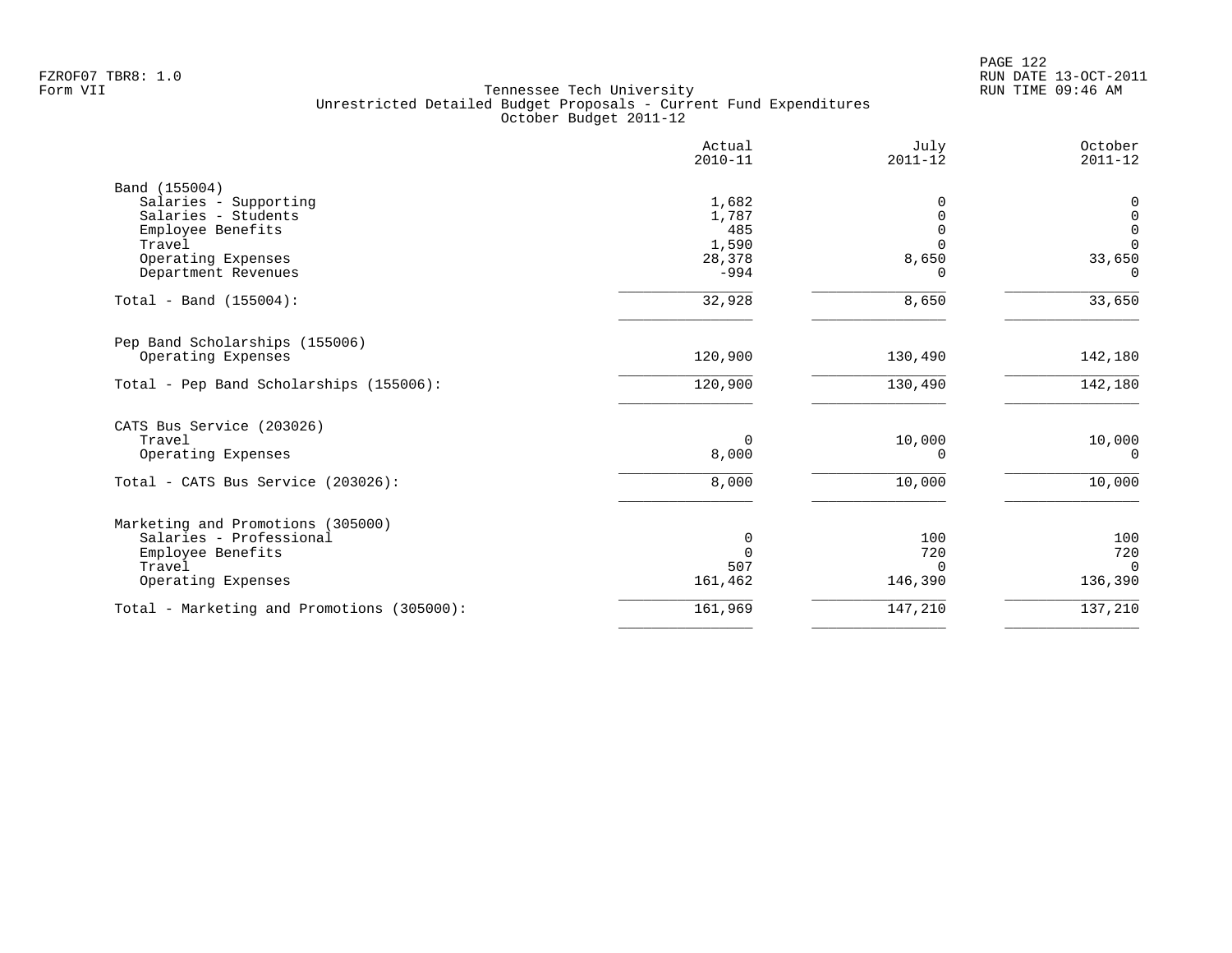|                                                        | Actual<br>$2010 - 11$ | July<br>$2011 - 12$ | October<br>$2011 - 12$ |
|--------------------------------------------------------|-----------------------|---------------------|------------------------|
| Athletic Director (600050)                             |                       |                     |                        |
| Salaries - Administrative                              | 67,838                | 67,938              | 70,958                 |
| Salaries - Supporting                                  | 91,986                | 92,286              | 99,324                 |
| Salaries - Students                                    | 8,813                 |                     |                        |
| Salaries - Professional                                | 187,883               | 176,230             | 186,991                |
| Employee Benefits                                      | 146,991               | 123,880             | 123,880                |
| Travel                                                 | 36,053                | 12,580              | 12,580                 |
| Operating Expenses                                     | 209,087               | 174,030             | 134,580                |
| Department Revenues                                    | $-453$                |                     |                        |
| Total - Athletic Director (600050):                    | 748,198               | 646,944             | 628,313                |
| Athletic Grad Assistant (600051)<br>Operating Expenses | 19,499                | 13,680              | 14,900                 |
| Total - Athletic Grad Assistant (600051):              | 19,499                | 13,680              | 14,900                 |
| Marketing and Promotion Management (600052)            |                       |                     |                        |
| Salaries - Academic                                    | 1,343                 |                     | 0                      |
| Salaries - Supporting                                  | 14,326                |                     | $\mathbf 0$            |
| Salaries - Students                                    | 32,701                |                     | $\Omega$               |
| Employee Benefits                                      | 4,622                 | 440                 | 440                    |
| Travel                                                 | 354                   |                     | $\Omega$               |
| Operating Expenses                                     | 142,892               | 125,000             | 125,000                |
| Total - Marketing and Promotion Management (600052):   | 196,238               | 125,440             | 125,440                |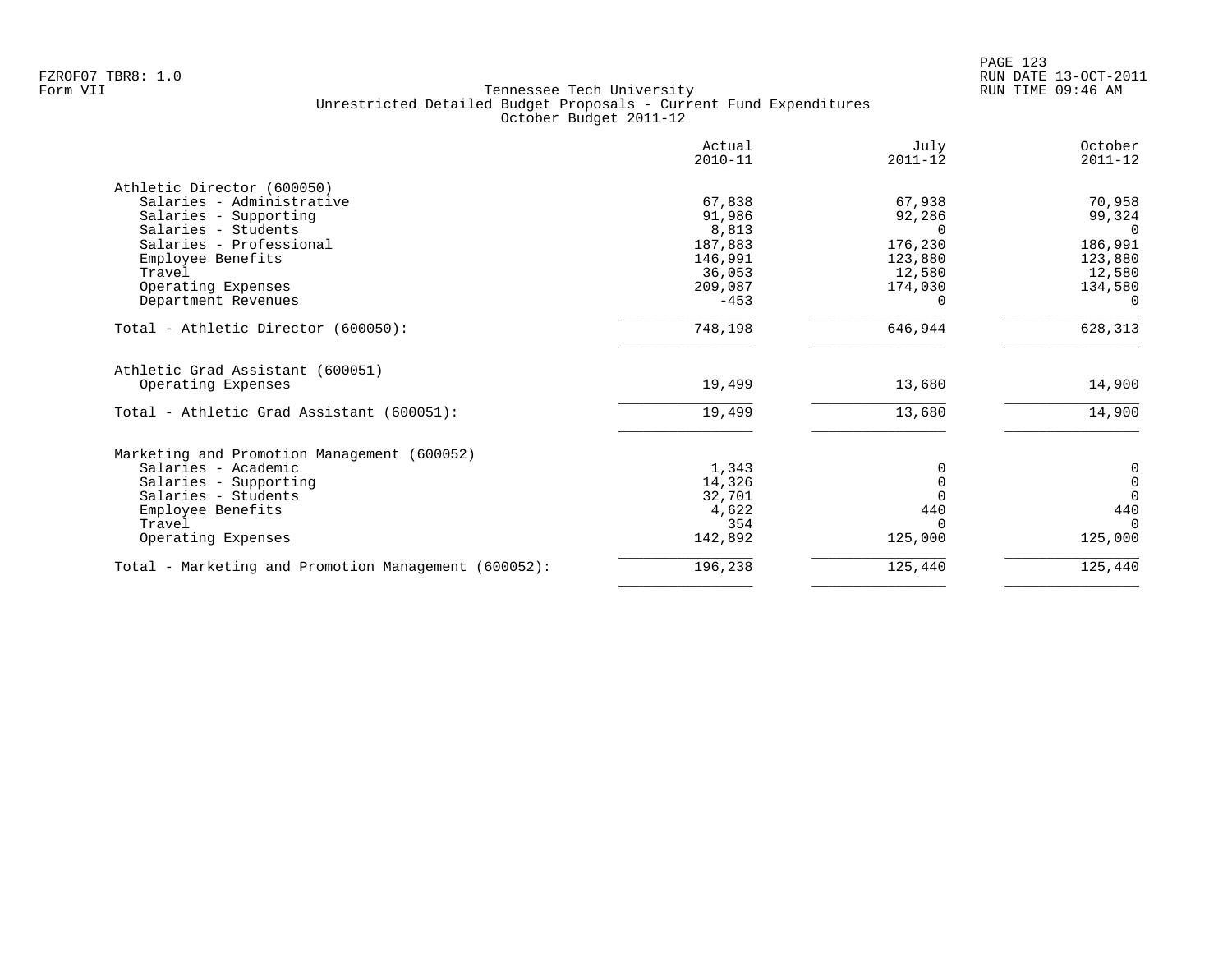PAGE 124 FZROF07 TBR8: 1.0 RUN DATE 13-OCT-2011

|                                                                                               | Actual<br>$2010 - 11$      | July<br>$2011 - 12$          | October<br>$2011 - 12$             |
|-----------------------------------------------------------------------------------------------|----------------------------|------------------------------|------------------------------------|
| Athletic Concessions CDS (600053)<br>Operating Expenses                                       | 0                          | 32,000                       | 32,000                             |
| Total - Athletic Concessions CDS (600053):                                                    | $\Omega$                   | 32,000                       | 32,000                             |
| Athletic Medical and Insurance (600054)<br>Operating Expenses                                 | 119,451                    | 187,650                      | 187,650                            |
| Total - Athletic Medical and Insurance (600054):                                              | 119,451                    | 187,650                      | 187,650                            |
| Athletic Awards (600055)<br>Travel<br>Operating Expenses<br>Total - Athletic Awards (600055): | $-145$<br>14,559<br>14,414 | $\Omega$<br>10,000<br>10,000 | $\overline{0}$<br>10,000<br>10,000 |
| Athletic Comp Tickets (600056)<br>Operating Expenses                                          | 18,745                     | 16,890                       | 16,890                             |
| Total - Athletic Comp Tickets (600056):                                                       | 18,745                     | 16,890                       | 16,890                             |
| Athletic Book Account (600057)<br>Operating Expenses<br>Department Revenues                   | 133,159<br>$-434$          | 45,000<br>0                  | 45,000<br>0                        |
| Total - Athletic Book Account (600057):                                                       | 132,725                    | 45,000                       | 45,000                             |
|                                                                                               |                            |                              |                                    |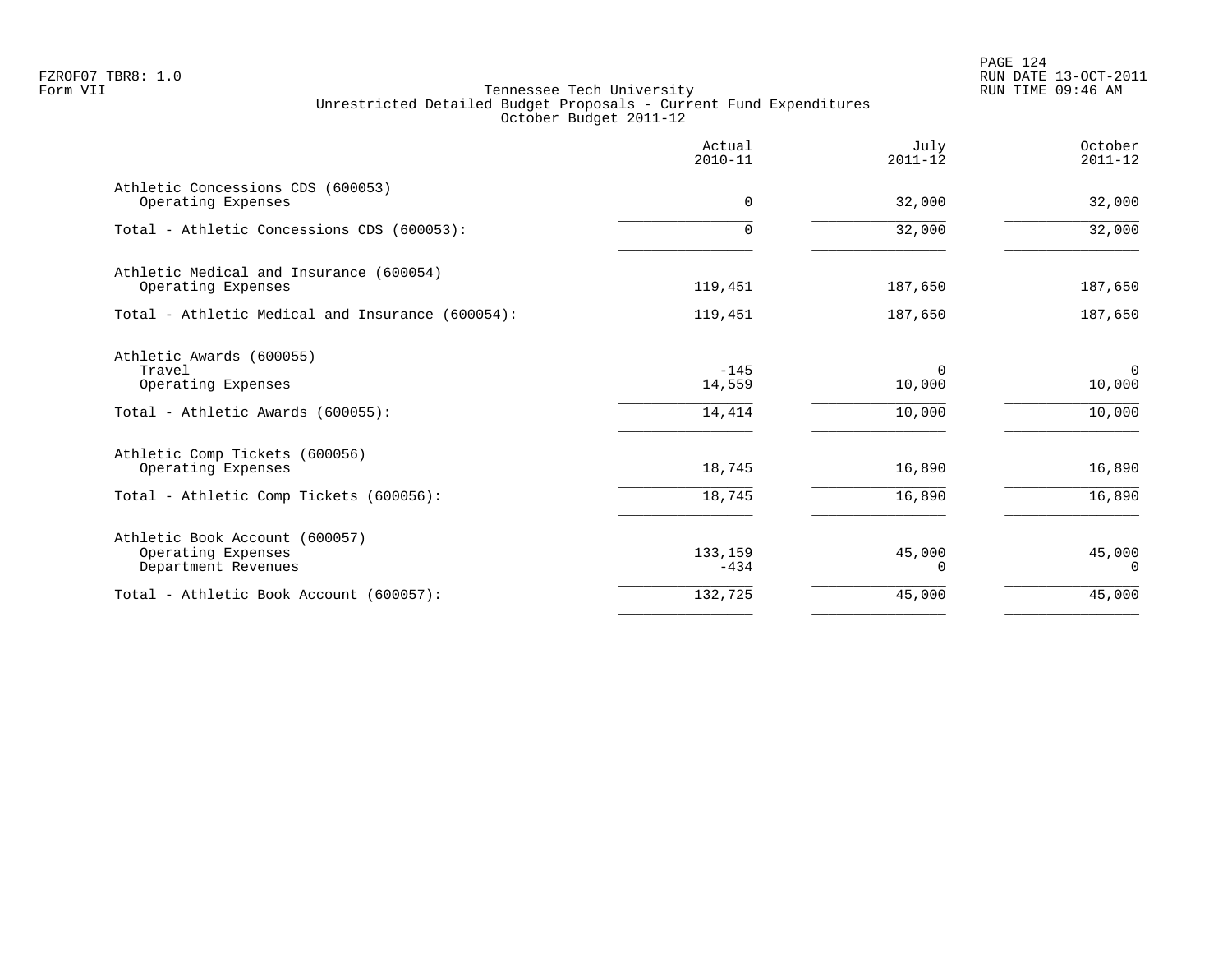PAGE 125 FZROF07 TBR8: 1.0 RUN DATE 13-OCT-2011

|                                                                             | Actual<br>$2010 - 11$ | July<br>$2011 - 12$  | October<br>$2011 - 12$  |
|-----------------------------------------------------------------------------|-----------------------|----------------------|-------------------------|
| Athletic Book Trans Out (600058)<br>Operating Expenses                      | $-132,725$            | $-45,000$            | $-45,000$               |
| Total - Athletic Book Trans Out (600058):                                   | $-132,725$            | $-45,000$            | $-45,000$               |
|                                                                             |                       |                      |                         |
| Sports Information (600059)<br>Salaries - Supporting<br>Salaries - Students | 31,581<br>250         | 4,594<br>$\mathbf 0$ | 4,766<br>$\overline{0}$ |
| Salaries - Professional                                                     | 52,760                | 52,960               | 55,460                  |
| Employee Benefits                                                           | 30,175                | 32,860               | 32,860                  |
| Travel                                                                      | 4,547                 | 6,920                | 6,920                   |
| Operating Expenses                                                          | 33,537                | 50,000               | 50,000                  |
| Department Revenues                                                         | $-26$                 | $\Omega$             | $\Omega$                |
| Total - Sports Information (600059):                                        | 152,824               | 147,334              | 150,006                 |
| Athletic Academic Counseling (600060)                                       |                       |                      |                         |
| Salaries - Supporting                                                       | 6,767                 | 6,767                | 7,171                   |
| Salaries - Professional                                                     | 45,784                | 29,974               | 88,380                  |
| Employee Benefits                                                           | 21,269                | 31,760               | 51,360                  |
| Travel                                                                      | 3,001                 | $\Omega$             | $\Omega$                |
| Operating Expenses                                                          | 17,853                | 12,690               | 12,690                  |
| Department Revenues                                                         | $-5$                  | $\Omega$             | $\mathbf 0$             |
| Total - Athletic Academic Counseling (600060):                              | 94,669                | 81,191               | 159,601                 |
| Athletic Academic Tutoring (600061)                                         |                       |                      |                         |
| Salaries - Students                                                         | 44,519                | 800                  | 800                     |
| Salaries - Professional                                                     | $\Omega$              | 300                  | 300                     |
| Employee Benefits                                                           | 36                    | $\Omega$             | $\overline{0}$          |
| Operating Expenses                                                          | $\Omega$              | 7,490                | 7,490                   |
| Total - Athletic Academic Tutoring (600061):                                | 44,555                | 8,590                | 8,590                   |
|                                                                             |                       |                      |                         |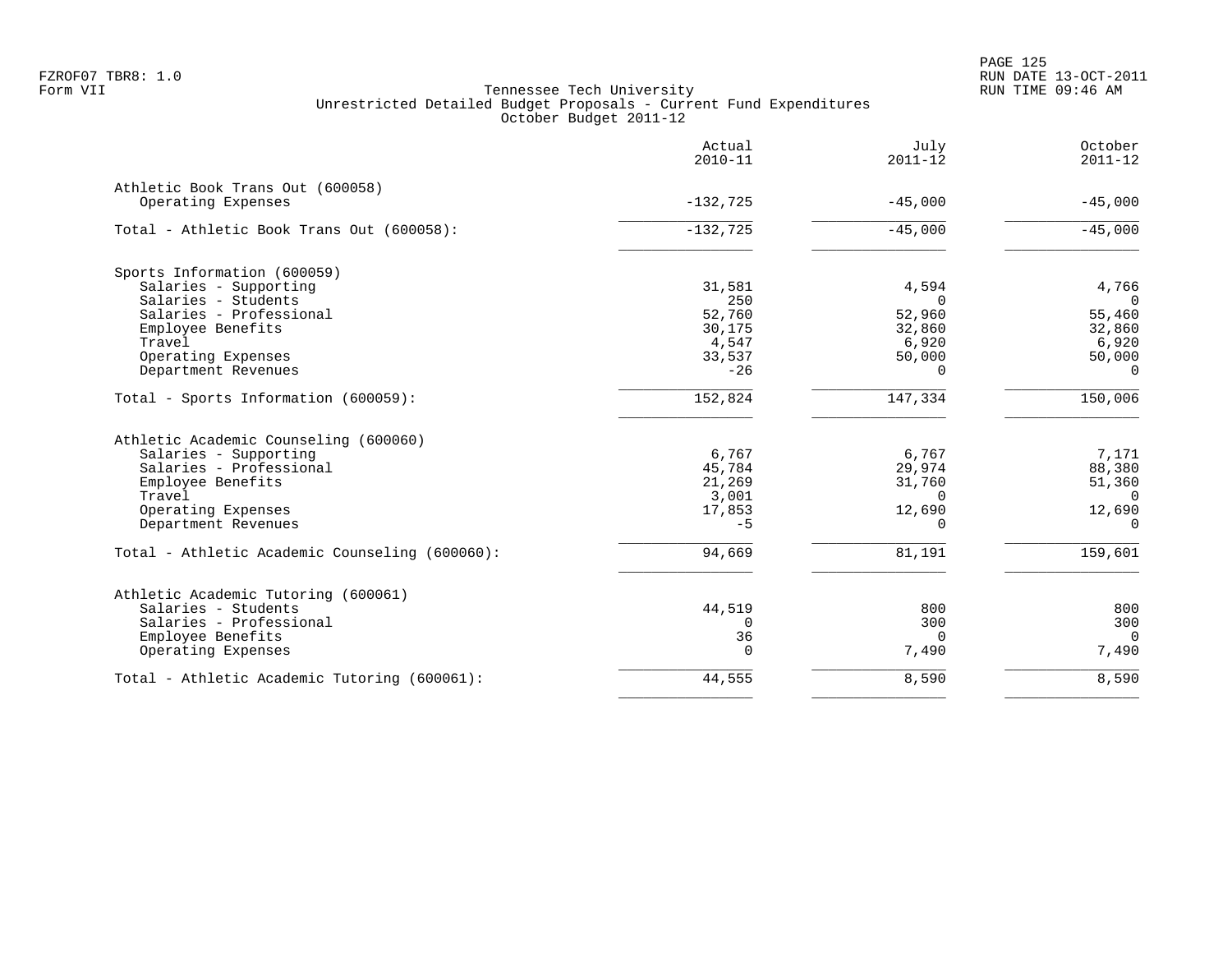|                                                       | Actual<br>$2010 - 11$ | July<br>$2011 - 12$ | October<br>$2011 - 12$ |
|-------------------------------------------------------|-----------------------|---------------------|------------------------|
| Athletic Student Therapy Center (600062)              |                       |                     |                        |
| Salaries - Students                                   | 7,320                 | $\Omega$            | $\overline{0}$         |
| Salaries - Professional                               | 141,612               | 152,317             | 193,805                |
| Employee Benefits                                     | 42,977                | 77,300              | 89,550                 |
| Travel                                                | 7,821                 | 6,010               | 6,010                  |
| Operating Expenses                                    | 61,375                | 85,190              | 85,190                 |
| Department Revenues                                   | $-228$                | $\Omega$            | $\Omega$               |
| Total - Athletic Student Therapy Center (600062):     | 260,877               | 320,817             | 374,555                |
| Athletic Training Graduate Teaching (600064)          |                       |                     |                        |
| Operating Expenses                                    | 29,583                | 21,030              | 22,910                 |
| Total - Athletic Training Graduate Teaching (600064): | 29,583                | 21,030              | 22,910                 |
| Graduation Incentive (600065)                         |                       |                     |                        |
| Operating Expenses                                    | 107,145               | 186,530             | 186,530                |
| Total - Graduation Incentive (600065):                | 107,145               | 186,530             | 186,530                |
| Strength and Conditioning (600066)                    |                       |                     |                        |
| Salaries - Supporting                                 | 11,386                | 0                   | $\mathbf 0$            |
| Salaries - Students                                   | 6,660                 | $\Omega$            | $\mathbf 0$            |
| Salaries - Professional                               | 47,940                | 39,640              | 58,150                 |
| Employee Benefits                                     | 20,442                | 12,500              | 12,500                 |
| Travel                                                | 1,332                 | 5,000               | 5,000                  |
| Operating Expenses                                    | 12,732                | 12,000              | 12,000                 |
| Department Revenues                                   | $-17$                 | $\Omega$            | $\Omega$               |
| Total - Strength and Conditioning (600066):           | 100,475               | 69,140              | 87,650                 |
|                                                       |                       |                     |                        |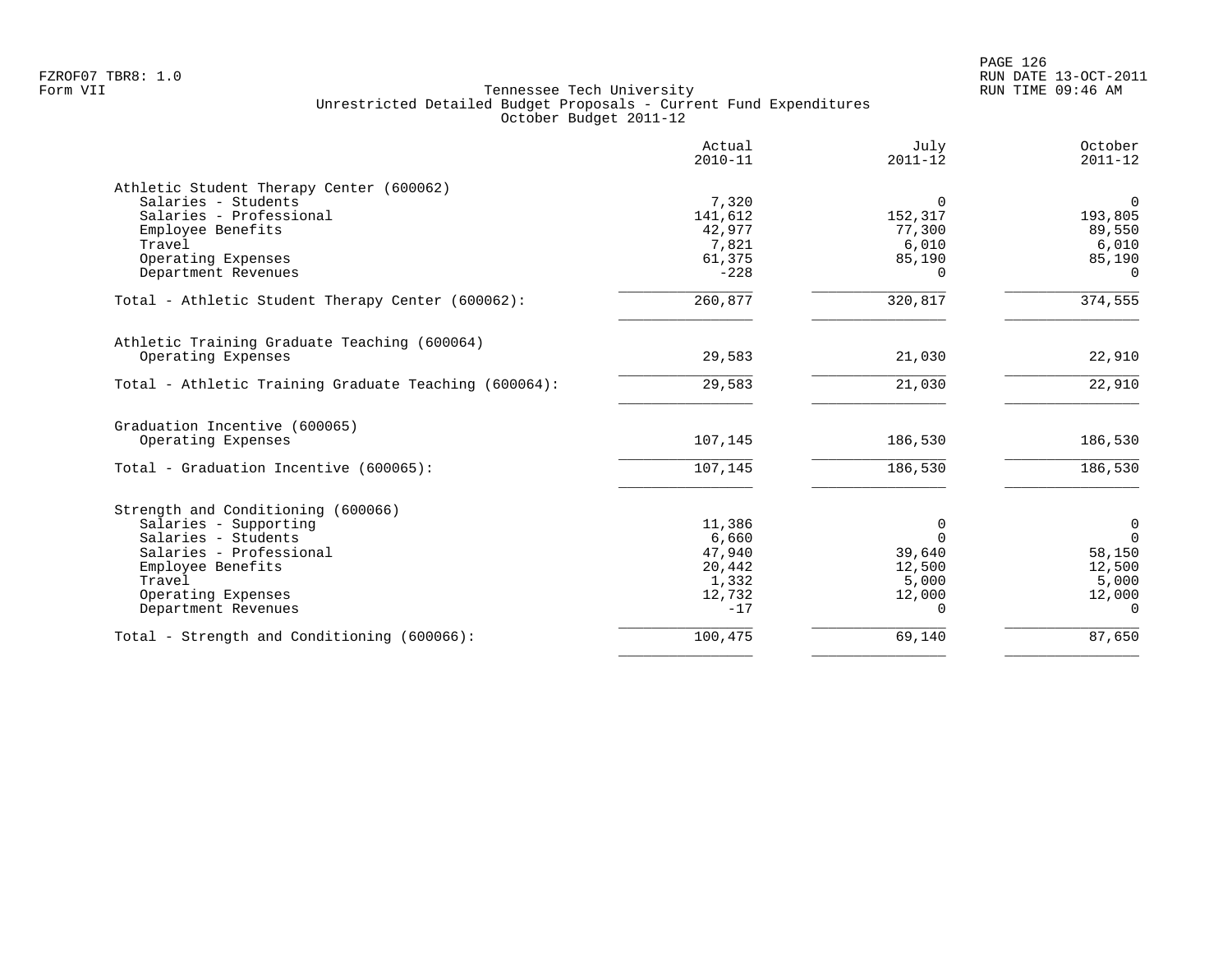|                                   | Actual<br>$2010 - 11$ | July<br>$2011 - 12$ | October<br>$2011 - 12$ |
|-----------------------------------|-----------------------|---------------------|------------------------|
| Football (601000)                 |                       |                     |                        |
| Salaries - Supporting             | 39,416                | 29,484              | 31,285                 |
| Salaries - Students               | 5,000                 | 50                  | 50                     |
| Salaries - Professional           | 299,321               | 321,258             | 334,986                |
| Employee Benefits                 | 103,206               | 161,980             | 161,980                |
| Travel                            | 220,511               | 125,500             | 225,500                |
| Operating Expenses                | 227,392               | 145,580             | 210,580                |
| Department Revenues               | $-129$                | $\Omega$            | $\Omega$               |
| $Total - Football (601000):$      | 894,717               | 783,852             | 964,381                |
| Mens Basketball (601001)          |                       |                     |                        |
| Salaries - Supporting             | 31,025                | 20,610              | 22,285                 |
| Salaries - Students               | $\Omega$              | 100                 | 100                    |
| Salaries - Professional           | 177,401               | 194,600             | 202,205                |
| Employee Benefits                 | 83,535                | 79,230              | 79,230                 |
| Travel                            | 126,962               | 128,350             | 128,350                |
| Operating Expenses                | 131,138               | 108,590             | 108,590                |
| Department Revenues               | $-9$                  | 0                   | 0                      |
| Total - Mens Basketball (601001): | 550,052               | 531,480             | 540,760                |
| Baseball (601003)                 |                       |                     |                        |
| Salaries - Students               | $\Omega$              | 280                 | 280                    |
| Salaries - Professional           | 77,100                | 46,250              | 48,510                 |
| Employee Benefits                 | 20,440                | 21,050              | 21,050                 |
| Travel                            | 40,851                | 38,620              | 38,620                 |
| Operating Expenses                | 49,315                | 40,980              | 40,980                 |
| Department Revenues               | $-61$                 | $\Omega$            | $\Omega$               |
| $Total - Baseball (601003):$      | 187,645               | 147,180             | 149,440                |
|                                   |                       |                     |                        |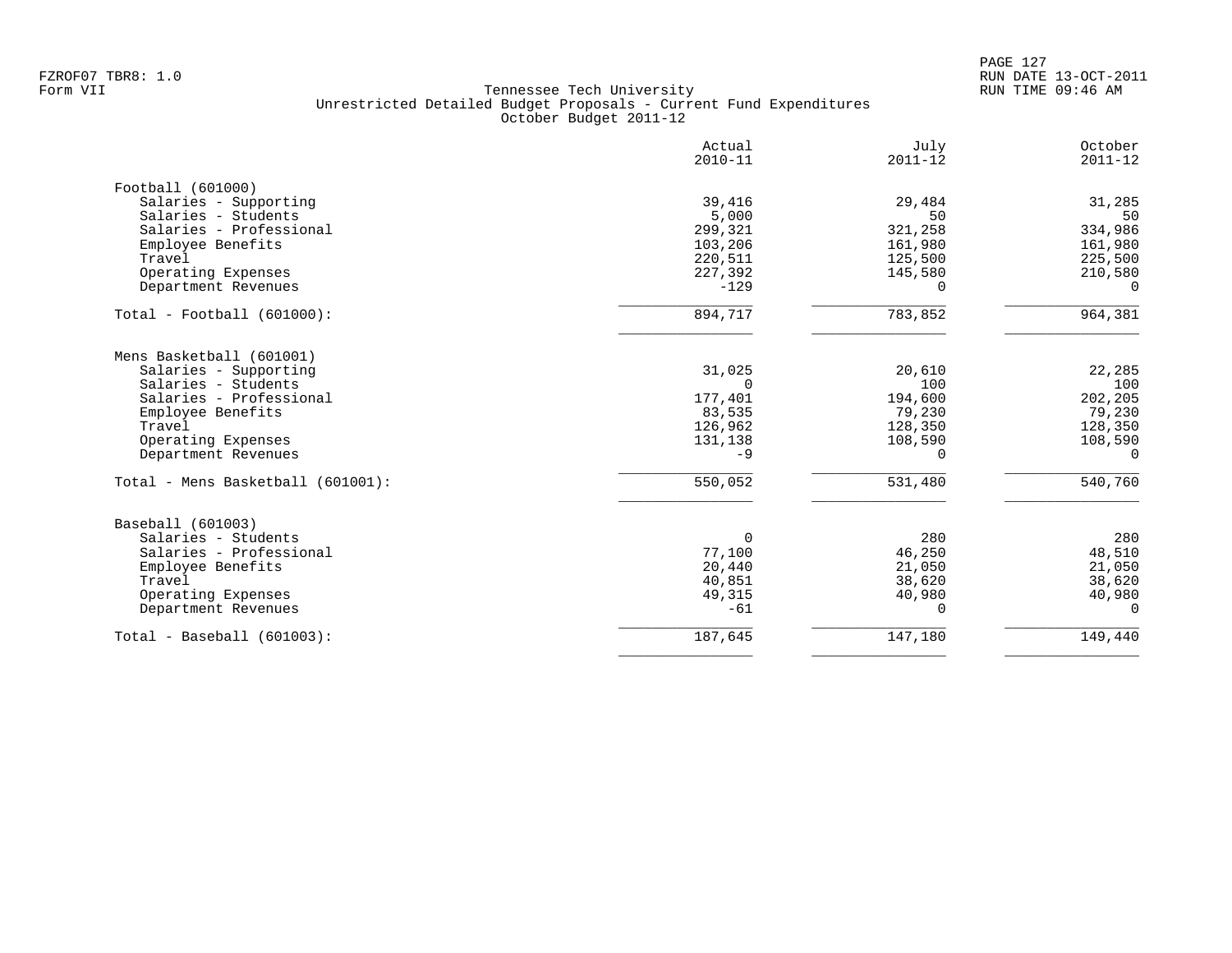|                                           | Actual<br>$2010 - 11$ | July<br>$2011 - 12$ | October<br>$2011 - 12$ |
|-------------------------------------------|-----------------------|---------------------|------------------------|
| Mens Cross Country (601005)               |                       |                     |                        |
| Salaries - Professional                   | 12,000                | 1,050               | 1,050                  |
| Employee Benefits<br>Travel               | 938                   | 90                  | 90                     |
| Operating Expenses                        | 3,583<br>3,917        | 4,000<br>4,240      | 4,000<br>4,240         |
|                                           |                       |                     |                        |
| Total - Mens Cross Country (601005):      | 20,438                | 9,380               | 9,380                  |
| Mens Golf (601006)                        |                       |                     |                        |
| Salaries - Professional                   | 10,500                | 4,380               | 4,380                  |
| Employee Benefits                         | 201                   | 360                 | 360                    |
| Travel                                    | 16,459                | 19,000              | 19,000                 |
| Operating Expenses                        | 10,484                | 5,010               | 5,010                  |
| Total - Mens Golf $(601006)$ :            | 37,644                | 28,750              | 28,750                 |
| Mens Tennis (601007)                      |                       |                     |                        |
| Salaries - Professional                   | 44,400                | 36,400              | 38,492                 |
| Employee Benefits                         | 10,584                | 7,730               | 7,730                  |
| Travel                                    | 21,780                | 19,500              | 19,500                 |
| Operating Expenses                        | 15,451                | 8,410               | 8,410                  |
| Total - Mens Tennis (601007):             | 92,215                | 72,040              | 74,132                 |
| Mens Tennis Tournaments (601008)          |                       |                     |                        |
| Travel                                    | 2,789                 | 0                   | 0                      |
| Total - Mens Tennis Tournaments (601008): | 2,789                 | $\mathbf 0$         | $\mathbf 0$            |
|                                           |                       |                     |                        |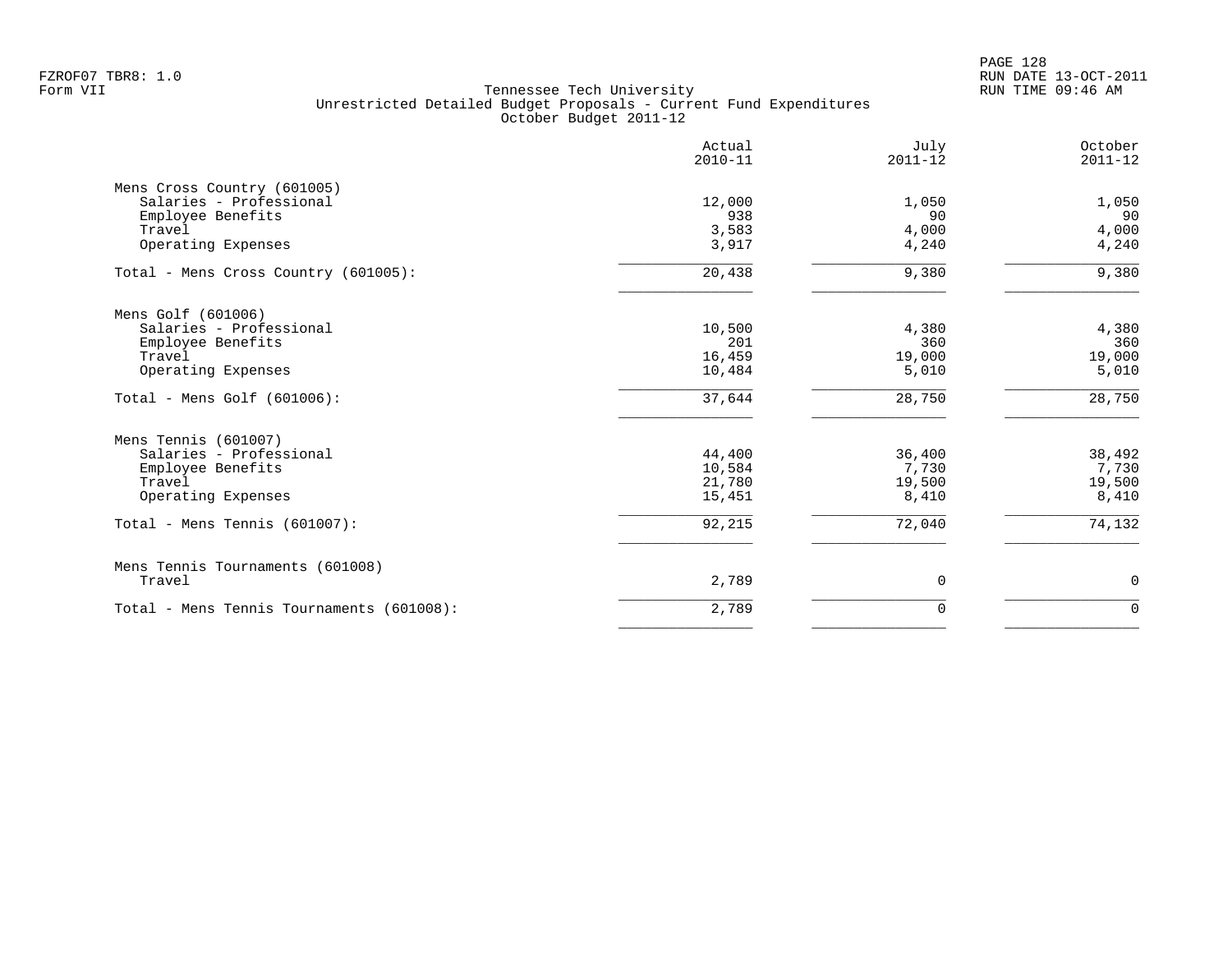|                                                                                                                   | Actual<br>$2010 - 11$   | July<br>$2011 - 12$ | October<br>$2011 - 12$      |
|-------------------------------------------------------------------------------------------------------------------|-------------------------|---------------------|-----------------------------|
| Mens OVC Tournaments (601011)<br>Travel<br>Operating Expenses                                                     | 30,248<br>556           | 0<br>$\Omega$       | $\mathbf 0$<br>$\mathbf{0}$ |
| Total - Mens OVC Tournaments (601011):                                                                            | 30,804                  | $\Omega$            | $\Omega$                    |
| Mens OVC Golf (601012)<br>Travel                                                                                  | 2,400                   | $\mathbf 0$         | 0                           |
| Total - Mens OVC Golf (601012):                                                                                   | 2,400                   | $\Omega$            | $\Omega$                    |
| Mens OVC Baseball Tourney (601014)<br>Travel<br>Operating Expenses<br>Total - Mens OVC Baseball Tourney (601014): | 21,390<br>932<br>22,322 | 0<br>$\Omega$       | 0<br>$\Omega$<br>$\Omega$   |
| Football Scholarships (601060)<br>Operating Expenses                                                              | 1,419,011               | 1,351,510           | 1,456,580                   |
| Total - Football Scholarships (601060):                                                                           | 1,419,011               | 1,351,510           | 1,456,580                   |
| Mens Basketball Scholarships (601061)<br>Operating Expenses                                                       | 370,627                 | 362,430             | 392,060                     |
| Total - Mens Basketball Scholarships (601061):                                                                    | 370,627                 | 362,430             | 392,060                     |
|                                                                                                                   |                         |                     |                             |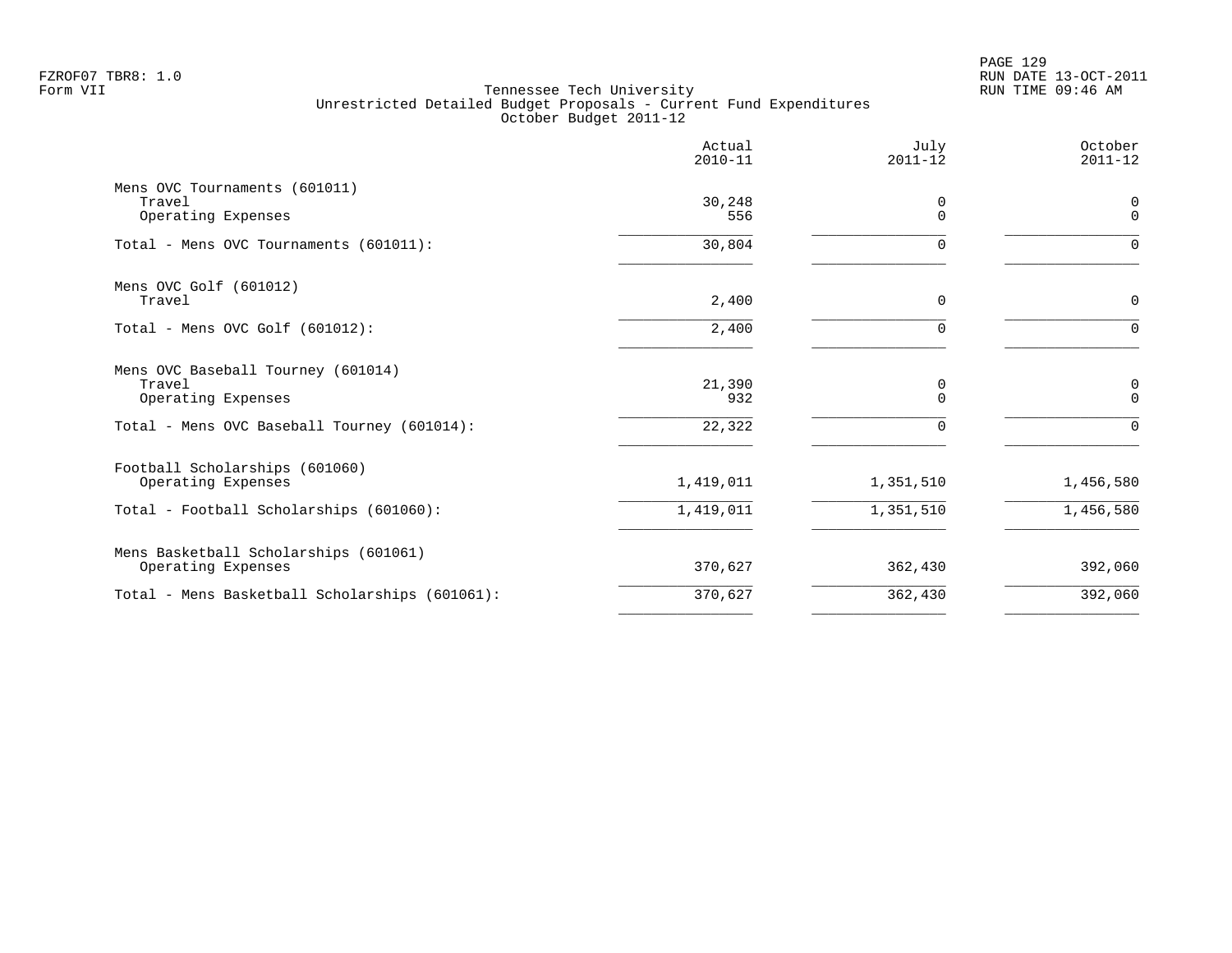|                                                                | Actual<br>$2010 - 11$ | July<br>$2011 - 12$ | October<br>$2011 - 12$ |
|----------------------------------------------------------------|-----------------------|---------------------|------------------------|
| Baseball Scholarships (601062)<br>Operating Expenses           | 221,852               | 252,670             | 272,340                |
| Total - Baseball Scholarships (601062):                        | 221,852               | 252,670             | 272,340                |
| Mens Rifle Range Scholarships (601063)<br>Operating Expenses   | 54,516                | $\Omega$            | $\mathbf 0$            |
| Total - Mens Rifle Range Scholarships (601063):                | 54,516                | 0                   | $\Omega$               |
| Mens Tennis Scholarships (601064)<br>Operating Expenses        | 135,548               | 120,670             | 130,620                |
| Total - Mens Tennis Scholarships (601064):                     | 135,548               | 120,670             | 130,620                |
| Mens Golf Scholarships (601065)<br>Operating Expenses          | 7,212                 | 62,190              | 66,220                 |
| Total - Mens Golf Scholarships (601065):                       | 7,212                 | 62,190              | 66,220                 |
| Mens Cross Country Scholarships (601066)<br>Operating Expenses | 51,244                | 69,100              | 73,580                 |
| Total - Mens Cross Country Scholarships (601066):              | 51,244                | 69,100              | 73,580                 |
|                                                                |                       |                     |                        |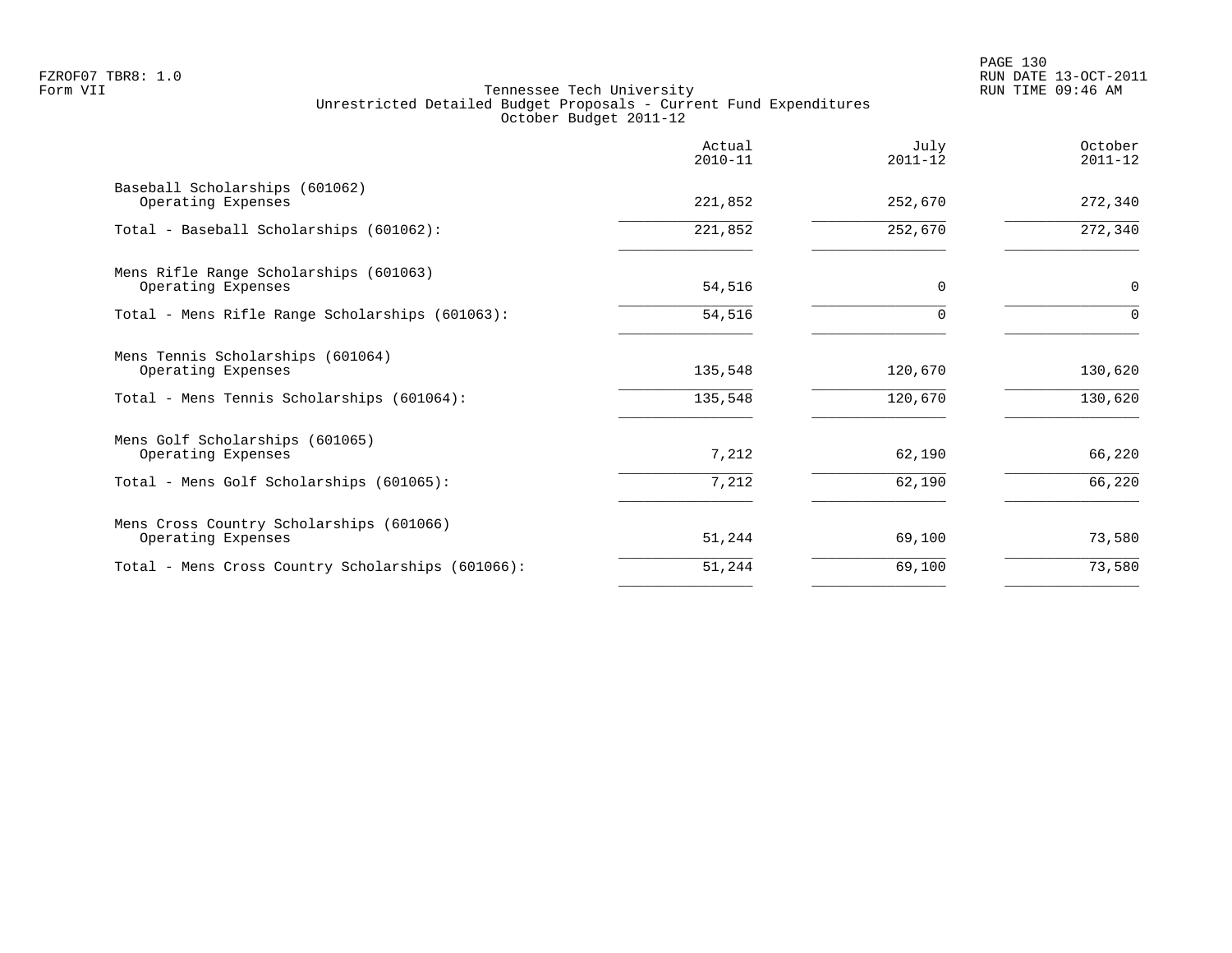|                                                | Actual<br>$2010 - 11$ | July<br>$2011 - 12$ | October<br>$2011 - 12$ |
|------------------------------------------------|-----------------------|---------------------|------------------------|
| Womens Basketball (602000)                     |                       |                     |                        |
| Salaries - Supporting                          | 27,647                | 15,714              | 17,298                 |
| Salaries - Students                            | $\cap$                | 100                 | 100                    |
| Salaries - Professional                        | 176,327               | 176,480             | 186,601                |
| Employee Benefits                              | 64,133                | 55,170              | 55,170                 |
| Travel                                         | 112,567               | 96,260              | 96,260                 |
| Operating Expenses                             | 94,084                | 81,440              | 81,440                 |
| Total - Womens Basketball (602000):            | 474,758               | 425,164             | 436,869                |
| Womens Bball OVC Tournaments (602001)          |                       |                     |                        |
| Salaries - Academic                            | 42                    |                     | 0                      |
| Employee Benefits                              | 15                    |                     | 0                      |
| Travel                                         | 11,965                |                     | $\mathbf 0$            |
| Operating Expenses                             | 9,103                 | $\Omega$            | $\Omega$               |
| Total - Womens Bball OVC Tournaments (602001): | 21,125                | $\Omega$            | $\Omega$               |
| Womens Volleyball (602004)                     |                       |                     |                        |
| Salaries - Students                            | 1,915                 | 550                 | 550                    |
| Salaries - Professional                        | 57,105                | 55,145              | 57,111                 |
| Employee Benefits                              | 18,090                | 29,090              | 29,090                 |
| Travel                                         | 35,037                | 25,500              | 25,500                 |
| Operating Expenses                             | 14,848                | 17,700              | 17,700                 |
| Department Revenues                            | $-3$                  | $\Omega$            | $\Omega$               |
| Total - Womens Volleyball (602004):            | 126,992               | 127,985             | 129,951                |
|                                                |                       |                     |                        |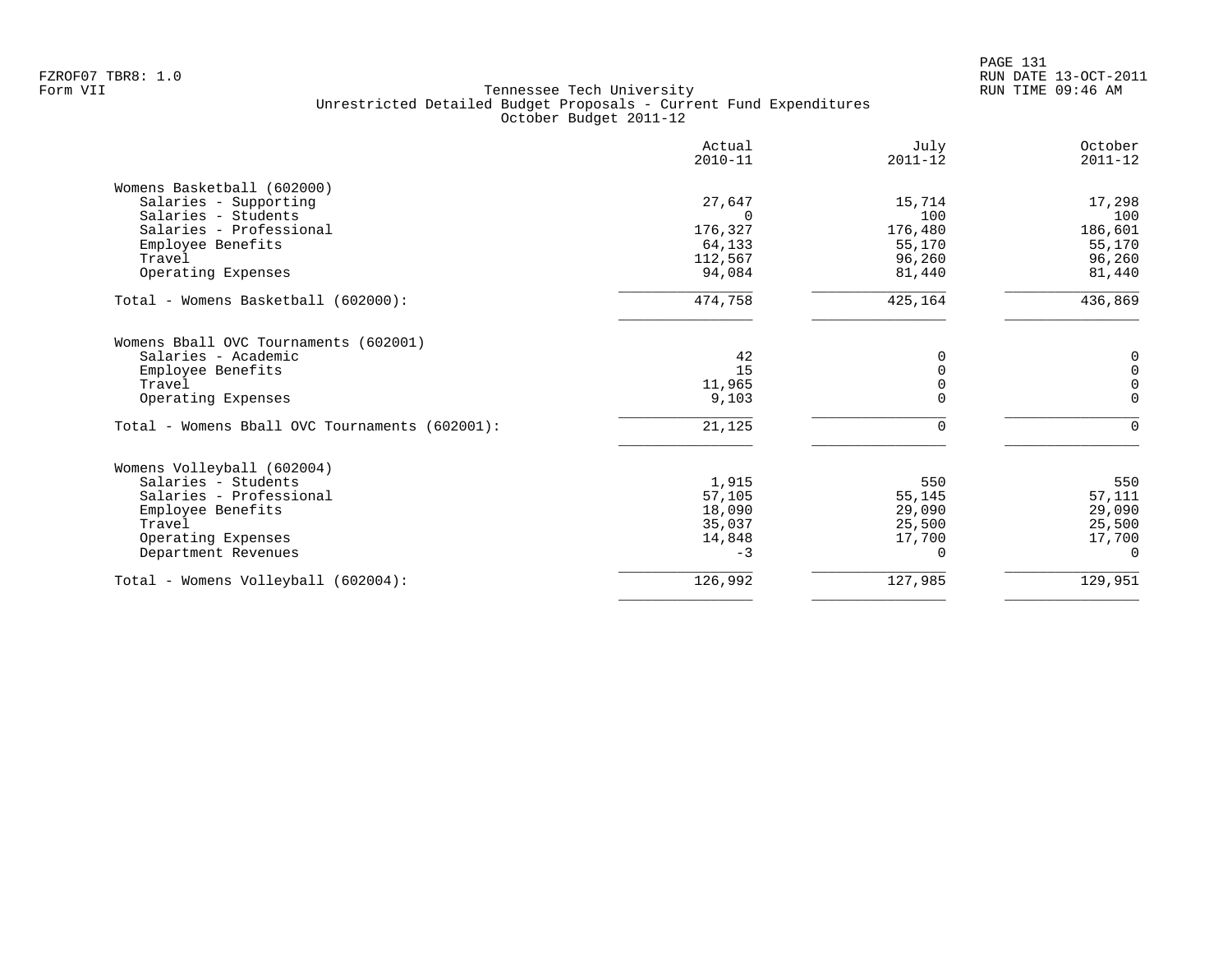|                                                 | Actual<br>$2010 - 11$ | July<br>$2011 - 12$ | October<br>$2011 - 12$ |
|-------------------------------------------------|-----------------------|---------------------|------------------------|
| Womens Volleyball Tournaments (602005)          |                       |                     |                        |
| Travel                                          | 5,874                 | 0                   | $\mathbf 0$            |
| Operating Expenses                              | 255                   | $\Omega$            | $\mathbf 0$            |
| Total - Womens Volleyball Tournaments (602005): | 6,129                 | ∩                   | $\Omega$               |
| Womens Golf (602008)                            |                       |                     |                        |
| Salaries - Professional                         | 10,500                | 6,130               | 6,130                  |
| Employee Benefits                               | 803                   | 510                 | 510                    |
| Travel                                          | 21,102                | 21,000              | 21,000                 |
| Operating Expenses                              | 3,605                 | 5,000               | 5,000                  |
| Total - Womens Golf (602008):                   | 36,010                | 32,640              | 32,640                 |
| Womens Cross Country Track (602009)             |                       |                     |                        |
| Salaries - Professional                         | 18,000                | 8,400               | 8,400                  |
| Employee Benefits                               | 1,377                 | 1,130               | 1,130                  |
| Travel                                          | 15,808                | 15,000              | 15,000                 |
| Operating Expenses                              | 14,763                | 4,840               | 4,840                  |
| Total - Womens Cross Country Track (602009):    | 49,948                | 29,370              | 29,370                 |
| Womens Track Tournaments (602010)               |                       |                     |                        |
| Travel                                          | 6,999                 | 0                   | 0                      |
| Operating Expenses                              | 4,350                 | $\Omega$            | $\Omega$               |
| Total - Womens Track Tournaments (602010):      | 11,349                | 0                   | $\mathbf 0$            |
|                                                 |                       |                     |                        |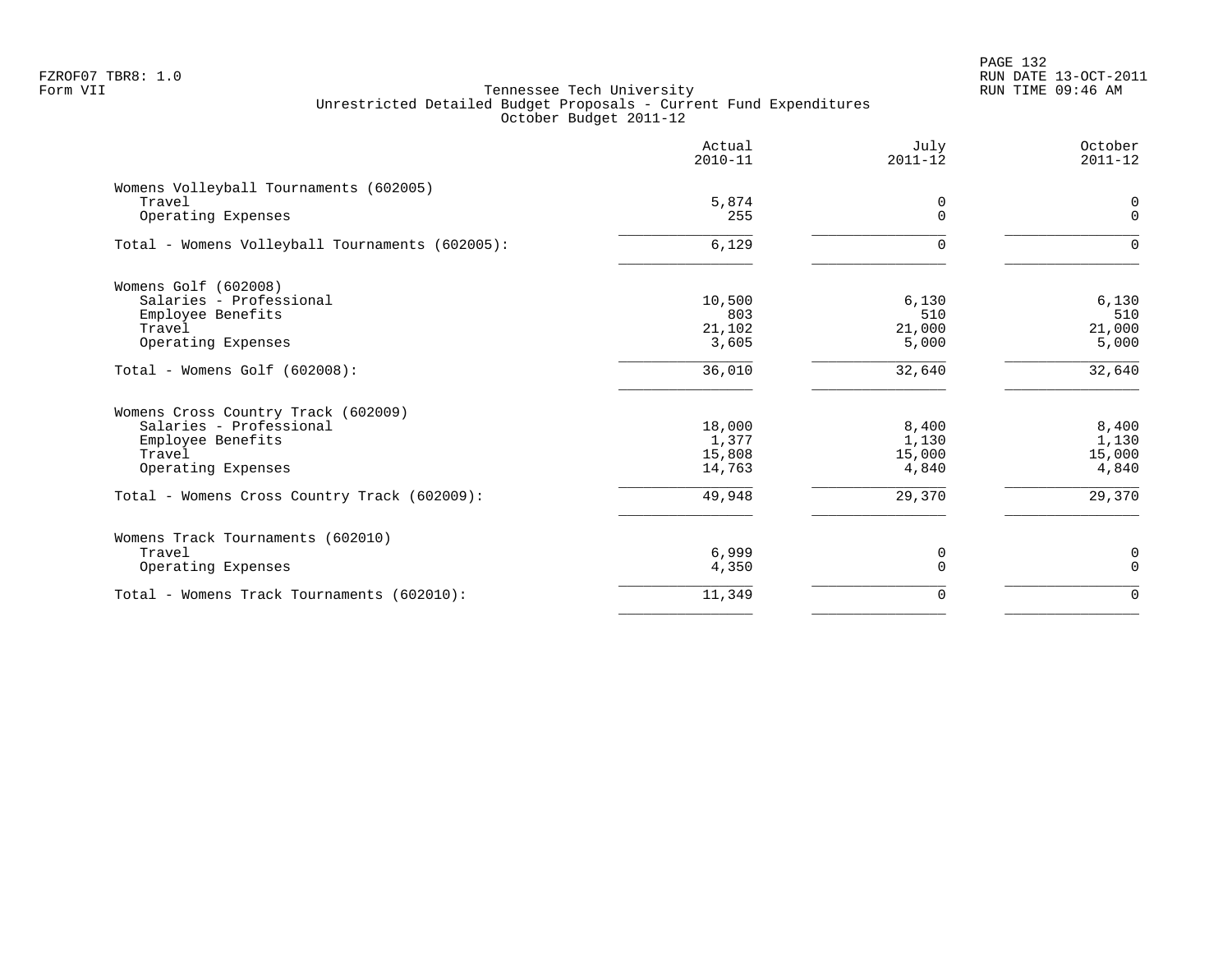|                                                                                                                                                                        | Actual<br>$2010 - 11$                                       | July<br>$2011 - 12$                                          | October<br>$2011 - 12$                                              |
|------------------------------------------------------------------------------------------------------------------------------------------------------------------------|-------------------------------------------------------------|--------------------------------------------------------------|---------------------------------------------------------------------|
| Womens Softball (602011)<br>Salaries - Professional<br>Employee Benefits<br>Travel<br>Operating Expenses<br>Department Revenues                                        | 77,806<br>20,065<br>35,203<br>40,107<br>$-4$                | 55,916<br>17,330<br>33,300<br>30,370<br>0                    | 58,316<br>17,330<br>33,300<br>30,370<br>$\Omega$                    |
| Total - Womens Softball (602011):                                                                                                                                      | 173,177                                                     | 136,916                                                      | 139,316                                                             |
| Womens Soccer (602012)<br>Salaries - Students<br>Salaries - Professional<br>Employee Benefits<br>Travel<br>Operating Expenses<br>Capital Outlay<br>Department Revenues | 0<br>67,450<br>17,903<br>45,890<br>34,113<br>11,600<br>$-5$ | 500<br>42,450<br>10,860<br>41,000<br>26,570<br>0<br>$\Omega$ | 500<br>43,577<br>10,860<br>41,000<br>26,570<br>$\Omega$<br>$\Omega$ |
| Total - Womens Soccer (602012):                                                                                                                                        | 176,951                                                     | 121,380                                                      | 122,507                                                             |
| Womens OVC Golf (602014)<br>Travel                                                                                                                                     | 2,318                                                       | $\Omega$                                                     | $\mathbf 0$                                                         |
| Total - Womens OVC Golf (602014):                                                                                                                                      | 2,318                                                       | $\Omega$                                                     | $\Omega$                                                            |
| Womens Basketball Scholarships (602060)<br>Operating Expenses                                                                                                          | 358,846                                                     | 402,240                                                      | 435,390                                                             |
| Total - Womens Basketball Scholarships (602060):                                                                                                                       | 358,846                                                     | 402,240                                                      | 435,390                                                             |
|                                                                                                                                                                        |                                                             |                                                              |                                                                     |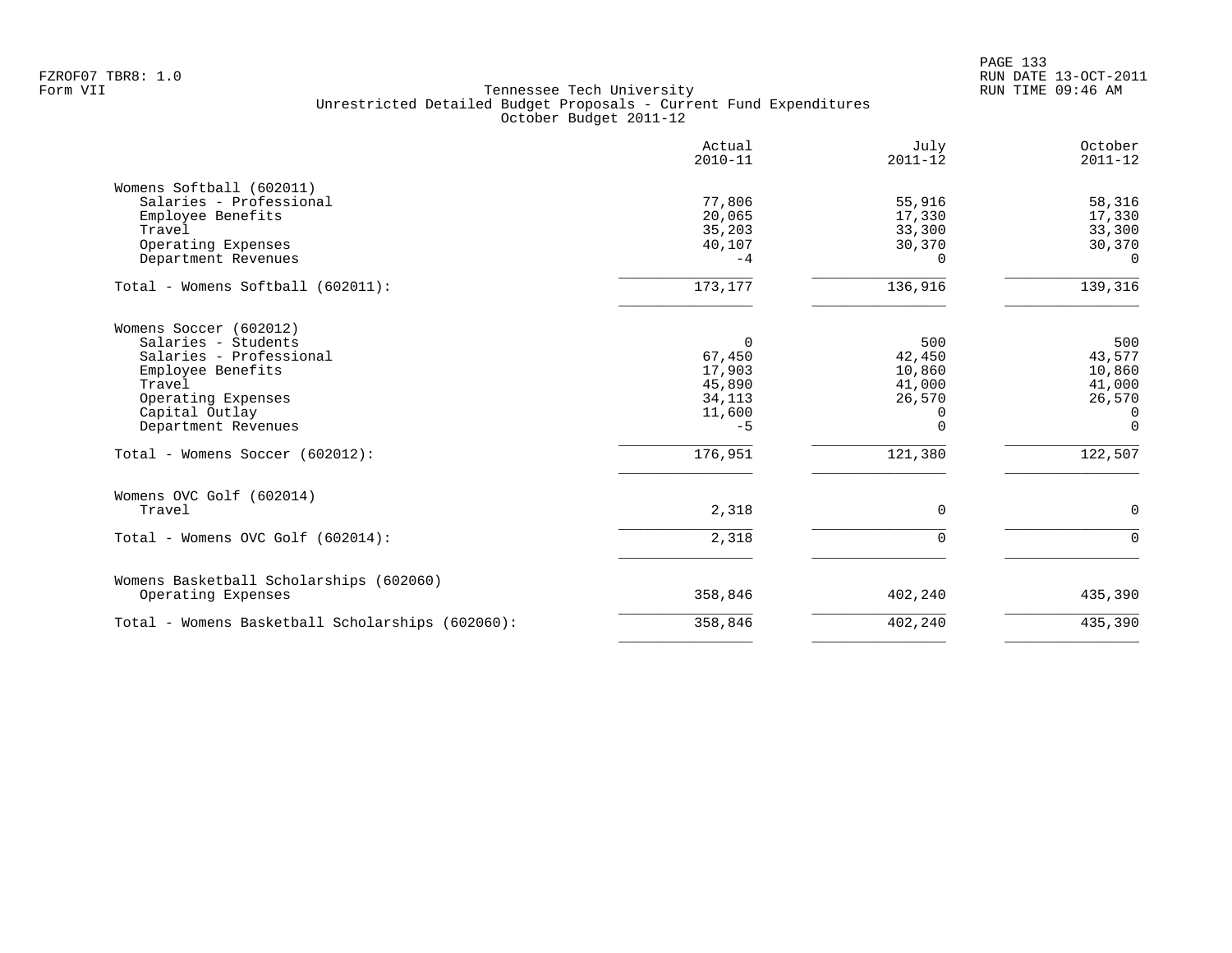|                                                                  | Actual<br>$2010 - 11$ | July<br>$2011 - 12$ | October<br>$2011 - 12$ |
|------------------------------------------------------------------|-----------------------|---------------------|------------------------|
| Womens Volleyball Scholarships (602061)<br>Operating Expenses    | 346,196               | 328,200             | 355,380                |
| Total - Womens Volleyball Scholarships (602061):                 | 346,196               | 328,200             | 355,380                |
| Womens Tennis Scholarships (602062)<br>Operating Expenses        | 66,950                | $\Omega$            | 0                      |
| Total - Womens Tennis Scholarships (602062):                     | 66,950                | $\Omega$            | $\Omega$               |
| Womens Golf Scholarships (602063)<br>Operating Expenses          | 60,470                | 160,900             | 174,150                |
| Total - Womens Golf Scholarships (602063):                       | 60,470                | 160,900             | 174,150                |
| Womens Softball Scholarships (602064)<br>Operating Expenses      | 283,962               | 321,790             | 348,310                |
| Total - Womens Softball Scholarships (602064):                   | 283,962               | 321,790             | 348,310                |
| Womens Cross Country Scholarships (602065)<br>Operating Expenses | 256,892               | 391,720             | 422,300                |
| Total - Womens Cross Country Scholarships (602065):              | 256,892               | 391,720             | 422,300                |
|                                                                  |                       |                     |                        |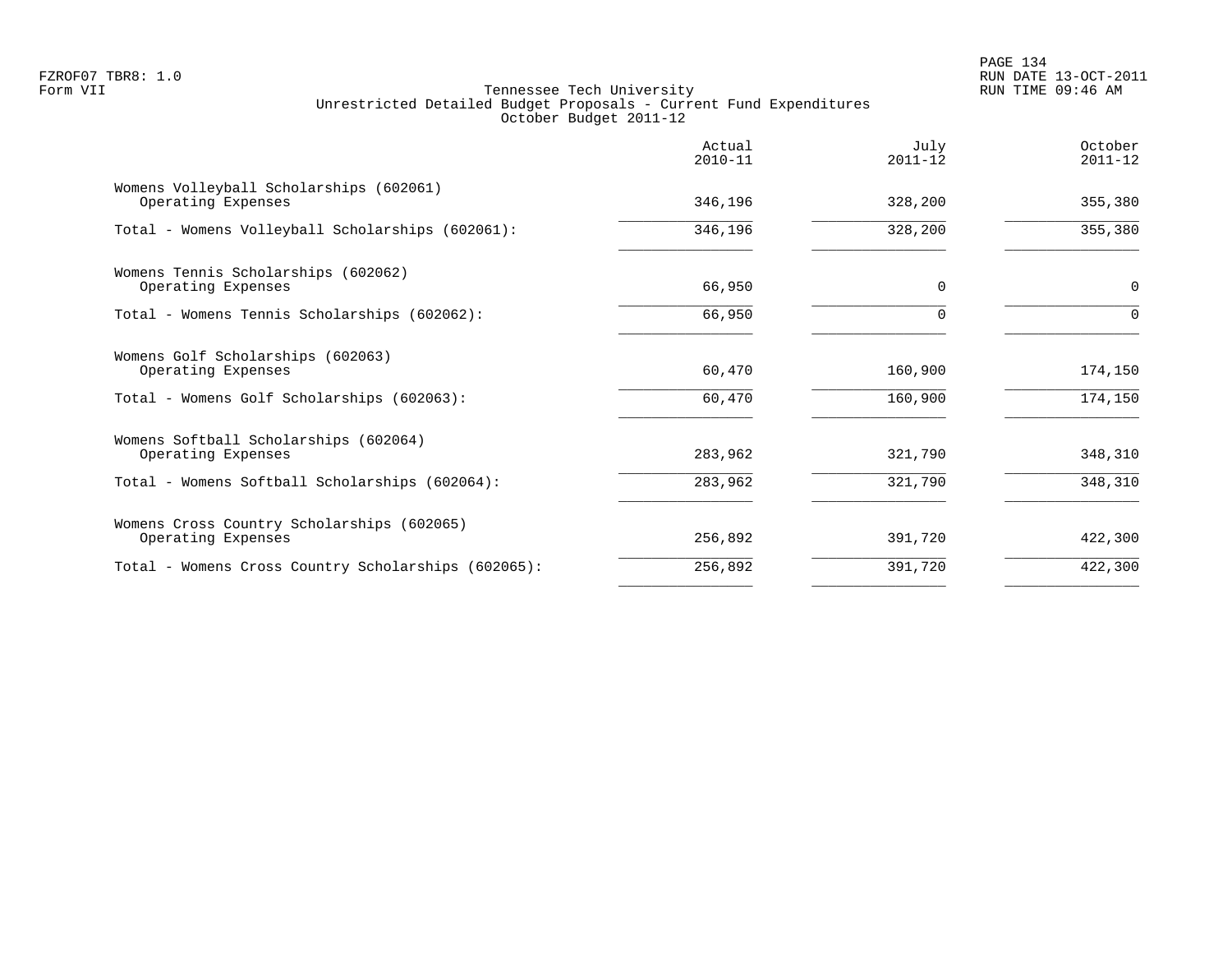PAGE 135 FZROF07 TBR8: 1.0 RUN DATE 13-OCT-2011

|                                                                                                                                                  | Actual<br>$2010 - 11$                        | July<br>$2011 - 12$                    | October<br>$2011 - 12$                             |
|--------------------------------------------------------------------------------------------------------------------------------------------------|----------------------------------------------|----------------------------------------|----------------------------------------------------|
| Womens Soccer Scholarships (602066)<br>Operating Expenses                                                                                        | 279,328                                      | 375,420                                | 406,370                                            |
| Total - Womens Soccer Scholarships (602066):                                                                                                     | 279,328                                      | 375,420                                | 406,370                                            |
| Athletic Motor Pool (650000)<br>Salaries - Professional<br>Operating Expenses                                                                    | 29,554                                       | 4,000<br>O                             | 4,000<br>$\Omega$                                  |
| Total - Athletic Motor Pool (650000):                                                                                                            | 29,554                                       | 4,000                                  | 4,000                                              |
| Athletic Motor Pool Revenue (650001)<br>Travel<br>Operating Expenses                                                                             | $-39,123$<br>$-3,683$                        | $\Omega$<br>$-4,000$                   | $\Omega$<br>$-4,000$                               |
| Total - Athletic Motor Pool Revenue (650001):                                                                                                    | $-42,806$                                    | $-4,000$                               | $-4,000$                                           |
| Student Sports Comp (650002)<br>Salaries - Students<br>Salaries - Professional<br>Employee Benefits<br>Operating Expenses<br>Department Revenues | 7,100<br>25,600<br>11,816<br>18,533<br>$-45$ | $\Omega$<br>32,930<br>14,606<br>15,930 | $\Omega$<br>37,806<br>14,606<br>15,930<br>$\Omega$ |
| Total - Student Sports Comp (650002):                                                                                                            | 63,004                                       | 63,466                                 | 68,342                                             |
|                                                                                                                                                  |                                              |                                        |                                                    |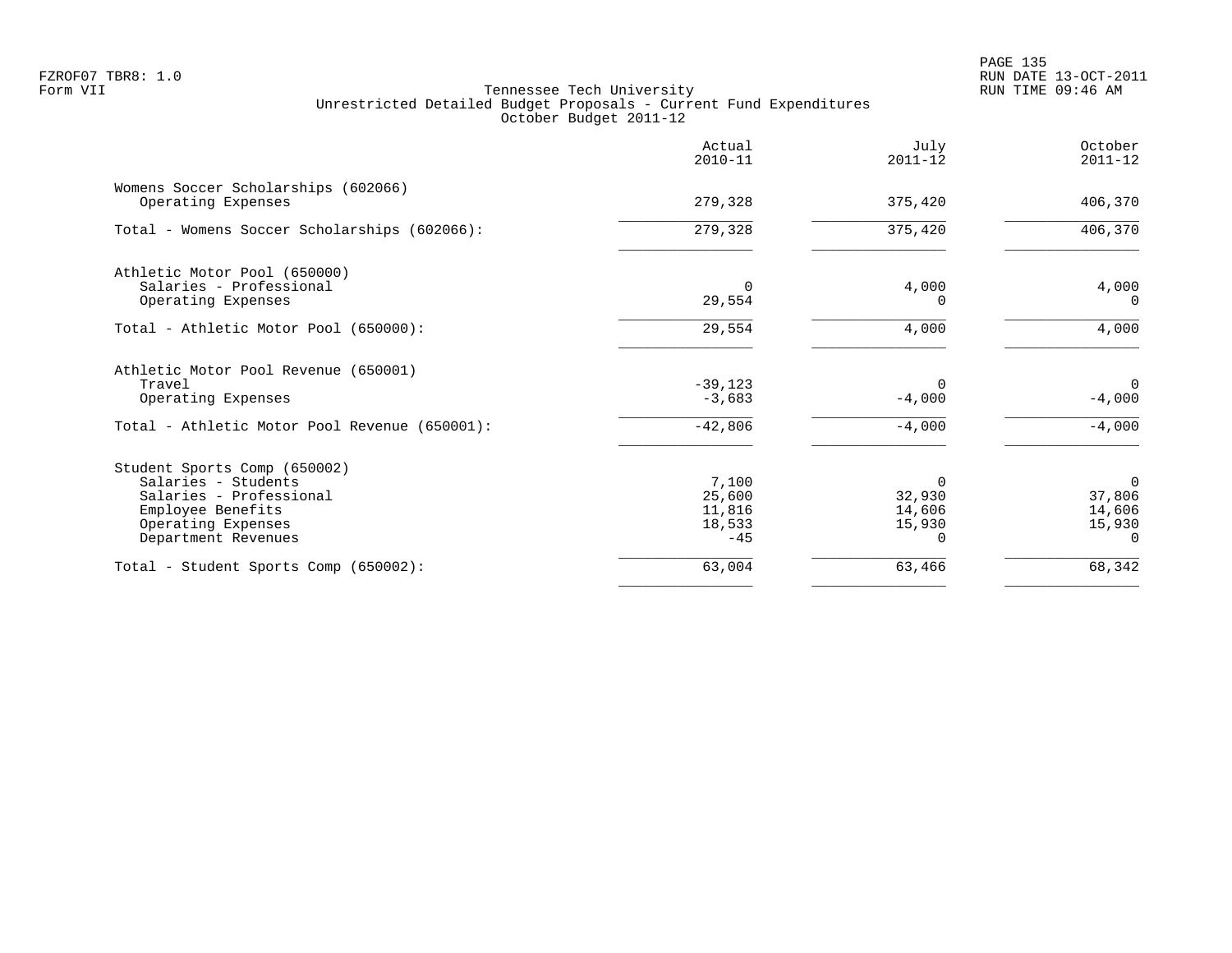PAGE 136 FZROF07 TBR8: 1.0 RUN DATE 13-OCT-2011

|                                                                                                                                                                                       | Actual<br>$2010 - 11$                      | July<br>$2011 - 12$                                         | October<br>$2011 - 12$                                      |
|---------------------------------------------------------------------------------------------------------------------------------------------------------------------------------------|--------------------------------------------|-------------------------------------------------------------|-------------------------------------------------------------|
| Student Sports Comp Grad Assist (650003)<br>Operating Expenses                                                                                                                        | $\Omega$                                   | 2,450                                                       | 2,670                                                       |
| Total - Student Sports Comp Grad Assist (650003):                                                                                                                                     | $\Omega$                                   | 2,450                                                       | 2,670                                                       |
| Tennis Center (650004)<br>Salaries - Professional<br>Employee Benefits                                                                                                                | 12,600<br>5,770                            | 12,600<br>10,362                                            | 14,538<br>10,362                                            |
| Total - Tennis Center (650004):                                                                                                                                                       | 18,370                                     | 22,962                                                      | 24,900                                                      |
| Athletic Facilities & Events (650008)<br>Salaries - Students<br>Salaries - Professional<br>Employee Benefits<br>Department Revenues<br>Total - Athletic Facilities & Events (650008): | 3,450<br>1,654<br>304<br>$-5,425$<br>$-17$ | $\Omega$<br>$\Omega$<br>$\mathbf 0$<br>$\Omega$<br>$\Omega$ | $\mathbf 0$<br>$\overline{0}$<br>1,000<br>$\Omega$<br>1,000 |
| TBR Spouse Dependent Discount (700000)<br>Employee Benefits<br>Total - TBR Spouse Dependent Discount (700000):                                                                        | 99,465<br>99,465                           | 95,000<br>95,000                                            | 99,900<br>99,900                                            |
| TBR Employ Remission PC191 (700001)<br>Employee Benefits                                                                                                                              | 21,912                                     | 29,460                                                      | 29,460                                                      |
| Total - TBR Employ Remission PC191 (700001):                                                                                                                                          | 21,912                                     | 29,460                                                      | 29,460                                                      |
|                                                                                                                                                                                       |                                            |                                                             |                                                             |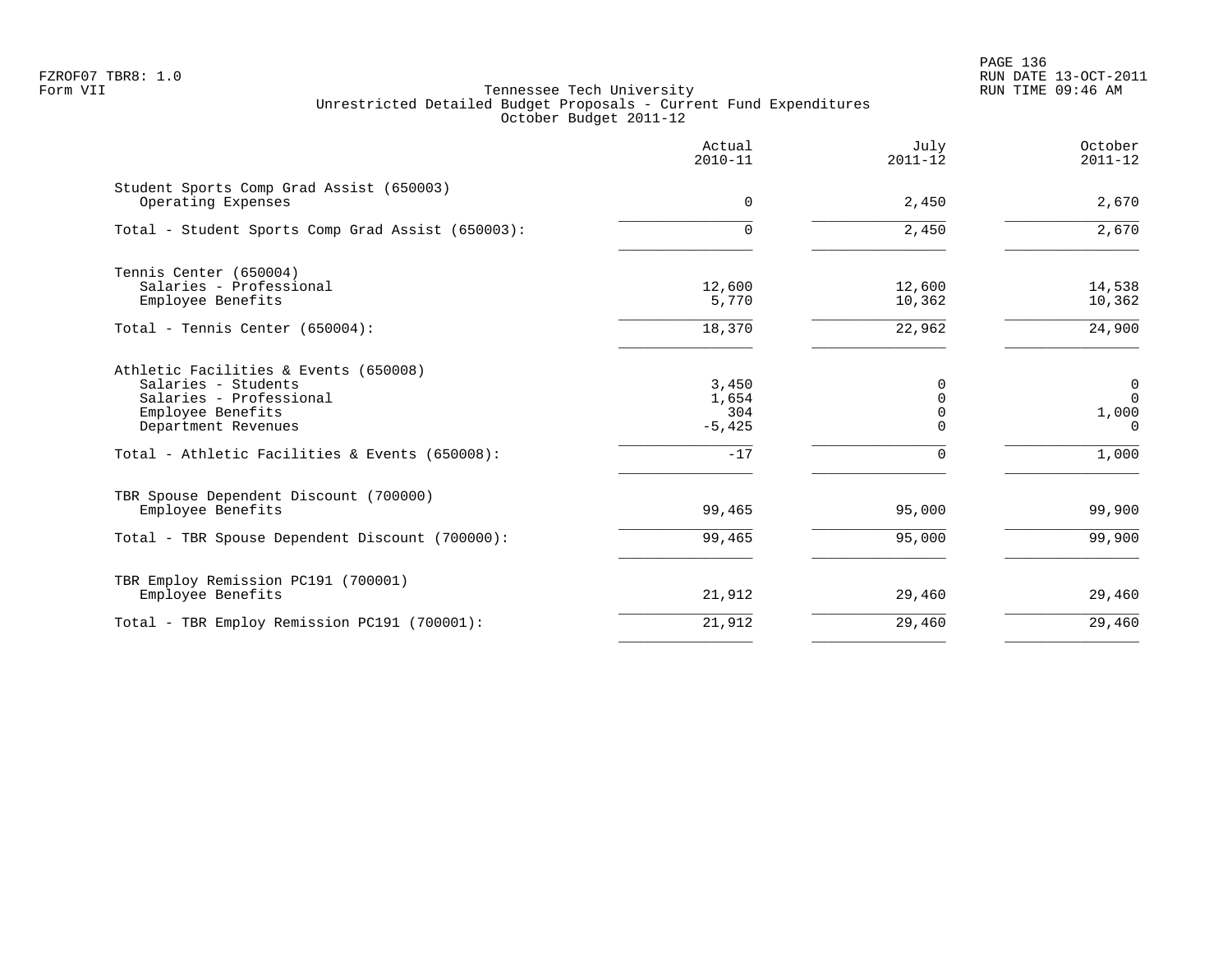PAGE 137 FZROF07 TBR8: 1.0 RUN DATE 13-OCT-2011

|                                                                                                                                                        | Actual<br>$2010 - 11$                          | July<br>$2011 - 12$                           | October<br>$2011 - 12$                      |
|--------------------------------------------------------------------------------------------------------------------------------------------------------|------------------------------------------------|-----------------------------------------------|---------------------------------------------|
| E and G Data Processing Allocation (700003)<br>Department Revenues                                                                                     | 232,862                                        | 251,710                                       | 281,420                                     |
| Total - E and G Data Processing Allocation (700003):                                                                                                   | 232,862                                        | 251,710                                       | 281,420                                     |
| E and G Claims Adjustment (700004)<br>Operating Expenses                                                                                               | 22,606                                         | 28,350                                        | 28,350                                      |
| Total - E and G Claims Adjustment $(700004)$ :                                                                                                         | 22,606                                         | 28,350                                        | 28,350                                      |
| $E$ and G Support (700005)<br>Salaries - Administrative<br>Salaries - Supporting<br>Salaries - Professional<br>Employee Benefits<br>Operating Expenses | 0<br>$\Omega$<br>$\Omega$<br>180,599<br>44,732 | 8,740<br>19,810<br>50,820<br>15,800<br>37,710 | 3,120<br>8,560<br>8,830<br>52,440<br>49,820 |
| Total - E and G Support $(700005)$ :                                                                                                                   | 225,331                                        | 132,880                                       | 122,770                                     |
| E and G Other Salary Pool (700009)<br>Salaries - Supporting<br>Salaries - Professional                                                                 | 0<br>$\Omega$                                  | 21,350<br>21,520                              | 21,350<br>21,520                            |
| Total - E and G Other Salary Pool (700009):                                                                                                            | 0                                              | 42,870                                        | 42,870                                      |
| Post Office Allocation (700045)<br>Operating Expenses<br>Department Revenues                                                                           | 0<br>7,830                                     | 7,490<br>0                                    | 7,460<br>$\Omega$                           |
| Total - Post Office Allocation (700045):                                                                                                               | 7,830                                          | 7,490                                         | 7,460                                       |
|                                                                                                                                                        |                                                |                                               |                                             |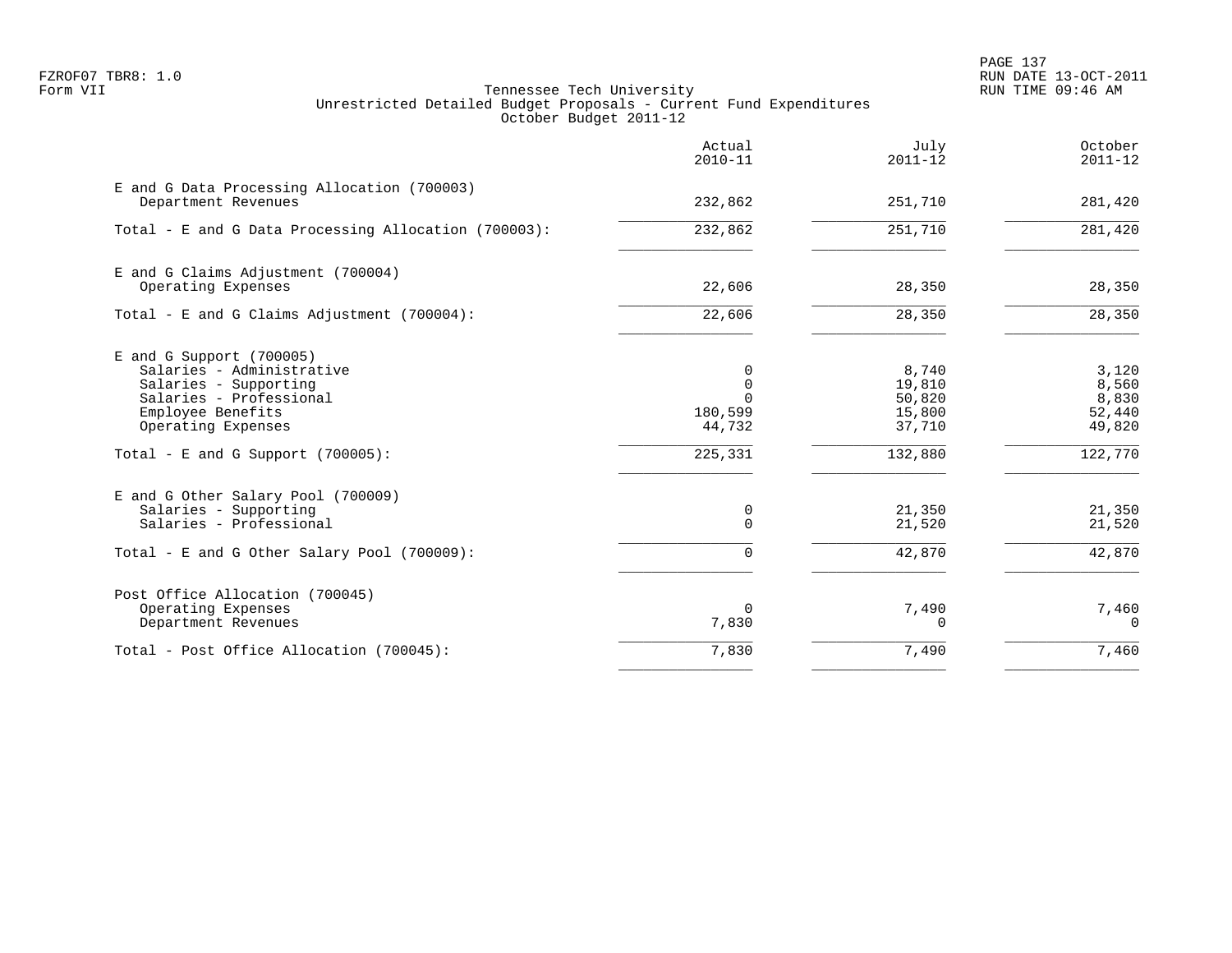PAGE 138

# FZROF07 TBR8: 1.0 RUN DATE 13-OCT-2011 Tennessee Tech University Unrestricted Detailed Budget Proposals - Current Fund Expenditures October Budget 2011-12

|                                       | Actual<br>$2010 - 11$ | July<br>$2011 - 12$ | October<br>$2011 - 12$ |
|---------------------------------------|-----------------------|---------------------|------------------------|
| Total - Student Services (400):       |                       |                     |                        |
| Salaries - Administrative             | 482,744               | 561,438             | 255,948                |
| Salaries - Academic                   | 4,238                 |                     | $\Omega$               |
| Salaries - Supporting                 | 1,394,572             | 1,350,601           | 1,523,195              |
| Salaries - Students                   | 339,906               | 127,800             | 131,940                |
| Salaries - Professional               | 3,380,579             | 3,426,596           | 4,084,026              |
| Employee Benefits                     | 2,391,095             | 2,439,928           | 2,565,718              |
| Travel                                | 1,136,576             | 811,780             | 925,280                |
| Operating Expenses                    | 7,322,382             | 7,677,680           | 8,573,270              |
| Capital Outlay                        | 11,600                |                     | $\Omega$               |
| Department Revenues                   | 177,059               | 201,220             | 230,930                |
| Total                                 | 16,640,751            | 16,597,043          | 18,290,307             |
| Total - Student Services (40):        |                       |                     |                        |
| Salaries - Administrative             | 482,744               | 561,438             | 255,948                |
| Salaries - Academic                   | 4,238                 | $\Omega$            | $\overline{0}$         |
| Salaries - Supporting                 | 1,394,572             | 1,350,601           | 1,523,195              |
| Salaries - Students                   | 339,906               | 127,800             | 131,940                |
| Salaries - Professional               | 3,380,579             | 3,426,596           | 4,084,026              |
| Employee Benefits                     | 2,391,095             | 2,439,928           | 2,565,718              |
| Travel                                | 1,136,576             | 811,780             | 925,280                |
| Operating Expense                     | 7,322,382             | 7,677,680           | 8,573,270              |
|                                       |                       | $\Omega$            |                        |
|                                       | 11,600                |                     | $\Omega$               |
| Capital Outlay<br>Department Revenues | 177,059               | 201,220             | 230,930                |

 Institutional Support (45) Institutional Support (450)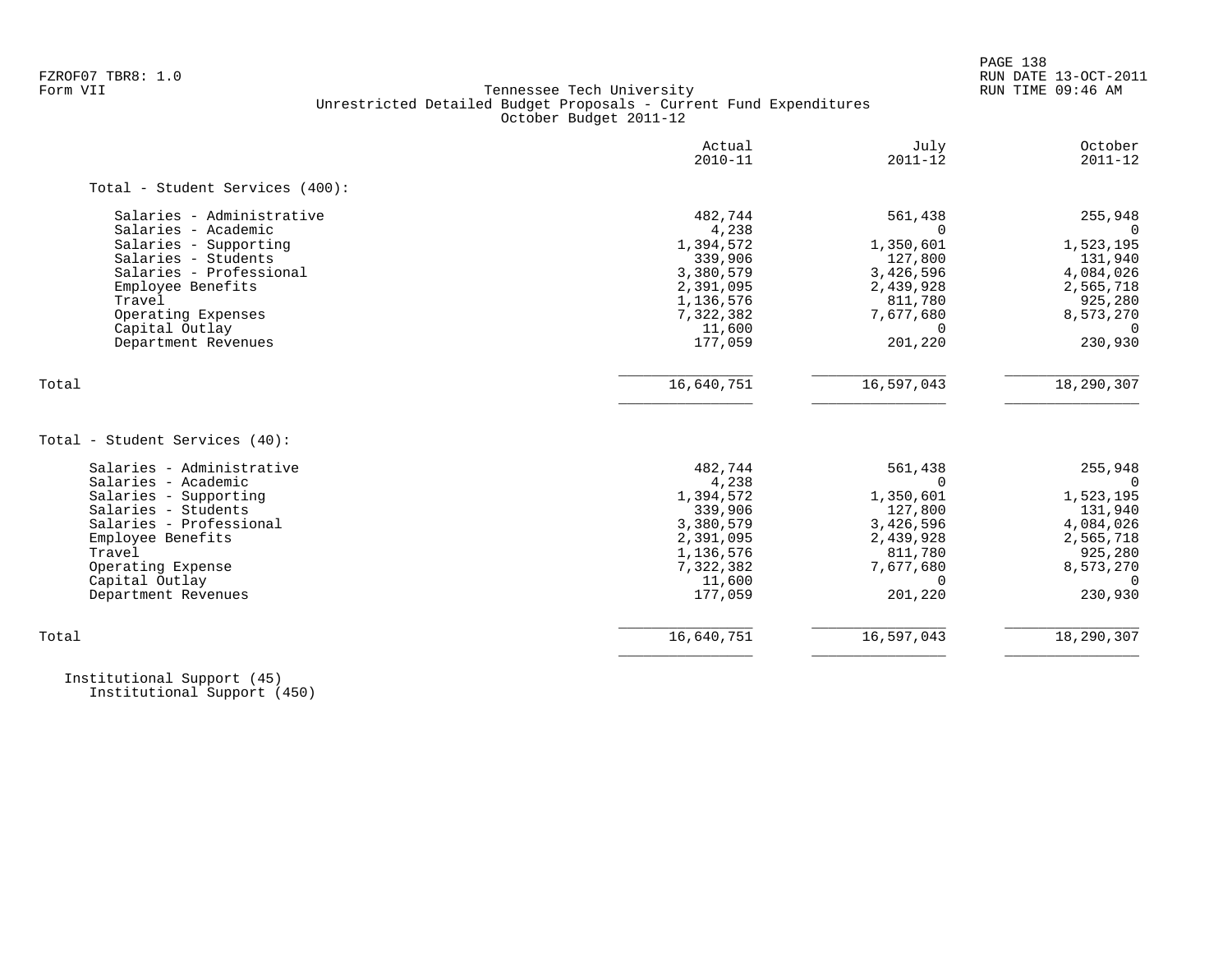|                                               | Actual<br>$2010 - 11$ | July<br>$2011 - 12$ | October<br>$2011 - 12$ |
|-----------------------------------------------|-----------------------|---------------------|------------------------|
| Presidents Office (110000)                    |                       |                     |                        |
| Salaries - Administrative                     | 242,700               | 242,700             | 319,290                |
| Salaries - Supporting                         | 2,519                 | 3,000               | 3,000                  |
| Salaries - Students                           | 4,189                 | 3,190               | 3,190                  |
| Salaries - Professional                       | 201,940               | 200,230             | 147,575                |
| Employee Benefits                             | 135,762               | 135,120             | 147,120                |
| Travel                                        | 11,074                | 4,000               | 9,000                  |
| Operating Expenses                            | 28,706                | 15,720              | 15,720                 |
| Department Revenues                           | $-49$                 | $\Omega$            | $\Omega$               |
| Total - Presidents Office (110000):           | 626,841               | 603,960             | 644,895                |
| University Support (110001)                   |                       |                     |                        |
| Operating Expenses                            | $\overline{0}$        | 56,130              | $\mathbf 0$            |
| Total - University Support (110001):          | $\Omega$              | 56,130              | $\mathbf 0$            |
| Allow for Retired Personnel (110002)          |                       |                     |                        |
| Salaries - Professional                       | 28,540                | 28,540              | 28,540                 |
| Employee Benefits                             | 414                   | 470                 | 470                    |
| Travel                                        | 1,552                 | $\Omega$            | $\overline{0}$         |
| Operating Expenses                            | 224                   | 1,040               | 1,040                  |
| Total - Allow for Retired Personnel (110002): | 30,730                | 30,050              | 30,050                 |
| Faculty Senate (110003)                       |                       |                     |                        |
| Salaries - Academic                           | 2,401                 | 2,400               | 2,400                  |
| Employee Benefits                             | 716                   | 500                 | 1,500                  |
| Travel                                        | 780                   | 400                 | 400                    |
| Operating Expenses                            | $\Omega$              | 380                 | 380                    |
| Total - Faculty Senate (110003):              | 3,897                 | 3,680               | 4,680                  |
|                                               |                       |                     |                        |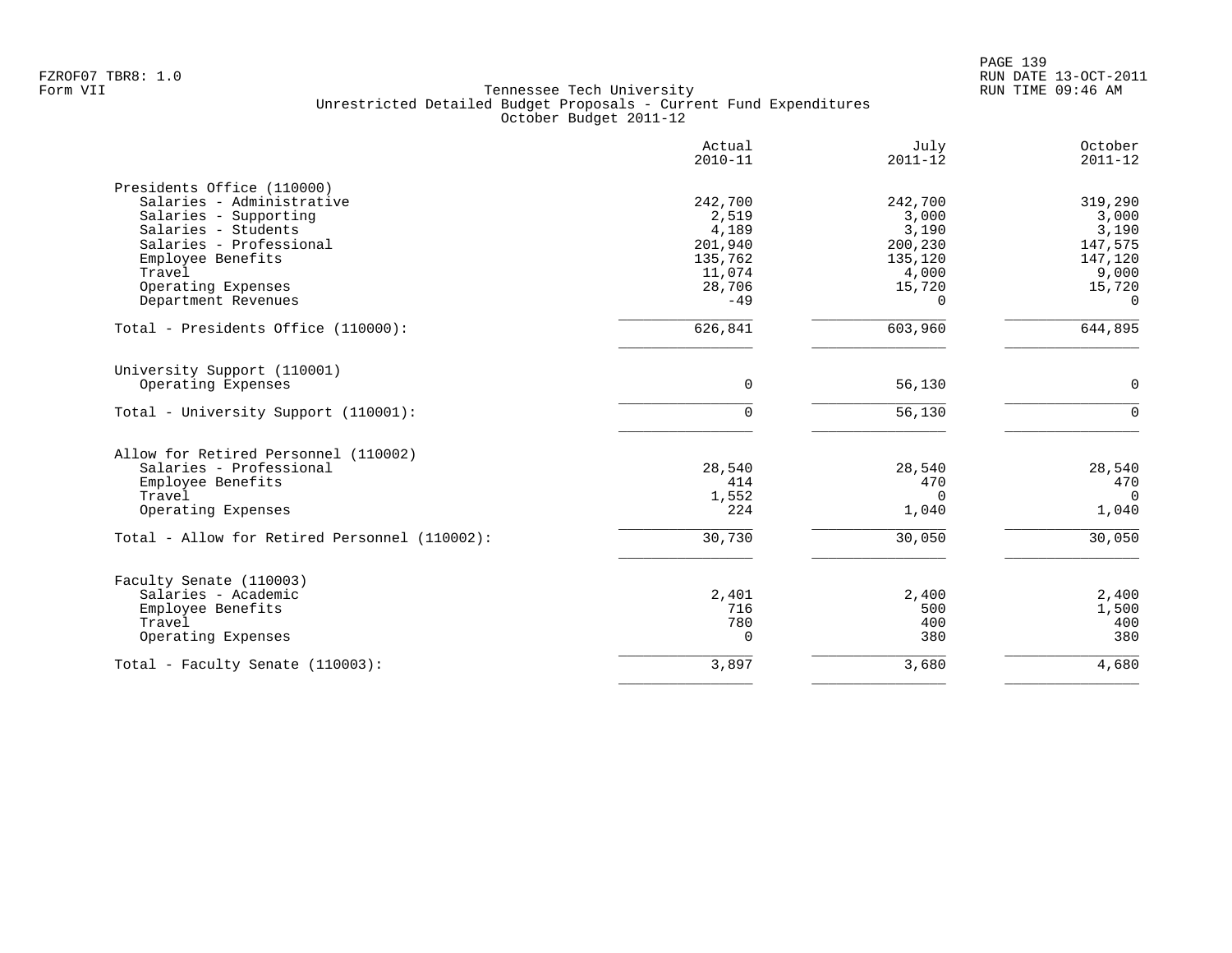PAGE 140 FZROF07 TBR8: 1.0 RUN DATE 13-OCT-2011

|                                                                                                                             | Actual<br>$2010 - 11$        | July<br>$2011 - 12$          | October<br>$2011 - 12$       |
|-----------------------------------------------------------------------------------------------------------------------------|------------------------------|------------------------------|------------------------------|
| Staff Development (110005)<br>Operating Expenses                                                                            | 1,479                        | 1,500                        | 1,500                        |
| Total - Staff Development (110005):                                                                                         | 1,479                        | 1,500                        | 1,500                        |
| President Grad Assistant (110006)<br>Operating Expenses                                                                     | 19,202                       | 14,460                       | 21,750                       |
| Total - President Grad Assistant (110006):                                                                                  | 19,202                       | 14,460                       | 21,750                       |
| Staff Awards (110008)<br>Salaries - Supporting<br>Employee Benefits<br>Operating Expenses<br>Total - Staff Awards (110008): | 1,000<br>504<br>197<br>1,701 | 2,000<br>300<br>200<br>2,500 | 2,000<br>600<br>200<br>2,800 |
| Professional Awards (110009)<br>Salaries - Professional<br>Operating Expenses<br>Total - Professional Awards (110009):      | 1,000<br>50<br>1,050         | 1,000<br>50<br>1,050         | 1,000<br>50<br>1,050         |
| Performance Awards (110010)<br>Operating Expenses                                                                           | 0                            | 12,000                       | 12,000                       |
| Total - Performance Awards (110010):                                                                                        | $\Omega$                     | 12,000                       | 12,000                       |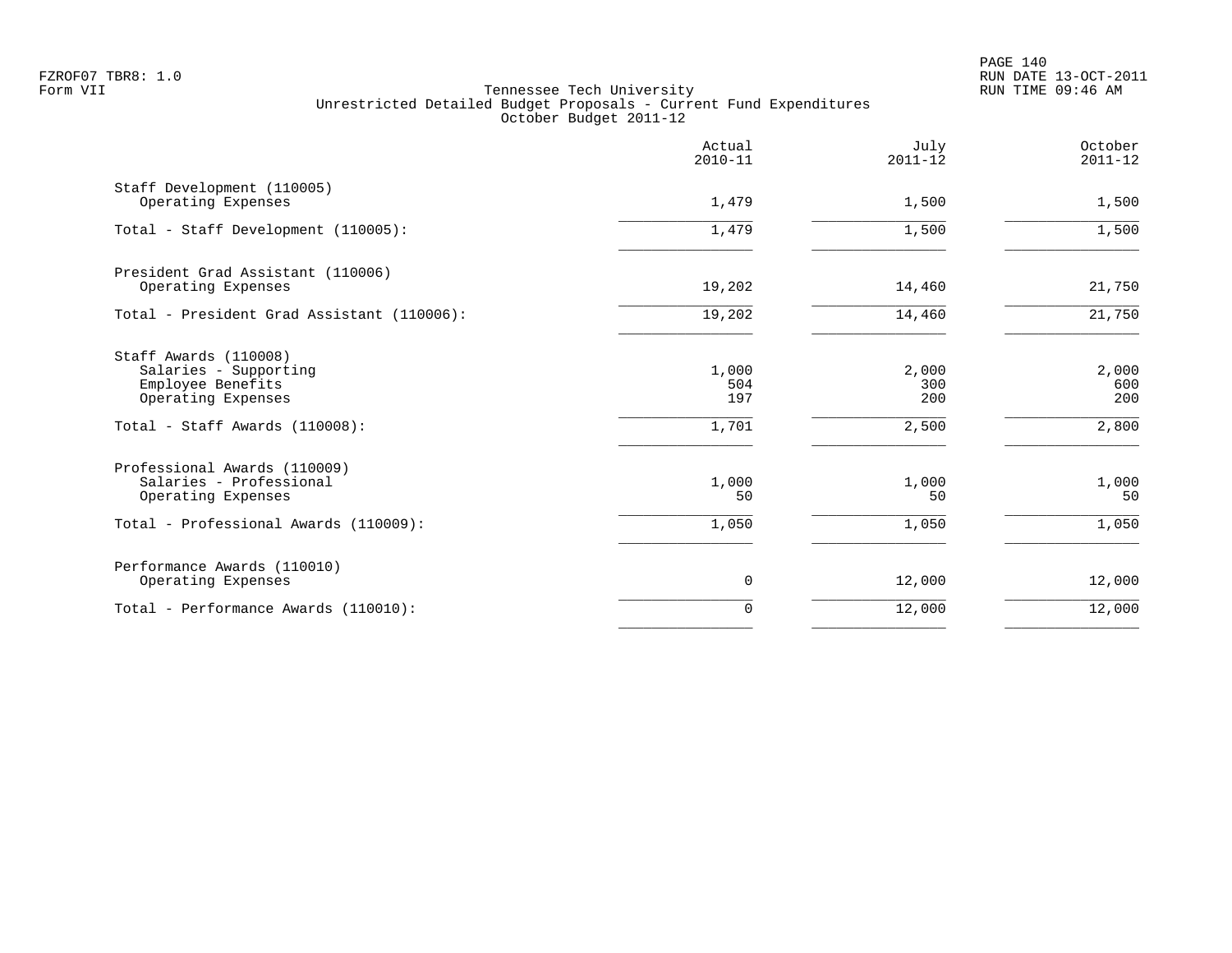|                                                                                                                                                          | Actual<br>$2010 - 11$                      | July<br>$2011 - 12$                          | October<br>$2011 - 12$                                        |
|----------------------------------------------------------------------------------------------------------------------------------------------------------|--------------------------------------------|----------------------------------------------|---------------------------------------------------------------|
| Graduation Experience (110012)<br>Salaries - Students<br>Employee Benefits<br>Operating Expenses                                                         | 2,000<br>б.<br>100,237                     | 0<br>$\Omega$<br>60,110                      | 2,000<br>100<br>100,110                                       |
| Total - Graduation Experience (110012):                                                                                                                  | 102,243                                    | 60,110                                       | 102,210                                                       |
| Exec Mgt Strategic Initiatives (110016)<br>Operating Expenses                                                                                            | $\overline{0}$                             | 426,130                                      | 718,570                                                       |
| Total - Exec Mgt Strategic Initiatives (110016):                                                                                                         | $\Omega$                                   | 426,130                                      | 718,570                                                       |
| Marketing Strategic Plans (110017)<br>Operating Expenses                                                                                                 | $\mathbf 0$                                | $\mathbf 0$                                  | 100,000                                                       |
| Total - Marketing Strategic Plans (110017):                                                                                                              | $\Omega$                                   | $\Omega$                                     | 100,000                                                       |
| Pres Offc Inst Supp ARRA (110019)<br>Salaries - Supporting<br>Salaries - Professional<br>Employee Benefits<br>Total - Pres Offc Inst Supp ARRA (110019): | 27,628<br>5,280<br>12,860<br>45,768        | 0<br>$\mathbf 0$<br>$\Omega$<br>$\Omega$     | $\mathsf{O}\xspace$<br>$\mathsf 0$<br>$\mathbf 0$<br>$\Omega$ |
| Office of Internal Audit (111000)<br>Salaries - Administrative<br>Salaries - Professional<br>Employee Benefits<br>Travel<br>Operating Expenses           | 73,550<br>60,910<br>46,694<br>695<br>3,571 | 73,550<br>61,010<br>45,720<br>1,700<br>2,550 | 76,670<br>63,755<br>47,720<br>1,700<br>2,550                  |
| Total - Office of Internal Audit (111000):                                                                                                               | 185,420                                    | 184,530                                      | 192,395                                                       |
|                                                                                                                                                          |                                            |                                              |                                                               |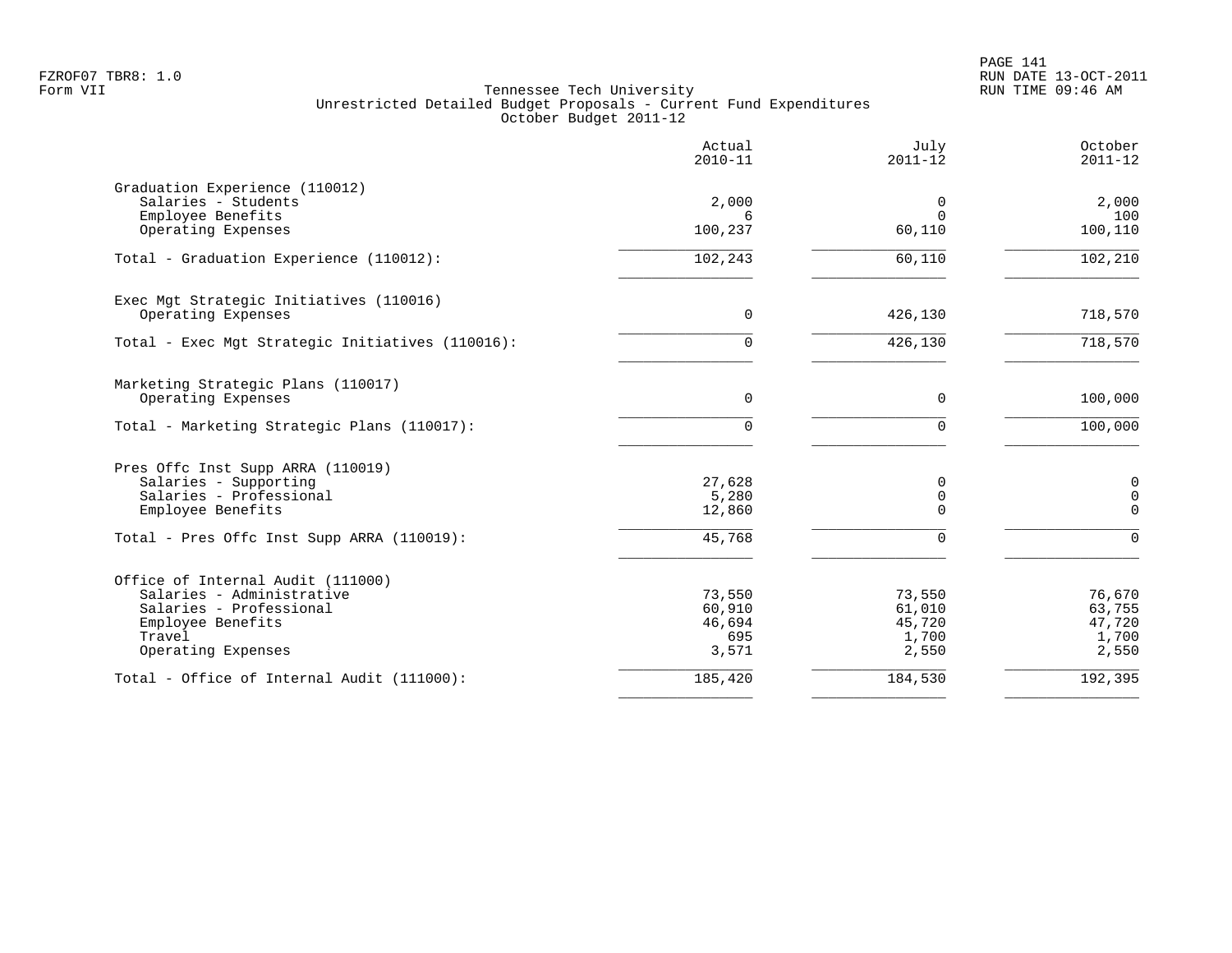PAGE 142 FZROF07 TBR8: 1.0 RUN DATE 13-OCT-2011

|                                                  | Actual<br>$2010 - 11$ | July<br>$2011 - 12$ | October<br>$2011 - 12$ |
|--------------------------------------------------|-----------------------|---------------------|------------------------|
| Diversity and Legal Affiars (112000)             |                       |                     |                        |
| Travel                                           | 621                   | 1,000               | 1,000                  |
| Operating Expenses                               | 6,164                 | 3,180               | 9,560                  |
| Total - Diversity and Legal Affiars (112000):    | 6,785                 | 4,180               | 10,560                 |
| Commission on Status of Women (112001)           |                       |                     |                        |
| Travel                                           | 616                   | $\Omega$            | $\mathbf 0$            |
| Operating Expenses                               | 1,383                 | 2,000               | 2,000                  |
| Total - Commission on Status of Women (112001):  | 1,999                 | 2,000               | 2,000                  |
| Vice President of Acad Affairs (120000)          |                       |                     |                        |
| Salaries - Administrative                        | 205,355               | 180,000             | 184,600                |
| Salaries - Supporting                            | 45,498                | 45,800              | 49,300                 |
| Salaries - Students                              | 1,380                 | $\Omega$            | $\Omega$               |
| Salaries - Professional                          | 46,810                | 46,910              | 49,240                 |
| Employee Benefits                                | 96,612                | 111,050             | 111,050                |
| Travel                                           | 540                   | 1,920               | 1,920                  |
| Operating Expenses                               | 4,518                 | 4,500               | 4,500                  |
| Department Revenues                              | $-27$                 | $\Omega$            | $\Omega$               |
| Total - Vice President of Acad Affairs (120000): | 400,686               | 390,180             | 400,610                |
| Self Study (120001)                              |                       |                     |                        |
| Travel                                           | 2,510                 | 4,000               | 4,000                  |
| Operating Expenses                               | 0                     | 960                 | 960                    |
| Total - Self Study $(120001)$ :                  | 2,510                 | 4,960               | 4,960                  |
|                                                  |                       |                     |                        |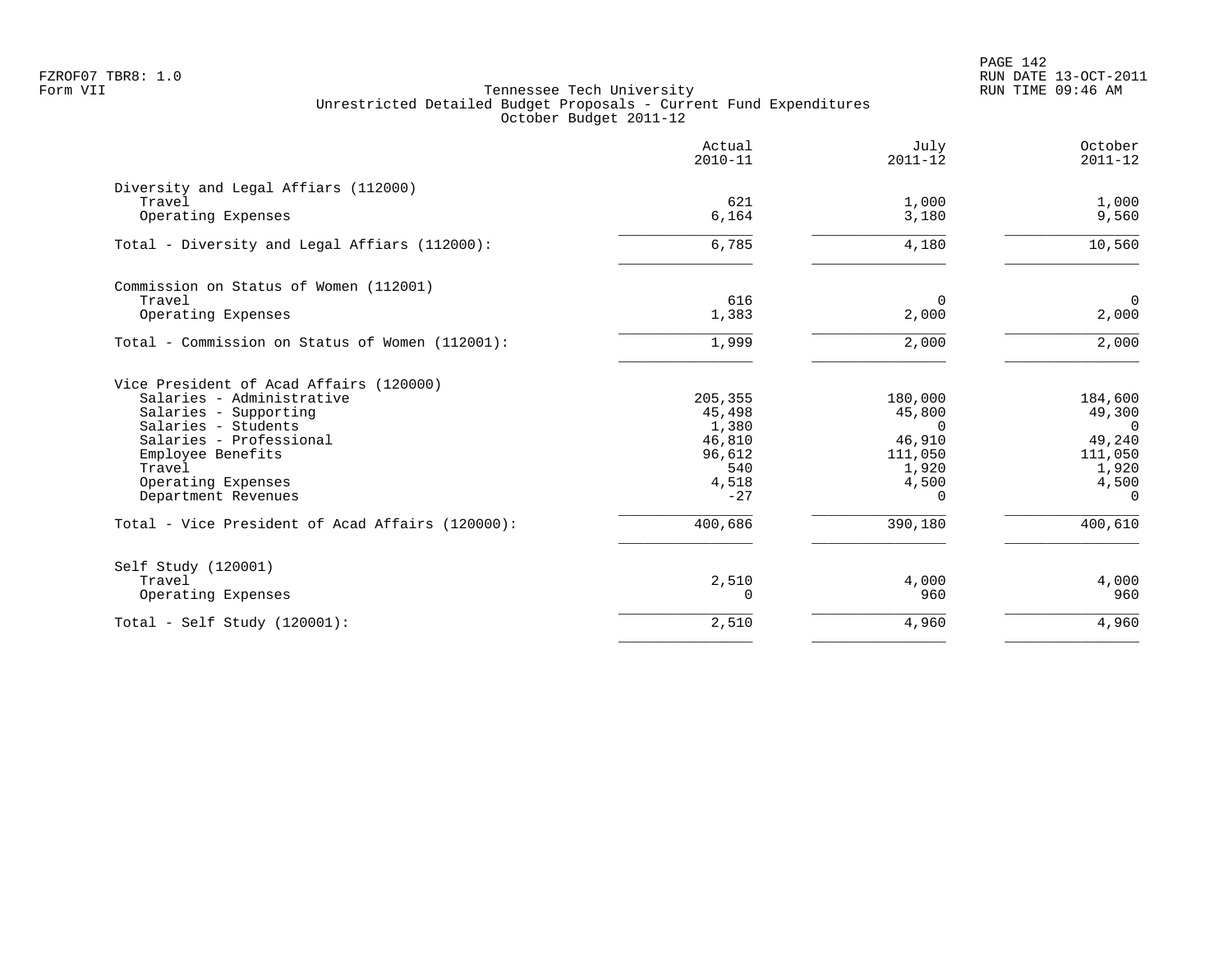PAGE 143 FZROF07 TBR8: 1.0 RUN DATE 13-OCT-2011

|                                                      | Actual<br>$2010 - 11$ | July<br>$2011 - 12$ | October<br>$2011 - 12$ |
|------------------------------------------------------|-----------------------|---------------------|------------------------|
| Craft Center Security (121771)                       |                       |                     |                        |
| Salaries - Supporting                                | 41,071                | 37,270              | 39,850                 |
| Salaries - Students                                  | 889                   | 4,000               | 4,000                  |
| Employee Benefits                                    | 12,587                | 18,460              | 18,460                 |
| Travel                                               | $-703$                | $\Omega$            | $-800$                 |
| Operating Expenses                                   | 700                   | 100                 | 900                    |
| Total - Craft Center Security (121771):              | 54,544                | 59,830              | 62,410                 |
| Federal College Work Study Program (122001)          |                       |                     |                        |
| Salaries - Students                                  | 6,805                 | 20,410              | 20,410                 |
| Total - Federal College Work Study Program (122001): | 6,805                 | 20,410              | 20,410                 |
| Graduation Diplomas (123503)                         |                       |                     |                        |
| Operating Expenses                                   | 17,345                | 9,310               | 9,310                  |
| Total - Graduation Diplomas (123503):                | 17,345                | 9,310               | 9,310                  |
| Institutional Research Office (125000)               |                       |                     |                        |
| Salaries - Administrative                            | 76,580                | 76,680              | 79,930                 |
| Salaries - Professional                              | 147,780               | 155,360             | 162,720                |
| Employee Benefits                                    | 81,761                | 80,130              | 82,730                 |
| Travel                                               | 4,439                 | 2,300               | 4,300                  |
| Operating Expenses                                   | 3,916                 | 12,220              | 10,220                 |
| Total - Institutional Research Office (125000):      | 314,476               | 326,690             | 339,900                |
|                                                      |                       |                     |                        |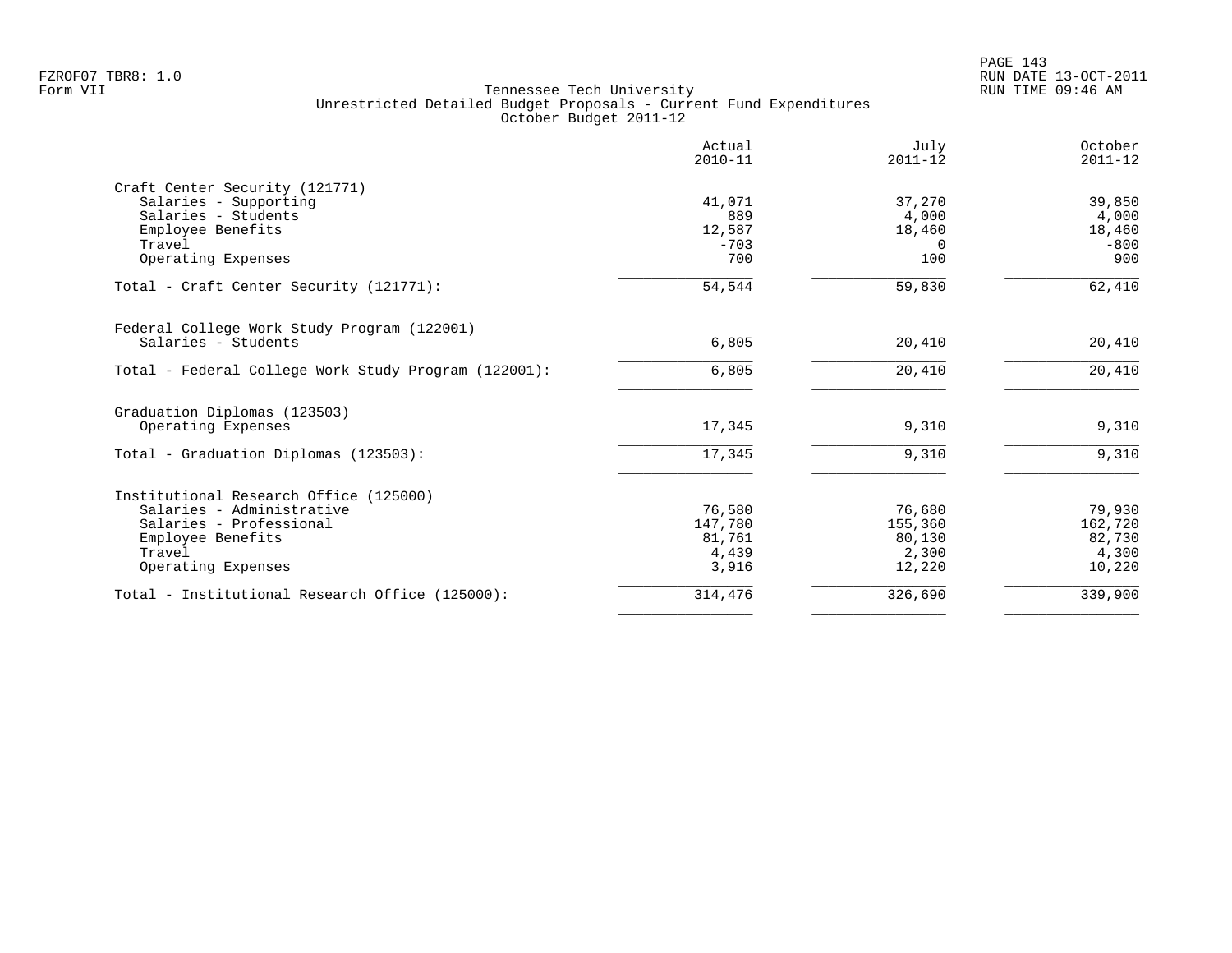PAGE 144 FZROF07 TBR8: 1.0 RUN DATE 13-OCT-2011

|                                                                  | Actual<br>$2010 - 11$ | July<br>$2011 - 12$ | October<br>$2011 - 12$ |
|------------------------------------------------------------------|-----------------------|---------------------|------------------------|
| Institutional Res Graduate Assist (125001)<br>Operating Expenses | $\Omega$              | 1,040               | 1,130                  |
| Total - Institutional Res Graduate Assist (125001):              | $\Omega$              | 1,040               | 1,130                  |
| Institutional Planning (125100)                                  |                       |                     |                        |
| Salaries - Professional<br>Employee Benefits                     | 0<br>$\Omega$         | 7,080<br>8,950      | 7,080<br>8,950         |
| Total - Institutional Planning (125100):                         | $\cap$                | 16,030              | 16,030                 |
| Student Affairs Administration (127000)                          |                       |                     |                        |
| Salaries - Administrative                                        | 108,280               | 108,380             | 112,550                |
| Salaries - Supporting                                            | 26,520                | 26,620              | 28,370                 |
| Salaries - Students<br>Salaries - Professional                   | 3,200                 | 1,200               | 1,200                  |
| Employee Benefits                                                | 28,325<br>57,708      | 32,925<br>57,270    | 34,710<br>58,270       |
| Travel                                                           | 1,026                 | 480                 | 480                    |
| Operating Expenses                                               | 10,696                | 7,340               | 7,340                  |
| Total - Student Affairs Administration (127000):                 | 235,755               | 234,215             | 242,920                |
| Student Affairs Grad Assist (127001)                             |                       |                     |                        |
| Operating Expenses                                               | 29,173                | 40,860              | 44,520                 |
| Total - Student Affairs Grad Assist (127001):                    | 29,173                | 40,860              | 44,520                 |
|                                                                  |                       |                     |                        |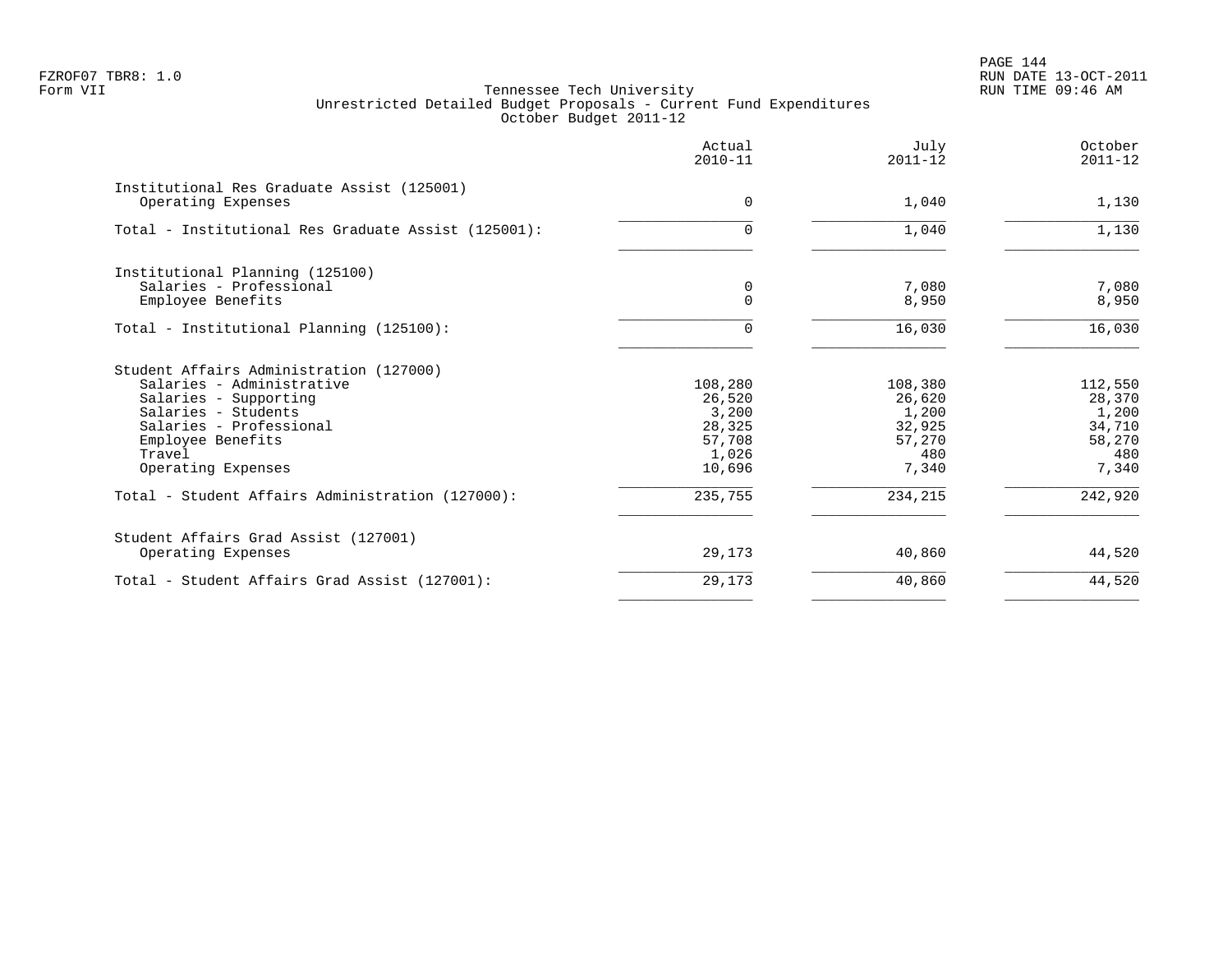|                                                               | Actual<br>$2010 - 11$ | July<br>$2011 - 12$ | October<br>$2011 - 12$ |
|---------------------------------------------------------------|-----------------------|---------------------|------------------------|
| Commission on Status of Blacks (127002)<br>Operating Expenses | 2,010                 | 2,010               | 2,010                  |
|                                                               |                       |                     |                        |
| Total - Commission on Status of Blacks (127002):              | 2,010                 | 2,010               | 2,010                  |
| VP Ext Programs Regional Developmnt (180000)                  |                       |                     |                        |
| Salaries - Administrative                                     | 34,345                | 34,445              | 36,417                 |
| Employee Benefits                                             | 9,666                 | 9,160               | 11,160                 |
| Total - VP Ext Programs Regional Developmnt (180000):         | 44,011                | 43,605              | 47,577                 |
| Vice Pres for Planning and Finance (200000)                   |                       |                     |                        |
| Salaries - Administrative                                     | 130,550               | 130,650             | 135,510                |
| Salaries - Supporting                                         | 23,000                | 23,690              | 25,440                 |
| Salaries - Professional                                       | $\Omega$              | 64,520              | 64,520                 |
| Employee Benefits                                             | 38,854                | 53,740              | 53,740                 |
| Travel<br>Operating Expenses                                  | 8,369<br>3,281        | 750<br>3,760        | 750<br>4,270           |
| Total - Vice Pres for Planning and Finance (200000):          | 204,054               | 277,110             | 284,230                |
|                                                               |                       |                     |                        |
| Business Office (200001)<br>Salaries - Administrative         | 102,090               | 102,190             | 106,200                |
| Salaries - Supporting                                         | 382,795               | 383,720             | 413,590                |
| Salaries - Students                                           | 1,284                 | $\Omega$            | $\bigcap$              |
| Salaries - Professional                                       | 491,624               | 531,160             | 553,464                |
| Employee Benefits                                             | 432,580               | 454,000             | 480,000                |
| Travel                                                        | 12,994                | 5,670               | 5,670                  |
| Operating Expenses                                            | 56,676                | 63,610              | 105,310                |
| Department Revenues                                           | $-241$                | $\Omega$            | $\Omega$               |
| Total - Business Office (200001):                             | 1,479,802             | 1,540,350           | 1,664,234              |
|                                                               |                       |                     |                        |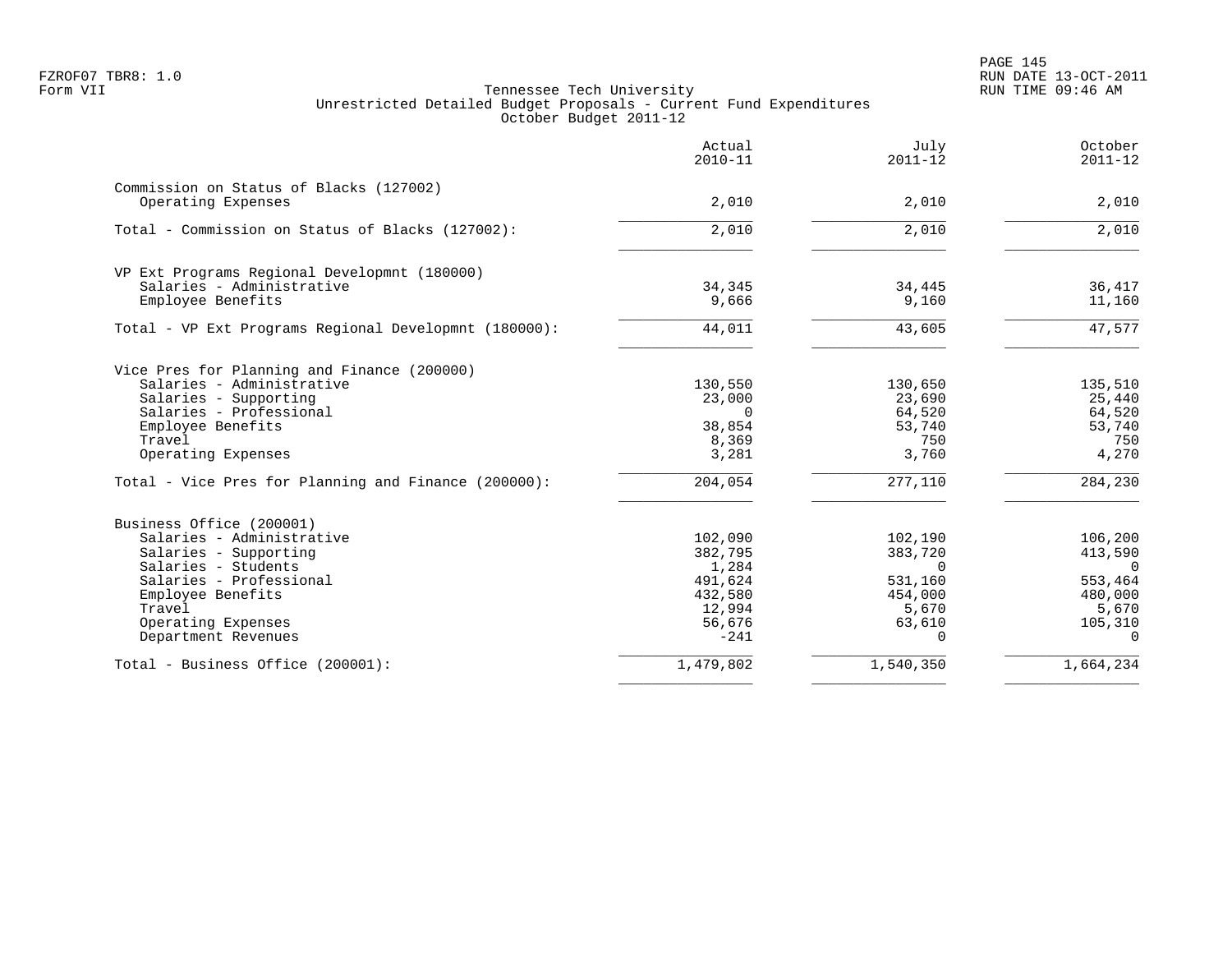|                                      | Actual<br>$2010 - 11$ | July<br>$2011 - 12$ | October<br>$2011 - 12$ |
|--------------------------------------|-----------------------|---------------------|------------------------|
| Human Resources (200002)             |                       |                     |                        |
| Salaries - Administrative            | 90,700                | 90,800              | 94,500                 |
| Salaries - Supporting                | 122,669               | 151,970             | 189,580                |
| Salaries - Students                  | 390                   | ∩                   | $\Omega$               |
| Salaries - Professional              | 171,665               | 191,490             | 206,360                |
| Employee Benefits                    | 181,477               | 215,790             | 215,790                |
| Travel                               | 7,713                 | 780                 | 780                    |
| Operating Expenses                   | 161,451               | 12,900              | 93,900                 |
| Department Revenues                  | $-90$                 |                     | $\Omega$               |
| Total - Human Resources (200002):    | 735,975               | 663,730             | 800,910                |
| University Police (200004)           |                       |                     |                        |
| Salaries - Supporting                | 550,891               | 574,080             | 628,250                |
| Salaries - Professional              | 68,480                | 68,480              | 71,440                 |
| Employee Benefits                    | 295,329               | 315,200             | 315,200                |
| Travel                               | 573                   | 710                 | 1,210                  |
| Operating Expenses                   | 74,052                | 64,590              | 68,770                 |
| Department Revenues                  | $-135$                |                     | $\Omega$               |
| Total - University Police (200004):  | 989,190               | 1,023,060           | 1,084,870              |
| Business Office GA (200008)          |                       |                     |                        |
| Operating Expenses                   | 5,985                 | 7,200               | 7,840                  |
| Total - Business Office GA (200008): | 5,985                 | 7,200               | 7,840                  |
|                                      |                       |                     |                        |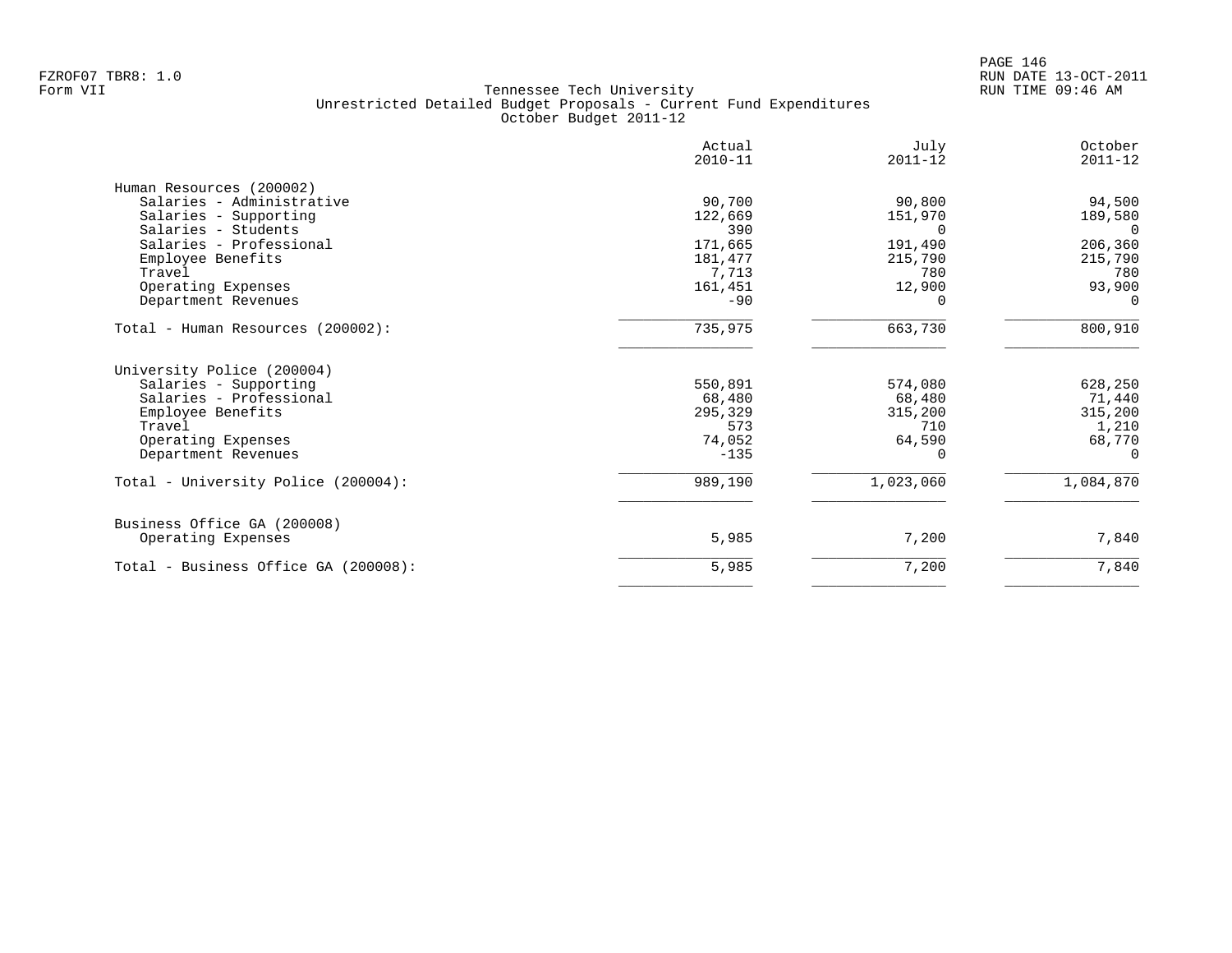PAGE 147 FZROF07 TBR8: 1.0 RUN DATE 13-OCT-2011

|                                                                                                                                                                                   | Actual<br>$2010 - 11$                                                  | July<br>$2011 - 12$                                            | October<br>$2011 - 12$                                         |
|-----------------------------------------------------------------------------------------------------------------------------------------------------------------------------------|------------------------------------------------------------------------|----------------------------------------------------------------|----------------------------------------------------------------|
| Business Office Stimulus Funding (200019)<br>Salaries - Professional<br>Employee Benefits<br>Operating Expenses                                                                   | 37,620<br>22,539<br>$-34$                                              | 0<br>$\mathbf 0$<br>$\Omega$                                   | 0<br>$\mathbf 0$<br>$\Omega$                                   |
| Total - Business Office Stimulus Funding (200019):                                                                                                                                | 60,125                                                                 | $\Omega$                                                       | $\Omega$                                                       |
| Business Offc HR MOE Funding (200021)<br>Salaries - Supporting<br>Salaries - Professional                                                                                         | 6,063<br>13,468                                                        | 0<br>$\mathbf 0$                                               | $\mathbf 0$<br>$\mathsf{O}\xspace$<br>$\mathbf 0$              |
| Employee Benefits<br>Total - Business Offc HR MOE Funding (200021):                                                                                                               | 5,455<br>24,986                                                        | 0<br>$\Omega$                                                  | $\Omega$                                                       |
| Postage and Mailing (203007)<br>Operating Expenses<br>Total - Postage and Mailing (203007):                                                                                       | 202,079<br>202,079                                                     | 240,620<br>240,620                                             | 240,620<br>240,620                                             |
| Postage and Mailing Transfer In (203008)<br>Operating Expenses<br>Department Revenues                                                                                             | $-173,769$<br>$-2,946$                                                 | 0<br>$-240,620$                                                | $\mathbf 0$<br>$-240,620$                                      |
| Total - Postage and Mailing Transfer In (203008):                                                                                                                                 | $-176, 715$                                                            | $-240,620$                                                     | $-240,620$                                                     |
| Printing Services (203009)<br>Salaries - Supporting<br>Salaries - Students<br>Salaries - Professional<br>Employee Benefits<br>Travel<br>Operating Expenses<br>Department Revenues | 50,330<br>$\Omega$<br>29,150<br>40,895<br>$\Omega$<br>65,681<br>12,000 | 52,920<br>2,120<br>29,250<br>40,090<br>140<br>68,320<br>12,000 | 57,020<br>2,120<br>31,040<br>41,890<br>140<br>68,320<br>12,000 |
| Total - Printing Services (203009):                                                                                                                                               | 198,056                                                                | 204,840                                                        | 212,530                                                        |
|                                                                                                                                                                                   |                                                                        |                                                                |                                                                |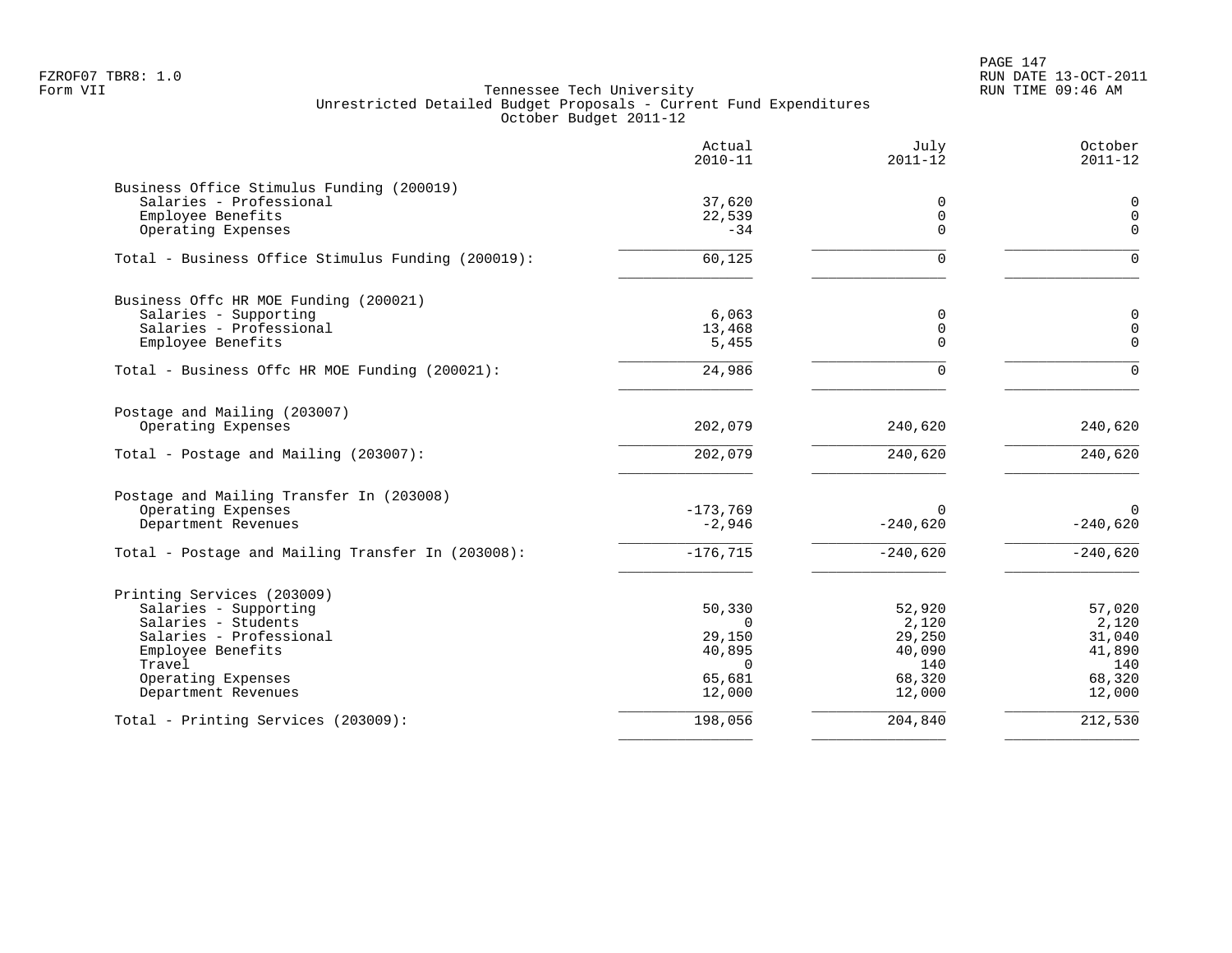|                                                | Actual<br>$2010 - 11$ | July<br>$2011 - 12$ | October<br>$2011 - 12$ |
|------------------------------------------------|-----------------------|---------------------|------------------------|
| Printing Serv Transf In (203010)               | $-175,545$            | $\Omega$            | $\overline{0}$         |
| Operating Expenses<br>Department Revenues      | $\Omega$              | $-182,680$          | $-190,370$             |
| Total - Printing Serv Transf In (203010):      | $-175,545$            | $-182,680$          | $-190,370$             |
| Printing Serv Transf Revenue (203011)          |                       |                     |                        |
| Department Revenues                            | $-22,511$             | $-22,160$           | $-22,160$              |
| Total - Printing Serv Transf Revenue (203011): | $-22,511$             | $-22,160$           | $-22,160$              |
| Purchasing Office (221001)                     |                       |                     |                        |
| Salaries - Administrative                      | 65,800                | 65,900              | 68,810                 |
| Salaries - Supporting                          | 51,925                | 64,700              | 72,930                 |
| Salaries - Students<br>Salaries - Professional | 1,157<br>46,760       | 410<br>46,860       | 410<br>48,230          |
| Employee Benefits                              | 88,142                | 93,950              | 93,950                 |
| Travel                                         | 168                   | 200                 | 200                    |
| Operating Expenses                             | 8,803                 | 13,070              | 13,370                 |
| Department Revenues                            | $-13$                 | $\Omega$            | $\Omega$               |
| Total - Purchasing Office (221001):            | 262,742               | 285,090             | 297,900                |
| Purchasing Fax Service (221002)                |                       |                     |                        |
| Operating Expenses                             | 276                   | 1,140               | 1,140                  |
| Total - Purchasing Fax Service (221002):       | 276                   | 1,140               | 1,140                  |
|                                                |                       |                     |                        |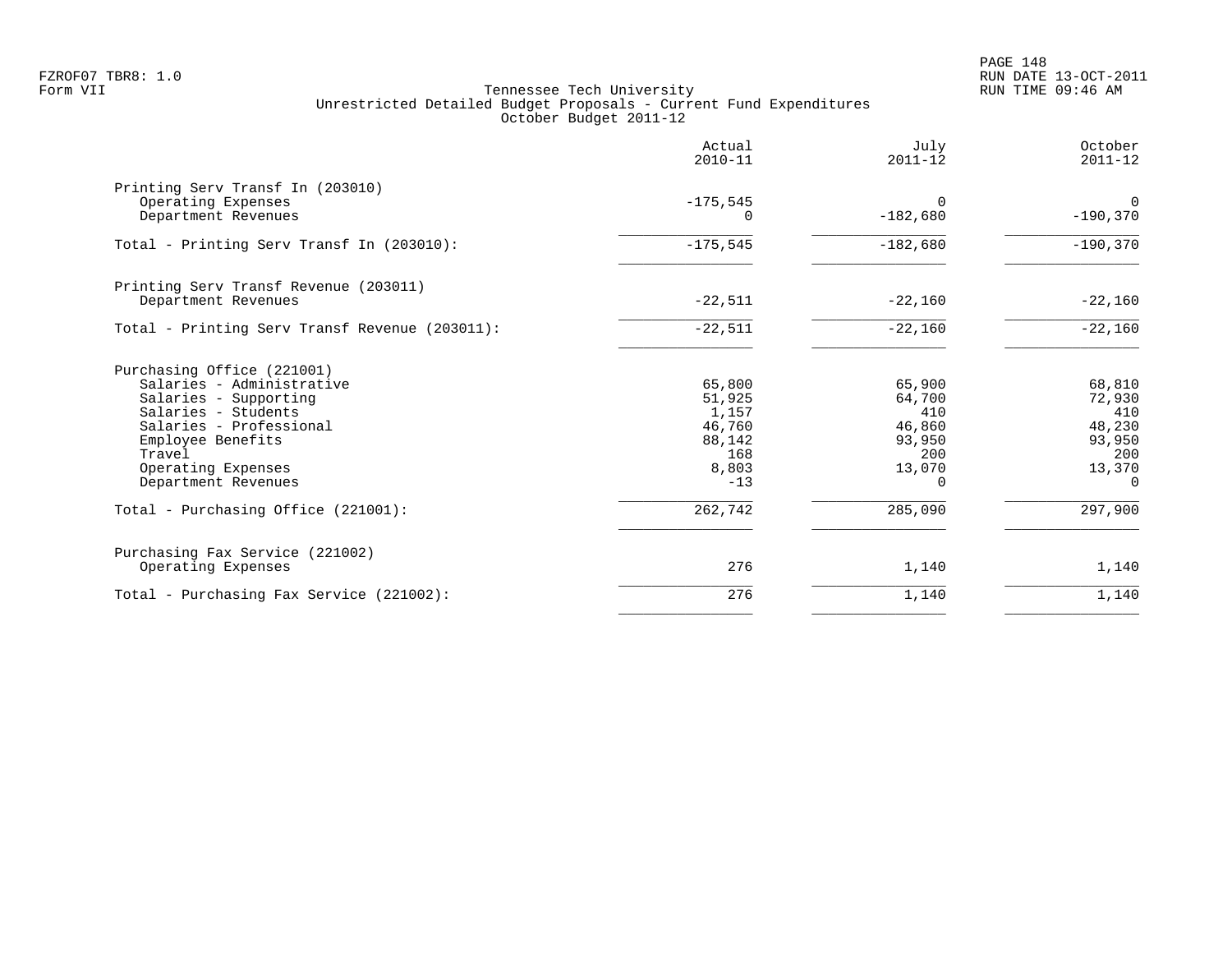|                                                 | Actual<br>$2010 - 11$ | July<br>$2011 - 12$ | October<br>$2011 - 12$ |
|-------------------------------------------------|-----------------------|---------------------|------------------------|
| Safety and Environ Compliance (221003)          |                       |                     |                        |
| Salaries - Supporting                           | 20,580                | 20,680              | 23,680                 |
| Salaries - Students                             | 10,393                | 11,000              | 11,000                 |
| Salaries - Professional                         | 124,690               | 124,790             | 130,450                |
| Employee Benefits                               | 51,592                | 50,850              | 52,350                 |
| Travel                                          | 4,131                 | $\Omega$            | 3,500                  |
| Operating Expenses                              | 16,247                | 28,430              | 144,930                |
| Department Revenues                             | $-41$                 |                     | $\Omega$               |
| Total - Safety and Environ Compliance (221003): | 227,592               | 235,750             | 365,910                |
| Central Receiving (221005)                      |                       |                     |                        |
| Capital Outlay                                  | 23,959                | $\Omega$            | $\mathbf 0$            |
| Total - Central Receiving (221005):             | 23,959                | $\Omega$            | $\Omega$               |
| Motor Pool Fuel (221006)                        |                       |                     |                        |
| Operating Expenses                              | 129,883               | 90,000              | 90,000                 |
| Total - Motor Pool Fuel (221006):               | 129,883               | 90,000              | 90,000                 |
|                                                 |                       |                     |                        |
| Motor Pool Fuel Transfer In (221007)            |                       |                     |                        |
| Operating Expenses                              | $-129,883$            | $-90,000$           | $-90,000$              |
| Total - Motor Pool Fuel Transfer In (221007):   | $-129,883$            | $-90,000$           | $-90,000$              |
|                                                 |                       |                     |                        |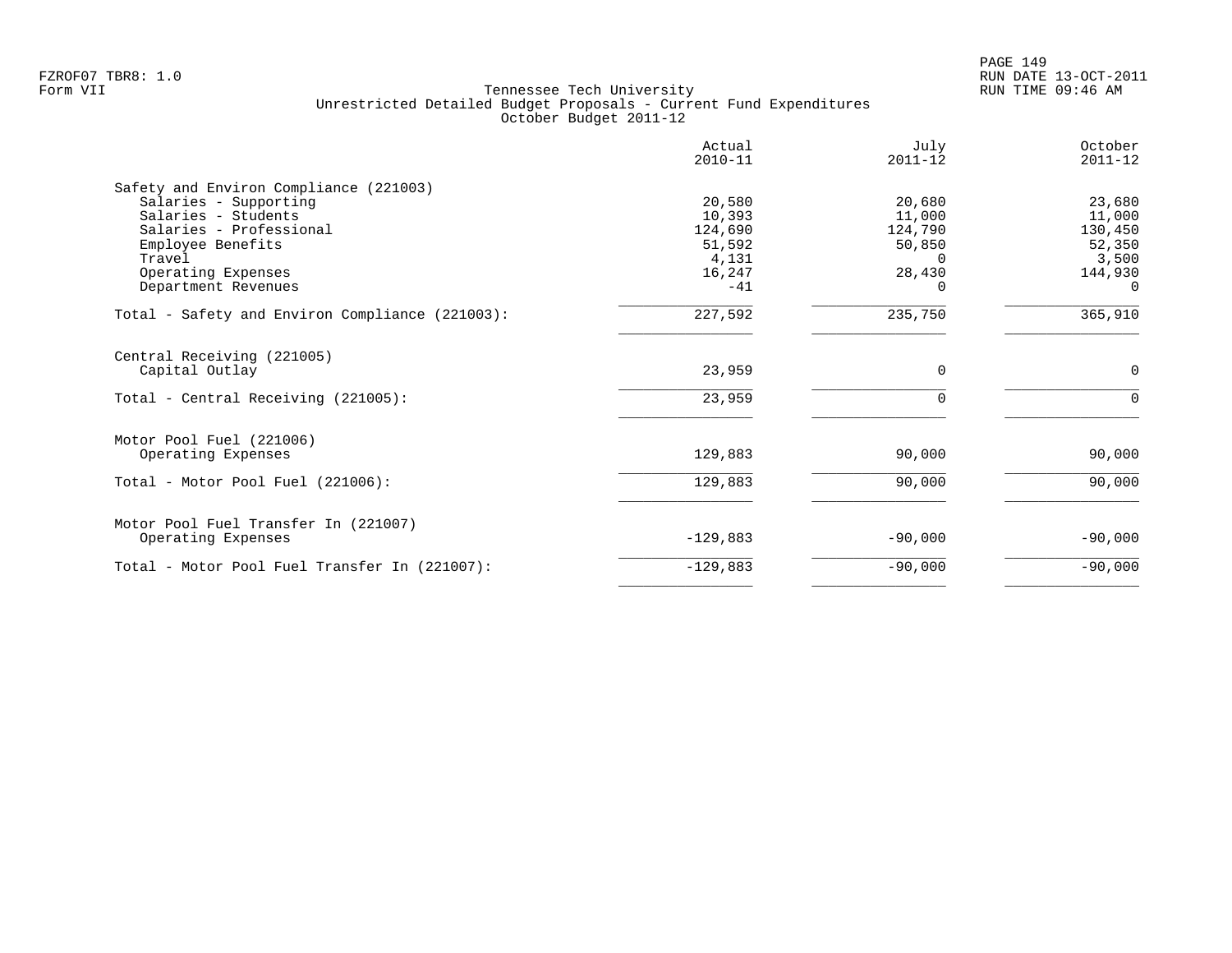|                                         | Actual<br>$2010 - 11$ | July<br>$2011 - 12$ | October<br>$2011 - 12$ |
|-----------------------------------------|-----------------------|---------------------|------------------------|
| Telephone Services (231000)             |                       |                     |                        |
| Salaries - Supporting                   | 88,074                | 79,400              | 86,140                 |
| Salaries - Students                     | 5,987                 | 1,140               | 5,140                  |
| Salaries - Professional                 | 119,060               | 119,260             | 124,680                |
| Employee Benefits                       | 85,589                | 105,790             | 105,790                |
| Travel                                  | 812                   | 1,000               | 1,000                  |
| Operating Expenses                      | 239,064               | 558,470             | 554,470                |
| Department Revenues                     | 114,000               | 114,000             | 114,000                |
| Total - Telephone Services (231000):    | 652,586               | 979,060             | 991,220                |
| Telephone Transfer In (231001)          |                       |                     |                        |
| Operating Expenses                      | $-630,965$            | $\Omega$            | 0                      |
| Department Revenues                     | $-21,619$             | $-979,060$          | $-991,220$             |
| Total - Telephone Transfer In (231001): | $-652,584$            | $-979,060$          | $-991,220$             |
| Cable TV (231002)                       |                       |                     |                        |
| Operating Expenses                      | 88,834                | 91,700              | 91,700                 |
| Total - Cable TV $(231002)$ :           | 88,834                | 91,700              | 91,700                 |
| Cable TV Transfer In (231003)           |                       |                     |                        |
| Operating Expenses                      | $-154, 431$           | <sup>0</sup>        | $\Omega$               |
| Department Revenues                     | $-218$                | $-91,700$           | $-91,700$              |
| Total - Cable TV Transfer In (231003):  | $-154,649$            | $-91,700$           | $-91,700$              |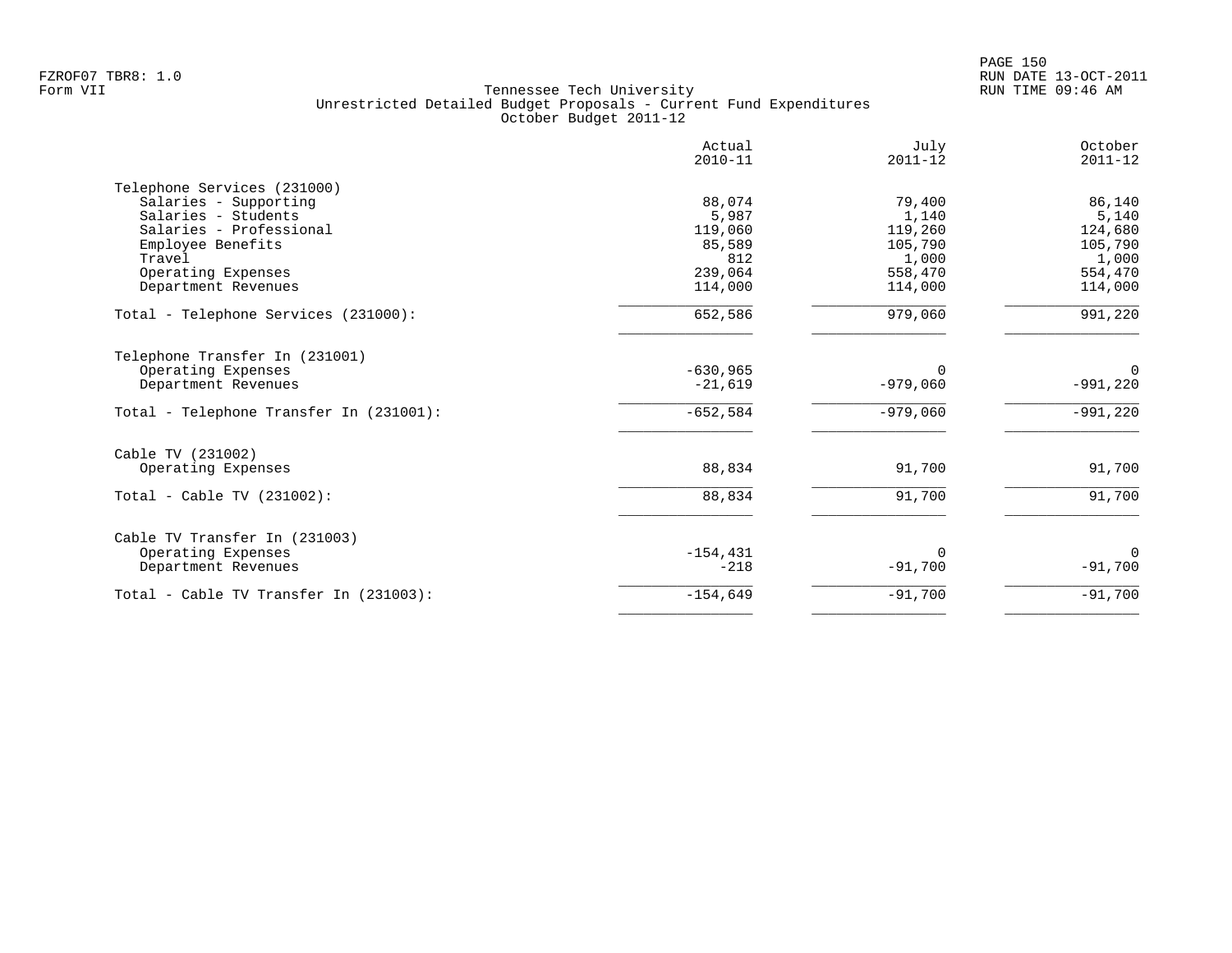PAGE 151 FZROF07 TBR8: 1.0 RUN DATE 13-OCT-2011

|                                                         | Actual<br>$2010 - 11$ | July<br>$2011 - 12$ | October<br>$2011 - 12$ |
|---------------------------------------------------------|-----------------------|---------------------|------------------------|
| Regulated Waste Disposal (255001)<br>Operating Expenses | 8,112                 | 25,000              | 25,000                 |
| Total - Regulated Waste Disposal (255001):              | 8,112                 | 25,000              | 25,000                 |
| VP for Univ Advancement Office (300000)                 |                       |                     |                        |
| Salaries - Administrative                               | 287,552               | 287,752             | 298,362                |
| Salaries - Supporting                                   | 157,411               | 163,240             | 174,770                |
| Salaries - Students<br>Salaries - Professional          | 2,567<br>766,015      | 1,940<br>761,480    | 1,940<br>813,585       |
| Employee Benefits                                       | 478,943               | 473,950             | 480,450                |
| Travel                                                  | 13,618                | 12,310              | 12,310                 |
| Operating Expenses                                      | 63,181                | 27,920              | 28,000                 |
| Capital Outlay                                          | $\Omega$              | 6,970               | 6,970                  |
| Total - VP for Univ Advancement Office (300000):        | 1,769,287             | 1,735,562           | 1,816,387              |
| Capital Campaign (300004)                               |                       |                     |                        |
| Travel                                                  | 172                   | 0                   | 4,330                  |
| Operating Expenses                                      | 73,014                | 0                   | 12,990                 |
| Total - Capital Campaign (300004):                      | 73,186                | $\Omega$            | 17,320                 |
| Advancement MOE Funding (300020)                        |                       |                     |                        |
| Salaries - Supporting                                   | 6,665                 | 0                   | 0                      |
| Employee Benefits                                       | 1,124                 | $\Omega$            | $\mathbf 0$            |
| Total - Advancement MOE Funding (300020):               | 7,789                 | $\Omega$            | $\Omega$               |
|                                                         |                       |                     |                        |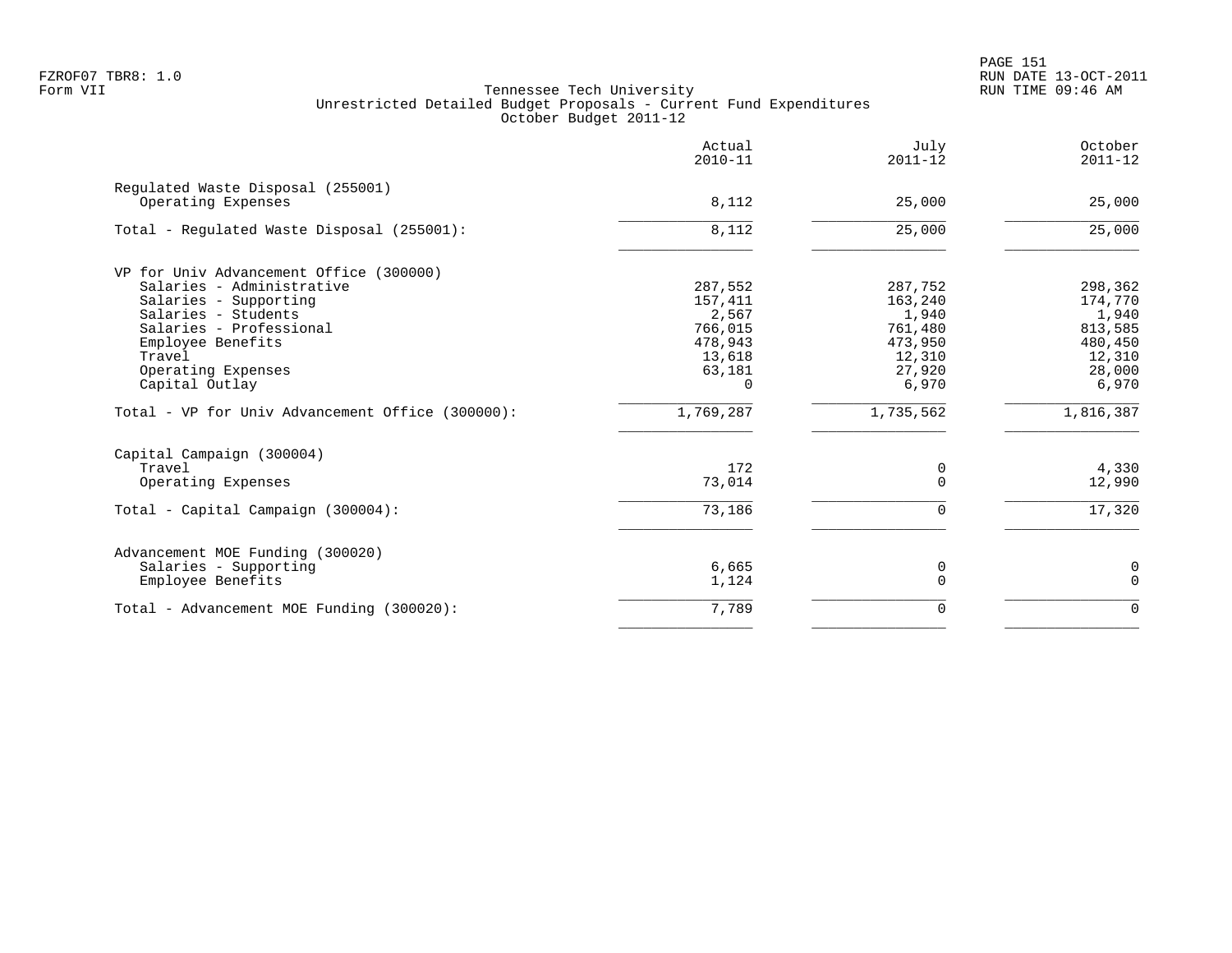PAGE 152 FZROF07 TBR8: 1.0 RUN DATE 13-OCT-2011

|                                                                                                                                                                                                  | Actual<br>$2010 - 11$                                            | July<br>$2011 - 12$                                                 | October<br>$2011 - 12$                                                    |
|--------------------------------------------------------------------------------------------------------------------------------------------------------------------------------------------------|------------------------------------------------------------------|---------------------------------------------------------------------|---------------------------------------------------------------------------|
| Univ Advancement Advertising (301000)<br>Operating Expenses                                                                                                                                      | $\Omega$                                                         | 3,490                                                               | 3,490                                                                     |
| Total - Univ Advancement Advertising (301000):                                                                                                                                                   | 0                                                                | 3,490                                                               | 3,490                                                                     |
| Univ Advancement Athletic Tickets (301001)<br>Operating Expenses                                                                                                                                 | 118,944                                                          | 118,950                                                             | 118,950                                                                   |
| Total - Univ Advancement Athletic Tickets (301001):                                                                                                                                              | 118,944                                                          | 118,950                                                             | 118,950                                                                   |
| Univ Adv Graduate Assistant (301003)<br>Operating Expenses                                                                                                                                       | $\mathbf 0$                                                      | 22,450                                                              | 24,460                                                                    |
| Total - Univ Adv Graduate Assistant (301003):                                                                                                                                                    | 0                                                                | 22,450                                                              | 24,460                                                                    |
| Univ Develop and Alumni Relations (302000)<br>Salaries - Supporting<br>Salaries - Students<br>Employee Benefits<br>Travel<br>Operating Expenses                                                  | 0<br>1,044<br>47<br>5,712<br>22,224                              | 500<br>$\mathbf 0$<br>110<br>6,170<br>18,670                        | $\mathbf 0$<br>500<br>110<br>6,170<br>19,520                              |
| Total - Univ Develop and Alumni Relations (302000):                                                                                                                                              | 29,027                                                           | 25,450                                                              | 26,300                                                                    |
| Communications & Marketing (303000)<br>Salaries - Administrative<br>Salaries - Supporting<br>Salaries - Students<br>Salaries - Professional<br>Employee Benefits<br>Travel<br>Operating Expenses | 66,924<br>43,129<br>795<br>257,539<br>152,062<br>2,779<br>35,430 | 76,330<br>43,320<br>$\Omega$<br>275,140<br>155,070<br>820<br>20,910 | 79,580<br>48,350<br>$\overline{0}$<br>287,180<br>155,070<br>820<br>28,910 |
| Total - Communications & Marketing (303000):                                                                                                                                                     | 558,658                                                          | 571,590                                                             | 599,910                                                                   |
|                                                                                                                                                                                                  |                                                                  |                                                                     |                                                                           |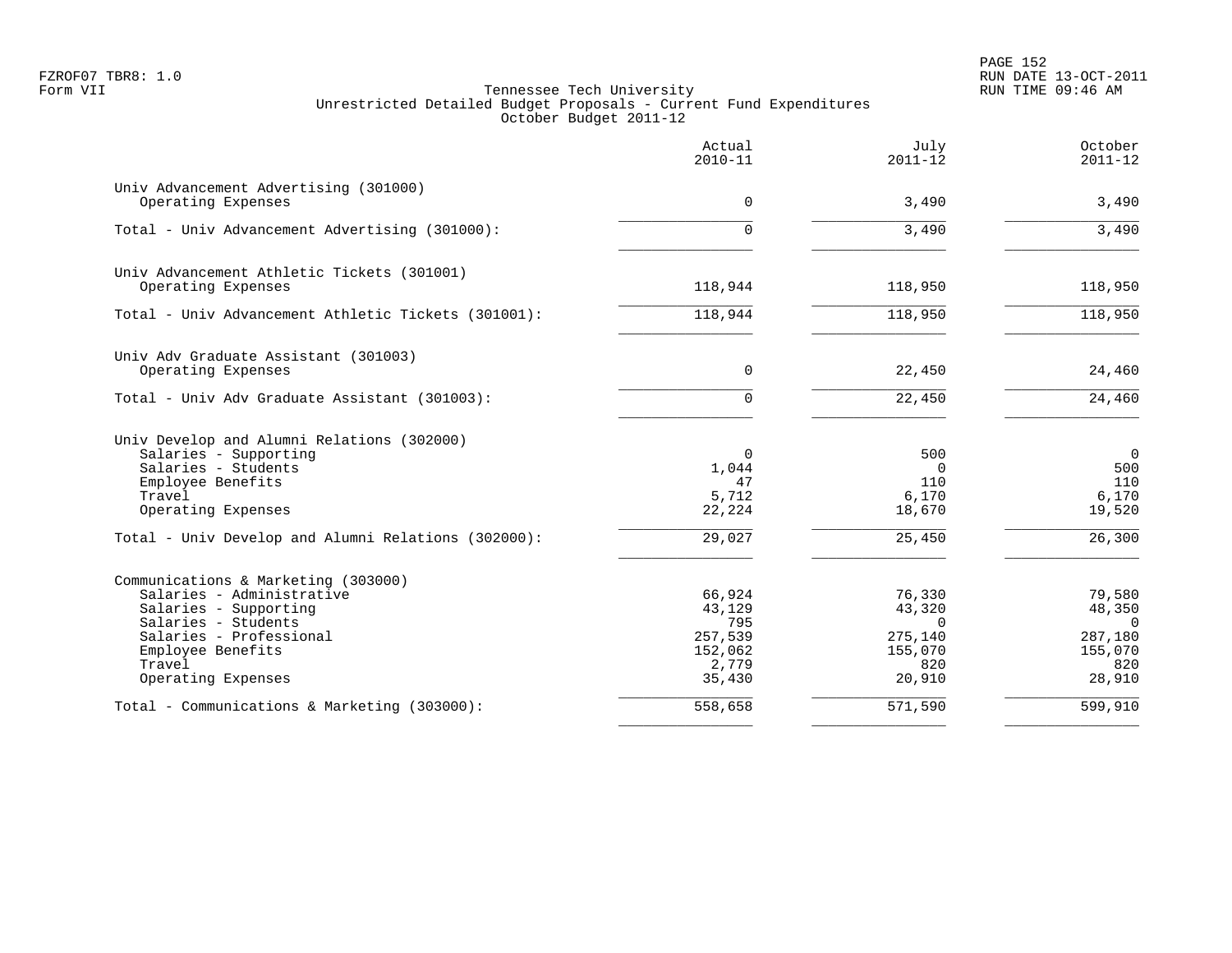PAGE 153 FZROF07 TBR8: 1.0 RUN DATE 13-OCT-2011

|                                                                                                                                                                | Actual<br>$2010 - 11$                               | July<br>$2011 - 12$                                  | October<br>$2011 - 12$                               |
|----------------------------------------------------------------------------------------------------------------------------------------------------------------|-----------------------------------------------------|------------------------------------------------------|------------------------------------------------------|
| Communications & Mrktg Transfer In (303001)<br>Operating Expenses<br>Department Revenues                                                                       | $-17,725$<br>$-180$                                 | $\Omega$<br>$-3,120$                                 | $\Omega$<br>$-3,120$                                 |
| Total - Communications & Mrktg Transfer In (303001):                                                                                                           | $-17,905$                                           | $-3,120$                                             | $-3,120$                                             |
| Web & Digital Media (303003)<br>Operating Expenses                                                                                                             | 4,929                                               | $\Omega$                                             | 10,000                                               |
| Total - Web & Digital Media (303003):                                                                                                                          | 4,929                                               |                                                      | 10,000                                               |
| Photo Services Office (304000)<br>Salaries - Supporting<br>Salaries - Professional<br>Employee Benefits<br>Travel<br>Operating Expenses<br>Department Revenues | 57,823<br>52,510<br>59,545<br>58<br>24,300<br>1,500 | 60,770<br>52,510<br>76,780<br>420<br>41,680<br>1,500 | 64,510<br>55,000<br>76,780<br>420<br>41,680<br>1,500 |
| Total - Photo Services Office (304000):                                                                                                                        | 195,736                                             | 233,660                                              | 239,890                                              |
| Photo Svc Transfer In Revenue (304001)<br>Operating Expenses<br>Department Revenues                                                                            | $-166, 425$                                         | $\Omega$<br>$-186,880$                               | $\Omega$<br>$-193,310$                               |
| Total - Photo Svc Transfer In Revenue (304001):                                                                                                                | $-166, 425$                                         | $-186,880$                                           | $-193,310$                                           |
|                                                                                                                                                                |                                                     |                                                      |                                                      |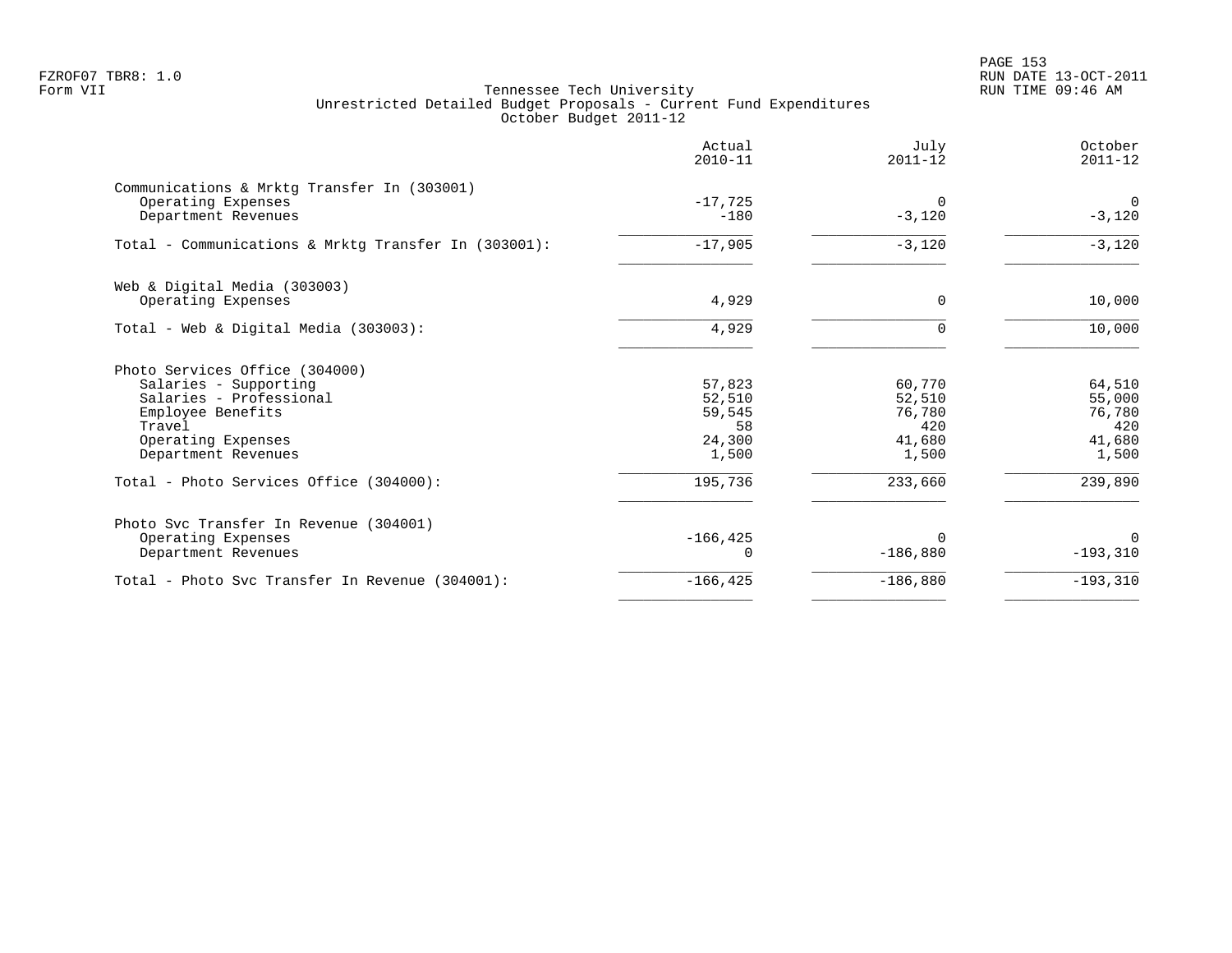|                                                                                 | Actual<br>$2010 - 11$ | July<br>$2011 - 12$   | October<br>$2011 - 12$ |
|---------------------------------------------------------------------------------|-----------------------|-----------------------|------------------------|
| Photo Svc Taxable Revenue (304002)<br>Operating Expenses<br>Department Revenues | $-213$<br>$-28,656$   | $\Omega$<br>$-44,490$ | $\Omega$<br>$-44,490$  |
| Total - Photo Svc Taxable Revenue (304002):                                     | $-28,869$             | $-44,490$             | $-44,490$              |
| Graduation Video Transfer In (304003)<br>Department Revenues                    | $-442$                | $-2,290$              | $-2,290$               |
| Total - Graduation Video Transfer In (304003):                                  | $-442$                | $-2,290$              | $-2,290$               |
| TBR Spouse Dependent Discount (700000)<br>Employee Benefits                     | 61,452                | 73,940                | 73,940                 |
| Total - TBR Spouse Dependent Discount (700000):                                 | 61,452                | 73,940                | 73,940                 |
| TBR Employ Remission PC191 (700001)<br>Employee Benefits                        | 19,007                | 19,810                | 19,810                 |
| Total - TBR Employ Remission PC191 (700001):                                    | 19,007                | 19,810                | 19,810                 |
| E and G Data Processing Allocation (700003)<br>Department Revenues              | 206,072               | 222,760               | 249,040                |
| Total - E and G Data Processing Allocation (700003):                            | 206,072               | 222,760               | 249,040                |
|                                                                                 |                       |                       |                        |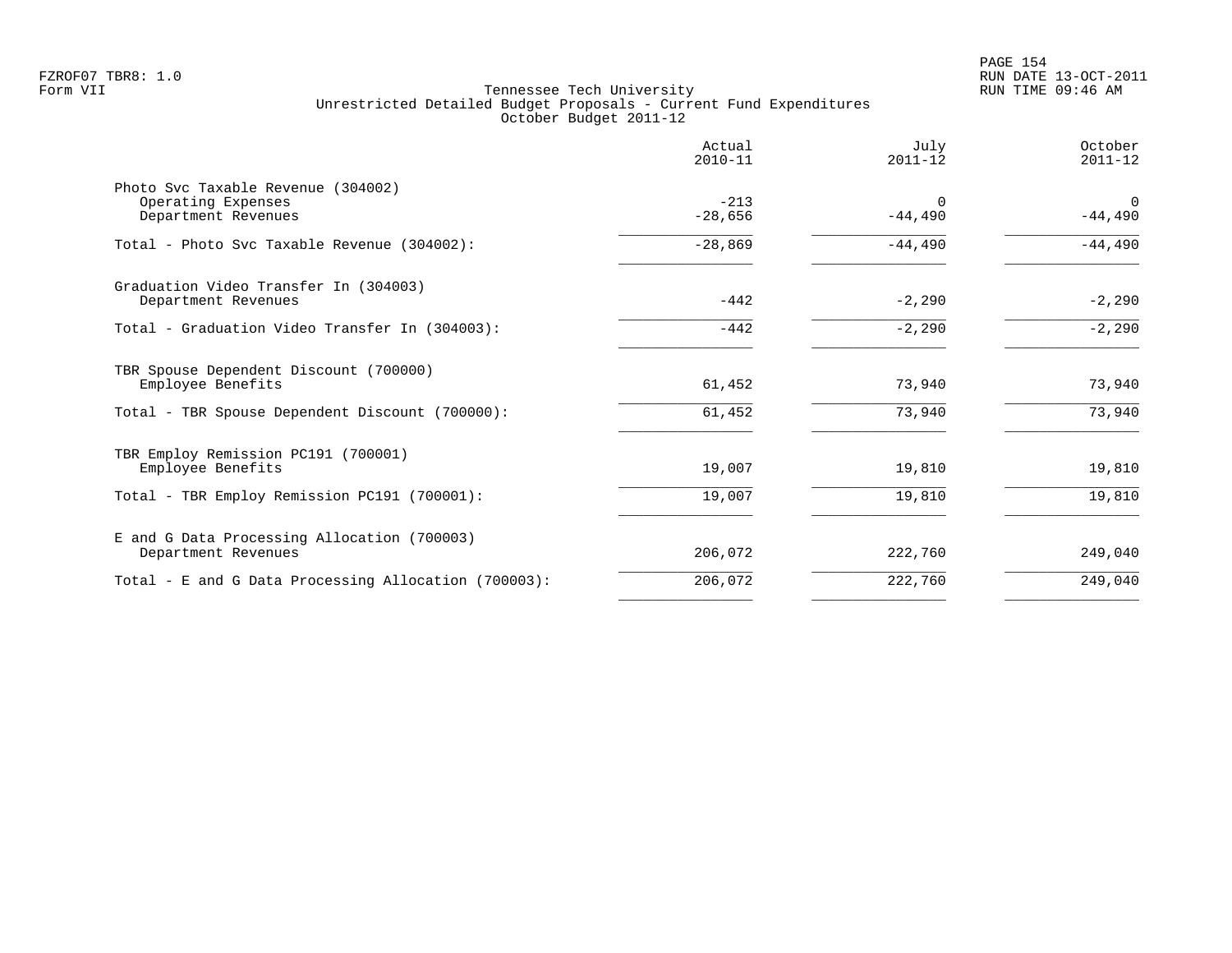|                                                             | Actual<br>$2010 - 11$ | July<br>$2011 - 12$ | October<br>$2011 - 12$ |
|-------------------------------------------------------------|-----------------------|---------------------|------------------------|
| E and G Claims Adjustment (700004)<br>Operating Expenses    | 23,804                | 34,860              | 34,860                 |
| Total - E and G Claims Adjustment (700004):                 | 23,804                | 34,860              | 34,860                 |
| $E$ and G Support (700005)<br>Salaries - Administrative     | 0                     | 23,180              | 0                      |
| Salaries - Academic                                         | 0                     | 610                 | $\mathbf 0$            |
| Salaries - Supporting                                       | $\Omega$              | 28,910              | 14,640                 |
| Salaries - Professional                                     |                       | 45,360              | 10,300                 |
| Employee Benefits                                           | 102,540               | 18,300              | 59,770                 |
| Operating Expenses                                          | $-93,713$             | 86,640              | 89,380                 |
| Total - E and G Support $(700005)$ :                        | 8,827                 | 203,000             | 174,090                |
| E and G Other Salary Pool (700009)<br>Salaries - Supporting | $\mathbf 0$           | 15,220              | 15,220                 |
|                                                             |                       |                     |                        |
| Total - E and G Other Salary Pool (700009):                 | $\Omega$              | 15,220              | 15,220                 |
| C C Security Trans (700015)                                 |                       |                     |                        |
| Operating Expenses                                          | $-54,500$             | $-70,000$           | $-70,000$              |
| Total - C C Security Trans (700015):                        | $-54,500$             | $-70,000$           | $-70,000$              |
| TBR Chargeback non RODP (700017)                            |                       |                     |                        |
| Operating Expenses                                          | 293,337               | 293,340             | 293,340                |
| Total - TBR Chargeback non RODP (700017):                   | 293,337               | 293,340             | 293,340                |
|                                                             |                       |                     |                        |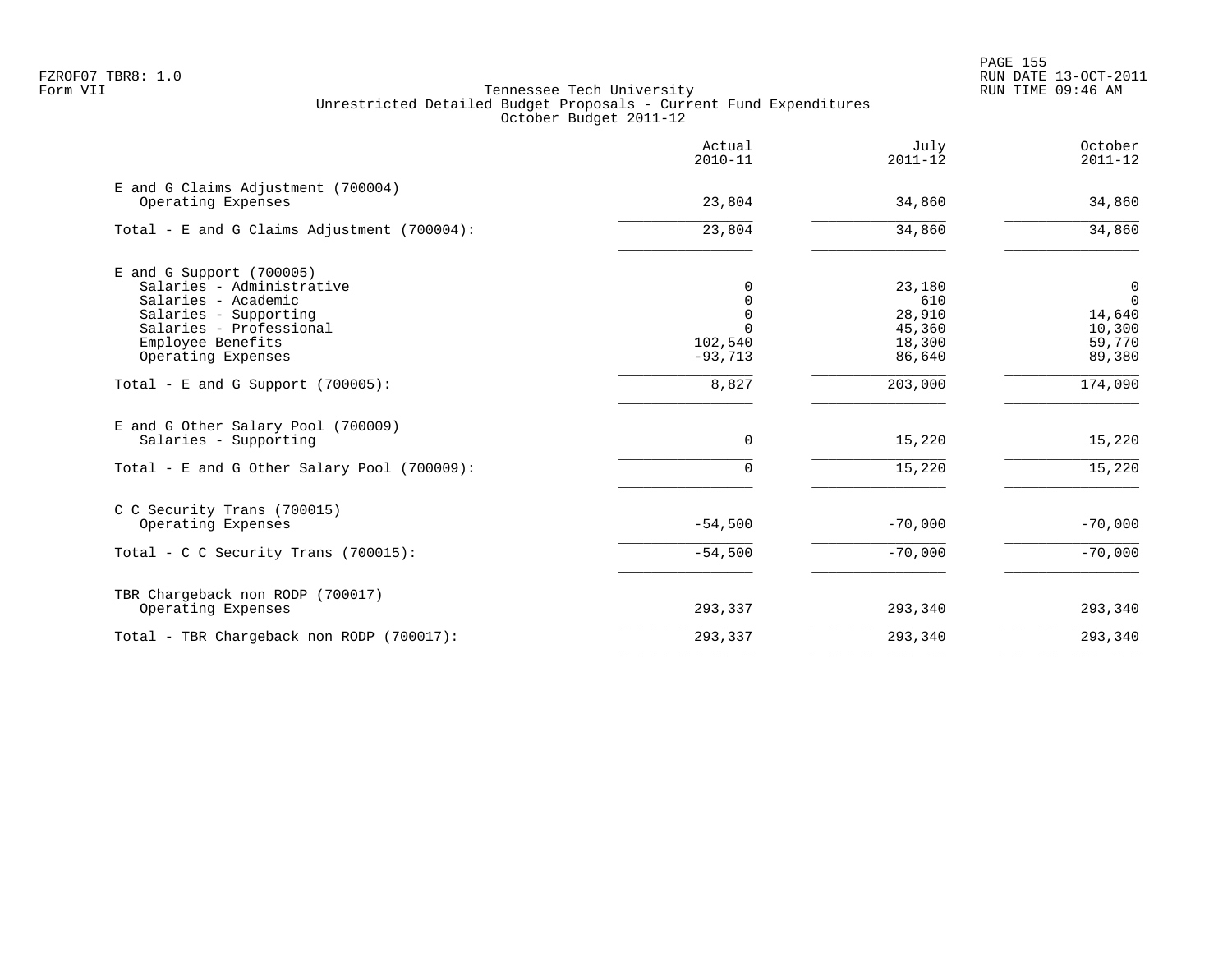en and the set of the set of the set of the set of the set of the set of the set of the set of the set of the set of the set of the set of the set of the set of the set of the set of the set of the set of the set of the se FZROF07 TBR8: 1.0 RUN DATE 13-OCT-2011

| Actual<br>$2010 - 11$ | July<br>$2011 - 12$ | October<br>$2011 - 12$ |
|-----------------------|---------------------|------------------------|
| 25,770                | 29,000              | 29,000                 |
| 25,770                | 29,000              | 29,000                 |
| 19,985                | 20,000              | 20,000                 |
| 19,985                | 20,000              | 20,000                 |
| 147,461               | 144,665             | 144,665                |
| 147,461               | 144,665             | 144,665                |
| 0                     | 7,800               | 7,800                  |
| 0                     | 7,800               | 7,800                  |
| 410,818               | 445,700             | 445,700                |
| 410,818               | 445,700             | 445,700                |
|                       |                     |                        |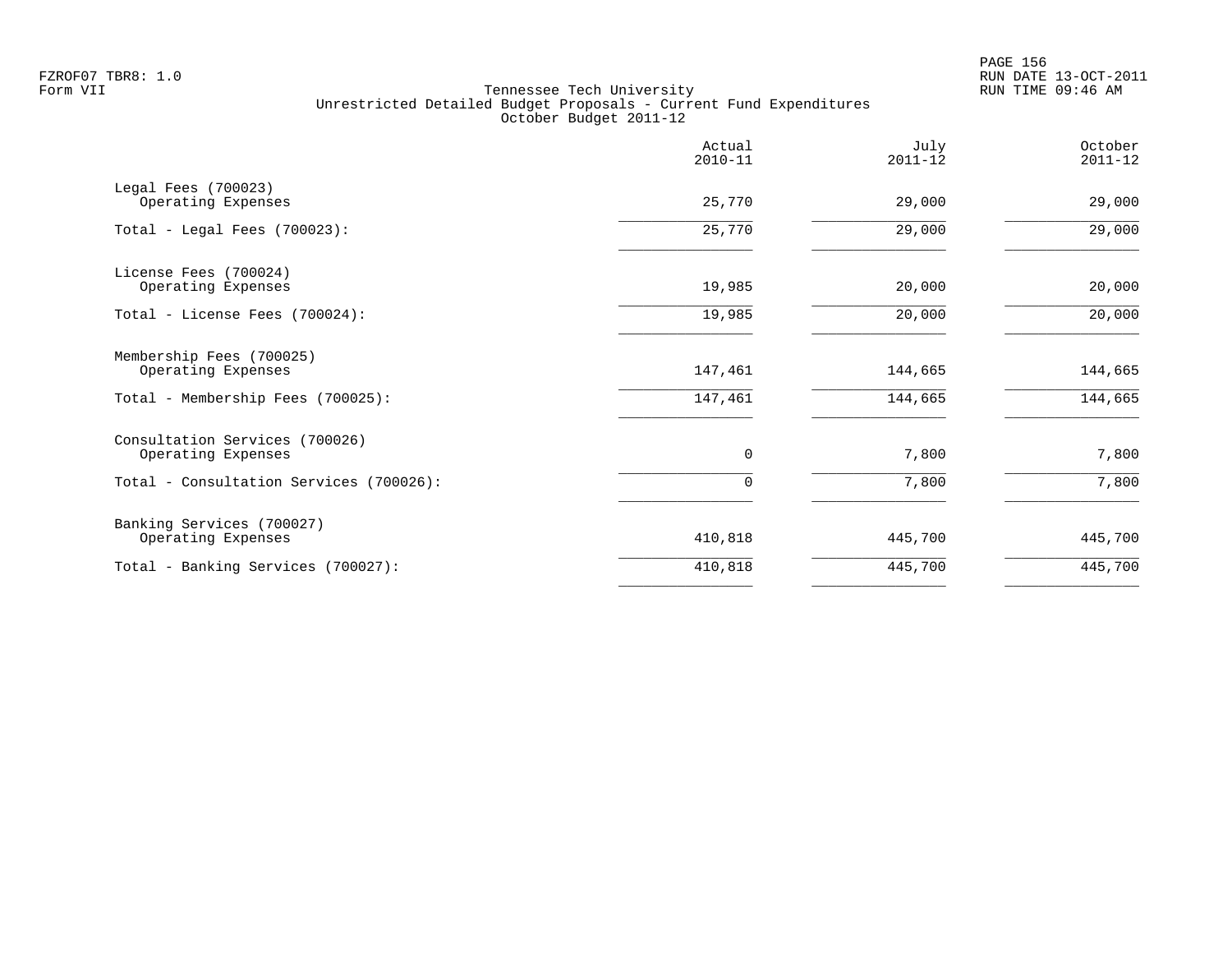|                                                                                   | Actual<br>$2010 - 11$ | July<br>$2011 - 12$ | October<br>$2011 - 12$ |
|-----------------------------------------------------------------------------------|-----------------------|---------------------|------------------------|
| Collection of Debts (700028)<br>Operating Expenses                                | 20,097                | 23,770              | 23,770                 |
| Total - Collection of Debts (700028):                                             | 20,097                | 23,770              | 23,770                 |
| Provision for Doubtful Accts (700029)<br>Operating Expenses                       | 149,838               | 80,000              | 80,000                 |
| Total - Provision for Doubtful Accts (700029):                                    | 149,838               | 80,000              | 80,000                 |
| External Audit (700030)<br>Operating Expenses<br>Total - External Audit (700030): | 10,543<br>10,543      | 70,000<br>70,000    | 70,000<br>70,000       |
| Training (700031)                                                                 |                       |                     |                        |
| Operating Expenses                                                                | 0                     | 1,360               | 1,360                  |
| Total - Training $(700031)$ :                                                     | 0                     | 1,360               | 1,360                  |
| Cafeteria Benefits (700032)<br>Operating Expenses                                 | 6,540                 | 15,000              | 15,000                 |
| Total - Cafeteria Benefits (700032):                                              | 6,540                 | 15,000              | 15,000                 |
|                                                                                   |                       |                     |                        |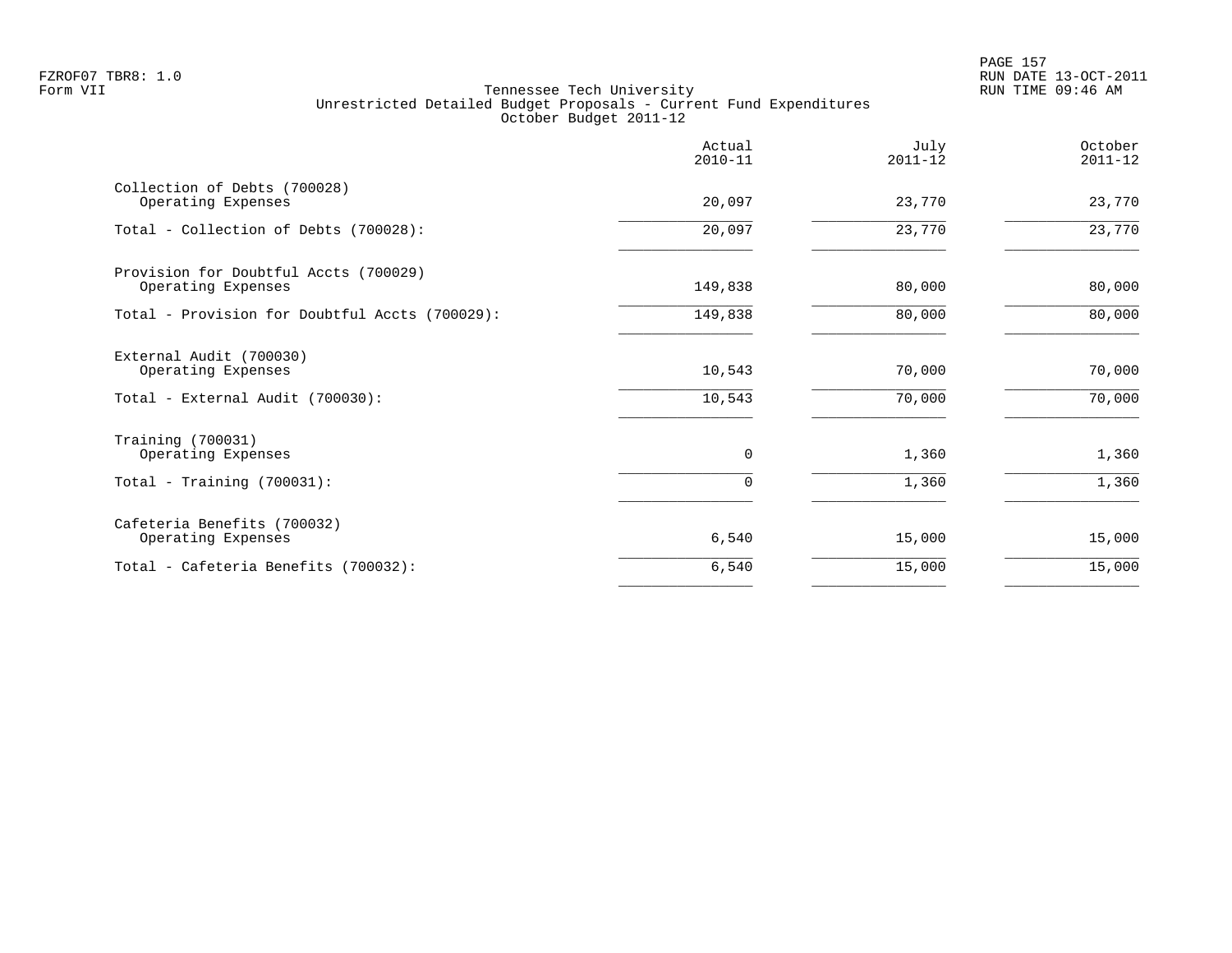|                                                                              | Actual<br>$2010 - 11$ | July<br>$2011 - 12$ | October<br>$2011 - 12$ |
|------------------------------------------------------------------------------|-----------------------|---------------------|------------------------|
| Background Checks (700033)<br>Operating Expenses                             | 2,775                 | 3,500               | 3,500                  |
| Total - Background Checks (700033):                                          | 2,775                 | 3,500               | 3,500                  |
| IRS Penalties and Fines (700034)<br>Operating Expenses                       | 23,415                | $\Omega$            | 0                      |
| Total - IRS Penalties and Fines (700034):                                    | 23,415                | $\Omega$            | $\Omega$               |
| Allocation to Aux Ent (700037)<br>Department Revenues                        | $-277,820$            | $-330,250$          | $-365,710$             |
| Total - Allocation to Aux Ent (700037):                                      | $-277,820$            | $-330, 250$         | $-365,710$             |
| Post Office Allocation (700045)<br>Operating Expenses<br>Department Revenues | $\Omega$<br>4,560     | 4,690<br>0          | 4,680<br>0             |
| Total - Post Office Allocation (700045):                                     | 4,560                 | 4,690               | 4,680                  |
| System Internal Audit (700061)<br>Operating Expenses                         | 30,100                | 30,100              | 30,100                 |
| Total - System Internal Audit (700061):                                      | 30,100                | 30,100              | 30,100                 |
|                                                                              |                       |                     |                        |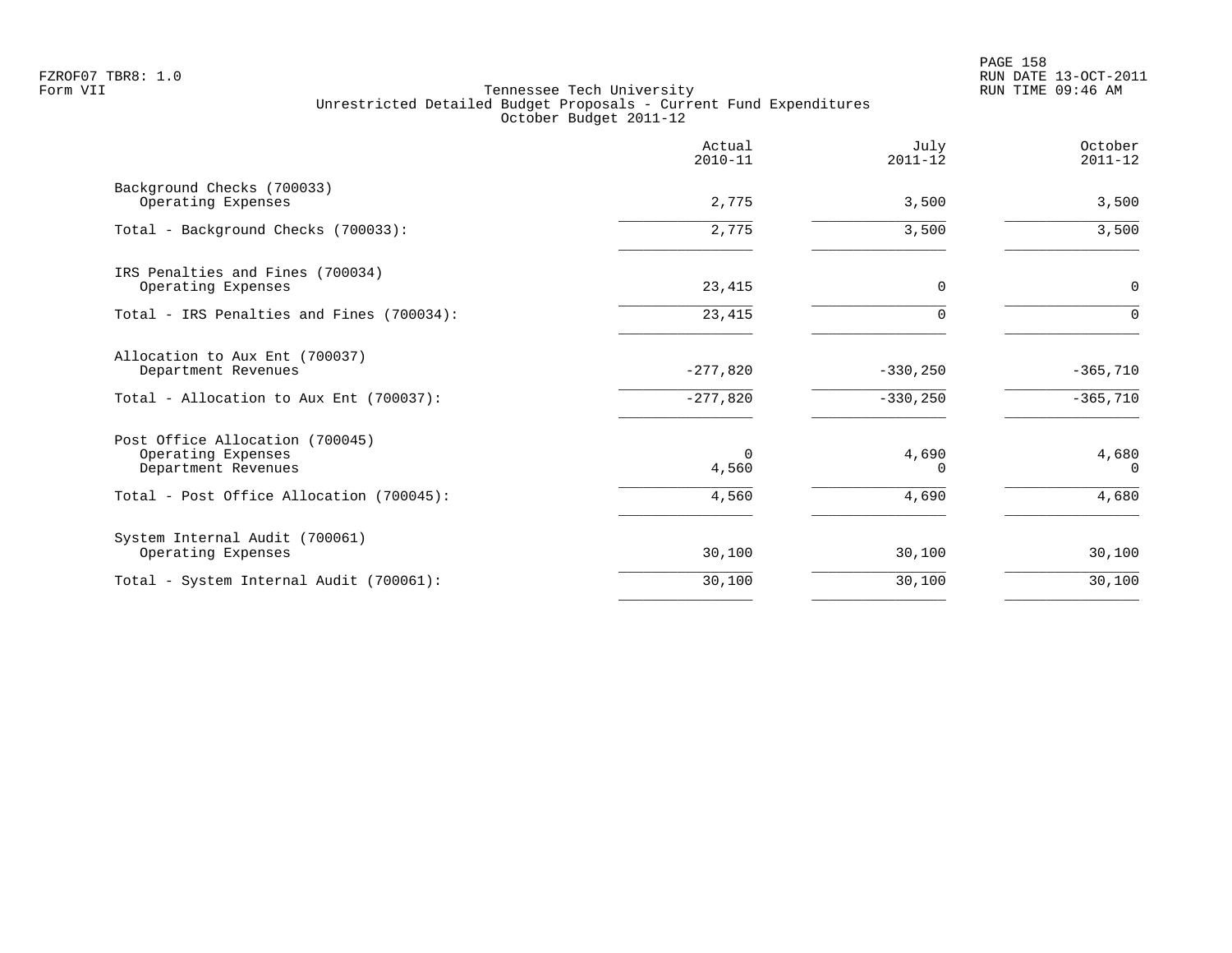# FZROF07 TBR8: 1.0 RUN DATE 13-OCT-2011 Tennessee Tech University Unrestricted Detailed Budget Proposals - Current Fund Expenditures October Budget 2011-12

|                                                                  | Actual<br>$2010 - 11$ | July<br>$2011 - 12$ | October<br>$2011 - 12$ |
|------------------------------------------------------------------|-----------------------|---------------------|------------------------|
| Total - Institutional Support (450):                             |                       |                     |                        |
| Salaries - Administrative                                        | 1,484,426             | 1,492,557           | 1,592,419              |
| Salaries - Academic                                              | 2,401                 | 3,010               | 2,400                  |
| Salaries - Supporting                                            | 1,705,591             | 1,777,810           | 1,936,640              |
| Salaries - Students                                              | 42,080                | 45,410              | 51,910                 |
| Salaries - Professional                                          | 2,699,166             | 2,843,355           | 2,890,869              |
| Employee Benefits                                                | 2,572,462             | 2,614,500           | 2,712,770              |
| Travel                                                           | 80,249                | 44,770              | 59,300                 |
| Operating Expenses                                               | 1,199,297             | 3,327,095           | 3,997,115              |
| Capital Outlay                                                   | 23,959                | 6,970               | 6,970                  |
| Department Revenues                                              | $-16,856$             | $-1,732,990$        | $-1,768,450$           |
| Total                                                            | 9,792,775             | 10,422,487          | 11,481,943             |
|                                                                  |                       |                     |                        |
|                                                                  |                       |                     |                        |
| Total - Institutional Support (45):<br>Salaries - Administrative | 1,484,426             | 1,492,557           | 1,592,419              |
| Salaries - Academic                                              | 2,401                 | 3,010               | 2,400                  |
| Salaries - Supporting                                            | 1,705,591             | 1,777,810           | 1,936,640              |
| Salaries - Students                                              | 42,080                | 45,410              | 51,910                 |
| Salaries - Professional                                          | 2,699,166             | 2,843,355           | 2,890,869              |
| Employee Benefits                                                | 2,572,462             | 2,614,500           | 2,712,770              |
| Travel                                                           | 80,249                | 44,770              | 59,300                 |
| Operating Expense                                                | 1,199,297             | 3,327,095           | 3,997,115              |
| Capital Outlay                                                   | 23,959                | 6,970               | 6,970                  |
| Department Revenues                                              | $-16,856$             | $-1,732,990$        | $-1,768,450$           |

 Physical Plant (50) Physical Plant (500)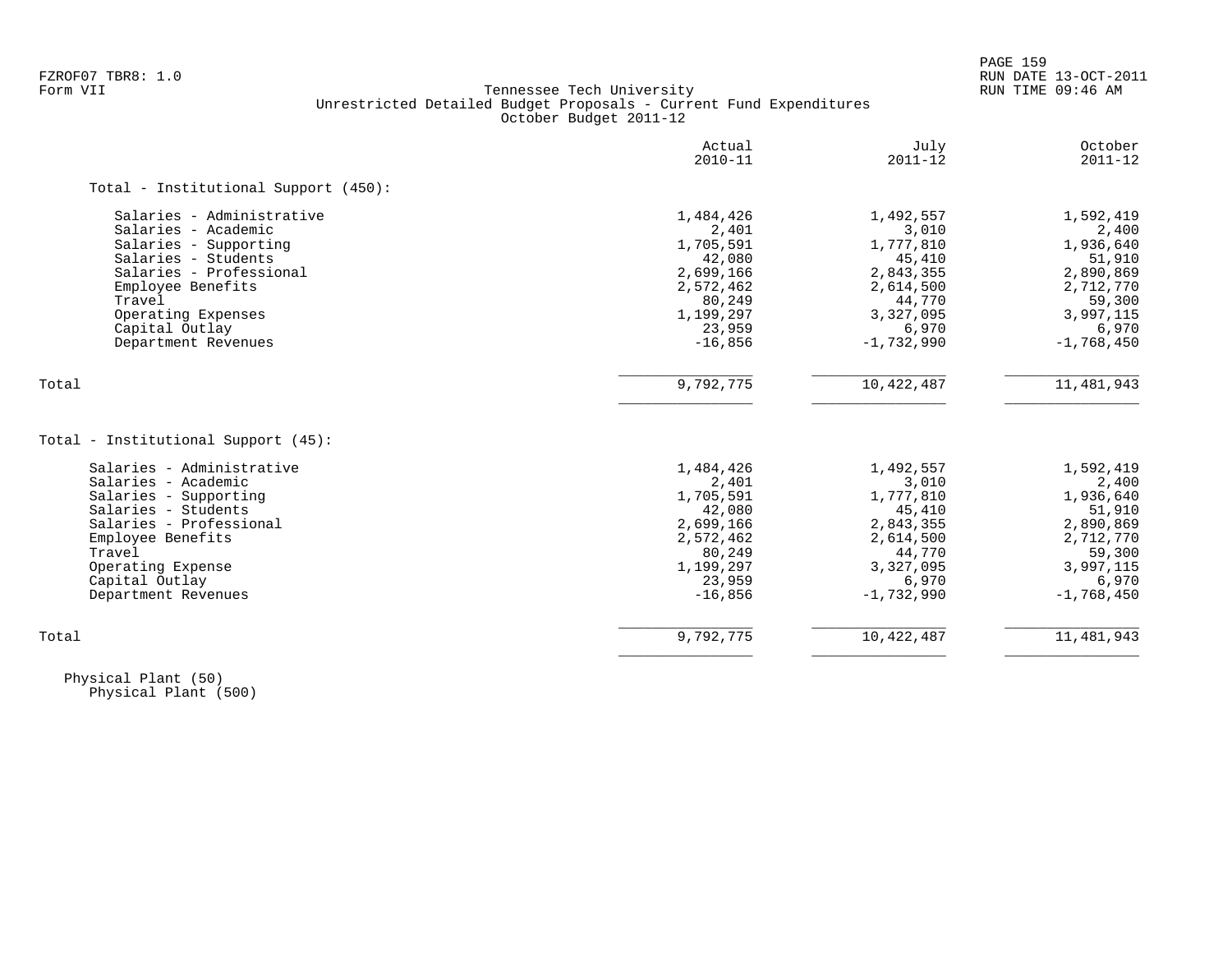|                                                            | Actual<br>$2010 - 11$ | July<br>$2011 - 12$ | October<br>$2011 - 12$ |
|------------------------------------------------------------|-----------------------|---------------------|------------------------|
| Craft Center Property Insur (121772)<br>Operating Expenses | 27,600                | 37,000              | 37,000                 |
| Total - Craft Center Property Insur (121772):              | 27,600                | 37,000              | 37,000                 |
| M and R Craft Center (121773)                              |                       |                     |                        |
| Salaries - Supporting                                      | 92,171                | 99,220              | 107,240                |
| Salaries - Students                                        | 3,179                 | 5,400               | 3,400                  |
| Salaries - Professional                                    | 41,420                | 41,420              | 43,640                 |
| Employee Benefits                                          | 71,230                | 79,360              | 79,360                 |
| Travel                                                     | 208                   | 200                 | 200                    |
| Operating Expenses                                         | 38,203                | 45,050              | 43,050                 |
| Total - M and R Craft Center (121773):                     | 246,411               | 270,650             | 276,890                |
| Utilities Craft Center (121774)                            |                       |                     |                        |
| Operating Expenses                                         | 246,552               | 240,000             | 240,000                |
| Total - Utilities Craft Center (121774):                   | 246,552               | 240,000             | 240,000                |
| Craft Center Repairs and Renov (121775)                    |                       |                     |                        |
| Operating Expenses                                         | 213                   | 7,272               | 37,222                 |
| Total - Craft Center Repairs and Renov (121775):           | 213                   | 7,272               | 37,222                 |
| Federal College Work Study Program (122001)                |                       |                     |                        |
| Salaries - Students                                        | 766                   | 550                 | 550                    |
| Total - Federal College Work Study Program (122001):       | 766                   | 550                 | 550                    |
|                                                            |                       |                     |                        |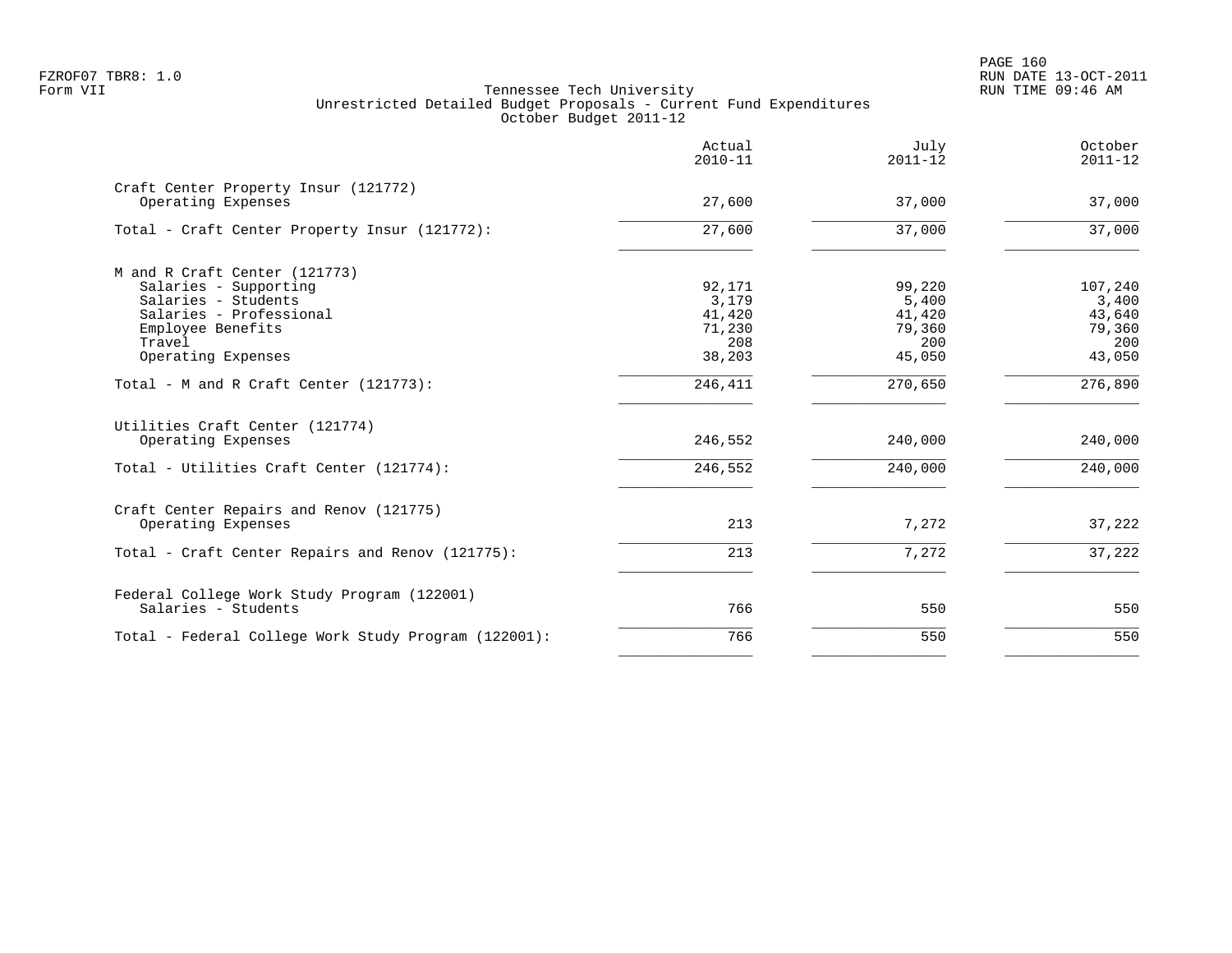PAGE 161 FZROF07 TBR8: 1.0 RUN DATE 13-OCT-2011

|                                                           | Actual<br>$2010 - 11$ | July<br>$2011 - 12$ | October<br>$2011 - 12$ |
|-----------------------------------------------------------|-----------------------|---------------------|------------------------|
| M and R University Progrms (127604)<br>Operating Expenses | 12,742                | 12,750              | 12,750                 |
| Total - M and R University Progrms (127604):              | 12,742                | 12,750              | 12,750                 |
| Custodial Serv UC (127605)                                |                       |                     |                        |
| Salaries - Supporting                                     | 100,401               | 116,330             | 127,420                |
| Employee Benefits                                         | 79,320                | 84,740              | 84,740                 |
| Operating Expenses                                        | 15,246                | 0                   | $\Omega$               |
| Total - Custodial Serv UC (127605):                       | 194,967               | 201,070             | 212,160                |
| M and R Ag Pavilion (161001)                              |                       |                     |                        |
| Salaries - Supporting                                     | 58,022                | 59,640              | 61,840                 |
| Employee Benefits                                         | 39,778                | 39,720              | 40,720                 |
| Operating Expenses                                        | 1,380                 | 0                   | 1,490                  |
| Total - M and R Ag Pavilion (161001):                     | 99,180                | 99,360              | 104,050                |
| Greenhouse (162002)                                       |                       |                     |                        |
| Salaries - Academic                                       | 1,943                 | 0                   | $\mathbf 0$            |
| Salaries - Supporting                                     | 2,269                 | 0                   | $\overline{0}$         |
| Salaries - Students                                       | 761                   | $\Omega$            | $\Omega$               |
| Employee Benefits                                         | 483                   | 720                 | 720                    |
| Travel<br>Operating Expenses                              | 640<br>1,388          | $\Omega$<br>2,060   | $\Omega$<br>2,060      |
|                                                           |                       |                     |                        |
| Total - Greenhouse (162002):                              | 7,484                 | 2,780               | 2,780                  |
|                                                           |                       |                     |                        |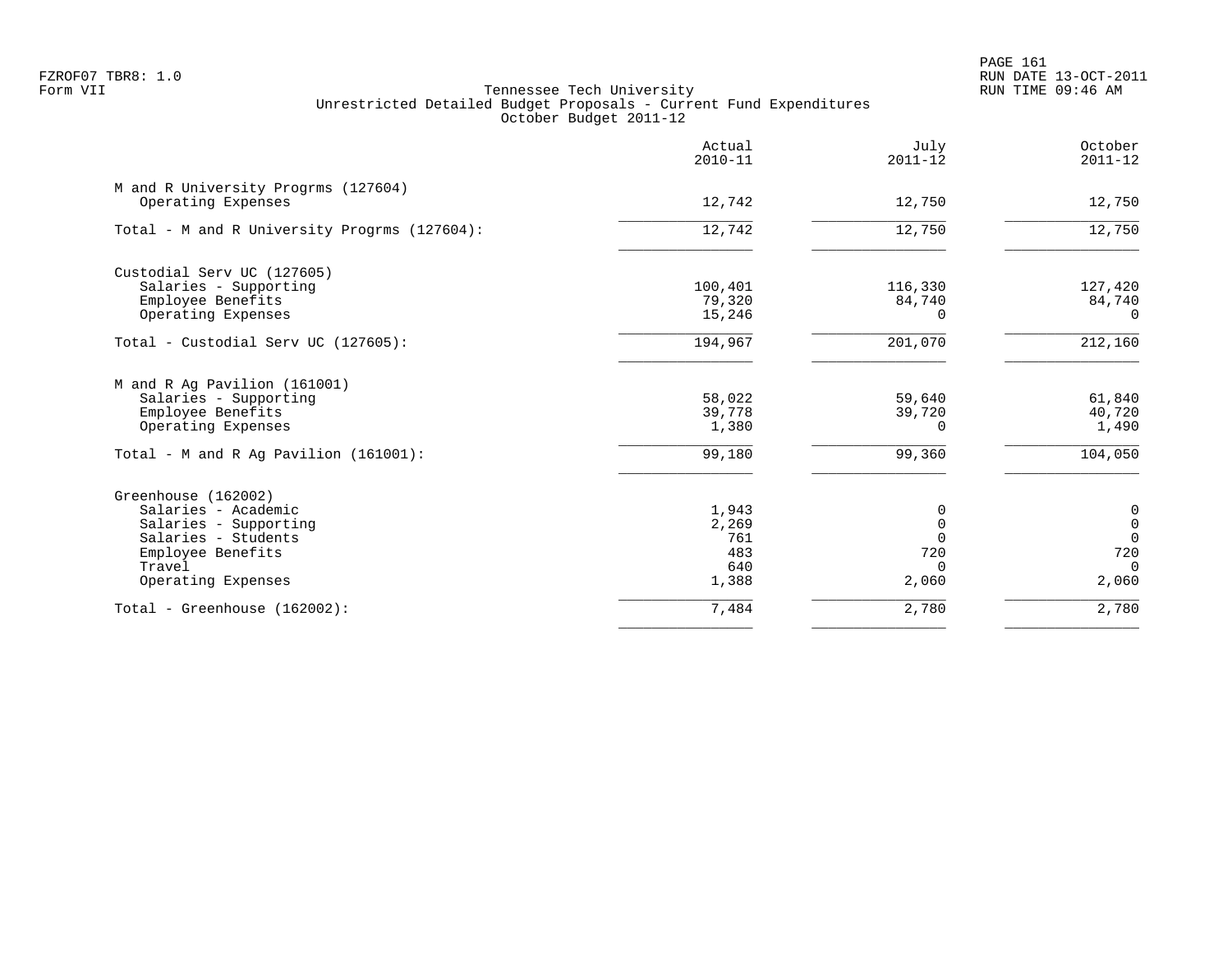|                                                       | Actual<br>$2010 - 11$ | July<br>$2011 - 12$ | October<br>$2011 - 12$ |
|-------------------------------------------------------|-----------------------|---------------------|------------------------|
| Greenhouse Transfer In (162003)<br>Operating Expenses | $-1,833$              | 0                   | 0                      |
| Department Revenues                                   | $-3,260$              | $\mathbf 0$         | $\mathbf{0}$           |
| Total - Greenhouse Transfer In (162003):              | $-5,093$              | $\Omega$            | $\Omega$               |
| M and R Farm (162004)                                 |                       |                     |                        |
| Operating Expenses                                    | 6,713                 | 6,650               | 6,650                  |
| Total - M and R Farm $(162004)$ :                     | 6,713                 | 6,650               | 6,650                  |
| Safety and Environ Compliance (221003)                |                       |                     |                        |
| Operating Expenses                                    | $\mathbf 0$           | $\mathbf 0$         | 3,230                  |
| Total - Safety and Environ Compliance (221003):       | $\Omega$              | 0                   | 3,230                  |
| Central Receiving (221005)                            |                       |                     |                        |
| Salaries - Supporting                                 | 56,240                | 60,520              | 65,520                 |
| Salaries - Students                                   | $\Omega$              | 6,000               | 6,000                  |
| Salaries - Professional                               | 70,800                | 70,800<br>62,100    | 73,830                 |
| Employee Benefits<br>Travel                           | 61,918<br>9           | 530                 | 62,100<br>530          |
| Operating Expenses                                    | 6,980                 | 3,680               | 3,680                  |
| Total - Central Receiving (221005):                   | 195,947               | 203,630             | 211,660                |
|                                                       |                       |                     |                        |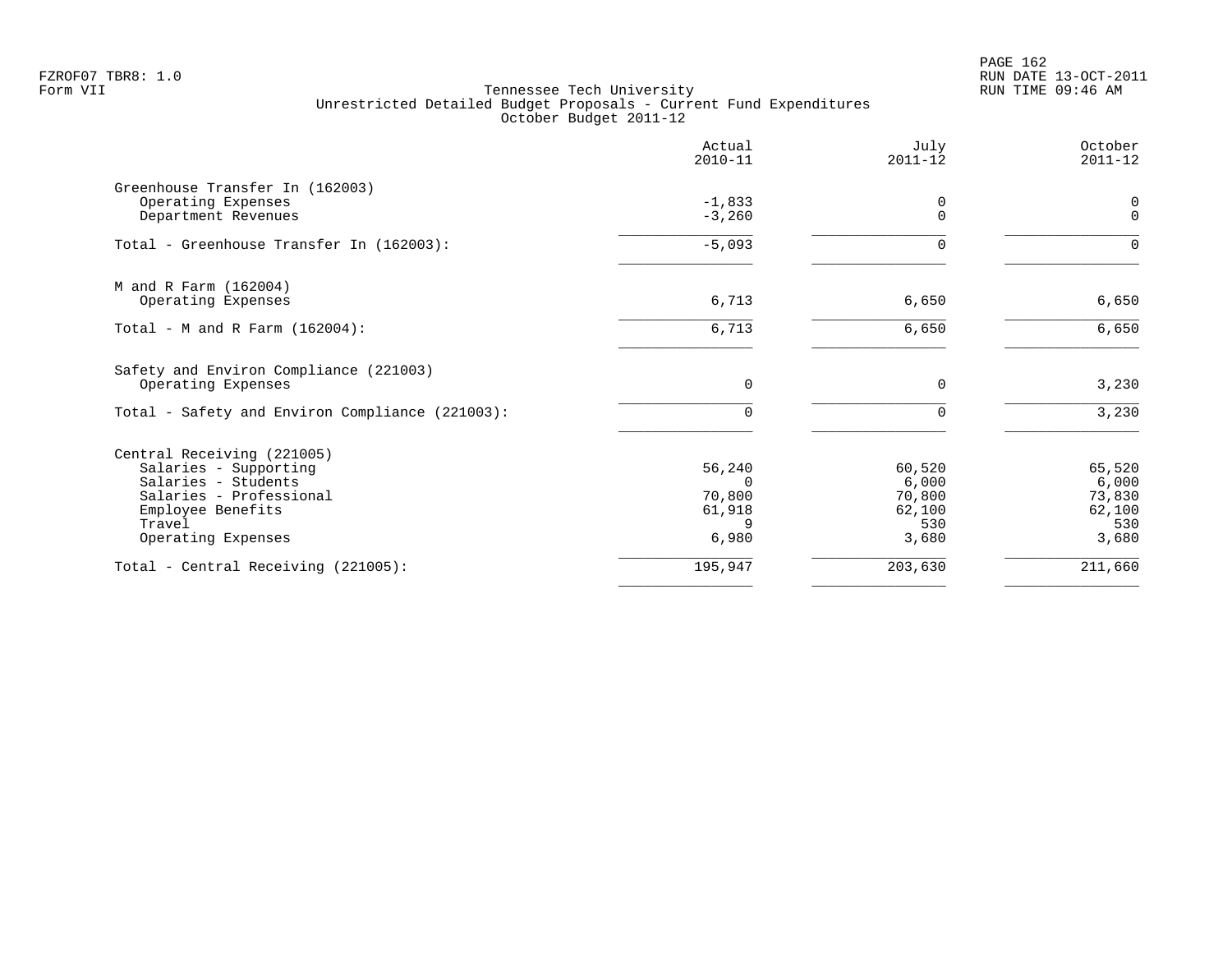|                                              | Actual<br>$2010 - 11$ | July<br>$2011 - 12$ | October<br>$2011 - 12$ |
|----------------------------------------------|-----------------------|---------------------|------------------------|
| Facilities Administration (241000)           |                       |                     |                        |
| Salaries - Administrative                    | 208,269               | 191,020             | 105,920                |
| Salaries - Supporting                        | 73,477                | 63,040              | 69,890                 |
| Salaries - Students                          | 16,143                | 6,820               | 6,820                  |
| Salaries - Professional                      | 210,114               | 198,430             | 303,080                |
| Employee Benefits                            | 147,945               | 152,550             | 152,550                |
| Travel                                       | 4,006                 | $\Omega$            | $\Omega$               |
| Operating Expenses                           | 54,220                | 41,080              | 41,080                 |
| Department Revenues                          | $-2$                  | 0                   | $\Omega$               |
| Total - Facilities Administration (241000):  | 714,172               | 652,940             | 679,340                |
| Vehicle Maintenance (241001)                 |                       |                     |                        |
| Operating Expenses                           | 16,846                | 15,000              | 15,000                 |
| Total - Vehicle Maintenance (241001):        | 16,846                | 15,000              | 15,000                 |
| Property Insurance (241002)                  |                       |                     |                        |
| Operating Expenses                           | 200,100               | 242,000             | 242,000                |
| Total - Property Insurance (241002):         | 200,100               | 242,000             | 242,000                |
| Facilities Development Fee (241003)          |                       |                     |                        |
| Operating Expenses                           | 120,700               | 121,960             | 121,960                |
| Total - Facilities Development Fee (241003): | 120,700               | 121,960             | 121,960                |
|                                              |                       |                     |                        |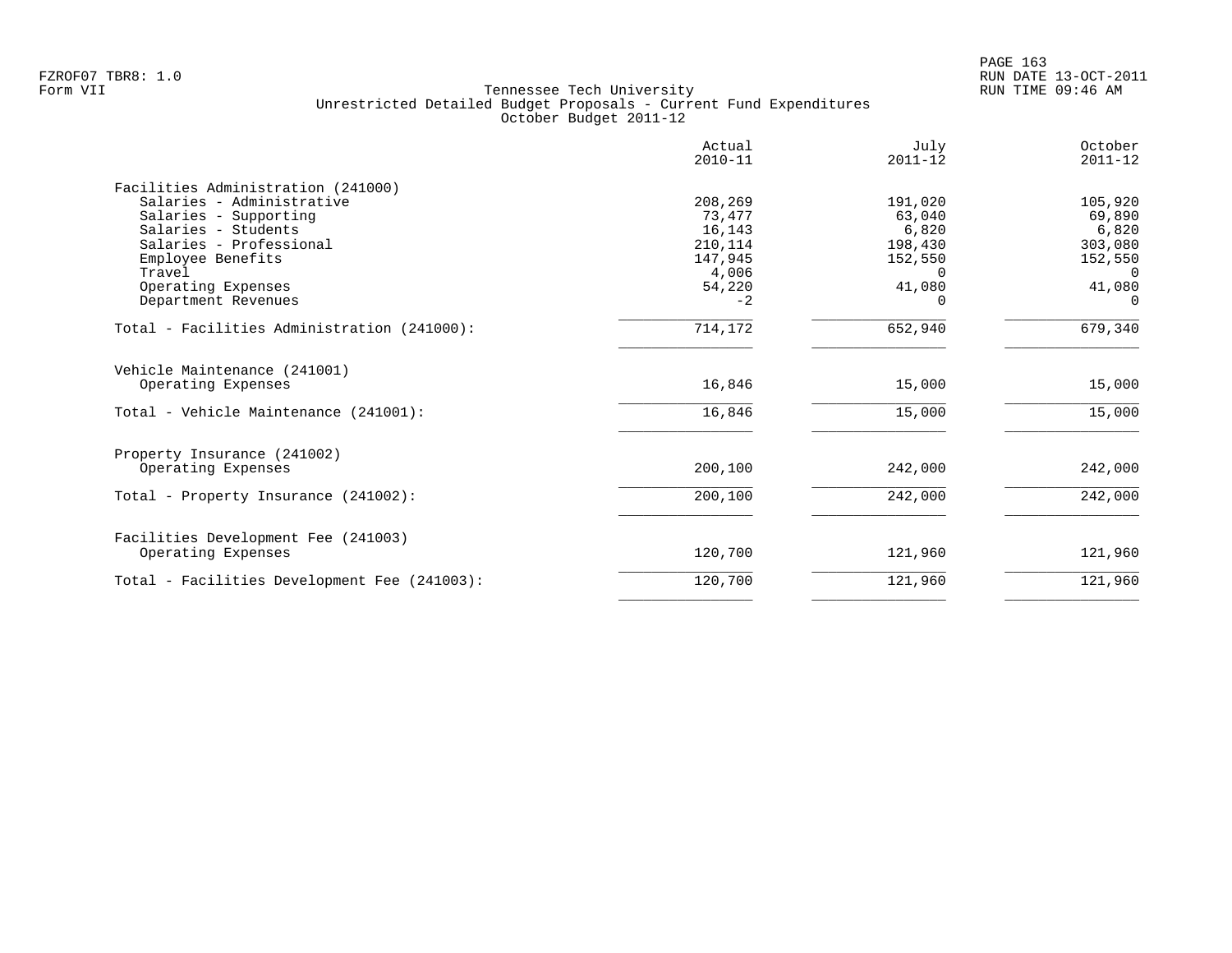|                                                                                                                     | Actual<br>$2010 - 11$                 | July<br>$2011 - 12$                   | October<br>$2011 - 12$                |
|---------------------------------------------------------------------------------------------------------------------|---------------------------------------|---------------------------------------|---------------------------------------|
| Maintenance and Repairs (251000)<br>Salaries - Supporting<br>Salaries - Professional<br>Employee Benefits<br>Travel | 540,365<br>63,930<br>380,475<br>3,757 | 674,329<br>64,030<br>385,530<br>1,000 | 722,900<br>66,870<br>385,530<br>1,000 |
| Operating Expenses<br>Department Revenues                                                                           | 326,663<br>$\Omega$                   | 343,410<br>$-9,000$                   | 396,400<br>$-9,000$                   |
| Total - Maintenance and Repairs (251000):                                                                           | 1,315,190                             | 1,459,299                             | 1,563,700                             |
| M and R Projects (251001)<br>Operating Expenses<br>Department Revenues                                              | 107,304<br>$-1,410$                   | 0<br>$\Omega$                         | 237,780<br>$\Omega$                   |
| Total - M and R Projects (251001):                                                                                  | 105,894                               | 0                                     | 237,780                               |
| American Disability Act (251002)<br>Operating Expenses                                                              | 5,873                                 | 10,000                                | 10,000                                |
| Total - American Disability Act (251002):                                                                           | 5,873                                 | 10,000                                | 10,000                                |
| Fire Alarm System (251004)<br>Operating Expenses                                                                    | 61,921                                | 70,000                                | 70,000                                |
| Total - Fire Alarm System (251004):                                                                                 | 61,921                                | 70,000                                | 70,000                                |
|                                                                                                                     |                                       |                                       |                                       |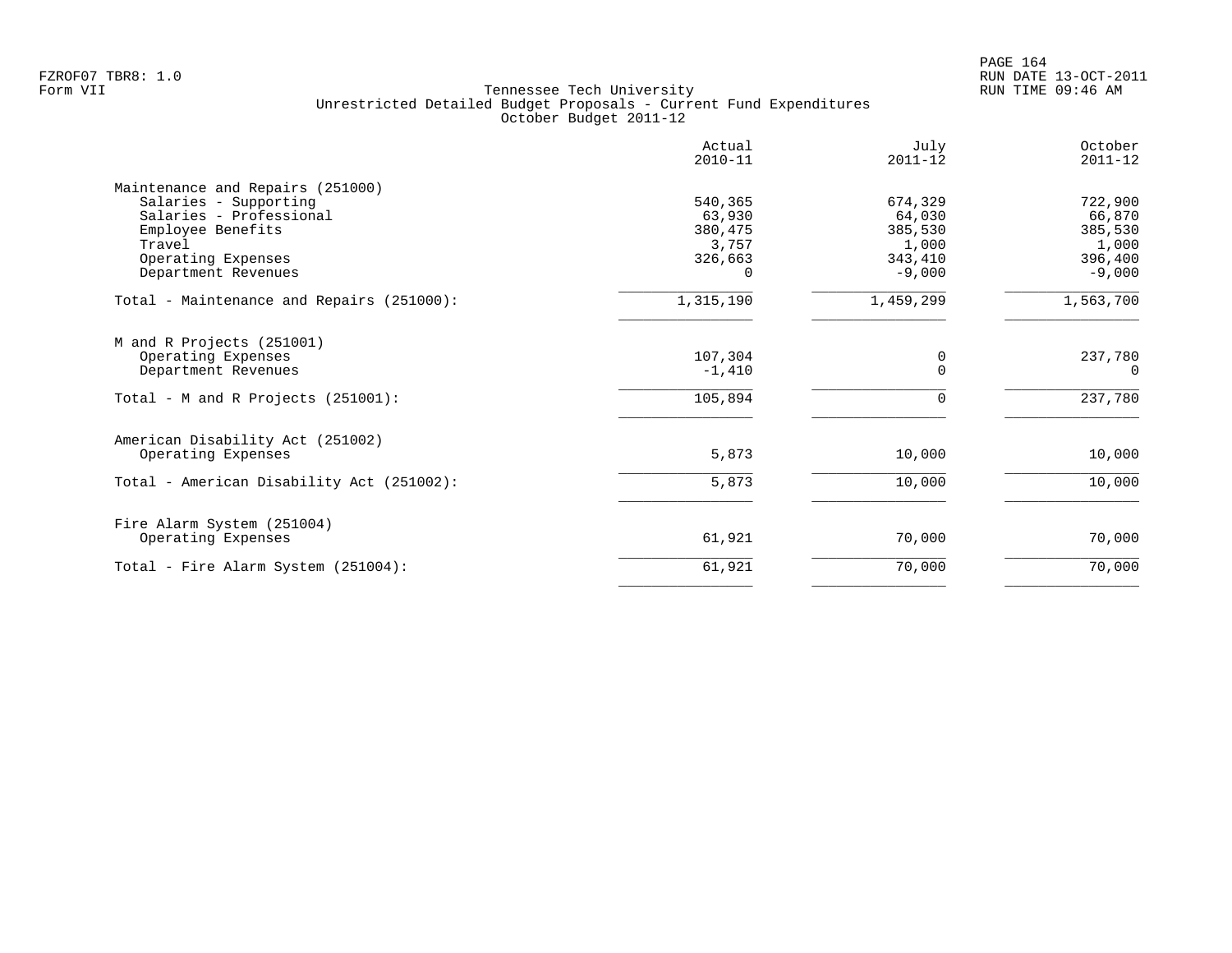PAGE 165 FZROF07 TBR8: 1.0 RUN DATE 13-OCT-2011

|                                                  | Actual<br>$2010 - 11$ | July<br>$2011 - 12$ | October<br>$2011 - 12$ |
|--------------------------------------------------|-----------------------|---------------------|------------------------|
| Building Controls (251005)<br>Operating Expenses | 13,213                | 25,000              | 25,000                 |
|                                                  |                       |                     |                        |
| Total - Building Controls (251005):              | 13,213                | 25,000              | 25,000                 |
| M and R HVAC (251006)                            |                       |                     |                        |
| Salaries - Supporting                            | 240,532               | 241,540             | 257,620                |
| Salaries - Professional                          | 67,423                | 71,720              | 73,390                 |
| Employee Benefits                                | 176,954               | 173,660             | 178,360                |
| Operating Expenses                               | 157,504               | 110,040             | 110,040                |
| Department Revenues                              | $-12$                 | $\Omega$            | $\Omega$               |
| Total - M and R HVAC (251006):                   | 642,401               | 596,960             | 619,410                |
| Stores for Reissue (251007)                      |                       |                     |                        |
| Operating Expenses                               | 304,521               | 290,000             | 290,000                |
| Total - Stores for Reissue (251007):             | 304,521               | 290,000             | 290,000                |
| Stores for Reissue Transfer In (251008)          |                       |                     |                        |
| Operating Expenses                               | $-304, 448$           | $\Omega$            | $\Omega$               |
| Department Revenues                              | $\Omega$              | $-290,000$          | $-290,000$             |
| Total - Stores for Reissue Transfer In (251008): | $-304, 448$           | $-290,000$          | $-290,000$             |
| Custodial Services (255000)                      |                       |                     |                        |
| Salaries - Supporting                            | 815,516               | 861,980             | 927,990                |
| Salaries - Professional                          | 25,345                | 45,890              | 45,890                 |
| Employee Benefits                                | 483,854               | 498,610             | 498,610                |
| Travel                                           | 62                    | $\Omega$            | $\Omega$               |
| Operating Expenses                               | 272,717               | 155,230             | 155,230                |
| Total - Custodial Services (255000):             | 1,597,494             | 1,561,710           | 1,627,720              |
|                                                  |                       |                     |                        |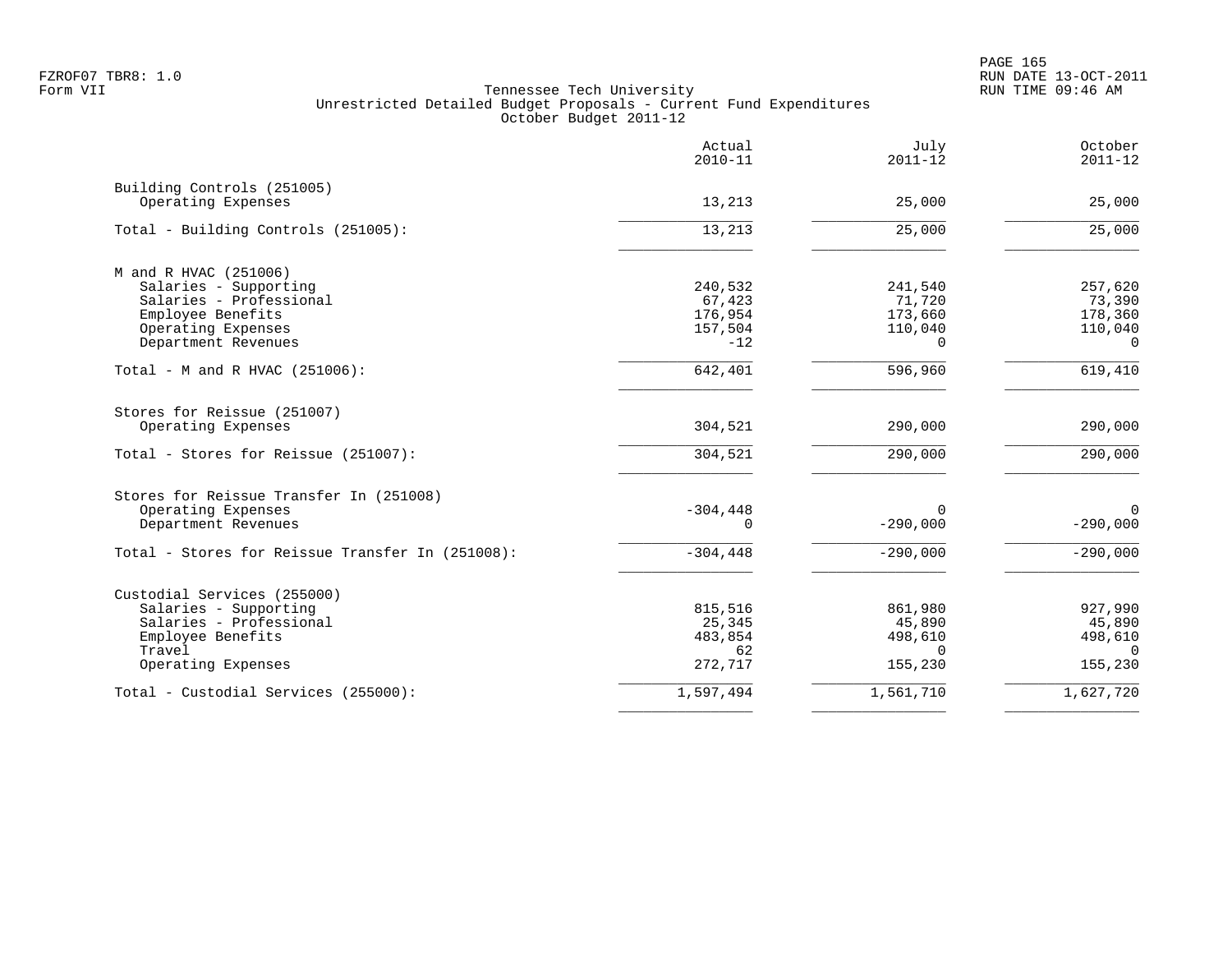|                                          | Actual<br>$2010 - 11$ | July<br>$2011 - 12$ | October<br>$2011 - 12$ |
|------------------------------------------|-----------------------|---------------------|------------------------|
| Recycling (255003)<br>Operating Expenses | 16,981                | 22,000              | 22,000                 |
|                                          |                       |                     |                        |
| Total - Recycling $(255003)$ :           | 16,981                | 22,000              | 22,000                 |
| Utilities Admin (260000)                 |                       |                     |                        |
| Salaries - Supporting                    | 269,112               | 305,740             | 327,140                |
| Salaries - Professional                  | 82,023                | 73,420              | 76,090                 |
| Employee Benefits                        | 161,666               | 176,870             | 176,870                |
| Travel                                   | 705                   | 500                 | 500                    |
| Operating Expenses                       | 129,253               | 160,220             | 160,220                |
| Total - Utilities Admin (260000):        | 642,759               | 716,750             | 740,820                |
| Utilities Main Campus (260001)           |                       |                     |                        |
| Operating Expenses                       | 5,076,664             | 5,344,920           | 5,344,920              |
| Total - Utilities Main Campus (260001):  | 5,076,664             | 5,344,920           | 5,344,920              |
| Utilities Farm (260002)                  |                       |                     |                        |
| Operating Expenses                       | 56,380                | 76,680              | 76,680                 |
| Total - Utilities Farm (260002):         | 56,380                | 76,680              | 76,680                 |
| Utilities Ag Pavilion (260003)           |                       |                     |                        |
| Operating Expenses                       | 83,941                | 81,600              | 81,600                 |
| Total - Utilities Ag Pavilion (260003):  | 83,941                | 81,600              | 81,600                 |
|                                          |                       |                     |                        |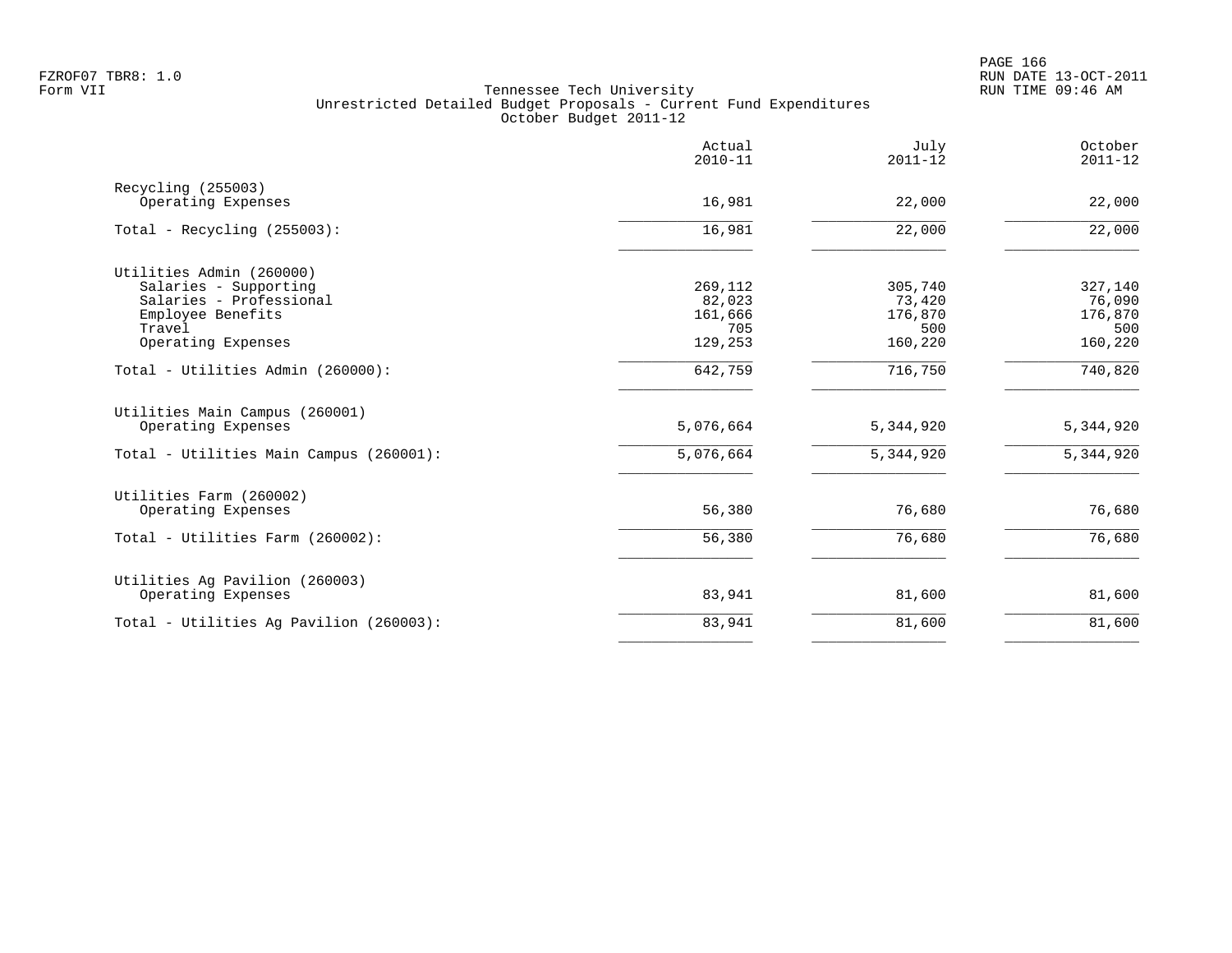|                                              | Actual<br>$2010 - 11$ | July<br>$2011 - 12$ | October<br>$2011 - 12$ |
|----------------------------------------------|-----------------------|---------------------|------------------------|
| SAF Sustainable Campus Fee (260004)          |                       |                     |                        |
| Salaries - Students                          | 1,120                 | 0                   | $\mathbf 0$            |
| Salaries - Professional                      | 12,273                | $\Omega$            | $\Omega$               |
| Employee Benefits                            | 31                    | 700                 | 700                    |
| Operating Expenses                           | 1,220                 | 149,300             | 568,760                |
| Total - SAF Sustainable Campus Fee (260004): | 14,644                | 150,000             | 569,460                |
| Utilities TVA Energy Reimb (260005)          |                       |                     |                        |
| Operating Expenses                           | $-243,072$            | $-155,000$          | $-155,000$             |
| Total - Utilities TVA Energy Reimb (260005): | $-243,072$            | $-155,000$          | $-155,000$             |
| Utilities TVA Energy Exp (260006)            |                       |                     |                        |
| Operating Expenses                           | 67,404                | 6,800               | 6,800                  |
| Total - Utilities TVA Energy Exp (260006):   | 67,404                | 6,800               | 6,800                  |
| Grounds Roads and Walks (265000)             |                       |                     |                        |
| Salaries - Supporting                        | 267,802               | 300,330             | 328,190                |
| Salaries - Students                          | 579                   | $\Omega$            | $\Omega$               |
| Employee Benefits                            | 143,376               | 150,410             | 150,410                |
| Travel                                       | $-1,127$              | $\Omega$            | $\Omega$               |
| Operating Expenses                           | 97,032                | 75,880              | 105,980                |
| Capital Outlay                               | $\Omega$              | $\Omega$            | 54,790                 |
| Total - Grounds Roads and Walks (265000):    | 507,662               | 526,620             | 639,370                |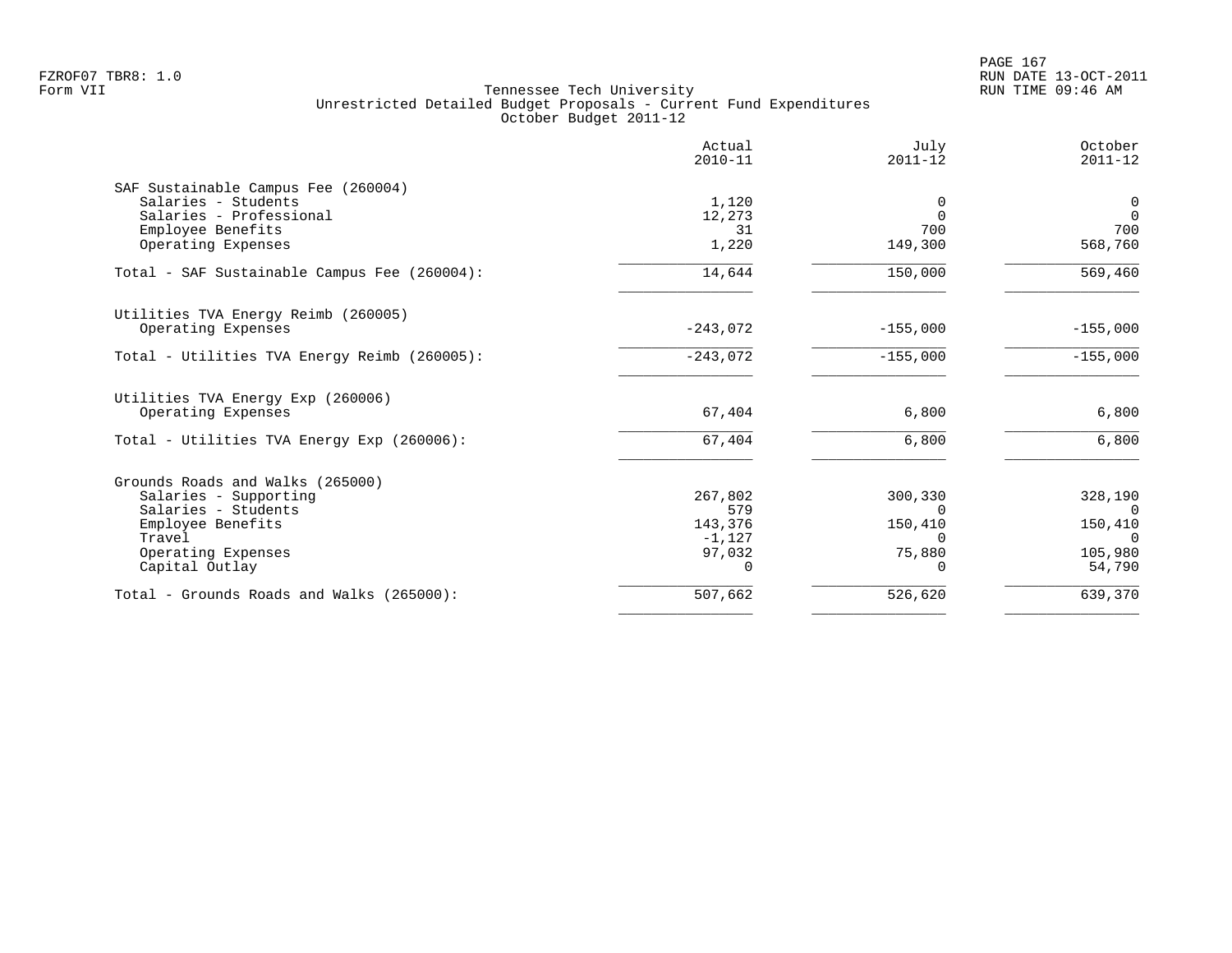| Actual<br>$2010 - 11$ | July<br>$2011 - 12$    | October<br>$2011 - 12$    |
|-----------------------|------------------------|---------------------------|
| 57,174                | 50,000                 | 50,000                    |
| $\overline{57,174}$   | 50,000                 | 50,000                    |
| 0<br>13<br>203,626    | $-160$<br>0<br>160,080 | 40<br>$\Omega$<br>448,240 |
| 203,639               | 159,920                | 448,280                   |
| 8,531                 | $\Omega$               | $\mathbf 0$<br>$\Omega$   |
|                       |                        |                           |
| 20,764                | 27,910                 | 27,910                    |
| 20,764                | 27,910                 | 27,910                    |
| 1,164                 | 2,530                  | 2,530                     |
| 1,164                 | 2,530                  | 2,530                     |
|                       | 8,531                  |                           |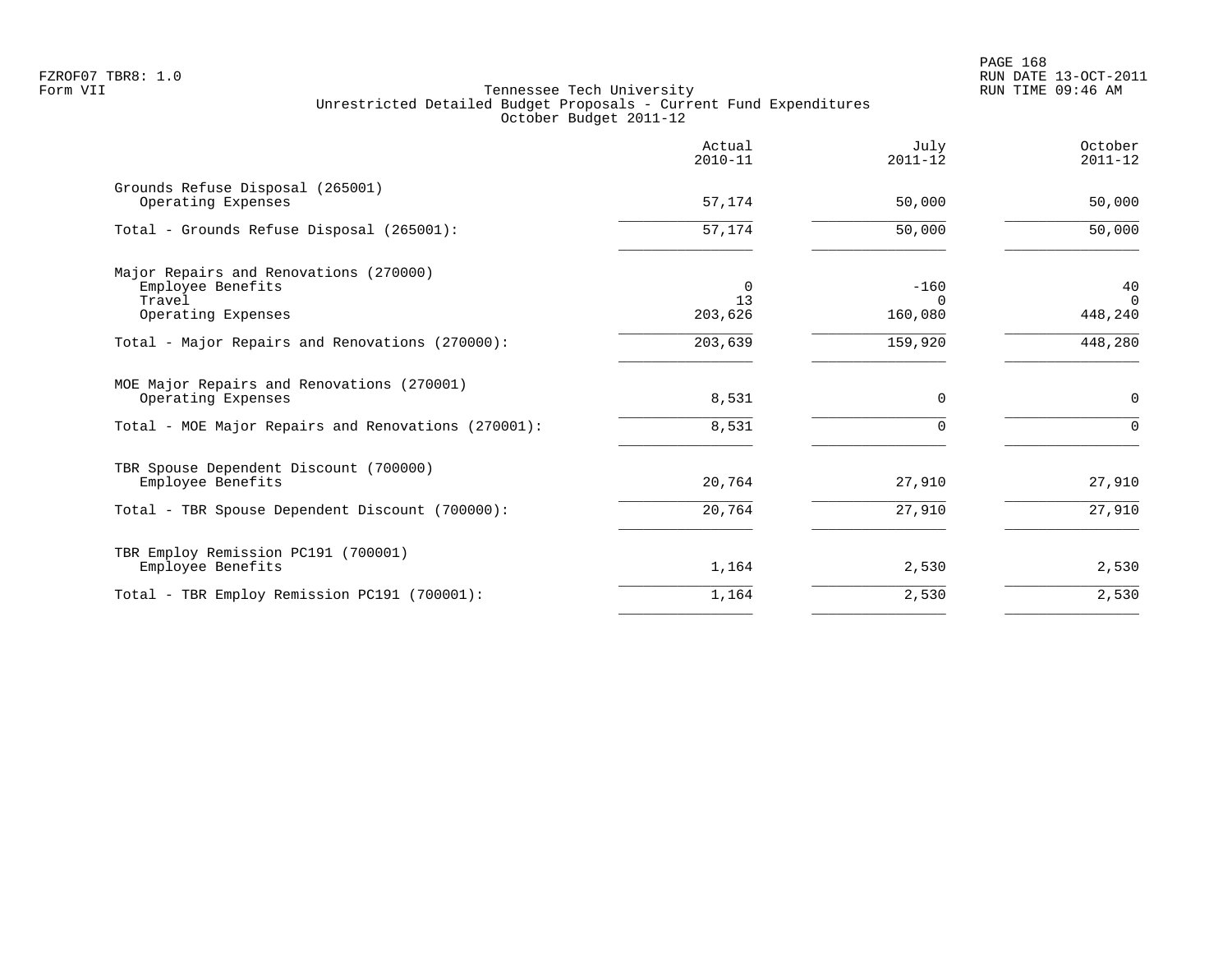PAGE 169 FZROF07 TBR8: 1.0 RUN DATE 13-OCT-2011

|                                                                                                                                                                                                | Actual<br>$2010 - 11$                                      | July<br>$2011 - 12$                                    | October<br>$2011 - 12$                                          |
|------------------------------------------------------------------------------------------------------------------------------------------------------------------------------------------------|------------------------------------------------------------|--------------------------------------------------------|-----------------------------------------------------------------|
| E and G Data Processing Allocation (700003)<br>Department Revenues                                                                                                                             | 16,486                                                     | 17,820                                                 | 19,920                                                          |
| Total - E and G Data Processing Allocation (700003):                                                                                                                                           | 16,486                                                     | 17,820                                                 | 19,920                                                          |
| E and G Claims Adjustment (700004)<br>Operating Expenses                                                                                                                                       | 14,280                                                     | 21,180                                                 | 21,180                                                          |
| Total - E and G Claims Adjustment $(700004)$ :                                                                                                                                                 | 14,280                                                     | 21,180                                                 | 21,180                                                          |
| $E$ and G Support (700005)<br>Salaries - Administrative<br>Salaries - Supporting<br>Salaries - Professional<br>Employee Benefits<br>Operating Expenses<br>Total - E and G Support $(700005)$ : | $\Omega$<br>0<br>$\Omega$<br>44,470<br>$-6, 246$<br>38,224 | 3,010<br>44,520<br>8,910<br>10,500<br>21,672<br>88,612 | $\overline{0}$<br>17,620<br>3,190<br>34,860<br>22,352<br>78,022 |
| E and G Other Salary Pool (700009)<br>Salaries - Supporting                                                                                                                                    | $\Omega$                                                   | 19,520                                                 | 19,520                                                          |
| Total - E and G Other Salary Pool (700009):                                                                                                                                                    | $\Omega$                                                   | 19,520                                                 | 19,520                                                          |
| App Plant Non Utility Allocation (700038)<br>Department Revenues                                                                                                                               | $-797,910$                                                 | $-841,820$                                             | $-895,540$                                                      |
| Total - App Plant Non Utility Allocation (700038):                                                                                                                                             | $-797,910$                                                 | $-841,820$                                             | $-895,540$                                                      |
|                                                                                                                                                                                                |                                                            |                                                        |                                                                 |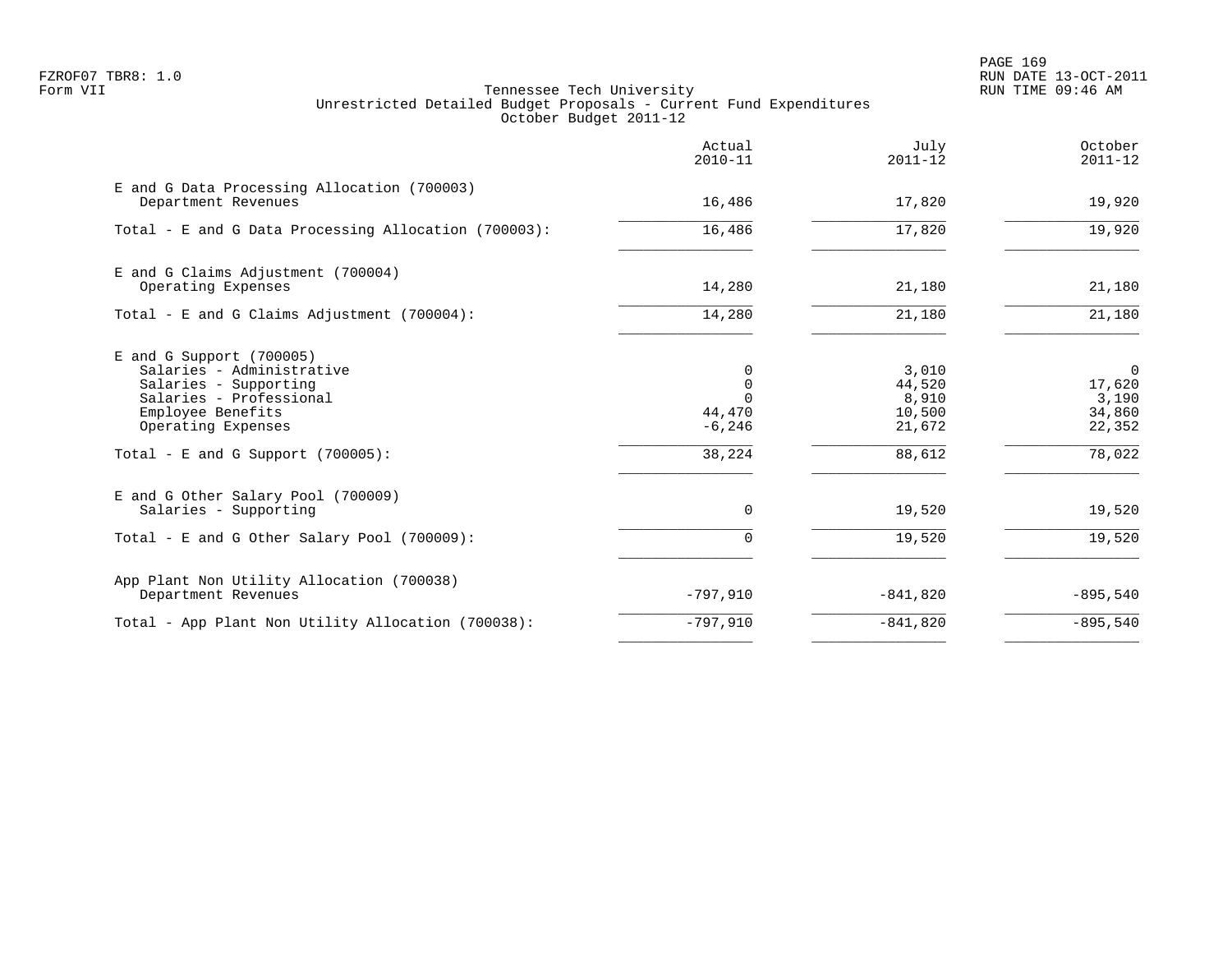PAGE 170 FZROF07 TBR8: 1.0 RUN DATE 13-OCT-2011

|                                                                              | Actual<br>$2010 - 11$ | July<br>$2011 - 12$ | October<br>$2011 - 12$ |
|------------------------------------------------------------------------------|-----------------------|---------------------|------------------------|
| App Plant Utilities Allocation (700039)<br>Department Revenues               | $-864,750$            | $-916,930$          | $-918,760$             |
| Total - App Plant Utilities Allocation (700039):                             | $-864,750$            | $-916,930$          | $-918,760$             |
| App Plant CC Utility Alloc (700042)<br>Department Revenues                   | $-21,030$             | $-20,420$           | $-20,420$              |
| Total - App Plant CC Utility Alloc (700042):                                 | $-21,030$             | $-20,420$           | $-20,420$              |
| App Plant CC Non Utility Alloc (700043)<br>Department Revenues               | $-53,970$             | $-60,590$           | $-61,820$              |
| Total - App Plant CC Non Utility Alloc (700043):                             | $-53,970$             | $-60,590$           | $-61,820$              |
| Post Office Allocation (700045)<br>Operating Expenses<br>Department Revenues | $\Omega$<br>5,030     | 5,040<br>0          | 5,090<br>0             |
| Total - Post Office Allocation (700045):                                     | 5,030                 | 5,040               | 5,090                  |
| Building Maintenance Support (700052)<br>Employee Benefits                   | 0                     | 7,900               | 7,900                  |
| Total - Building Maintenance Support (700052):                               | 0                     | 7,900               | 7,900                  |
|                                                                              |                       |                     |                        |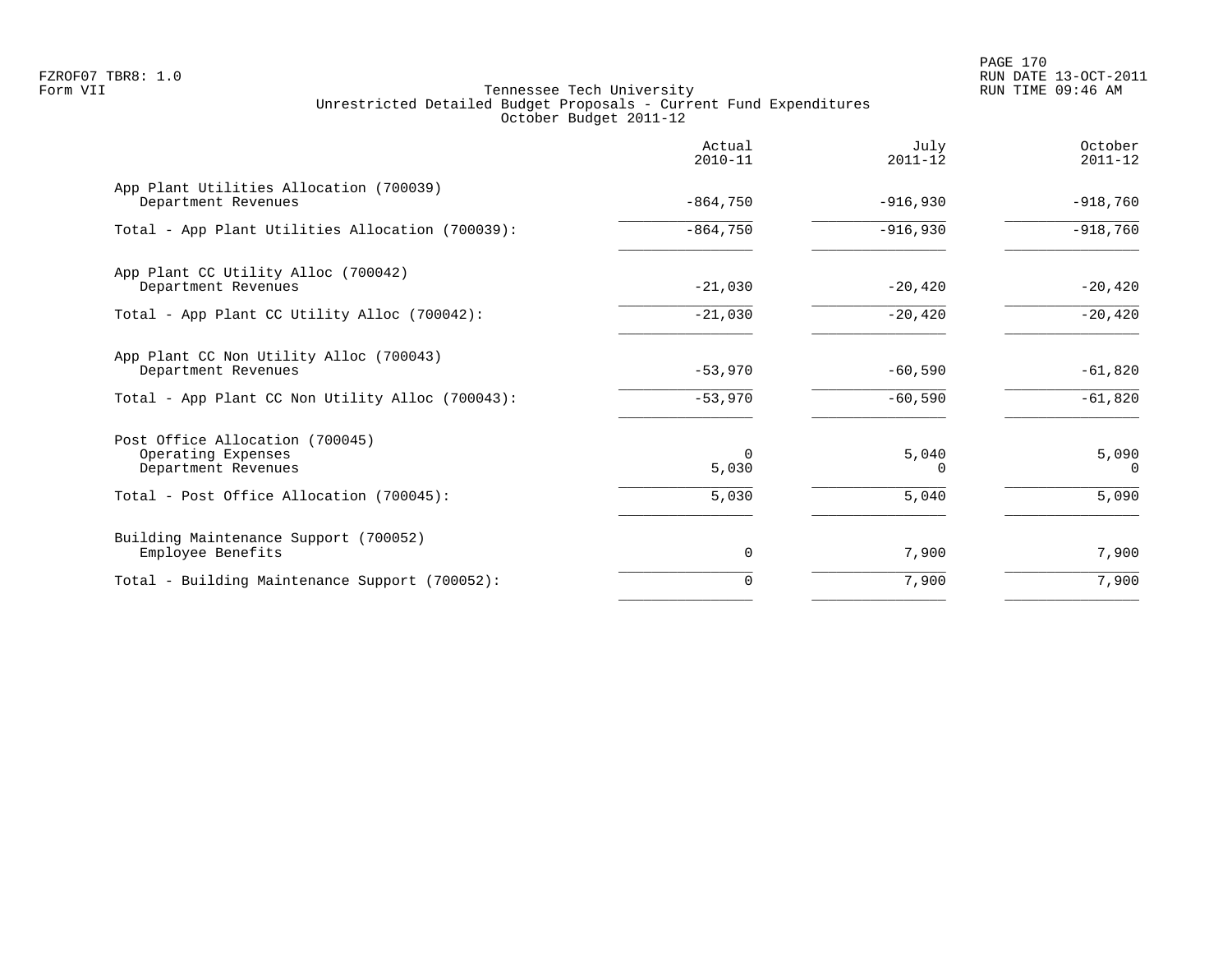|                                                                                                                                                                                                                                    | Actual<br>$2010 - 11$                                                                                                           | July<br>$2011 - 12$                                                                                                                  | October<br>$2011 - 12$                                                                                                               |
|------------------------------------------------------------------------------------------------------------------------------------------------------------------------------------------------------------------------------------|---------------------------------------------------------------------------------------------------------------------------------|--------------------------------------------------------------------------------------------------------------------------------------|--------------------------------------------------------------------------------------------------------------------------------------|
| ARRA Am Recvry Reinvst Act (700062)<br>Operating Expenses                                                                                                                                                                          | 1,686                                                                                                                           | $\mathbf 0$                                                                                                                          | $\mathbf 0$                                                                                                                          |
| Total - ARRA Am Recvry Reinvst Act (700062):                                                                                                                                                                                       | 1,686                                                                                                                           | $\Omega$                                                                                                                             | $\Omega$                                                                                                                             |
| Total - Physical Plant (500):                                                                                                                                                                                                      |                                                                                                                                 |                                                                                                                                      |                                                                                                                                      |
| Salaries - Administrative<br>Salaries - Academic<br>Salaries - Supporting<br>Salaries - Students<br>Salaries - Professional<br>Employee Benefits<br>Travel<br>Operating Expenses<br>Capital Outlay<br>Department Revenues<br>Total | 208,269<br>1,943<br>2,515,907<br>22,548<br>573,328<br>1,813,428<br>8,273<br>7,257,172<br>$\Omega$<br>$-1,720,828$<br>10,680,040 | 194,030<br>$\Omega$<br>2,846,709<br>18,770<br>574,620<br>1,853,650<br>2,230<br>7,798,554<br>$\Omega$<br>$-2,120,940$<br>11, 167, 623 | 105,920<br>$\Omega$<br>3,032,890<br>16,770<br>685,980<br>1,883,910<br>2,230<br>8,860,444<br>54,790<br>$-2, 175, 620$<br>12, 467, 314 |
| Total - Physical Plant (50):                                                                                                                                                                                                       |                                                                                                                                 |                                                                                                                                      |                                                                                                                                      |
| Salaries - Administrative<br>Salaries - Academic<br>Salaries - Supporting<br>Salaries - Students<br>Salaries - Professional<br>Employee Benefits<br>Travel<br>Operating Expense<br>Capital Outlay<br>Department Revenues           | 208,269<br>1,943<br>2,515,907<br>22,548<br>573,328<br>1,813,428<br>8,273<br>7,257,172<br>$\Omega$<br>$-1,720,828$               | 194,030<br>$\Omega$<br>2,846,709<br>18,770<br>574,620<br>1,853,650<br>2,230<br>7,798,554<br>$\Omega$<br>$-2,120,940$                 | 105,920<br>$\mathbf 0$<br>3,032,890<br>16,770<br>685,980<br>1,883,910<br>2,230<br>8,860,444<br>54,790<br>$-2, 175, 620$              |
| Total                                                                                                                                                                                                                              | 10,680,040                                                                                                                      | 11, 167, 623                                                                                                                         | 12, 467, 314                                                                                                                         |

 Scholarships and Fellowships (55) Scholarships and Fellowships (550)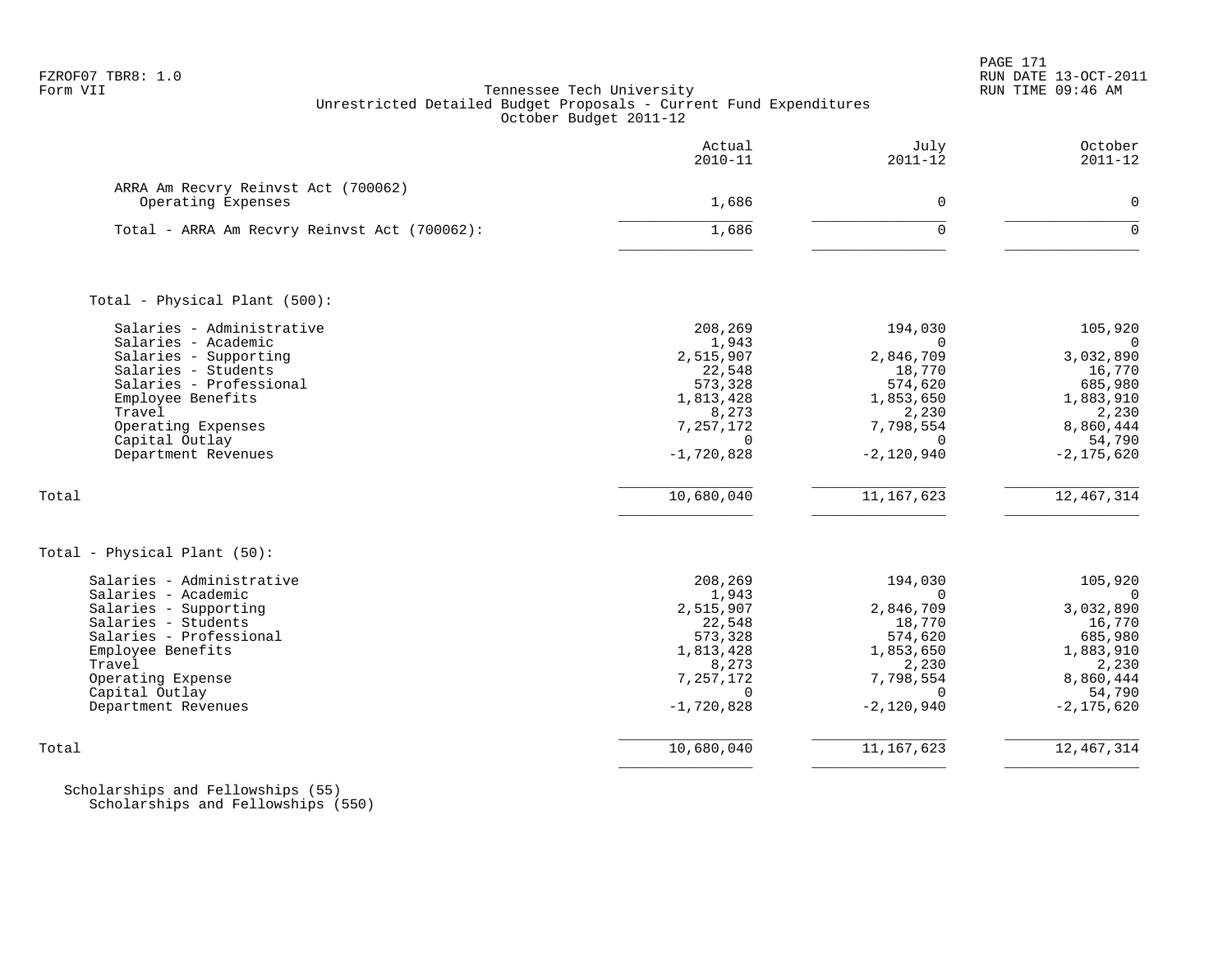|                                                                  | Actual<br>$2010 - 11$ | July<br>$2011 - 12$ | October<br>$2011 - 12$ |
|------------------------------------------------------------------|-----------------------|---------------------|------------------------|
| Alumni Scholarships (120019)<br>Operating Expenses               | 25,000                | 64,160              | 69,910                 |
| Total - Alumni Scholarships (120019):                            | 25,000                | 64,160              | 69,910                 |
| Honors Scholarship (121901)<br>Operating Expenses                | 410,587               | 209,860             | 228,660                |
| Total - Honors Scholarship (121901):                             | 410,587               | 209,860             | 228,660                |
| Comm Coll Scholarship (121902)<br>Operating Expenses             | 0                     | 118,340             | 128,940                |
| Total - Comm Coll Scholarship (121902):                          | 0                     | 118,340             | 128,940                |
| Academic Work Study Program (122002)<br>Operating Expenses       | 4,000                 | $\Omega$            | $\mathbf 0$            |
| Total - Academic Work Study Program (122002):                    | 4,000                 | $\Omega$            | 0                      |
| Financial Aid Housing Scholarship (122003)<br>Operating Expenses | 27,920                | 34,910              | 38,040                 |
| Total - Financial Aid Housing Scholarship (122003):              | 27,920                | 34,910              | 38,040                 |
|                                                                  |                       |                     |                        |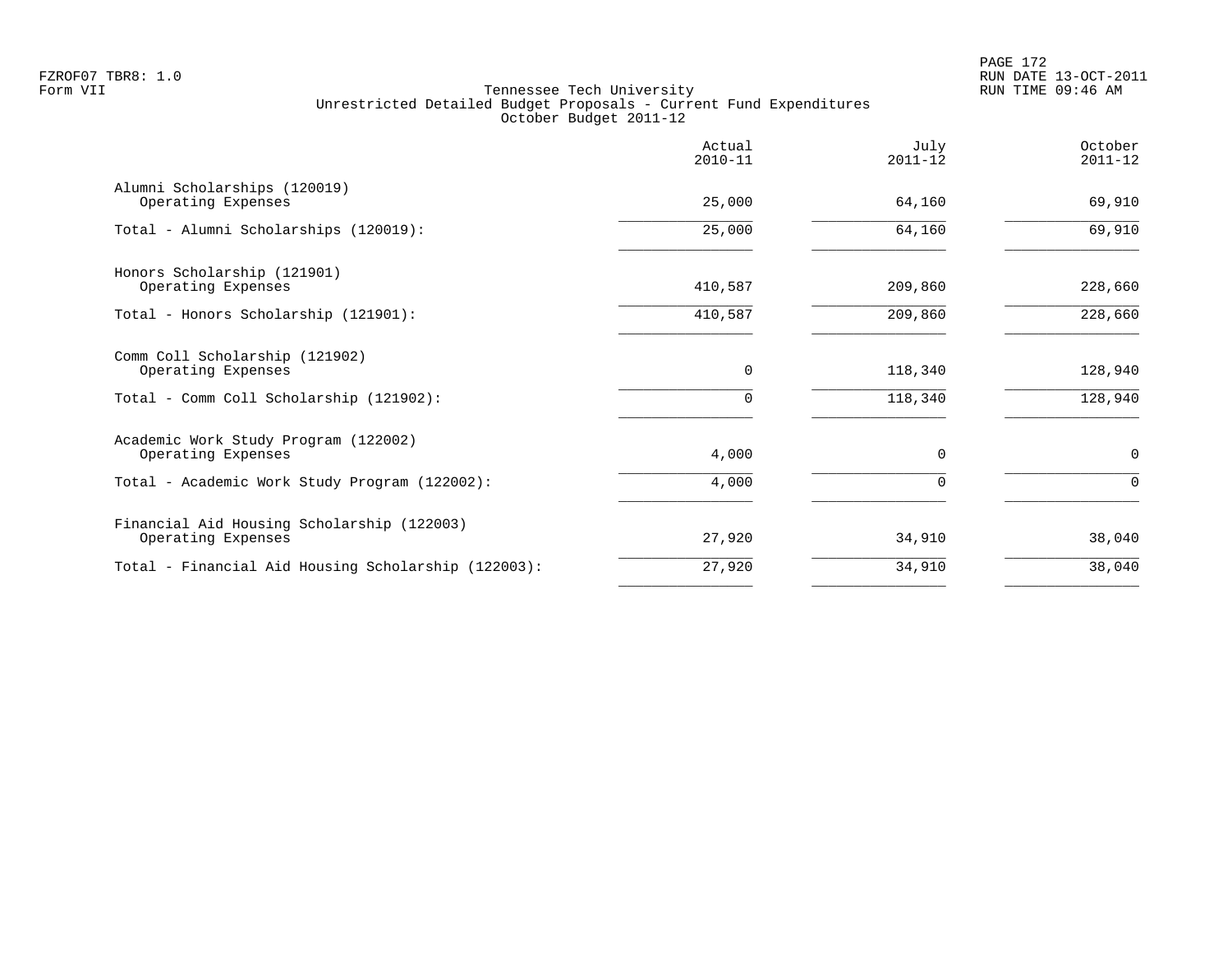|                                                         | Actual<br>$2010 - 11$ | July<br>$2011 - 12$ | October<br>$2011 - 12$ |
|---------------------------------------------------------|-----------------------|---------------------|------------------------|
| SEOG Matching (122004)<br>Operating Expenses            | 134,406               | 86,160              | 86,160                 |
| Total - SEOG Matching (122004):                         | 134,406               | 86,160              | 86,160                 |
| UAS (122005)<br>Operating Expenses                      | 2,649,708             | 2,898,540           | 3,458,250              |
| $Total - UAS (122005):$                                 | 2,649,708             | 2,898,540           | 3,458,250              |
| Science Fair Scholarship (123011)<br>Operating Expenses | 6,000                 | 27,900              | 30,400                 |
| Total - Science Fair Scholarship (123011):              | 6,000                 | 27,900              | 30,400                 |
| Alumni OST Scholarship (123012)<br>Operating Expenses   | 30,001                | 47,000              | 51,210                 |
| Total - Alumni OST Scholarship (123012):                | 30,001                | 47,000              | 51,210                 |
| Boys Girls State Sch (123014)<br>Operating Expenses     | 4,000                 | 10,390              | 11,320                 |
| Total - Boys Girls State Sch (123014):                  | 4,000                 | 10,390              | 11,320                 |
|                                                         |                       |                     |                        |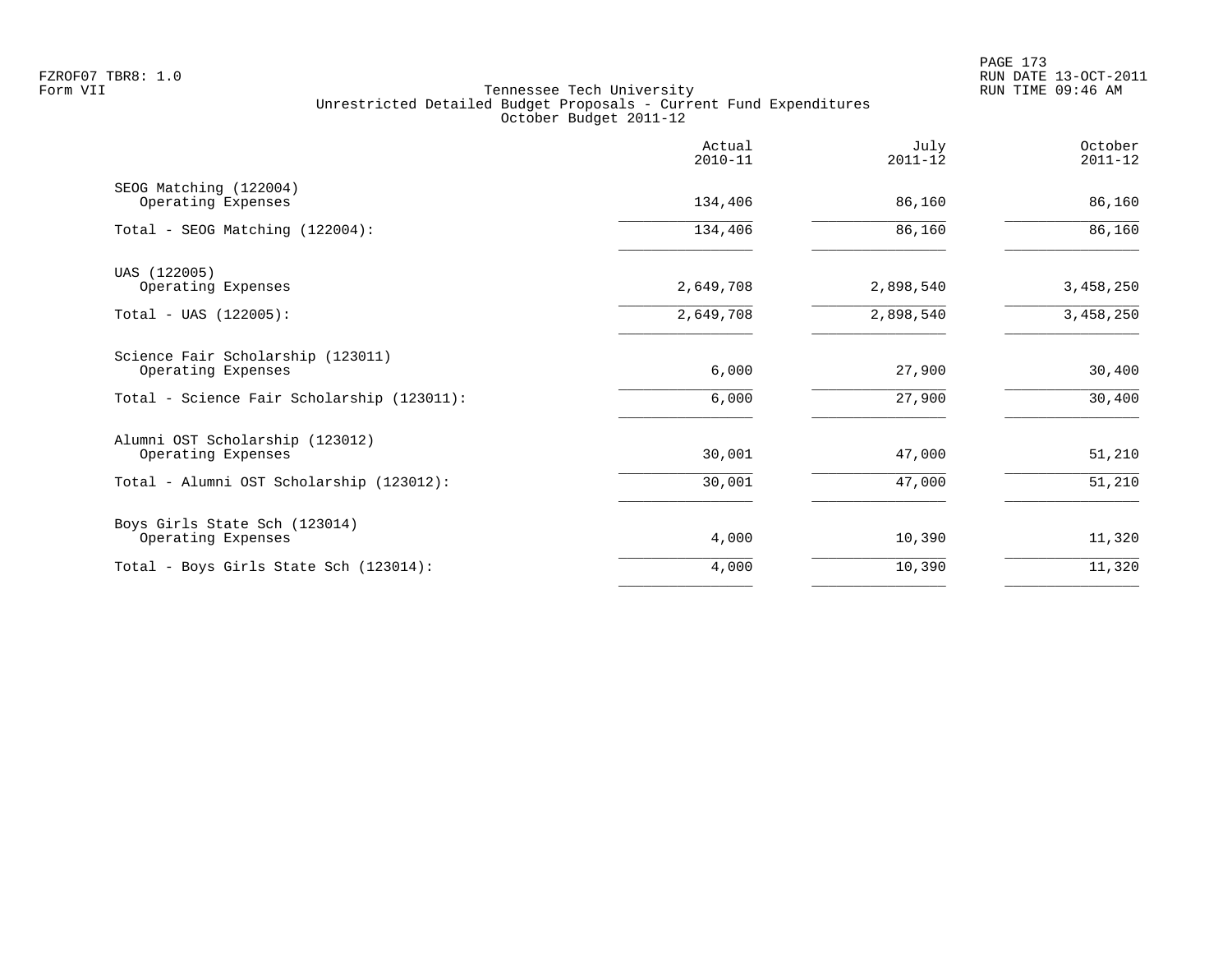|                                                                  | Actual<br>$2010 - 11$ | July<br>$2011 - 12$ | October<br>$2011 - 12$ |
|------------------------------------------------------------------|-----------------------|---------------------|------------------------|
| Admissions Hounsing Sch (123015)<br>Operating Expenses           | 77,000                | 191,700             | 208,880                |
| Total - Admissions Hounsing Sch (123015):                        | 77,000                | 191,700             | 208,880                |
| African Am Undergrad Sch (123017)<br>Operating Expenses          | 3,300                 | 221,550             | 241,400                |
| Total - African Am Undergrad Sch (123017):                       | 3,300                 | 221,550             | 241,400                |
| Minority Housing Sch (123018)<br>Operating Expenses              | 1,000                 | 109,150             | 118,930                |
| Total - Minority Housing Sch (123018):                           | 1,000                 | 109,150             | 118,930                |
| Veterans Yellow Ribbon Program (123020)<br>Operating Expenses    | 1,704                 | 0                   | $\mathbf 0$            |
| Total - Veterans Yellow Ribbon Program (123020):                 | 1,704                 | $\Omega$            | $\mathbf 0$            |
| Intl Stu Affairs IREX Scholarship (123710)<br>Operating Expenses | 1,424                 | 0                   | $\mathbf 0$            |
| Total - Intl Stu Affairs IREX Scholarship (123710):              | 1,424                 | $\Omega$            | $\Omega$               |
|                                                                  |                       |                     |                        |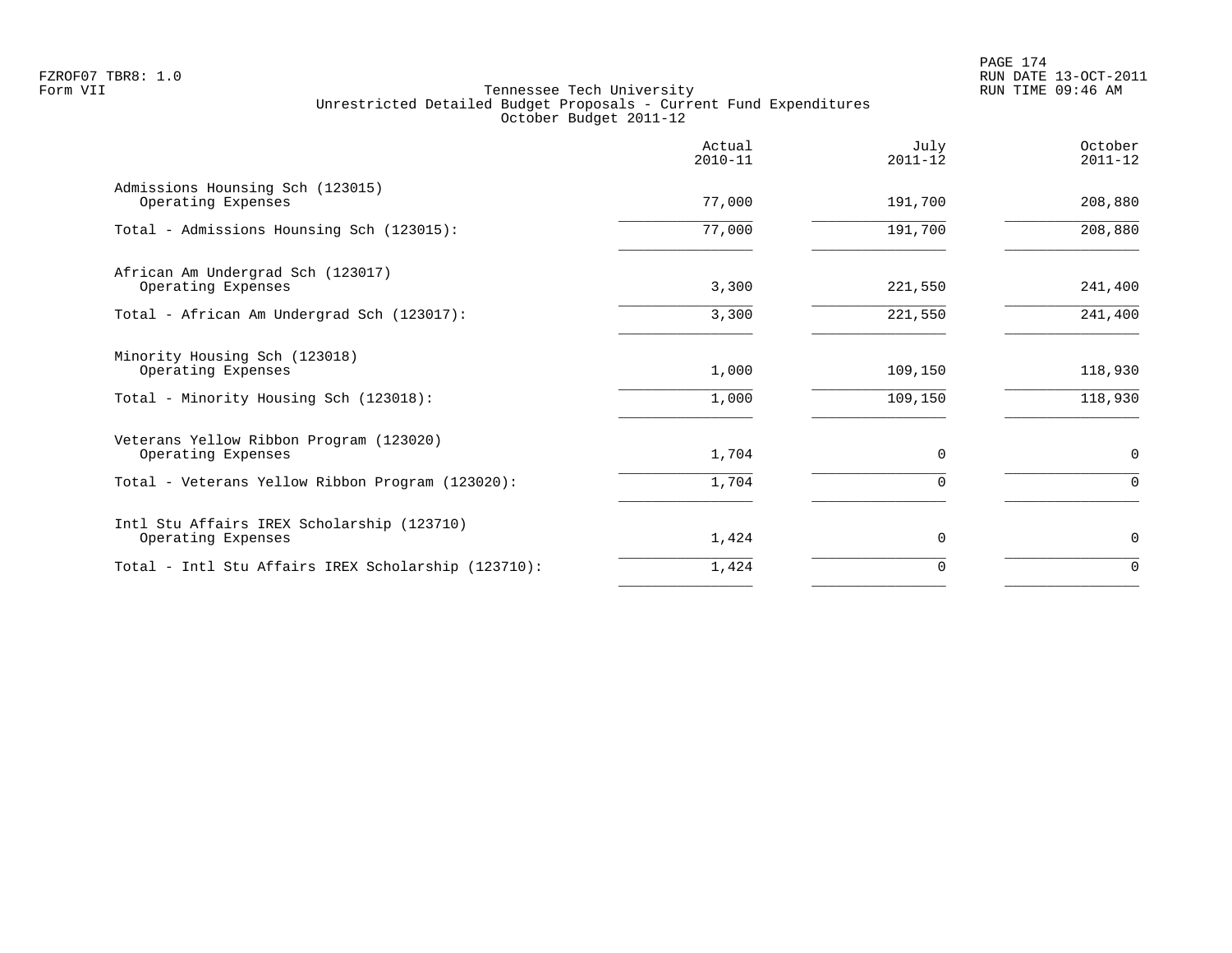|                                                              | Actual<br>$2010 - 11$ | July<br>$2011 - 12$ | October<br>$2011 - 12$ |
|--------------------------------------------------------------|-----------------------|---------------------|------------------------|
| ROTC Housing Scholarship (125601)<br>Operating Expenses      | 102,375               | 109,150             | 118,930                |
| Total - ROTC Housing Scholarship (125601):                   | 102,375               | 109,150             | 118,930                |
| Don Cook Scholarship (140020)<br>Operating Expenses          | 7,400                 | 3,700               | 3,700                  |
| Total - Don Cook Scholarship (140020):                       | 7,400                 | 3,700               | 3,700                  |
| Early Admissions Scholarship (180011)<br>Operating Expenses  | 7,176                 | 61,890              | 67,440                 |
| Total - Early Admissions Scholarship (180011):               | 7,176                 | 61,890              | 67,440                 |
| Restricted Ext Prog Regl Dev (180013)<br>Operating Expenses  | 323,578               | 530,570             | 578,110                |
| Total - Restricted Ext Prog Regl Dev (180013):               | 323,578               | 530,570             | 578,110                |
| TBR Spouse Dependent Discount (700000)<br>Operating Expenses | 7,665                 | 60,790              | 66,240                 |
| Total - TBR Spouse Dependent Discount (700000):              | 7,665                 | 60,790              | 66,240                 |
|                                                              |                       |                     |                        |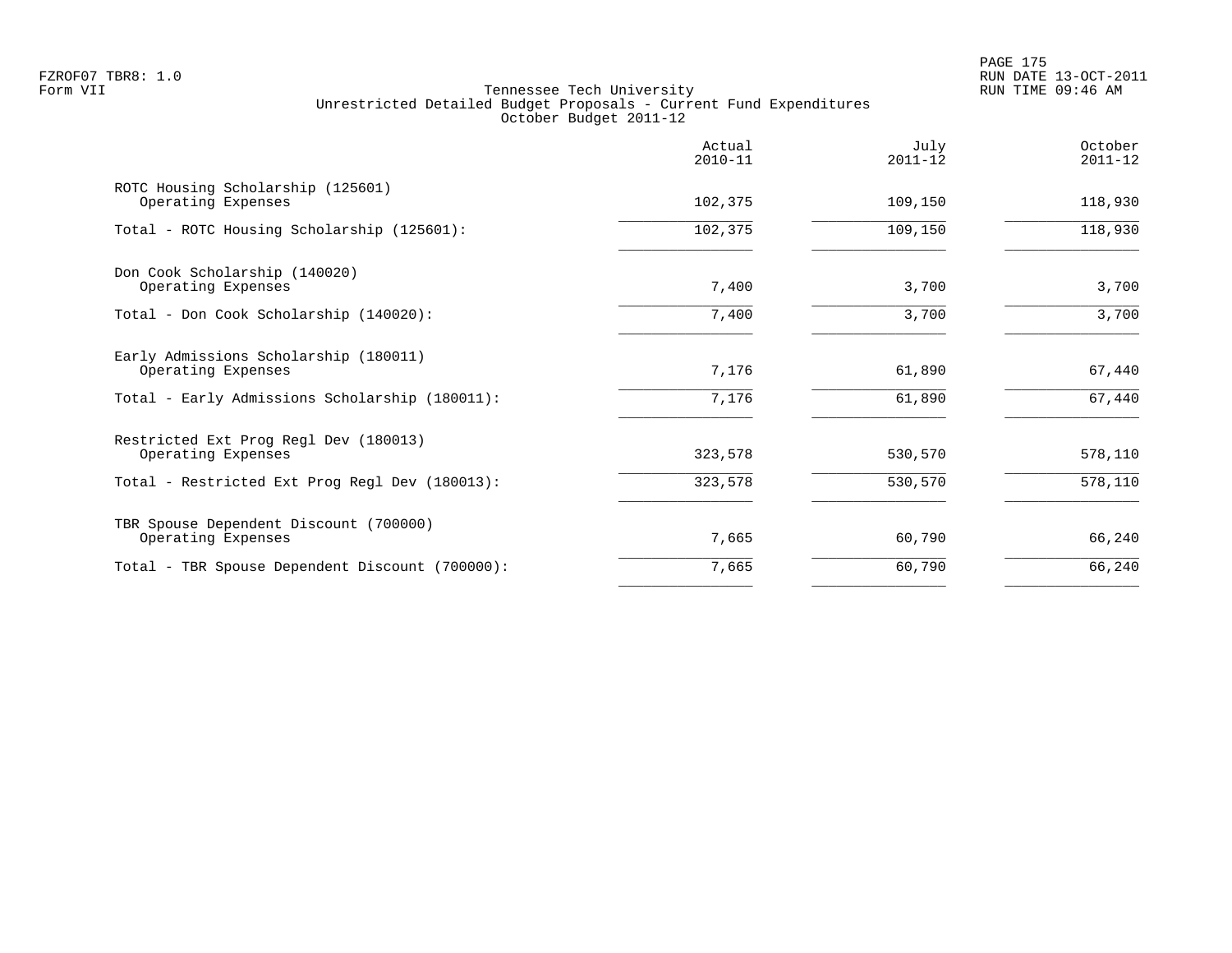PAGE 176 FZROF07 TBR8: 1.0 RUN DATE 13-OCT-2011

|                                                                  | Actual<br>$2010 - 11$ | July<br>$2011 - 12$ | October<br>$2011 - 12$ |
|------------------------------------------------------------------|-----------------------|---------------------|------------------------|
| TBR Employ Remission PC191 (700001)<br>Operating Expenses        | 86,533                | 49,010              | 53,400                 |
| Total - TBR Employ Remission PC191 (700001):                     | 86,533                | 49,010              | 53,400                 |
| Staff Scholarships (700053)<br>Operating Expenses                | 49,145                | 56,490              | 61,550                 |
| Total - Staff Scholarships (700053):                             | 49,145                | 56,490              | 61,550                 |
| Armed Forces Dependent Schoarship (700054)<br>Operating Expenses | $\mathbf 0$           | 10,940              | 11,920                 |
| Total - Armed Forces Dependent Schoarship (700054):              | 0                     | 10,940              | 11,920                 |
| TSAC Scholarship Match (700055)<br>Operating Expenses            | 1,500                 | 18,750              | 20,430                 |
| Total - TSAC Scholarship Match (700055):                         | 1,500                 | 18,750              | 20,430                 |
| State Employee Fee Waiver (700056)<br>Operating Expenses         | 175,499               | 190,760             | 207,850                |
| Total - State Employee Fee Waiver (700056):                      | 175,499               | 190,760             | 207,850                |
|                                                                  |                       |                     |                        |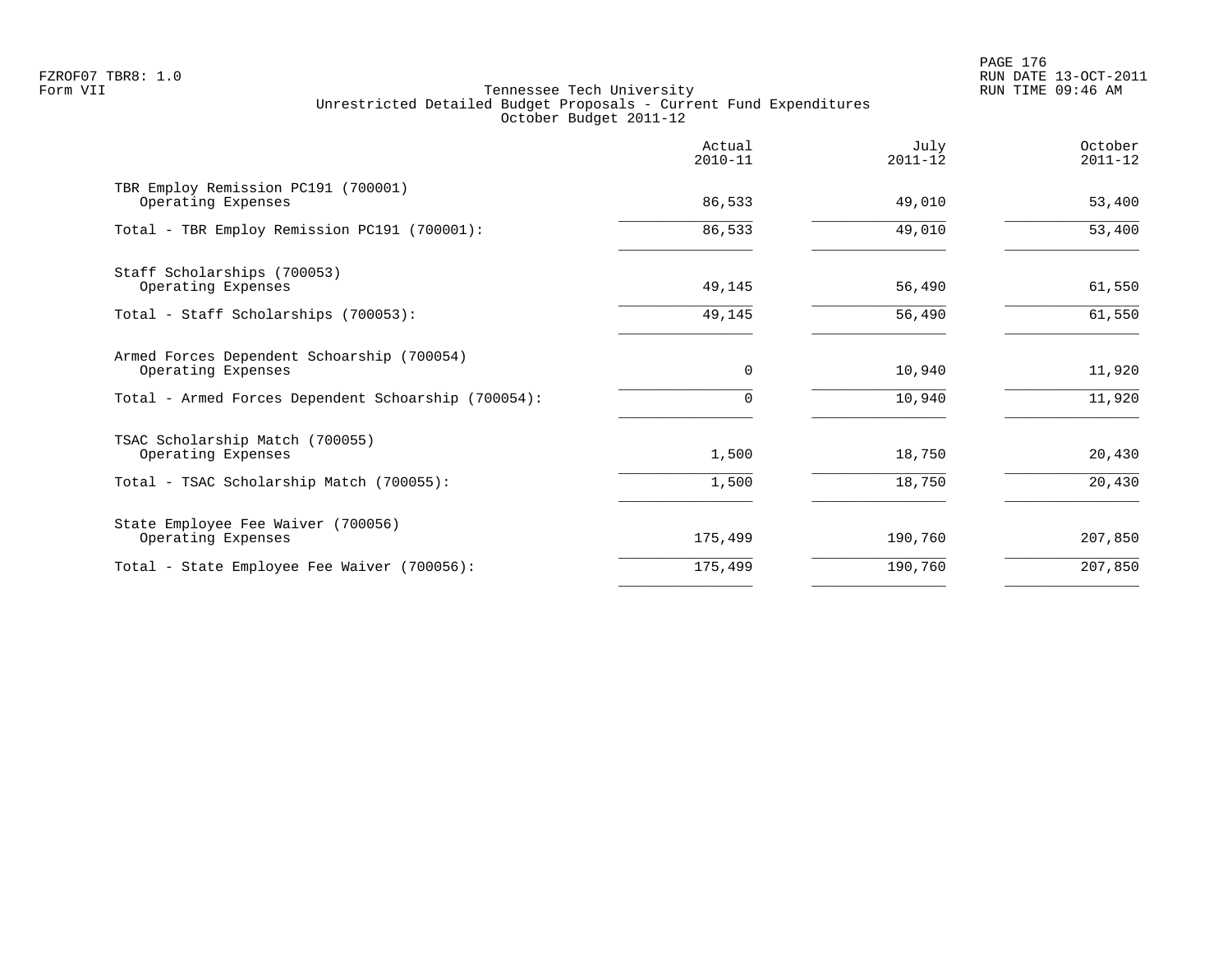PAGE 177 FZROF07 TBR8: 1.0 RUN DATE 13-OCT-2011

|                                                               | Actual<br>$2010 - 11$ | July<br>$2011 - 12$ | October<br>$2011 - 12$ |
|---------------------------------------------------------------|-----------------------|---------------------|------------------------|
| Public Schl Teach Dep Discount (700057)<br>Operating Expenses | 1,018,631             | 881,170             | 960,120                |
| Total - Public Schl Teach Dep Discount (700057):              | 1,018,631             | 881,170             | 960,120                |
| State Employee Dep Discount (700058)<br>Operating Expenses    | 398,483               | 351,640             | 383,150                |
| Total - State Employee Dep Discount (700058):                 | 398,483               | 351,640             | 383,150                |
| Faculty Staff Tuition Maint (700059)<br>Operating Expenses    | 92,752                | 66,200              | 72,130                 |
| Total - Faculty Staff Tuition Maint (700059):                 | 92,752                | 66,200              | 72,130                 |
| RIF Educ Assistance MOE Funds (700065)<br>Operating Expenses  | 8,356                 | $\Omega$            | $\mathbf 0$            |
| Total - RIF Educ Assistance MOE Funds (700065):               | 8,356                 | 0                   | $\Omega$               |
| TTU Buyout Program (700066)<br>Operating Expenses             | 566                   | $\Omega$            | $\mathbf 0$            |
| Total - TTU Buyout Program (700066):                          | 566                   | 0                   | $\Omega$               |
|                                                               |                       |                     |                        |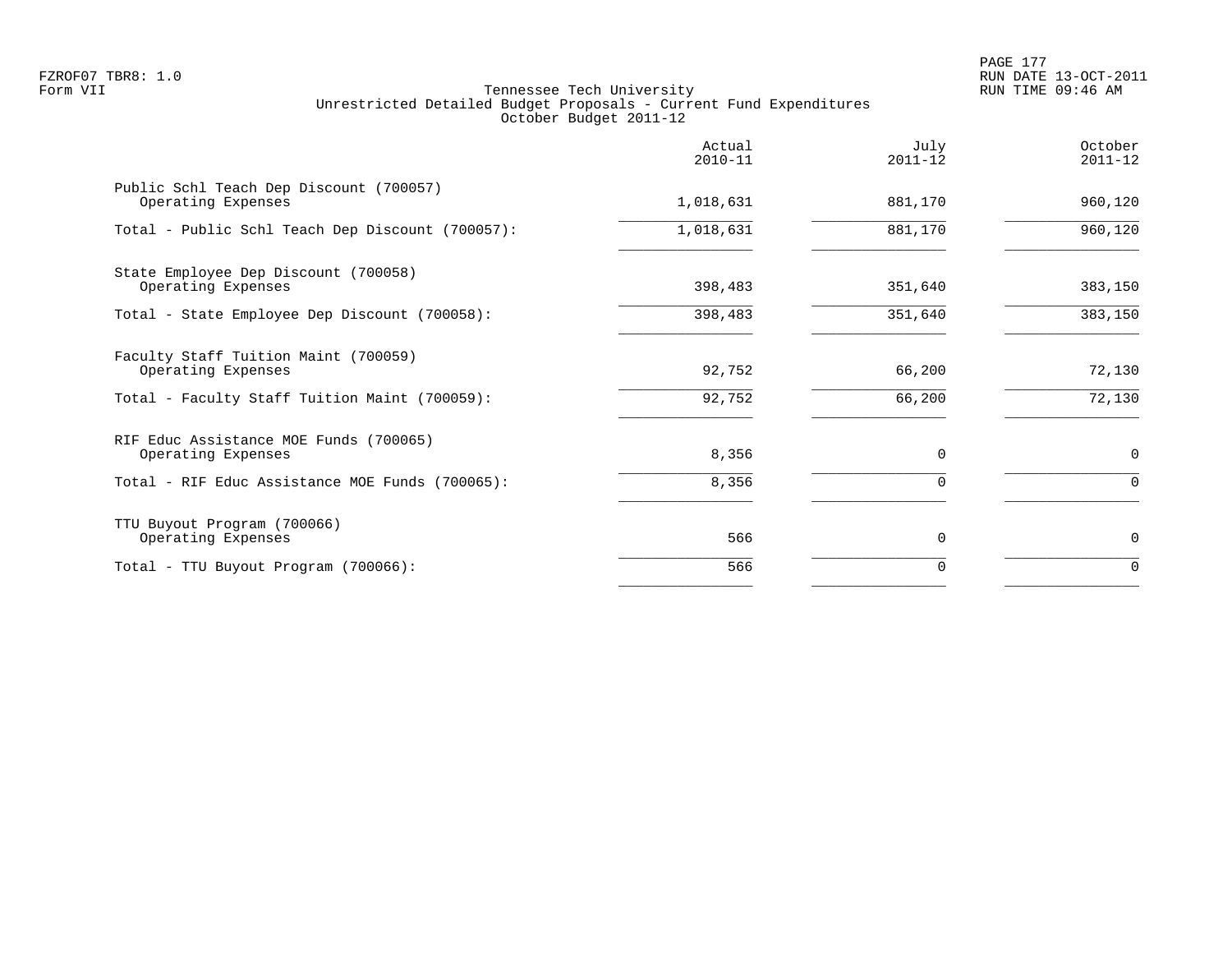| FZROF07 TBR8: 1.0<br>Form VII<br>Tennessee Tech University<br>Unrestricted Detailed Budget Proposals - Current Fund Expenditures<br>October Budget 2011-12                                                                                              |                                                                                                                                         |                                                                                                                                         | PAGE 178<br>RUN DATE 13-OCT-2011<br>RUN TIME 09:46 AM                                                                                          |  |
|---------------------------------------------------------------------------------------------------------------------------------------------------------------------------------------------------------------------------------------------------------|-----------------------------------------------------------------------------------------------------------------------------------------|-----------------------------------------------------------------------------------------------------------------------------------------|------------------------------------------------------------------------------------------------------------------------------------------------|--|
|                                                                                                                                                                                                                                                         | Actual<br>$2010 - 11$                                                                                                                   | July<br>$2011 - 12$                                                                                                                     | October<br>$2011 - 12$                                                                                                                         |  |
| Total - Scholarships and Fellowships (550):                                                                                                                                                                                                             |                                                                                                                                         |                                                                                                                                         |                                                                                                                                                |  |
| Operating Expenses                                                                                                                                                                                                                                      | 5,655,709                                                                                                                               | 6,410,720                                                                                                                               | 7,277,070                                                                                                                                      |  |
| Total                                                                                                                                                                                                                                                   | 5,655,709                                                                                                                               | 6,410,720                                                                                                                               | 7,277,070                                                                                                                                      |  |
| Total - Scholarships and Fellowships (55):                                                                                                                                                                                                              |                                                                                                                                         |                                                                                                                                         |                                                                                                                                                |  |
| Operating Expense                                                                                                                                                                                                                                       | 5,655,709                                                                                                                               | 6,410,720                                                                                                                               | 7,277,070                                                                                                                                      |  |
| Total                                                                                                                                                                                                                                                   | 5,655,709                                                                                                                               | 6,410,720                                                                                                                               | 7,277,070                                                                                                                                      |  |
| Total Education and General<br>Salaries - Administrative<br>Salaries - Academic<br>Salaries - Supporting<br>Salaries - Students<br>Salaries - Professional<br>Employee Benefits<br>Travel<br>Operating Expense<br>Capital Outlay<br>Department Revenues | 4,234,241<br>28,863,448<br>9,107,900<br>1,263,426<br>10,389,447<br>20,150,847<br>1,896,900<br>29,019,090<br>1,260,973<br>$-2, 213, 279$ | 4,479,420<br>30, 174, 093<br>9,484,207<br>647,700<br>11,007,857<br>20, 187, 638<br>1,088,860<br>33,708,573<br>998,750<br>$-4, 165, 100$ | 3, 347, 731<br>31,689,097<br>10,264,566<br>732,860<br>13, 103, 821<br>21, 236, 258<br>1,431,710<br>41, 172, 363<br>1,222,920<br>$-4, 285, 590$ |  |
| Total                                                                                                                                                                                                                                                   | 103,972,993                                                                                                                             | 107,611,998                                                                                                                             | 119,915,736                                                                                                                                    |  |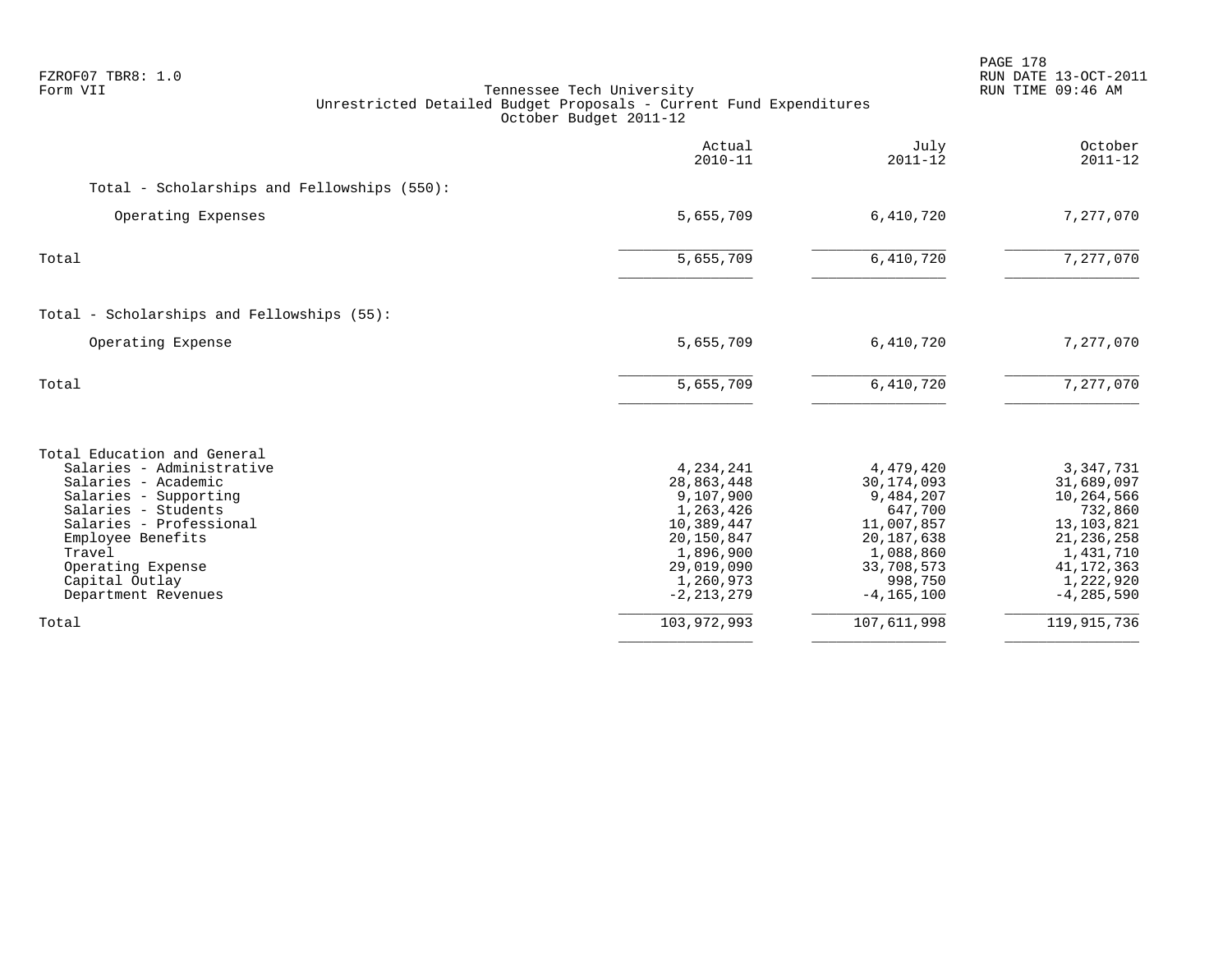PAGE 179 FZROF07 TBR8: 1.0 RUN DATE 13-OCT-2011

|                                                                 | Actual<br>$2010 - 11$ | July<br>$2011 - 12$ | October<br>$2011 - 12$ |
|-----------------------------------------------------------------|-----------------------|---------------------|------------------------|
| E & G Transfers                                                 |                       |                     |                        |
| Mandatory Transfers                                             |                       |                     |                        |
| ROI Fitness Center 1998D 912 Bds                                | 209,320               | $\Omega$            | $\Omega$               |
| ROI Energy Performance Contract                                 | 314,650               | 314,650             | 314,650                |
| ROI Performance Contr Order 2                                   | 203,350               | 202,520             | 202,520                |
|                                                                 |                       |                     |                        |
| Total E & G Mandatory Transfers:                                | 727,320               | 517,170             | $\overline{517,170}$   |
|                                                                 |                       |                     |                        |
| Non-Mandatory Transfers                                         |                       |                     |                        |
| Transf to Un Ex Plant Extra Maint                               | 90,000                | 90,000              | 90,000                 |
| Transfers to RR Computer Ctr                                    | 357,000               | 300,000             | 300,000                |
| Transfers to RR Motor Pool                                      | 2,092                 | $\Omega$            | $\overline{0}$         |
| Transfers to RR Ag Pavilion                                     | 100                   | $\Omega$            | $\Omega$               |
| Transfers to RR MP Athletics                                    | 37,275                | 36,000              | 36,000                 |
| Transfers to RR MP Ext Educ                                     | 5,987                 | 1,000               | 1,000                  |
| Transfers to RR MP Arts n Sci                                   | 12,840                | 1,000               | 1,000                  |
| Transfers to RR MP Water Ctr                                    | 13,280                | 12,000              | 12,000                 |
| Transfers to ROI Fitness Center<br>Transfers to ROI Univ Center | 42,407                | 251,850             | 254,770                |
| Transfers to ROI Eblen Center                                   | 96,818<br>213,000     | 96,860<br>213,090   | 97,970<br>215,560      |
| Transfers to RR Reserves                                        | 4,469,221             | 1,000,000           | 1,000,000              |
| Transfers to RR Athletic Fund                                   | 485,035               | 520,777             | 506,760                |
| Trf to Un Ex Plnt Pennebaker Audito                             | 120,000               | $\Omega$            | $\Omega$               |
| Trf to Un Ex Plnt Prescott Property                             | 1,620,800             |                     | $\Omega$               |
| Transfers to RR Shipley Farm                                    | 7,105                 | $\Omega$            | $\overline{0}$         |
| Trf to Un Ex Plt MOE Pennebaker 310                             | 60,000                |                     | $\mathbf 0$            |
| Trf to Un Ex Plt MOE Kittrell Fume                              | 60,000                | $\Omega$            | $\mathbf 0$            |
| Trf to Un Ex Plt MOE Shipley Farm                               | 78,500                | $\Omega$            | $\mathbf 0$            |
| Trf to Un Ex Plt MOE Henderson Updt                             | 1,182,000             | $\Omega$            | $\mathbf 0$            |
| Transfers to RR Electronic Updates                              | 500,000               | $\Omega$            | $\Omega$               |
| Transf to Un Ex Plant Parkg Paving                              | 214,800               | 214,800             | 214,800                |
| Transfers to RR University Police                               | 33,200                | $\Omega$            | $\Omega$               |
| Trf to Un Ex Plnt MOE Foster Ch Lab                             | 90,000                | $\Omega$            | $\Omega$               |
| Trf to Un Ex Plt MOE Small Renovat                              | 100,000               | $\Omega$            | $\Omega$               |
| Transfers to RR Craft Ctr E&G                                   | 72,580                | $\Omega$            | $\Omega$               |
| Transfers to RR Com Equipment Repl                              | 77,110                | 77,110              | 77,110                 |
| Trf to Un Ex Plnt TJ Farr Classroom                             | 260,000               | $\Omega$            | $\overline{0}$         |
| Trf to Un Ex Plnt John Hall Classrm                             | 260,000               | $\Omega$            | $\mathbf 0$            |
| Trf to Un Ex Plnt Prescott Rm 215                               | 320,000               | $\Omega$            | $\mathbf 0$            |
| Trf to Un Ex Plnt Regional Health                               | 1,295,310             | $\Omega$            | $\mathbf 0$            |
| Trf to Un Ex Plnt ARRA Learng Comms                             | 508,790               | $\Omega$            | $\overline{0}$         |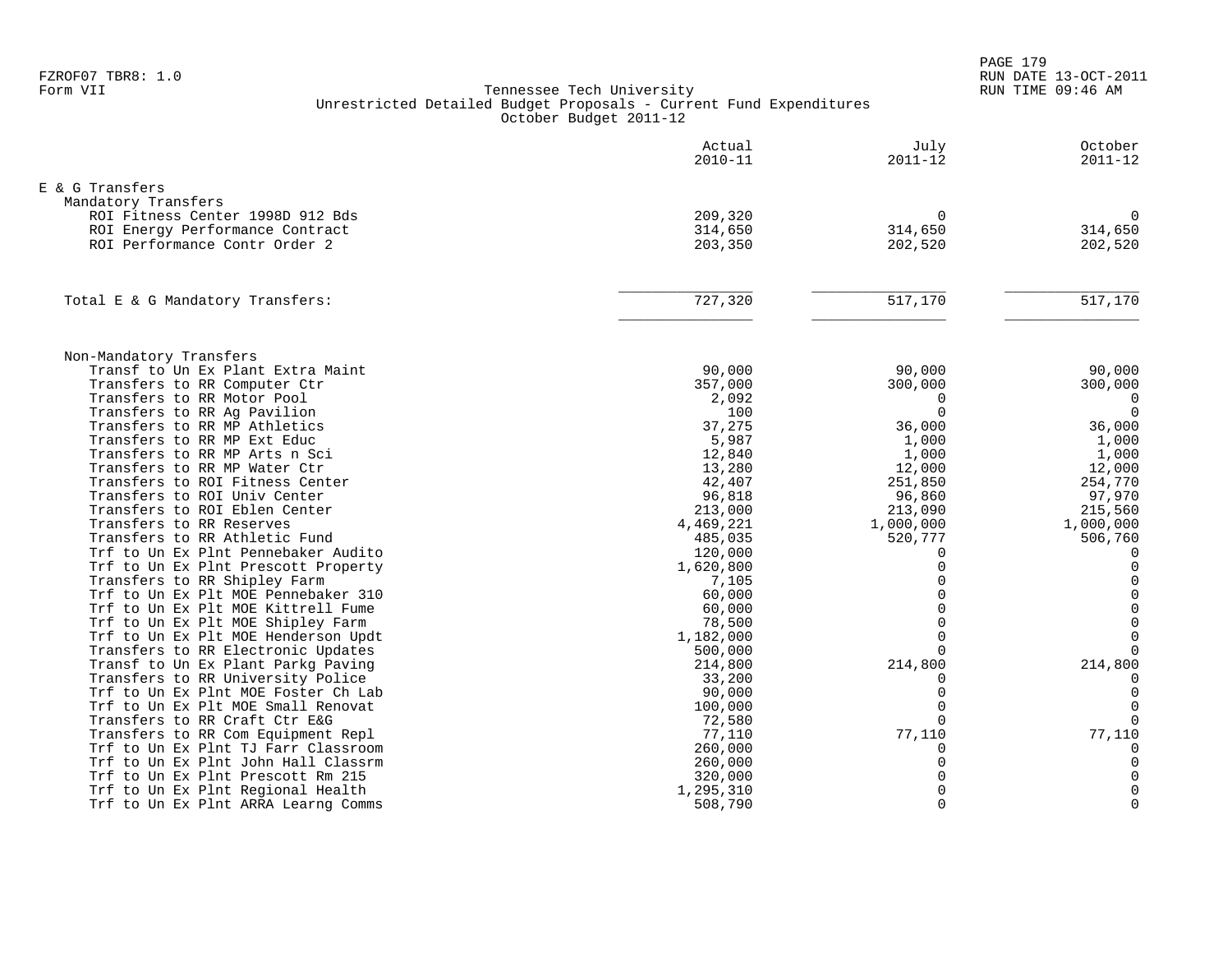|                                                                                                                                      | Actual<br>$2010 - 11$                | July<br>$2011 - 12$        | October<br>$2011 - 12$                |
|--------------------------------------------------------------------------------------------------------------------------------------|--------------------------------------|----------------------------|---------------------------------------|
| Trf to Un Ex Plnt ARRA Central Cool<br>Trf to Un Ex Plnt ARRA IT Infrastr<br>Trf to Un Ex Plt Library Shades                         | 68,811<br>6,441,883<br>∩<br>$\Omega$ | 0<br>0<br>$\Omega$<br>U    | 0<br>$\Omega$<br>75,000               |
| Trf to Un Ex Plt JH 1ST Floor<br>Trf to Un Ex Plt DH 2ND Floor<br>Trf to Un Ex Plt Chem E Lab<br>Trf to Un Ex Plt Engr Learng Common | $\Omega$<br>$\Omega$                 | U                          | 70,000<br>200,000<br>40,000<br>40,000 |
| Trf to Un Ex Plt Advising Center UC<br>Trf to Un Ex Plt Var Acad Bldg<br>Transf to Un Ex Plant UC Blinds                             | $\Omega$<br>1,000,000<br>∩           | U<br>U<br>$\Omega$         | 28,000<br>1,045,370<br>57,040         |
| Trf to Un Ex Plt West Prop Purchase                                                                                                  | 1,200,000                            | $\Omega$                   | $\Omega$                              |
| Total E & G Non-Mandatory Transfers:                                                                                                 | 21,395,944                           | 2,814,487                  | 4,362,380                             |
| Total E & G Transfers                                                                                                                | 22, 123, 264                         | 3, 331, 657                | 4,879,550                             |
| Total Education and General (Expenditures & Transfers)                                                                               |                                      |                            |                                       |
| Salaries - Administrative<br>Salaries - Academic                                                                                     | 4,234,241<br>28,863,448              | 4,479,420<br>30, 174, 093  | 3,347,731<br>31,689,097               |
| Salaries - Supporting                                                                                                                | 9,107,900                            | 9,484,207                  | 10,264,566                            |
| Salaries - Students                                                                                                                  | 1,263,426                            | 647,700                    | 732,860                               |
| Salaries - Professional<br>Employee Benefits                                                                                         | 10,389,447<br>20,150,847             | 11,007,857<br>20, 187, 638 | 13, 103, 821<br>21, 236, 258          |
| Travel                                                                                                                               | 1,896,900                            | 1,088,860                  | 1,431,710                             |
| Operating Expense                                                                                                                    | 29,019,090                           | 33,708,573                 | 41, 172, 363                          |
| Capital Outlay<br>Department Revenues                                                                                                | 1,260,973<br>$-2, 213, 279$          | 998,750<br>$-4, 165, 100$  | 1,222,920<br>$-4, 285, 590$           |
| E & G Transfers                                                                                                                      | 22, 123, 264                         | 3,331,657                  | 4,879,550                             |
| Total                                                                                                                                | 126,096,257                          | 110,943,655                | 124,795,286                           |
|                                                                                                                                      |                                      |                            |                                       |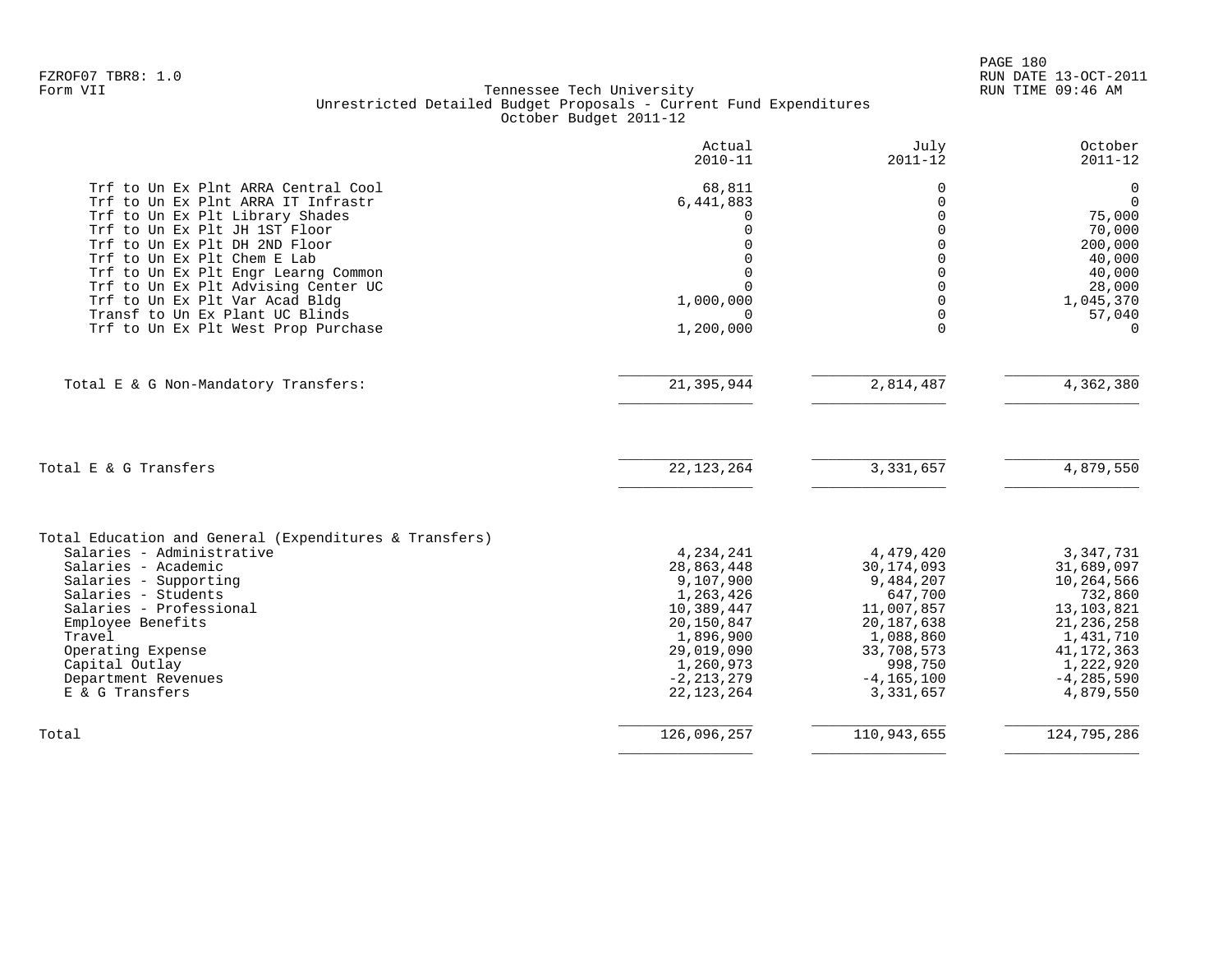PAGE 181 FZROF07 TBR8: 1.0 RUN DATE 13-OCT-2011

|                                                                                                                                                     | Actual<br>$2010 - 11$                        | July<br>$2011 - 12$                          | October<br>$2011 - 12$                       |
|-----------------------------------------------------------------------------------------------------------------------------------------------------|----------------------------------------------|----------------------------------------------|----------------------------------------------|
| Auxiliaries<br>Auxiliary Expenditures<br>Auxiliary Enterprises Expenditures (710)                                                                   |                                              |                                              |                                              |
| Craft Center Gallery (121776)<br>Salaries - Supporting<br>Salaries - Students<br>Salaries - Professional<br>Employee Benefits<br>Operating Expenses | 3,815<br>7,445<br>28,789<br>11,837<br>92,955 | 5,800<br>6,000<br>28,924<br>12,800<br>93,490 | 4,800<br>4,000<br>30,748<br>12,800<br>79,490 |
| Total - Craft Center Gallery (121776):                                                                                                              | 144,841                                      | 147,014                                      | 131,838                                      |
| Craft Center Housing (121777)<br>Operating Expenses<br>Department Revenues                                                                          | 806<br>3,526                                 | 6,150<br>$\Omega$                            | 2,726<br>$\Omega$                            |
| Total - Craft Center Housing (121777):                                                                                                              | 4,332                                        | 6,150                                        | 2,726                                        |
| Craft Center Food Svc (121780)<br>Operating Expenses                                                                                                | 1,278                                        | 2,100                                        | 2,100                                        |
| Total - Craft Center Food Svc (121780):                                                                                                             | 1,278                                        | 2,100                                        | 2,100                                        |
| Residence Halls Honors (121904)<br>Operating Expenses                                                                                               | 18,249                                       | 18,900                                       | 98,540                                       |
| Total - Residence Halls Honors (121904):                                                                                                            | 18,249                                       | 18,900                                       | 98,540                                       |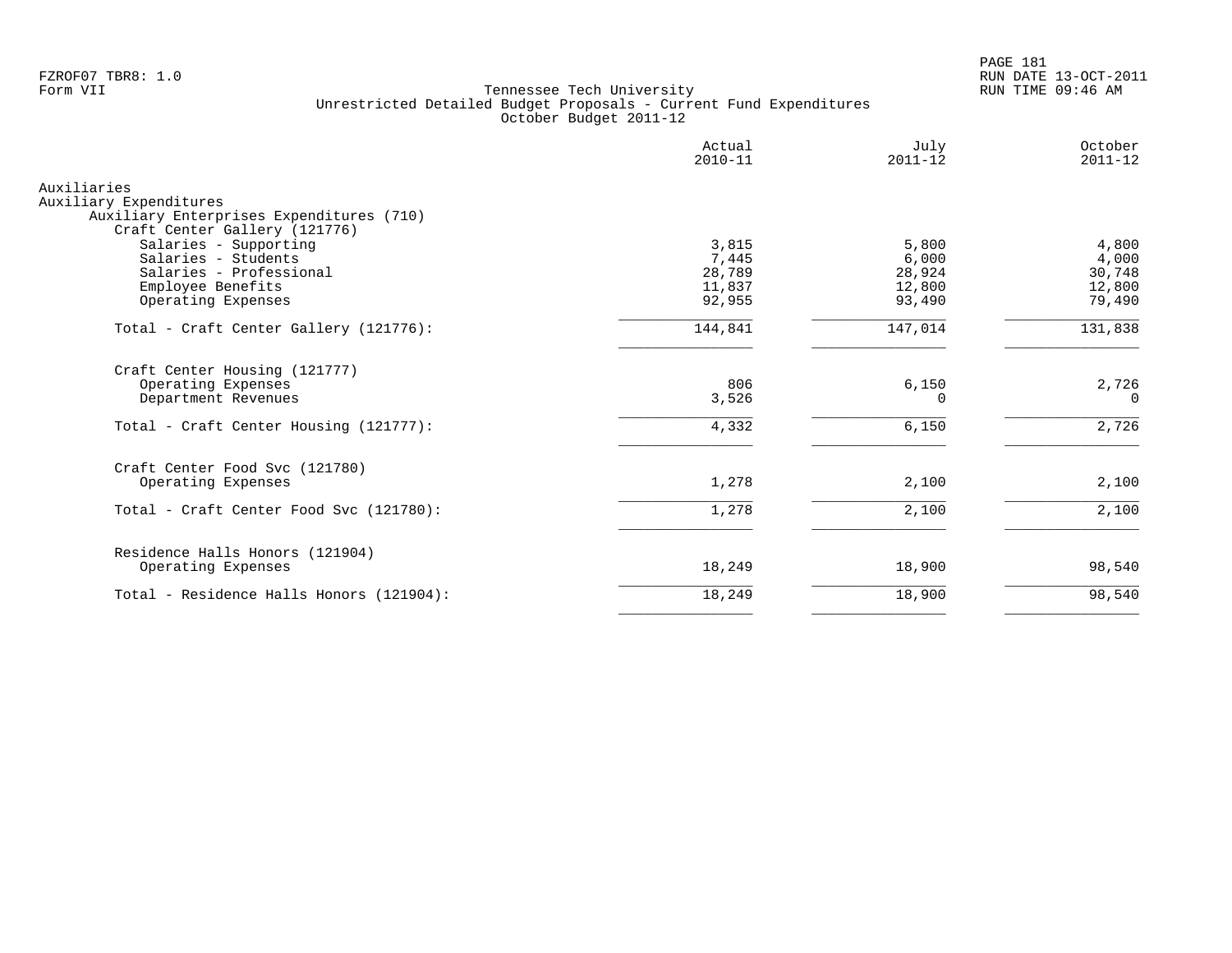PAGE 182 FZROF07 TBR8: 1.0 RUN DATE 13-OCT-2011

|                                                 | Actual<br>$2010 - 11$ | July<br>$2011 - 12$ | October<br>$2011 - 12$ |
|-------------------------------------------------|-----------------------|---------------------|------------------------|
| Residence Halls International (123705)          |                       |                     |                        |
| Salaries - Supporting                           | 0                     | 2,000               | 2,000                  |
| Operating Expenses                              | 3,253                 | 3,440               | 10,160                 |
| Total - Residence Halls International (123705): | 3,253                 | 5,440               | 12,160                 |
| Housing Administration (128000)                 |                       |                     |                        |
| Salaries - Administrative                       | 69,470                | 69,570              | 600                    |
| Salaries - Supporting                           | 38,015                | 39,380              | 45,110                 |
| Salaries - Students                             | 13,064                | 17,690              | 17,690                 |
| Salaries - Professional                         | 57,350                | 57,350              | 132,020                |
| Employee Benefits                               | 78,851                | 81,070              | 81,070                 |
| Travel                                          | 456                   | 500                 | 500                    |
| Operating Expenses                              | 32,028                | 46,865              | 46,865                 |
| Department Revenues                             | $-1,161$              | $\Omega$            | $\Omega$               |
| Total - Housing Administration (128000):        | 288,073               | 312,425             | 323,855                |
| Housing Admin Allocation (128001)               |                       |                     |                        |
| Operating Expenses                              | $-288,071$            | $-312, 425$         | $-323,855$             |
| Total - Housing Admin Allocation (128001):      | $-288,071$            | $-312,425$          | $-323,855$             |
| Residential Halls General (128002)              |                       |                     |                        |
| Salaries - Supporting                           | 19,441                | 18,940              | 21,040                 |
| Salaries - Students                             | 26,486                | 35,500              | 35,500                 |
| Salaries - Professional                         | 190,355               | 209,860             | 218,110                |
| Employee Benefits                               | 108,366               | 87,380              | 112,380                |
| Travel                                          | 6,035                 | 5,000               | 5,000                  |
| Operating Expenses                              | 494,013               | 515,648             | 535,568                |
| Department Revenues                             | 14,105                | $\Omega$            | $\Omega$               |
| Total - Residential Halls General (128002):     | 858,801               | 872,328             | 927,598                |
|                                                 |                       |                     |                        |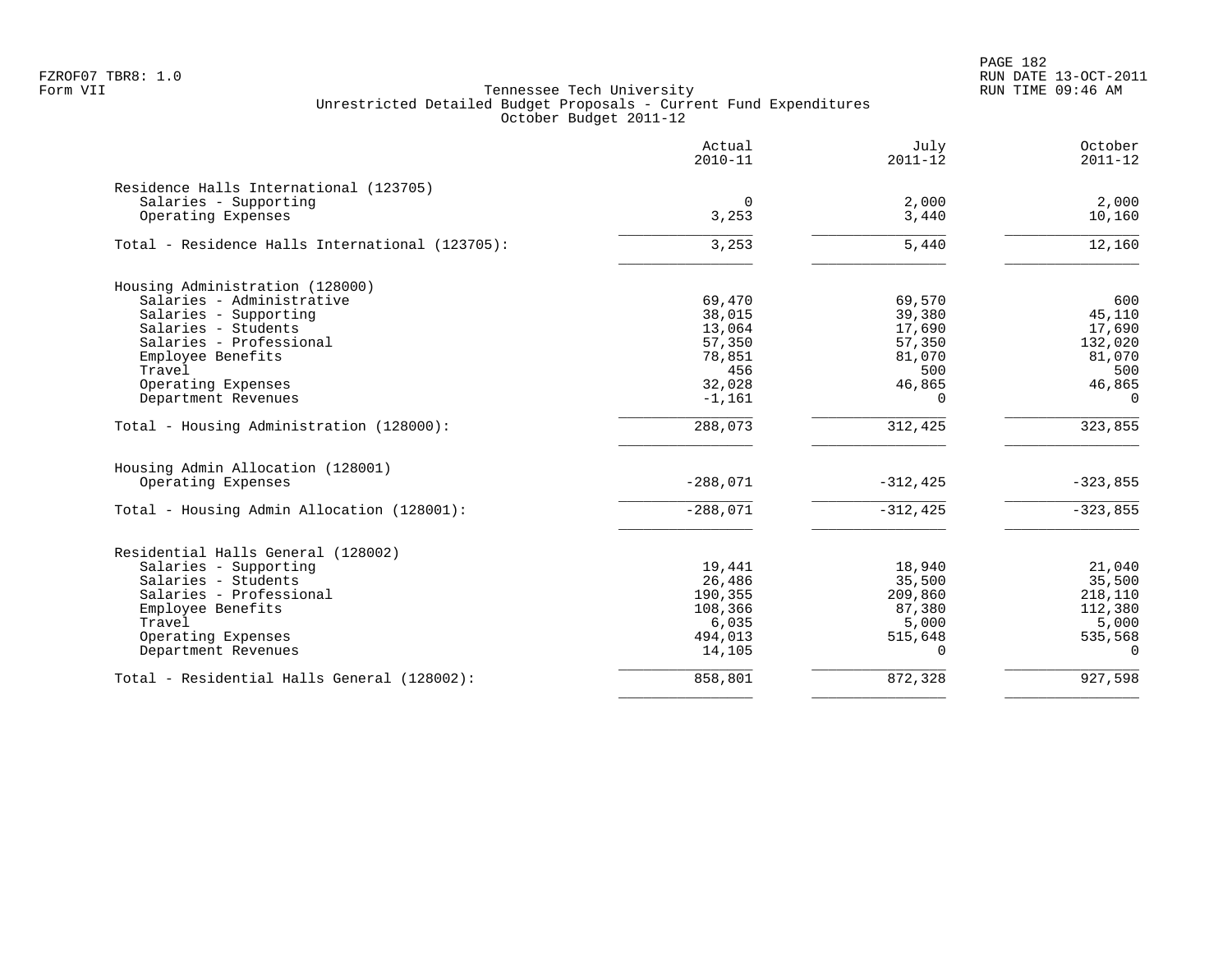PAGE 183 FZROF07 TBR8: 1.0 RUN DATE 13-OCT-2011

|                                                                                                                        | Actual<br>$2010 - 11$         | July<br>$2011 - 12$         | October<br>$2011 - 12$                |
|------------------------------------------------------------------------------------------------------------------------|-------------------------------|-----------------------------|---------------------------------------|
| Residential Halls Telephone (128003)<br>Operating Expenses                                                             | 388,318                       | 390,000                     | 390,000                               |
| Total - Residential Halls Telephone (128003):                                                                          | 388,318                       | 390,000                     | 390,000                               |
| Counselor Fees (128009)<br>Salaries - Students<br>Employee Benefits                                                    | 402,599<br>437                | 413,650<br>1,580            | 413,650<br>780                        |
| Total - Counselor Fees (128009):                                                                                       | 403,036                       | 415,230                     | 414,430                               |
| Summer Conferences (128010)<br>Salaries - Supporting<br>Salaries - Students<br>Employee Benefits<br>Operating Expenses | 250<br>12,850<br>455<br>6,168 | 0<br>13,100<br>900<br>7,500 | $\mathbf 0$<br>13,100<br>900<br>7,500 |
| Total - Summer Conferences (128010):                                                                                   | 19,723                        | 21,500                      | 21,500                                |
| Residential Halls Sp Dep Disc (128011)<br>Employee Benefits                                                            | 17,542                        | 15,840                      | 15,840                                |
| Total - Residential Halls Sp Dep Disc (128011):                                                                        | 17,542                        | 15,840                      | 15,840                                |
| Residential Hall PC 191 (128012)<br>Employee Benefits                                                                  | 7,404                         | 7,260                       | 7,260                                 |
| Total - Residential Hall PC 191 (128012):                                                                              | 7,404                         | 7,260                       | 7,260                                 |
|                                                                                                                        |                               |                             |                                       |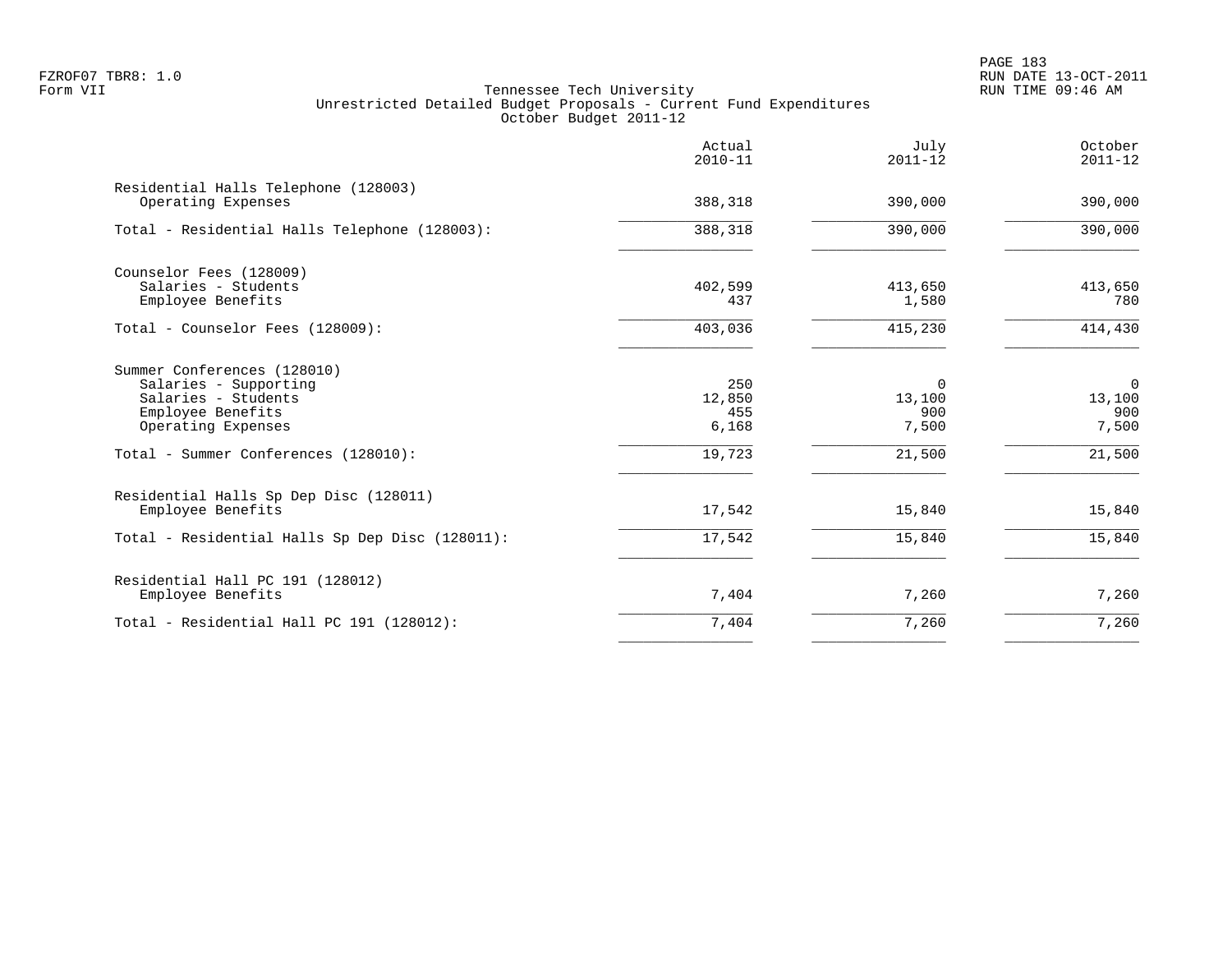PAGE 184 FZROF07 TBR8: 1.0 RUN DATE 13-OCT-2011

|                                                                         | Actual<br>$2010 - 11$ | July<br>$2011 - 12$ | October<br>$2011 - 12$ |
|-------------------------------------------------------------------------|-----------------------|---------------------|------------------------|
| Village Operating (128050)<br>Operating Expenses                        | $\mathbf 0$           | 8,400               | 8,400                  |
| Total - Village Operating (128050):                                     | O.                    | 8,400               | 8,400                  |
| NH South Service Village (128051)<br>Operating Expenses                 | 8,405                 | 9,000               | 12,530                 |
| Total - NH South Service Village (128051):                              | 8,405                 | 9,000               | 12,530                 |
| NH North Environmental Village (128052)<br>Travel<br>Operating Expenses | 702<br>8,284          | $\Omega$<br>9,000   | $\mathbf 0$<br>11,830  |
| Total - NH North Environmental Village (128052):                        | 8,986                 | 9,000               | 11,830                 |
| Learning Village 3 (128053)<br>Operating Expenses                       | 0                     | 9,000               | 7,670                  |
| Total - Learning Village 3 (128053):                                    | 0                     | 9,000               | 7,670                  |
| Learning Village 4 (128054)<br>Operating Expenses                       | 0                     | 9,000               | 8,300                  |
| Total - Learning Village 4 (128054):                                    | $\Omega$              | 9,000               | 8,300                  |
|                                                                         |                       |                     |                        |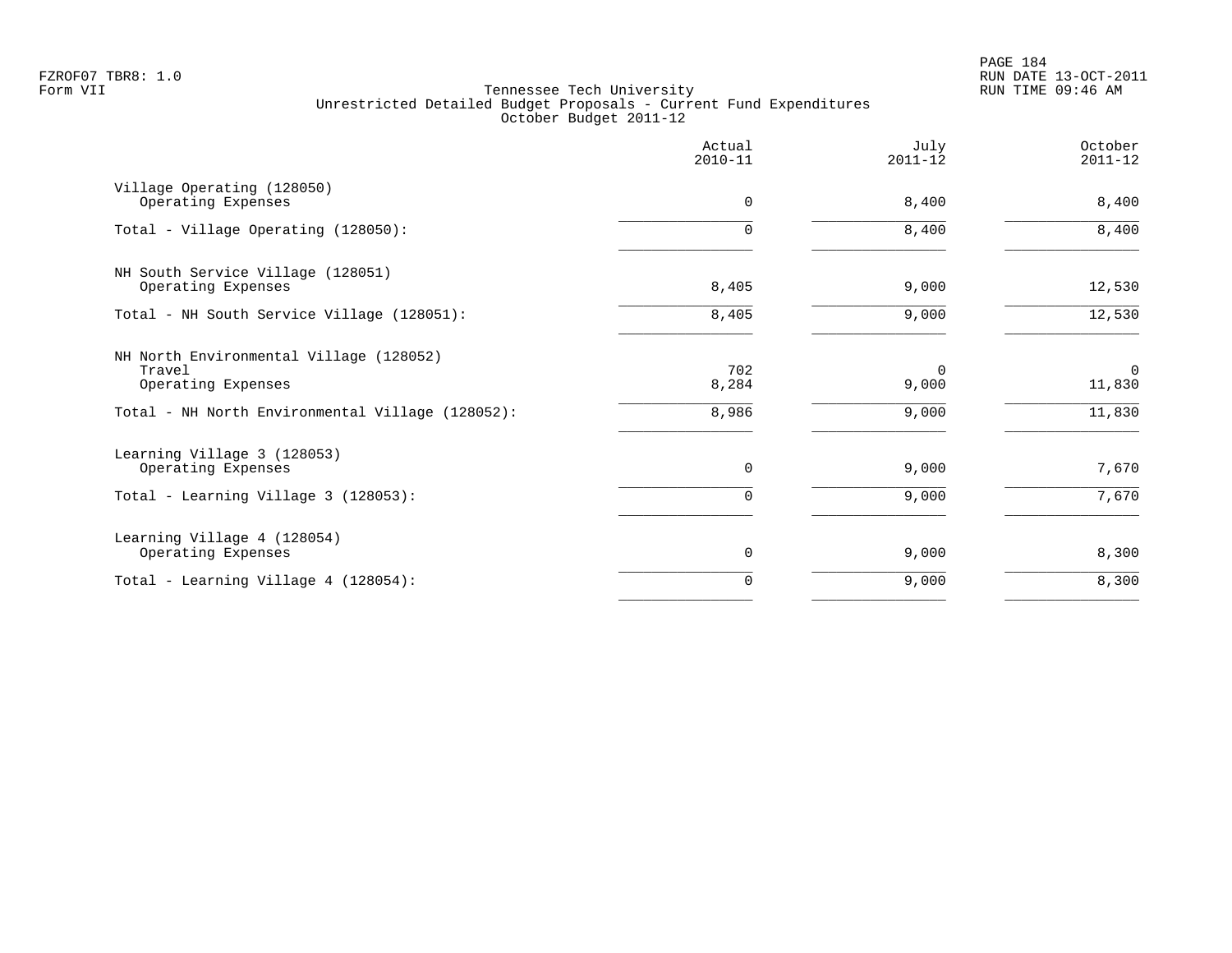|                                                           | Actual<br>$2010 - 11$ | July<br>$2011 - 12$ | October<br>$2011 - 12$ |
|-----------------------------------------------------------|-----------------------|---------------------|------------------------|
| Tech Village Administration (128100)                      |                       |                     |                        |
| Salaries - Supporting                                     | 30,120                | 30,600              | 32,410                 |
| Salaries - Students                                       | 29,311                | 30,660              | 30,660                 |
| Employee Benefits                                         | 20,415                | 18,550              | 20,550                 |
| Operating Expenses                                        | 44,812                | 81,162              | 74,132                 |
| Department Revenues                                       | 3,526                 | $\Omega$            | $\Omega$               |
| Total - Tech Village Administration (128100):             | 128,184               | 160,972             | 157,752                |
| Tech Village Telephone (128102)                           |                       |                     |                        |
| Operating Expenses                                        | 62,858                | 90,200              | 90,200                 |
| Total - Tech Village Telephone (128102):                  | 62,858                | 90,200              | 90,200                 |
| University Recreation Fitness Ctr (128500)                |                       |                     |                        |
| Salaries - Academic                                       | $\Omega$              | 6,000               | 6,000                  |
| Salaries - Supporting                                     | 97,405                | 114,840             | 123,820                |
| Salaries - Students                                       | 128,795               | 111,000             | 111,000                |
| Salaries - Professional                                   | 135,896               | 148,806             | 155,688                |
| Employee Benefits                                         | 120,353               | 160,510             | 130,510                |
| Travel                                                    | 274                   | $\Omega$            | $\Omega$               |
| Operating Expenses                                        | 53,990                | 32,184              | 32,474                 |
| Department Revenues                                       | 3,166                 | 0                   | $\Omega$               |
| Total - University Recreation Fitness Ctr (128500):       | 539,879               | 573,340             | 559,492                |
|                                                           |                       |                     |                        |
| Fitness Ctr Spouse Dep Disc (128501)<br>Employee Benefits | 528                   | 4,160               | 4,160                  |
| Total - Fitness Ctr Spouse Dep Disc (128501):             | 528                   | 4,160               | 4,160                  |
|                                                           |                       |                     |                        |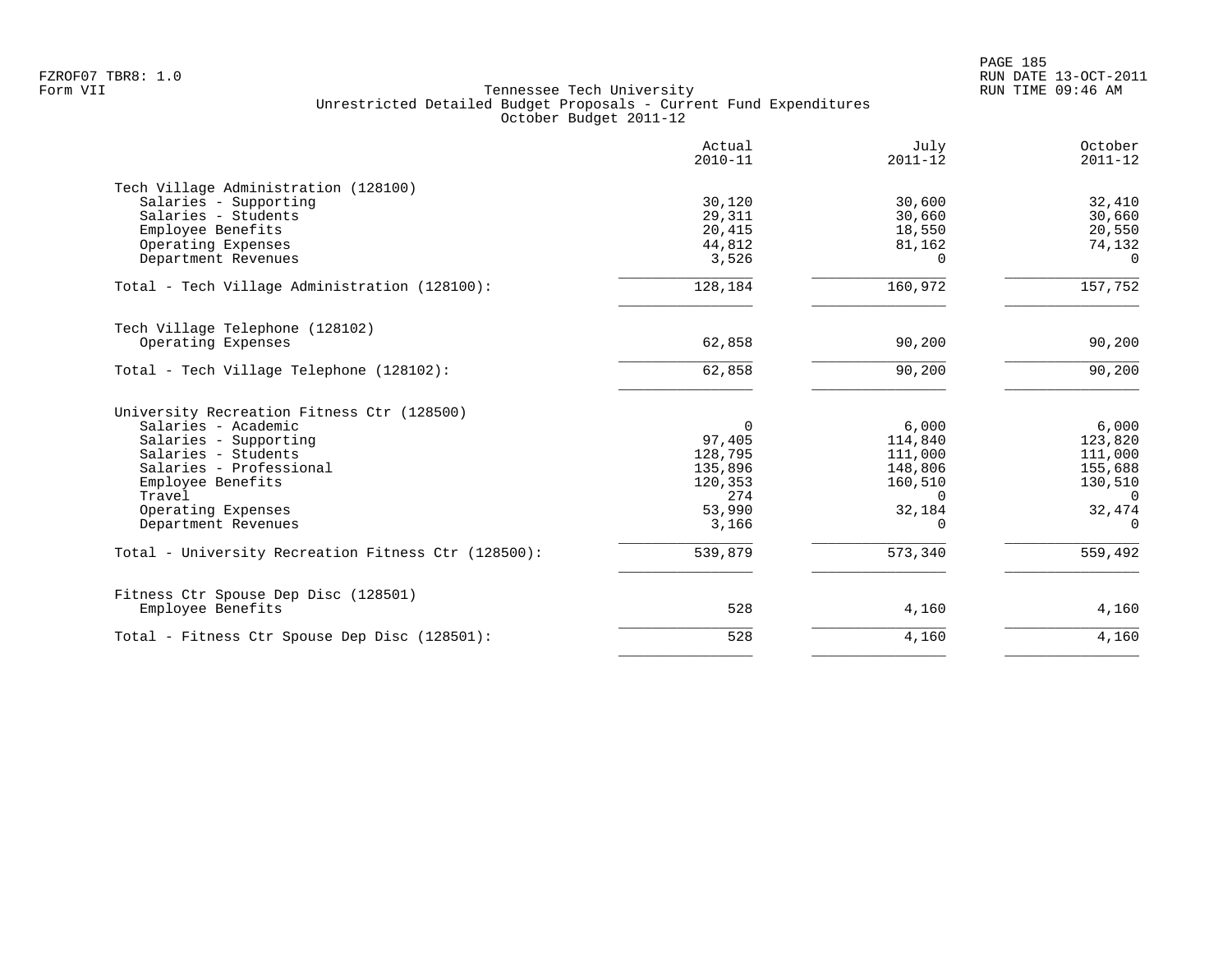PAGE 186 FZROF07 TBR8: 1.0 RUN DATE 13-OCT-2011

| 550<br>42,656 | $\Omega$                  |                         |
|---------------|---------------------------|-------------------------|
|               |                           |                         |
|               | 47,600                    | $\mathbf 0$<br>82,400   |
| 43,206        | 47,600                    | 82,400                  |
|               |                           |                         |
| 25,607        | 23,900                    | 62,470                  |
| 25,607        | 23,900                    | 62,470                  |
|               |                           |                         |
| 46,699        | 52,660                    | 61,730                  |
| 10,243        | 8,530                     | 41,350<br>8,530         |
| 91,394        | 127,540                   | 111,610                 |
|               |                           |                         |
| 48,016        | 48,100                    | 50,486                  |
|               |                           | 17,030<br>750           |
| 615           | 4,720                     | 4,820                   |
| 70,522        | 67,100                    | 73,086                  |
|               | 34,452<br>16,826<br>5,065 | 66,350<br>13,530<br>750 |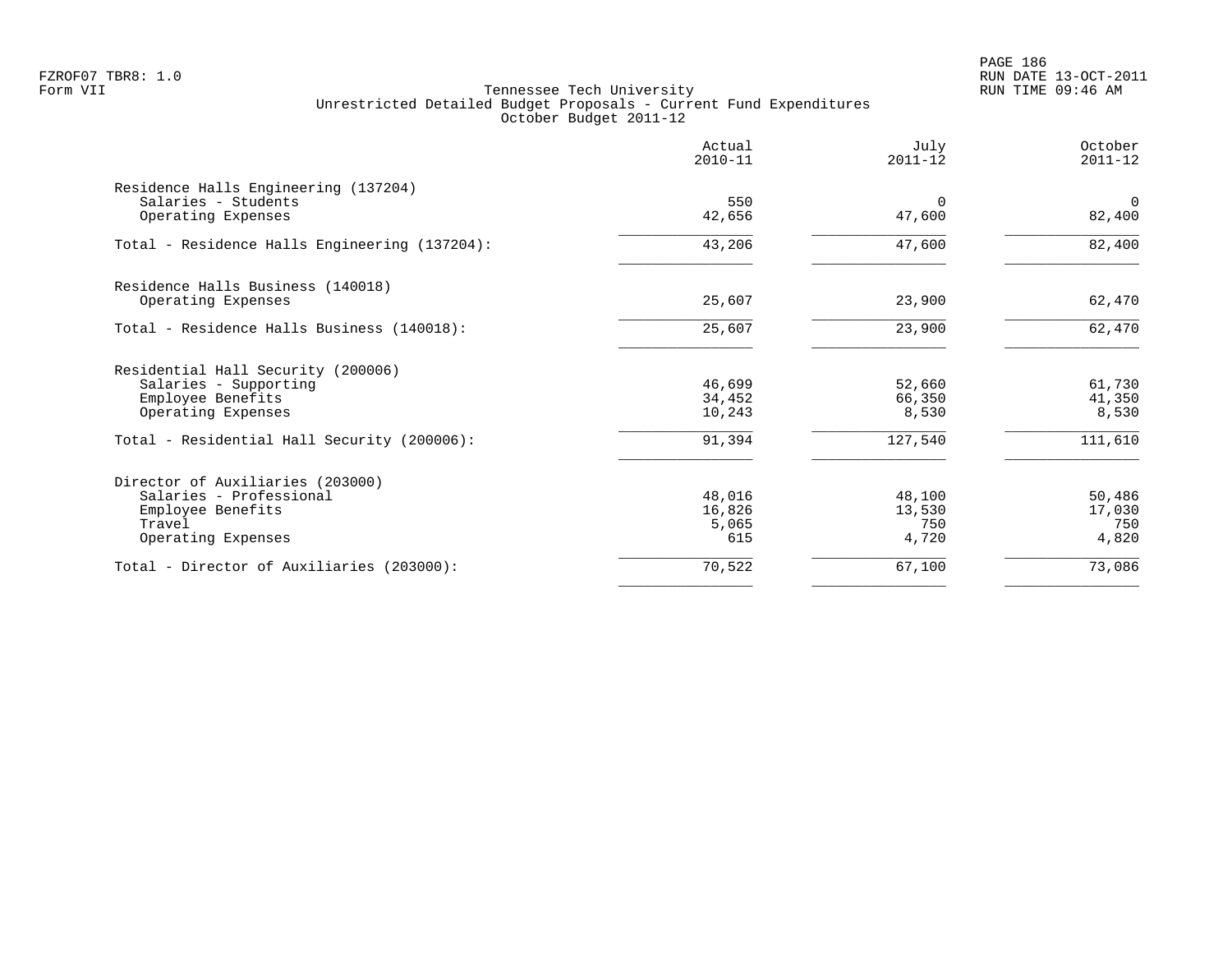|                                               | Actual<br>$2010 - 11$ | July<br>$2011 - 12$ | October<br>$2011 - 12$ |
|-----------------------------------------------|-----------------------|---------------------|------------------------|
| Director of Auxil Transfers (203001)          |                       |                     |                        |
| Operating Expenses                            | $\Omega$              | $-67,200$           | $-73,086$              |
| Department Revenues                           | $-70,523$             | $\Omega$            | $\Omega$               |
| Total - Director of Auxil Transfers (203001): | $-70,523$             | $-67,200$           | $-73,086$              |
| Dining Services (203002)                      |                       |                     |                        |
| Salaries - Supporting                         | 9,117                 | 20,910              | 32,950                 |
| Employee Benefits<br>Operating Expenses       | 5,558<br>21,346       | 16,550<br>40,130    | 6,550<br>41,300        |
| Department Revenues                           | 21,157                | $\Omega$            | $\Omega$               |
| Total - Dining Services (203002):             | 57,178                | 77,590              | 80,800                 |
| Cafeteria Insurance (203003)                  |                       |                     |                        |
| Operating Expenses                            | 47                    | 260                 | 260                    |
| Total - Cafeteria Insurance (203003):         | 47                    | 260                 | 260                    |
| Cafe Spouse Depend Discount (203004)          |                       |                     |                        |
| Employee Benefits                             | 2,986                 | 8,320               | 5,320                  |
| Total - Cafe Spouse Depend Discount (203004): | 2,986                 | 8,320               | 5,320                  |
| Post Office Administration (203012)           |                       |                     |                        |
| Salaries - Supporting                         | 85,867                | 89,200              | 96,660                 |
| Salaries - Students                           | $\Omega$              | 6,000               | 6,000                  |
| Salaries - Professional                       | 26,250                | 26,250              | 27,040                 |
| Employee Benefits<br>Travel                   | 71,930<br>$\Omega$    | 60,170<br>$\Omega$  | 74,170<br>1,040        |
| Operating Expenses                            | 12,507                | 13,350              | 12,610                 |
| Department Revenues                           | 3,526                 | $\Omega$            | $\Omega$               |
| Total - Post Office Administration (203012):  | 200,080               | 194,970             | 217,520                |
|                                               |                       |                     |                        |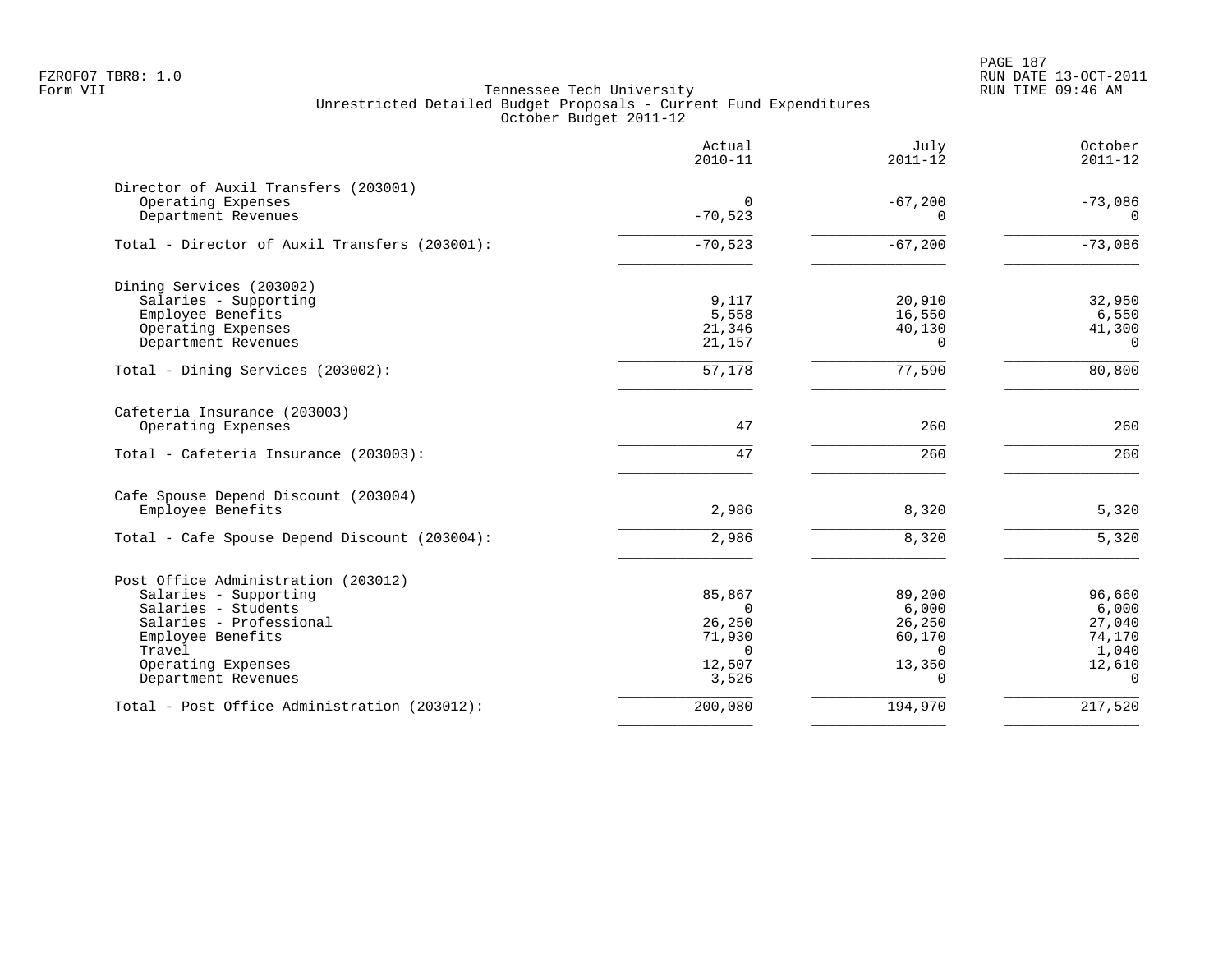PAGE 188 FZROF07 TBR8: 1.0 RUN DATE 13-OCT-2011

|                                                                                                            | Actual<br>$2010 - 11$        | July<br>$2011 - 12$            | October<br>$2011 - 12$            |
|------------------------------------------------------------------------------------------------------------|------------------------------|--------------------------------|-----------------------------------|
| Post Office Spouse Dependent (203014)<br>Employee Benefits                                                 | 2,974                        | 10,830                         | 5,830                             |
| Total - Post Office Spouse Dependent (203014):                                                             | 2,974                        | 10,830                         | 5,830                             |
| Post Office PC191 (203015)<br>Employee Benefits                                                            | 2,504                        | 3,300                          | 3,300                             |
| Total - Post Office PC191 (203015):                                                                        | 2,504                        | 3,300                          | 3,300                             |
| Bookstore Operating (203016)<br>Travel<br>Operating Expenses<br>Department Revenues                        | 2,602<br>$\Omega$<br>14,105  | $\Omega$<br>23,430<br>$\Omega$ | $\mathbf 0$<br>24,610<br>$\Omega$ |
| Total - Bookstore Operating (203016):                                                                      | 16,707                       | 23,430                         | 24,610                            |
| Vending General (203017)<br>Operating Expenses<br>Department Revenues<br>Total - Vending General (203017): | 10,333<br>7,052<br>17,385    | 17,710<br>0<br>17,710          | 18,300<br>0<br>18,300             |
| Tech Village General (221010)<br>Salaries - Supporting<br>Employee Benefits<br>Operating Expenses          | 133,179<br>47,432<br>127,203 | 107,940<br>57,630<br>60,900    | 114,540<br>51,630<br>60,900       |
| Total - Tech Village General (221010):                                                                     | 307,814                      | 226,470                        | 227,070                           |
|                                                                                                            |                              |                                |                                   |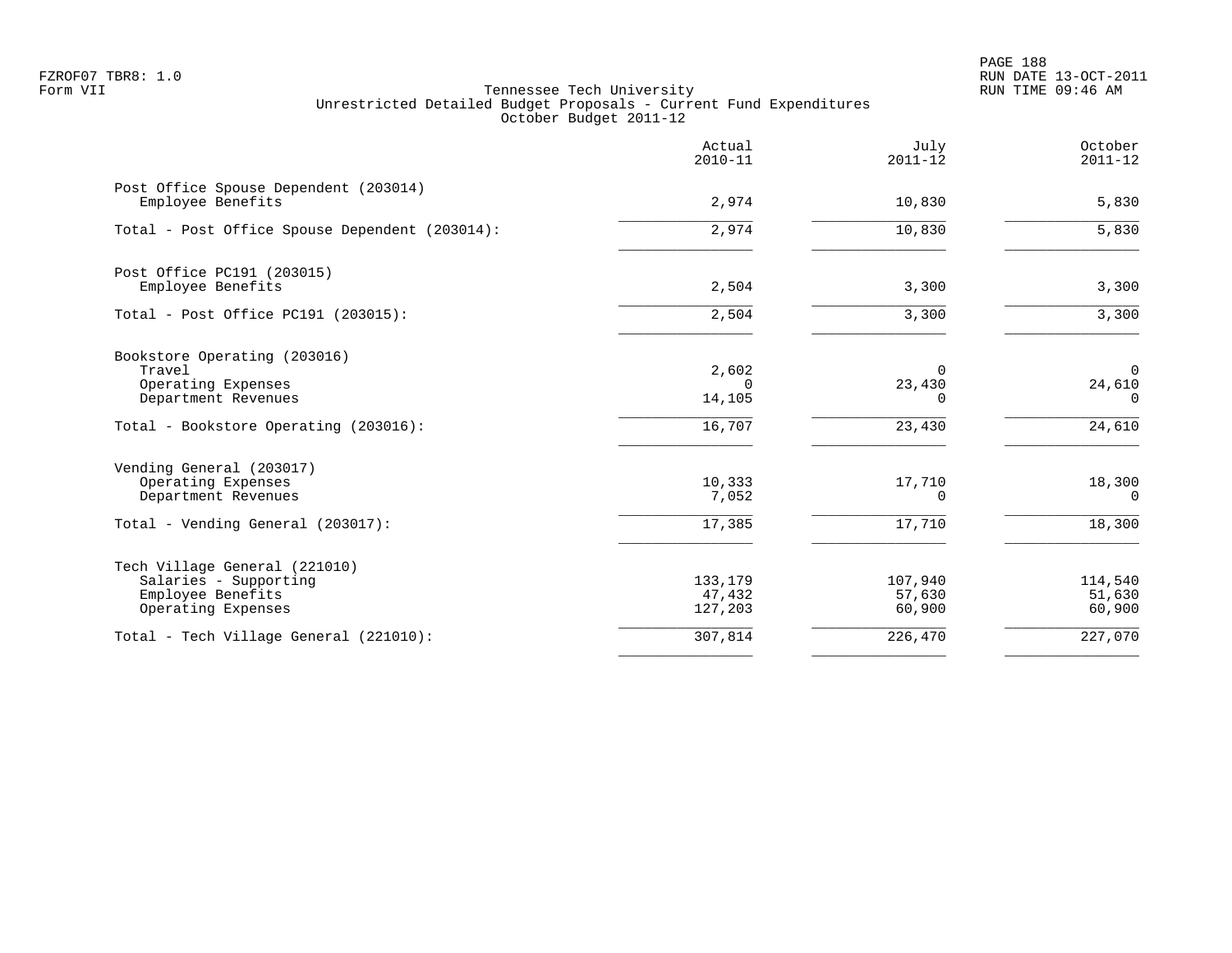|                                                                                             | Actual<br>$2010 - 11$    | July<br>$2011 - 12$            | October<br>$2011 - 12$         |
|---------------------------------------------------------------------------------------------|--------------------------|--------------------------------|--------------------------------|
| Residence Hall Maintenance (255002)<br>Salaries - Supporting<br>Employee Benefits<br>Travel | 563,833<br>314,826<br>97 | 724,570<br>340,940<br>$\Omega$ | 774,850<br>325,940<br>$\Omega$ |
| Operating Expenses                                                                          | 218,134                  | 250,960                        | 250,960                        |
| Total - Residence Hall Maintenance (255002):                                                | 1,096,890                | 1,316,470                      | 1,351,750                      |
| Auxil Inst Supp Allocation (700046)<br>Department Revenues                                  | 277,820                  | 330,250                        | 365,710                        |
| Total - Auxil Inst Supp Allocation (700046):                                                | 277,820                  | 330,250                        | 365,710                        |
| Auxil Data Processing Allocation (700047)<br>Department Revenues                            | 15,456                   | 16,710                         | 18,680                         |
| Total - Auxil Data Processing Allocation (700047):                                          | 15,456                   | 16,710                         | 18,680                         |
| Auxil Pro Rata Allocation (700048)<br>Department Revenues                                   | 1,737,660                | 1,839,760                      | 1,896,540                      |
| Total - Auxil Pro Rata Allocation (700048):                                                 | 1,737,660                | 1,839,760                      | 1,896,540                      |
| Auxil Insurance Allocation (700049)<br>Operating Expenses                                   | 8,398                    | 11,200                         | 11,200                         |
| Total - Auxil Insurance Allocation (700049):                                                | 8,398                    | 11,200                         | 11,200                         |
|                                                                                             |                          |                                |                                |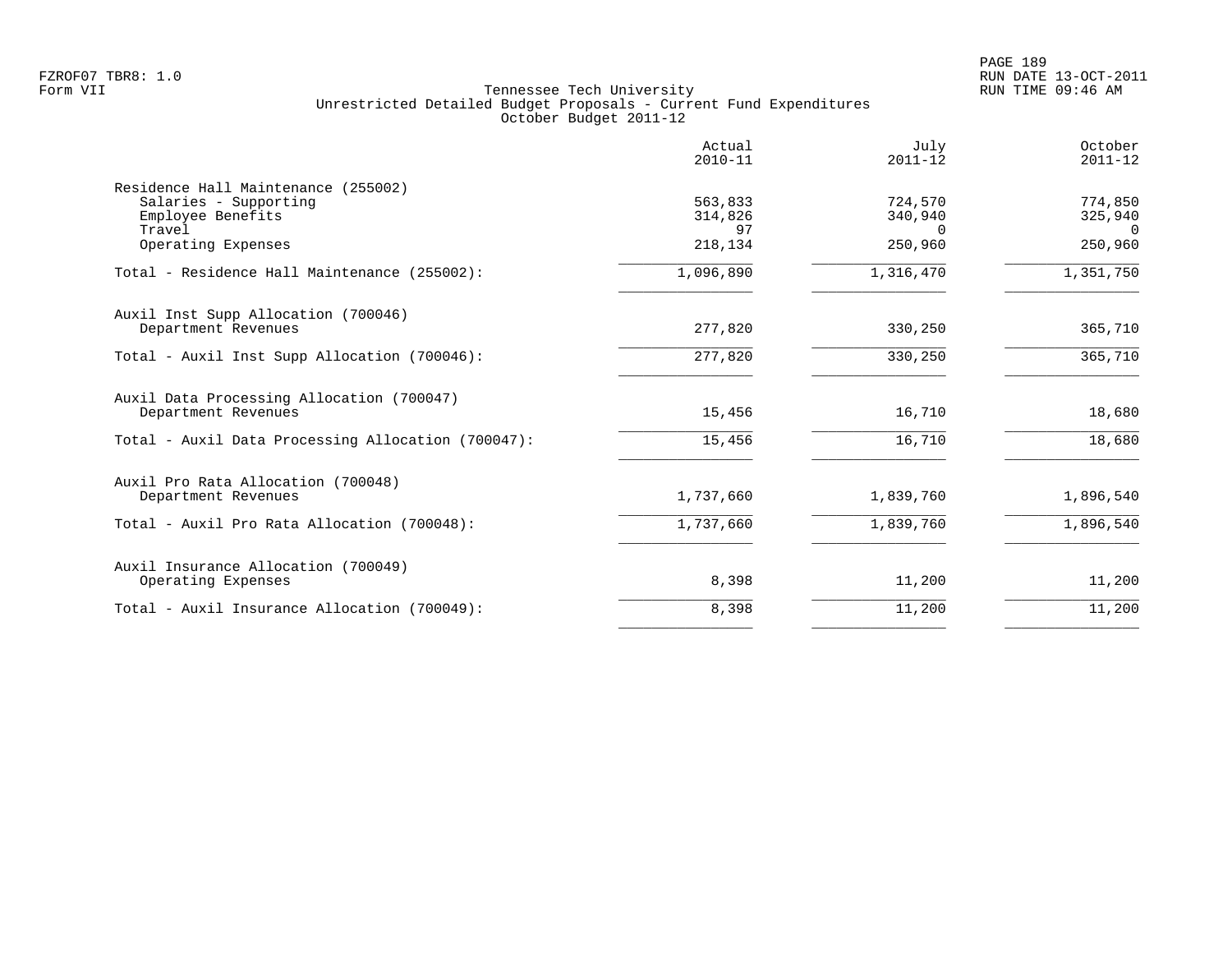PAGE 190

# FZROF07 TBR8: 1.0 RUN DATE 13-OCT-2011 Tennessee Tech University Unrestricted Detailed Budget Proposals - Current Fund Expenditures October Budget 2011-12

| October<br>$2011 - 12$ | July<br>$2011 - 12$ | Actual<br>$2010 - 11$ |                                                   |
|------------------------|---------------------|-----------------------|---------------------------------------------------|
|                        |                     |                       | Total - Auxiliary Enterprises Expenditures (710): |
| 600                    | 69,570              | 69,470                | Salaries - Administrative                         |
| 6,000                  | 6,000               |                       | Salaries - Academic                               |
| 1,309,910              | 1,206,840           | 1,027,741             | Salaries - Supporting                             |
| 631,600                | 633,600             | 621,100               | Salaries - Students                               |
| 614,092                | 519,290             | 486,656               | Salaries - Professional                           |
| 917,370                | 967,670             | 865,676               | Employee Benefits                                 |
| 7,290                  | 6,250               | 15,231                | Travel                                            |
| 1,599,904              | 1,455,104           | 1,404,435             | Operating Expenses                                |
| 2,280,930              | 2,186,720           | 2,029,415             | Department Revenues                               |
| 7,367,696              | 7,051,044           |                       | Total                                             |
|                        |                     | 6,519,724             |                                                   |

# Auxiliary Mandatory Transfers (720)

Auxiliary Nonmandatory Transfers (730)

| Total Auxiliary Expenditures |           |           |           |
|------------------------------|-----------|-----------|-----------|
| Salaries - Administrative    | 69,470    | 600       | 69,570    |
| Salaries - Academic          |           | 6.000     | 6,000     |
| Salaries - Supporting        | 1,027,741 | 1,206,840 | 1,309,910 |
| Salaries - Students          | 621,100   | 633,600   | 631,600   |
| Salaries - Professional      | 486,656   | 519,290   | 614,092   |
| Employee Benefits            | 865,676   | 967,670   | 917,370   |
| Travel                       | 15,231    | 6.250     | 7,290     |
| Operating Expense            | 1,404,435 | 1,455,104 | 1,599,904 |
| Department Revenues          | 2,029,415 | 2,186,720 | 2,280,930 |
| Total                        | 6,519,724 | 7,051,044 | 7,367,696 |
|                              |           |           |           |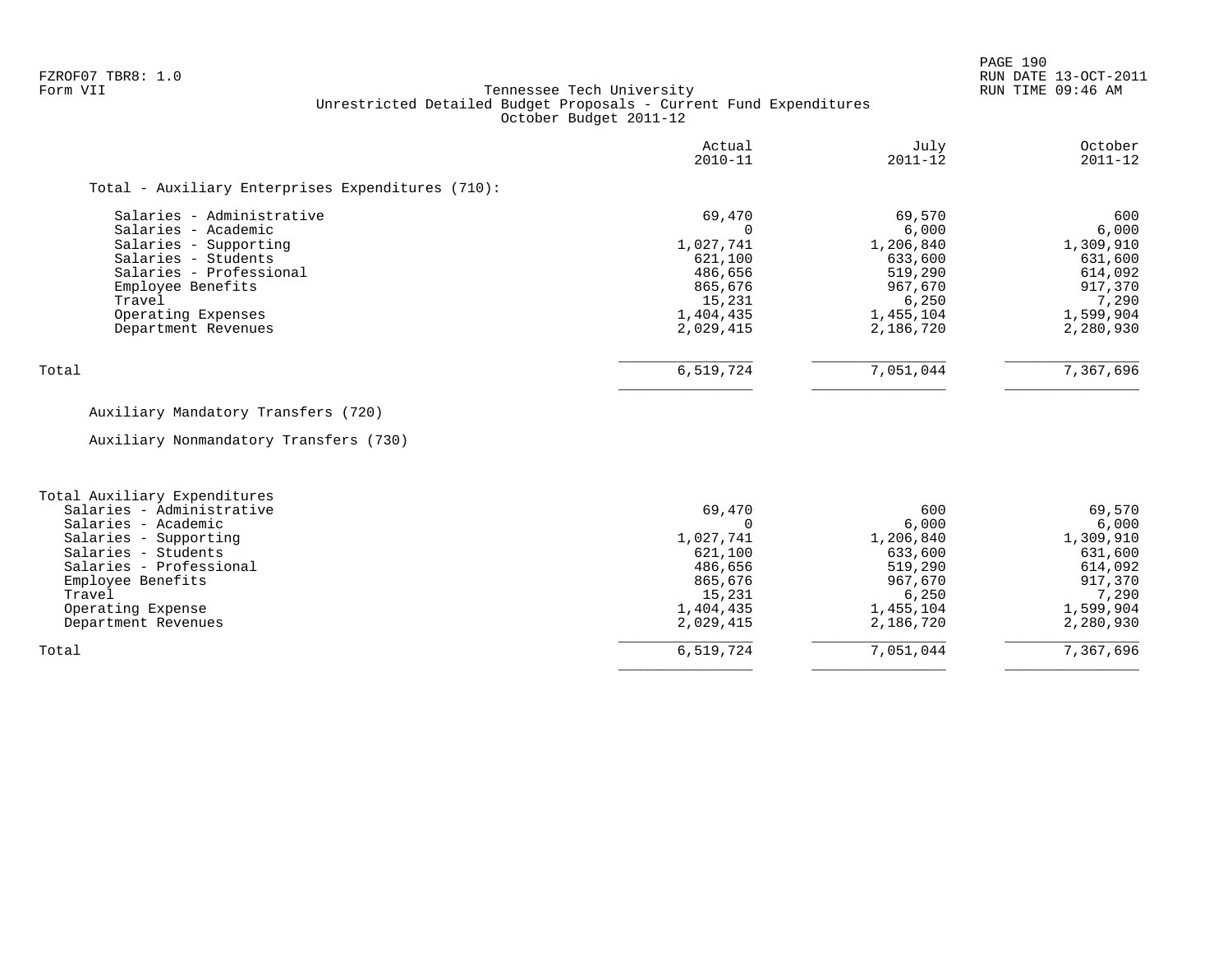PAGE 191 FZROF07 TBR8: 1.0 RUN DATE 13-OCT-2011

|                                                                                                                                                                                                                                                                                                                                 | Actual<br>$2010 - 11$                                                                                          | July<br>$2011 - 12$                                                                                  | October<br>$2011 - 12$                                                                                      |
|---------------------------------------------------------------------------------------------------------------------------------------------------------------------------------------------------------------------------------------------------------------------------------------------------------------------------------|----------------------------------------------------------------------------------------------------------------|------------------------------------------------------------------------------------------------------|-------------------------------------------------------------------------------------------------------------|
| Auxiliary Transfers<br>Mandatory Transfers<br>ROI Dorms 10TH Dixie 2002A 914 Bd                                                                                                                                                                                                                                                 | 130,939                                                                                                        | 131,430                                                                                              | 132,470                                                                                                     |
| ROI Dorms 10TH Dixie 2004B 914 Bd<br>ROI Dorms 10TH Dixie 2005A 914 Bd<br>ROI R H Rep 2007C 914 Bd<br>ROI TV Apts Renovation P920<br>ROI New Dorm 2010 917                                                                                                                                                                      | 393,043<br>35,772<br>186,172<br>28,147<br>1,084,949                                                            | 401,190<br>37,200<br>193,620<br>20,000<br>1,833,950                                                  | 429,320<br>42,970<br>224,480<br>43,600<br>1,924,810                                                         |
| Total Auxiliary Mandatory Transfers:                                                                                                                                                                                                                                                                                            | 1,859,022                                                                                                      | 2,617,390                                                                                            | 2,797,650                                                                                                   |
| Non-Mandatory Transfers<br>Transfers to RR Aptments<br>Transfers to RR Bookstore<br>Transfers to RR Cafeteria<br>Transfers to RR Vending<br>Transfers to RR Post Office<br>Transfers to RR Fitness Center<br>Transfers to RR CC Housing<br>Transfers to RR CC Gallery<br>Transfers to RR CC Contr SR<br>Transfers to RR Housing | $\Omega$<br>338,093<br>1,271,380<br>90,651<br>99,288<br>164,657<br>20,703<br>$\mathbf 0$<br>1,022<br>3,857,495 | 464,878<br>317,960<br>1,258,170<br>80,860<br>81,860<br>90,740<br>41,950<br>1,956<br>300<br>2,525,892 | 114,518<br>280,060<br>1,287,490<br>73,420<br>62,040<br>101,188<br>20,426<br>$\mathbf 0$<br>300<br>2,075,002 |
| Total Auxiliary Non-Mandatory Transfers:                                                                                                                                                                                                                                                                                        | 5,843,289                                                                                                      | 4,864,566                                                                                            | 4,014,444                                                                                                   |
| Total Auxiliary Transfers                                                                                                                                                                                                                                                                                                       | 7,702,311                                                                                                      | 7,481,956                                                                                            | 6,812,094                                                                                                   |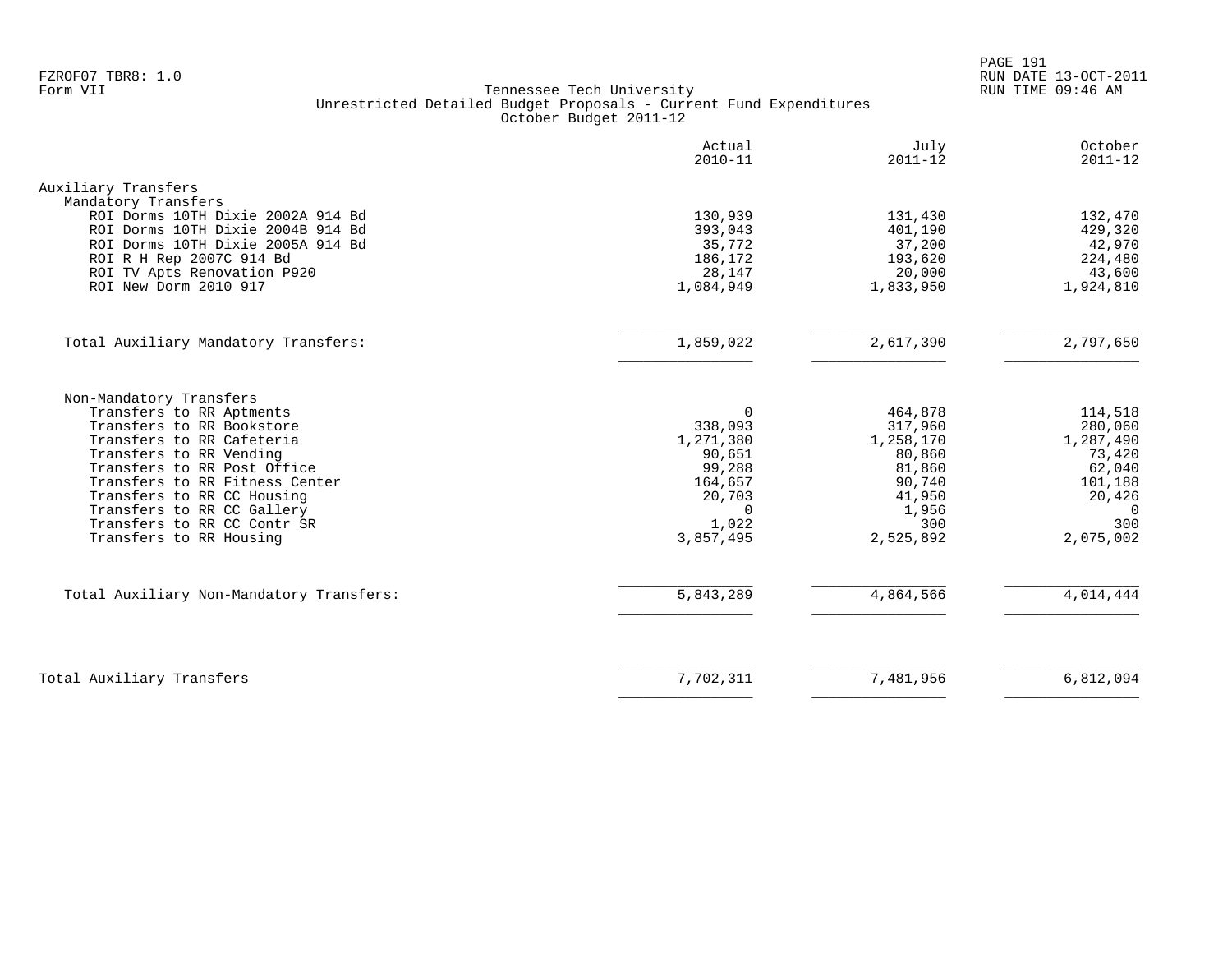|                                                        | Actual<br>$2010 - 11$ | July<br>$2011 - 12$ | October<br>$2011 - 12$ |
|--------------------------------------------------------|-----------------------|---------------------|------------------------|
| Total Auxiliary Enterprises (Expenditures & Transfers) |                       |                     |                        |
| Salaries - Administrative                              | 69,470                | 69,570              | 600                    |
| Salaries - Academic                                    | $\Omega$              | 6,000               | 6,000                  |
| Salaries - Supporting                                  | 1,027,741             | 1,206,840           | 1,309,910              |
| Salaries - Students                                    | 621,100               | 633,600             | 631,600                |
| Salaries - Professional                                | 486,656               | 519,290             | 614,092                |
| Employee Benefits                                      | 865,676               | 967,670             | 917,370                |
| Travel                                                 | 15,231                | 6,250               | 7,290                  |
| Operating Expense                                      | 1,404,435             | 1,455,104           | 1,599,904              |
| Department Revenues                                    | 2,029,415             | 2,186,720           | 2,280,930              |
| Auxiliary Transfers                                    | 7,702,311             | 7,481,956           | 6,812,094              |
| Total                                                  | 14, 222, 035          | 14,533,000          | 14, 179, 790           |
|                                                        |                       |                     |                        |
| Total Unrestricted                                     |                       |                     |                        |
| Salaries - Administrative                              | 4,303,711             | 4,548,990           | 3,348,331              |
| Salaries - Academic                                    | 28,863,448            | 30,180,093          | 31,695,097             |
| Salaries - Supporting                                  | 10,135,641            | 10,691,047          | 11,574,476             |
| Salaries - Students                                    | 1,884,526             | 1,281,300           | 1,364,460              |
| Salaries - Professional                                | 10,876,103            | 11,527,147          | 13,717,913             |
| Employee Benefits                                      | 21,016,523            | 21, 155, 308        | 22, 153, 628           |
| Travel                                                 | 1,912,131             | 1,095,110           | 1,439,000              |
| Operating Expenses                                     | 30, 423, 525          | 35, 163, 677        | 42,772,267             |
| Capital Outlay                                         | 1,260,973             | 998,750             | 1,222,920              |
| Department Revenues                                    | $-183,864$            | $-1,978,380$        | $-2,004,660$           |
| E & G Transfers and Auxiliary Transfers                | 29,825,575            | 10,813,613          | 11,691,644             |
| Total                                                  | 140, 318, 292         | 125, 476, 655       | 138,975,076            |
|                                                        |                       |                     |                        |